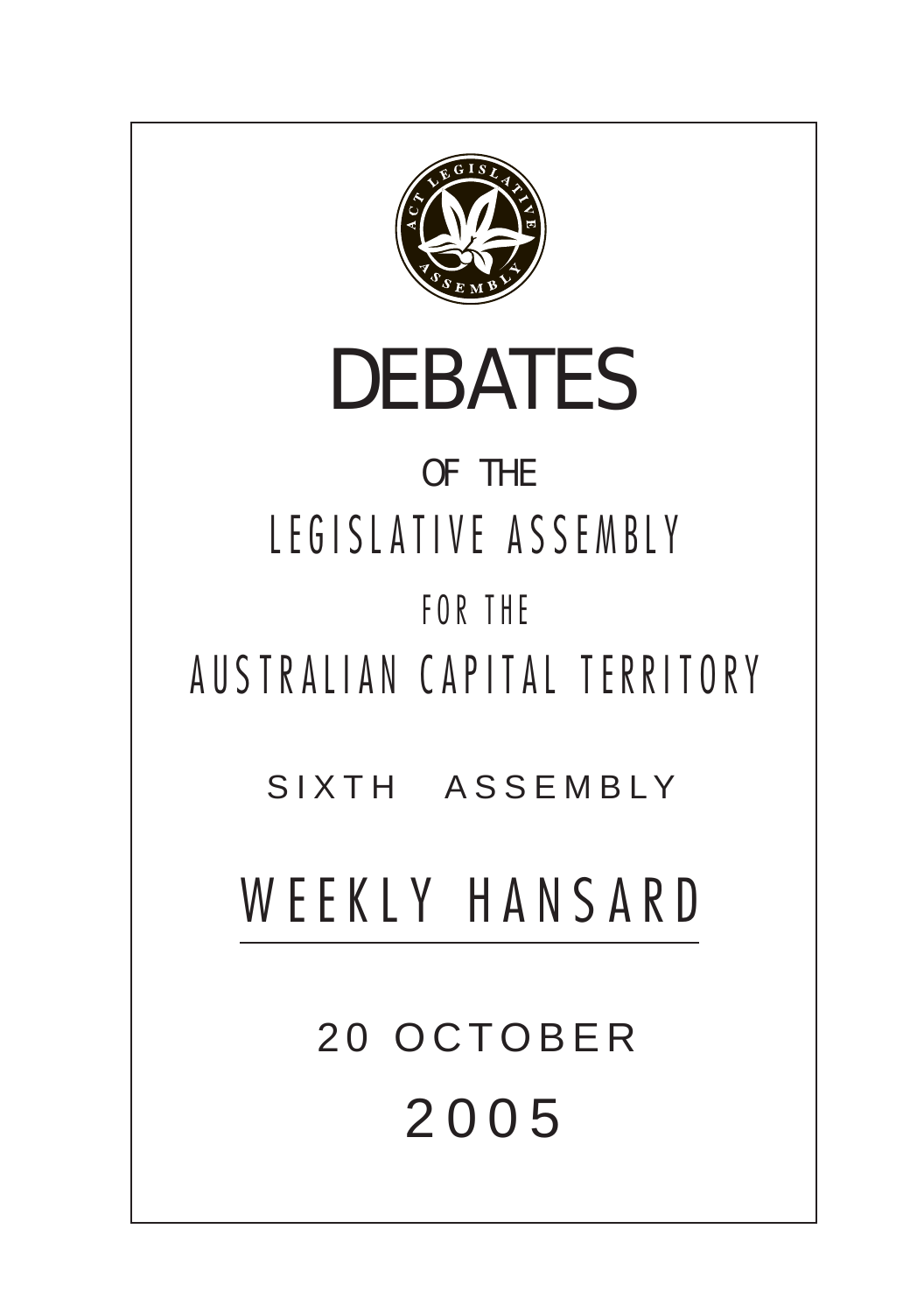# Thursday, 20 October 2005

| Justice and Community Safety Legislation Amendment Bill 2005 (No 3) 3911     |  |
|------------------------------------------------------------------------------|--|
|                                                                              |  |
|                                                                              |  |
|                                                                              |  |
|                                                                              |  |
|                                                                              |  |
|                                                                              |  |
|                                                                              |  |
| Criminal code (Administration of Justice Offences) Amendment Bill 2005  3925 |  |
|                                                                              |  |
|                                                                              |  |
| Questions without notice:                                                    |  |
|                                                                              |  |
|                                                                              |  |
|                                                                              |  |
|                                                                              |  |
|                                                                              |  |
|                                                                              |  |
|                                                                              |  |
|                                                                              |  |
|                                                                              |  |
|                                                                              |  |
|                                                                              |  |
| Supplementary answers to questions without notice:                           |  |
|                                                                              |  |
|                                                                              |  |
|                                                                              |  |
|                                                                              |  |
|                                                                              |  |
|                                                                              |  |
|                                                                              |  |
|                                                                              |  |
|                                                                              |  |
| Young people's plan and children's plan (Ministerial statement)3958          |  |
|                                                                              |  |
|                                                                              |  |
|                                                                              |  |
|                                                                              |  |
|                                                                              |  |
| Adjournment:                                                                 |  |
|                                                                              |  |
|                                                                              |  |
|                                                                              |  |
|                                                                              |  |
|                                                                              |  |
|                                                                              |  |
|                                                                              |  |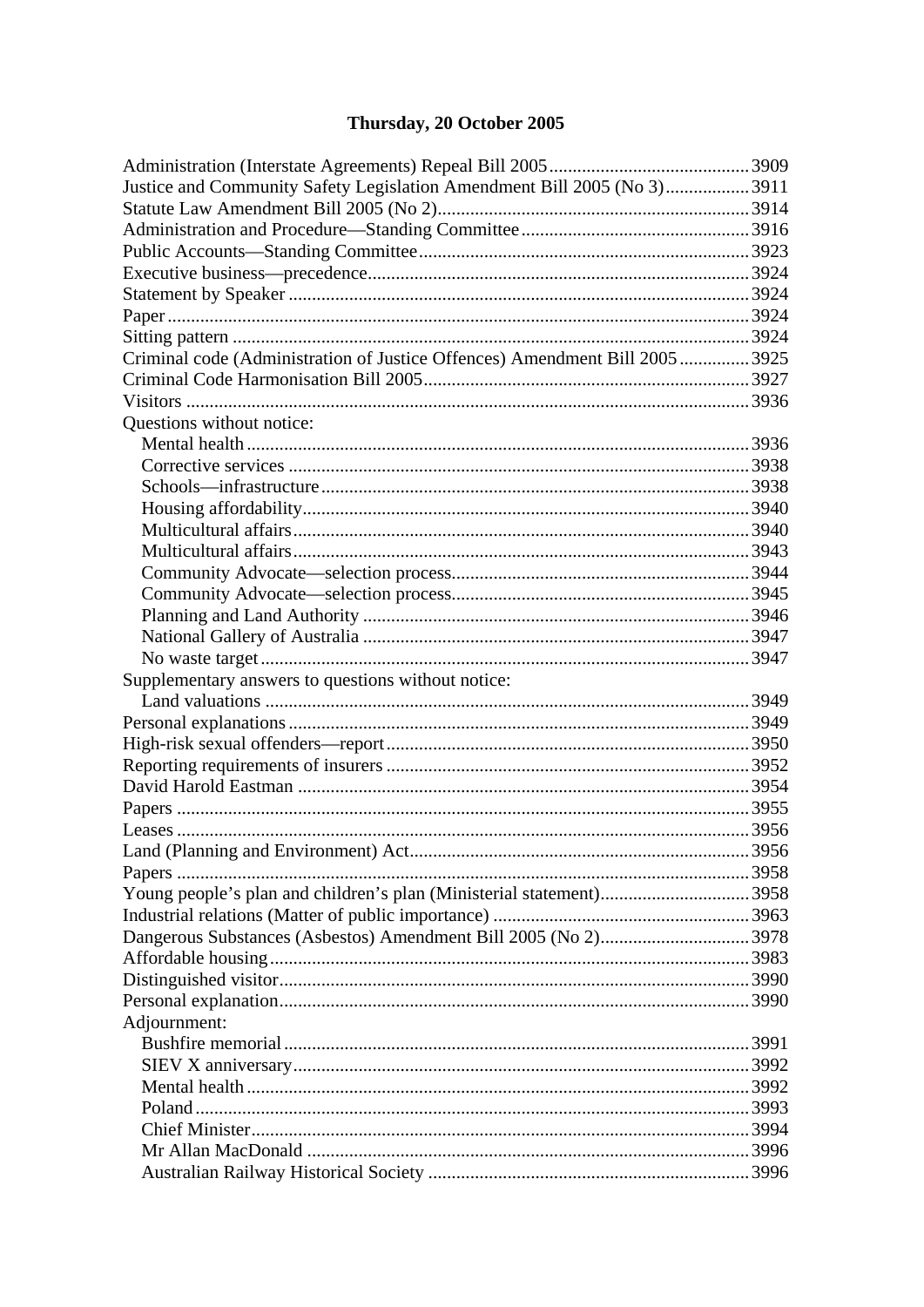| <b>Schedules of Amendments:</b>                                             |  |
|-----------------------------------------------------------------------------|--|
|                                                                             |  |
| Answers to questions:                                                       |  |
|                                                                             |  |
|                                                                             |  |
|                                                                             |  |
|                                                                             |  |
|                                                                             |  |
|                                                                             |  |
|                                                                             |  |
|                                                                             |  |
|                                                                             |  |
| Prisons and prisoners—capital expenditure (Question No 528)  4009           |  |
|                                                                             |  |
|                                                                             |  |
|                                                                             |  |
| Aboriginals and Torres Strait Islanders-disadvantage (Question No 560) 4012 |  |
|                                                                             |  |
|                                                                             |  |
|                                                                             |  |
|                                                                             |  |
|                                                                             |  |
|                                                                             |  |
|                                                                             |  |
|                                                                             |  |
|                                                                             |  |
|                                                                             |  |
|                                                                             |  |
|                                                                             |  |
|                                                                             |  |
|                                                                             |  |
|                                                                             |  |
|                                                                             |  |
|                                                                             |  |
|                                                                             |  |
|                                                                             |  |
|                                                                             |  |
|                                                                             |  |
|                                                                             |  |
|                                                                             |  |
|                                                                             |  |
|                                                                             |  |
|                                                                             |  |
|                                                                             |  |
|                                                                             |  |
|                                                                             |  |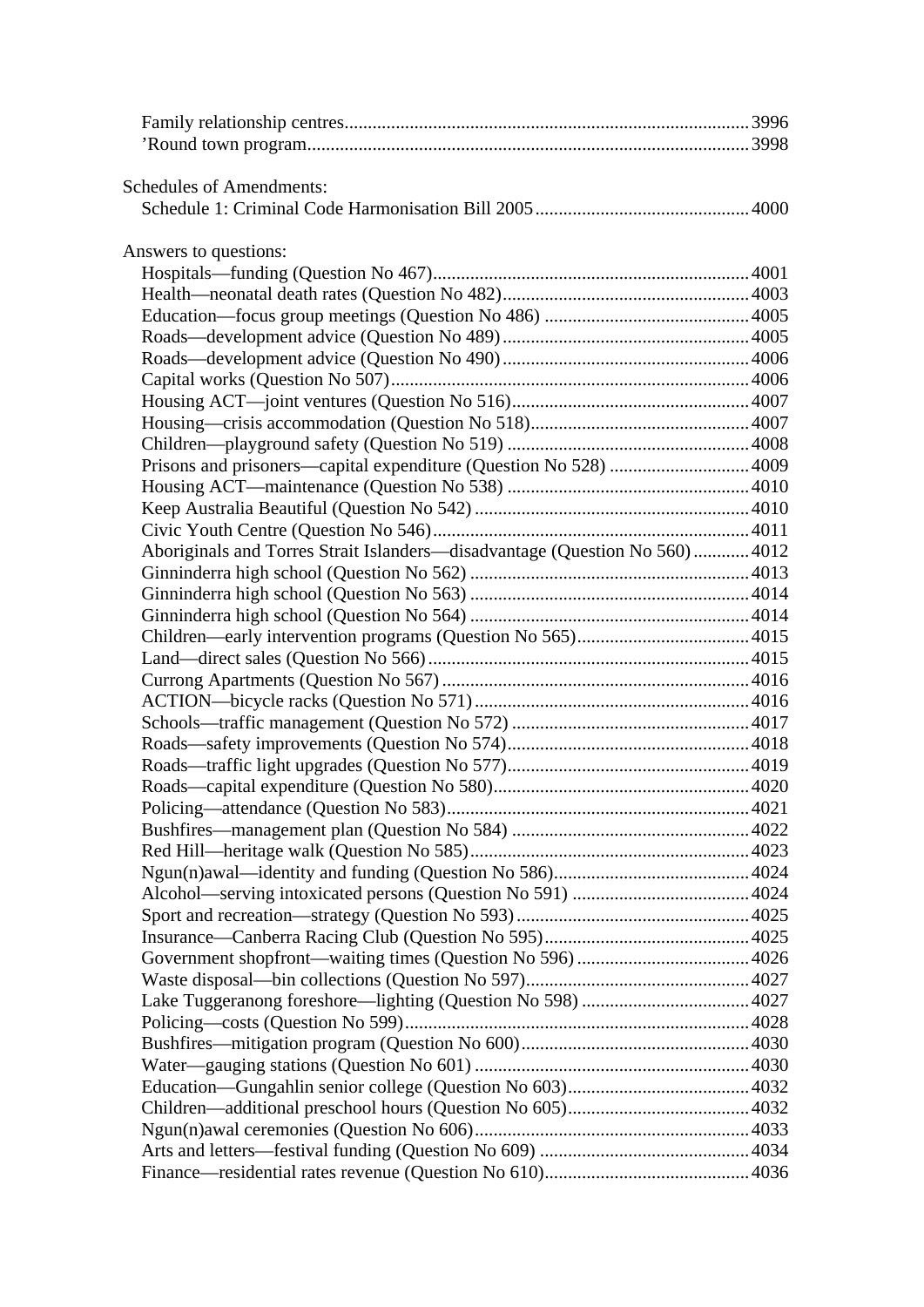| Motor vehicles—obscured number plates (Question No 654)  4058 |  |
|---------------------------------------------------------------|--|
|                                                               |  |
|                                                               |  |
|                                                               |  |
|                                                               |  |
|                                                               |  |
|                                                               |  |
|                                                               |  |
|                                                               |  |
|                                                               |  |
|                                                               |  |
|                                                               |  |
|                                                               |  |
|                                                               |  |
|                                                               |  |
|                                                               |  |
|                                                               |  |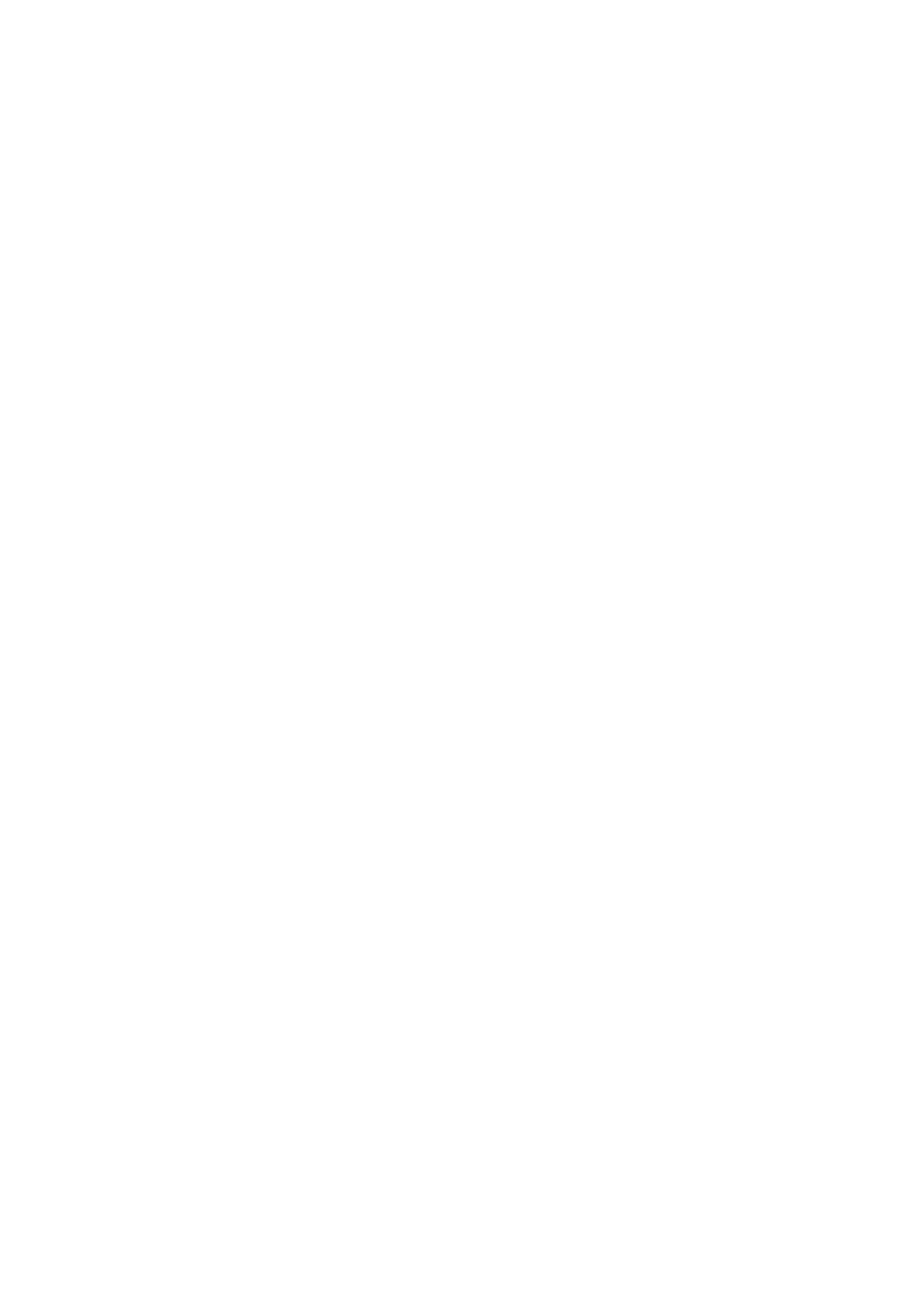# <span id="page-5-0"></span>**Thursday, 20 October 2005**

**MR SPEAKER** (Mr Berry) took the chair at 10.30 am and asked members to stand in silence and pray or reflect on their responsibilities to the people of the Australian Capital Territory.

# **Administration (Interstate Agreements) Repeal Bill 2005**

**Mr Stanhope**, pursuant to notice, presented the bill, its explanatory statement and a Human Rights Act compatibility statement.

Title read by Clerk.

**MR STANHOPE** (Ginninderra—Chief Minister, Attorney-General, Minister for the Environment and Minister for Arts, Heritage and Indigenous Affairs) (10.31): I move:

That this bill be agreed in principle.

Mr Speaker, today I am introducing the Administration (Interstate Agreements) Repeal Bill 2005. The bill will repeal the Administration (Interstate Agreements) Act, which requires that ministers inform the Assembly of interstate agreements that are under negotiation and that require legislative action in the Assembly.

Following a review by my department of the operation of the act, the government has decided to replace the limited consultation provisions of the act with a range of new, non-legislative intergovernmental consultation measures. These new measures will go significantly further than the act in informing the Assembly of intergovernmental negotiations and agreements. The government's aim is to establish a less rigid but more comprehensive flow of information to the Assembly concerning the full range of intergovernmental agreements.

At the time of its introduction, the act was designed to operate on the level of information and consultation with a minimum of legal constraint on the executive. The declared purpose of the act was to ensure that the executive would not foist interstate agreements requiring legislation on the Assembly without first allowing members time to consider and comment on the implications of the agreements. All members would agree as to the desirability of informing the Assembly of forthcoming intergovernmental agreements. The interstate agreements act has proven, however, to be a limited and less than satisfactory vehicle for such consultation.

By their very nature, intergovernmental agreements are varied and often complex. Negotiating such agreements does not follow a set course. On many occasions, discussions towards an agreement begin at relatively low levels in the bureaucracy and with a very broad scope. Such discussions often involve developing communiques or statements that do not involve detailed commitments. Negotiations may unfold over a period of many months and possibly even years. It may not be until very late in the negotiations, or even as they are completed, that it becomes clear for the first time that legislation will be required.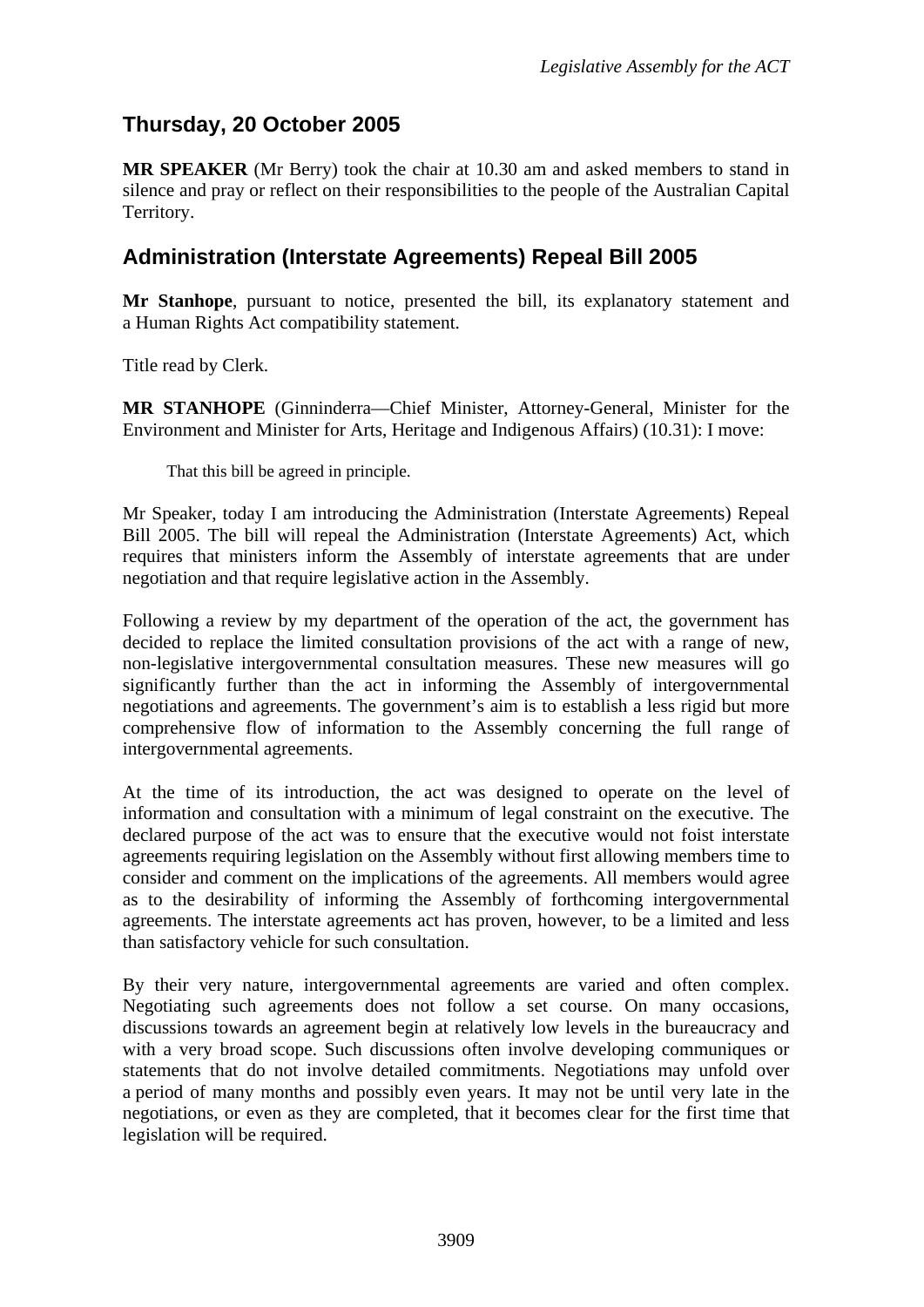Against such a background, it is often impossible to determine if a particular set of intergovernmental negotiations are captured by the act until the process is so far advanced that consultation with the Assembly loses its value. Whilst successive governments have sought to implement both the letter and spirit of the act, the dynamics of intergovernmental processes have limited the effectiveness of the legislation. It is against this background that the government has decided to repeal the act and replace it with non-legislative consultative measures to enhance the transparency of intergovernmental negotiations.

The new measures not only live up to the objective of the act; they will surpass them. In particular, the government's measures will apply to all intergovernmental agreements, made with the commonwealth and/or another state or territory, signed by a minister. This approach will catch a wider range of agreements than the act has done, but without the uncertainty and definitional problems that attended the operation of the act.

There are three limbs to the government's new intergovernmental consultative measures. Firstly, my department will compile and maintain a list of current negotiations towards intergovernmental agreements that it is anticipated ministers will sign. This list will be updated and tabled in the Assembly every six months. This will provide members with a regular and comprehensive overview of intergovernmental negotiations, a considerable improvement on the present intermittent notification of individual notifications and agreements. The first list will be tabled shortly after the passage of this bill.

Secondly, ministers will table in the Assembly the full text of any intergovernmental agreement as soon as practicable after it has been signed. Finally, the department will maintain a publicly available register of new intergovernmental agreements to which the ACT is a party. This register, including the full text of agreements, will be available on the department's web site.

Of course, it is possible that on rare occasions a government may become party to intergovernmental negotiations or agreements that, by their nature, are confidential, and releasing details would be against the public interest. Agreements pertaining to counter-terrorism or security may fall into this category. In such rare cases where disclosure is against the public interest the government may, as appropriate, consider providing appropriate briefings to the Leader of the Opposition and other members of the Assembly.

The measures I have outlined today will allow interested members of the Assembly to keep abreast of the intergovernmental matters to which the ACT may commit. Members will then have every opportunity to raise matters of interest or concern with the government, or else pursue these through appropriate mechanisms, for example, Assembly committee proceedings. Furthermore, for the first time, members of the public will be provided with easier access to information regarding the details and commitments contained in the agreements to which the ACT is party.

These measures represent a major enhancement of the openness of the ACT's intergovernmental relations and are a concrete demonstration of the government's commitment to accountability and transparency. This is a further step in implementing the code of good government that I first enunciated in 2001.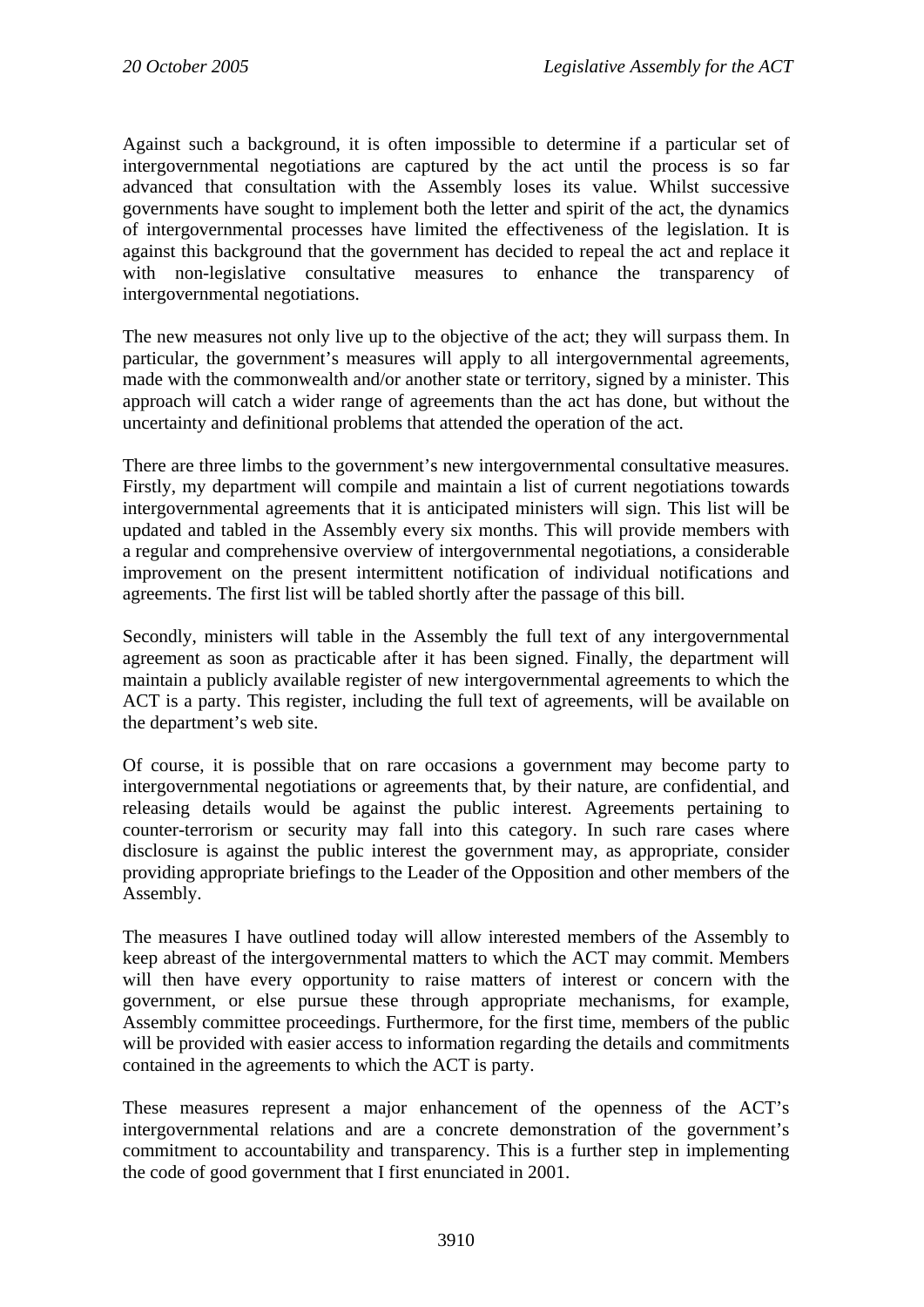<span id="page-7-0"></span>Debate (on motion by **Mr Stefaniak**) adjourned to the next sitting.

# **Justice and Community Safety Legislation Amendment Bill 2005 (No 3)**

Mr Stanhope, pursuant to notice, presented the bill, its explanatory statement and a Human Rights Act compatibility statement.

Title read by Clerk.

**MR STANHOPE** (Ginninderra—Chief Minister, Attorney-General, Minister for the Environment and Minister for Arts, Heritage and Indigenous Affairs) (10.38): I move:

That this bill be agreed to in principle.

Mr Speaker, the Justice and Community Safety Legislation Amendment Bill 2005 (No 3) is the fourteenth bill in a series of bills dealing with legislation within the justice and community safety portfolio. The bill makes a number of minor and technical amendments to portfolio legislation. The amendments are as follows.

The Civil Law (Wrongs) Act 2002 requires insurers to provide, in relation to the ACT insurance market, annual returns indicating the quantum of premiums taken, claims made, claims paid and claims refused. I am required under section 205 of the act to present to the ACT Legislative Assembly a report about key findings arising from the annual returns given to me by insurers before 31 October of each year. To take account of possible irregularities in Assembly sitting days, this amendment changes this formulation to require tabling of the report within five Legislative Assembly sitting days from 1 October.

Following recent reforms to the Civil Law (Wrongs) Act 2002 dealing with workers compensation claims under part 5.2 of the act, the act is further amended to ensure that the pre-claim procedure requirements apply to a claim for damages against a respondent who is not an employer or third party insurer. This could occur in a situation where the potential respondent to a common law claim was, for example, the occupier of premises and the claim was a public liability claim. In these circumstances, it is appropriate for notice to be given to such a respondent in accordance with claims procedures. To avoid unnecessary costs on claimants, the bill also amends the Civil Law (Wrongs) Act 2002 to exclude the application of other onerous obligations from workers compensation claims where the claimant would be duplicating procedures.

The next amendment relates to the Classification (Publications, Films and Computer Games) (Enforcement) Act 1995. This amendment updates the offences that are exempt from the operation of section 64 of the act, which deals with the timing of a prosecution of an offence.

The Consumer Credit Act 1995 and the Consumer Credit Regulation 1996 have been amended to state that in working out a maximum annual percentage rate in a credit contract, regardless of whether the contract is for short-term or long-term credit, all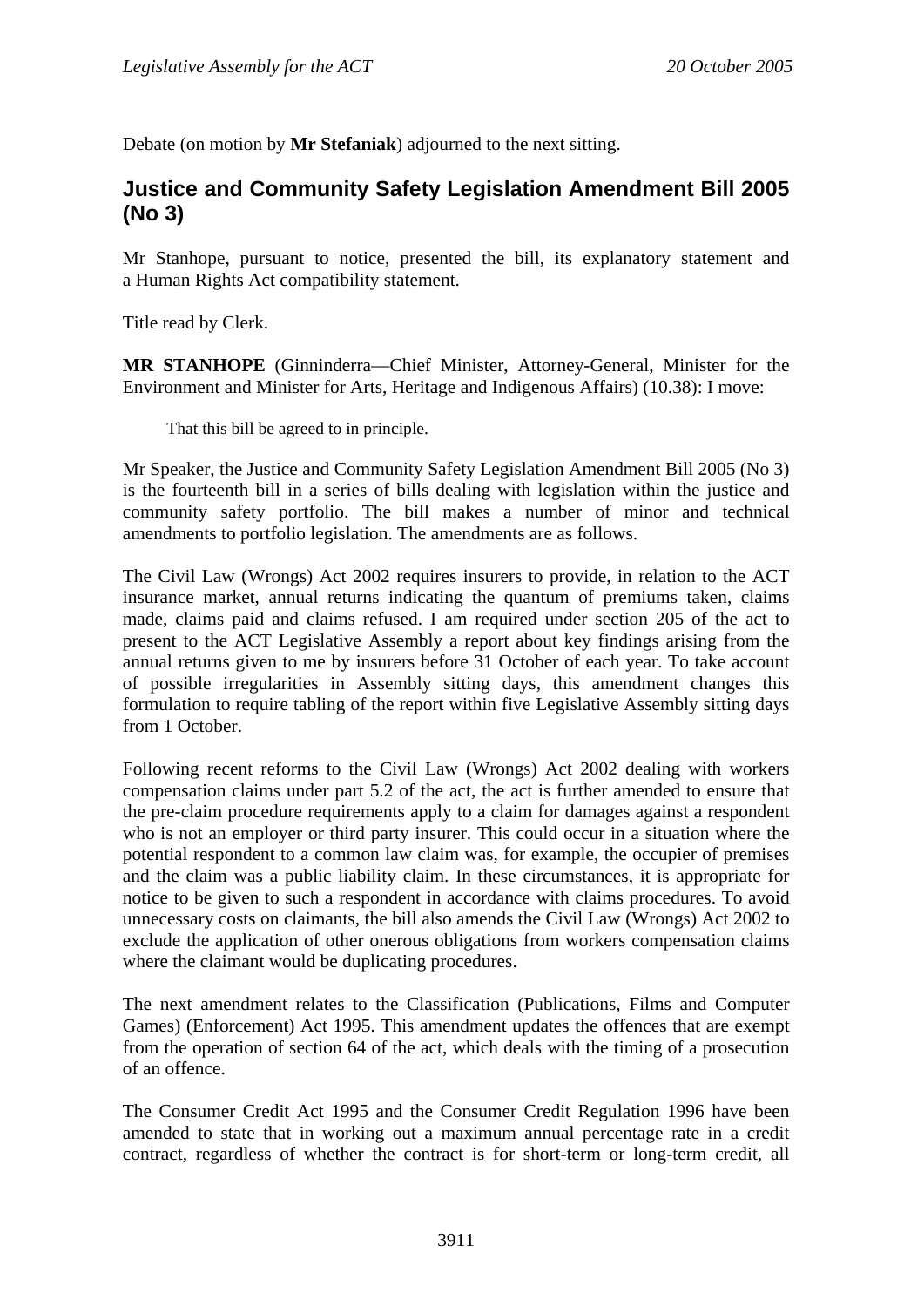interest fees and charges must be included in the calculation. This ensures a fairer system where hidden fees and charges do not enable credit providers to charge their customers extortionate amounts. The act has also been amended to remove references to short-term credit contracts as the section now applies to both short and long-term credit. This is to ensure that short-term credit providers do not evade the operation of the section by providing credit outside the short-term time lines.

The Crimes (Child Sex Offenders) Act 2005 is being amended to include a range of new federal child pornography offences in its current list of class 2 offences. The inclusion of the commonwealth crimes of trafficking of children, using, possession and producing child pornography material through a carriage service, and using a carriage service to procure or "groom" children under 16 years of age will now qualify a sex offender for registration on the ACT child sex offenders register.

The Crimes (Restorative Justice) Act 2004 currently provides for a centralised restorative justice unit that can be accessed by agencies involved in criminal justice. The focus of the act is primarily on victims of crime, but it also aims to have a constructive impact upon offenders. The key vehicle to restorative justice in the ACT's scheme is a facilitative conference between the victim and offender to discuss the offence, the impact of the offence and what can be done to repair the harm.

Section 22 of the act and its corresponding table 22 contemplate which agencies can refer matters to the restorative justice unit. Section 22 refers to chief executives when performing particular statutory roles as in some cases the actual chief executive may be the same person. The table in section 22 sets out when an entity has the authority to refer an offence to restorative justice by referencing the stage in the criminal justice process. For example, the police can refer an offence after a person is cautioned about an offence, but not after a prosecution referral is made.

At the time the act was drafted it was unclear whether the chief executive responsible for the Children and Young People Act 1999 would need, or have the occasion, to refer offences to restorative justice after the imposition of a sentence. Now that the act is in effect, it is clear that there is occasion for the chief executive for the Children and Young People Act to refer matters to restorative justice after a sentence is imposed.

The Fair Trading Act 1992 is also being amended. The amendment to the Fair Trading Act addresses the unnecessary complications in the fair trading scheme for codes of practice. The current scheme duplicates the work of giving effect to approved codes of practice by providing for approved codes and amendments to be prescribed by regulation, as well as requiring the codes to be notified by notifiable instrument. The bill amends the Fair Trading Act 1992 to simplify the process by making codes of practice by disallowable instrument. The process of approval by disallowable instrument provides a more efficient process of approval, while maintaining an appropriate level of scrutiny by the Assembly.

Section 26 of the Guardianship and Management of Property Act 1991 requires a financial manager to file certain accounts and documents with the public trustee, who in turn is required to examine these accounts and apply to the tribunal for disallowance of any item in the accounts. The fee for this service is determined under the act. The bill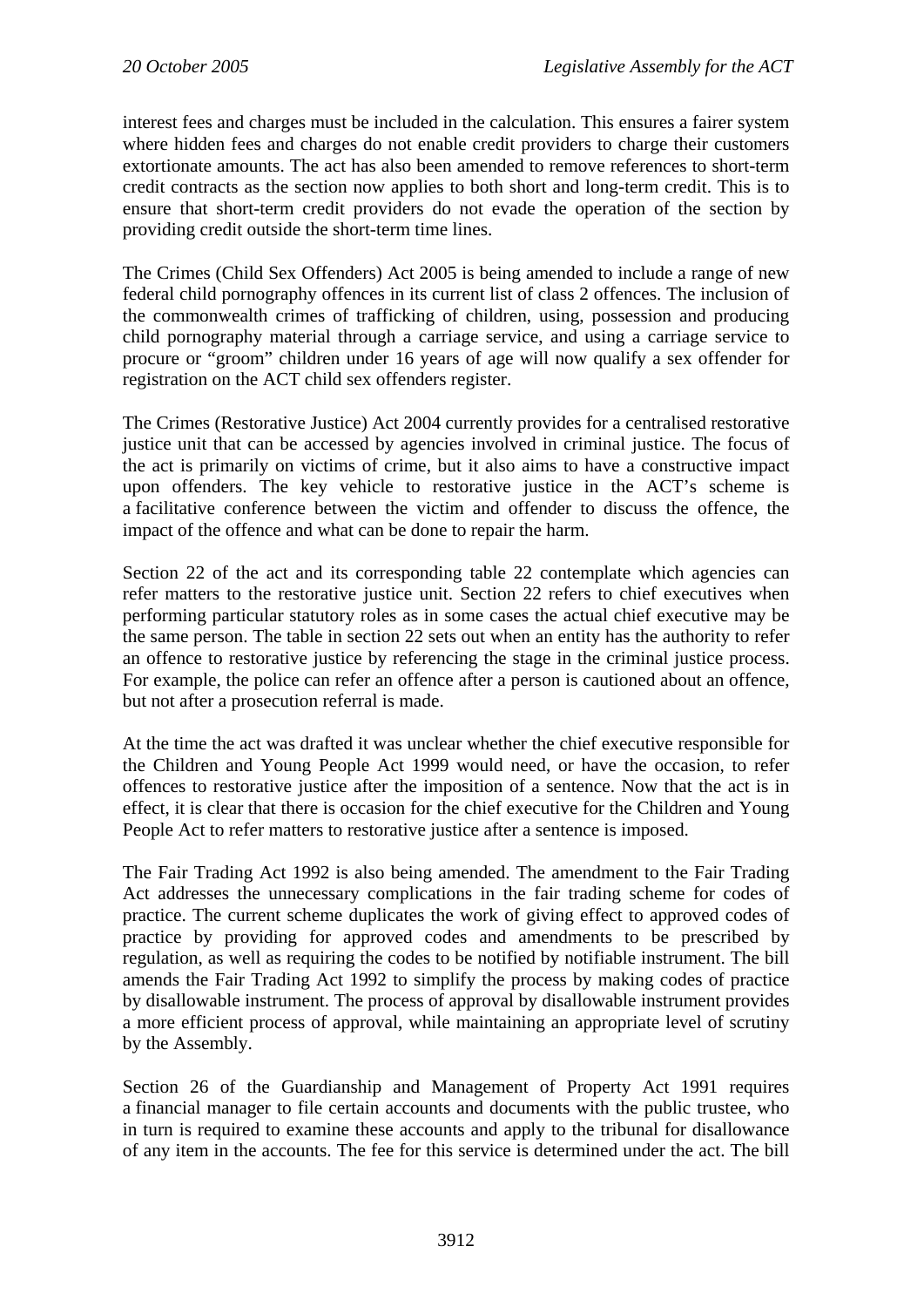amends the Guardianship and Management of Property Act 1991 to enable the public trustee to waive fees under section 26 where the trustee feels it is appropriate, for example, in cases of financial hardship.

The amendment to the Notaries Public Act 1984 clarifies the position in relation to a lawyer's application to the Supreme Court to be a notary public. The act currently provides that where a lawyer is deemed to hold an unrestricted practising certificate by an order of the Supreme Court, under the Legal Practitioners Act, for the purposes of deciding an application for appointment as a notary public the court cannot use the deeming provision as a qualification under section 4 of the act when deciding the appointment. Given that the Supreme Court will be deciding the outcome of the lawyer's appeal of the law society's decision not to issue them with the unrestricted practising certificate, it is appropriate that the decision to approve that person's application for appointment as a notary public should also be left to the discretion of the ACT Supreme Court. For this reason, removing section 4 (2) of the act gives the Supreme Court that discretion.

The amendment to the Public Trustee Act 1985 will allow the public trustee to provide for the payment of moneys in the case of small estates without the need for a grant of administration. In the case where an estate is small, the cost of applying for and obtaining a grant of administration in terms of time and money can be significant and may, in some cases, diminish significantly the value of the estate. Abolishing the need for a grant of administration takes account of these situations.

The amendment to the Remuneration Tribunal Act 1995 makes a consequential amendment to include the Children and Young People Commissioner in a list of commissioners to whom the act will apply.

The amendment to the Residential Tenancies Act 1997 and Residential Tenancies Regulation 1998 will ensure that interest earned from rental bond moneys under the Residential Tenancies Act 1997 will be placed in a trust account held by the Department of Justice and Community Safety, ensuring that the money is not, in any way, mistaken as part of the department's budget.

The bill also recognises the recent creation of a new class of agreements under the act, that is, occupancy agreements between an occupant and a grantor. The bill amends the act to give the Residential Tenancies Tribunal the power to restore an occupancy agreement, which is similar to its current power to restore a tenancy agreement.

Currently under the Unclaimed Moneys Act 1950, where a company holds a sum of unclaimed money, the company uses a portion of the unclaimed money to fund public advertising of the sum for collection. This can be very costly and can seriously deplete the sum of unclaimed money held. The act states that, after a period, all unclaimed money must be paid to the public trustee. This bill amends the Unclaimed Moneys Act 1950 to require the company to place a brief notice in the newspaper telling the public that the company holds unclaimed money and where they can go to find out details of the amounts and claim them. This will reduce the cost of advertising and therefore help to preserve the unclaimed moneys.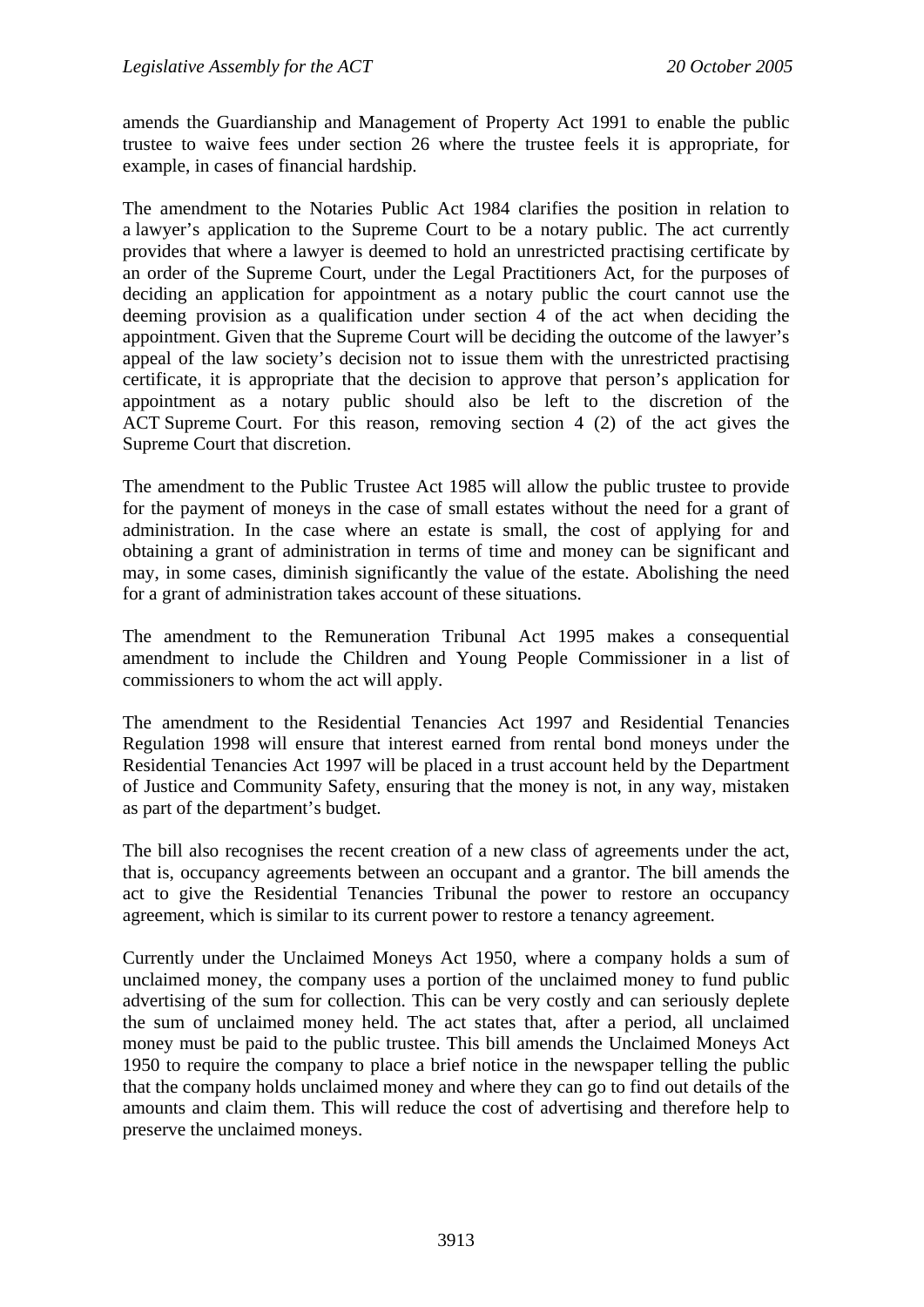<span id="page-10-0"></span>I turn to implementation of the Court Procedures Act 2004. In addition to the amendments I have just mentioned, there are a number of technical amendments contained within the bill that have been drafted to enable the implementation process for the Court Procedures Act 2004 and the facilitation of the development of the Court Procedures Rules 2006. The process aims to streamline and make uniform court procedures that occur incidentally in many pieces of legislation. This bill has identified many of these incidental provisions found in a variety of legislation and has amended and relocated them to the Court Procedures Act.

These amendments are to the Administration and Probate Act 1929, the Business Names Act 1963, the Children and Young People Act 1999, the Confiscation of Criminal Assets Act 2003, the Coroners Act 1997, the Evidence Act 1971, the Evidence Regulation 1992, the Magistrates Court (Civil Jurisdiction) Rules 2004, the Magistrates Court Act 1930, the Supreme Court Act 1933, and the Supreme Court Rules 1937.

Mr Speaker, I commend the Justice and Community Safety Legislation Amendment Bill 2005 (No 3) to the Assembly.

Debate (on motion by **Mr Stefaniak**) adjourned to the next sitting.

# **Statute Law Amendment Bill 2005 (No 2)**

**Mr Stanhope**, pursuant to notice, presented the bill, its explanatory statement and a Human Rights Act compatibility statement

Title read by Clerk.

**MR STANHOPE** (Ginninderra—Chief Minister, Attorney-General, Minister for the Environment and Minister for Arts, Heritage and Indigenous Affairs) (10.49): I move

That this bill be agreed to in principle.

Mr Speaker, this bill makes statute law revision amendments to ACT legislation under guidelines for the technical amendments program approved by the government. The bill makes amendments that are minor or technical and non-controversial. They are generally insufficiently important to justify the presentation of separate legislation in each case and inappropriate to make as editorial amendments in the process of republishing legislation under the Legislation Act 2001.

However, the bill serves the important purpose of improving the overall quality of the ACT statute book so that out laws are kept up to date and are easier to find, read and understand. A well-maintained statute book significantly enhances access to ACT legislation and it is a very practical measure to give effect to the principle that members of the community have a right to know the laws that affect them.

The enhancement of the ACT statute book through the technical amendments program is also a process of modernisation. For example, laws need to be kept up to date to reflect ongoing technological and societal change. Also, as the ACT statute book has been created from various jurisdictional sources over a long period, it reflects the various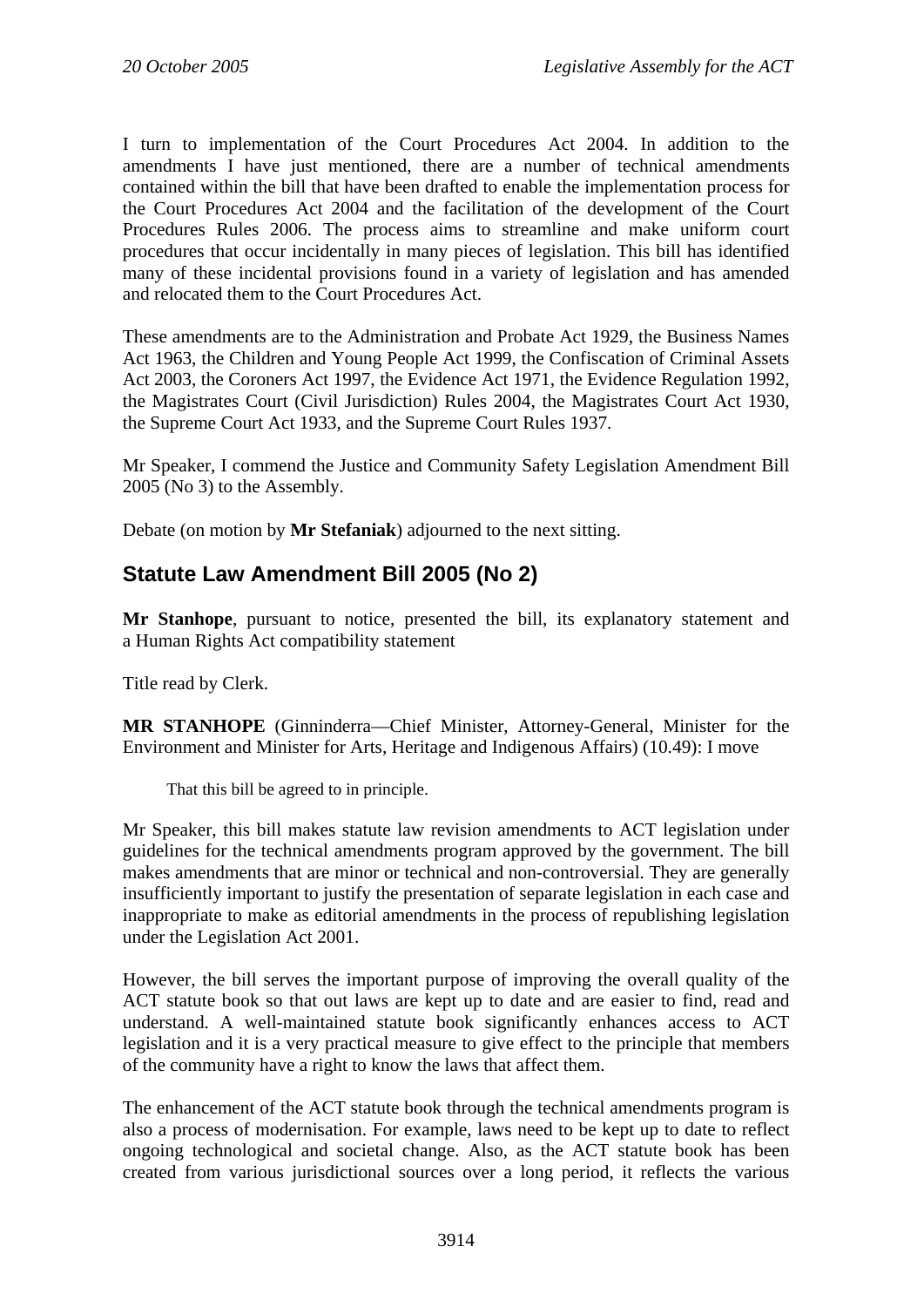drafting practices, language usage, printing formats and styles throughout the years. It is important to maintain a minimum level of consistency in presentation and cohesion between legislation coming from different sources at different times so that better access to, and understanding of, the law is achieved.

Statute law amendment bills deal with four kinds of matters. Schedule 1 provides for minor, non-controversial amendments proposed by government agencies. Schedule 2 contains amendments of the Legislation Act 2001 proposed by parliamentary counsel to ensure the overall structure of the statute book is cohesive and consistent and is developed to reflect best practice. Schedule 3 contains technical amendments proposed by parliamentary counsel to correct minor typographical or clerical errors through grammar or syntax, omit redundant provisions, include explanatory notes or otherwise update or improve the form of the legislation. Schedule 4 repeals redundant legislation.

Mr Speaker, the bill contains a large number of minor amendments with detailed explanatory notes, so it is not useful for me to go through them now. However, I would like to mention briefly several matters. Schedule 1 includes an amendment of the Land (Planning and Environment) Act 1991 to remove an anomaly relating to when an approval to conduct a development would become effective if an objection were made to the application for approval.

As the act stands, the approval can take effect before the end of the period for making an application to the Administrative Appeals Tribunal for review of the decision to give the approval. This is because the period after which the approval became effective, and the application period for AAT review, can begin on different days. This will be the case if the objector or third party is not notified of the decision on the day that it is made.

The anomaly is removed by bringing the operation of the provision about when the approval becomes effective into line with the time limit for an objector to apply to the AAT for review of the decision to give the approval. The amendment gives effect to the suggestion of the AAT in the recent case of Tonks and ACT Planning and Land Authority that the act should be amended to ensure consistency between the two provisions.

Schedule 1 also includes amendments of the Waste Minimisation Act 2001 to change references to the Environment Protection Authority to the chief executive. The amendments will enable administrative responsibility for the act to be set in the usual way by administrative arrangements under the self-government act and the Public Sector Management Act 1994. The purpose of the amendments is to facilitate the transfer of administrative responsibility for the act from the Minister for the Environment to the Minister for Urban Services. In practice, ACT No Waste has practical responsibility for the matters covered by the act.

The amendments of the Legislation Act in schedule 2 reflect the ongoing review by parliamentary counsel of the act's operation and the improvement of its usefulness. The amendments include the remaking of the provisions about the reckoning of time to provide comprehensively for working out the time for doing something required or allowed to be done under an act or statutory instrument. The new provisions do not significantly change the law, but rather deal with a range of cases not dealt with by the existing provisions of the Legislation Act. The amendments are intended to create greater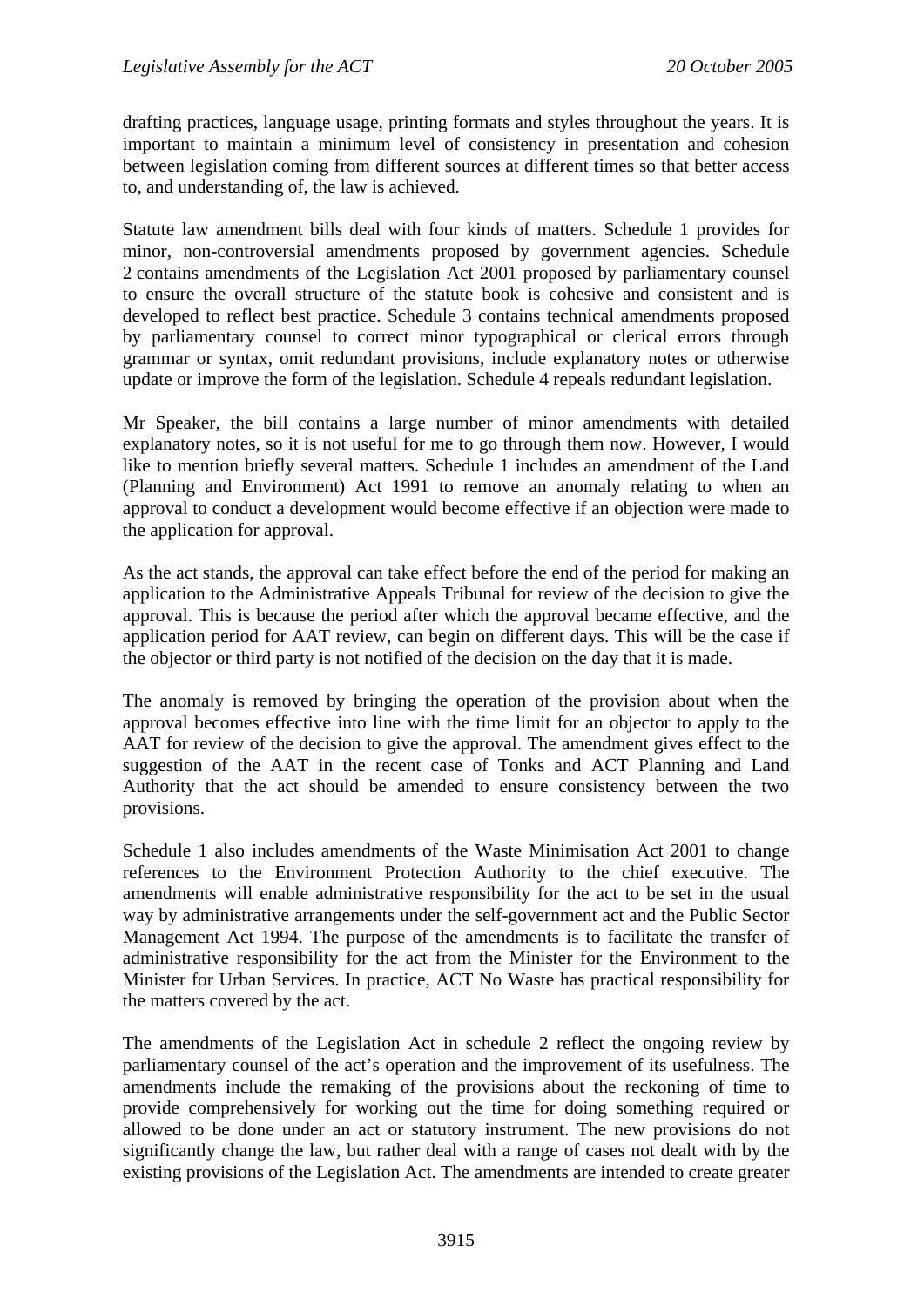<span id="page-12-0"></span>clarity in the operation of the statute book that will lead to a better understanding of how time is worked out for statutory provisions.

Schedule 3 includes amendments of six acts that have been reviewed as part of an ongoing program of updating and improving the language and form of legislation. The acts reviewed include the Administrative Decisions (Judicial Review) Act 1989, which applies to most decisions of an administrative character made under enactments. The act allows a person aggrieved by such a decision to ask for a statement of reasons for the decision and to seek judicial review of the decision. The amendments are technical in nature and include the updating of language, the breaking up of several complex provisions into smaller provisions and the restructuring of the schedules to improve the accessibility of this important act to legislation users. Schedule 4 repeals four banking-related acts that are no longer needed.

Mr Speaker, in addition to the explanatory notes in the bill, parliamentary counsel are available to provide any further explanation or information that members would like about any of the amendments made by the bill. The bill, while minor and technical in nature, is another important building block in the development of a modern and accessible ACT statute book that is second to none in Australia. Despite the nature of the amendments, their cumulative number has created a substantially sized bill on this occasion. Mr Speaker, I commend the bill to the Assembly.

Debate (on motion by **Mr Stefaniak**) adjourned to the next sitting.

## **Administration and Procedure—Standing Committee Membership**

Debate resumed from 18 October 2005, on motion by **Mr Smyth**:

That Mrs Dunne be discharged from the Standing Committee on Administration and Procedure and that Mr Seselja be appointed in Mrs Dunne's place.

**MR HARGREAVES** (Brindabella—Minister for Disability, Housing and Community Services, Minister for Urban Services and Minister for Police and Emergency Services) (10.56): Mr Speaker, I was concerned that a precedent was being set and I was a bit disturbed about it. I understand that discussions have since occurred and we will be hearing more about that later.

I rise to speak from my experience of having spent three years in this place as a government whip. I think I should address a number of issues. The first thing I would like to say is that I recognise and respect the right of the leader of the Liberal Party to distribute portfolios and responsibilities as he or she deems fit, but I wonder whether this right and authority should be exercised if exercising it appears to be inconsistent with a determination by the remuneration tribunal. The mere provision to this place in the first place of a motion and an appointment would seem to indicate either a lack of understanding of the remuneration tribunal's determination—a disregard for that determination—or a disregard for precedent and convention in this place.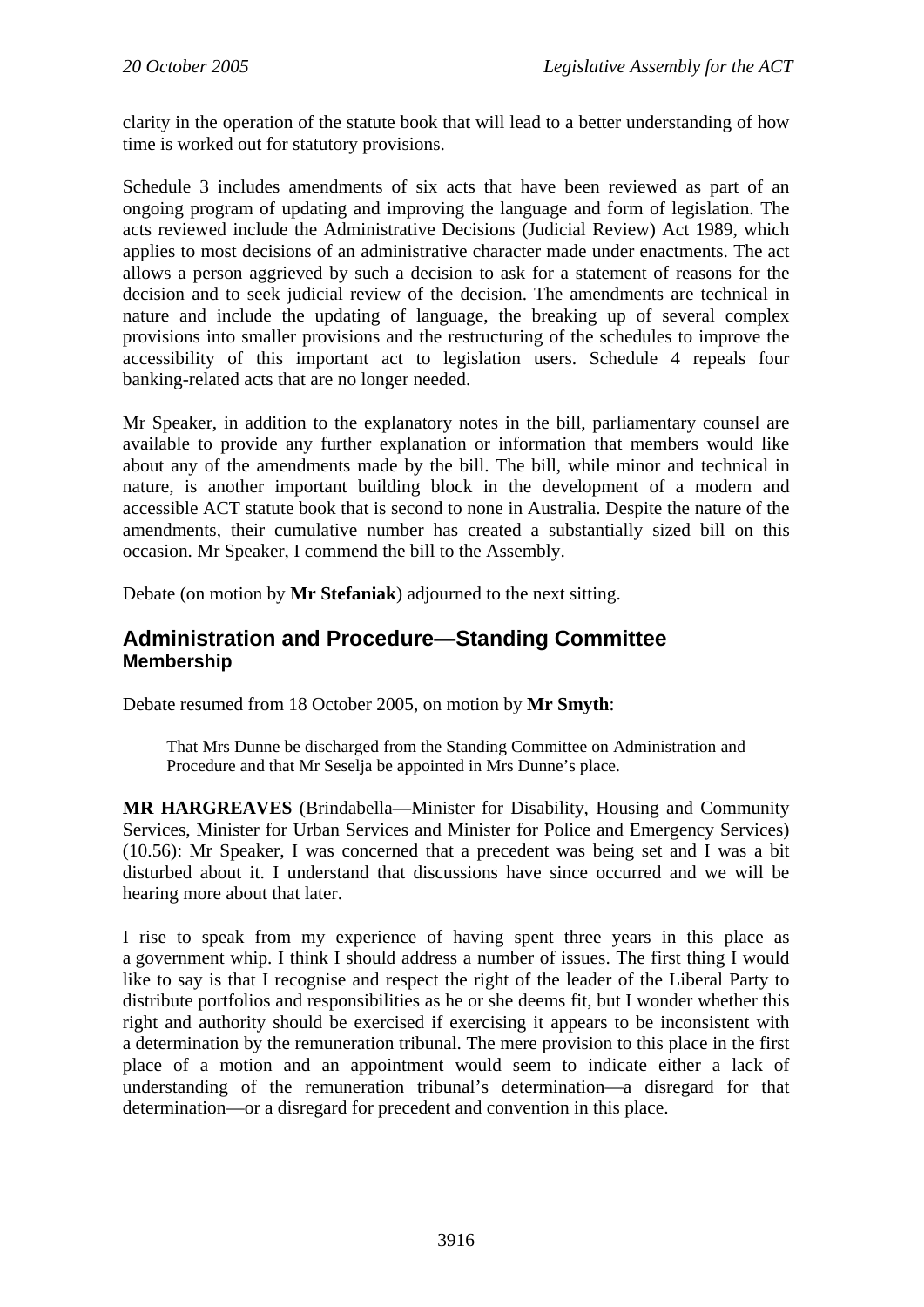Mr Speaker, the job that either whip actually discharges is borne in convention, or such was the case until, I believe I am correct, the 2001 to 2004 life of the Assembly when a submission was put to the remuneration tribunal which in a sense, because of the remuneration tribunal's agreement to the payment of an allowance, actually started the codification of exactly what those duties were.

For the record, I will list some of them: the arrangement of pairs; negotiation with all three sectors of the Assembly on private members' business; the coordination of speaking lists for private members' business; advice to colleagues on the conduct of debates and the interpretation of standing orders; disciplinary processes such as privileges committees, censure motions and no-conference motions; and, significantly, membership of the Standing Committee on Administration and Procedure. That is where we had, in my view, the potential for a really bad precedent to be set.

In my view, the remuneration tribunal had as a major plank of the reason for the allocation of an allowance a whip's membership of the administration and procedure committee. A whip has a couple of roles there. The minor role is negotiation of the order of business for private members' business. The major role is the provision of assistance to the Speaker, in committee, on managing the parliamentary precinct. That is something which often members do not see happening, but it is actually a major role. In the management of that precinct, for example, the committee provides advice to the Speaker on the elements to be put forward in budgets, security matters concerning the precinct and a whole range of other issues.

That is an administrative role, and it was recognised by the remuneration tribunal as one of the major planks for granting an allowance and it was why this side of the house supported Mr Stefaniak's submission—I do not know whether it was on his own behalf or on behalf of the Liberal Party—to the remuneration tribunal to get the duties recognised. We were quite happy with that and we now have that recognition.

I believe that this motion should never have been put forward. According to the motion, the role of providing advice to the Speaker on the management of the precinct is to go to the manager of opposition business. It should be stated that there is no recognition of the role of the manager of opposition business. It is not recognised in this place and it is not recognised by the remuneration tribunal. So any extra workload that that member may carry is not actually recognised and rewarded by an additional allowance in his or her pay packet. Indeed, such is also the case on this side of the house. The manager of government business receives no remuneration in addition to compensate for that extra workload.

Of concern to me here is this disregard for the remuneration tribunal's approach to what is essentially a job distribution in this place. Are we talking about incompetence or conspiracy? In this case, I will go with incompetence. It is probably not the first time we have seen it and it probably will not be the last time. But it is also an insult, in my view, to the manager of opposition business to say to him, "We want to get you to carry the load and we are going to pay someone else for carrying it."

I have to say that I have a problem with sustaining a view to the remuneration tribunal that we should pay an allowance of \$10,000 to somebody who merely arranges pairs in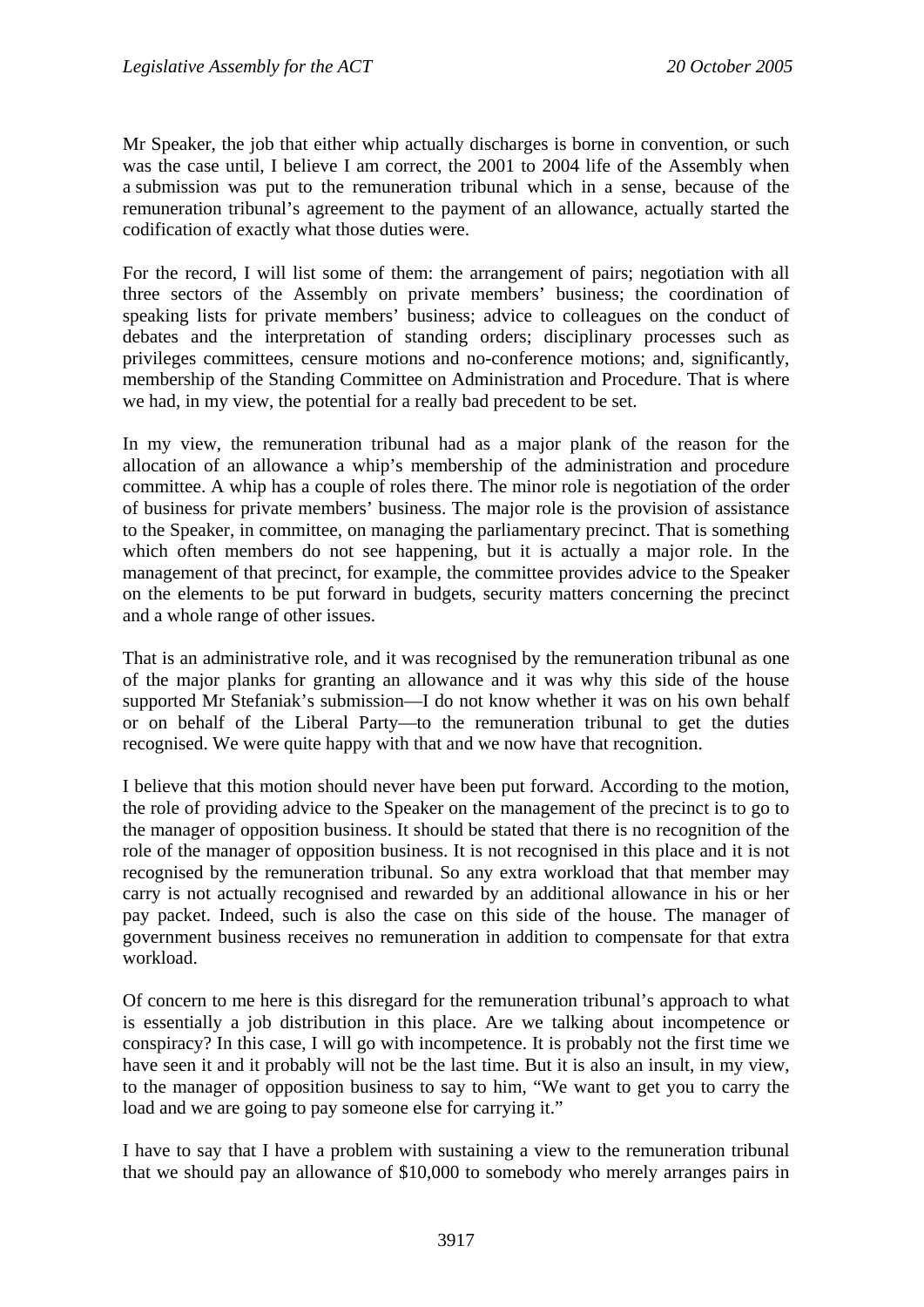this place. We had enough trouble with the pairs last time, but the job is not so onerous as to require an allowance of \$10,000. The management of this precinct and assistance to the Speaker in doing so, in my view, is the major reason that we should support such a thing.

I understand that Mr Smyth will have something to say about this motion later. I sincerely trust that he has reviewed his decision. If he has not, a further submission to the remuneration tribunal may very well be warranted. I certainly would be supporting such a submission.

**MR SMYTH** (Brindabella—Leader of the Opposition) (11.03): Mr Speaker, I seek leave to move the amendment circulated in my name.

Leave granted

#### **MR SMYTH**: I move:

Omit "Mr Seselja", substitute "Mrs Burke".

The amendment actually does what Mr Hargreaves has just suggested. Mr Hargreaves pointed out a few things to me on Tuesday after I had moved the motion and, having reviewed the decision, we will now recombine the positions.

**MR CORBELL** (Molonglo—Minister for Health and Minister for Planning) (11.04): This is an interesting turn of events from the opposition. I am, in many respects, grateful that the opposition has heeded the issues that have been raised by my colleague Mr Hargreaves, in that the role of the opposition whip includes a level of payment as determined by the remuneration tribunal which reflects the role that the whip plays in the Standing Committee on Administration and Procedure. So, in many respects, this move is to be welcomed.

But I think Mr Smyth is being a little disingenuous if he suggests that the reason he is doing this is that these matters have been brought to his attention by Mr Hargreaves in the last 30 seconds. I think there might be some other dynamics at play in the Liberal Party. In particular, it is very interesting because as of Monday this week we understood that the order was given by the leader that Mr Seselja would be the manager of opposition business and Mrs Burke would be on the Standing Committee on Administration and Procedure and that that was to be the end of it—these were not options; these were not things that were to be negotiated; this was the leader's decision.

**Mr Hargreaves**: Decisive leadership.

**MR CORBELL**: Indeed, Mr Hargreaves: decisive leadership on the part of Mr Smyth. What has happened to change Mr Smyth's mind in the past two or three hours? I doubt it is the wise counsel of my colleague Mr Hargreaves.

**Mr Hargreaves**: Thanks very much.

**MR CORBELL**: Wise it is, Mr Hargreaves, but I doubt it is your wise counsel. I think it might have more to do with some members of the Liberal Party being prepared to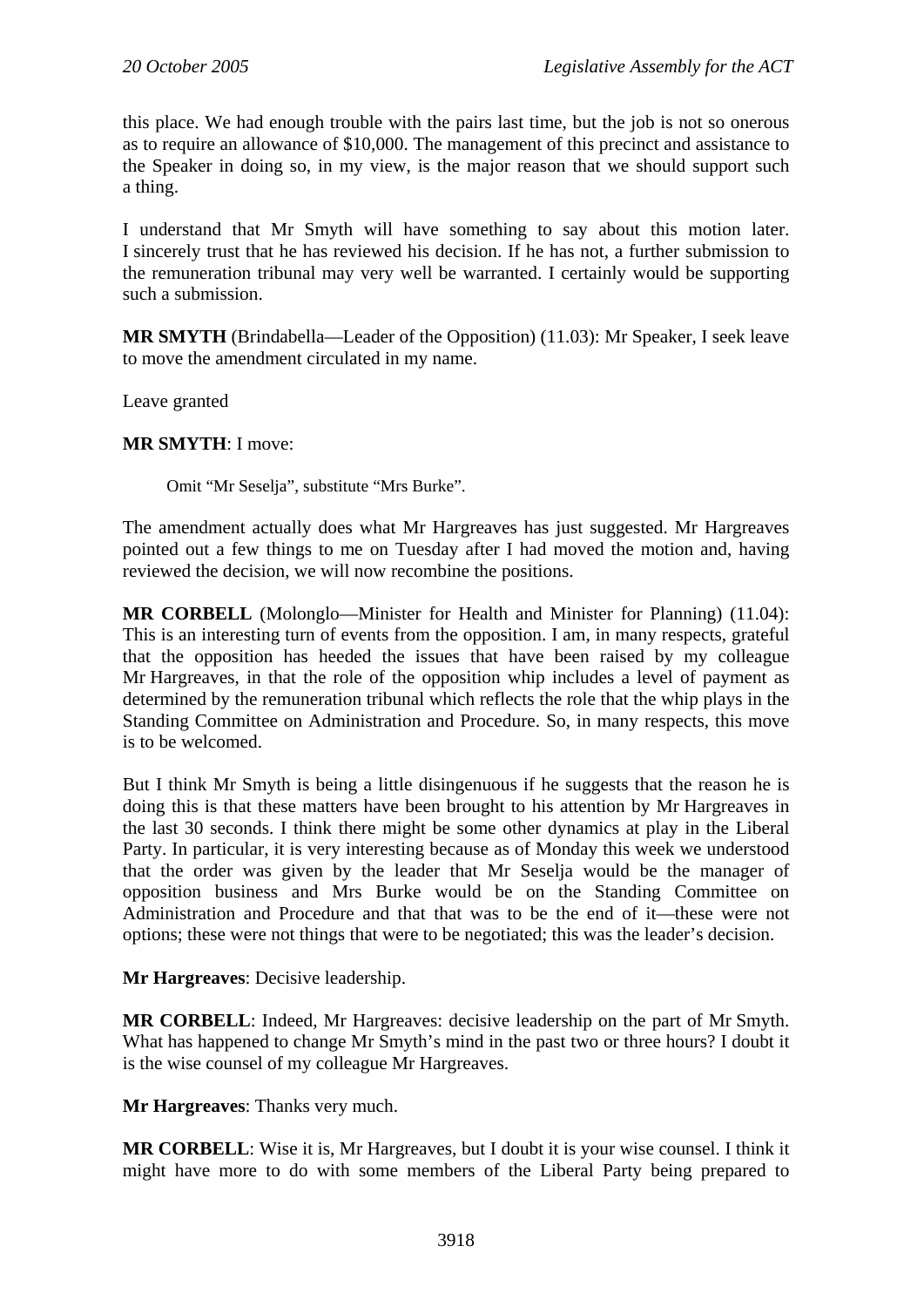express their concerns and their opposition to Mr Smyth's proposed appointment if this matter came to a vote in this place. I think perhaps that has a lot more to do with it. Indeed, I would invite some of the members who have concerns on this matter to voice them. I think it would be valuable in particular if Mrs Dunne were to advise us of whether or not she is still happy to relinquish her position on the Standing Committee on Administration and Procedure, because it is an important role and Mrs Dunne does have some experience in these matters having now had one and a bit terms in this place. She has a strong grasp of these matters. We do not agree with each other on all of these matters—Mrs Dunne will be very familiar with that—but at least she has an understanding of them.

The person now being proposed as the representative of the Liberal Party on the Standing Committee on Administration and Procedure, Mrs Burke, is the same member who on Tuesday asked the Minister for Children, Youth and Family Support to move that a paper be noted that she had presented. Normally when you ask for that to happen it is either because you want to adjourn the debate or so that you can speak to the motion. But what did Mrs Burke do after she convinced the minister to move that the paper be noted? She just voted that it be noted. She did not speak; she did not even adjourn it. She said, "Thanks very much," and away she went. That was a piece of tactical genius if ever I have seen one. I am not quite sure exactly what it was meant to achieve. I think it was so subtle that it went over my head. You really do have to wonder how we are going to go in admin and procedure with Mrs Burke in that role, but we will give her the benefit of the doubt, and we will look forward to further nuances of tactical genius from the new opposition whip when it comes to the standing orders in this place.

But the real issue that needs to be asked here is: why did Mr Smyth change his mind? And why did he decide that Mrs Burke and not Mr Seselja should go on this committee? I think it is fairly clear to all in this place that what is really happening is that we have a Liberal Party in absolute turmoil; a Liberal Party biting, fighting and scratching amongst themselves, unclear as to their future direction. The leader is so desperate to maintain his position that he had to back down on his decision in the last couple of days as to whom he would appoint as the representative on the Standing Committee on Administration and Procedure, because of turmoil, unrest and dissension in his ranks.

The bottom line is that the government will support whomever the Liberal Party nominates to this role; that is the convention in this place and we will respect it. But I am afraid that for Mr Smyth this only puts off the fateful hour.

**MR STANHOPE** (Ginninderra—Chief Minister, Attorney-General, Minister for the Environment and Minister for Arts, Heritage and Indigenous Affairs) (11.10): I wish to speak very briefly to the amendment. Mr Corbell has made some points, and made them well, in relation to this. It really is passing strange that within the space of two days we had the decisive action of removing Mrs Dunne from her role. We need to recall that this motion was precipitated by a need for the Leader of the Opposition to discipline one of his colleagues—for an act that has yet to be explained to the Assembly, or fully explained to the community. I believe that through this process Mrs Dunne is to be, formally, further disciplined, and on this occasion with the assistance of the Assembly as a whole.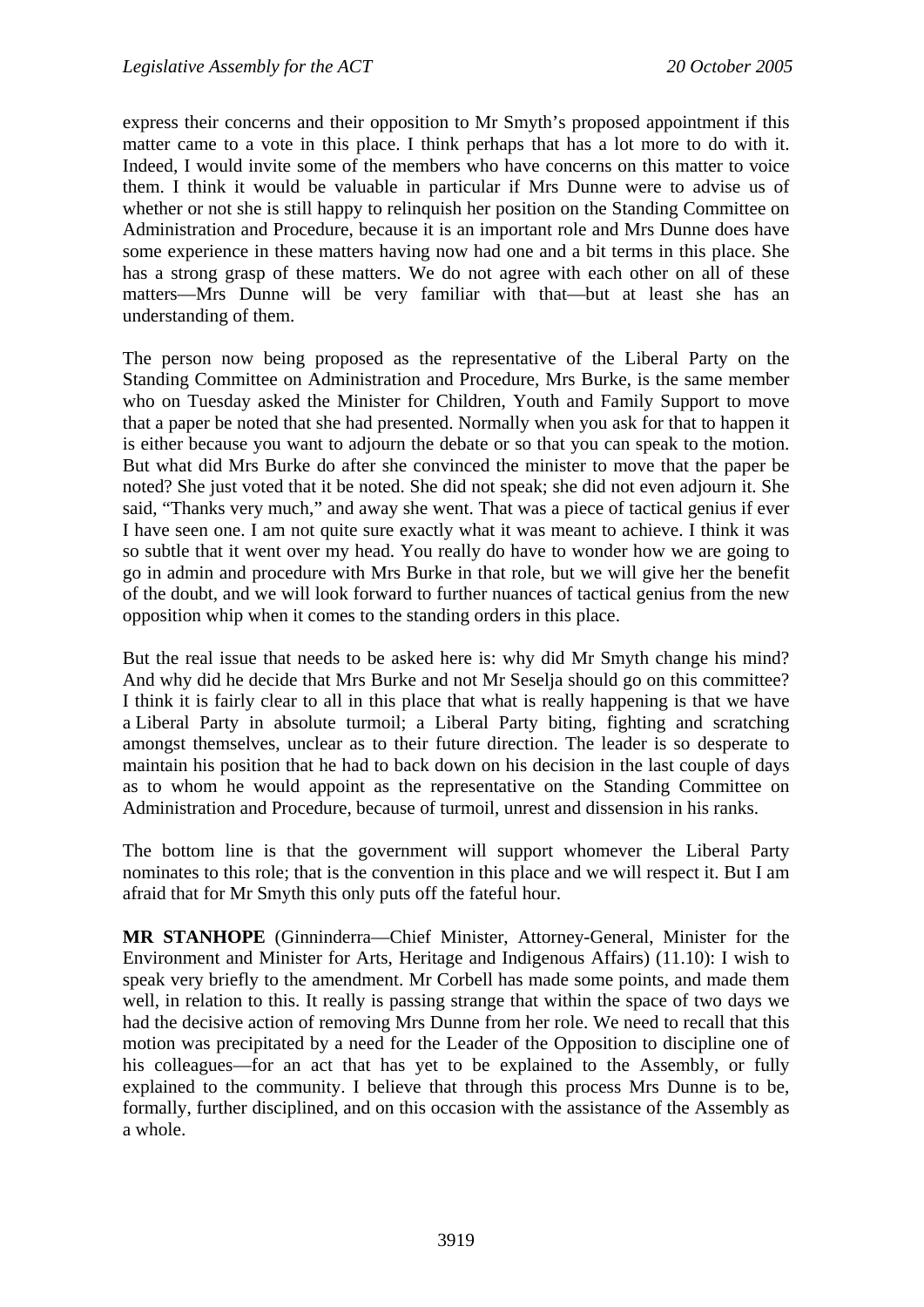Mr Corbell makes the point that the convention is that this is very much a matter for the opposition to determine, and on that basis the government will support the amendment and the motion. But this is the time and the occasion for the Leader of the Opposition to fully explain, and it is a pity that he has not taken the opportunity yet to do so; perhaps he will in closing the debate. I urge the Leader of the Opposition to do that. The Assembly and the people of Canberra have a right to hear, and deserve some explanation of, the circumstances—at this stage rather murky circumstances—that led to the need for the Leader of the Opposition to so publicly and decisively censure, and in a way publicly humiliate, his colleague by removing from her her responsibilities as manager of opposition business and opposition whip, and now completing the trifecta of punishments by removing her from her position as a member of this particular committee.

The circumstances, as I say, are currently murky, but they certainly are of real public interest and concern. Mrs Dunne is being disciplined for leaking security information from her office. I think there are a number of issues there. What was the information? How did Mrs Dunne come by it? On what basis did she leak it? Was it appropriate or inappropriate that it be leaked? Why, if it was of such significance or sensitivity, did she have it in the first place as a member of the opposition, and to whom did she leak it? And was it a crime deserving of this very, public punishment and humiliation? I think those are issues that the Assembly should be advised of, and that the broader community should have some understanding of.

The matter is of such significance to Mrs Dunne that she has invited ACT Policing into her office to investigate the matter; I presume that undertaking by Mrs Dunne has been implemented. Police being invited into this building to investigate matters raised publicly by the Leader of the Opposition—that rather extreme circumstance of ACT Policing being invited into this building to investigate a matter that the Leader of the Opposition believes to be of such significance that he must discipline one of his frontbench members in this way—really is a matter that deserves fuller explanation.

I believe this Assembly has a right to understand the basis on which the police have been asked to investigate matters concerning the opposition. I reiterate the points made by my colleagues in relation to this move. To be fair about it, we all do understand very well and I am sure the community does—the basis on which Mr Smyth, with the forceful, decisive action that he has taken over the last few days, has today been forced by his party room to back down. It really has come to a serious position for the Assembly, and certainly for the governance of the territory, when within the space of two days the Leader of the Opposition has been humiliated and humbled by his party room in this way. He cannot have decisions that he took and motions that he moved, as recently as two days ago, debated and brought to finality because his party room revolted.

**Mr Corbell**: Dead man walking.

**MR STANHOPE**: Yes, it is a classic; it is a long two-day dead-man walk from Tuesday to Thursday when a motion moved on Tuesday, but not put, is forced in this very public way to be amended. When the party room is prepared to embarrass its leader in this way, it really is a very strong signal of the fact that support has collapsed. That is not in the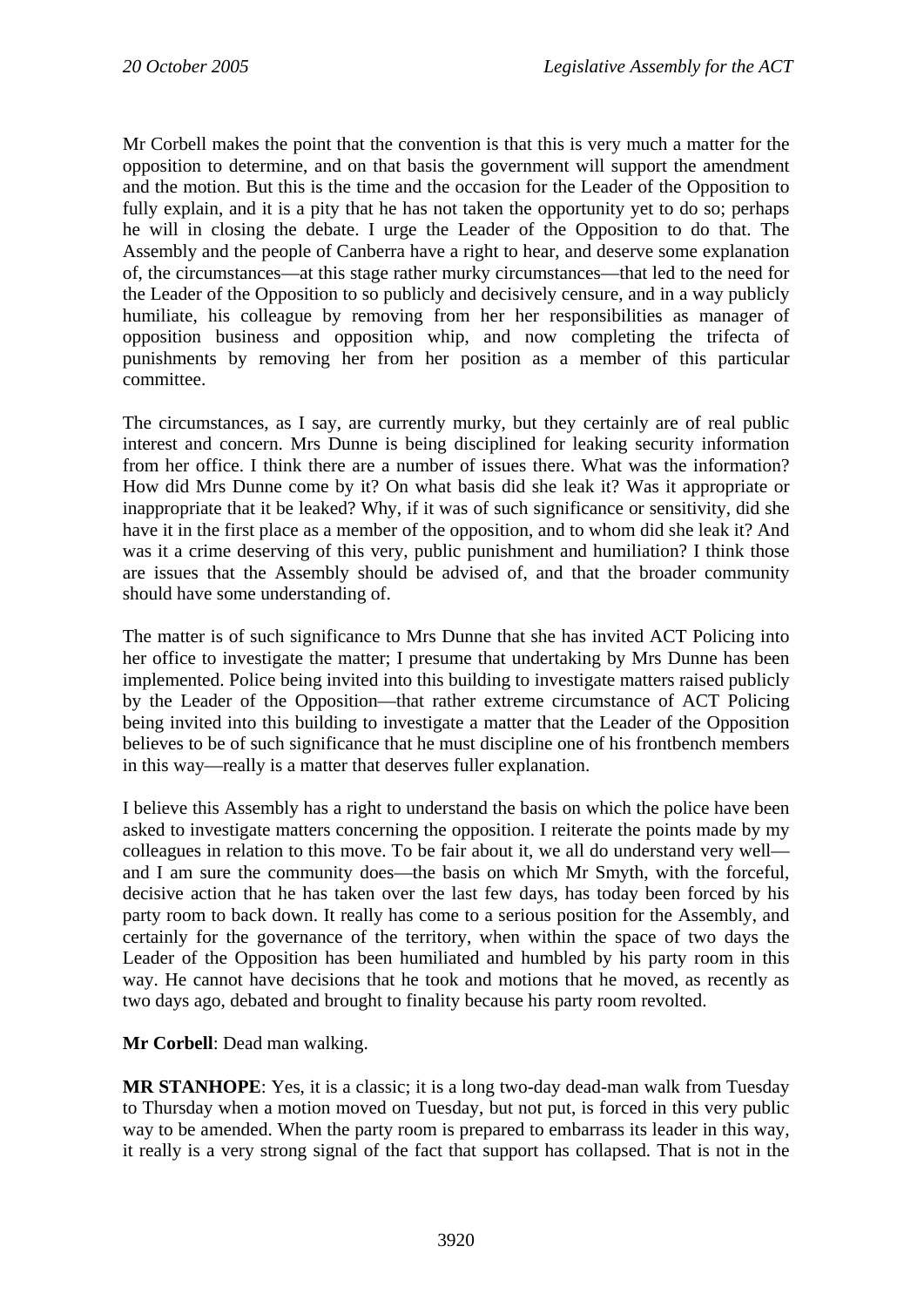best interests of the Assembly or of governance within the territory, and I do urge the Liberal Party to sort their problems out.

**Mrs Burke**: You've got enough of your own to sort out, Jon. You look after yourself.

**MR STANHOPE**: Well, I do. Such is my respect for the role of the opposition in a democracy, we, as a government want a good opposition in this place. The people of Canberra want and deserve a good opposition. We do not agree with you; we never will. We are divided by policy, ideology and a whole range of values, but we respect absolutely the importance of a united, strong, coherent opposition, and the people of Canberra deserve one. So sort your problems out. This cannot go on. Either get behind your leader or find another one. Stop mucking around. Do the right thing by the people of Canberra. It is embarrassing in the first place to have a leader publicly humiliate a frontbench opposition spokesperson in the way that the Leader of the Opposition has humiliated Mrs Dunne. But then for the party room to return the compliment two days later and to humiliate its leader in this way—forcing him to back down, on a threat of public humiliation on the vote—really is pretty grim, and we all know it.

**MS MacDONALD** (Brindabella) (11.17): I will not be long. I just wanted to mention a couple of things. It is interesting to note this change that has come about in the last two days. Mr Hargreaves has pointed out the historical aspects of payment to the position of opposition whip and government whip—the fact that neither the manager of government business nor the manager of opposition business gets paid in that capacity. It brings to my mind the fact that the line between my role and that of the manager of government business is very well delineated. Mr Stanhope has just been speaking about the Liberal Party getting their issues sorted out, and I certainly hope that they do.

As an example of the disarray, yesterday, within the space of five minutes, just before we went to the adjournment debate, I was visited by both the new opposition whip and the new manager of opposition business, speaking about what was going on in this place, which had us running around in total confusion as to what was going on. I would respectfully suggest that maybe the opposition whip and the manager of opposition business should turn around and look at each other and start talking to each other a little bit more so that they can keep the Assembly well informed of what is going on. Otherwise, we will end up with a situation of total disarray.

I am prepared to accept that both the manager of opposition business and the opposition whip are new to their positions. I am still feeling relatively new to the position of government whip myself, and I know that in the past almost 12 months I have made a few mistakes in this place as government whip, and I have on those occasions apologised to my colleagues when it has put them out of sorts, and certainly I have made apologies to the admin and procedure committee.

It is at this point that I would like to pay tribute to Mrs Dunne for the role that she filled while she was on the admin and procedure committee, and I do mean this sincerely. It is very easy to stand in this place and take a swipe at people, but I have to say that Mrs Dunne has been in the position of opposition whip for about three years. Mr Stefaniak did it for a little time, I believe, when I was first elected as a member, so it is not quite four full years. Although I am not ever going to necessarily agree with the opposition point of view, as I said yesterday I respect the role that the opposition—and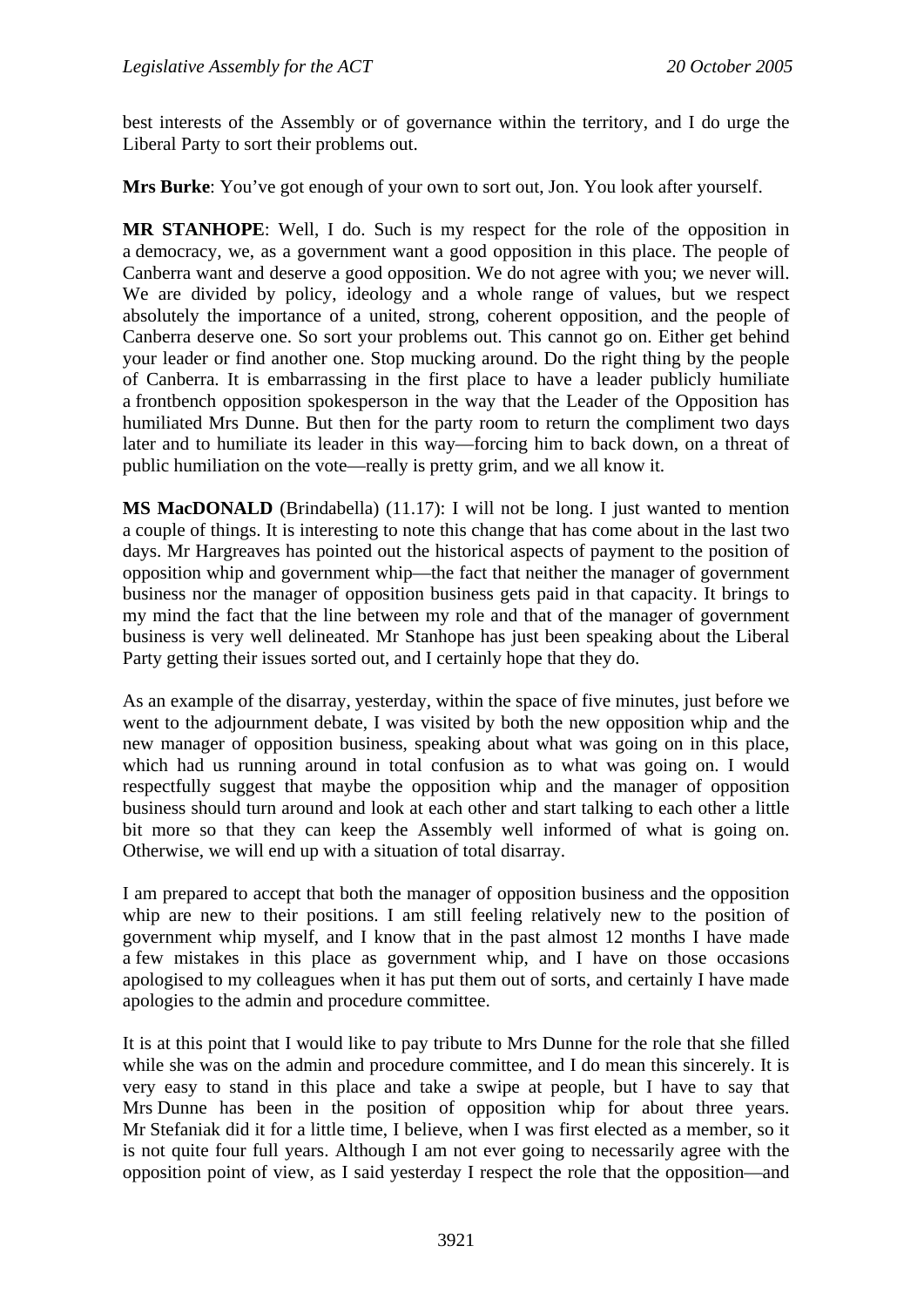indeed the crossbench—plays both in this place and on the admin and procedure committee, in making sure that the place runs smoothly. We know that the Clerk runs everything in here, so it will run smoothly anyway. But the role of the admin and procedure committee in advising you, Mr Speaker, is a vital role, and having the experience of somebody like Mrs Dunne along the way has made a significant difference. We would always have the argy-bargy over who was going to get what position on private members day, and ironically that seems to have been resolved just as you are leaving, Mrs Dunne—unfortunate but true.

In summary, I do hope that both the manager of opposition business and the opposition whip can start communicating with each other in order to assist the Assembly, and I thank Mrs Dunne for the role that she played.

**MR HARGREAVES** (Brindabella—Minister for Disability, Housing and Community Services, Minister for Urban Services and Minister for Police and Emergency Services) (11.22): I want to, firstly, thank Mr Smyth for accepting wise counsel. How long have we been here? Seven years? I am right now; I have lived long enough to see that happen, so I am ready to go. I have got some more wise counsel, however. Ms MacDonald alluded to some confusion in the ranks yesterday, with confusing messages. Confusing messages can come when you get two people talking about the same subject when they have not spoken to each other.

The Leader of the Opposition might consider merging the two jobs of whip and manager of opposition business. I believe that it has happened before. This amendment came and the backflip happened. Well, I am quite happy to wait while we get another amendment sheet that could reflect that. I think that is probably a good idea. Why do I think that a good idea? It is because when I was government whip, Mrs Dunne was just that—whip and manager of opposition business—and what we had was a consistency of conversation and communication. Sure, we had fights over things like pairs and the results of motions and things like that. But we served, I think, particularly well in a parliamentary sense, as parliamentarians, on the admin and procedure committee, and we had a good relationship and an honest relationship. If I can recall it correctly, the times when we had swords drawn were when one of us believed that the other had betrayed the trust. Such was not the case, but that was our understanding, and I think those were the only times when swords were drawn. Once those things were resolved, everything was cool again. So I just leave that thought with the Leader of the Opposition.

The other thing I want to make a point about is that there seems to be a bit of natural justice missing. The thing that concerns me is that I did not see a lot of natural justice in the manager of opposition business being asked to assume a load that should be carried by the whip. I see that Mr Smyth has fixed that, and I have to congratulate him on the speed of it all. But I am concerned at his actions in saying to Mrs Dunne that she was no longer the whip and no longer on this and that, because of x, y, and z.

If the gospel according to the *Canberra Times* is to be believed, the major plank was this leakage out of Mrs Dunne's office. Mrs Dunne was as quick as lightning in bringing the police into her office to check it out and to put some information on the table about that. I would have thought that a bit of natural justice would have applied and that the Leader of the Opposition would have waited until that investigation was over and then considered it.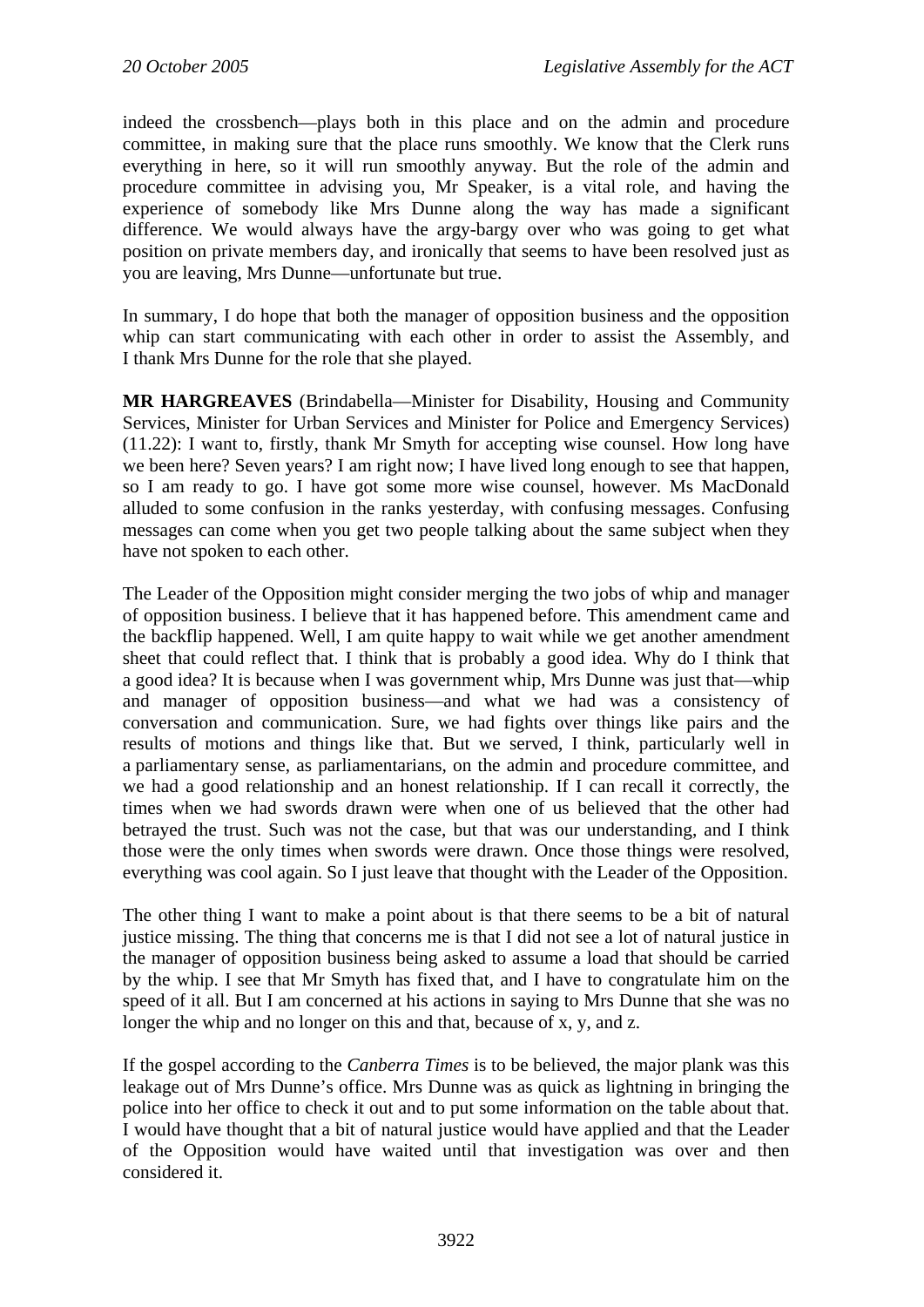<span id="page-19-0"></span>There has obviously been a clear denial of natural justice to Mrs Dunne here. Again, we respect the right of the Leader of the Opposition to be as incisive and decisive as he or she might want to be. He can pick and choose and give jobs away for whatever reason he may have, including, of course, the preservation of his own position. I would hate to be in the position of Leader of the Opposition and have to resort to this sort of thing to keep the job, though. Perhaps we might hear from those opposite who are concerned about the application of natural justice in the case of Mrs Dunne. Perhaps from their silence we can take that to mean that they are quite happy to see the denial of natural justice to one of their colleagues. I invite them to say to this chamber what they think about it all.

This is not the first time, in fact, that we have seen this sort of precipitate action on the part of Mr Pratt. I can remember during the election campaign of 2004 an incident at an election booth in Wanniassa—Wanniassa High to be exact—where an aspirant for the Liberal Party had encroached two toenail lengths across the 100-metre line. He was moved on by the electoral office; he was dobbed in. Was he dobbed in by the Labor Party? No. Did you do it, Ms MacDonald? No. Mr Gentleman, did you do it? No. Did I do it? No. Did I even discuss it with anybody? No, not until afterwards. But I had a hoot when I discovered who it was who dobbed in the poor man. It was Mr Pratt; he stuck the knife into one of his own during the election campaign. Now he has run out of people to stab, so he thought; "Well, I will stab the nearest person to me. Who is that?" He looks around and sees Mrs Dunne and thinks; "Beauty—I will get her," and he has. So I say to the Liberal Party's hatchet man over there, "Well done, son. You've removed an element of opposition. You in fact removed one of the few people with any decency and any intelligence on your side of the house."

**Mr Pratt**: You hypocritical bastard.

**MR SPEAKER**: What was that, Mr Pratt?

**Mr Pratt**: I withdraw the word after "hypocritical".

**Mr Hargreaves**: I raise a point of order, Mr Speaker: I think 'hypocritical" is a disorderly phrase in this place.

**MR SPEAKER**: I do not think so. The other bit was unparliamentary, and Mr Pratt has withdrawn that, so we can move on.

**MR SMYTH** (Brindabella—Leader of the Opposition) (11.29): I thank those opposite for their interest in this matter. There has been a reassignment of roles in the opposition, and this motion reflects that reassignment.

Amendment agreed to.

Motion, as amended, agreed to.

### **Public Accounts—Standing Committee Statement by chair**

**MR MULCAHY** (Molonglo): Pursuant to standing order 246A, I wish to make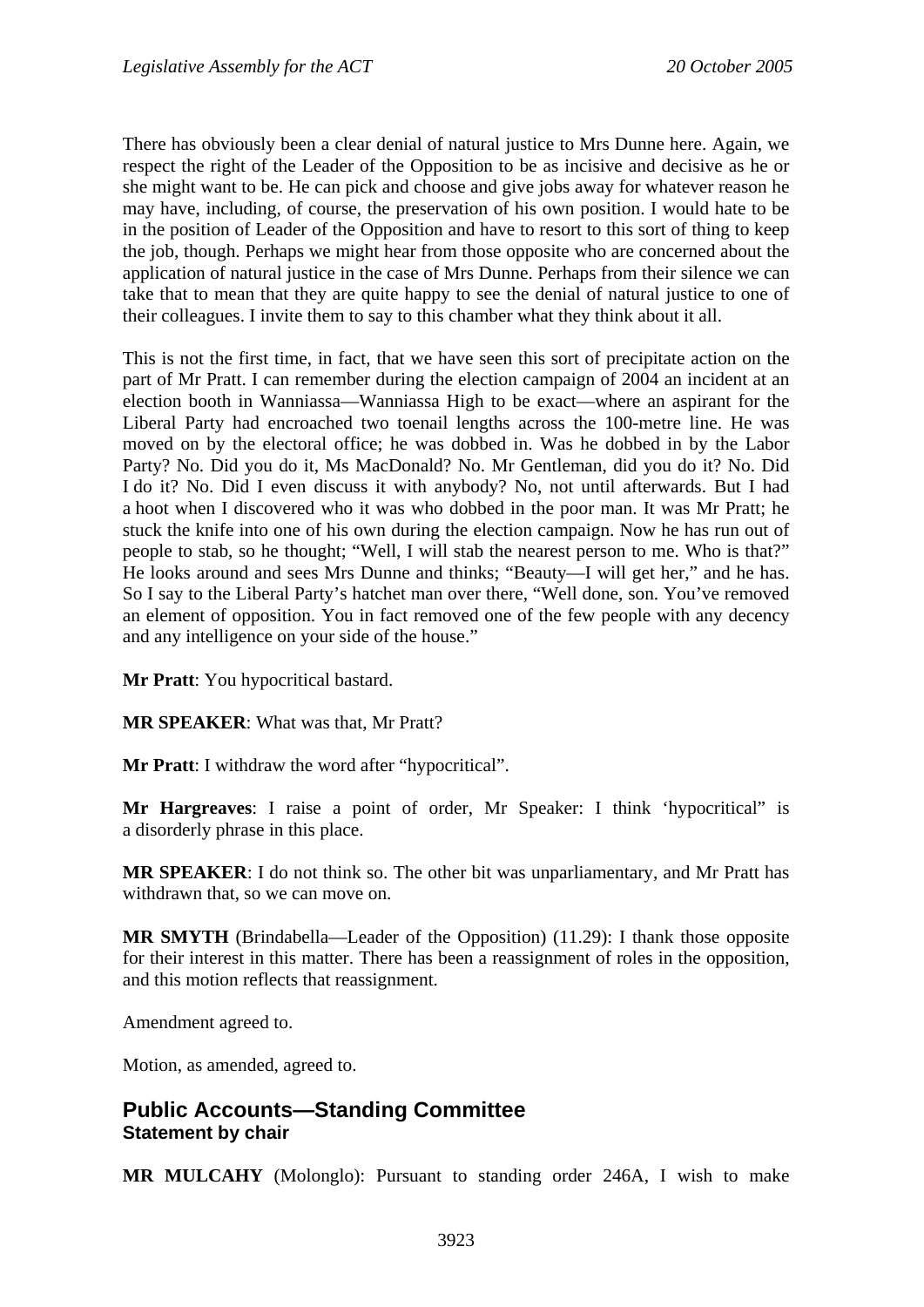<span id="page-20-0"></span>a statement, on behalf of the Standing Committee on Public Accounts, on its reviews of the Auditor-General's report No 4 and Auditor-General's report No 6 of 2004.

On 3 August 2004, the Auditor-General's report No 4 of 2004, *Data reliability for reporting on the ACT "No Waste by 2010" strategy*, was referred to the Standing Committee on Public Accounts for inquiry. On 4 November 2004, the Auditor-General's report No 6 of 2004, *Workers' Compensation Supplementation Fund*, was referred to the Standing Committee on Public Accounts for inquiry. Consequently, the committee received briefings from the Auditor-General in relation to the aforementioned reports on 3 August 2005. The committee considered inquiring into the reports and resolved that they do not warrant further inquiry.

# **Executive business—precedence**

*Ordered that executive business be called on.* 

**Dr Foskey**: Mr Speaker, I seek leave to table a petition.

## **Statement by Speaker**

**MR SPEAKER**: Before I ask whether leave is granted to Dr Foskey, I would just like to refer the Assembly to the large number of standing orders that deal with the issue of presentation of petitions. I make no observations about the petition that Dr Foskey is seeking leave to present, but my guess is that not many members would know what is in the petition. There is some history in other parliaments where petitions have been the subject of debate, critical of members, because of the style of petition that has been put forward. I repeat that I make no observation about the petition that Dr Foskey seeks to put forward. I merely draw attention to the need for petitions to be processed in accordance with the standing orders. Is leave granted for Dr Foskey to table this petition?

Leave granted.

## **Paper**

**Dr Foskey**, by leave, presented the following paper:

#### **Petition—out of order**

Glebe Park—Petition regarding the development of adjacent land.

**Mr Corbell**: In passing, I remind Dr Foskey that there is a procedure. By convention, the manager of government business is always happy to table out-of-order petitions and that is often the process that is adopted in this place. If members do have an out-of-order petition, it is possible to raise it with the government and it can be tabled in that way.

## **Sitting pattern**

**MR CORBELL** (Molonglo—Minister for Health and Minister for Planning) (11.32): I move:

That the resolution of the Assembly of 9 December 2004, as amended 17 March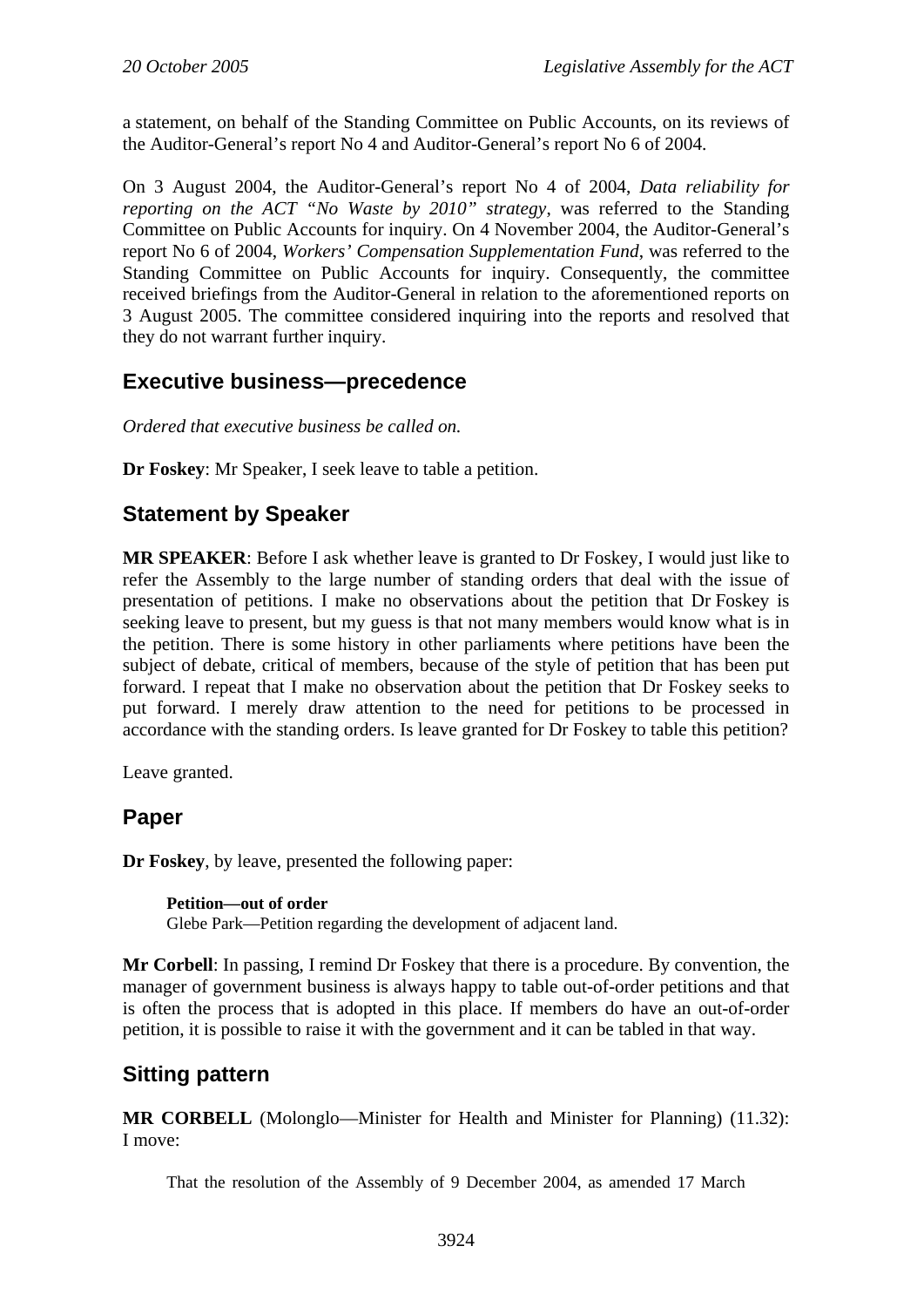<span id="page-21-0"></span>2005, relating to the sitting pattern for 2005 be amended by omitting Friday, 21 October 2005.

This is a simple amendment to delete the proposed half-day of sittings for tomorrow. The government has been progressing through its business promptly, the Assembly has been dealing with the business promptly and therefore there is no need to sit tomorrow.

Question resolved in the affirmative.

## **Criminal code (Administration of Justice Offences) Amendment Bill 2005**

Debate resumed from 23 June 2005, on motion by **Mr Stanhope**:

That this bill be agreed to in principle.

**MR STEFANIAK** (Ginninderra) (11.34): This bill represents the next stage in a process that started in 2001 to codify the criminal law of the ACT along the lines of recommendations made by the Standing Committee of Attorneys-General. What it does is to insert a new chapter 7 in the criminal code to deal with offences that are directed against the proper administration of justice in the ACT.

Most people in the community would have heard of offences such as perjury and perverting the course of justice. These offences are likely to be found in the common law, and what the bill does is to effectively codify these offences. Included in the bill are all the offences that were recommended by the Model Criminal Code Officers Committee, which has been meeting in relation to the code for a number of years, together with excerpts from the Crimes Act where some of these offences are also to be found. The penalties for these offences are those recommended by the model criminal code committee, and where there were offences already in the Crimes Act they have been replicated for those offences here.

The bill is a practical development that accords with the model criminal code committee recommendations. It is consistent with the position in most Australian jurisdictions and I think it will make it more difficult to abuse the law by lying. This area of the law in the ACT has been enforced in only a very slapdash way in the past and this bill will add clarity and strength to improving the integrity of the system and punishing people who deliberately mislead and/or lie to the courts. It is consistent with most other jurisdictions and I am advised that the Commonwealth will be introducing identical legislation.

I had some practice in relation to these issues when I was a prosecutor and it was very rare for courts to take action. Invariably, what they would do—and they would only do it rarely—was refer matters to the Attorney-General if they thought a witness was blatantly lying. I think that quite often in the past courts probably could have taken greater action. This bill will assist that process and, hopefully, be a disincentive to people to deliberately mislead and lie to the courts. So I do see it as very much a step in the right direction in terms of sensible amendments to the criminal law and sensible codification of the criminal law, and the opposition will support it.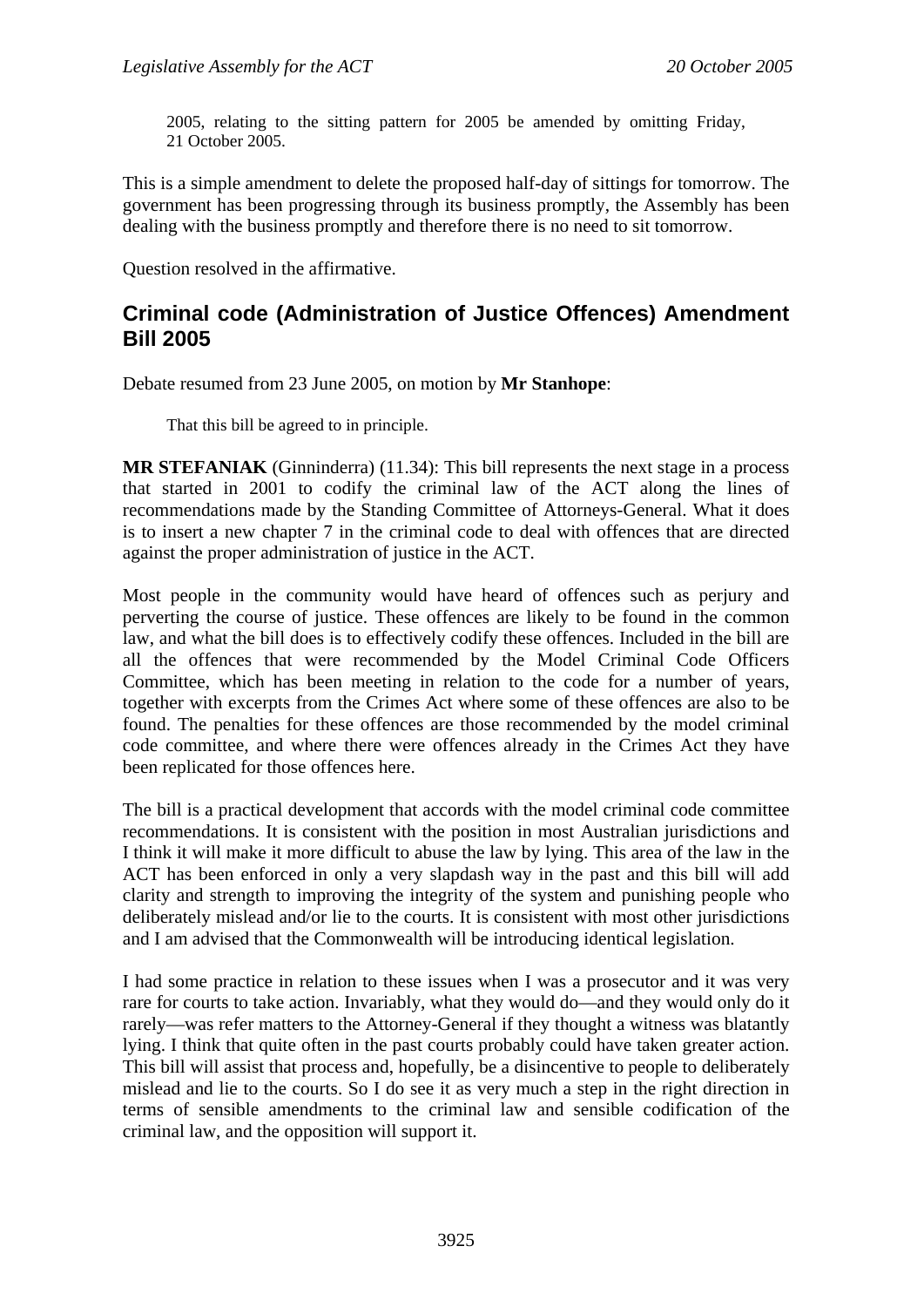**MR STANHOPE** (Ginninderra—Chief Minister, Attorney-General, Minister for the Environment and Minister for Arts, Heritage and Indigenous Affairs) (11.37), in reply: The present law in the ACT that deals with the proper administration of justice is partly contained in parts 8 and 9 of the Crimes Act 1900 and partly in the common law. This bill will improve the accessibility and effectiveness of the law in this area by conveniently locating the offences in one discrete chapter of the criminal code and comprehensively setting out in clear language the elements, defences and other relevant qualifications that apply to each offence.

A summary of the new codified offences is contained in the presentation speech and the introduction to the explanatory statement. However, it is worth reiterating some of the more important improvements that the bill will make to the law in this area. They include:

- a definition of legal proceedings that will clarify and simplify the application of these offences and ensure that they apply consistently to relevant criminal conduct performed in relation to judicial, quasi-judicial and administrative proceedings in which evidence can be taken on oath or affirmation;
- clarification of the elements and qualifications that apply to perjury and aggravated perjury, including that the offences apply to interpreters; that the false sworn statement need not be material to the proceedings; that only "incompetent" witnesses who lack the capacity to understand the obligation to tell the truth are not subject to perjury and that the old common law requirement for corroboration in relation to perjury no longer applies;
- the inclusion of a range of specific offences that more clearly identify the kind of criminal behaviour that presently falls under the one general heading of "perverting the course of justice", including offences of making or using false evidence, destroying or concealing evidence, bribing witnesses, interpreters, jurors and others involved in legal proceedings, preventing the production of evidence and the attendances of witnesses, interpreters and jurors, and deceiving, threatening or taking reprisals against witnesses, interpreters, jurors and others involved in legal proceedings;
- the inclusion of a separate part in chapter 7 that conveniently contains a number of summary offences related to this area of the law, including offences of pleading guilty in another name, obstructing or hindering an investigation, failing to attend legal proceedings to give evidence, failing to produce documents and other things, failing to take the oath, failing to answer questions, a summary offence of giving false or misleading evidence, and obstructing legal proceedings.

The bill will also remove some duplication in the statute book by repealing a large number of offences that will be replaced by relevant generic offences in chapter 7. I commend the bill.

**DR FOSKEY** (Molonglo) (11.40): Mr Speaker, I apologise for not being here at the right moment, but I seek leave to speak to the bill.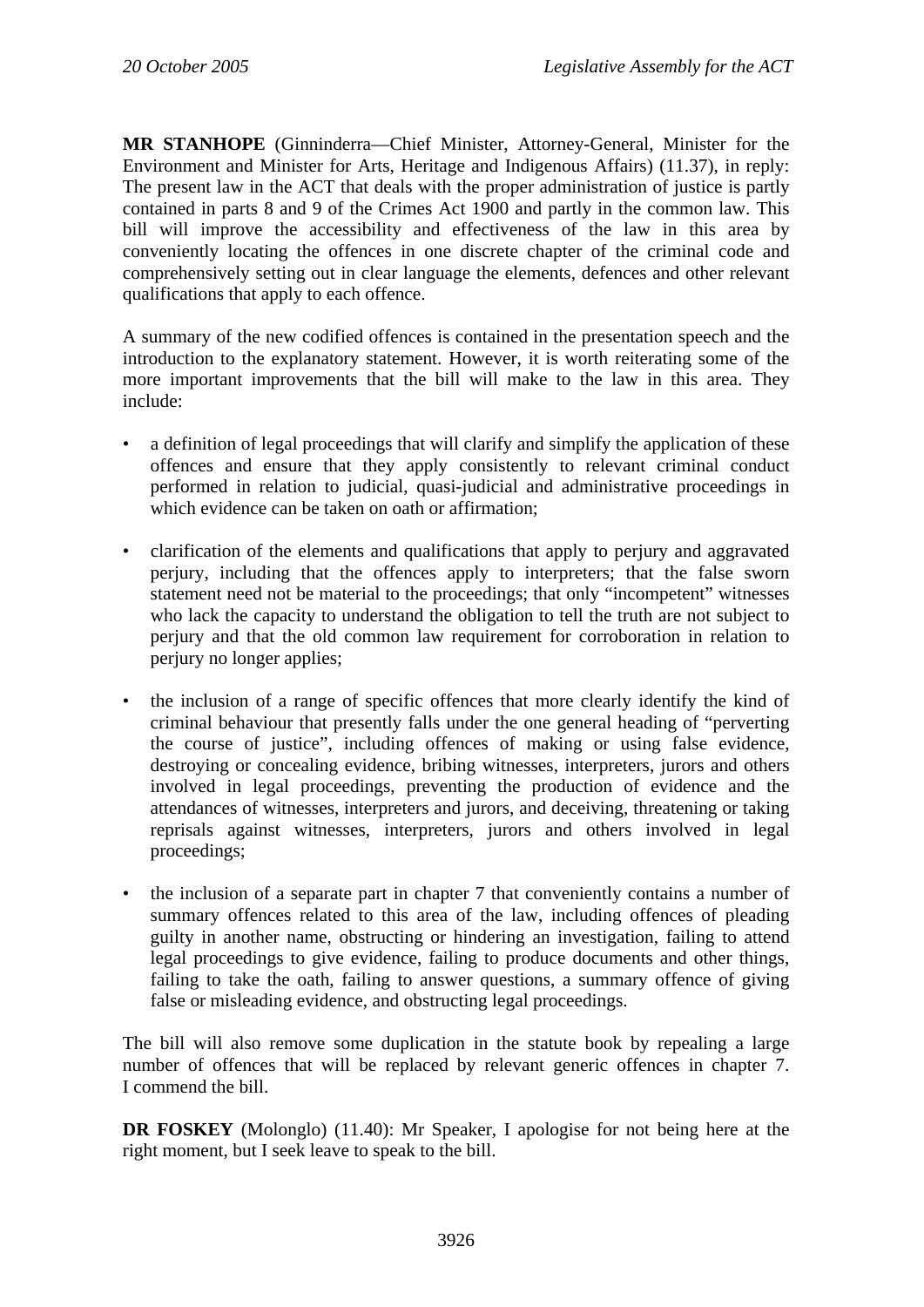<span id="page-23-0"></span>Leave granted.

**DR FOSKEY**: It is a minor contribution because I do support the Criminal Code (Administration of Justice Offences) Amendment Bill 2005, as it puts forward reasonable methods of dealing with administration of justice offences in the ACT. Although some of the provisions in the bill appear to be quite strong, they are reasonable when compared with the courts' need to process law.

The greatest change that this bill makes is to include in legislation testimony to be given in, or in connection with, all legal proceedings, rather than just judicial proceedings, as the need to receive truthful and honest evidence is a requirement of all legal proceedings.

It is interesting to note, in light of the scrutiny of bills committee report, that there is some contradiction between the human right to liberty and the legal rule that ignorance of the law is no excuse. However, I believe the committee and the government have both provided sufficient explanation as to why our community should follow the legal rule in the case of administration of justice, to ensure that the courts are able to process our laws in an efficient and reasonable manner. I also appreciate that the government has conducted thorough consultation with the courts in drafting this legislation.

Question resolved in the affirmative.

Bill agreed to in principle.

Leave granted to dispense with the detail stage.

Bill agreed to.

# **Criminal Code Harmonisation Bill 2005**

Debate resumed from 23 June 2005, on motion by **Mr Stanhope**:

That this bill be agreed to in principle.

**MR STEFANIAK** (Ginninderra) (11.41): Mr Speaker, this bill is one in a series of bills that will see the eventual harmonisation of all ACT legislation with the Criminal Code 2002. Harmonisation is essentially the process of reviewing and revising ACT offence provisions to ensure they are in a form consistent with the principles of the criminal code. In this bill, some 32 acts and six regulations have been rewritten to make them consistent with the code. The acts cover matters such as the registration of births, deaths and marriages through to regulation of such activities as our city's rates.

In general, the harmonisation is to reformulate offences so that the physical elements and the fault elements can be clearly identified. The physical elements, of course, are a description of an act or omission while the fault element is a degree of fault required for the offence to apply, such as the degree of intention, knowledge or recklessness. Section 22 of the code will provide a fault element by default if one is not specified and if strict and absolute liability is not expressed or applied. I think that is a positive step.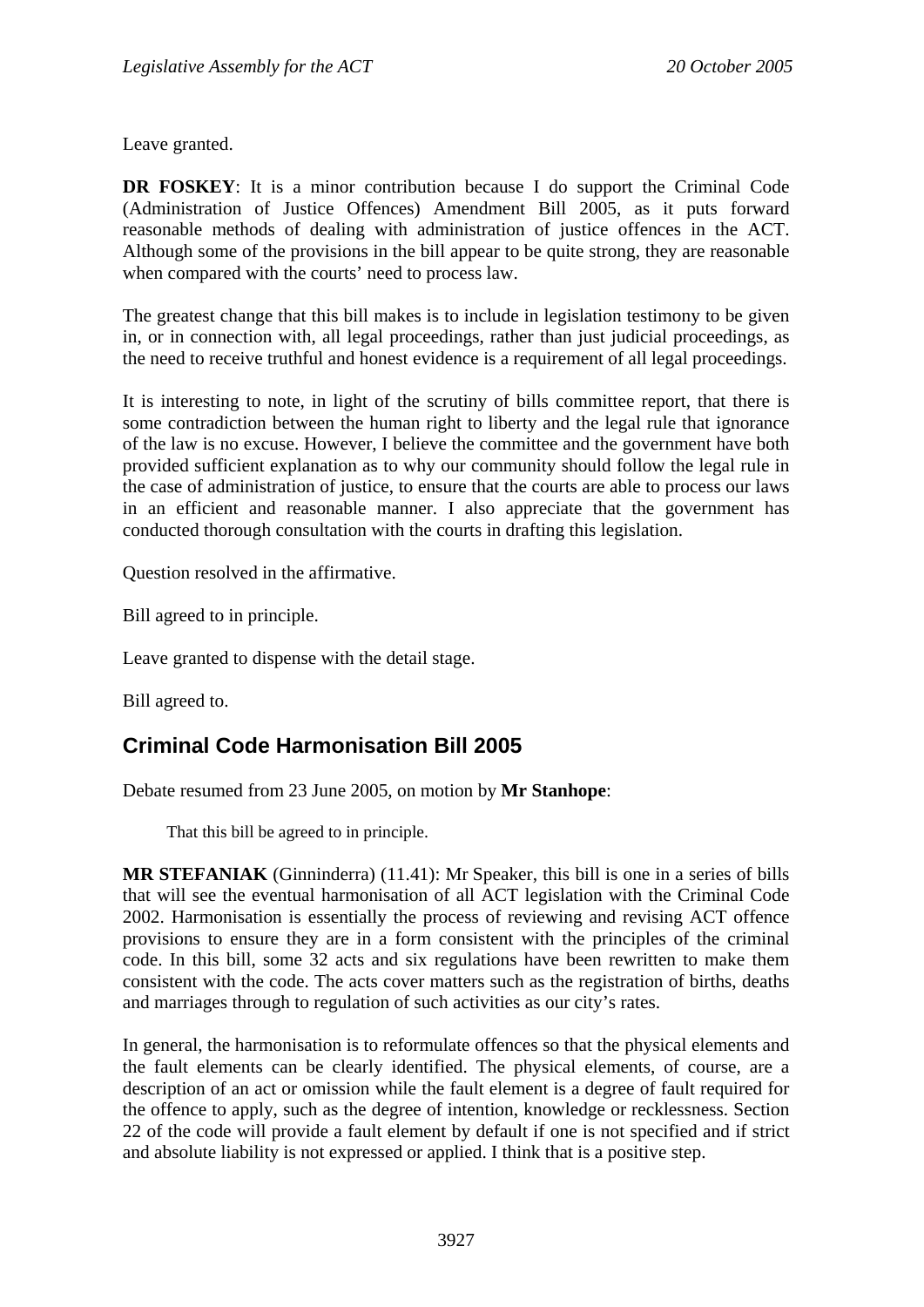There has been considerable concern by the scrutiny committee that too many new offences are being created as strict liability and, in some instances, absolute liability offences. There are, I understand, no absolute liability offences in this bill, although some strict liability offences have been replicated in the modernisation process. The situation has been clarified in this bill in that the term "strict liability" has been used in any offence where it is to be applied. If it is not to be applied, the fault element applies; that is, the normal standards of proof that the Crown, the prosecution, bears. I think that is a positive step. The bill does seem to replicate fairly faithfully existing offences and harmonise them with the criminal code. It is interesting, however, that because of the fact that some of the offences dealt with are strict liability offences, there are potential inconsistencies with the Human Rights Act which the government has to explain away.

The scrutiny committee has also commented that the government's explanatory statement is insufficient in places. While this bill has the benefit of harmonising a number of offences and making them consistent with the criminal code, the code is not totally implemented in all its parts and I think the government needs to act in proper haste to ensure that the code is implemented fully as quickly as possible. A large number of parts are yet to be brought in. I note that lawyers and the profession are finding the interim period when some offences are in harmony with the code and some are not somewhat confusing.

I understand that my colleague Dr Foskey will be moving a motion to send this bill to the legal affairs committee. Given the scrutiny committee's concerns about the number of strict liability offences in this bill, this would probably provide an ideal opportunity for general questions and concerns around strict liability to be examined by the committee. I certainly envisage that there would be a quick inquiry. Obviously, Dr Foskey's motion will not get up if the government does not support it, but I think there is merit in what she proposes and the opposition will be supporting the motion. If the bill is agreed to in principle and her motion is passed, the bill can then come back to the Assembly. As chair of the committee, I would envisage a pretty quick inquiry were the government to support the motion. Of course, this matter is in the hands of the government because they have the numbers.

**DR FOSKEY** (Molonglo) (11.45): There are a number of items within the Criminal Code Harmonisation Bill that I am uncomfortable with and I will be requesting that the bill be referred to the legal affairs committee for further review. The most prominent concern that I have with the bill before us is the application of strict liability offences and their penalties. Although I can understand the need to have strict liability offences in certain circumstances, I do not believe that the ACT government has developed a consistent approach to these matters. Whilst the bill is attempting to place into black letter law a number of existing common law offences that seem to already have community acceptance, that does not preclude us from examining our treatment in those offences with human rights and community opinion in mind.

I would like to draw the Assembly's attention to two important documents that provide guidance to governments on strict liability legislative offences and penalties. The first is the February 2005 ACT Assembly scrutiny of bills committee report. The second is the June 2002 Senate Standing Committee for the Scrutiny of Bills report into the application of absolute and strict liability offences in commonwealth legislation.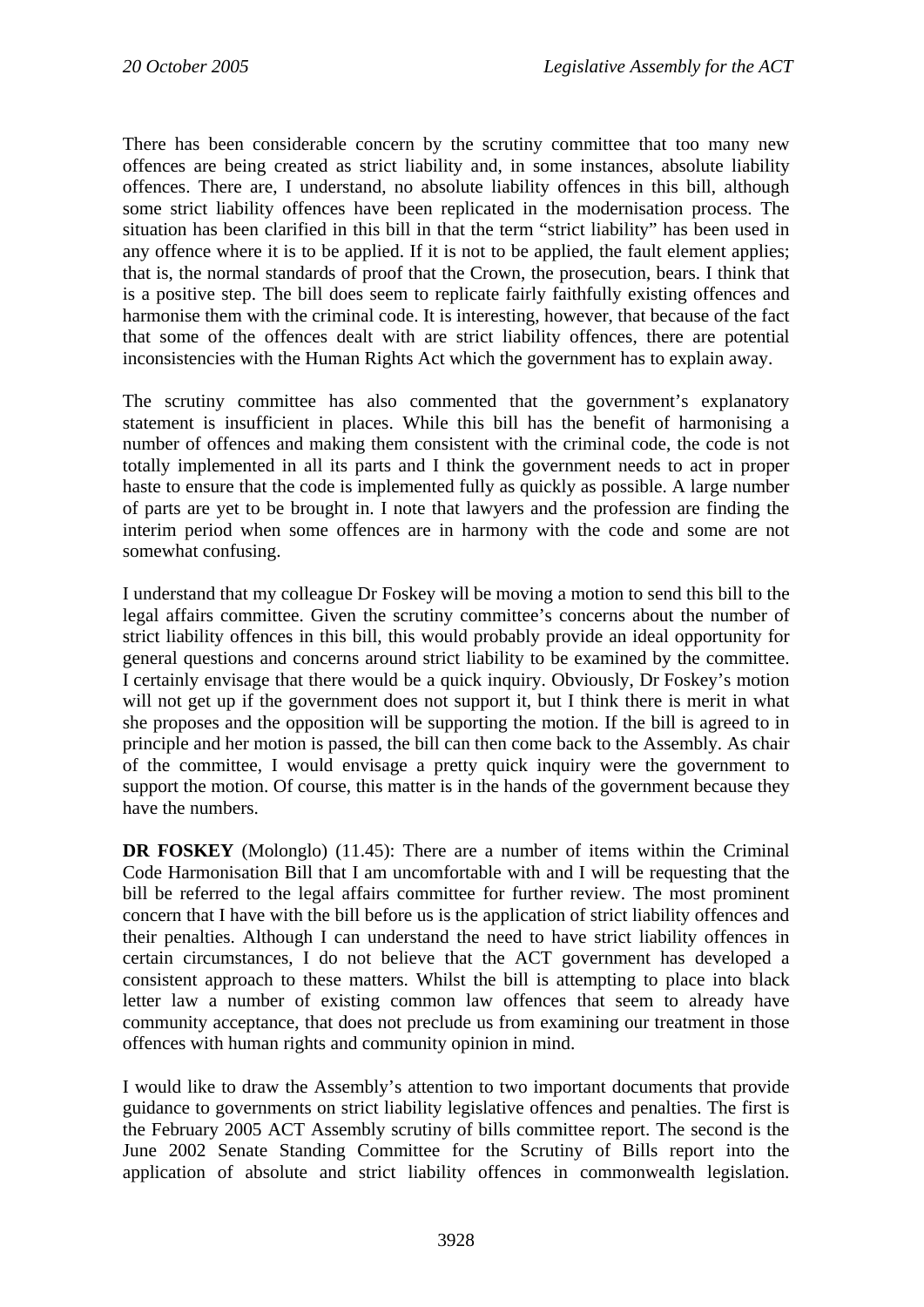In summary, the Assembly report cited a number of legal principles that are raised from our human rights and/or legal system, including: a defendant is innocent until proven guilty; generally, an offence provision should contain a mental element which ensures that a person is not guilty if they had no intention to commit the offence and were not reckless or negligent in their actions; there are times when the legal or evidential burden of proof is reversed and the onus is placed on the defendants; the penalty imposed on an accused and the stigma which attaches to that penalty and/or to the conviction itself necessitate a level of fault which reflects the particular nature of the crime; and human rights may be subject only to reasonable limits set by territory laws that can be demonstrably justified in a free and democratic society.

The Senate report recommended that the commonwealth apply a number of basic principles when dealing with strict liability offences. The ACT government has adhered to most of these recommended principles. However, there are two principles that it has not adhered to consistently. They are that strict liability offences should, if possible, be applied only where the penalty does not include imprisonment and there is a cap on monetary penalties—the general commonwealth criteria of 60 penalty points, which is equivalent to \$6,600 for an individual and \$33,000 for a body corporate, appears to be a reasonable maximum—and there appears to be general public support and acceptance for both the measure and the penalty. Although the ACT Assembly does not have to agree with everything that is recommended by a committee from other levels of government, I believe it is important to keep the Senate committee recommendations in mind when examining the bill before us.

There are nine strict liability offences in the bill before us where the government has applied penalties that are greater than 60 penalty units and/or include a term of imprisonment. Whilst the absence of a mental element appears to be justified for some of the more serious strict liability offences, I do have serious concerns about the appropriateness of strict liability for some of the other offences. A couple of days ago I received a letter from the Attorney-General, part of which stated:

There must be clear legitimate grounds for penalising a person without the usual requirement to prove fault, and in the case of regulatory schemes this is usually because the persons affected will have good reason to be aware of the obligations and the need to guard against the possibility of contravention.

Generally, the maximum penalty for a strict liability offence is limited to a monetary penalty, though in some cases a term of imprisonment, up to six months, may be appropriate. This is usually where it is important for the offence to have a high deterrent effect because of the possibility a contravention presents a serious or immediate threat to public health, safety, the environment or public revenue.

I can understand the arguments presented by the ACT government in this letter and debate, but what about those unusual cases, as referred to in Mr Stanhope's letter? How far should we go in penalising what could be innocent, albeit possibly misguided, behaviour?

I am also still concerned about whether there is community acceptance of these heavy penalties, as the government does not appear to have acquired general public support for the strict liability offences and their penalties. One example of this public acceptance is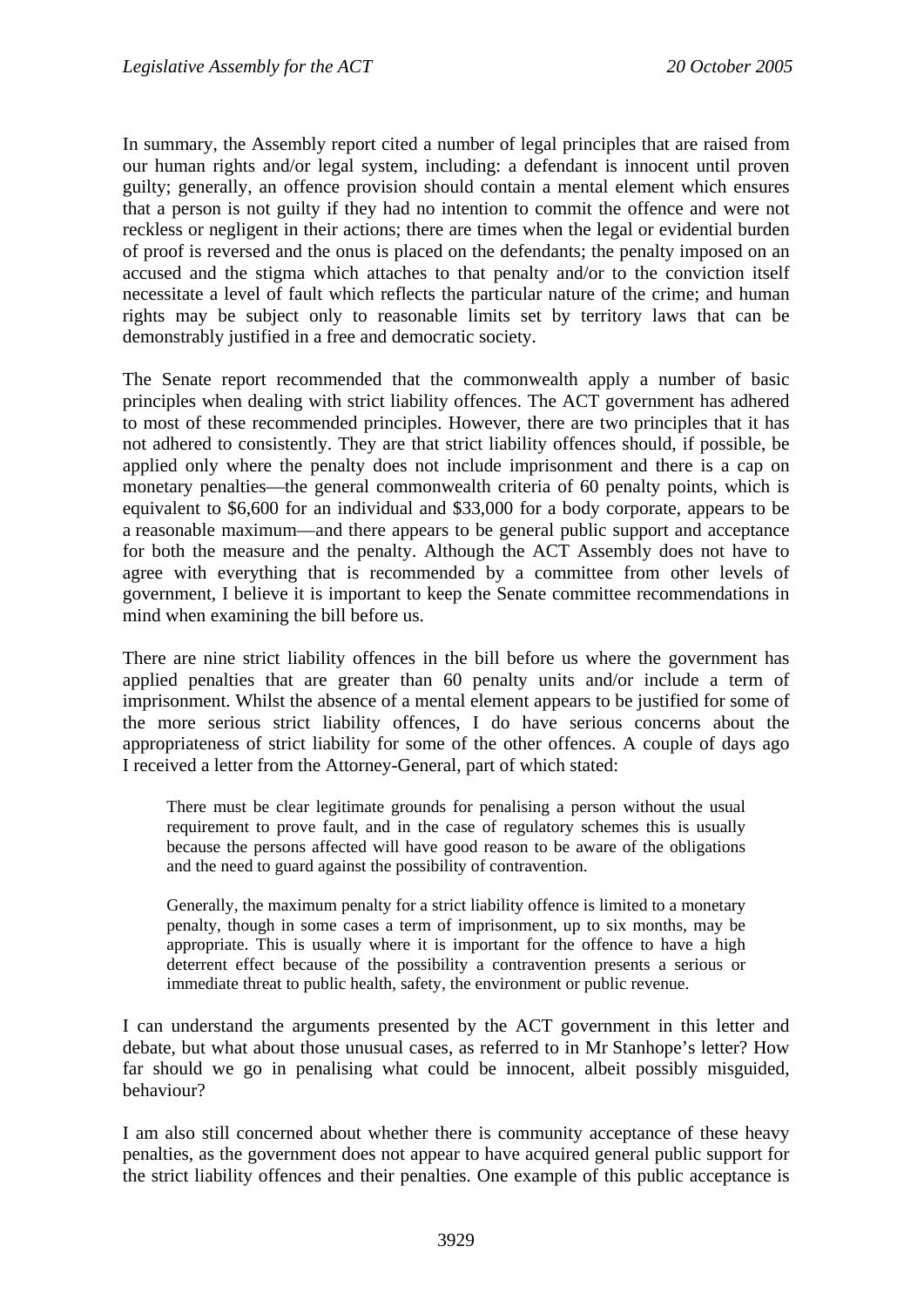the animal welfare amendments. Both the RSPCA and Animal Liberation notified my office that the amendments had not been talked about for years and that they had not been approached with the latest drafts for their opinions.

In addition, the Animal Welfare Advisory Committee, which would normally provide this sort of advice in a more efficient form and which includes members of the RSPCA and Animal Liberation ACT, apparently has not met since December last year, which is in quite stark contrast to the monthly meetings that the relevant department has held with it in the past. The apparent reason for this is that the chair stepped down in February and, despite its having been nine months now, the government is yet to appoint a new chair. A recent member of AWAC stated:

ACT's AWAC has been an extremely energetic and productive advisory committee since it was established under the (Animal Welfare) Act in 1992, producing numerous Codes of Practice and other advice to government. The fact that we haven't met since February—

I think the member meant December—

has meant, among other things, that we have no idea what has happened to our amendments to the Act. More generally, it means the Government has had no advice from the statutory committee from which it is supposed to seek such advice to inform it of the implications of any of its decision making, in any area, on animal welfare.

I would appreciate it if the Minister for the Environment would follow up for me why it is taking so long for an AWAC chair to be appointed and when it will next meet, as I believe that it is a worthy committee providing useful advice to the government. Please note that the RSPCA and Animal Liberation ACT are eagerly awaiting the Chief Minister's response.

Following on from these strict liability offences and public acceptance issues is the concern about human rights. Noting that the Attorney-General has issued a declaration of compatibility for this bill with our Human Rights Act, I still question how the nine strict liability offences with heavy penalties can be justified in human rights terms. This has been a matter of debate within the scrutiny of bills report on the bill. Although the government says that it is very difficult to justify every single strict liability offence in the bill, as there are so many, it is yet to justify each of those offences that carry penalties of imprisonment or fines of more than \$6,000.

Scrutiny of bills report No 19 states that the penalties of imprisonment for strict liability offences may be found by the courts to be incompatible with human rights and, as such, they should be justified in terms of section 28 of the Human Rights Act, which provides that "human rights may be subject only to reasonable limits set by territory laws that can be demonstrably justified in a free and democratic society".

In closing, I note that the other main issue with this bill that does appear to have been appropriately dealt with by the government is that of the defences available to strict liability offences and, as such, I feel no need to go into this area. Due to these concerns about the ad hoc nature of strict liability offences being created in our legislation, and the varying and sometimes extreme penalties, I will be moving shortly for the bill to be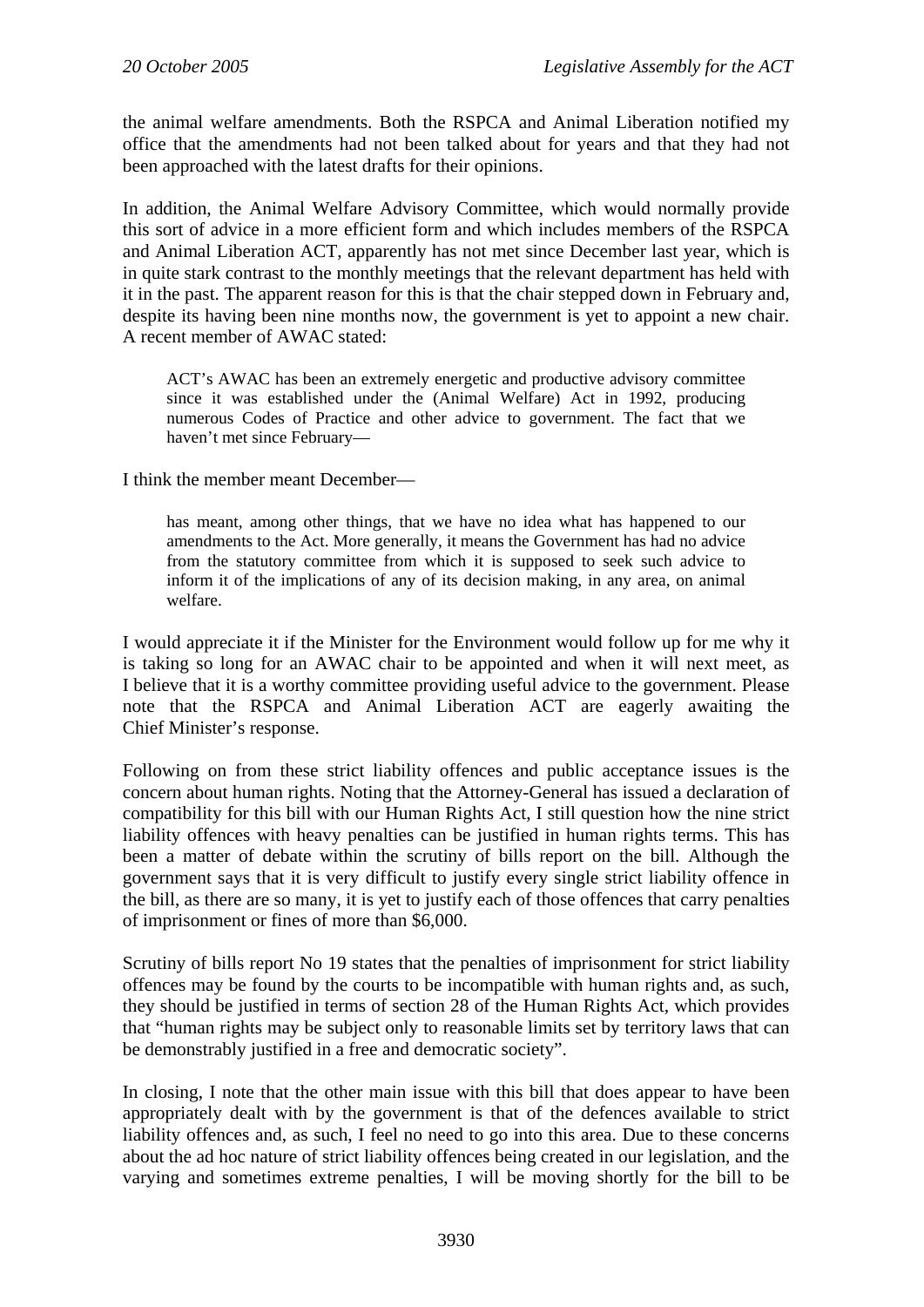referred to the legal affairs committee to further examine the approach to strict liability offences and, more usefully, to produce some guidelines that the ACT government would be able to use when considering creating strict liability offences and their penalties. Mr Speaker, I would like to report that I am supported in this move by the ACT branches of the Lawyers Alliance and Civil Liberties Australia, as they have similar concerns about the government's approach to strict liability penalties.

**MR STANHOPE** (Ginninderra—Chief Minister, Attorney-General, Minister for the Environment and Minister for Arts, Heritage and Indigenous Affairs) (11.55), in reply: Mr Speaker, firstly, I thank members for their contributions. I particularly thank Dr Foskey for her very considered and detailed consideration of the legislation.

This harmonisation bill is another step forward in the implementation of the criminal code in the ACT. The harmonisation program will see each offence reviewed and reformulated to give offences effect within the operating environment of the criminal code. With this bill, 283 offences in 32 acts and six regulations have been reformulated. Further bills will be presented to the Assembly as the government progresses its review of the statute book.

The general approach has been to reformulate offences so that the physical elements and the fault elements that apply can be clearly identified. The physical element is basically the description of the prohibited act or omission, while the fault element is essentially the degree of fault that is required for the offence to apply, such as intention, knowledge or recklessness. Section 22 of the criminal code will provide a fault element by default if one is not specified and strict or absolute liability is not expressed to apply.

In cases where the criminal code does not apply, the court has to make a judgment about the elements of a defence where it is unclear. This is particularly so where a question arises as to whether an offence is a "strict" or, in rare cases, an "absolute" liability offence. Here the magistrate or judge will need to make an assessment based on the principles on statutory interpretation, drawing on the tests laid down by the case law, in particular the High Court in He Kaw Teh v R.

The criminal code eliminates this uncertainty by providing, in effect, that unless the offence states that strict or absolute liability applies, the offence is a fault element offence. This has had the effect of clarifying the application of strict liability but has also increased the visibility of such offences and may have created the unfortunate and misleading impression that there has been an increase in the creation of such offences, when in fact there has not. It is just that we have now identified where they exist.

In this bill, strict liability has been expressly applied to offences where the relevant facts indicated that strict liability was intended, such as the context in which the offence appears, the language employed and the level of penalty that applies. They have generally arisen in the regulatory context where it is in the public interest for the regime to be strictly observed, such as regulatory schemes that deal with public health and safety, the environment, and the protection of revenue. I note that absolute liability has not been applied at all to offences or physical elements in this bill. It is a question of balance whether the application of strict liability in particular instances is appropriate. The relevant matters for consideration will include the mischief the offence is intended to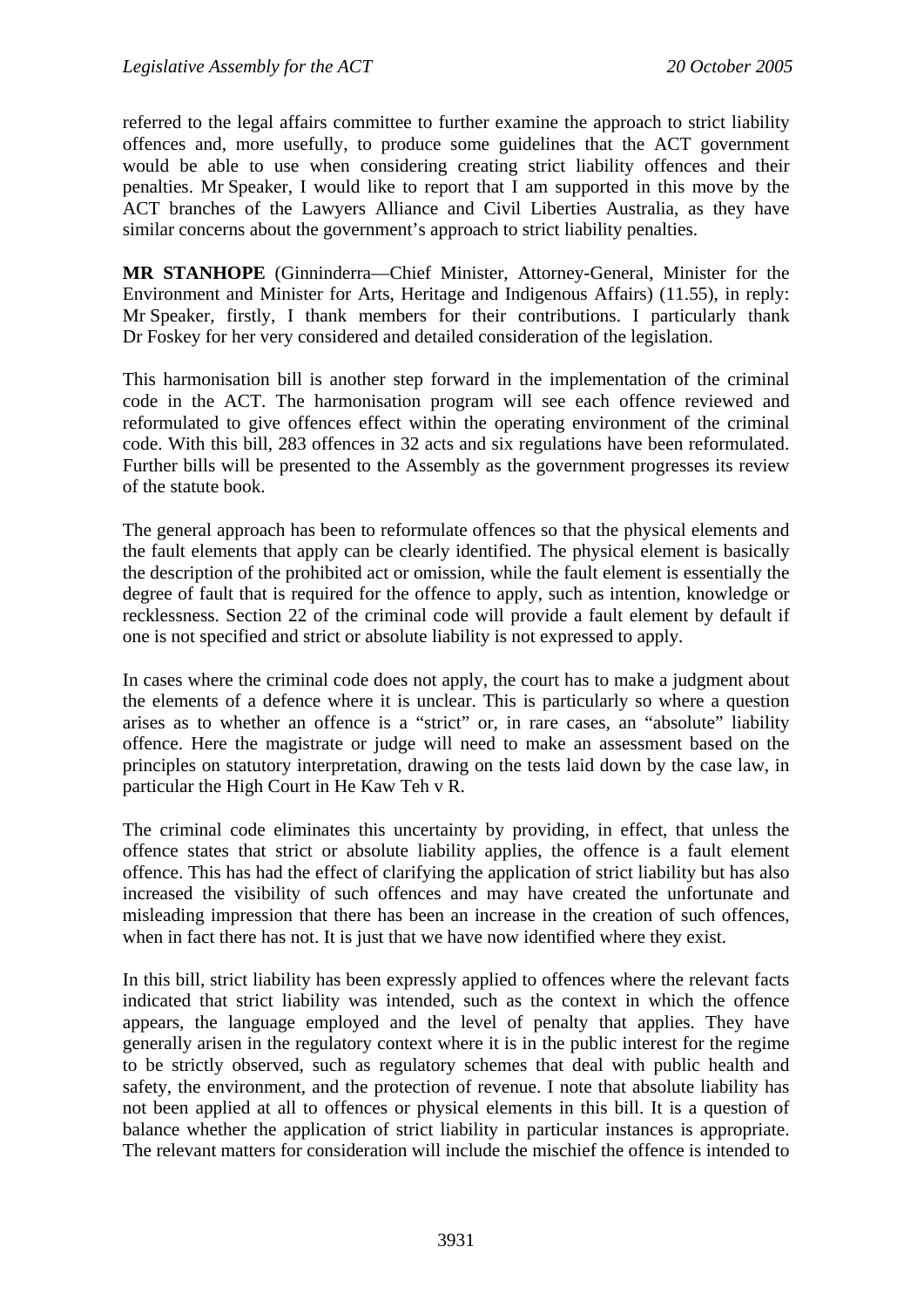protect against, the consequences of non-compliance, and the penalty and defences, including the defences in part 2.3 of the criminal code.

I welcome the continued debate by the Assembly on strict liability, but reiterate the government's view that the express application of strict liability is appropriate and necessary to give continued effect to the objectives of the individual acts and regulations amended by the bill. That, I think, certainly has been the position of successive governments in this Assembly and, indeed, in every parliament in Australia.

I note the committee has revised its comments on the Criminal Code Harmonisation Bill in report No 17. The government welcomes the comments and notes that the committee has suggested a revised, simplified approach for explaining strict and absolute liability, burden of proof provisions and issues relating to "reasonable excuse" in explanatory statements for harmonisation bills. The government also welcomes the committee's confirmation that the committee does not seek a "policy" justification for strict and absolute liability in the explanatory statement, but an explanation of the human rights issues for those provisions. Indeed, in future the government will seek, where possible, to provide the assistance in the terms set out by the committee for future harmonisation bills.

Dr Foskey has just alluded to her intention to move that the bill be referred to a committee. The government does not support such a reference. The rationale for these offences, the appropriateness of criminalising certain conduct, and the application of strict liability are all matters for the individual acts and regulations—acts and regulations previously considered by the Assembly. To again debate the purpose of these acts and regulations within the context of a bill that is essentially giving the offences their intended effect so they can operate within the environment of the criminal code is not appropriate. It is more appropriate to access these offences within their own schemes, not as part of an amending harmonisation bill. The government, of course, encourages members to raise their concerns about a particular provision so that we may address those concerns.

Mr Speaker, the government has a few brief amendments to move to the bill, which I will address more fully in due course. Just for the moment, I will say that these are amendments that were identified subsequent to the introduction of the bill into the Assembly and they, essentially, go to minor matters. I will deal with them in the detail stage after we consider Dr Foskey's proposal to refer the matter.

Question resolved in the affirmative.

Bill agreed to in principle.

#### **Reference to committee**

#### **DR FOSKEY** (Molonglo) (12.00): I move:

That the Criminal Code Harmonisation Bill 2005 be referred to the Standing Committee on Legal Affairs for inquiry and report.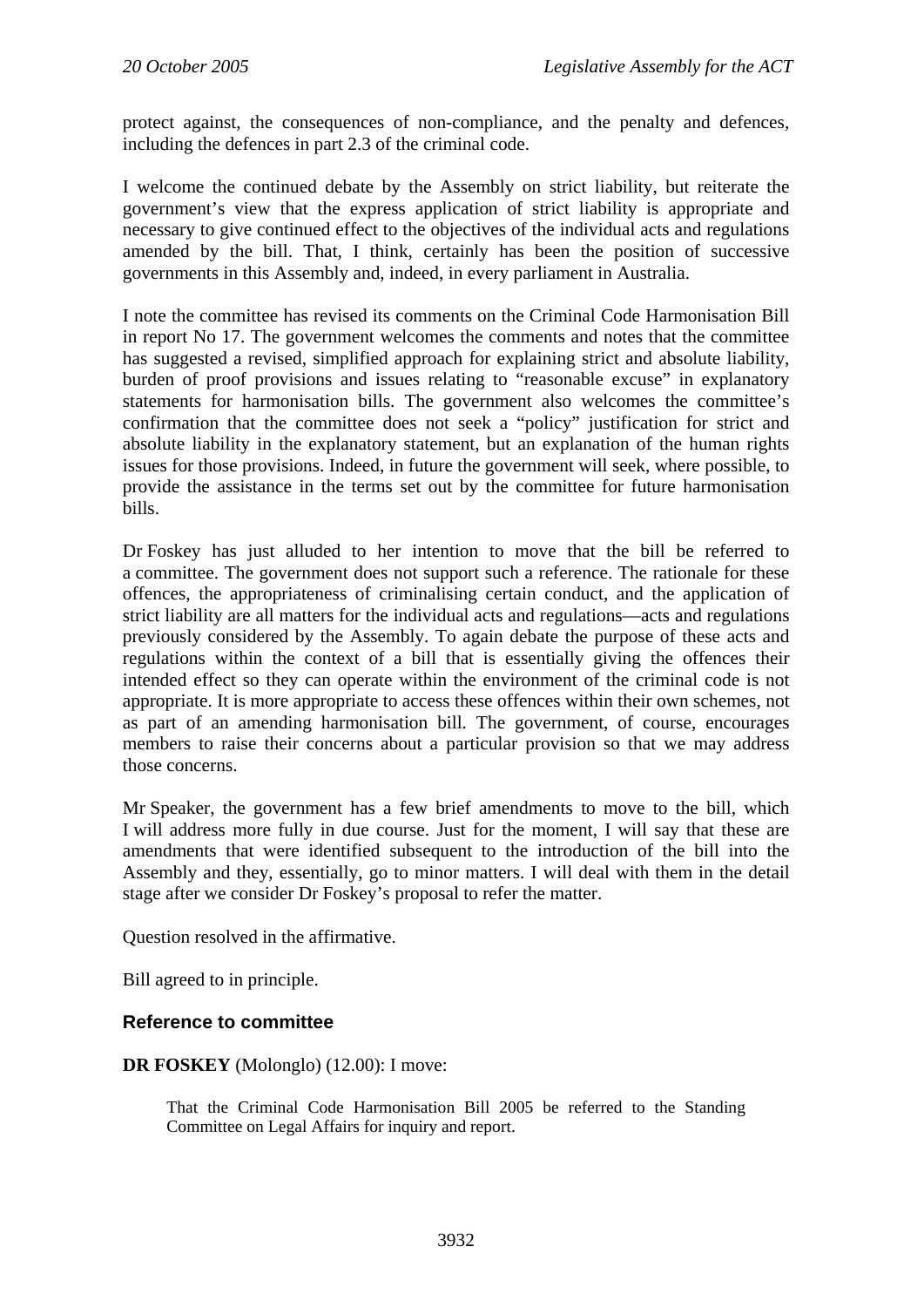I spoke about this motion in my speech during the in-principle stage. I do not think I need to add anything more to what I said except to emphasise that the committee system of this place can address certain matters. Issues about strict liability have come up over and over again in our scrutiny of bills meetings and it would seem appropriate that we look at that matter in some detail. We need to look at how other jurisdictions operate and come up with some guidance for the Assembly so that we can stop having this debate over and over again. I understand that the motion is unlikely to be passed but, nonetheless, I feel it is important that I move it.

**MR STANHOPE** (Ginninderra—Chief Minister, Attorney-General, Minister for the Environment and Minister for Arts, Heritage and Indigenous Affairs) (12.02): Mr Speaker, as I indicated previously, the government does not support the referral of the Criminal Code Harmonisation Bill to a committee. I think we understand that this bill deals with 32 separate acts and six regulations, and that it has an effect on 283 offences in those 38 pieces of legislation.

Dr Foskey has expressed concern and has indicated that the rationale for wishing to refer this harmonisation bill to a committee is so that the committee can look in greater detail at an issue which continues to vex her and which, I have to say, is a constant subject of discussion, particularly in scrutiny of bills reports. I respect the debate in relation to strict liability. Strict liability offences, of course, require in their imposition a judgment decision in relation to appropriateness or applicability in a particular circumstance. I do not think any of us in this place would deny that there is a place for strict liability offences. Bearing in mind the way in which the rule of law operates and is constructed, I think it would be extremely difficult for us to simply stand here and agree to remove strict liability as a prospect and revert to default in relation to every single offence.

There is a whole range of very obvious areas in which we use strict liability offences and in which one cannot imagine one would not continue to use them. This is particularly the case in relation to public health and safety and in the protection of the environment where there is a determination that an offence, if committed, be regarded as strict; namely, that the offence was done and that it had a particular impact. There is a real place for that.

I think I share perhaps the frustration which Dr Foskey just exhibited, that we appear to be having a debate around strict liability almost once a month through one bill or another. At one level, this is because we simply do not have a meeting of minds as an Assembly—perhaps this is inevitable—around when a strict liability offence is appropriate and when it should apply. However, as I have indicated, I believe that this question needs to be directed at a particular provision or bill at the time it is being debated.

We have not included through this process a whole raft of new draconian, or strict liability, offences. We have basically gone through a process that identifies those that exist. We are not introducing any. This is a harmonisation process and I believe it would be inappropriate to refer this bill to a committee for the purposes of revisiting essentially provisions in bills that were debated and passed at any time perhaps over the last dozen or 15 years. It would be inappropriate to revisit provisions in specific acts to determine whether or not we believe a particular strict liability offence is appropriate.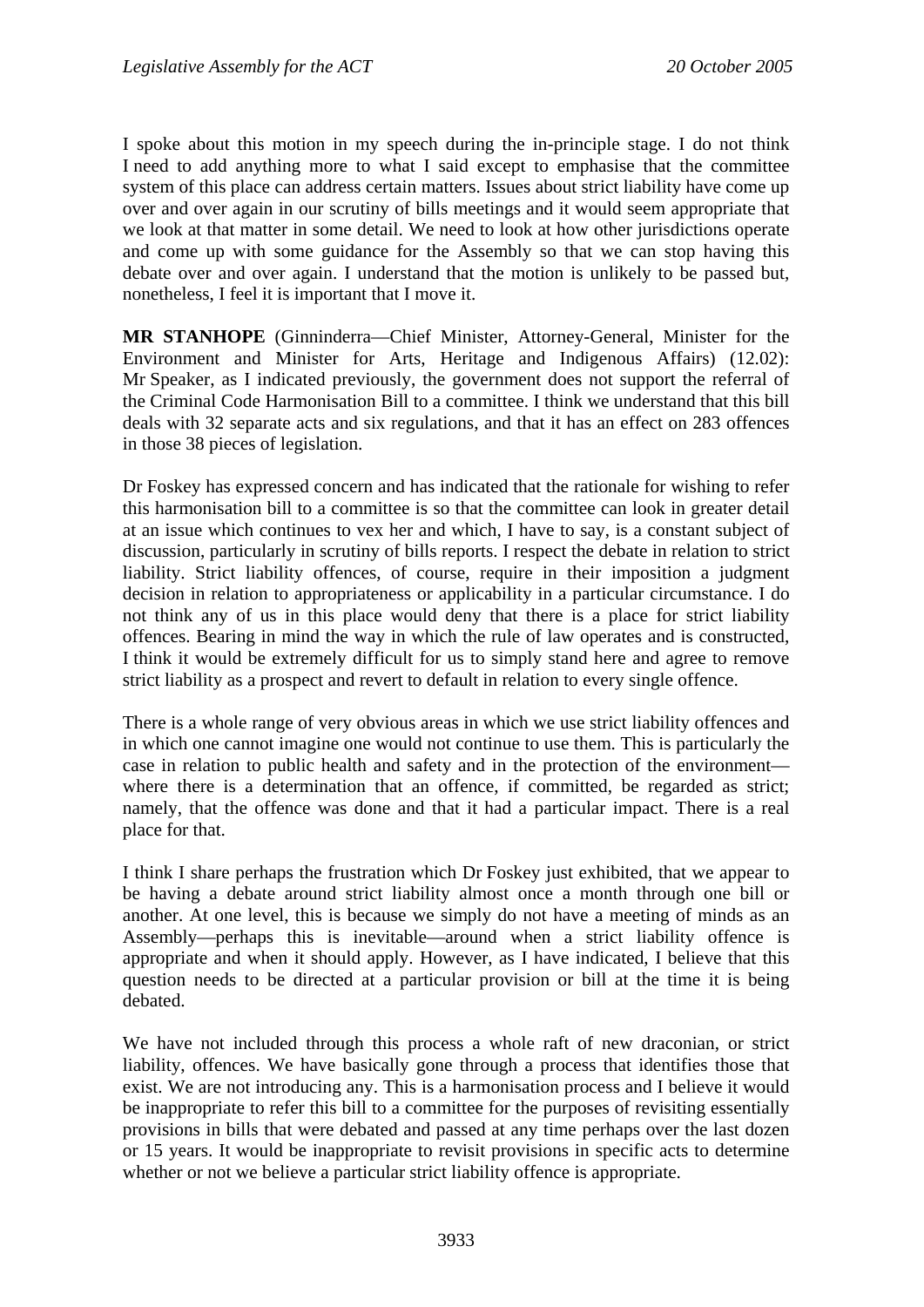I would have thought that if there were a mood or a desire within the Assembly to consider the issue of strict liability offences in the broad way in which Dr Foskey proposes or wishes, then such a matter should be open to reference to the Assembly Standing Committee on Legal Affairs. I am not suggesting I would be opposed or averse to that.

I must say that it is an issue—not that this is necessarily relevant—which continues to cause some frustration, certainly at officer level, that we are now essentially just turning out by rote the government's response to criticisms within scrutiny of bills reports about the use of strict liability offences. There is something of an impasse and this has been the case traditionally over years. Maybe we have reached a point where there is some merit to Dr Foskey's desire just to air this issue and allow us all to understand what our respective positions are, and perhaps not have continually the same debate around the application of strict liability. However, I believe it is inappropriate in this instance to refer the matter to a committee.

I am more than happy to work with Dr Foskey and with the Assembly—I do not know whether we need a formal inquiry—around a process to better air this issue of strict liability and perhaps bring it to a head, as Dr Foskey proposes. Dr Foskey's proposal really is, "Look, let's bring this issue of strict liability to a head in this place. Let's thrash it out and let's see if we can't agree." I am happy to do that, but I just do not think it should involve the reference of a harmonisation bill that deals with 38 different pieces of legislation as the mechanism. I would much prefer another reference to the Assembly Standing Committee on Legal Affairs.

**MR STEFANIAK** (Ginninderra) (12.07): Mr Speaker, as I have indicated, the opposition will support Dr Foskey's request for this bill to go to a committee simply so that the issue can be aired. I have some sympathy with what the attorney had to say in relation to the issue. I think I heard him say that in future the government would be taking some additional steps to alleviate a couple of concerns raised by the committee, and that is good. However, the government is opposed to this bill going to the committee and therefore the motion will not be agreed to.

Lots of people in the Assembly are vexed by this issue and it is certainly one that crops up regularly in the scrutiny committee. I think there certainly is merit in having some form of inquiry, some further discussions, in relation to the issues around strict liability. So I was heartened to hear the attorney make those comments.

**DR FOSKEY** (Molonglo) (12.09), in reply: It is always very encouraging to see that debate can be progressed in this house. Whilst I am, of course, sorry that the government will not agree to my motion, I am pleased that some of the concerns that are behind it have been taken on board. Although sending this bill to the legal affairs committee would have resulted in a somewhat narrower inquiry than would perhaps be the case with the inquiry we now anticipate we are going to have, I want to make the point that the bill before us is part of the problem. It indicates that there is a larger problem.

I just want to reiterate that strict liability offences are being implemented more often and seemingly on an ad hoc basis in this Assembly. This seems to be the case because we do not have guidelines on what is fair, just and compatible with human rights. It is time that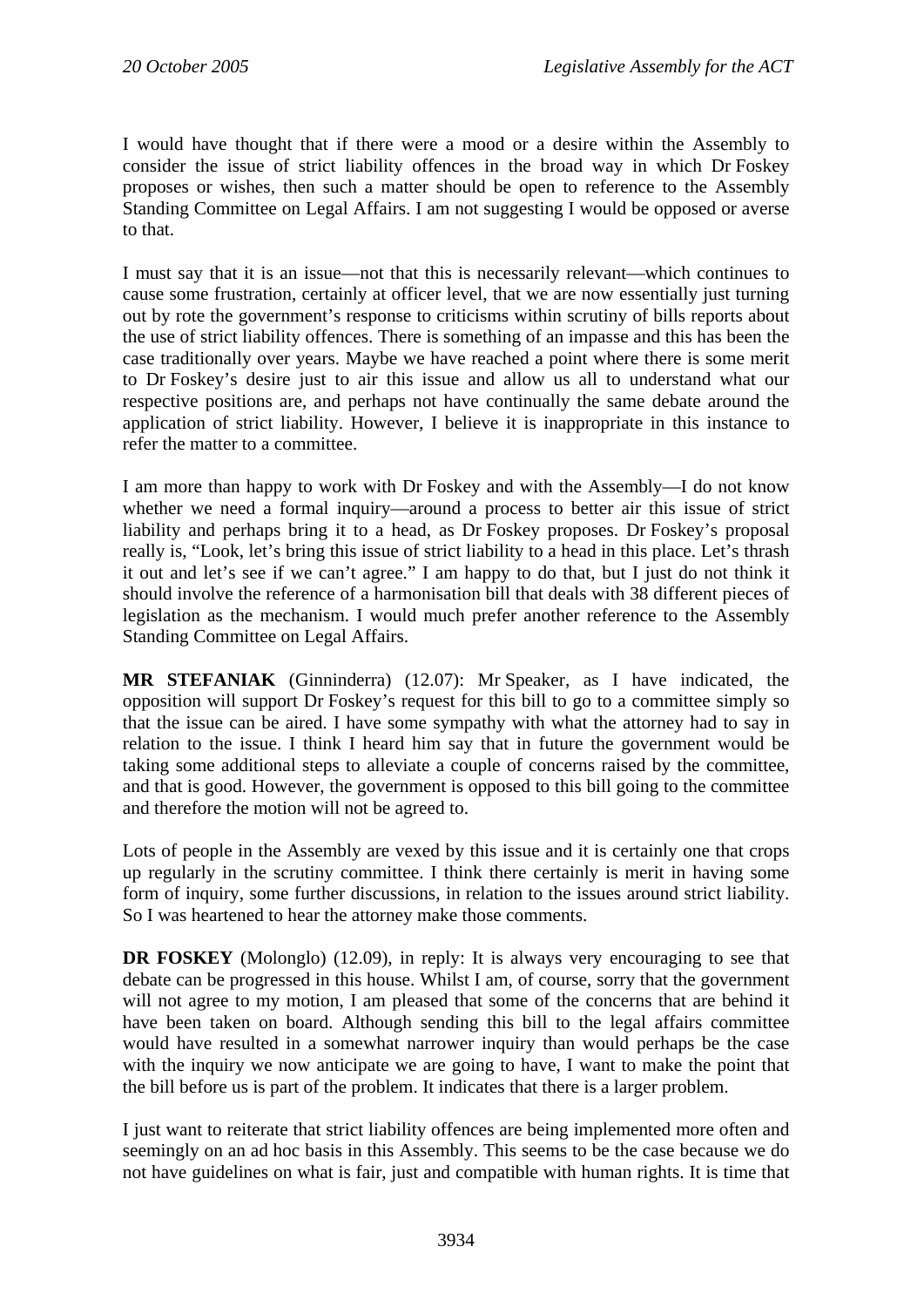we stopped to think about what is fair and produce guidelines for the government about the manner in which strict liability offences should be implemented in the ACT. I have argued that this bill should be referred to the legal affairs committee in order to produce those guidelines. The legal affairs committee is a tripartite committee. The government has not taken this advice. It believes that it has done enough work in relation to this bill. However, work on strict liability offences needs to be done on a broader scale.

I also want to point out that Mr Stanhope has not responded to my concerns about the Animal Welfare Advisory Committee and I do hope that, as a result of this debate, he will get in touch with members of AWAC, just so they know what is happening, and advise them about the future of that committee. Hopefully, with time, the legal affairs committee will find a way to provide recommendations to the government on the manner in which strict liability offences should be implemented in the ACT, but I am disappointed that it cannot occur sooner.

Question resolved in the negative.

### **Detail stage**

Bill, by leave, taken as a whole.

**MR STANHOPE** (Ginninderra—Chief Minister, Attorney-General, Minister for the Environment and Minister for Arts, Heritage and Indigenous Affairs) (12.11): I seek leave to move together amendments Nos 1 to 4 circulated in my name.

Leave granted.

**MR STANHOPE**: I move amendments Nos 1 to 4 circulated in my name *[see schedule 1 at page 4000]*. I table a supplementary explanatory statement to the amendments. Amendment No 1 amends an incorrect reference to this act in a note and the amendment in the bill is to a regulation. Amendment No 2 will remove the application of strict liability for this particular offence. Section 14 (6) is an offence that requires a person to notify the construction occupations registrar of any changes in a person's particulars listed in section 21 (1) (b) of the Electricity Safety Act—that is, name and address, place of business, et cetera—although in most cases the defendant will be aware of a change in these particulars.

Paragraphs (iv) and (v) of section 21 (1) (b) also list any cancellation of a licence and any other particulars prescribed under the principal act as requiring notification. These are matters that a person may not be aware of or may not become aware of within seven days. Accordingly, strict liability has been removed. Amendment No 3 is a consequential amendment to renumber the subsections upon republication. With the removal of strict liability by the previous amendment, the renumbering is no longer required. Amendment No 4 is an amendment to insert a penalty clause that was inadvertently omitted during the drafting of the bill.

**MR STEFANIAK** (Ginninderra) (12.13): The opposition will be supporting these amendments.

Amendments agreed to.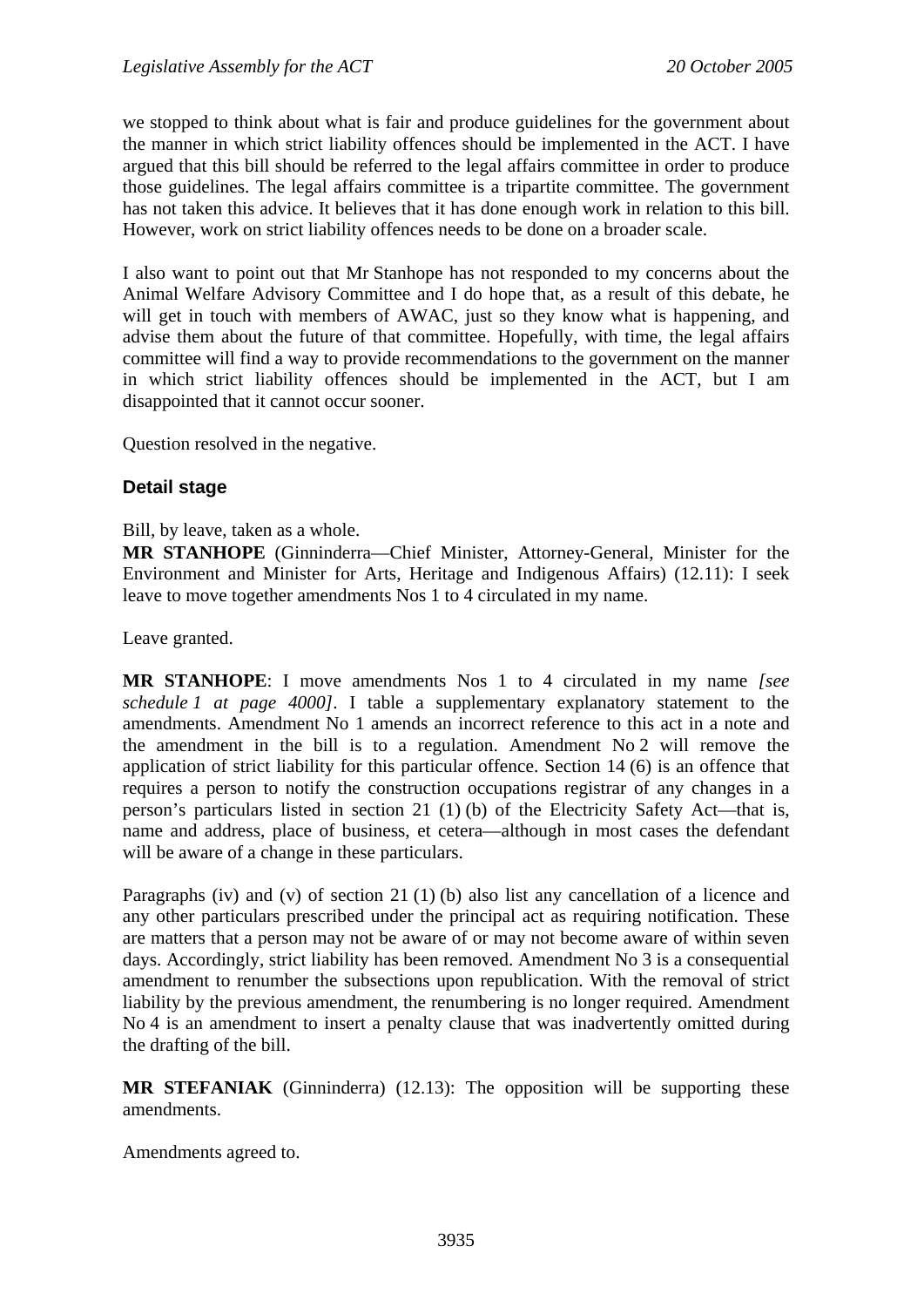<span id="page-32-0"></span>Bill, as a whole, as amended, agreed to.

Bill, as amended, agreed to.

## **Sitting suspended from 12.14 to 2.30 pm.**

## **Visitors**

**MR SPEAKER**: Before I call Mr Smyth, I acknowledge the presence in the gallery of some guests from the Ted Noffs Foundation. Welcome.

## **Questions without notice Mental health**

**MR SMYTH**: Mr Speaker, I would like to share in that acknowledgment. I had the pleasure of meeting these people just previously in your hospitality room.

My question is to the Minister for Health. Minister, yesterday you quoted the good bits out of the Mental Health Council of Australia's report *Not for service: experiences of injustice and despair in mental health care in Australia.* However, you neglected to tell the Assembly that the report lists a disturbing array of problems in the ACT, including: difficulty in accessing services, even in a crisis; inadequate approach to management of forensic mental health issues; lack of basic hospital and rehabilitation services; little attention to issues of early intervention; major staff shortages impacting on quality of services delivered; the large role played by police and emergency services in acute mental health care; lack of community-based health and housing services; and inadequate responses to serious incidents. In short, minister, a horrifyingly accurate description of the disgraceful system you have created. Minister, when will you stop hiding behind words and actually do something to help the most vulnerable people in our community?

**MR CORBELL**: Mr Speaker, this government has increased mental health funding by 75 per cent since 2000-01. Of course, Mr Smyth again misrepresents my position in this place. Yesterday I acknowledged and put on the record very clearly—as I did on radio this morning and as I have done in other media outlets in the last 24 hours—that the government acknowledges there are serious problems in our mental health system. We do not resile from or walk away from those problems. They are not unique to the ACT; they are not a result of any particular administration in the ACT. They are an historical legacy that we as a community are now having to face up to. That is the message from the *Not for service* report that was released yesterday.

Mr Speaker, it is worth highlighting the fact that the Mental Health Council of Australia, the Human Rights and Equal Opportunity Commission of Australia and the Brain and Mind Research Institute, which were the co-authors of this report, have said very clearly that they welcome the willingness of the government to acknowledge the inadequacy. They welcome the fact that the government is working to rapidly increase funding in this area. They welcome the fact that we have human rights legislation to guide the appropriate care and the appropriate protection of the rights of those with mental illness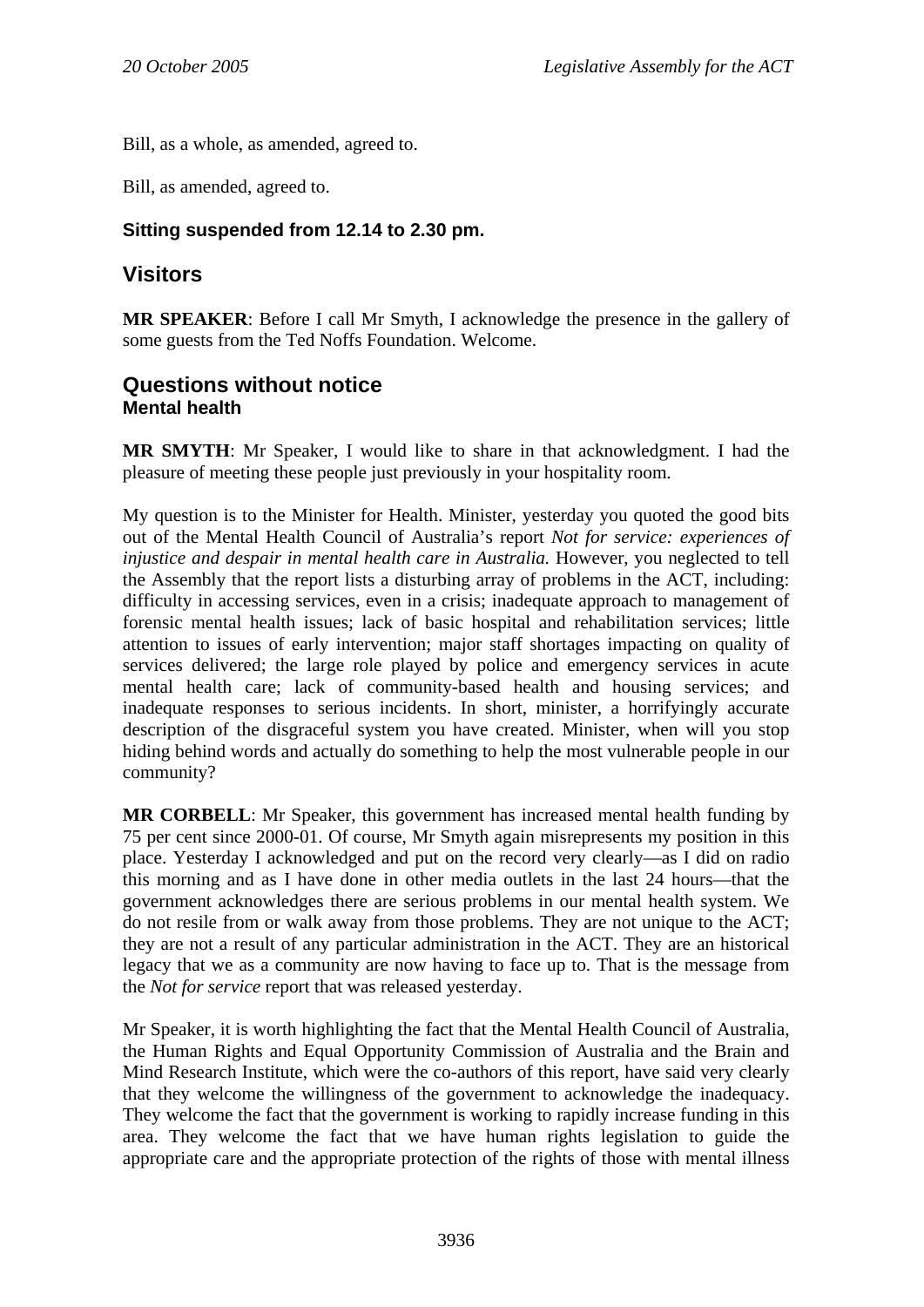in our community. Those are the facts and that is exactly what I said to the Assembly yesterday. It is what I said on radio this morning and it is what I will continue to say.

I think the real challenge for Mr Smyth, seeing as though he has made a commitment to increased funding by one per cent a year, is to say where he is going to find that money from. His glib answer on ACT radio this morning was, "Oh, well, it is all being spent on bureaucracy." I would like Mr Smyth to tell me exactly where he thinks that money is being spent and where he would redirect it from—which services would he remove, stop, cease, cut or get rid of so that he can meet his commitment. I can assure Mr Smyth that that funding is going into paying for our nurses and doctors so that we can attract and retain the staff that we need in an incredibly competitive and difficult labour market. It is going into increased services relating to crisis assessment, suicide prevention and community outreach.

Per capita expenditure now on mental health is \$131 per head of population compared to \$75 per head of population in 2000-01. So the government does not resile from the problems of the mental health system. The government does not pretend these problems do not exist. We acknowledge that these are serious issues but we also acknowledge and proudly say we have a commitment to addressing them. We have made the investment, we will continue to consider future options and future investment as part of the budget process, and we will continue to work with carers and consumers in tackling these difficult but important issues for our community.

**MR SMYTH**: Mr Speaker, I ask a supplementary question. Minister, you talk about strategies, cite expensive pieces of paper and tell us that you are considering things but when is the government going to increase services so that mentally ill people in the ACT get the treatment and care they need and are so patently not getting now?

**MR CORBELL**: Again, Mr Speaker, where does he think the expenditure that we are already committed to is going? Mr Smyth is in a very difficult position as Leader of the Opposition because the government has a very clear record of increasing mental health funding by 75 per cent. So what does Mr Smyth do in response to that? He dismisses that. He says, "Oh, so, there are problems." Well he cannot do that. The fact that we are spending more money on suicide prevention is something that he seeks to ignore. He likes to ignore the fact that we have put outreach programs into the Gungahlin area for the support of people with mental illness. He decides to ignore the fact that we have provided support for our crisis assessment and treatment teams because that does not suit his argument. He needs to understand the complexity of this discussion but he does not do so because he wants to make the cheap, smart political point that there is a problem and he is the only saviour.

Mr Speaker, I am out there talking with people in the mental health community. I am out there talking with consumers and carers, talking with their advocates and talking with clinicians and I understand, as do they, that there are no quick or smart fixes to this problem. What is required is hard work, a preparedness to continue to invest in a sensible, considered way to make sure that we make the best use of the resources we make available and to acknowledge the problems that exist as a step in making sure they are addressed. That is the government's commitment.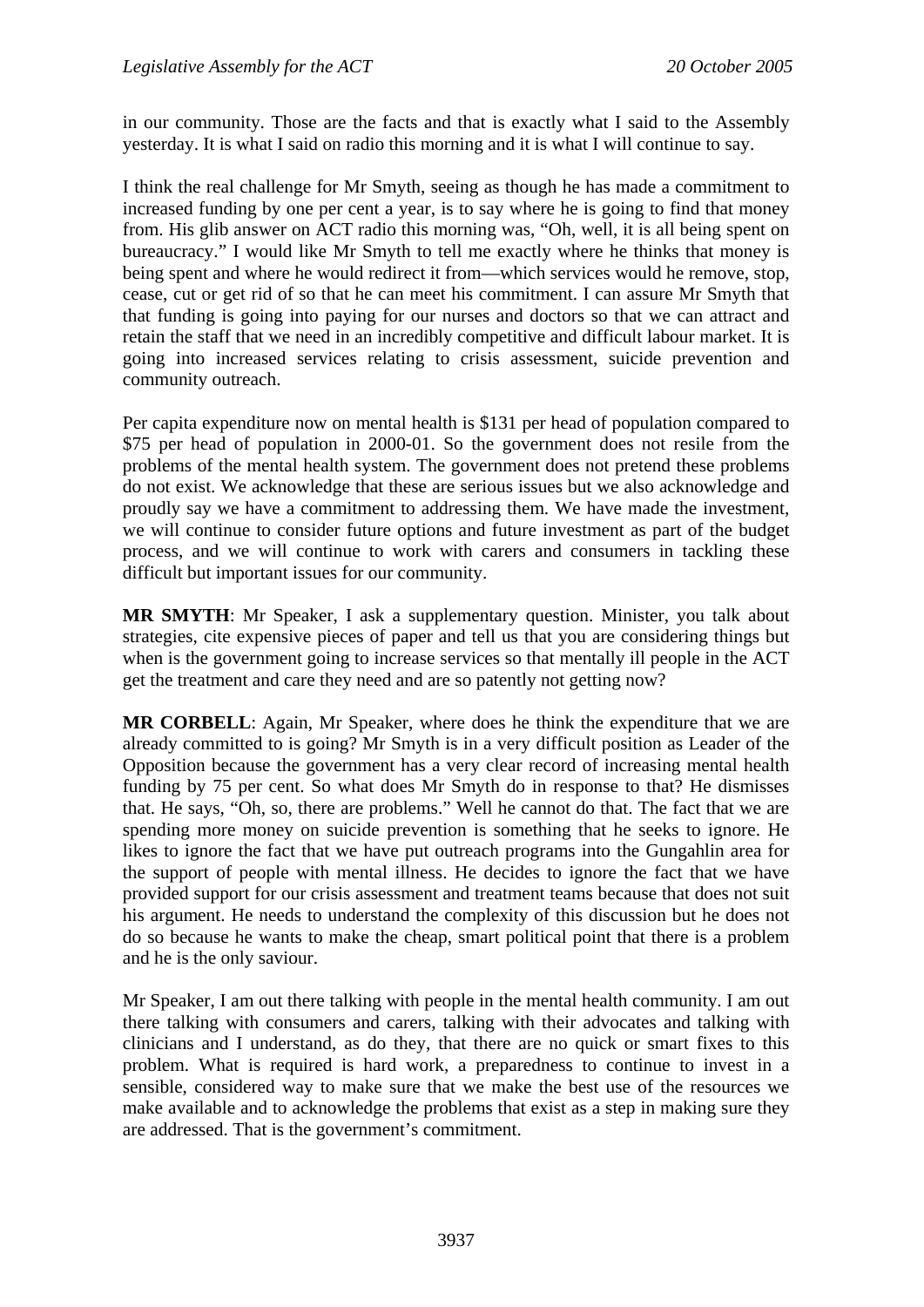<span id="page-34-0"></span>Mental health is important in our community. We are talking about some of those people in our community who are the most vulnerable and most disadvantaged. The government's record is clear. We will continue with that record, we will continue to honour our commitment to addressing mental health problems in our community, and we will do it in collaboration with carers and consumers.

### **Corrective services**

**MR STEFANIAK**: My question is directed to the minister for corrective services. Yesterday the New South Wales government confirmed its plans to build a 500-bed prison on the south coast of New South Wales near Kiama, which is due for completion in 2010. In developing your costings for the Alexander Maconachie Centre, what proportion of prisoners do you estimate will come from New South Wales? How much funding do you expect to receive from the New South Wales government to keep these prisoners?

**MR STANHOPE**: I do not recall the funding equations, the cost benefit, the details of it or any issues around the reliance that was made on prisoners from New South Wales potentially being contained within the Alexander Maconachie Centre. I will take the question on notice and provide the member with what information I can glean on those specific issues.

**MR STEFANIAK**: Mr Speaker, I have a supplementary question. Has the government entered into an agreement with the New South Wales government about how many prisoners from that state will be kept in the Alexander Maconachie Centre? If not, is it in the process of negotiating such an agreement?

**MR STANHOPE**: No, we have not entered into such an agreement. I am not aware of any negotiations. I will take advice from the department on that as well. I will get back to Mr Stefaniak.

#### **Schools—infrastructure**

**MS PORTER**: My question is to the Minister for Education and Training. I note the significant investment in government school infrastructure that the ACT government committed to in the last budget. Damage is obviously always a constant threat to this infrastructure. Could you inform the Assembly of the measures the government is taking to deal with this danger?

**MS GALLAGHER**: I thank Ms Porter for her question. She is quite right: the government each year makes a significant investment in the maintenance of our school infrastructure, that is our 96 government schools and 88 preschools. Last year's budget figures show that capital upgrades cost around \$11 million, with a total capital expenditure of just over \$18 million, for what is a very significant asset base for the ACT government. The repairs and maintenance budget alone for this infrastructure is around \$5 million a year.

In response to vandalism of government schools, security measures put in place to combat property damage and theft are costing around \$2 million every year; that is to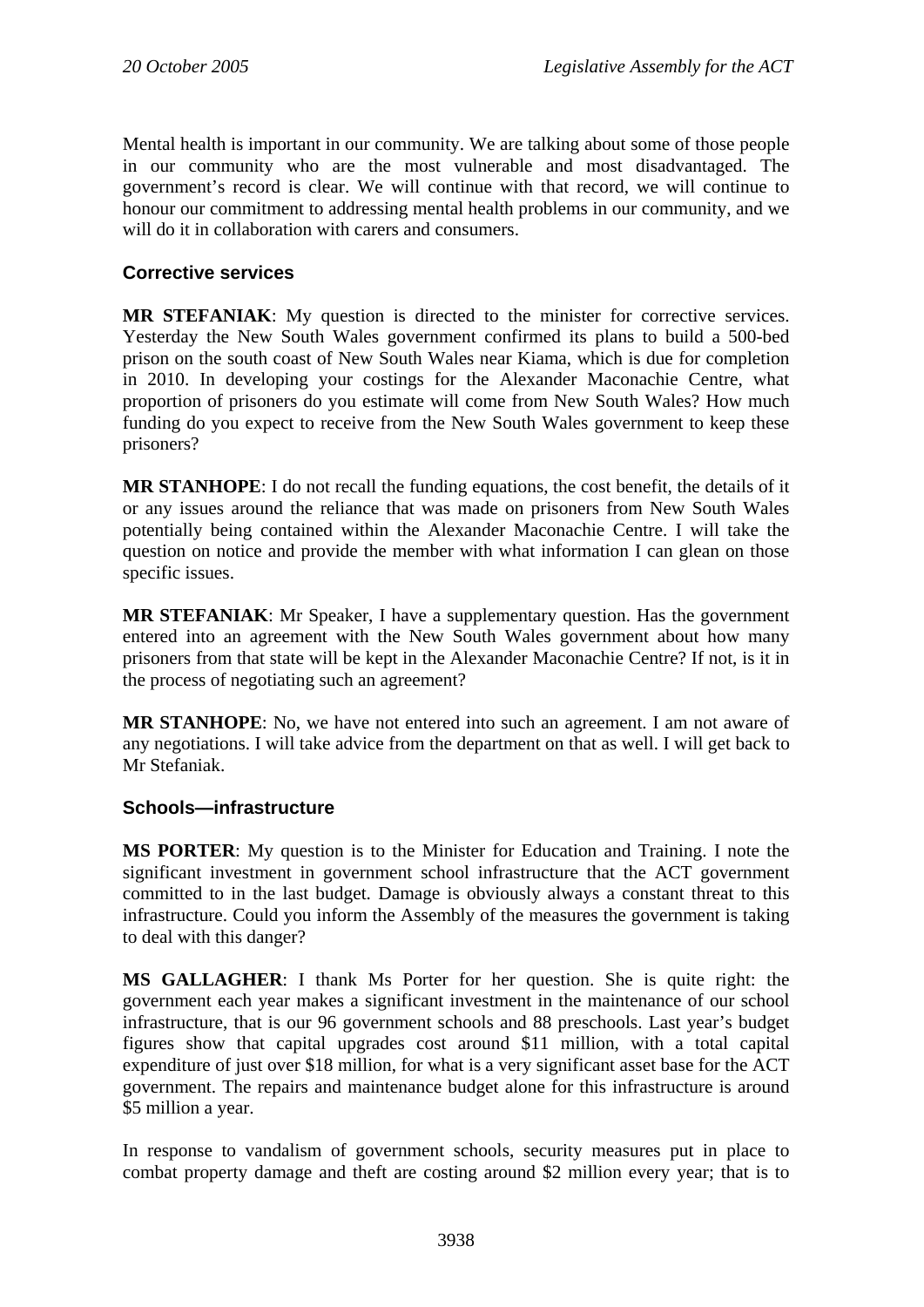address the cost of repairing damage done to the schools and to provide security to prevent further attacks.

It is important that the community understand the extent of some of the attacks that we are seeing on our government school buildings. From graffiti sprawled across walls to destruction of buildings through ram-raid attacks, vandals caused, on average, just over \$9,000 of damage to every one of the 96 schools in the ACT; that is averaged out. Most of the damage to schools is usually broken windows, but certainly plenty of fixtures and fittings are destroyed. For example, in one case a single incident of water damage to a local primary school cost more than \$90,000 to repair; an arson attack on another school cost around \$46,000.

We are constantly reviewing our security measures to ensure that we are protecting the schools as best we can. To this end we have recently decided to make changes to security measures at our schools and these include improving the external lighting and providing fences. I know members would have seen fences erected around a number of schools. Where fences have been erected, we are seeing a noticeable decline in the level of vandalism at those schools. We have put in place alarms and upgraded electronic security systems and, if a school proves to be repeatedly targeted, we put in place random security patrols or guards.

The installation of security fences at school sites is proving to be a major deterrent to vandals and thieves. As I said, recent advice is that there has been a reduction in the general level of attacks and vandalism on schools as a result of the installation of the fences. Schools have also advised the department of education that fencing resulted in significant cost savings in the repair of vandalism damage and the clean-up of rubbish. For example, since a fence has been installed at one primary school, there have been no incidences of break-ins. Another school suffered approximately \$75,000 worth of damage from vandalism and theft in 2003 and, since the boundary fence to the premises was installed in 2004, there have been only two incidences of suspected criminal behaviour, but both attempts to access the school were unsuccessful. While the department is carrying out major works, many of the schools are using their own funds to make minor changes to security measures as well.

These upgrades will continue. In the coming months, \$150,000 will be spent to erect a fence at a local college. A further \$270,000 will be provided to install security fencing at a high school and primary school in Tuggeranong. We are also undertaking a security audit of all schools. You can see from that advice that vandalism on our school buildings is a serious issue. A lot of money is being taken away from schools and from the department's repairs and maintenance budget to keep abreast of these attacks—not just to fix the normal wear and tear on school buildings but also to deal with attacks on schools, which should not have occurred in the first place.

We are, of course, working cooperatively with the police to address those incidences when they occur and, of course, with the community, who are always very vigilant in contacting the police, the government or the school itself if they see any attacks on a school. That applies particularly to those people who live very close to a school. We have also been looking at how to provide a security control program in down time—in periods of school holidays and during out-of-school hours.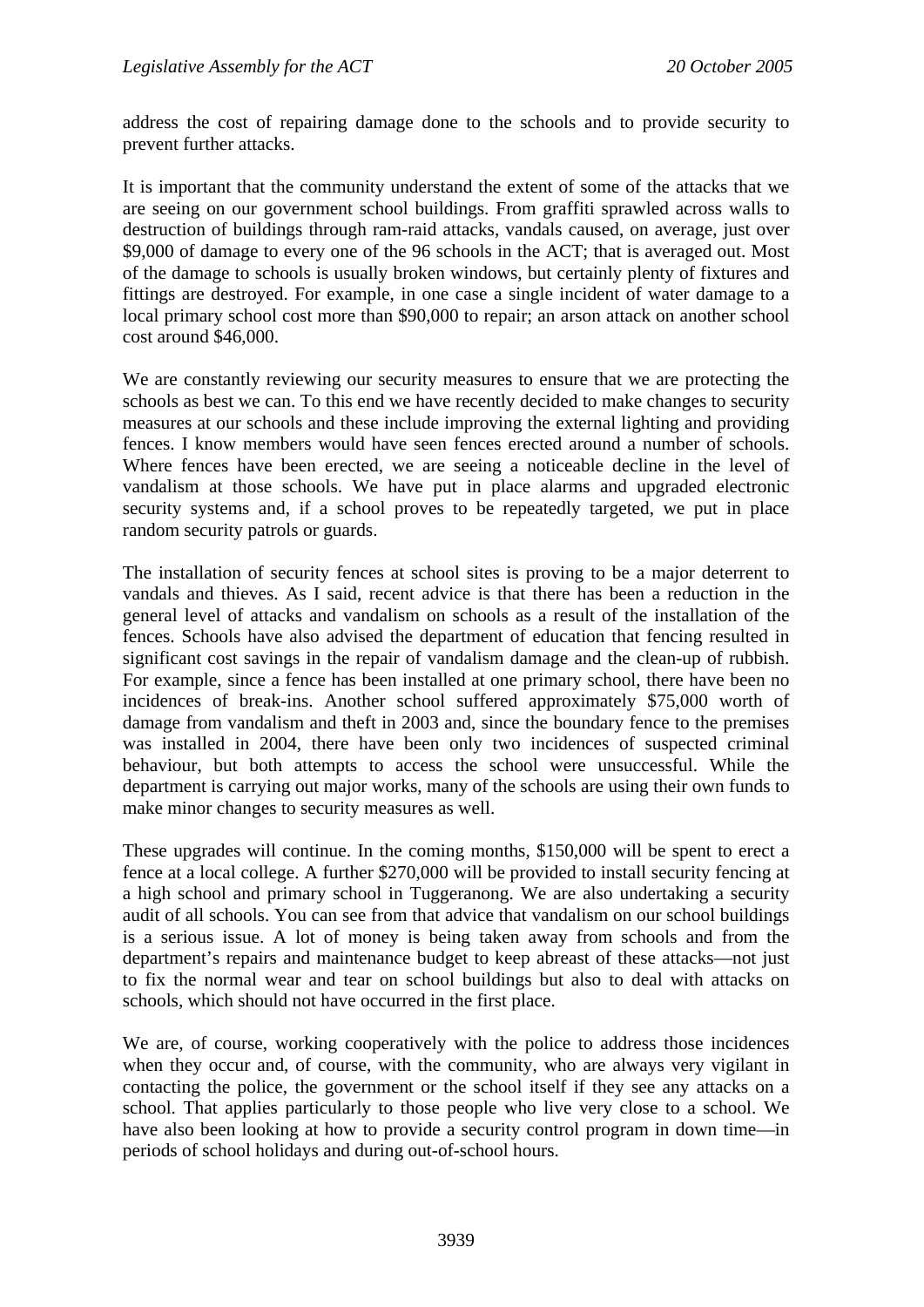# **Housing affordability**

**DR FOSKEY:** My question is to the Minister for Planning and concerns the proposed residential estate in east Woden. The ACT Land Development Agency is now seeking partners to help it deliver an up-market resort-style all age development in east Woden, with built-in access to housekeeping, laundry, gardening, food, health, and security services, according to articles in the paper. Minister, could you please assure the Assembly that there will be room in this special new community for people with a disability, those living with a mental illness, and those for whom up-market accommodation is simply unaffordable?

**MR CORBELL**: This estate is at the conceptual stage at the moment, expressions of interest being sought from joint venture partners in the private sector for Woden east by the Land Development Agent. The intention is to provide for a range of ageing in place options and, obviously, accessibility of design. Therefore, providing for access by people with a disability, for example, will be a very important consideration. Equally, the Land Development Agency is very aware of and compliant with the government's expectations in relation to the provision of affordable housing in any new development.

I cite for Dr Foskey's information the work that we undertook in the only other joint venture which is currently occurring in the ACT, the joint venture for the new suburb of Forde, where a significant component of affordable housing is required as part of that joint venture approach. It is too early for me to anticipate the outcome of this expressions of interest process, because that will be followed by a formal tender process. However, I do expect that affordable housing provisions will be taken account of and assessed as part of the tender process for that site.

**DR FOSKEY:** I have a supplementary question on something that we come up against a lot with this kind of question. Minister, could you please advise the Assembly which minister has responsibility for ensuring that development across Canberra does include accommodation for people living in poverty and those with particular needs, seeing that these are cross-portfolio issues?

**MR CORBELL:** The government, as Dr Foskey well knows, does not have a particular mandated percentage of development that should be set aside for affordable housing. That said, we do expect of developments in which the government is directly involved, either through its own public estate development or through joint ventures, that a proportion of affordable housing will be provided. In that respect, I am the responsible minister for those issues.

## **Multicultural affairs**

**MR PRATT**: My question is to the Chief Minister. Chief Minister, why have you now formed a high level advisory group made up of local Muslims when your government has seen fit to disband the Ministerial Advisory Council on Multicultural Affairs? Could MACMA not have established a Muslim advisory subcommittee to provide high-level advice through and with MACMA?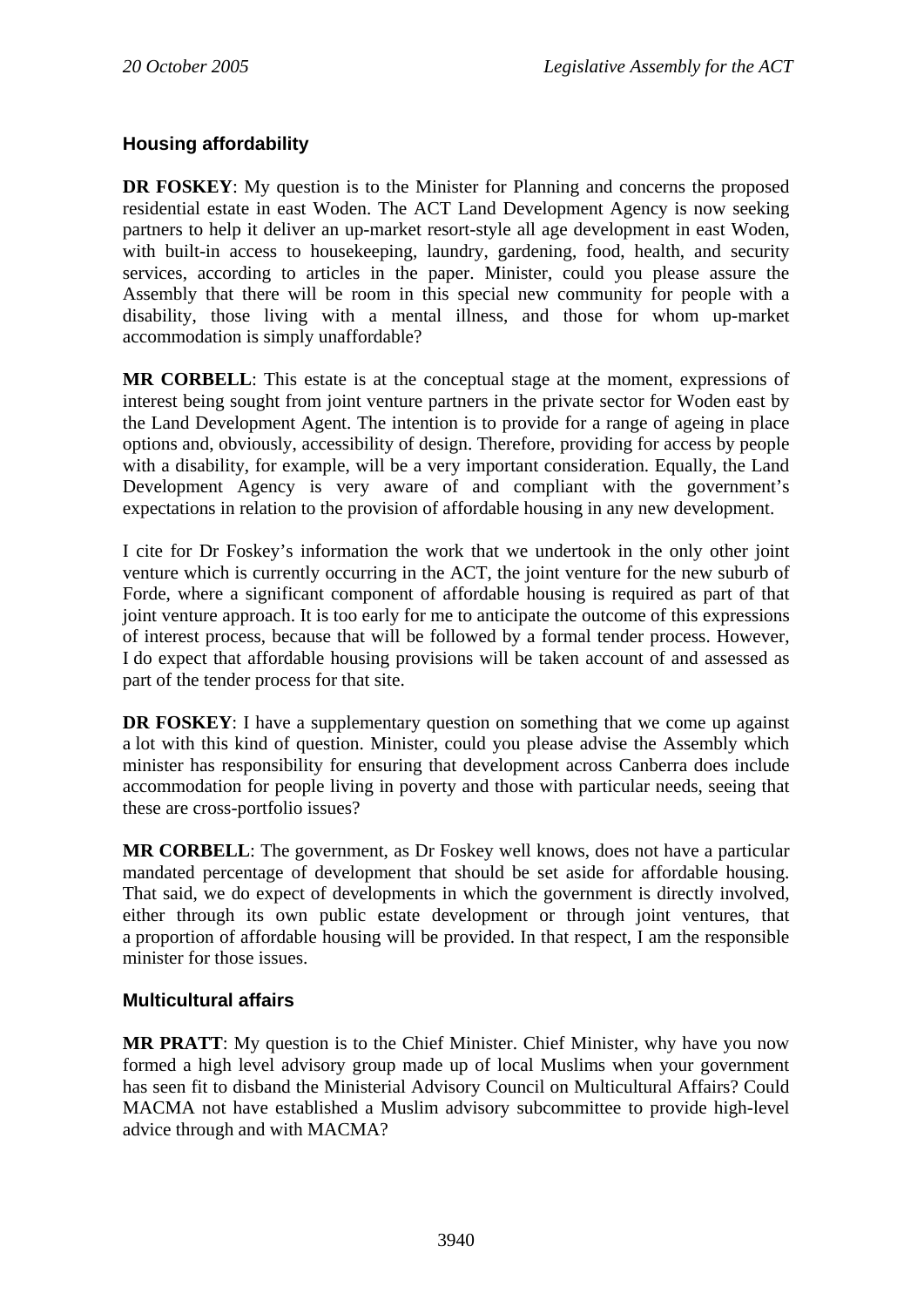**MR STANHOPE**: Anything is possible. I think it is fair to say that the question that has been asked to some extent reflects a major difficulty that we as a community and as a nation have in relation to our determination to combat terrorism and the rise of criminal terrorist behaviour within Australia, indeed throughout the world. It assumes that a part of the equation in meeting and combating terrorism is not to address the root causes or to seek to understand the cause of the anger and the feelings of alienation, exclusion and frustration that have led to some of the appalling criminal acts of terrorism that we have witnessed around the world.

It was in response to that that I decided to seek to establish a specific dedicated Muslim Advisory Council to deal with the government in the context of the current debate around terrorism and our response to terrorism as a community and a nation. It is another part, I believe, of the essential equation for dealing with terrorism. I believe it is a position that we as a nation and leaders from around Australia must increasingly take.

A legislative response such as the anti-terrorism bill is all well and good. It is appropriate and necessary, and it was for those reasons that I agreed to support it. But I agreed to support it in the context of a civil rights and human rights framework. One of the reasons that I have been as committed as I am to ensuring that the anti-terrorism bill is constructed within a civil liberties and human rights framework is because of my determination to ensure that it is not counterproductive and that it does not generate or create a backlash, that it does not engender unnecessary and avoidable feelings of anger and frustration and further alienate members of the Australian Muslim community who feel that they are the focus of community responses to terrorism.

We as a community need to address and attack the causes of terrorism and the possibility of terrorism. But we need always to focus on what it is that is generating these appalling acts of violence. I think that it is necessary to go back one step to seek to understand the reality of terrorism. I have yet to hear a cogent explanation, if we use the most recent and horrific example, of why four young British men without criminal records who were not known to the British security services travelled from Leeds to London, strapped on bombs and blew themselves up and, in the process of blowing themselves up, killed 52 of their innocent countrymen.

I do not understand why they did it. I challenge anybody to tell me why they did it. We need to understand what led to that degree of anger and those feelings of alienation that resulted in that behaviour. In order to do that, we need to address the causes of that behaviour. One way of doing that is to engage, to the greatest extent possible, with our Muslim communities.

**Mr Pratt**: Yes, yes and yes, but what about MACMA?

**MR SPEAKER**: Is that your question?

**MR PRATT**: No, Mr Speaker. My supplementary question is: Chief Minister, while we recognise the special issues around the Muslim community, who will now represent the myriad of other ethnic and multicultural groups at a ministerial advisory level? Will you set up a ministerial advisory group for other groups in the multicultural community in the absence of the disbanded MACMA? We get back to MACMA.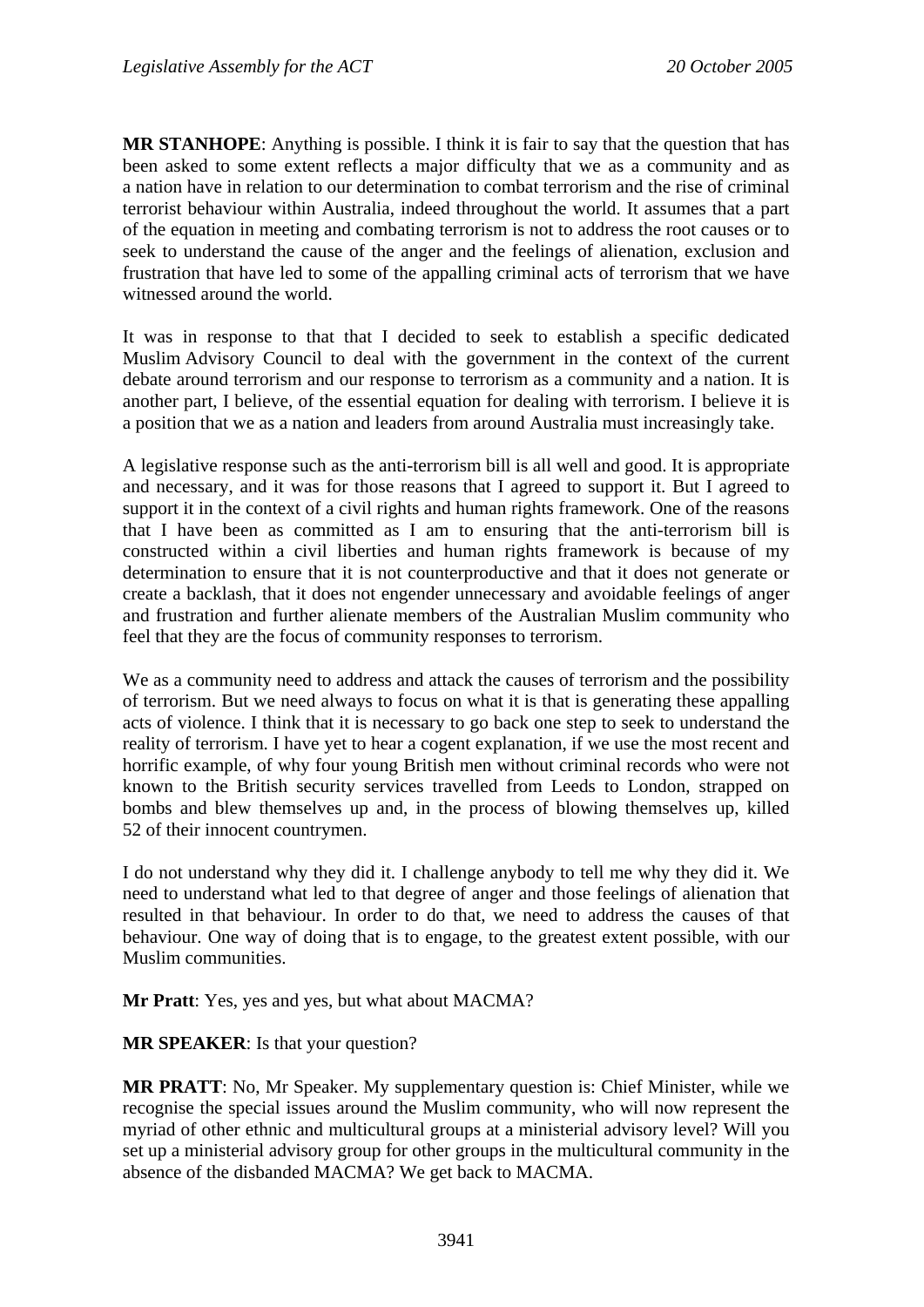**MR STANHOPE**: It is interesting, and I find it a matter of enormous concern that the Liberal Party is not interested in grappling with the issue of terrorism, that they are intent on continuing the alienation. We have the remarkable spectre in the ACT of the opposition spokesperson for multicultural affairs being banned from the mosque. In a situation in which the number one threat facing the nation is the prospect of a terrorist attack and in an environment where we need to embrace all of our communities, we have an opposition spokesperson for multicultural affairs representing the Liberal Party in this Assembly who has been banned by the Muslim community of Canberra from their mosque. They do not want him to darken their door—

**Mr Smyth**: I raise a point of order.

**Mr Pratt**: That is a load of bull, and you know it!

**Mr Smyth**: Under standing order 118 (b) the Chief Minister cannot debate the point. The question was about his abolition of MACMA and whether he will replace it so that other ethnicities can be represented.

**MR SPEAKER**: Come to the subject matter of the question, Chief Minister.

**Ms MacDonald**: I raise a point of order. I believe that Mr Pratt just said something that was rather unparliamentary. I ask that he withdraw it.

**Mr Pratt**: Mr Speaker, I ask that you determine whether the word "bull"—and that is the word that I said, which it was, by the way, a load of bull.

**MR SPEAKER**: Mr Pratt, I warn you not to raise points of order to debate issues and attack other members in this place. I would not say that the word is unparliamentary. Chief Minister, come to the subject matter of the question.

**MR STANHOPE**: I regard it as an incredibly low point in community connection that a member of this place has been advised that he is not welcome at the Canberra Islamic Mosque at Yarralumla. That is a matter of some genuine sadness and regret to me.

MACMA did serve a significant purpose. However, the government, under Minister Hargreaves, has pursued a vigorous program—and it may be that Mr Hargreaves is intent on explaining that level of connection with our diverse ethnic and multicultural community today. Mr Hargreaves will explain to you, Mr Pratt, and to the Assembly the level and degree of closeness and cooperation between this government and the different and diverse communities of the ACT.

I am sure it is a matter of real concern to the opposition that the relationship between the government and the different and various communities around Canberra is perhaps stronger than it has ever been. With the support of this government the Multicultural Festival goes from strength to strength. We are on the cusp of opening a multicultural centre, something that had been sought for years, indeed for the six long years of the previous Liberal government, but never delivered, as so little was delivered. We will in a very short time be opening a significant and major new facility for the multicultural communities of Canberra. They waited for a multicultural centre through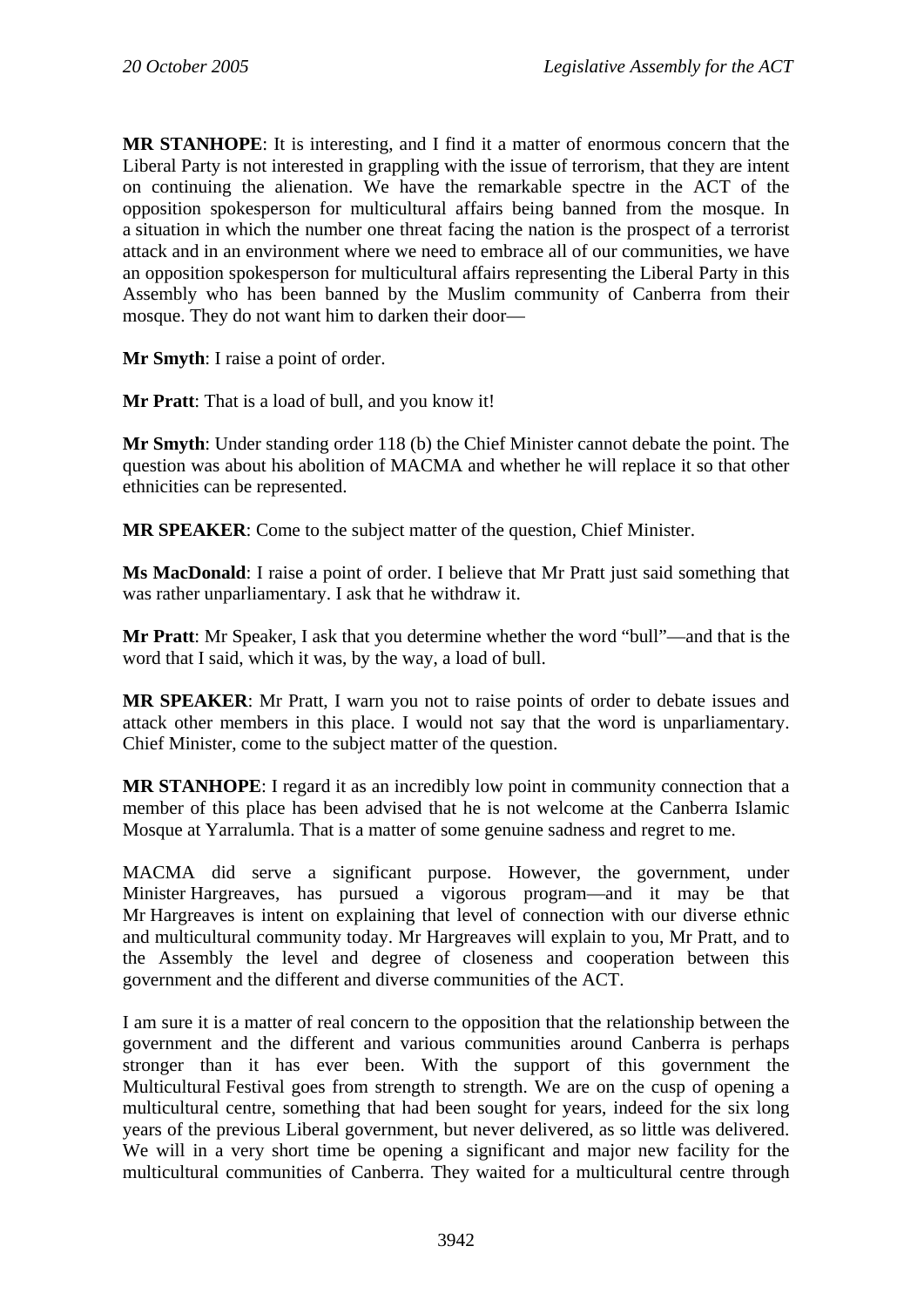the six long years of the Liberal government. It was not delivered but this government is now delivering it. It will hold the government in good stead with the multicultural community.

The government has decided not to renew MACMA. We have decided on a far more focused and specific consultation regime. Mr Hargreaves will be happy and pleased to elaborate chapter and verse on the success of the new consultative arrangements that he has instituted as minister. They involve all of the communities. I think to date, Mr Hargreaves, to his great credit, has consulted separately with 40 or 50 communities. He is working his way through all 90 of the separate, different and diverse ethnic communities that are represented by representative organisations in the ACT.

It is a level of contact and consultation that has never before been seen. The multicultural communities are enormously happy with the new arrangements, with the minister and, indeed, with this government. I am proud of the work that we are doing with our diverse communities, particularly with the Muslim communities of Canberra.

## **Multicultural affairs**

**MS MacDONALD:** Mr Speaker, my question is to the minister for multicultural affairs, Mr Hargreaves. Minister, in light of the government's decision not to renew the term of the ministerial advisory council on multicultural affairs, would you please advise the Assembly how the government will be working with the local multicultural community to advance multicultural affairs in Canberra?

**MR HARGREAVES**: Thank you very much, Mr Speaker.

**Mr Pratt**: What a farce!

**MR HARGREAVES**: And I thank Ms MacDonald for the question.

**Mr Stanhope**: And Mr Pratt.

**MR HARGREAVES**: And Mr Pratt. I notice that Mr Pratt paceth up and down.

**Mr Stanhope**: Fancy getting banned from the mosque!

**MR HARGREAVES**: Imagine getting banned from the mosque! When I went into the ministry, I spoke with the Chief Minister I sought his approval to engage with the multicultural community considerably more closely than we had been able to do in the past, given the horrendous workload the Chief Minister had encountered over a period of time and noting that I had not seen all that much output from the ministerial advisory council on multicultural affairs, which was supposed to advise the Chief Minister. So there was a coincidence of two things—the government's commitment to consulting with people and making them feel included and not excluded as, in fact, those opposite have had them believe in the past. We decided that the best way to achieve that would be for me to present myself to as many of the communities as I could within the time of my tenure, at least, in office.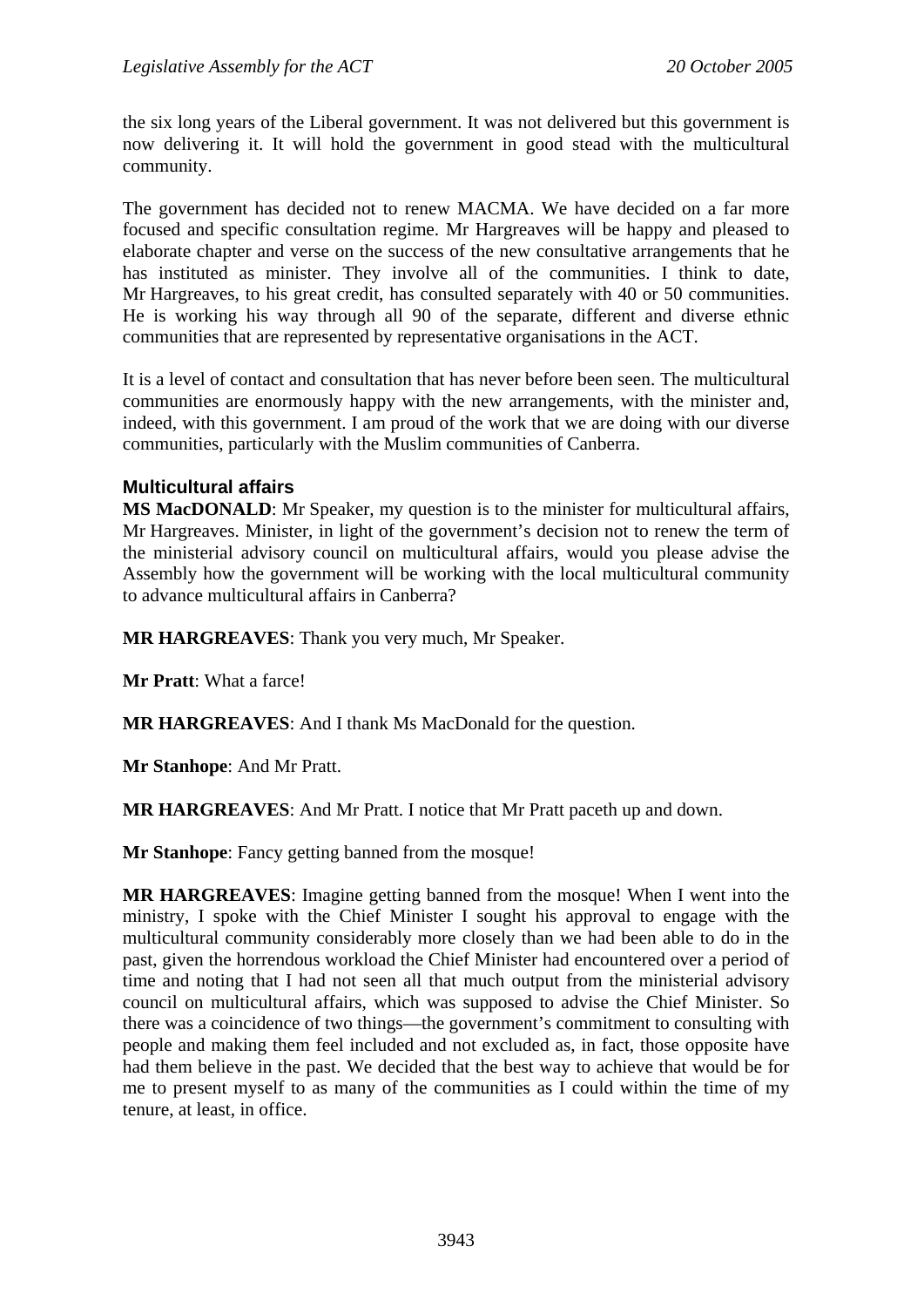The first and more formal approach has been to invite members of various multicultural groups to attend forums. This enabled me to meet the groups and hear from them first hand. Since June this year I have met face to face with more than 200 people from more than 40 multicultural organisations including South Pacific islanders, Africans, Asians, Europeans, Latin Americans and Spanish-speaking communities. I have been particularly focused on meeting with small and emerging communities to hear first hand their views on a number of issues within the community. I have met with representatives from the emerging Mon, Sudanese, Ecuadorian, Bangladesh, Columbian, Ghanaian, Samoan and Solomon Islander communities. The second, less formal, consultation approach has been to engage with members of multicultural groups at their events. I have noted the absence of Mr Pratt at almost every one I have been to. I see some of his colleagues from time to time but I cannot recall seeing Mr Pratt at a multicultural event.

**Mr Corbell**: Maybe he has been banned again!

**MR HARGREAVES**: He probably has been. Since becoming responsible for multicultural affairs in November last year, I have had the pleasure of attending more than 50 multicultural events, ranging from Tibetan dance group performances to the Welsh society's annual dinner, and taking in wonderful events such as Lao new year, the Maltese festival and the Pacific Islander Showcase.

**Mr Pratt**: And so you should be.

**MR HARGREAVES**: You should do more of it yourself, my dear boy.

**MR SPEAKER**: Order, Mr Pratt!

**MR HARGREAVES**: I need to advise the chamber that I will be bringing together more of these groups over the next 12 months. Indeed, in November, I think it is, I will be meeting with people from the eastern European group of countries. I have also decided, with the support of my colleagues in caucus and cabinet, that we need to get as close as we can to these communities. To that end, we will be having a multicultural summit at the National Convention Centre in December and, of course, we will be formally opening the multicultural centre.

This government actually believes in going right down and talking to people and presenting ourselves to them. In doing that, I have been able to see, hear and share with people from many groups within Canberra. I must confess that I have not seen Mr Pratt at one of the numerous events I have been to and would urge Mr Smyth to consider the allocation of his portfolios.

## **Community Advocate—selection process**

**MRS DUNNE**: My question is to the Attorney-General. What recruitment process was followed in the appointment of the new Community Advocate? How many people were short-listed for the position?

**MR STANHOPE**: As I understand it—I am not quite sure of the full description of what the process would be—a rigorous merit-based selection process was pursued.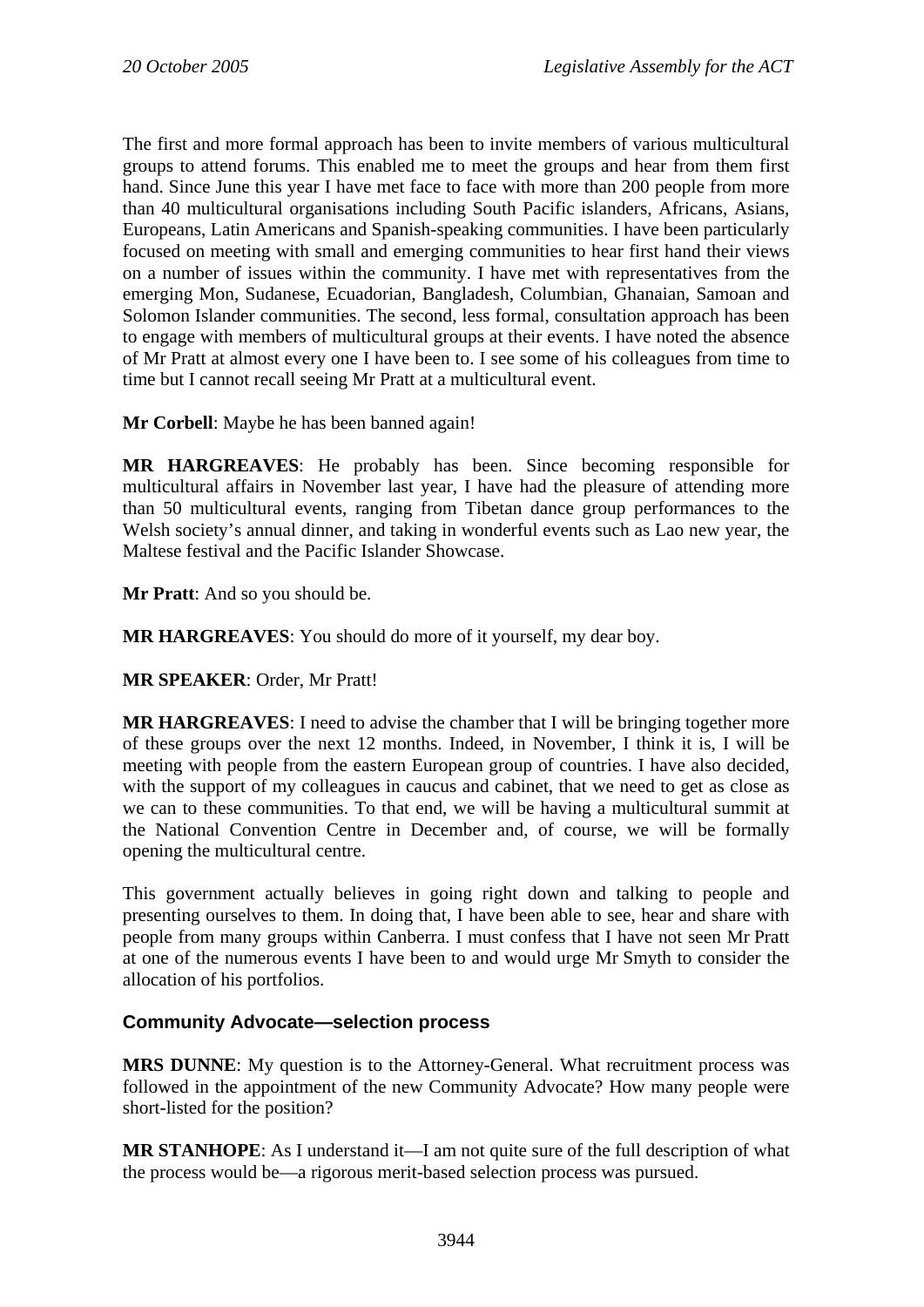**Ms Gallagher**: Nationally.

**MR STANHOPE**: Yes, it was advertised nationally. It was merit based and rigorously conducted. There was an interview panel, which comprised Ms Sandra Lambert, Mr Tim Keady and one other person whose name I cannot quite remember at the moment. As a result of that merit selection process, a short list was developed, with a recommendation for an appointment. The person recommended by the committee as the preferred candidate was subsequently appointed.

### **Community Advocate—selection process**

**MRS BURKE**: My question is directed to the Minister for Children, Youth and Family Support. I refer to the recent appointment of Ms Anita Phillips, a former ALP member of the Queensland parliament, as the Community Advocate.

The Emily's List website notes that Ms Phillips acted as your mentor in the ACT elections. In turn, you were her mentor when she stood for the federal seat of Herbert. Minister, did you or any of your staff participate at any stage in the selection process for the Community Advocate position, including acting as a referee?

**MS GALLAGHER**: What a nasty question from the opposition! A senior appointment is being made to an independent statutory office to advise and monitor the care and protection system of children, and to monitor the protections provided to adults in need of support in our community, and here the opposition slanders that appointment. It is slandering the reputation of the person being appointed. It is insinuating that favours are being done for an appointment to be made.

It seems that Mrs Dunne and Mrs Burke had a bit of a chat over the lunchbreak. It looks like there has been a reconciliation. Mrs Dunne thought she would ask the first bit and get some information from the Attorney-General, only to be cleverly followed up by Mrs Burke, who has been left with the rest of the job.

If this is the most pressing issue that the opposition can dream up to ask of my portfolio, it is a sad state over there. Maybe it is because at the moment two party rooms are in operation. Every morning two shadow cabinets are meeting to work out the questions.

**Mrs Burke**: Mr Speaker, I rise on a point of order. Standing order 118 (a) relates to relevance. Could the minister just answer the question and we can get it over with.

**MR SPEAKER**: That is not a point of order.

**Mrs Burke**: It is relevance: what do party room meetings have to do with answering the question—standing order 118 (b)?

**MR SPEAKER**: The minister should deal with the subject matter. But, Mrs Burke, that is hardly a point of order.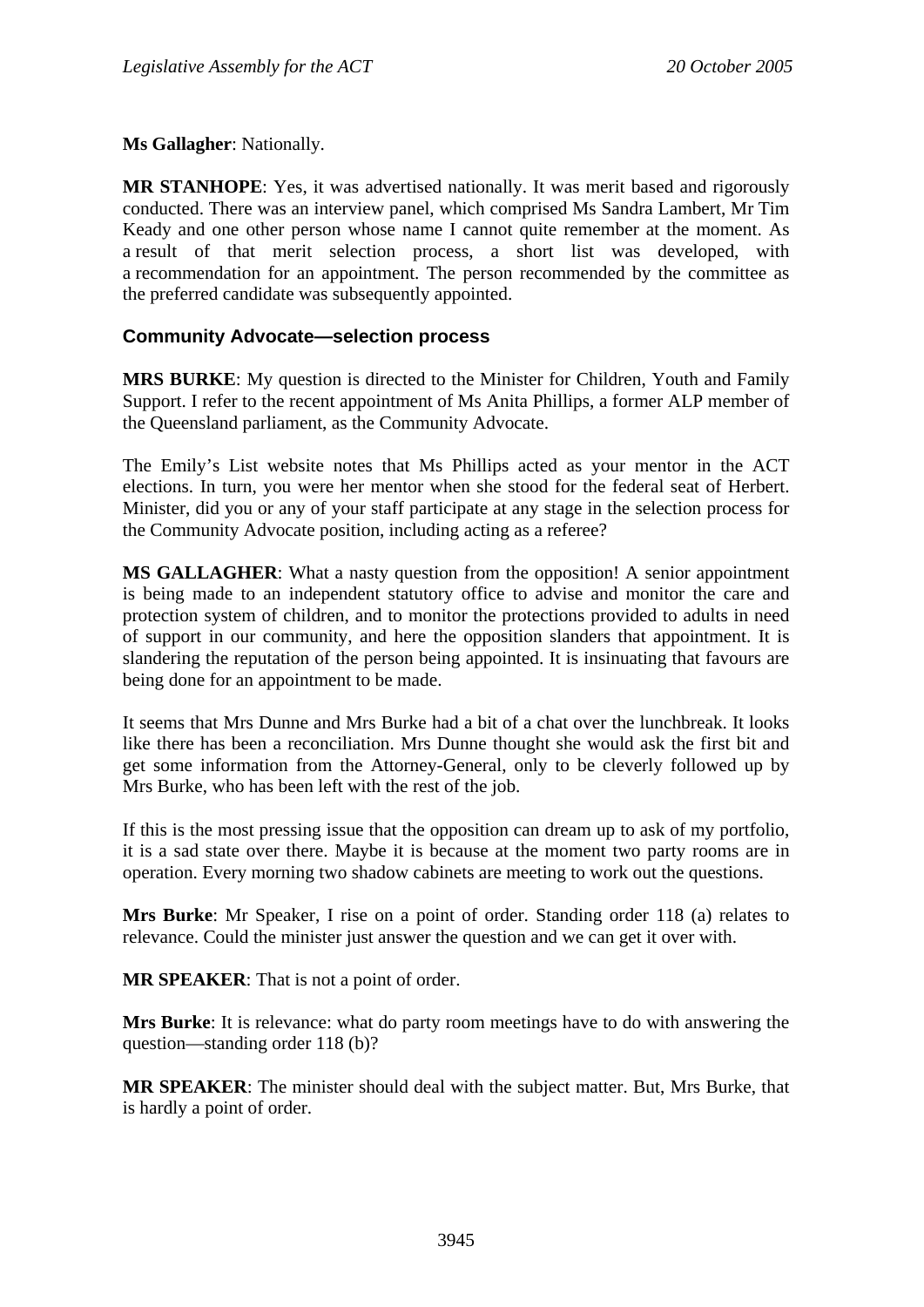**MS GALLAGHER**: The content of the question was an insinuation that there had been some sort of irregular interference in the appointment of a very senior position to the ACT public service and to a statutory office within that.

I was certainly involved in the federal campaign of Ms Phillips. Previously she had supported me in my campaign here. That is what the organisation, Emily's List, does. That is what women in the Labor Party do. We actually work together and support each other for public office, unlike what we are seeing over there at the moment.

The two women members would do well to have a little look at what Emily's List is all about and engage in some of that cooperation. There is certainly no secret about the mentoring arrangements that occur under Emily's List. For the opposition to insinuate and imply that there is some incorrect or irregular relationship is simply wrong. Dig as far as you like.

**MRS BURKE**: Mr Speaker, I have a supplementary question. Did you declare this friendship as a potential conflict of interest when the appointment went through cabinet?

**MS GALLAGHER**: From memory, I was on leave when the appointment went through cabinet.

## **Planning and Land Authority**

**MR SESELJA**: My question is to the planning minister. I refer to the ACT Planning and Land Authority's annual report for 2004-05 and to the financial statements on page 9 that show that the expenditure on travel grew in the 2004-05 financial year from the 2003-04 financial year by approximately 58.46 per cent. Minister, why has the authority's travel budget been allowed to grow by 58 per cent at a time when the government is seeking to cut costs and at a time when the authority has been forced to shed between nine and 11 jobs?

**MR CORBELL**: This annual report deals with the previous financial year, so it is a somewhat different circumstance; it is not in that context. Mr Seselja has it around the wrong way. Mr Seselja is insinuating that expenditure has gone up at the same time as the government has requested savings measures. In fact, that expenditure occurred at a time prior to the government making decisions about savings measures. But we will just leave that difficult—

**Mr Seselja**: Could that have had anything to do with the cutback?

**MR SPEAKER**: Mr Seselja, you have asked a question. Allow the minister to answer the question without interjection.

**MR CORBELL**: Maybe Mr Seselja should have thought of that before he asked the question. I am very happy to take on notice the details of the question and provide an answer to Mr Seselja.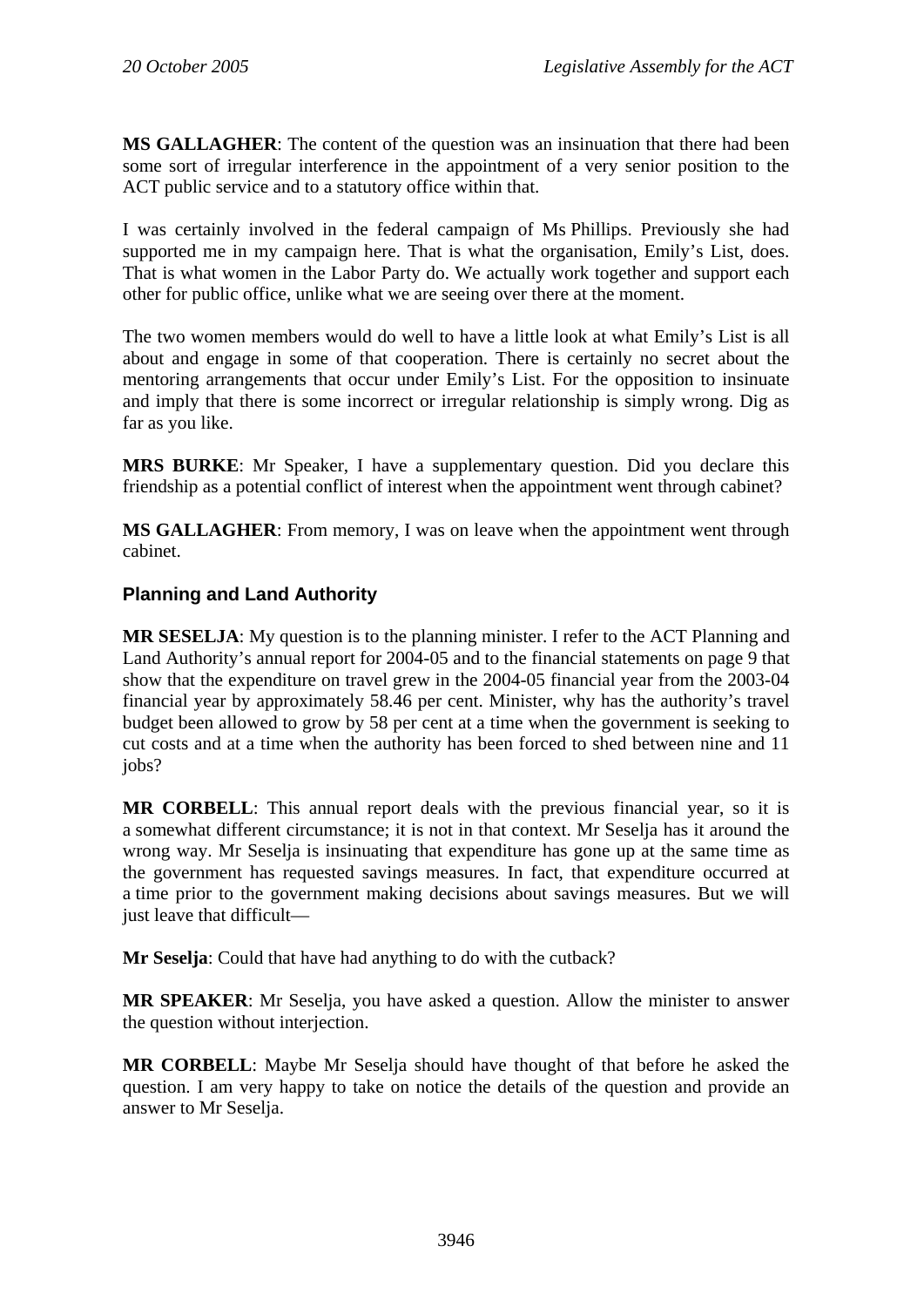## **National Gallery of Australia**

**MR MULCAHY**: My question is to the Chief Minister in his capacity as minister for the arts. After a very long gestation period, the new director of the National Gallery of Australia, Mr Ron Radford, has revealed some of his plans to make the National Gallery of Australia what he describes as a truly national collection of Australian art. In view of the importance of the NGA to the economic and cultural life of the ACT, has the ACT arts minister been consulted on its plans for future acquisitions, exhibitions and promotion?

**MR STANHOPE**: There is a high level of contact between the national gallery and the ACT government, essentially through tourism. There is some contact between me and the director and some contact between artsACT and the gallery. In the context of the extent to which we as a government work with national institutions to pursue the economic interests of the territory as opposed to the artistic interests of the territory, the contact is essentially through the Department of Economic Development and, with national attractions, through tourism ACT. At an arts to arts level there is very limited contact, but some because of our mutual interests.

In the context of the level of contact in relation to the issue Mr Mulcahy raised about the importance of the gallery to our tourism industry and economic development and the capacity of the national institutions to be a major driver of economic activity within the ACT, those issues essentially are handled on behalf of the ACT government by the minister for economic development and tourism. I cannot give details, but I would be more than happy, on Mr Quinlan's behalf, to take the question on notice.

**MR MULCAHY**: I have a supplementary question. The minister may wish to take it on notice. Minister, I am wondering whether you can indicate if there has been any correspondence sent or received in relation to national iconic institutions and their role in terms of the ACT economy and tourism promotion.

**MR STANHOPE**: I know that there has been but, I regret, I am not across the detail and I cannot be as useful as I would wish to be. I know, from meetings and discussions I have had from time to time with Ross MacDiarmid, of the work in which Mr Mackay and officers of his organisation—I think of Ron Radford in particular—are involved with the national institutions. I will have to take the question on notice, but I am more than happy to provide any assistance I can.

### **No waste target**

**MR GENTLEMAN**: My question is to the Minister for Urban Services. Would the minister please update the Assembly on the territory's progress towards meeting targets in the no waste by 2010 program?

**MR HARGREAVES**: I thank Mr Gentleman for the question.

**Mrs Dunne**: Tell me about putrescible waste, Johnno.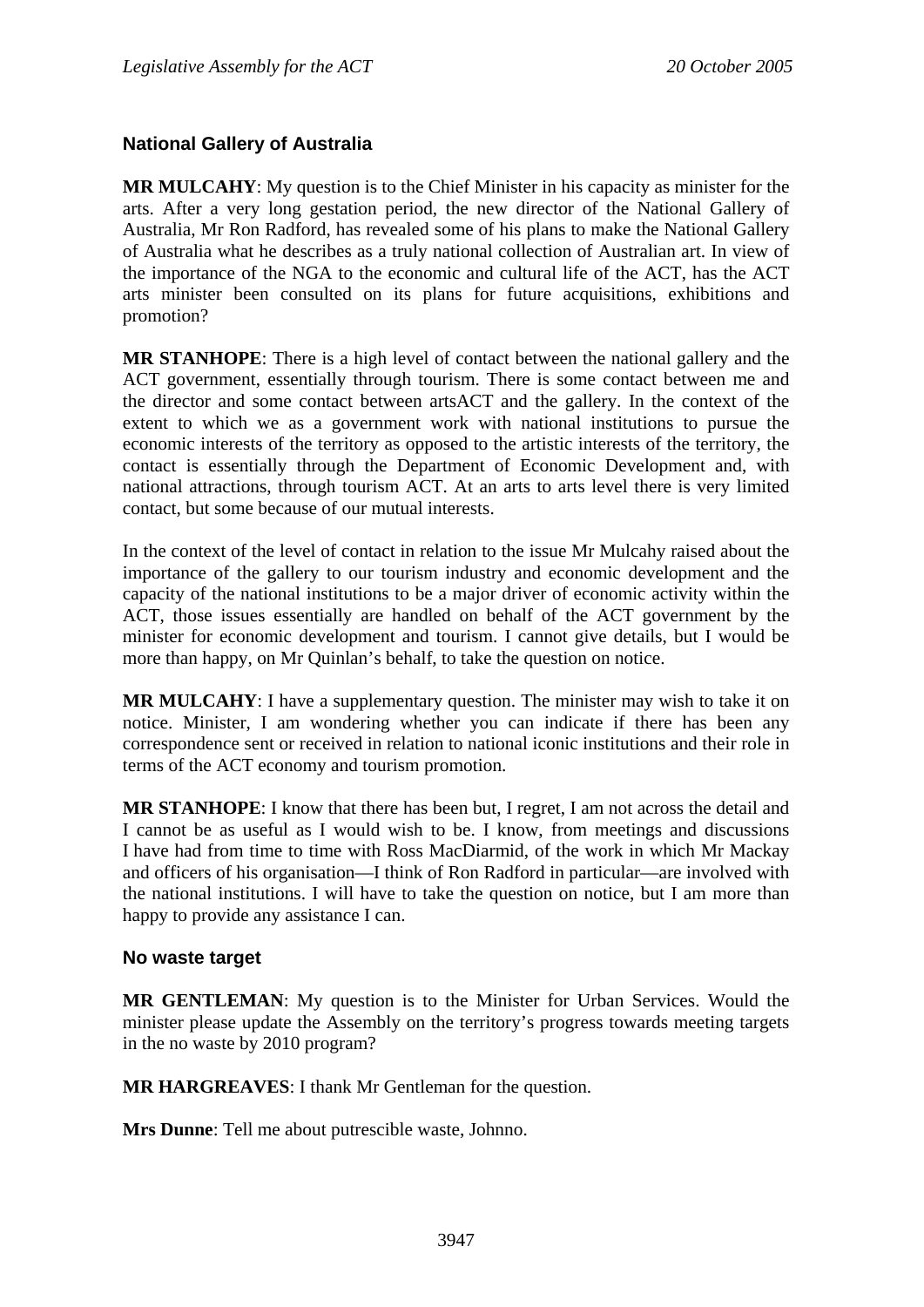**MR HARGREAVES**: I am sorry; I would love to address Mrs Dunne's problem about putrescible waste. I am just responding to the question, and a legitimate question it was. So much of it is manufactured by the Liberal Party that it is a little bit beyond me at the moment.

Can I just indicate that I am pleased to report that Canberrans have yet again risen to the no waste challenge, with 2004-05 showing a continuing increase in the amount that is being diverted away from our landfills and is instead being reused, reprocessed or recycled. In 2004-05, over 554,000 tonnes of material was recovered—a rate of 73 per cent. The big achievements were in the recycling of demolition waste, where over 241,00 tonnes were recovered, and in garden/compost waste, where 197,000 tonnes was also recovered. More than 33,000 tonnes of material has been recycled through the residential kerbside recycling collection service.

This reflects, to a large degree, the great commitment Canberrans have to recycling. It also reflects the contribution of the ACT's wide range of no waste initiatives such as the business no waste program, the waste pricing strategy, the waste-wise schools program, public event recycling, the no waste awards and other education campaigns and programs that have been adopted to increase our resource recovery and recycling efforts further.

The people of Canberra deserve our congratulations on this great result. But there is also a reminder that there is more that we could be doing. The fact that we achieve such a great recycling result in the ACT needs to be considered together with the knowledge that Canberrans are substantially higher consumers and waste generators compared with the rest of Australia. It is of concern that waste generation has risen by 50,000 tonnes in 2004-05. We need to encourage Canberra residents, businesses and government to think before they purchase items as so much ends up in landfill.

While it is natural to assume that much of the easier waste minimisation work has already been done, there is still enormous potential to make significant inroads into our waste minimisation and recycling practices to deal with readily recyclable materials such as paper, cardboard and a range of packing material. For instance, much of the 204,000 tonnes of waste sent to landfill in 2004-05 was easily recyclable. The business community alone sent almost 78,000 tonnes of waste to landfill, while a further 30,000 tonnes was construction and demolition waste.

I cannot emphasise enough that too much material being put into garbage bins and hoppers is easily recyclable. Again, I call on all businesses and government departments to take up recycling. I urge businesses and government departments to review their current waste arrangements, downsize their waste bins and get this material into recycling services and potentially save money in the process. Sending recyclables to landfill is not promoting Canberra as the clean, green, sustainable city we all want it to be. There are more challenges that we face in recycling and reuse. We meet those challenges all the time. I pay tribute to those good officers in ACT No Waste for their innovations, their thinking and their commitment.

It needs to be a twofold approach. The first one is for us to continue the innovations and to check out whether or not these things are economically viable in this city. The second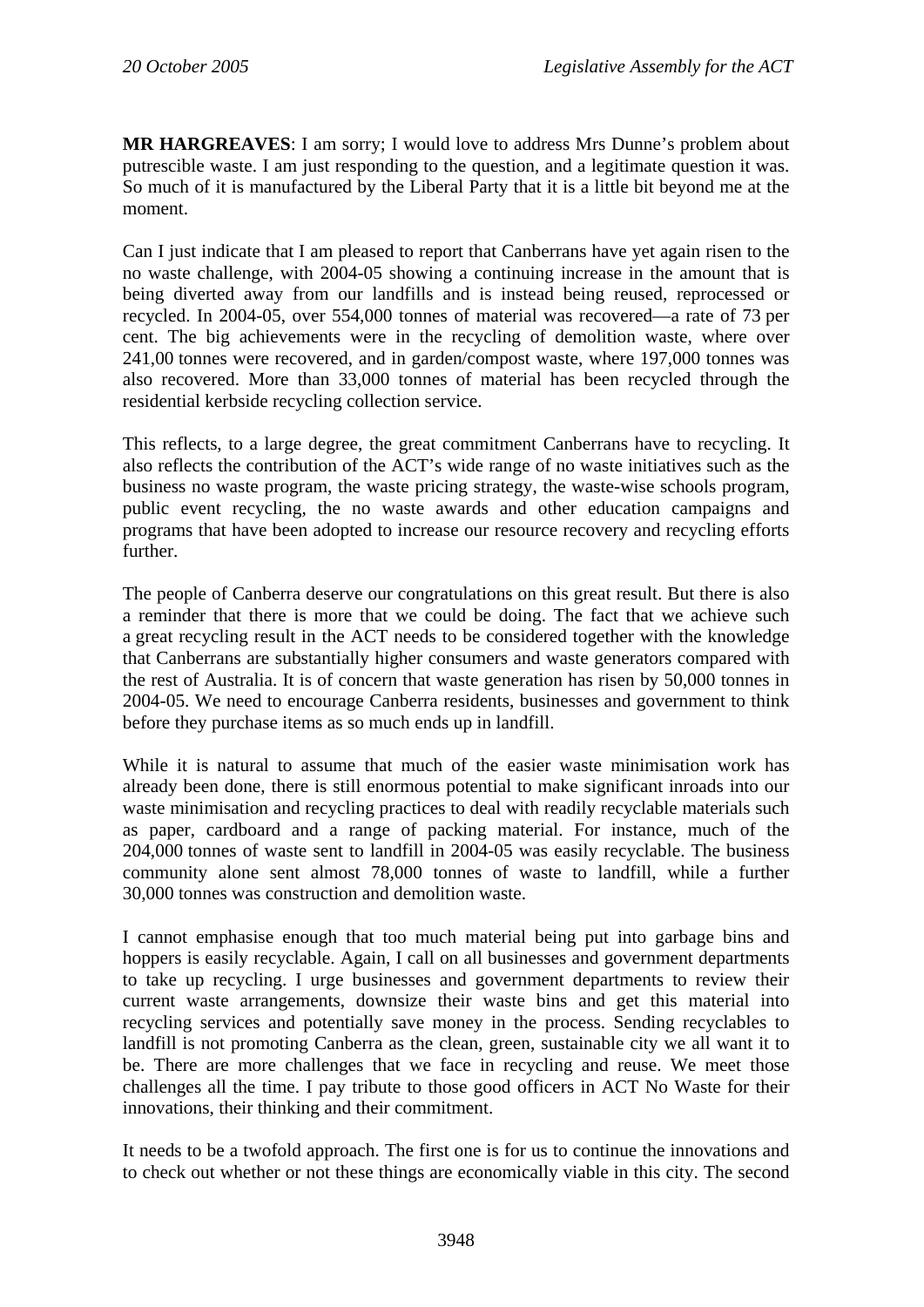one is to convince everybody—each and every one of us—that we can no longer afford to be a throwaway society. It is not good enough to dig a whole and cover it over; we need to recycle and reuse as much as we possibly can.

I urge Canberrans to take up the cause even further. I congratulate them on the magnificent achievement thus far.

**Mr Stanhope**: I ask that all further questions be placed on the notice paper.

# **Supplementary answers to questions without notice Land valuations**

**MR QUINLAN:** Yesterday, at question time, I took a question on notice from Mr Mulcahy about international standards in relation to valuations. I would like to share the continuing saga of the flow of information that I have had in relation to that. I did say yesterday that I would double-check and, of course, I have had people do so.

Australian valuers are subject to valuation standards and guidance notes issued by the International Valuation Standards Committee and the Australian Valuation and Property Standards Board of the Australian Property Institute. Standards issued by the AVPSB are harmonised with those of the IVSC. The latest bulletin from the AVO in respect of land valuations is that the standards applied are issued by the Australian Valuation and Property Standards Board of the Australian Property Institute, which are harmonised with international valuation standards of the International Valuation Standards Committee.

**MR MULCAHY** (Molonglo): Mr Speaker, I seek leave to make a short statement on that matter.

Leave granted.

**MR MULCAHY**: I simply want to elaborate further to assist the Treasurer in the information that he is now alluding to and I simply seek leave to table a document from the International Valuation Standards Committee that sets out all the arrangements that he was making his comments on.

Leave granted.

**MR MULCAHY**: I table the following paper:

International Valuation Standards Committee—Extract from web site.

# **Personal explanations**

**MR PRATT** (Brindabella): Under standing order 46, I would like to make two explanations, if I may, Mr Speaker.

**MR SPEAKER**: Please proceed.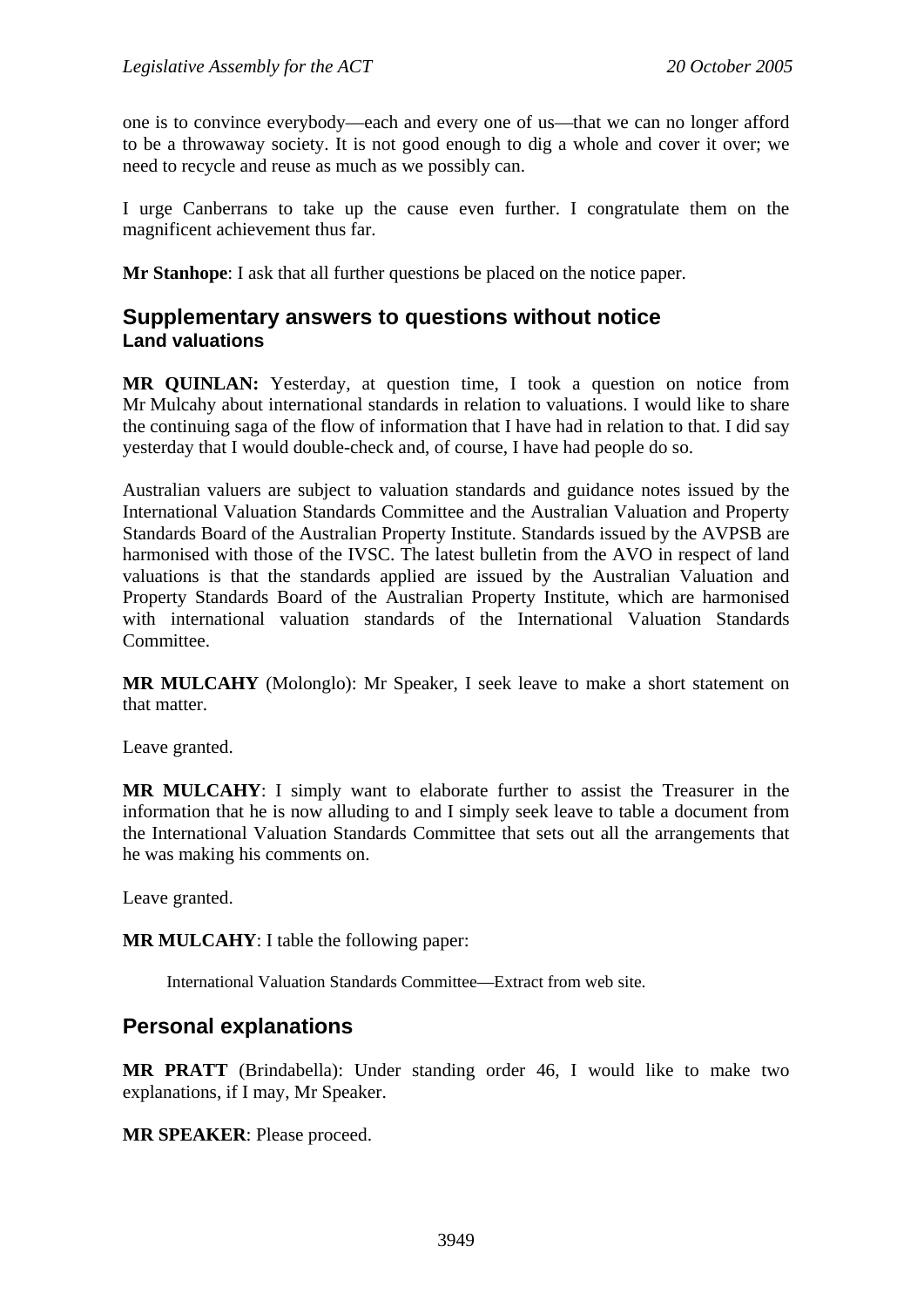**MR PRATT**: Mr Speaker, my first explanation is in response to the Chief Minister's claim that I was banned from the Canberra mosque. That is not true. One man, representing a tiny proportion of the Muslim community and without authority, spoke of the so-called ban on ABC radio. That was rescinded through majority outcry from the Muslim community on the same day. That is the first point.

**Mr Stanhope**: One man. He just happens to be the president of the mosque.

**MR PRATT**: Representing a group of about 12 people, Jon. If I may also respond to the claim by Mr Hargreaves that I have not been to any multicultural events—

**Mr Hargreaves**: I did not say that.

**MR PRATT**: Few or none, or 200, or 50. May I just outline the following: in October, dinner with the Malaysian ambassador and Malaysian community, dinner with the Syrian ambassador and the Syrian community, and dinner with the Saudi and Omani communities—so much for a ban, by the way; in September, Migrant Resource Centre AGM; ACTMC international night, 23 September; Muslim reception, which we hosted and which, by the way, your government boycotted; visited the Canberra mosque on 26 August, apparently while there was a ban in play; Arab and Australian Women's Friendship Association meeting on 16 August; Korean day on 8 September; Indian dinner in early August; Canberra Islamic Centre in early August; on 28 September, a Muslim function; on 28 September, the ACT Multicultural Council; on 16 July, a welcome to the Sri Lankan high commissioner; Turkish anniversary of Cyprus day on 17 July; on 23 July, Arab and Australian Women's Friendship Association dinner dance; on 26 July, Egyptian national day; on 27 July, Canberra Islamic Centre—need I go on?-on 2 June, Italian embassy farewell; on 18 June, the Fiji-Australia night; on 20 June, ACTMC meeting; on 23 June, Croatian national day; on 25 June, Croatia club; and on 24 June, a citizenship ceremony. I think that I will leave it there, Mr Speaker.

# **High-risk sexual offenders—report Paper and statement by minister**

**MR STANHOPE** (Ginninderra—Chief Minister, Attorney-General, Minister for the Environment and Minister for Arts, Heritage and Indigenous Affairs) (3.27): I present the following paper:

Sentence and Release Options for High-Risk Sexual Offenders—Report prepared for the ACT Government by Professor David Biles OAM, Consultant Criminologist and Professor Associate, Charles Sturt University, dated September 2005.

I ask for leave to make a statement in relation to the paper.

Leave granted.

**MR STANHOPE**: The issue of how we deal with sex offenders is always complex and is bound to stir community debate. All governments want to minimise the threat posed by serious and repeat sexual offenders, especially those who prey on children. But we want to be sure that any response is considered and evidence based.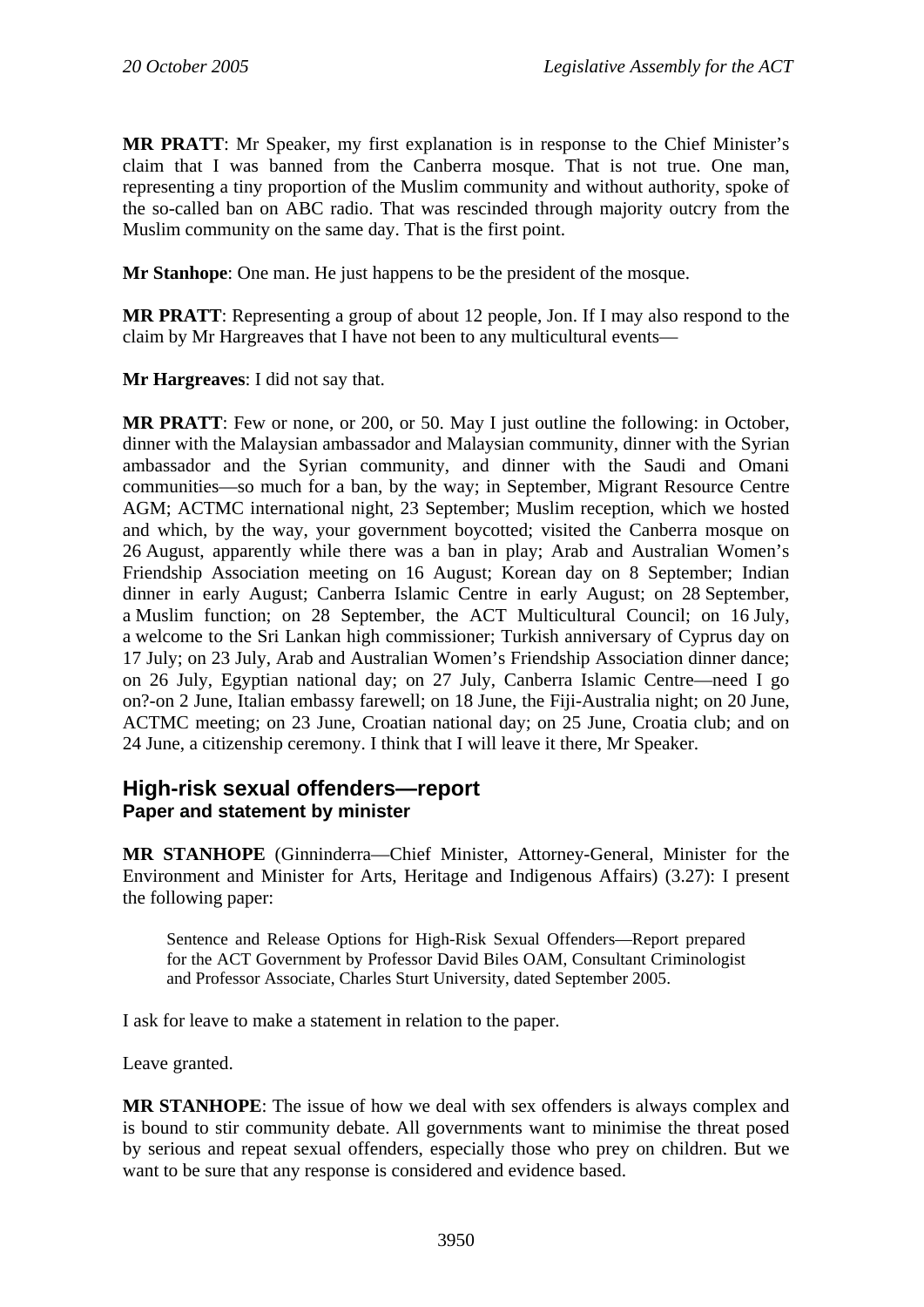In July this year, I asked eminent criminologist Associate Professor David Biles OAM to report on options for dealing with high-risk sexual offenders in the ACT. I asked Professor Biles to survey the various sentencing and release models for high-risk sexual offenders, assess those models for compatibility with the Human Rights Act, assess the effectiveness of treatment programs in reducing the risk of reoffending, and estimate the number of cases that might arise in the ACT under each model.

Professor Biles cast a wide net. He examined models from the United States, the United Kingdom, Canada, New Zealand and the Australian states and territories. He also reviewed the literature on recidivism and identified the likely rights and freedoms involved in human rights compatibility. His timely inquiry has provided us with an important analysis of what is being done here and around the world.

I released Professor Biles's report to the public on 17 October 2005. The report canvasses four options: taking no action, that is, continuing with the ACT's existing sex offender programs; legislating for indefinite sentences; introducing some form of post-sentence community supervision; and making provision for post-sentence continuing detention.

Professor Biles makes no recommendations on a preferred option. He points out that the number of offenders who would be covered by such schemes is extremely small, amounting to a couple of people in a jurisdiction and perhaps four in the ACT. He also notes that the incidence of reoffending is low for those who have undergone treatment, such as that already provided by ACT Corrective Services through its sex offenders treatment program.

In exploring models for dealing with high-risk sexual offenders, Professor Biles found that some jurisdictions have laws dealing specifically with sexual offenders. Others have general laws that may apply to sexual offenders. Still others have laws that are not applicable to sexual offenders, but contain similar measures to control other offending behaviour.

There is considerable diversity between jurisdictions, but some consistent themes emerge from the survey. Each model establishes a threshold and mechanism to identify high-risk offenders. Each model serves to assist in detection, prevention or rehabilitation of offenders, or a combination of these purposes. All models have differing emphasis on the roles of the judiciary and the executive in applying these schemes.

As well as explaining how these models work, Professor Biles's report canvasses potential issues under the Human Rights Act. All of the models under consideration will engage the right not to be deprived of liberty except on the grounds and in accordance with procedures established by law, that is, the Human Rights Act, section 18. They also engage other rights, including the right to privacy, freedom of movement, fair trial and, in particular, the presumption of innocence. Any model would, of course, need to be justified and proportional. In considering the human rights issues and international cases discussed in the report, the government will examine the implications of the case law from comparative human rights jurisdictions.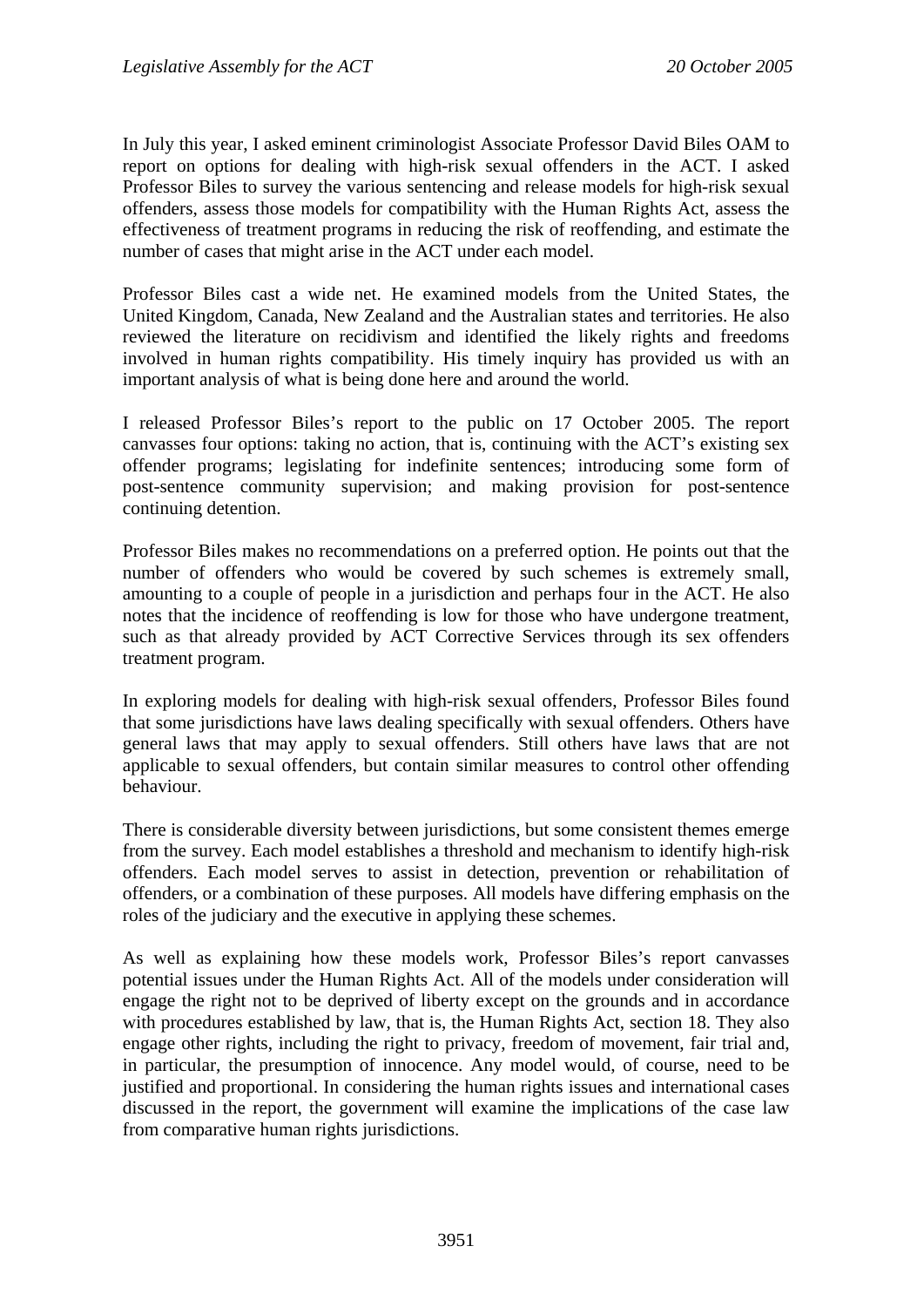The report also provides an important explanation of the risk assessment and treatment of sex offenders. Professor Biles notes that the risk of reoffending and the severity of previous offending are not synonymous. Sex offenders, he says, are not a homogenous population and the risk of repeat offending varies widely between individuals.

The report also outlines 18 principles of programs that produce better outcomes in treatment programs for sex offenders. It argues that treatment programs in community settings are more effective than in institutional settings. However, it says, when treatment in the community cannot be done safely or when compliance cannot be managed in the community, treatment should be delivered in custody, rather than not at all. Professor Biles also discusses the role of offenders, and their family or friends, in the treatment.

There is also discussion of the number of people subject to these schemes. The report notes the small number of cases that have received considerable media coverage, and that the actual numbers identified to date by special sex offender legislation in Victoria and Queensland are small. In Victoria, one offender is on a post-supervision order and one further case is being considered, while in Queensland two continuing detention orders, one interim detention order and five continuing supervision orders have been made. In New Zealand, 32 extended supervision orders have been made since July last year.

This report provides important and timely information on the management of high-risk sex offenders. I will be receiving further advice from the department on its contents. It is important, particularly with issues as difficult and emotive as this one, to make sure that we are fully equipped with the facts. The management of sex offenders is, as I said, a complex issue and one we should consider carefully. We do not want to jump to ill-considered conclusions based on gut reactions.

The Biles report sets out the programs in place in Australia and around the world and applies an analytical eye to the issue of recidivism. Having a clear idea of what is in place elsewhere, how these schemes work and indeed how well they work will equip us as legislators, and the Canberra community generally, with the information we need to consider these issues thoroughly. I invite all members to consider the Biles report. I move:

That the Assembly takes note of the paper.

Debate (on motion by **Mr Stefaniak**) adjourned to the next sitting.

## **Reporting requirements of insurers Paper and statement by minister**

**MR STANHOPE** (Ginninderra—Chief Minister, Attorney-General, Minister for the Environment and Minister for Arts, Heritage and Indigenous Affairs) (3.33): I present the following paper:

Civil Law (Wrongs) Act, pursuant to section 205—General reporting requirements of insurers.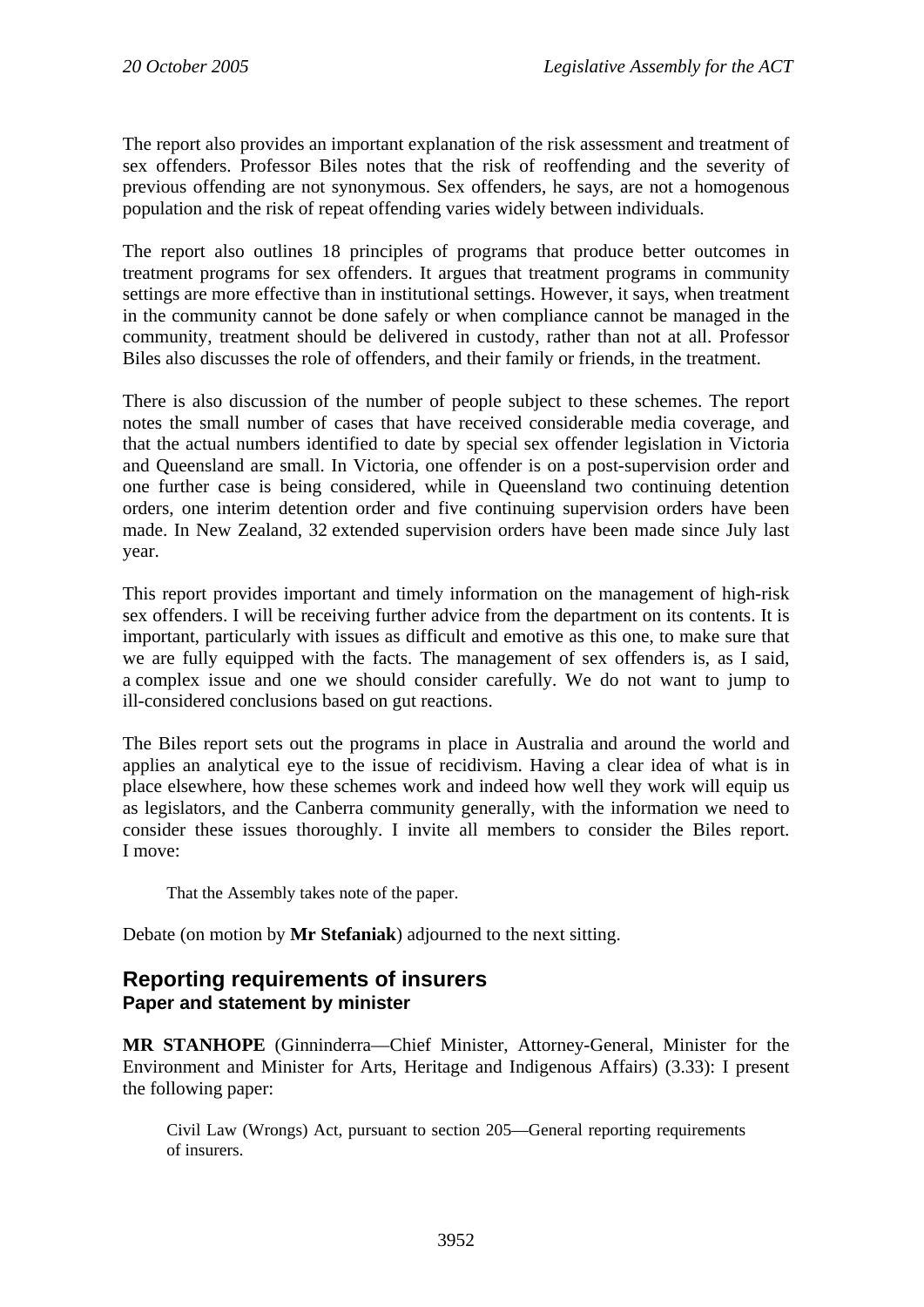I seek leave to move a motion authorising the publication of the paper.

Leave granted.

#### **MR STANHOPE**: I move:

That the Assembly authorises publication of the paper.

Question resolved in the affirmative.

**MR STANHOPE**: I ask for leave to make a statement in relation to the paper.

Leave granted.

**MR STANHOPE**: This report has been prepared under part 15 (2) of the Civil Law (Wrongs) Act. This part requires insurers to provide, in relation to the ACT market, annual returns indicating the quantum of premium taken, claims made, claims paid and claims refused. The part also requires a report about the key findings arising from the annual returns presented to the ACT Assembly.

Members probably will recall that this was a part of the ACT government's response to the issues that Australia faced in relation to the availability and affordability of insurance. Indeed, I believe that it was unique in that the ACT, as I understand it, is the only place in Australia where insurance companies are required to provide a report of this nature, which we believe will become very important once we have brought up some body of information through successive annual returns. This is the second, but the information already in relation to premiums paid for various forms of insurance in the ACT as against claims costs against that type of insurance is beginning to reveal some quite interesting details.

It is still too early for us to rely conclusively on this information because of the drag forward effect of the Civil Law (Wrongs) Act but, by way of illustration, in 2004-05—as I say, conclusions cannot yet be drawn from it but it does give some indication of the sort of analysis that we will be much better placed to make in the future in relation to some of the claims of insurance companies about different forms of insurance—Canberrans paid \$32,531,000 in house owner or householder insurance and made claims of half that, \$15,521,000. We paid \$10,256,000 in commercial motor vehicle insurance and received payments in return in terms of claims of \$7,400,000. We made premium payments of \$18,355,000 for fire insurance and the claims totalled \$8,934,000.

The list goes on. Public and product liability insurance premiums totalled \$15,800,000 and there were claims of \$5,900,000. One particular form of insurance, which I find absolutely intriguing, is that in 2004-05 Canberrans paid \$11,620,000 in mortgage insurance and not a single claim was made. I think that it warrants some investigation that Australia's insurance companies can take \$11,620,000 in premiums for mortgage insurance and not pay out a single cent in claims on that form of insurance.

It is early days and one should not rush to judgment in relation to these matters. This is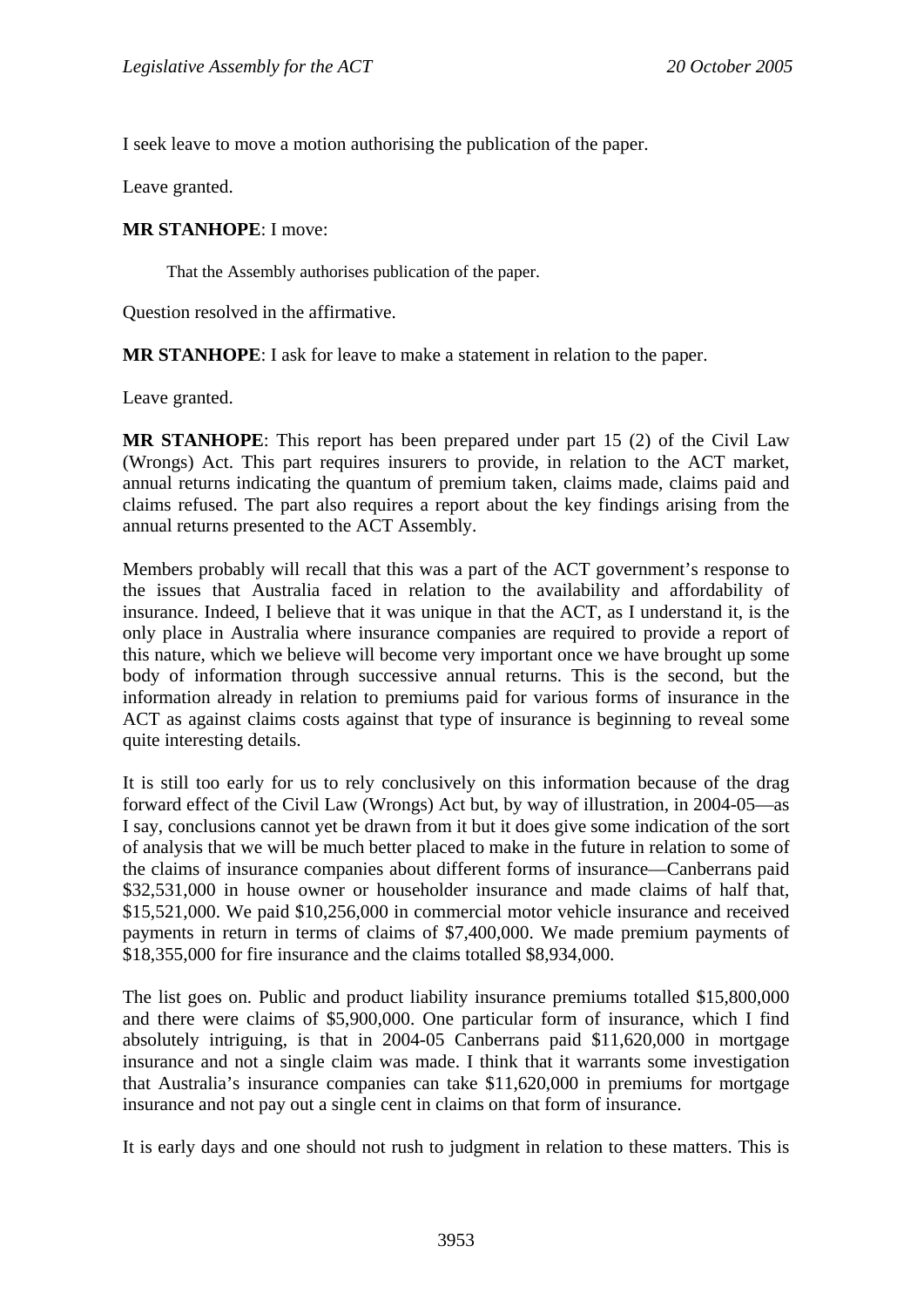only the second year of returns. But I do believe that over time this information will become a very valuable resource in tracking insurance affordability.

## **David Harold Eastman Paper and statement by minister**

**MR STANHOPE** (Ginninderra—Chief Minister, Attorney-General, Minister for the Environment and Minister for Arts, Heritage and Indigenous Affairs) (3.37): For the information of members, I present the following paper:

David Harold Eastman—Inquiry conducted under section 475 (repealed) of the Crimes Act 1900 into the matter of the fitness to plead—Volume 1, dated 6 October 2005.

I ask for leave to move a motion authorising the publication of the paper.

Leave granted.

### **MR STANHOPE**: I move:

That the Assembly authorises publication of the paper.

Question resolved in the affirmative.

**MR STANHOPE**: I ask for leave to make a statement in relation to the paper.

Leave granted.

**MR STANHOPE**: On 3 November 1995, David Harold Eastman was convicted by the Supreme Court for the murder of Colin Winchester. In 1997, the full court of the Federal Court rejected an appeal by Mr Eastman against his conviction.

In May 2000, the High Court dismissed an appeal by Mr Eastman against the Federal Court's decision. The High Court had heard arguments about Mr Eastman's fitness to plead and determined that the appellate system was not the appropriate forum to address the issue. Justice Kirby suggested that any remedy lay with the executive, and the then section 475 of the Crimes Act was mentioned.

In June 2000, Mr Eastman petitioned the Supreme Court, seeking an inquiry under section 475. The petition referred to passages of the High Court's May 2000 decision discussing fitness to plead. On 26 July 2000, the then Chief Justice Miles decided not to direct an inquiry under section 475.

On 31 May 2001, Mr Eastman made another application for a section 475 inquiry on four grounds: a psychiatric report of Dr Jolly; the evidence of Detective Cliff Foster; evidence of the involvement of organised crime; and forensic evidence presented by Robert Barnes and Raymond Webb.

On 28 June 2001, the Chief Justice announced that he proposed to conduct a hearing on whether to direct a section 475 inquiry in relation to Dr Jolly's report. The Chief Justice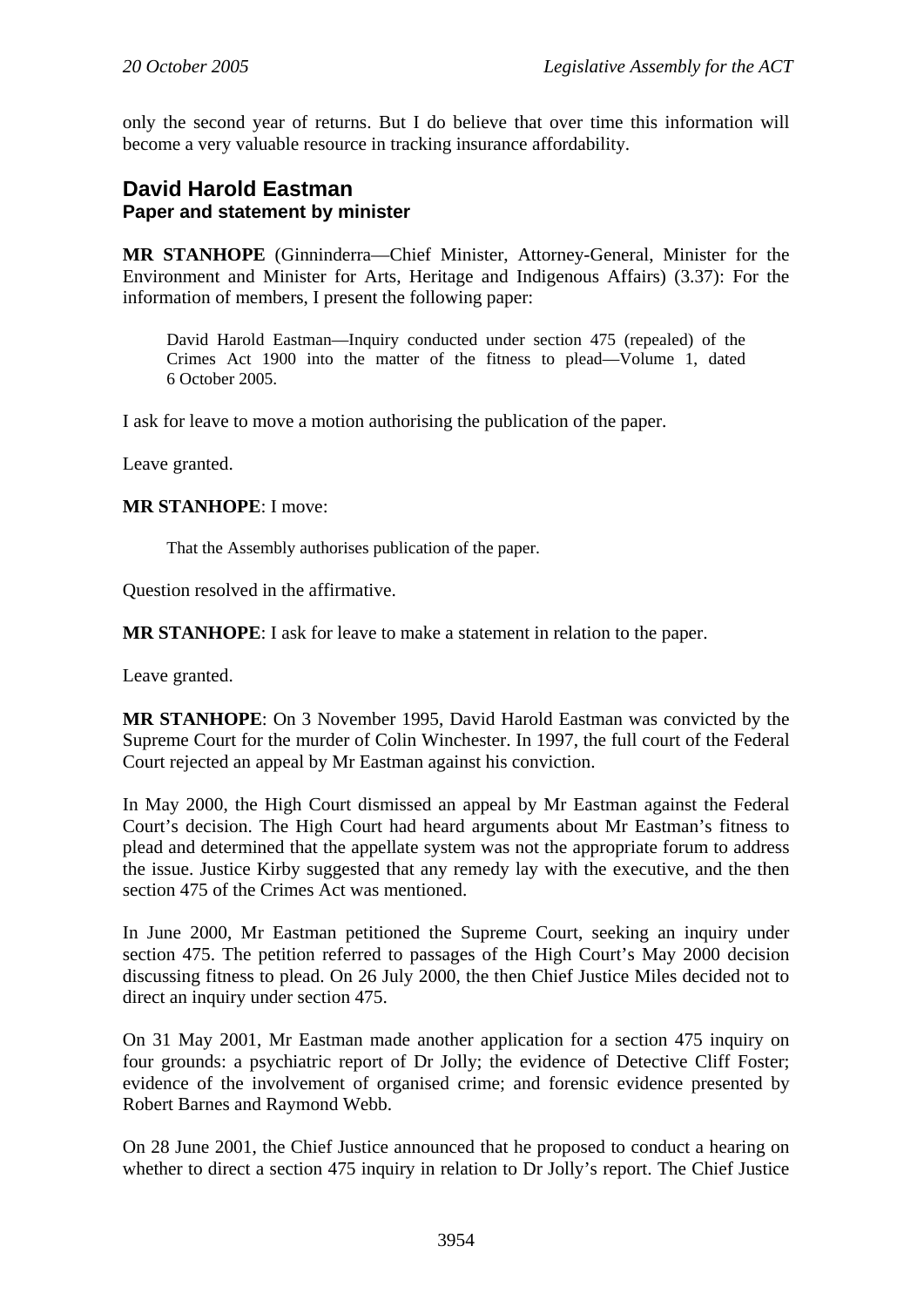had decided not to direct inquiry on the other three matters. A hearing was conducted on 12 July 2001 and on 7 August 2001 the Chief Justice directed the Chief Magistrate to examine the issue of fitness to plead according to the terms of section 475.

Following further judicial review proceedings by the Director of Public Prosecutions and Mr Eastman, a section 475 inquiry commenced, as originally decided by Chief Justice Miles. Although Justice Miles had retired, he was appointed as an acting judge to report on the Eastman inquiry. Mr Greg Cavanagh was appointed as the magistrate to hear evidence for the inquiry.

On 6 October 2005, Acting Justice Jeffrey Miles provided the executive with a two-volume report on Mr Eastman's fitness to plead in the trial of the murder of Colin Winchester. On 10 October, I announced Justice Miles's findings and volume 1 of the report was made publicly available via the Supreme Court's web site. A copy of the report and volume 2 have been provided to Mr Eastman.

The report tabled today is only volume 1. Volume 2 contains personal information about Mr Eastman and his family and further privacy considerations are required before releasing it publicly. I do, however, intend in our next sitting period to table volume 2 of the report, but I do need to take some further advice in relation to privacy issues affecting most particularly Mr Eastman's family.

Justice Miles concluded that Mr Eastman was fit to plead throughout his trial. The government accepts Justice Miles's finding and Justice Miles's recommendation to take no action in relation to Mr Eastman's conviction. The evidence provided to the inquiry and considered by Justice Miles was extensive: 27 witnesses were called, 97 exhibits were admitted and 7,000 pages of trial transcript were examined. Justice Miles reached clear conclusions about Mr Eastman's fitness to plead, given the psychiatric evidence and Mr Eastman's capacity to instruct solicitors. Justice Miles noted that a diagnosis of a mental impairment or symptoms of psychosis do not inherently equate to unfitness to plead.

Justice Miles concluded that at the relevant stages of the trial where unfitness was suggested retrospectively, Mr Eastman was in fact fit. In applying a legal standard of unfitness to plead, Justice Miles found that Mr Eastman's unusual behaviour, associated with his personality disorder, did not constitute unfitness to plead. Justice Miles found that during the trial Mr Eastman demonstrated his capacity to instruct and, when Mr Eastman's solicitors could not get instructions, it was a decision of Mr Eastman rather than an incapacity to instruct.

Justice Miles has presented the executive with a comprehensive and thorough analysis of the issue of Mr Eastman's fitness to plead, and the government proposes that this matter now be put to rest.

# **Papers**

**Mr Quinlan** presented the following papers:

Financial Management Act— Pursuant to section 14—Instrument directing a transfer of funds within the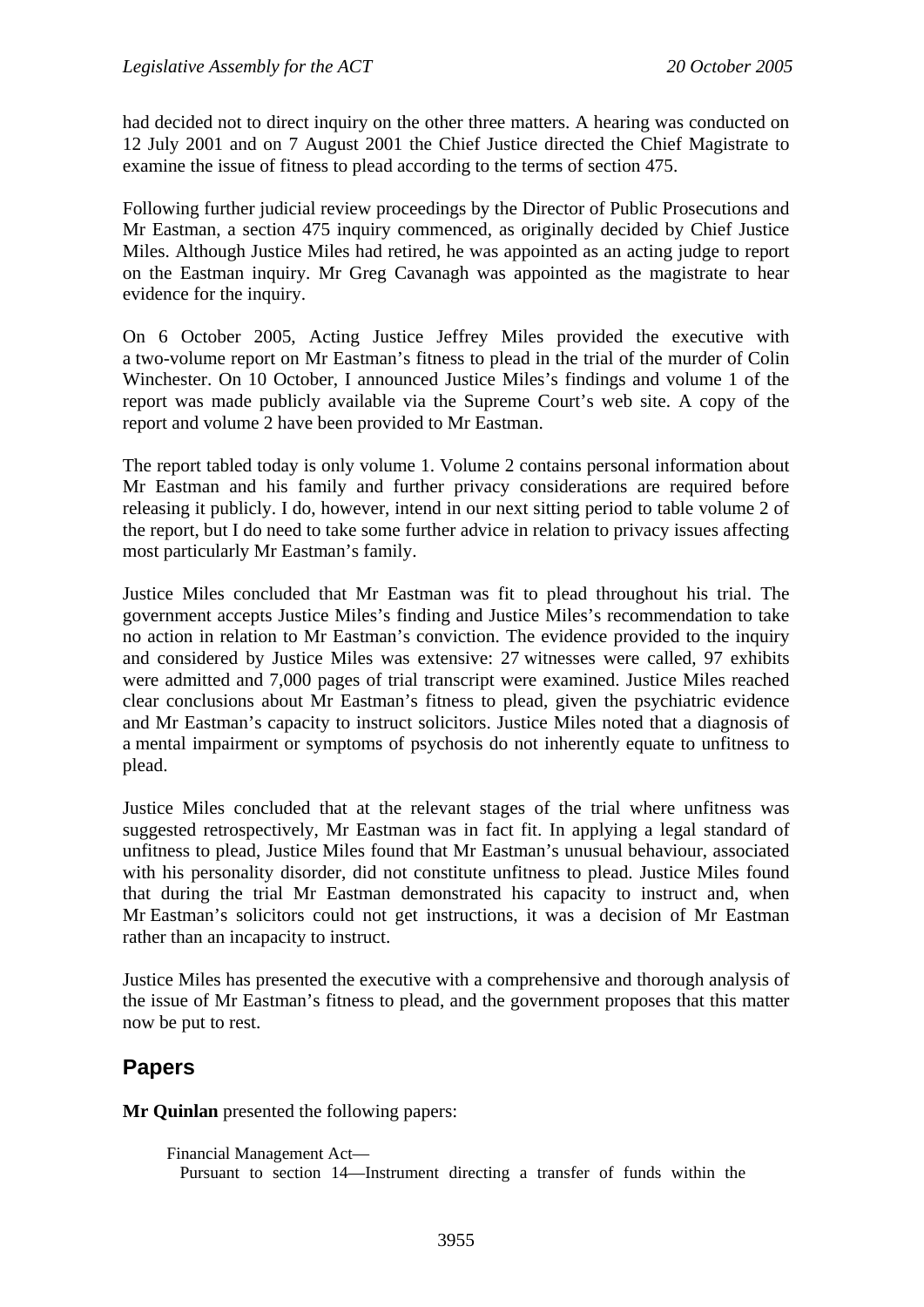Department of Economic Development, including a statement of reasons, dated 19 October 2005.

Consolidated Financial Statements—Management Discussion and Analysis— Financial year ending 30 June 2005.

Pursuant to section 25—Consolidated Annual Financial Statements, including audit opinion—2004-2005 financial year.

Capital Works Program 2004-05—Progress report—June 2005 quarter.

# **Leases**

### **Papers and statement by minister**

**MR CORBELL** (Molonglo—Minister for Health and Minister for Planning): For the information of members, I present the following paper:

Land (Planning and Environment) Act, pursuant to section 216A—Schedules— Leases granted, together with lease variations and change of use charges for the period 1 July to 30 September 2005.

I ask for leave to make a brief statement.

Leave granted.

**MR CORBELL**: Mr Speaker, section 216A of the land act specifies that a statement be tabled in the Assembly outlining details of leases granted by direct grant, leases granted to community organisations, leases granted for less than market value and leases granted over public land. The schedule I have tabled covers leases granted for the period 1 July to 30 September this year. During the quarter, 21 leases were issued by direct grant. For the information of members, I have also tabled two schedules relating to approved lease variations and change of use charge payments received for the same period.

## **Land (Planning and Environment) Act Paper and statement by minister**

**MR CORBELL** (Molonglo—Minister for Health and Minister for Planning): For the information of members, I present the following paper:

Land (Planning and Environment) Act, pursuant to subsection 229B (7)—Statement regarding exercise of call-in powers—Development application No DA200309819—Block 18 Section 4, Bruce, dated 12 October 2005.

I ask for leave to make a statement in relation to the paper.

Leave granted.

**MR CORBELL**: On 24 August this year I directed, under section 229A of the land act, the ACT Planning and Land Authority to refer to me development application No 200309819. After examining the application, I advised the Planning and Land Authority by notifiable instrument that I had decided to consider this development application.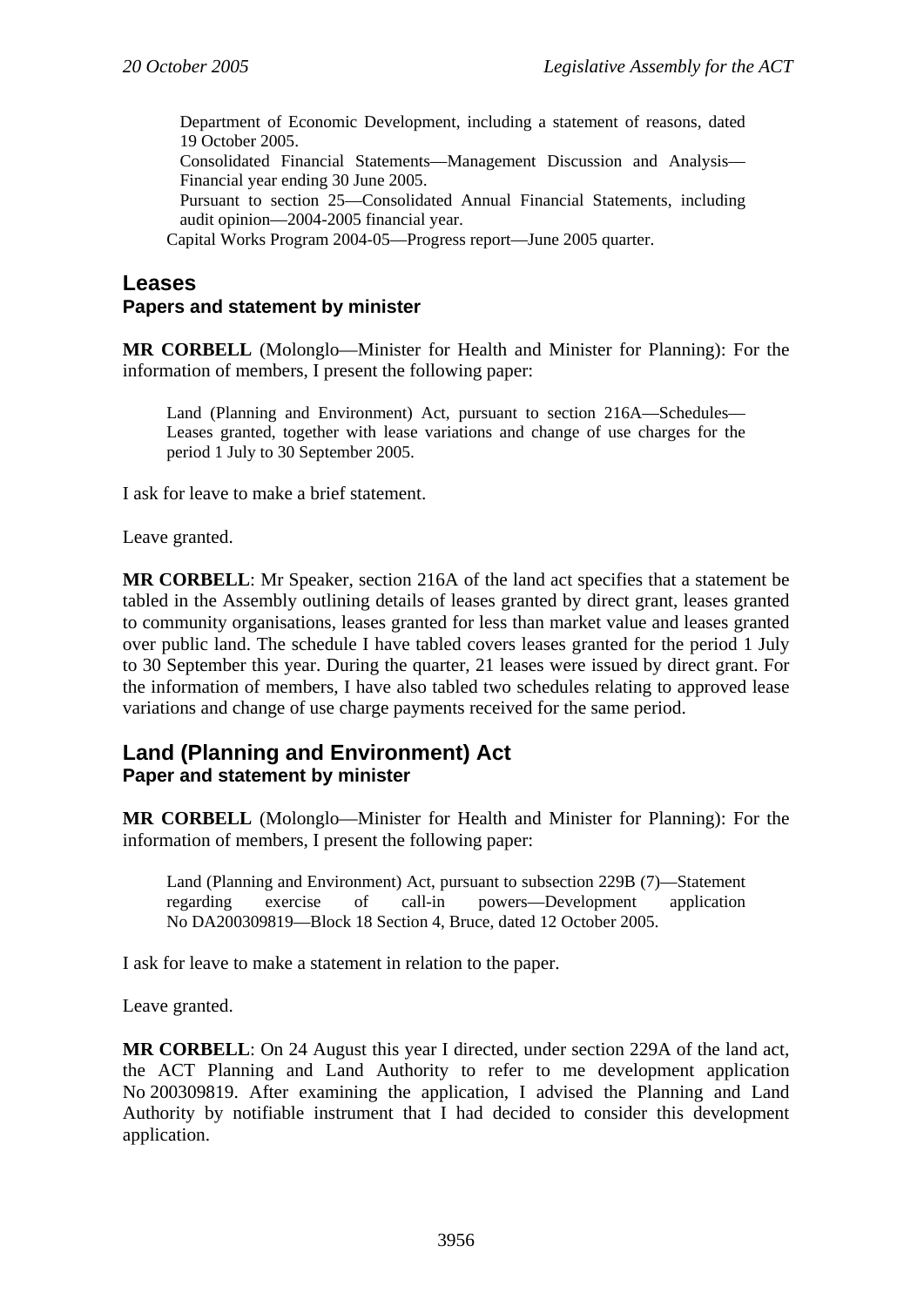On 12 October this year, I approved the development application, using my powers under section 229B of the land act. The DA sought approval for the construction of a retirement complex consisting of a 100-bed aged care facility and 78 independent living units, with associated landscaping, car parking, paving and other site works.

In deciding the application, I gave careful consideration to a range of issues that had been raised during the consultation and assessment processes, as well as the advice of the ACT Planning and Land Council. The issues raised included the likely impacts on the amenity of adjoining residents, solar orientation and design of buildings, legibility and accessibility of pedestrian routes, reinforcement of a sense of community, and landscape quality.

I sought further information from the proponents regarding these matters and, as a result of those discussions, the proponents undertook significant site plan revisions, which addressed the key issues that I raised with them. These significant plan revisions have resulted in internal roads being relocated away from adjoining residences to minimise impacts on neighbouring properties, the retention of additional existing trees, the enhancement of community spaces, and significantly improved solar access to dwellings. Landscaping has also been proposed that is in character with the surrounding bushland and incorporates additional native planting.

In considering this application, I have considered ensuring a quality living environment for future residents through the provision of usable common open spaces with good pedestrian access, bushfire management, solar access and orientation of dwellings, location of waste enclosures, landscaping that creates a clear link with the adjoining nature reserve, and amenity issues for existing and future residents.

I am satisfied that the revised plans submitted for discussion address these matters. I have imposed conditions for revision of the original proposal based on these revised plans. I have used my call-in powers in this instance because I consider the proposal responds to a major policy issue and provides a substantial public benefit by providing housing for the ageing community in Canberra in a location where people can remain in familiar environments close to existing networks.

Another reason for my decision is that the proposed development also has a substantial effect on the achievement of the objectives for the territory plan, particularly in respect of the provision of a wide range of housing types and choice and the provision of affordable housing to accommodate the ageing in place in established areas.

Mr Speaker, the approved development will create a range of active and passive recreation spaces for future residents, with the facility to include ancillary services such as a chapel, auditorium, library, hairdressing salon, cafe, meeting rooms and a recreation room, as well as plenty of open space. The development will include 75 high-care places, 23 low-care places and 78 independent living units, 30 of these in apartment-style living, as well as a community centre. This approach to ageing in place will allow people to remain within a familiar environment as their care needs increase.

Little Company of Mary Health Care, which is the proponent, has advised that high and low care places will be available to a significant number of pensioners and people who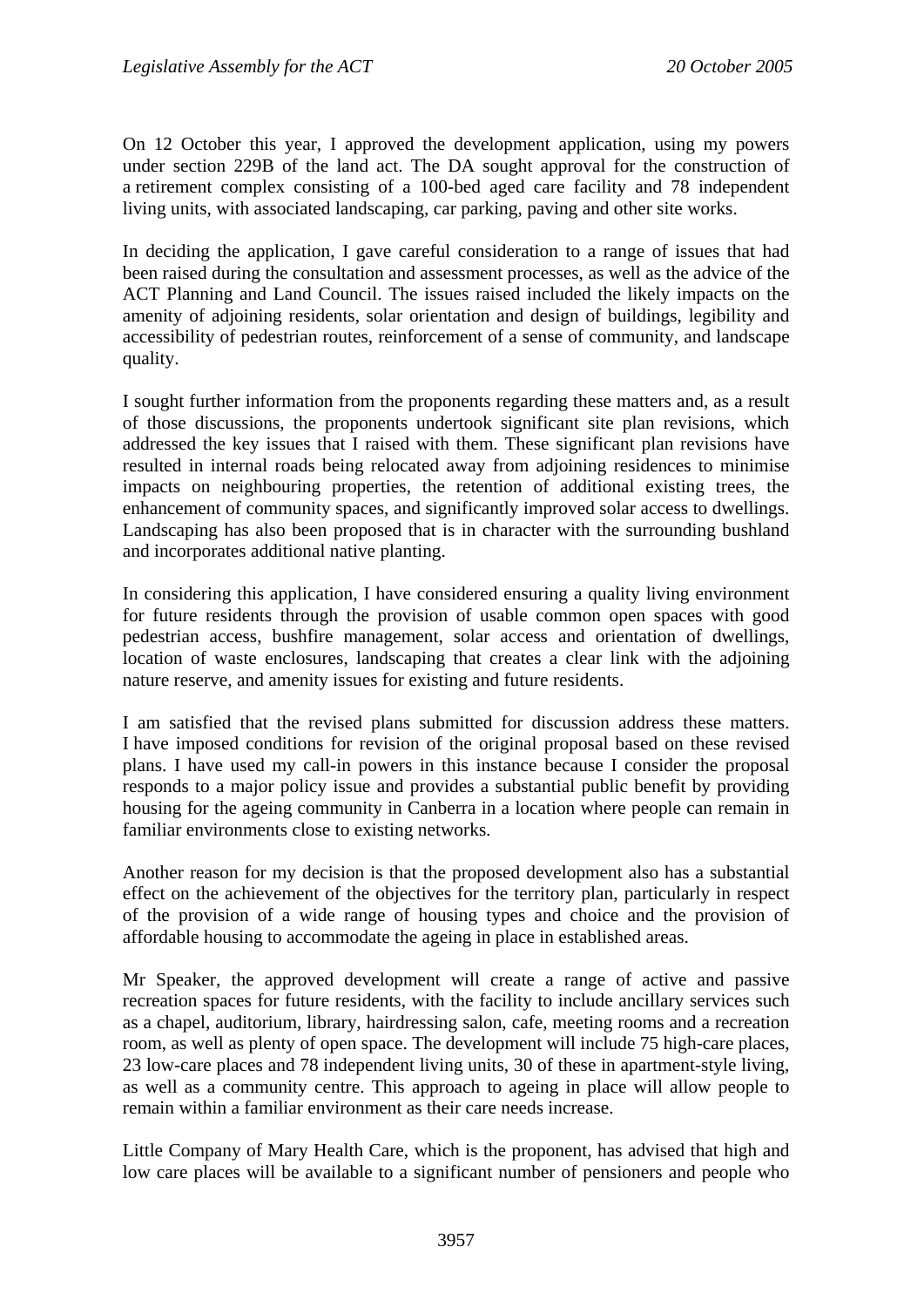are less well off in the community. Also, 36 places will be provided for people with dementia and, importantly, 18 of these will be low care dementia-specific places which are currently in short supply in the ACT.

Under the provisions of the land act, I have the power to consider a development application if, in my opinion, the application raises a major policy issue, the application seeks approval for a development that may have a substantial effect on the achievement or development of objectives of the territory plan or the approval or refusal of the application would provide a substantial public benefit.

Section 229B of the act specifies that if I decide an application I must table a statement in the Assembly within three sittings days of the decision. I have tabled this statement today, providing a description of the development, details of the land on which the development is proposed to take place, the name of the applicant, the details of my decision and the grounds for the decisions, and I have also tabled the comments of the ACT Planning and Land Council on this proposal.

# **Papers**

**Mr Corbell** presented the following papers:

#### **Subordinate legislation (including explanatory statements unless otherwise stated)**

Legislation Act, pursuant to section 64—

Court Procedures Act—Supreme Court Amendment Rules 2005 (No. 1)— Subordinate Law SL2005-26 (LR, 29 September 2005). Education Act—Education (Government Schools Education Council) Appointment 2005 (No. 3)—Disallowable Instrument DI2005-226 (LR, 10 October 2005).

Fair Trading Act—Fair Trading Amendment Regulation 2005 (No. 1)— Subordinate Law SL2005-27 (LR, 6 October 2005).

National Exhibition Centre Trust Act—National Exhibition Centre Trust Appointment 2005 (No. 2)—Disallowable Instrument DI2005-230 (LR, 13 October 2005).

Public Place Names Act—Public Place Names (Kingston) Determination 2005 (No. 1)—Disallowable Instrument DI2005-228 (LR, 13 October 2005).

Road Transport (General) Act—Road Transport (General) Nominal Defendant Appointment 2005 (No. 1)—Disallowable Instrument DI2005-229 (LR, 13 October 2005).

Stock Act—Stock (Fees) Determination 2005 (No. 2)—Disallowable Instrument DI2005-227 (LR, 10 October 2005).

Water and Sewerage Act—Water and Sewerage Amendment Regulation 2005 (No. 2)—Subordinate Law SL2005-25 (LR, 27 September 2005).

## **Young people's plan and children's plan Ministerial statement**

**MS GALLAGHER** (Molonglo—Minister for Education and Training, Minister for Children, Youth and Family Support, Minister for Women and Minister for Industrial Relations) (3.50): I seek leave to make a ministerial statement concerning the implementation of the ACT young people's plan and children's plan.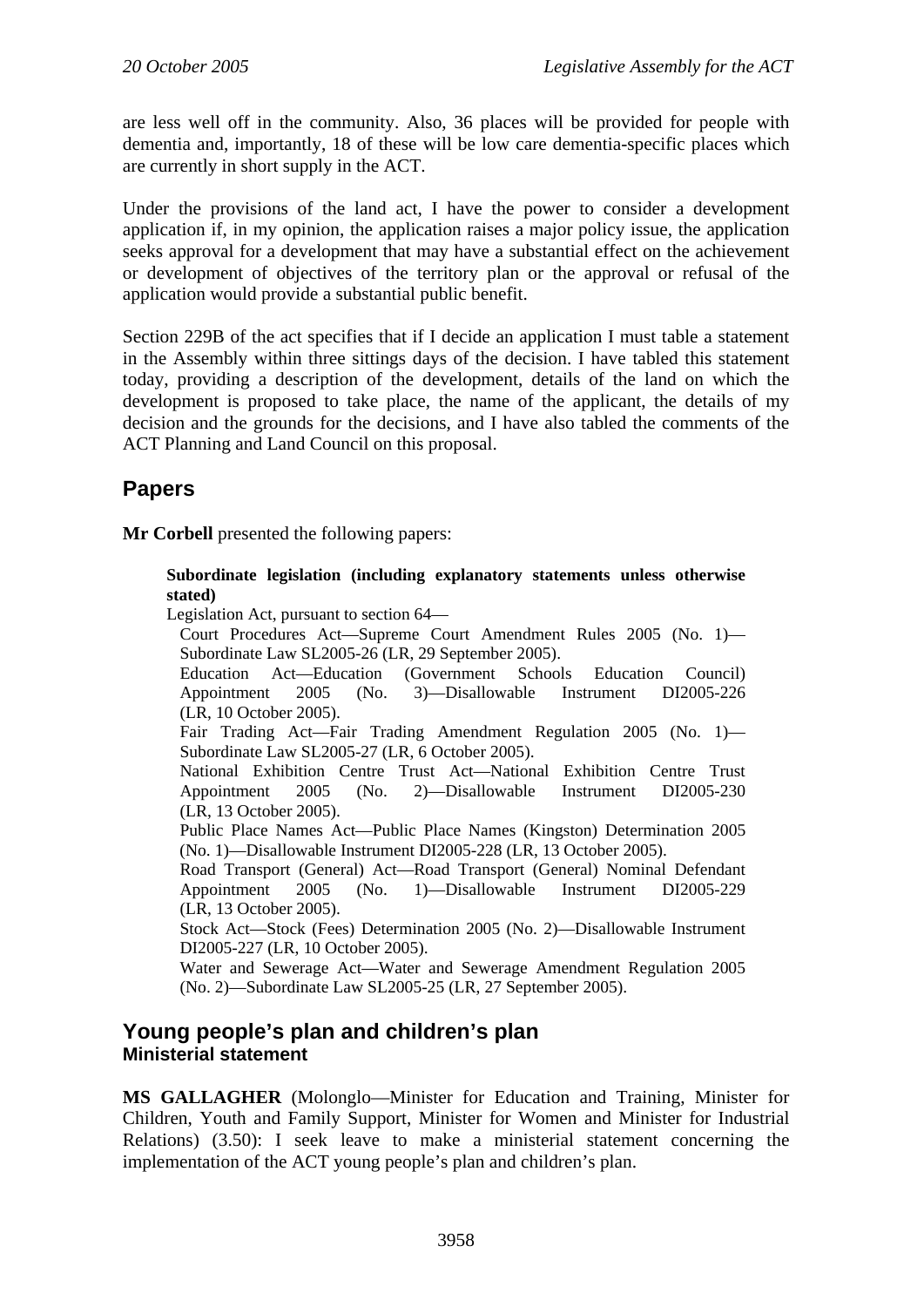Leave granted.

**MS GALLAGHER**: Today it is my pleasure to report on progress to date in implementing the ACT young people's plan and children's plan. As members will be aware, these important documents were launched some 12 months ago, and since then much has been achieved. Working with the community, we have introduced new initiatives and been able to enhance service delivery to the ACT's children, young people and their families. I cannot stress enough the importance of our engagement with the community in the implementation of the plans. It is the key to sustained and quality outcomes that meet the real needs of Canberra's younger citizens.

The ACT children's plan sets a vision for the children of Canberra. It provides support for children to be resilient and optimistic, healthy and active, creative and innovative, and supported and protected. One of the key commitments of the plan was achieved with the establishment of the Gungahlin child and family centre and its sister service in Tuggeranong, which are tangible examples of the practical initiatives emerging from the plan. As part of this process, the government committed funds totalling \$6 million towards new buildings and \$1.7 million for the provision of services. These centres are leading the way in terms of the provision of universal integrated services for children and families.

Community engagement and consultation with the local community have been underpinning features of the centres' development. In Gungahlin, the child and family centre has forged close working relationships with other government agencies, community organisations and local businesses to deliver a suite of highly successful programs. One example of this is the partnership established to coordinate the Gungahlin Christmas party at Yerrabi Park. The Gungahlin child and family centre worked closely with the LDA, Gungahlin regional community services and other local businesses and clubs to host the party, which 3,000 local residents attended.

In terms of other services provided, the child and family workers at Gungahlin had contact with 644 families over the past year, either through home visits or contact at school or the centre itself. Additionally, since January, the centre's maternal and child health nurses supported families through the 377 clinic visits conducted. Seventy-three local residents have also attended the drop-in speech pathology clinics. These figures demonstrate the range and volume of services being delivered to the Gungahlin community by the centre. This engagement will be mirrored in Tuggeranong as services are expanded.

The plan also commits the government to enhanced prevention, early identification and intervention services that work collaboratively with parents and children from before birth and continue through childhood. To this end, the newborn hearing screening program was extended to both John James Hospital and Calvary Hospital in September and October 2004. This service is critical in providing early intervention support to newborns with hearing difficulty. Early detection and intervention of hearing loss before six months of age has been demonstrated to be highly effective in assisting children's health at a critical time for language development. Given this, the achievements of Canberra Hospital in screening 99.65 per cent of all babies admitted to its centre for newborn care in 2004 is extremely reassuring.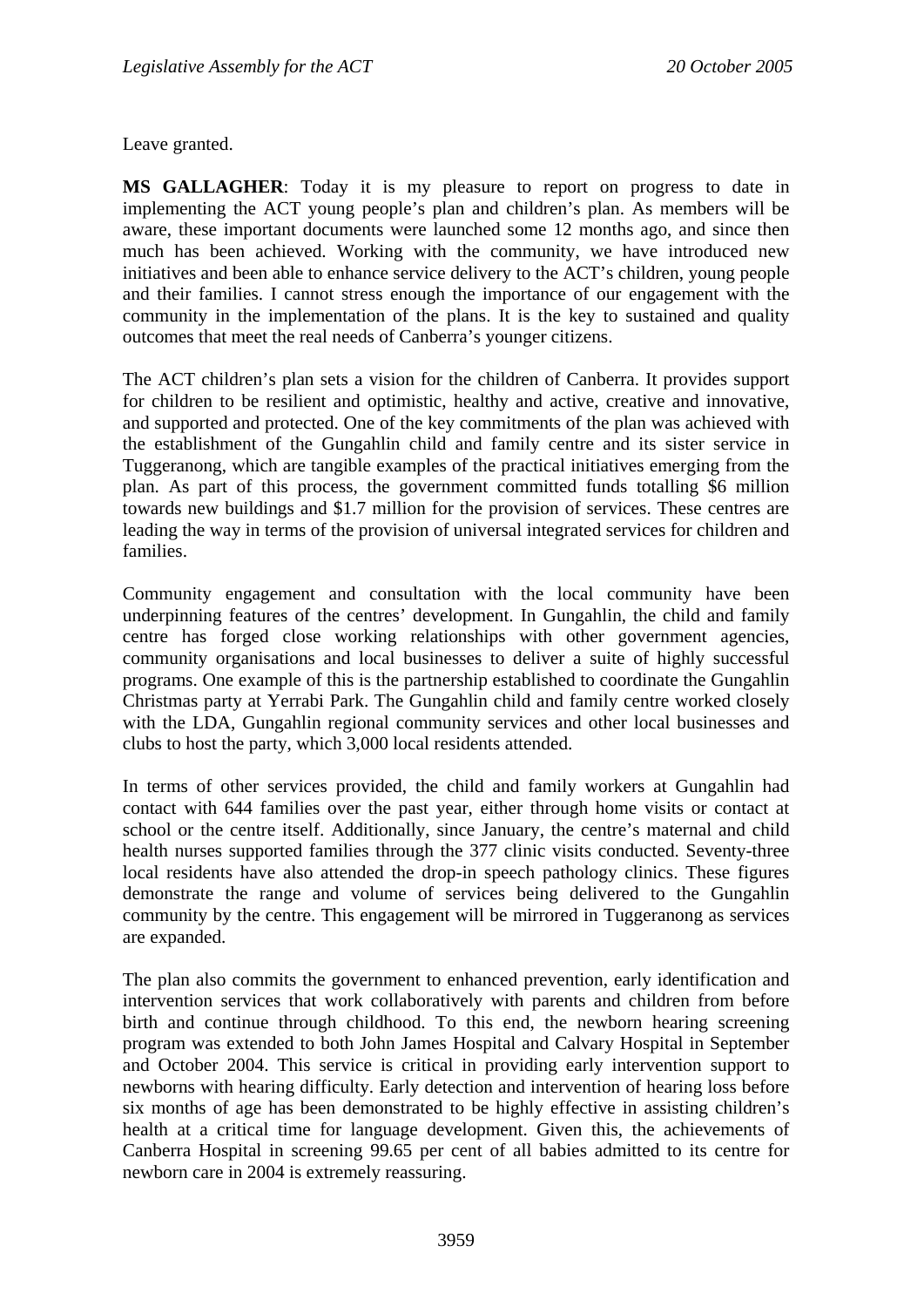The plan also commits the government to working with Aboriginal and Torres Strait Islander communities to develop services in partnership. The Department of Education and Training and ACT Health have expanded the Koori preschool hearing test program into all Koori preschools for three to five-year-olds. This service, provided by the Winnunga Nimmityjah health centre, has enabled indigenous children to access hearing tests.

Over the past 12 months, ACT Health and the Office for Children, Youth and Family Support have formed even stronger links to meet the often complex needs of younger clients. This has been exhibited, for example, in the MOU that has been established to provide joint care and protection training. To date, 1,450 ACT Health staff have received training. Further targeted training, provided to specialist and front line staff, has commenced and will be continued over this year. The partnership highlights an understanding in government that the responsibility for preventing child abuse must be a whole-of-government, as well as community, commitment. Agencies working together in both the delivery and receipt of child protection training are central to the promotion of shared responsibility and sustainable reform.

The implementation of the children's plan is driven by the principle of collaboration and integration as a way of achieving genuine quality outcomes. The ACT children's plan interdepartmental committee, a whole-of-government senior management group, has been driving the reforms at both a program and a systemic level. It acknowledges the real need to bring about a change of culture at an individual program level, as well as better integrated policy.

The children's plan interdepartmental committee has been making major advancements in the area of promoting evidence-based policy and practice, particularly through its commitment to establish an evaluation framework to measure outcomes for children in the ACT over the life of the plan. This information will then be used to build on proven successes as well as promote a culture that encourages people to critically examine and adopt improved policy and practice. Any evaluation will also take into account work done nationally to improve child health and wellbeing. The national agenda for early childhood, in particular, is an important base for this work.

An important undertaking in terms of removing barriers between the community and government is the commitment to hold the inaugural meeting of the ACT children's plan network forum later this year. This is an explicit commitment within the children's plan. It is envisaged that the network forums will be held quarterly, will be topic-based, have a flexible format, and incorporate an open membership. The inaugural forum, titled "Making connections: understanding the possibilities and challenges of working together", will be held on 9 November 2005 and will be co-sponsored by the National Association for the Prevention of Child Abuse and Neglect, or NAPCAN, another partnership currently being strengthened through mutual commitment.

I turn now to the implementation of the ACT young people's plan. The ACT young people's plan seeks to provide positive outcomes for all young people in the ACT aged between 12 and 25, but particularly those who are at risk. Again, much has been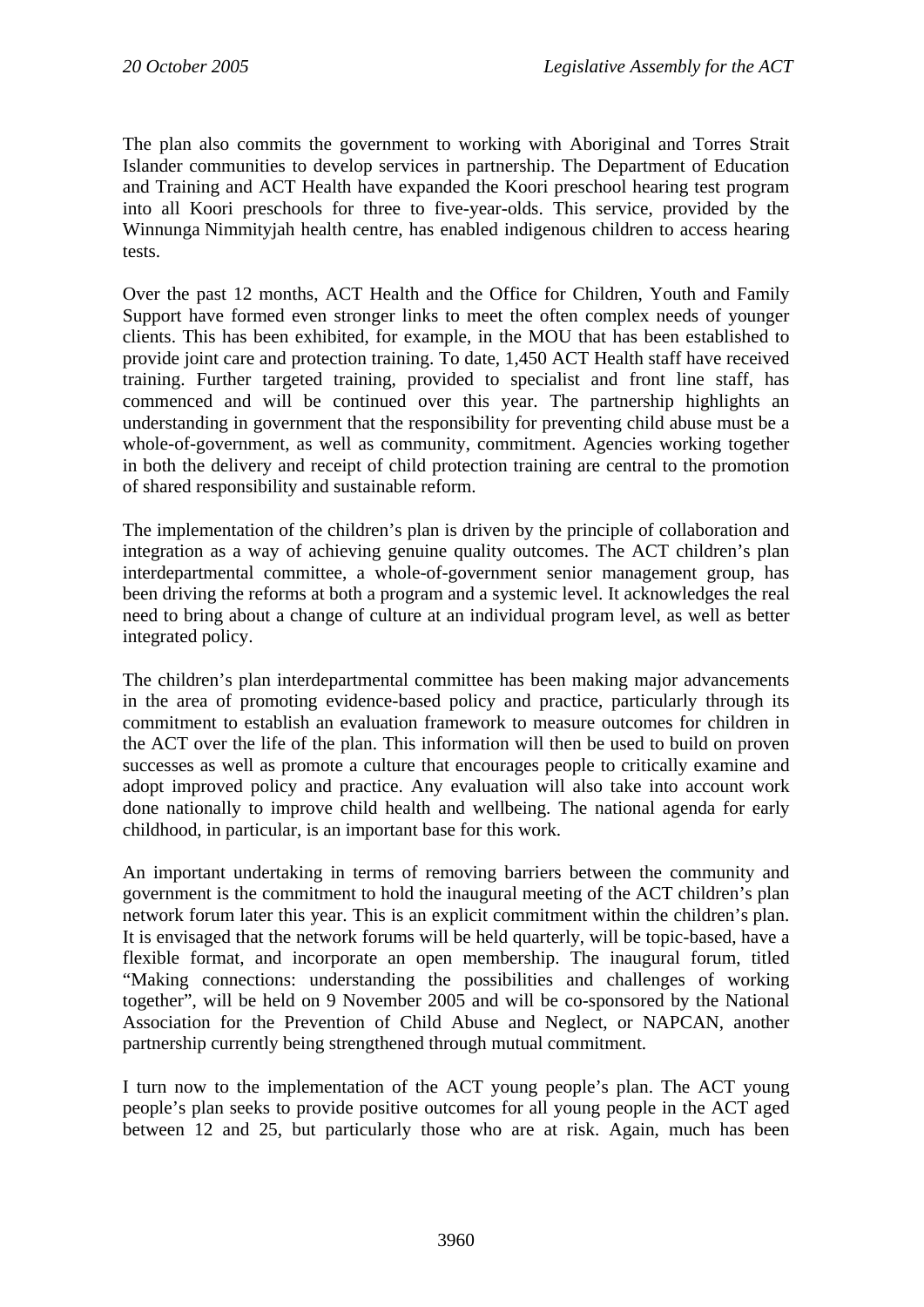achieved against the commitments of this plan. I will begin by looking at the implementation of the turnaround program.

Turnaround aims to make major improvements in the way support is provided to young people with intensive needs. It is doing this through a model that has a cross-agency, cross-sector referral process, with a turnaround program team to coordinate services to young people on an individual basis. In the 12 months since it was launched, 16 young people have participated in the program, with 13 per cent of the young people referred to the program identifying as indigenous. Another 13 per cent were homeless at the time of referral. Additionally, five of the 10 young people who were 15 years or older were not in any form of education, training or employment.

Essential to turnaround's work with these young people is their individualised and strength-based support, where each young person is an active partner in decision making about their lives. At this early stage, there is encouraging evidence that the model of coordinated case management is proving very effective.

The young people's plan calls on government to recognise and respond to the needs of young people involved in the criminal justice system. In relation to the commitment, the restorative justice unit has been established in the Department of Justice and Community Safety. Referrals for 27 young people have been made to the restorative justice unit since it commenced operation on 31 January this year. Conferences for seven young people have already been conducted, with an additional 17 referrals currently under assessment. This use of diversionary conferencing strategies to assist young people to stay out of the juvenile justice system is seen as critical in terms of early intervention and prevention of recidivism.

At Quamby Youth Detention Centre, we have been able to successfully provide enhanced support to young people who are at risk of continued involvement in the juvenile justice system. This has largely been achieved through strengthening of partnerships between Quamby and a wide range of community organisations, such as the Ted Noffs Foundation. This has seen real improvements to the transitioning opportunities available to young people.

In line with this transitional focus, an information expo involving 18 key agencies was held at Quamby as part of National Youth Week activities in the ACT. The aim of the expo was to strengthen community linkages prior to a young person's release from detention and promote successful reintegration.

The expansion of the Hindmarsh Education Centre in 2004 to include more variety and a broader curriculum is driven by a commitment to keep Quamby residents engaged in learning and provide them with skills. This has included the introduction of art and technology programs and the provision of additional IT equipment.

The government is further committed to providing improved facilities and services to young people at risk. This commitment has been demonstrated by the allocation of \$40 million for the development of a new youth detention centre. Members of the minister's youth council are currently considering a name for this new centre. A consultation process is being run with a range of people, including the current residents of Quamby, providing feedback and ideas about options for a new name.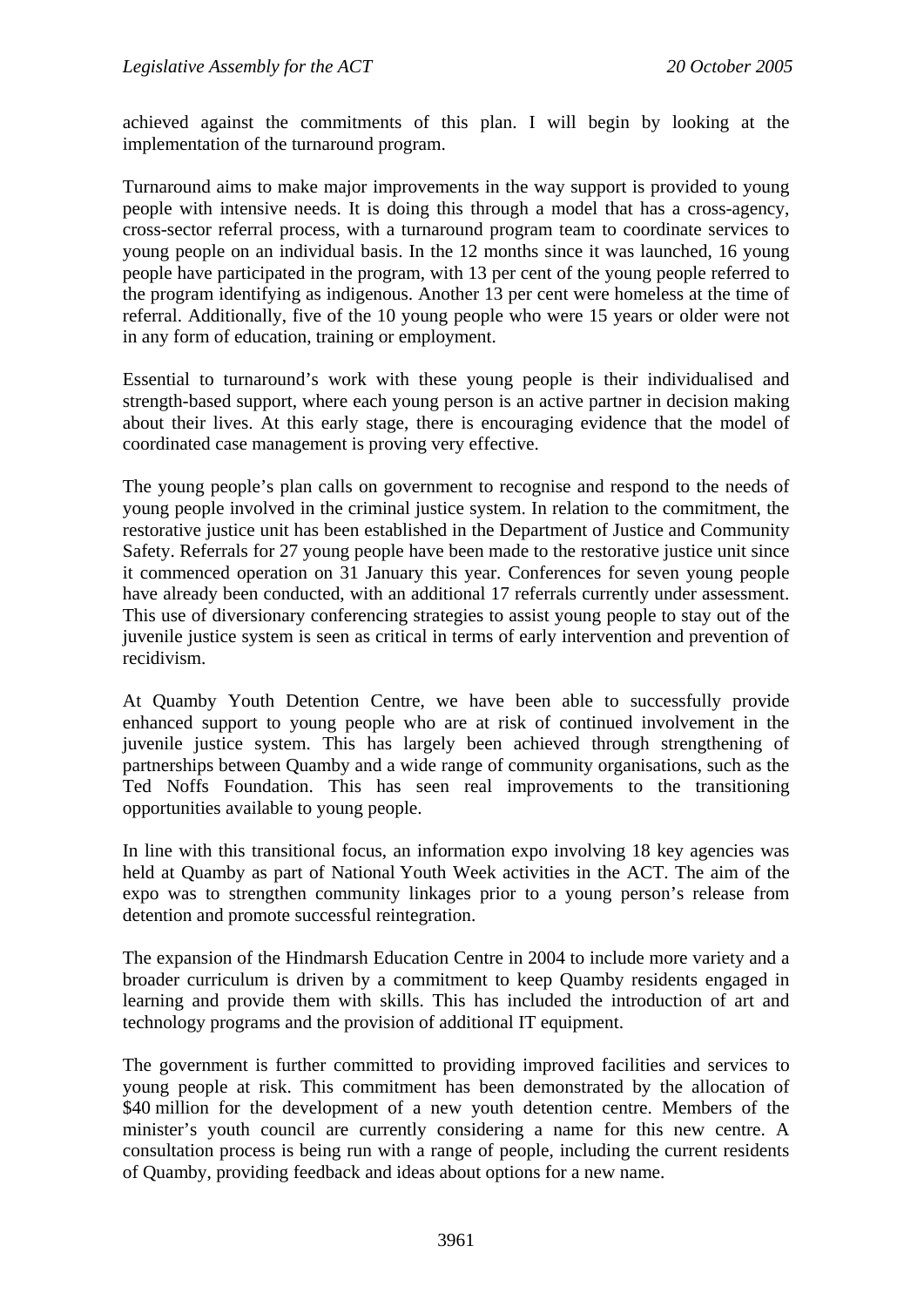The expansion of the school-based new apprenticeship program, with its focus on supporting young people transitioning from school to employment, has proved a great success. This year there were an additional 256 ACT students enrolled in the SNAP program, with approximately 47 per cent of these young people currently gaining invaluable skills in the building and construction industry.

Two of the SNAP programs specifically target young people at risk. These are the building industry skills enhancement program, also known as BISEP, and the Ginninderra relevant apprenticeship pre-employment through education skills program, also known as GRAPES. These programs are seen to be particularly successful. In 2004, there were 24 students at risk of not completing year 10 enrolled in these two programs. All went on to continue their studies at college, except for five who were offered apprenticeships in the building industry. The programs have played an important role in empowering students to identify a career direction, as well as maintaining contact with the school system through the use of an individualised case management approach.

An important highlight of last year was the opening of the new Civic Youth Centre, to which the government contributed \$1.425 million. The Department of Disability, Housing and Community Services, ACT Health and urban services worked closely with Anglicare and the Queensland Investment Corporation to see this important project through to completion. During the planning phase there was extensive consultation with young people in the design and development of the centre and the skate park. In fact, it was young people themselves who came up with the centre name of Club 12/25.

The four youth services occupying the centre are Youth in the City, the youth education program, CYCLOPS ACT and the Junction Youth Health Centre. With so many services in one place, the centre is already a success and becoming an important focal point in Canberra city for young people. As the development of the youth centre highlights, the participation of young people in decision making is a key tenet of the ACT young people's plan. The plan at all levels acknowledges that young people are valued members of the community and encourages them to contribute through meaningful participation opportunities.

The ACT Youth Policy Group has driven many of the strategic achievements in this area over the last 12 months. Membership of the group includes a cross-section of young people, community and government representatives. There are 12 community representatives on the group, with seven of the members being under 25 years of age. The group's role is to oversee the implementation and development of the annual action plan, as well as to promote partnerships between government agencies, community organisations and young people to coordinate an annual policy forum.

The inaugural annual policy forum, which was held in May 2005, was attended by over 85 young people, community and government representatives and was an important mechanism to enable young people to contribute to the development of the 2005-06 annual action plan. The children's plan and young people's plan challenge government to work in partnership with the community to provide significant support for the territory's children and young people. Already significant achievements have been made against the plans' commitments and I congratulate the government agencies, community organisations and children and young people of the territory who have worked together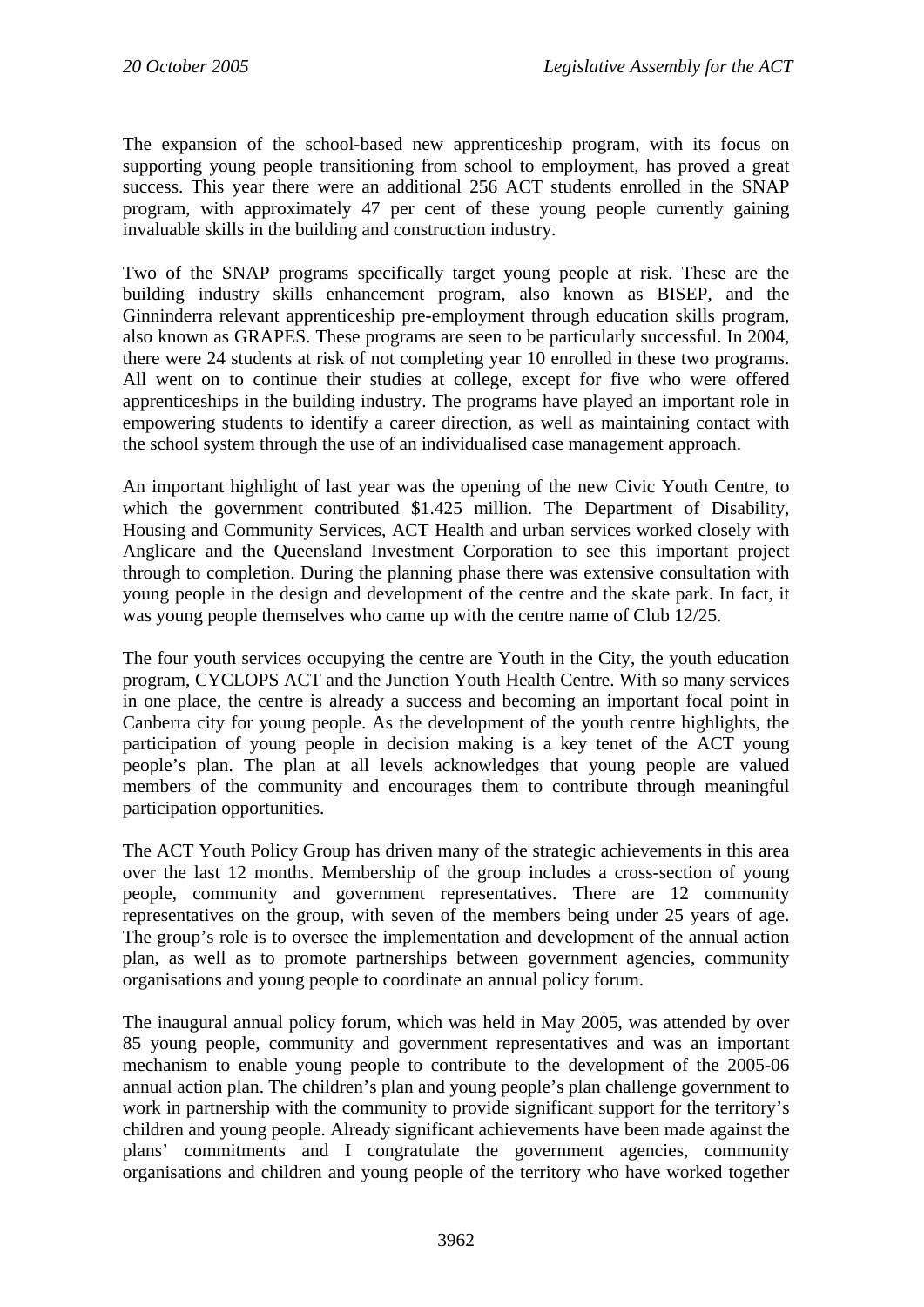to implement practical and innovative policies for the benefit of not only the territory's young, but also the wider community.

The government remains totally committed to the spirit and intent of the children's plan and young people's plan. We will continue to implement strategies, in tandem with the community and, most importantly, with children and young people that are meaningful, transparent and accountable and that deliver better opportunities for our children and young people now and into the future. I present the following paper:

ACT Children's Plan and Young People's Plan—Progress report—Ministerial statement, 20 October 2005.

I move:

That the Assembly takes note of the paper.

Debate (on motion by **Mrs Dunne**) adjourned to the next sitting.

## **Industrial relations Discussion of matter of public importance**

**MR SPEAKER**: I have received letters from Mrs Burke, Dr Foskey, Mr Gentleman, Ms MacDonald, Ms Porter, Mr Pratt, Mr Seselja, Mr Smyth and Mr Stefaniak proposing that matters of public importance be submitted to the Assembly. In accordance with standing order 79, I have determined that the matter proposed by Ms Porter be submitted to the Assembly, namely:

The impact on young people, women and the disadvantaged in the ACT of the Federal Government's proposed industrial relations changes.

**MS PORTER** (Ginninderra) (4.05): Whilst we have discussed the IR reforms in great detail this week, I want to bring to the attention of the Assembly the particular impact these changes will have on young people, women and the disadvantaged in the ACT. I am aware that those opposite are tiring of this debate. In fact, their current leader, Mr Smyth, cannot even summon up enough energy to contribute one word to discussions of such important matters as industrial relations and workers' rights and conditions. I for one find this very strange, and I am sure that members of the ACT community will find it quite interesting.

Might it be that in recent times Mr Smyth has been more concerned about protecting his own job and the benefits that go with that job, rather than having concern for the rights of hardworking Canberrans? One can only hope we will hear from the Leader of the Opposition on this subject today. However, although those opposite are becoming mightily sick of hearing about the dreadful act their federal colleagues are preparing to commit against Australian workers, I am going to point out a few more home truths. Perhaps this time they will really listen. Perhaps this time it will really sink in. Perhaps this time they will really understand the effects of this legislation. I understand they tend to be slow learners. However, I am ever an optimist and I am hopeful that at least a little of what I am about to say will seep into the grey matter of those opposite.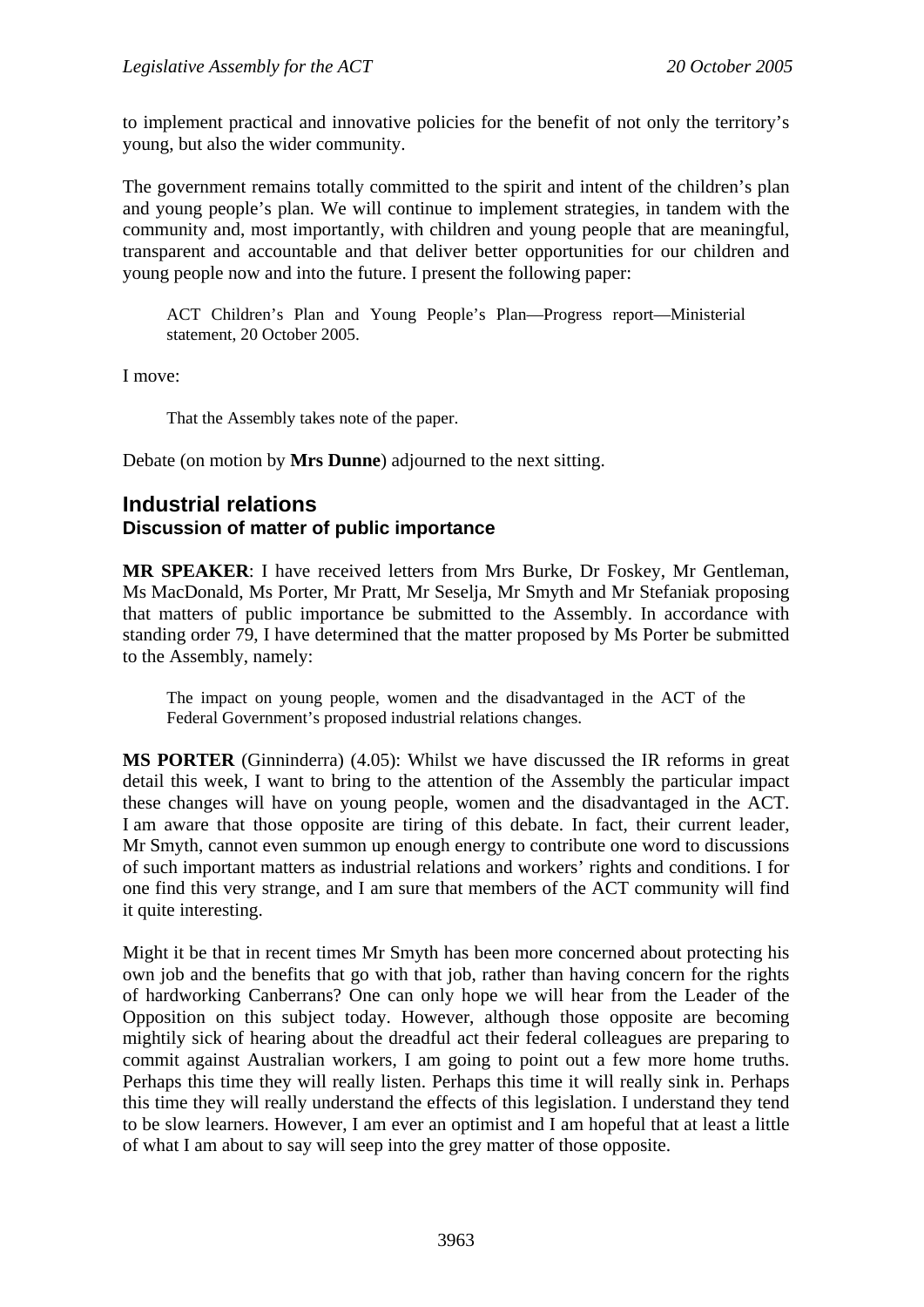I believe that the Minister for Children, Youth and Family Support has worked hard to ensure that the future of young people in the territory is bright. As the minister just outlined in her progress report, the children's plan and young people's plan have proved to be successful models for ensuring that government and community groups work together to provide the best opportunities for future Canberrans.

Canberra's population continues to grow. Our economy is strong and our unemployment is the lowest in the country. However, this bright future for our children and young people is threatened by the Howard government's decision to radically alter a workplace relationship system that has led to harmonious workplaces thus far, workplaces that have fostered good working relationships between young employees and their employers.

The future that Mr Howard envisages for the young workers of this territory is very different. His changes threaten the fundamental building blocks of the existing system, such as training, health and safety, and basic working conditions. They will affect the future of our young people. I am not alone in having these concerns. Les Twentyman is a social worker with the not-for-profit organisation Open Family Australia. For nearly 30 years, Open Family Australia has been helping to improve the wellbeing and self-worth of street children.

Mr Twentyman is the public face of that organisation, which operates in Sydney, Melbourne and right here in Canberra. He has spoken in the media about the industrial relations changes because he is worried that they will give unscrupulous employers the ability to exploit young workers. Mr Twentyman is not a politician; nor is he seeking to make any political gain from his comments. He is quite simply concerned about the future of young people under these changes. On 13 October this year he was reported by AAPT as saying, "There are a lot of lives that can be really screwed up if we do not ensure the right safeguards are in place."

As Mr Twentyman pointed out in his rather colourful language, the chances for young people to be exploited through employment practices such as unpaid trial periods, low rates of pays and misuse of bargaining power are much higher under these proposed reforms. By its own admission, the federal government has admitted he is right to be concerned. Its recently released WorkChoices booklet admits that workers under the age of 18 are in an unfair bargaining position as compared with employers and suggests that the new system will therefore include a requirement that the consent of a parent or guardian be gained before a young person signs an AWA.

It is a sad indictment of the Howard government that it has taken so long for it to admit that young workers are being exploited through the misuse of AWAs. It is also an admission that union-negotiated agreements do not need the consent of a parent or guardian because, through collective bargaining power and industrial relations expertise, a union agreement ensures that young workers are not exploited. The government is admitting that there is overwhelming potential for its secret, individual AWAs to be used to exploit young workers. It is a great example of ill-thought out, ideologically driven policy.

The Howard government is asking parents to become industrial relations experts to ensure their children are not taken advantage of. Today a parent can rest assured that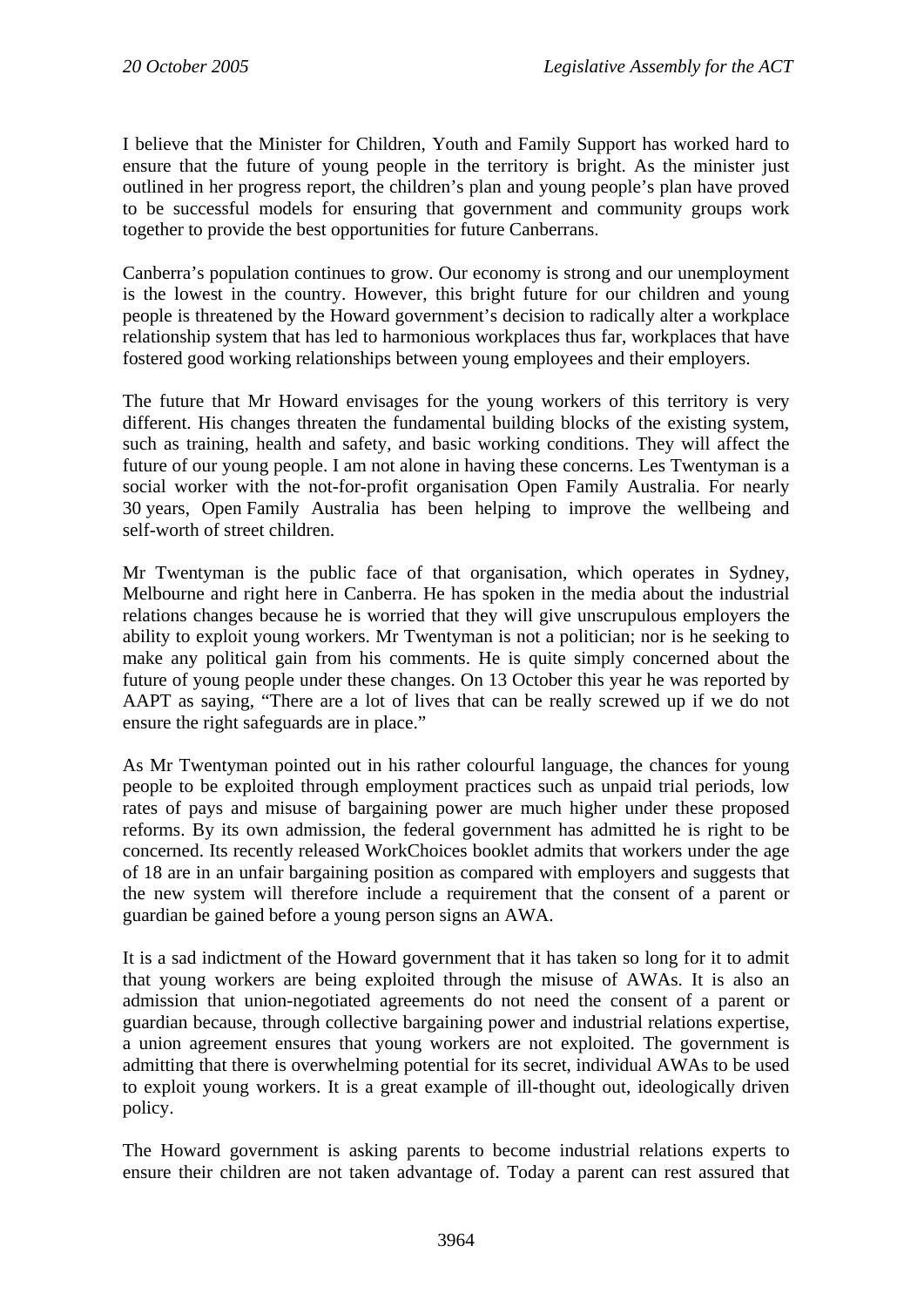their son or daughter is not being exploited because the protection is in the system. When these protections are stripped away, they are expected to carry the burden for the good of the almighty economy.

We already know young workers are pressured to work by unscrupulous business bosses. A recent survey from South Australia entitled "Dirt cheap and disposable" shows a quarter of 15 to 19-year-olds have been pressured to work overtime without pay; a quarter have been pressured to work while sick; and nearly a third have been pressured to work through meal breaks. In John Howard's future, these workers will be forced to give in to pressure from their employers for no gain.

We need only to look at the government's own WorkChoices booklet and the example of Billy, a young worker about whom we have heard much recently. Through the aid of a very talented bargaining agent, Billy gives up public holidays, rest breaks, bonuses, annual leave loading, allowances, penalty rates and shift overtime loadings, all for no increase in conditions.

Even with a bargaining agent Billy has given up, for no return, some 40 per cent in additional pay. Billy is clearly disempowered. The employer holds all the cards. Mr Howard has admitted publicly that this is the future he would like to see for young Australians, a future where they are exploited by unscrupulous employers for the sake of corporate profits. What a future! We should be very afraid.

The system we have now, where agreements for young people are collectively bargained to ensure equal bargaining power with bosses, where the minimum wage is set by an independent body whose aim is to ensure a fair living wage is paid and in which young workers, unfairly sacked, are protected is the only one that can protect the young workers of the ACT. The Stanhope government fears greatly for these workers. We will therefore do all we can to resist these changes and protect the young people of the territory.

I am also very concerned about the impact the IR changes will have on the 48 per cent of our work force that is made up of women. ABS data shows that the ACT has the highest percentage of female participation in the work force. The Prime Minister has said that the major driver of these changes is the desire of the federal government to have more Australians on individual secret Australian workplace agreements.

The use of AWAs clearly results in poorer outcomes for women. Figures from the Australian Bureau of Statistics show that only some eight per cent of AWAs registered to date have provision for paid maternity leave. Further, women on AWAs earn, on average, \$5.10 an hour less than men. When you consider that most women work in part time or precarious employment, the picture looks even worse.

Casual workers on AWAs are paid 15 per cent less than workers on registered collective agreements. Permanent part-time workers do not fare much better. Those on award only conditions earn, on average, eight per cent more than AWA workers. Further, women covered by collective agreements have an hourly rate 11 per cent above women on registered individual contracts. Research also suggests that secret contracts offer less flexibility for work-family balance and provide less job satisfaction. Given women's dependence on casual work, I am also fearful these changes will lead to a change in the nature of that work. Currently casual workers must be paid a minimum of three hours for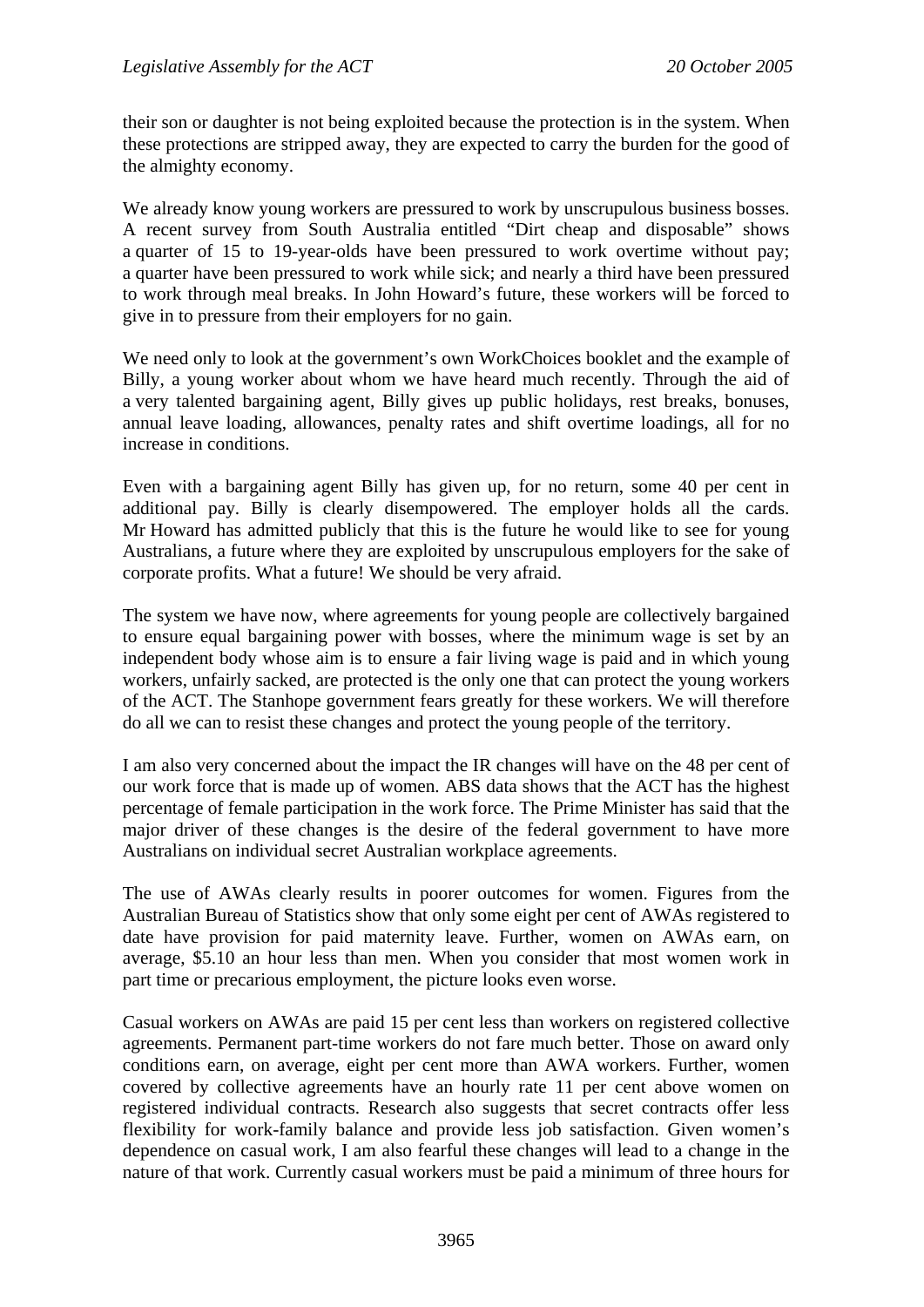a shift. However, given the track the federal government is on, I believe even this protection is under threat.

The number of women in the work force in the ACT with children under four is some 10 per cent above the national average. I was therefore heartened by the recent family test case decision in which the ACT government is proud to have played a part. We joined with the other states and territories in arguing for these changes. That decision meant that an eligible employee will be able to request an extra year of maternity leave to work part time until their child is school aged and a further four weeks of simultaneous unpaid parental leave in addition to a right to four weeks simultaneous unpaid parental leave at the birth of a child or an adoption of a child. This will give the employee the potential for up to 104 weeks unpaid shared parental leave.

Under the decision, employers would have to consider the employee's circumstances and may only refuse these requests on reasonable grounds related to the effect on the workplace or the employer's business. These grounds can include cost, lack of adequate replacement staff, loss of efficiency and the impact on customer service. However, this decision is under threat. Instead of using the IR reforms as an opportunity to finally implement the 14 weeks maternity leave protection that Australia is obligated to protect under ILO conventions, the Prime Minister has refused to guarantee even the lesser protection of the family test case. Future decisions like the family test case will no longer be possible. Frustrated that the independent umpire has stepped in to help parents where the federal government refused to tread, Mr Howard has announced that the AIRC will be stripped of its power to hear cases like these.

I am fearful of the impact that increased use of AWAs, unmitigated by the family test case benefits, will have in the ACT. I am not alone in my fears for the future of women in the territory because of the appalling policies of the Howard government. The three national secretariats for women, WomenSpeak, Security4Women, and the Australian Women's Coalition, have all spoken out against Howard's industrial relations changes. They, too, are concerned that there is no in-built flexibility within these changes to respond to the complexity of women's lives and family situations. I support their call that they and other relevant groups have the opportunity to review this legislation before it is rammed through the Senate.

But these are not the only women's groups speaking out against the damage caused to women by this federal government. I was delighted to find on the Canberra Liberals' web page that the Liberal Women's Forum have identified key issues facing women in the ACT. Under the heading of work, the forum lists problems women in the ACT are facing. These include: problems with casualisation of jobs; the impact of childcare on funding, presumably at the federal level as the ACT government has never funded childcare; and limits on career advancement of women in general. It is these women that will suffer most from Howard's ideologically driven reforms.

Unfortunately, when we are discussing women at work and disadvantaged workers, we cannot help but look at casual workers. A third of the working women are currently employed as casuals, with no access to paid sick leave, annual holidays or public holidays. Eighty per cent of young women are employed casually. But, whether you are male or female, young or old, these changes will affect all casuals in a negative way.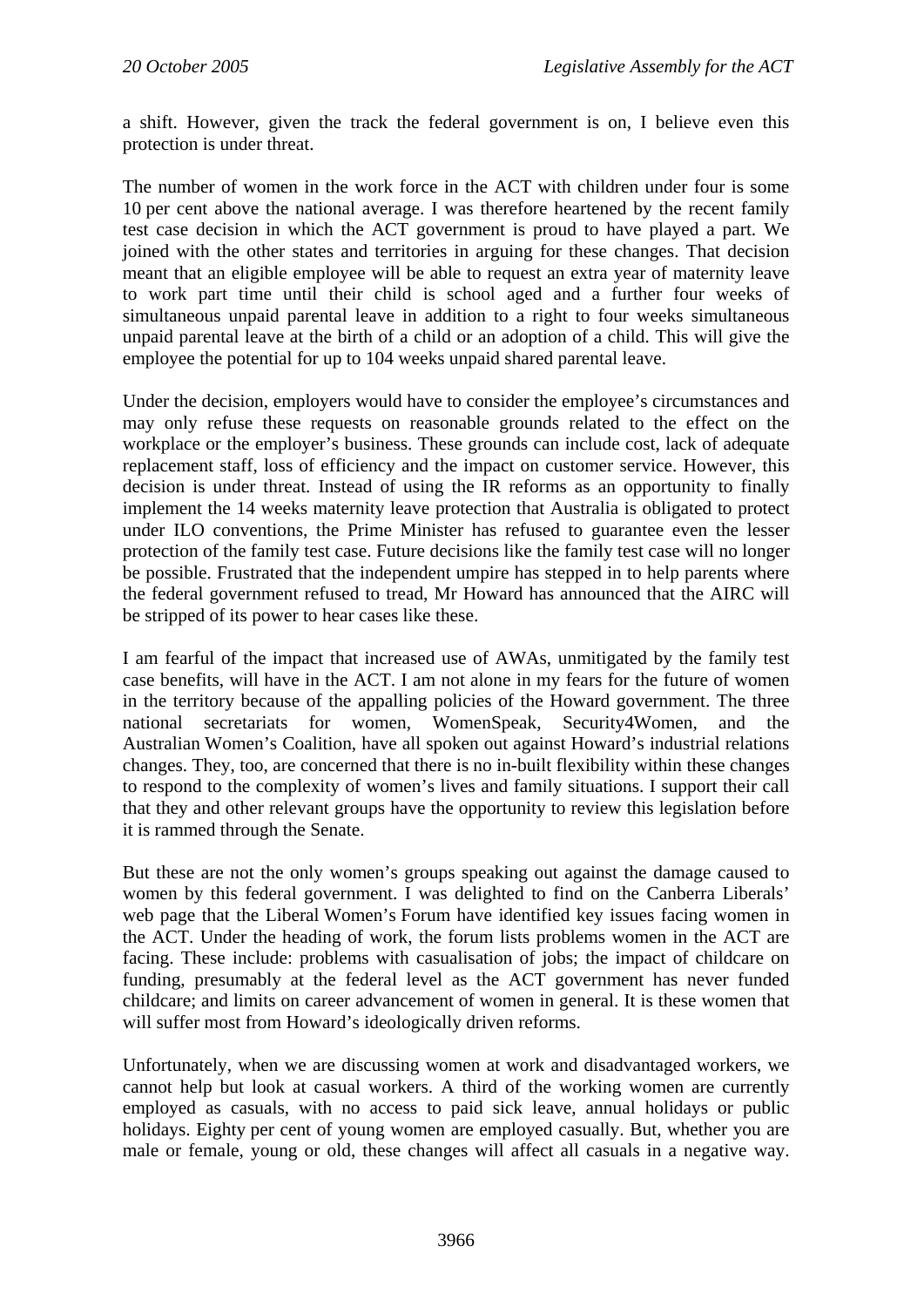Already, one in four workers is casual, and it is predicted to increase to one in three in the next 10 years.

Under these reforms, only five of the current 20 award conditions will be protected. Let me remind those opposite, because I am not sure they have yet cottoned on, that these include: a minimum hourly rate of pay, which is currently \$12.75; 10 days sick leave; four weeks annual leave; unpaid parental leave; and a maximum number of weekly working hours. This means award conditions such as penalty rates are not guaranteed by law.

As the WorkChoices example shows, these changes will be a disaster for casual workers. Like Billy, they will be forced to accept individual agreements just to get a job. These agreements will strip away their current entitlements to penalty rates and meal breaks. In the case of minimum wage earners, this could represent 40 per cent or more of the salary to which they are currently entitled by law being stripped away for no compensation under the new system.

Remember, Billy is offered a full-time job contingent on his accepting an AWA that explicitly removes other award conditions, such as public holidays, rest breaks, bonuses, annual leave loading, allowances, penalty rates and shift overtime loading. With the undermining of collective bargaining rights that these changes bring, casuals will be amongst the most disadvantaged workers in the community and they will be less and less able to rely on their unions to fight for their rights. I am very concerned about where this race to the bottom will leave the Canberra community. I would have thought that all in this place, including those opposite, would share my concern.

**MR MULCAHY** (Molonglo) (4.20): We have heard, through this MPI, virtually repeated Ms Porter's motion of yesterday. Sadly, it is the same tired whingeing about the dire consequences for the ACT of freeing up workplaces and giving employers and employees the freedom to make decisions that will make both of them better off. Ms Porter talks about a drive to the bottom. It is the same message, as I said yesterday, the day before—

**Mr Stefaniak**: And the day before that.

**MR MULCAHY**: And the day before that, Mr Stefaniak; I keep saying it. It is the same as the message they had in 1995: the world, as we knew it, was going to come to an end. It did come to an end, because suddenly we had a buoyant economy; we suddenly had massive growth in employment. And did we get a fall in wages like we had seen in the rather ordinary growth under Labor? No, we saw a massive growth, about 14 per cent, over the period of the Howard government. We continue to see that level of growth. I have no doubt that we will continue to see economic prosperity. So this trip to the bottom is one that I find intriguing, because these claims have been made before, and they do not have much substance.

The fact is that the nonsense that has wasted so much of the time of this Assembly this week has little to do with the Labor Party's concern for young people, for women, for casual workers and so on. It is really about instructions from the party's union masters to try to prevent the workplace reforms becoming effective. It is not hard to see why. Whilst employers and employees stand to gain, the only potential losers from the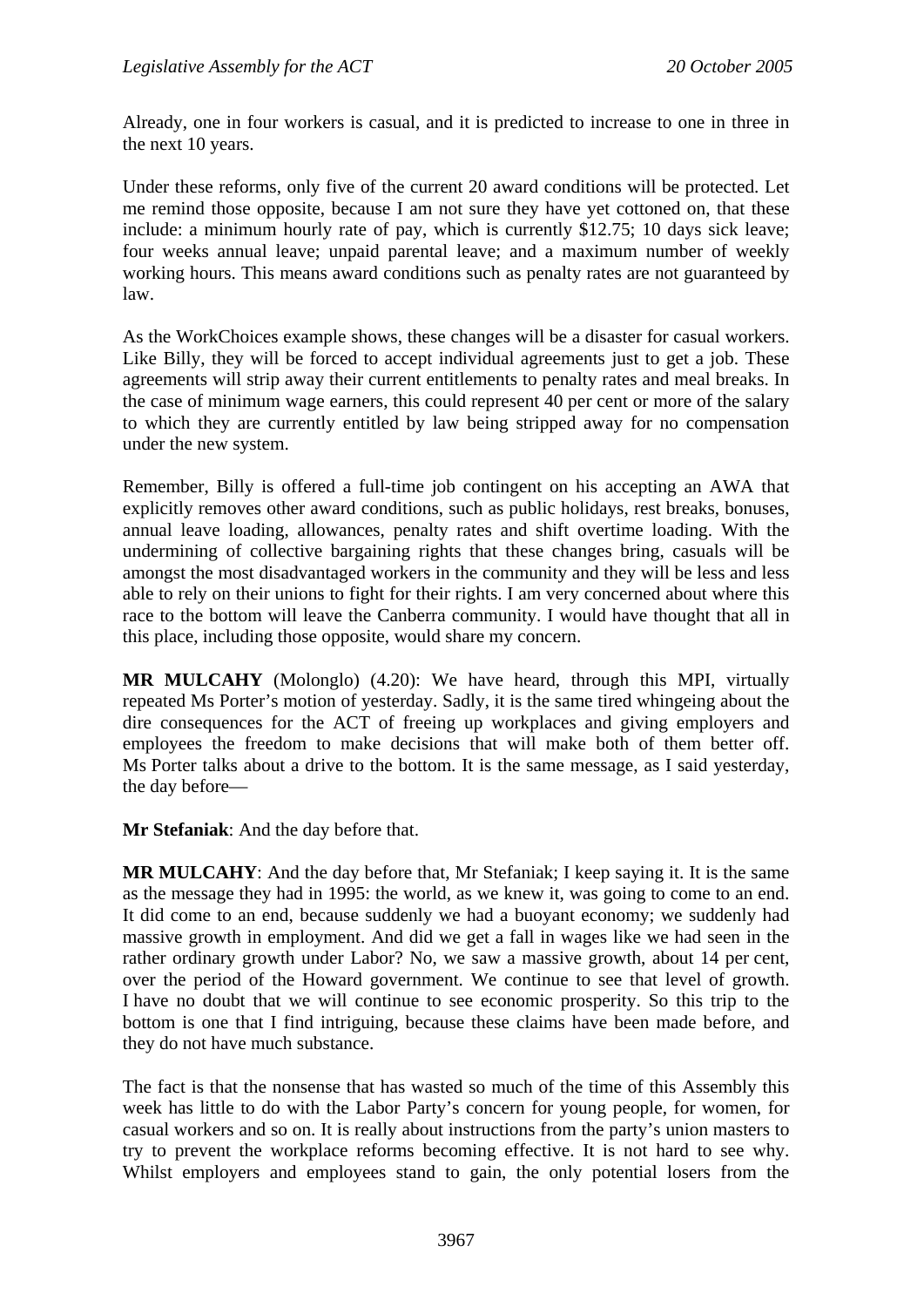proposed workplace changes are union heavies who will see their power and influence diminished.

But not all will be in that category. Union and employee representatives who provide an effective service to their members and other groups of workers will have lots of opportunities. There will always be employees who will want advice on options available to them and who will want a person with expertise and experience to negotiate on their behalf. The same applies to employer organisations. There are employer organisations that have gone out of business because they lost touch with their constituency and failed to provide services to their members. Unions that cannot keep up with the modern demands of the workplace, the changes in our society, and the needs of, particularly, young people are going to find they are very quickly becoming irrelevant. The days of the old time union heavy living off the sweat of working people are coming to an end.

The problem my colleagues opposite have with me is, of course, that I know how it works: I have been there; I have seen the way they operate; and I have seen these union officials who have lived off the fat of the land year in, year out, and have bullied their way around the work force. We hear all this talk about protecting young people. They bullied every young person into joining unions in days gone by when they were able to do that. You walked into the factory; it was: "Sonny boy, you sign here on the dotted line. This is a closed shop, and woe betide anybody who dares to question that sort of approach." Thanks to the freedom of association provisions and thanks to some of the United Nations initiatives that have been quoted so often by my colleagues opposite in other debates, they cannot do that any more; they cannot intimidate people into joining the unions.

**Mrs Burke**: That is right.

**MR MULCAHY**: Mrs Burke has seen this from where she grew up, where this all has its origins of closed shops and standover tactics by union officials demanding people pay up their money to keep the union officials going in the style to which they have grown accustomed.

We have a new era; there is a new way of doing business and it is going to sort out those who are genuinely trying to help the people they represent, whether they are employers, small business or whatever, or whether they are employees. There will be opportunity under this new industrial regime for them to have an important and ongoing role.

I would say to Ms Porter and to her colleagues, "You do not have to be so protective of the union bosses; they really can look after themselves. They have had a good run." I would love to hear you highlight the opportunities that exist for the people of the ACT which will flow from the federal government's workplace reforms.

I am sure that you must be having doubts because you ran all of this before and you know how terribly wrong you were. I would be a tad embarrassed because I would be saying to myself, "If we stick our necks out here, in 12 months from now we are going to be hearing in the Assembly all of our gloom and doom talk and we will probably see the ACT economy strengthened further." They will not see children put back into the coalmines, as they would almost have us believe. They will in fact see an improved industrial environment. But no, there is absolute, blind resistance in this last heartland,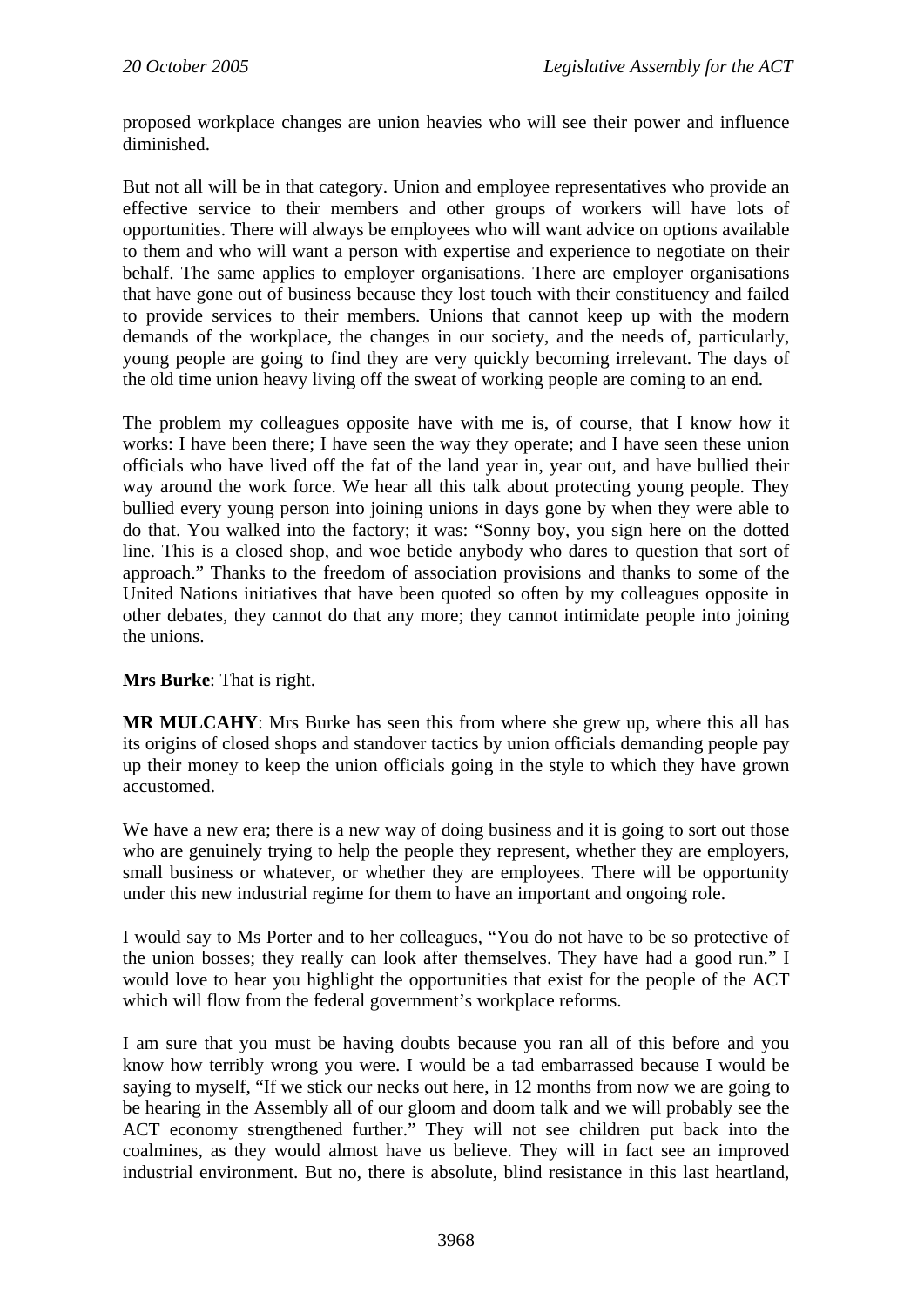this heartland of traditional industrial positions that are so eloquently espoused by my colleagues opposite.

It is interesting that Cardinal Pell's name was used more often in the last two days than I have had Sunday lunches. I had the opportunity to meet his eminence only a couple of weeks ago in Canberra and I did hear him make some comments that were not particularly supportive of the industrial reforms that are being proposed. I was a little surprised—he does not speak with papal infallibility on these matters and is entitled to have his opinion—and found interesting what happened the next day at the Press Club, where he admitted that he had been very concerned in 1996. I have quoted a number of the friends of the Labor Party and their members who were also concerned in 1996. He realised and admitted that he got it wrong. What he is doing now is making prudential judgments—and he is entitled to those—but he has certainly had the integrity to admit that his forecast of gloom and doom made nearly a decade ago turned out to be without basis.

Members opposite seem to want to keep trotting out the same old rhetoric that we have heard every day this week. I must say that I do acknowledge something one of my colleagues opposite, Ms Porter, said: we are getting tired of it. We are getting tired of it because there is nothing new. We know the Labor Party is dead set against any change when it affects unions. They have to be protected; they are the power brokers in this territory; they call the tune on the preselections; they call the tune on the dollars. I understand you are captives. I am not a captive of anybody here. If I do not agree with the federal government I will say so. I will say on this one that I believe that the initiatives that they have in mind will eventually be proven to be correct and that we will benefit, as we have on so many other reforms.

We have gone through this before. We had tax reform and we were told that it was going to be ruination; there will be people starving in the street and gloom and doom in all directions. And what do we see? The economy is pumping along, unemployment is coming down and business is going well. People are coming to me and complaining, "We have got so much business we just cannot get enough people here. Nobody is looking for work." That is what has prompted me to call for more immigration, because we are in fact going so well in this country. But we cannot afford to be complacent.

Members opposite seem almost blind and deaf to what is being proposed. I remind them that the federal government is not eliminating or outlawing any terms and conditions that currently exist within the federal system. Even matters that can no longer be in awards can continue to exist in agreements, including features such as penalty rates and long service leave.

I have to say about penalty rates that they are up there, along with motherhood, as a sacred institution. The fact is that the penalty rates situation has been enshrined over many years but is very largely anachronistic. In the industry I worked in for about 12 years, we had these penalty rates that kicked in from 7 o'clock at night. The reason they kicked in at 7 o'clock at night was that the pubs used to shut at 6 o'clock and people would have an hour to wash up and clean up and then go home. So, if you had to work after 7 o'clock, it was unreasonable.

What happens in 2005? Now, everybody goes out on Thursday, Friday and Saturday nights. That is the normal time of doing business in hospitality; yet we sit there saying,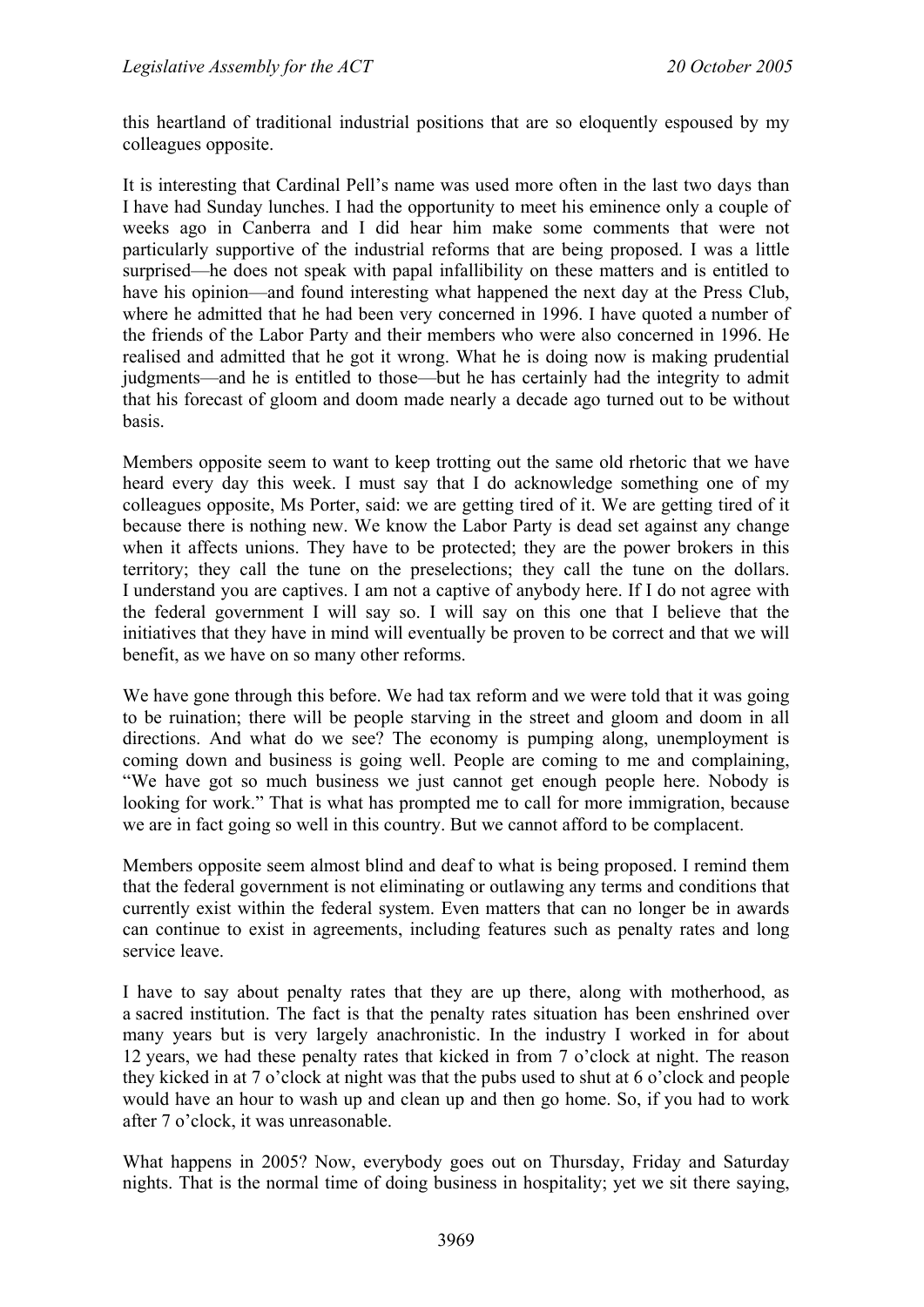"The normal time for doing business is 9 o'clock in the morning and, if you want people to work after 7 o'clock at night, that is very strange; so we have to create a penalty arrangement for this." We have to face the fact that our city and our society have changed, and we should be reflecting in industrial practices and industrial terms and conditions a situation that takes into account what is the normal way of doing business.

The normal pattern of business at some industries is not of a Monday from 9.00 am till 5.30 pm, as though they are all in the public sector. Let us look at these things in an historical context before we get too excited. I have no problem with people getting paid fairly for their effort, and I am quite sure that we will continue to see people paid fairly for their effort.

**Ms Gallagher**: That is big of you.

**MR MULCAHY**: I did not hear that comment, but I am sure it would have been in the same spirit as all the other comments there. I am more than happy to respond if you want to repeat it.

Employers and employees who wish to keep their current terms and conditions certainly will be able to do so. Workers currently on awards can transfer those terms and conditions into agreements which will now be able to run for up to five years rather than for the current maximum of three. Employees will be able to keep their conditions until they agree to new arrangements with their employers. I hope the minister is getting across all this because I know she feels she does not know what is going on. I am trying my best to help her. I am keen to point out all these things because apparently she does not know what is going on with this. The minister can get it on the internet site, if she wants, but, if the minister wants to be told firsthand, I am happy to let her know.

In contrast to the scaremongering we hear from union apologists opposite, lunch breaks, public holidays and a minimum of four weeks annual leave will continue to be protected in the new legislation. So the world is not coming to an end. I promise you: we are not putting children back down into coalmines. The work of William Wilberforce and others is safe. In contrast to other misleading union claims, unions will still have the right to negotiate collective agreements. Union right of entry to workplaces will continue to exist, and the Industrial Relations Commission will continue to play a role in the resolution of industrial disputes and the determination of awards.

For the first time ever under the federal system, a common set of minimum terms and conditions will apply to all employees. And won't that be good! People will know they are guaranteed certain minimum standards. There will be no confusion; there will be no disparity on this; and knowing their entitlements is something that will give a lot of people confidence.

The current system consists of thousands of different awards. I am yet to meet anybody who could confidently find their way through most industrial awards, even when they have been in industries for a long time. They are complex documents; they are difficult to read; they are constantly subject to mixed interpretations and ambiguity. I have spent most of my career dealing with employers who have struggled to find their way through these awards and work out what they mean. Quite frankly, often industry associations are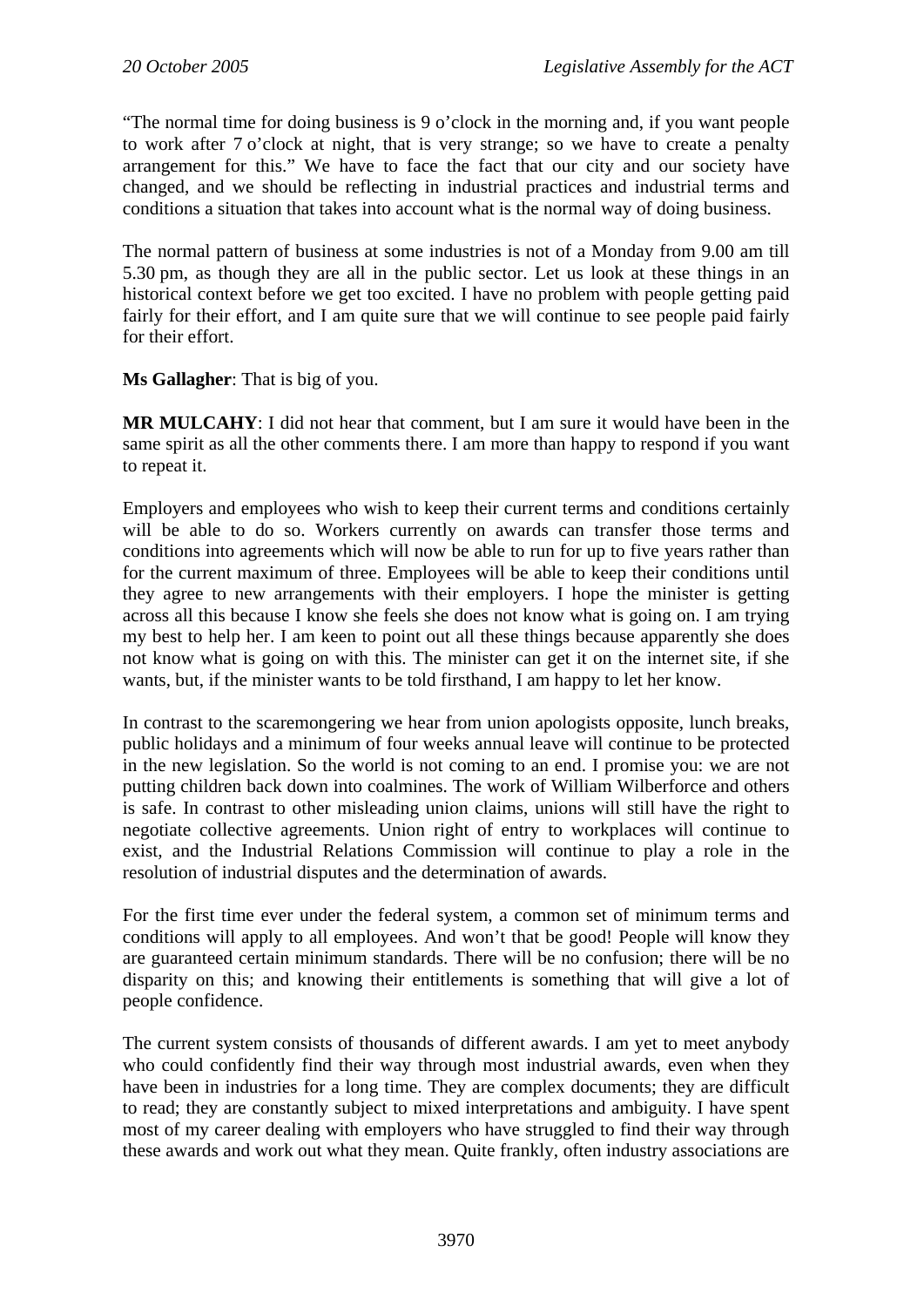equally confused. But all of the situations we see at the present time are basically old systems. They are old systems characterised by awards of several hundreds of pages.

Minister, members and Mr Temporary Deputy Speaker: we need to look at the facts. We have to realise that the weekly earnings of people who are on AWAs are, on average, 13 per cent more than those of employees on collective agreements. We need to note the fact that non-managerial AWA employees' weekly earnings are, on average, three per cent more than those on collective agreements that the unions are so fond of. Private sector AWA employees' weekly earnings are, on average, nine per cent more than those of private sector employees on collective agreements. Public sector AWA employees' weekly earnings are, on average, 57 per cent higher, that is, \$1,378 compared to \$878, than those of public sector collective agreement employees.

Given the clear advantages of AWAs over collective agreements, employees have responded how you would expect them to: 761,000 have been approved since their introduction in 1997 to the end of September 2005; indeed, 214,000 have been approved in the past 12 months. This represents a 38 per cent increase on the previous 12 months.

I have little time remaining but I would like to conclude with a few points. The evidence is also that workers are satisfied. More AWA employees are satisfied that they are rewarded for their efforts than collective employees—44 four per cent is the figure—in those categories, and 38 per cent of AWA employees are more satisfied with the change in their pay and conditions, compared to 28 per cent of those on collective agreements.

Yesterday, the minister made something of the fact that she felt that I had an advantage in terms of briefing in relation to what the Australian government was doing in this regard. I have made further inquiry on this matter and I understand that Minister Andrews wrote to the ACT government, to the acting IR minister at the time, Mr Hargreaves, and told him the government remains "open to input on its reform plan from state and territory governments". At the last workplace relations ministerial council meeting the minister agreed with state and territory ministers to continue consultations on the proposed new framework.

State and territory governments have an open invitation to contribute. States have been invited to refer their powers to enable them to have the benefits of a single IR system, as the ACT, the Northern Territory and Victoria currently do. It is interesting that there has been very much an open-door policy extended to the territory government and to the minister, and I sincerely hope that she will take up the invitation that has been extended to her and become familiar with this legislation.

**MS GALLAGHER** (Molonglo—Minister for Education and Training, Minister for Children, Youth and Family Support, Minister for Women and Minister for Industrial Relations) (4.35): I must say that you can never tire of the discussion. I keep standing up and thinking I will talk on certain aspects of the laws. Then I listen to Mr Mulcahy and he knows how to get me going. As I said, the beauty of *Hansard* is that all of that remains there for use.

In relation to Minister Andrews's offer of open consultation, Minister Andrews has refused consistently, at every meeting that I have attended, to give the legislation to the territories or the state governments to consult with him over it. That is what we have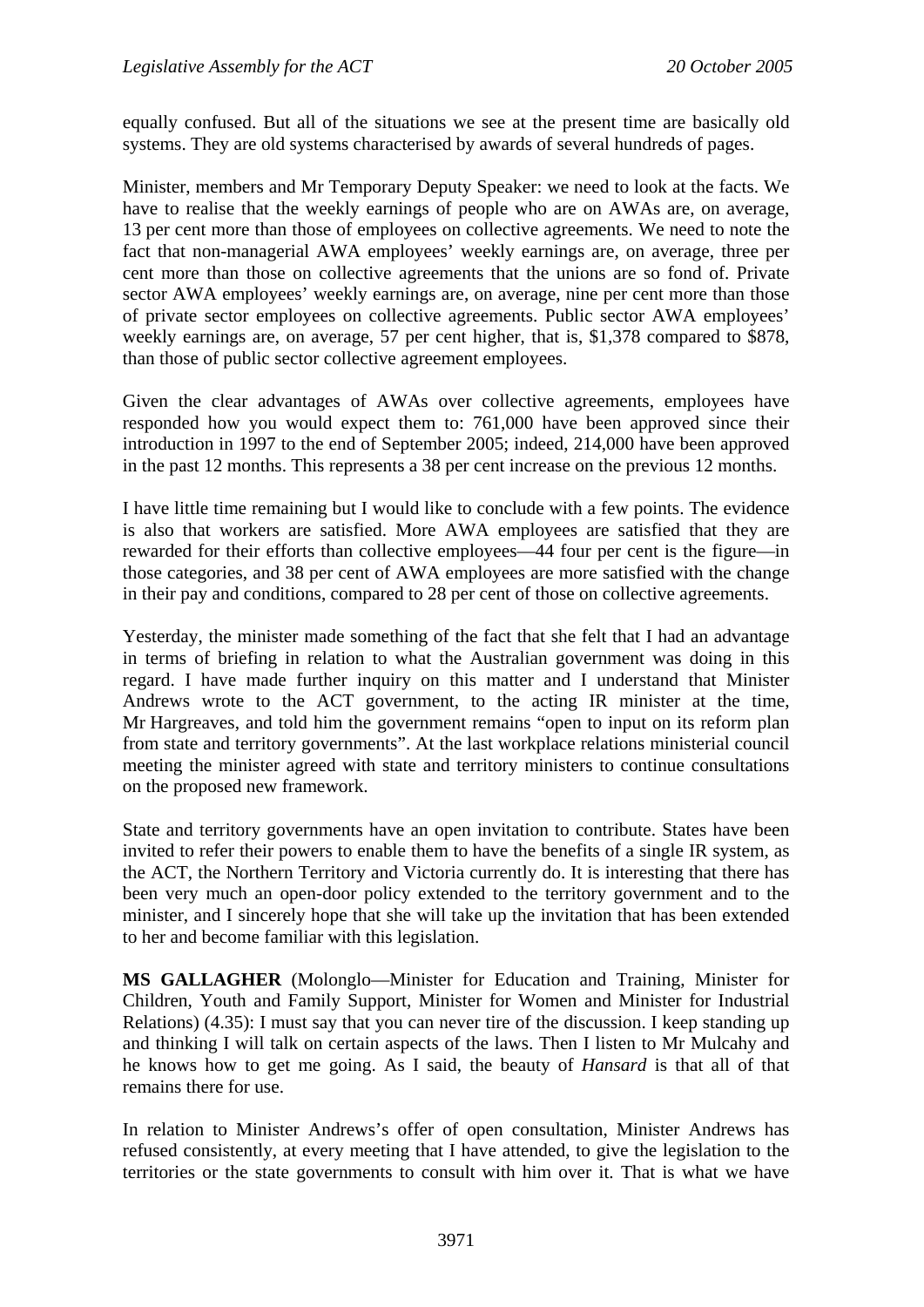asked for—we want consultation on the laws—and he has refused time and time again. He has said that it is the biggest drafting program that the federal government has undertaken since coming to power, but he has made it clear that the first time that we will get any idea of what is outside of the material which the rest of the public have, of what is in the legislation, is when the legislation is tabled.

When a law is foreshadowed that affects the territory the way this law will once it is enacted, I cannot see a clearer example of the need to consult. We have a commitment from Minister Andrews to consult over laws that impact on the territory, and he has refused to take part in that consultation time and time again. His idea of consultation is: "Please hand over your powers and then we will be in a better position to talk to you about this legislation." He is simply refusing to give those of us who are not in the position of the other states—that is, Victoria, the Northern Territory and the ACT—any indication of how they intend to legislate in this area.

The WorkChoices document refers to the fact that the laws will cover the field. It is unclear as to whether it is going to override legislation that we already have in place or whether it is just going to be a rewrite of the Workplace Relations Act. These are the serious issues that he has—

**Mr Mulcahy**: But you have not asked for a meeting; you have not asked his office for a meeting.

**MS GALLAGHER**: I have met with Minister Andrews at ministerial forums and have raised these matters with him, and he has refused to consult with us. He wrote to me last week after the WorkChoices document was released—I received it early last week saying that he looks forward to making officers available to my officers to talk about the proposed framework. That is fine. I am sure those meetings will go ahead. But it is difficult to talk about a proposed framework when you have no idea of the framework you are talking about. They do not know what they are going to talk about if they do not have the legislation to talk about. It is clear that we are not going to have the legislation to talk about until it is all in the parliament. Those discussions simply cannot take place.

Mr Mulcahy also talks about the beauty of AWAs. The reality is that 87 per cent of the public service remain on collective agreements. I would have to check the figures that Mr Mulcahy is using of a 57 per cent increase in wages, or \$1,378 higher than workers on certified agreements. The reason is that AWAs have been primarily taken up at the SES level, at the senior management level, where they certainly earn a great deal more than those that are covered by certified agreements. I would not necessarily be screaming that figure too loudly because I am not sure it is one to be proud of—13 per cent of a work force who are on AWAs earn 57 per cent more than those who are on a collective agreement. To me, that is a negative figure because it shows where those wages shifts have occurred; they have occurred at a level of management where salaries are already considerably higher than those of the majority of the work force.

If we were to be cheeky about these things, we could call Mr Seselja "Billy" because he took on an additional job with no more pay. As manager of opposition business—just like poor old Billy in WorkChoices, who had to trade away conditions for no extra pay— Mr Seselja this week has taken on additional work for no extra pay.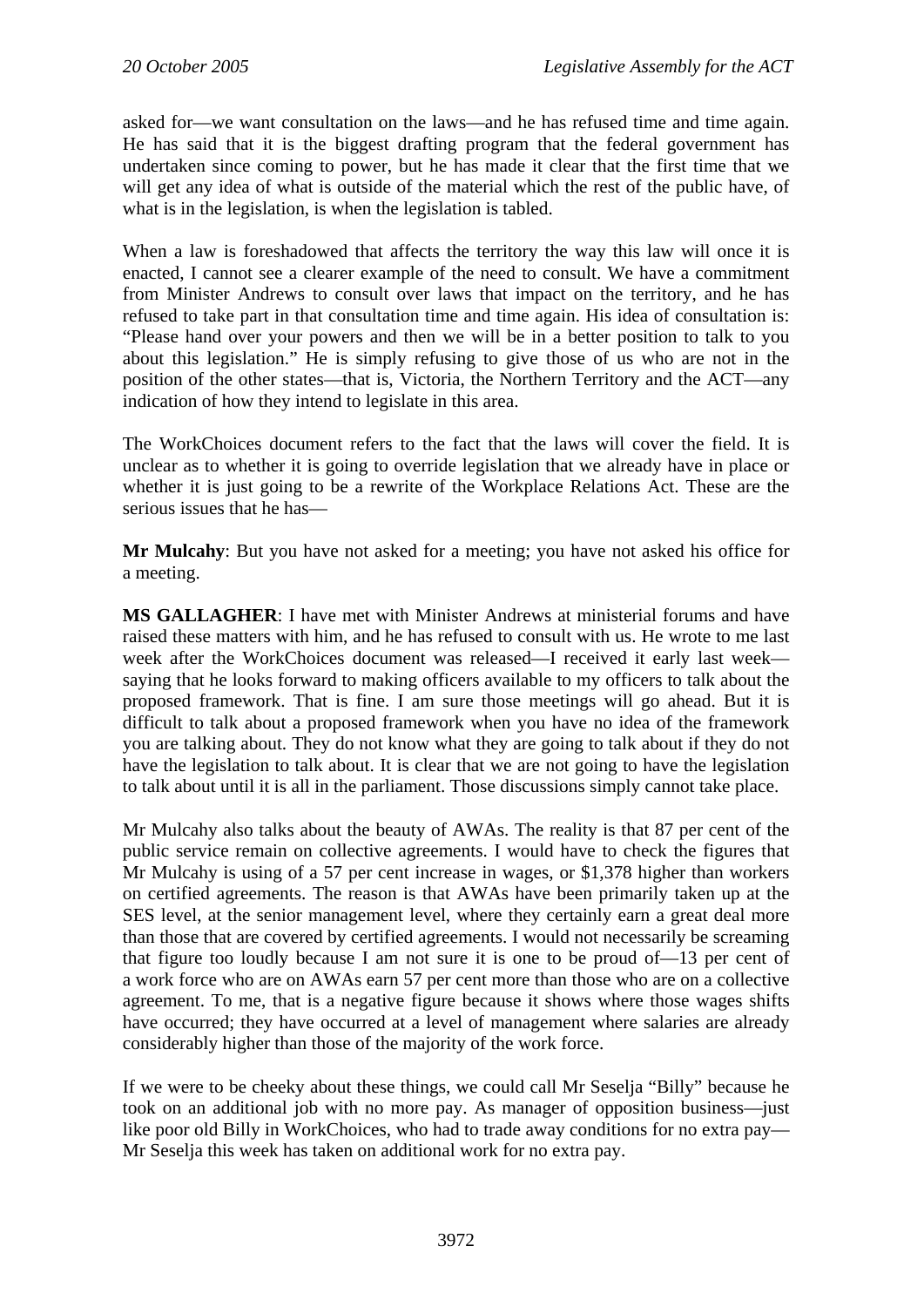Yesterday, Mr Seselja took up the point about this figure that Mr Howard uses all the time—there has been a 14 per cent increase in real wages—and said, "Isn't this making the lives of people better; therefore, shouldn't we support what the federal government has done?" That was the argument that he was running. It is easy to accept the argument that the figure that the Prime Minister is using of a 14 per cent increase in pay is a real figure that you can apply across the board.

The research that has been done on that figure shows that the average increase, if you take out senior managers—if we are looking at the impact that this will have on the disadvantaged, as this MPI does—between 1998 and 2004 was 3.6 per cent. That is according to an analysis of ABS data by Unions New South Wales. All right, you can disagree with that. But they are the figures. The figures are there; they are published. This is how you can use figures, I guess, to support each other's argument. Workers in the lowest two percentiles received an average of 1.2 per cent over the six-year period, whereas workers in the high percentiles were the ones to enjoy the increase in real wages of 13.4 per cent.

You can take the 14 per cent increase argument if you want but, if you look across the board, these changes that the federal government is talking about are not changes that are necessarily going to affect that upper end of the job market because those people—and I include us in the chamber in that—are able to look after themselves; we are able to bargain; we have skills that make us employable, and employable under good conditions. But this MPI is about those members of our community that are disadvantaged.

Again, if you take the federal government: look at how real wages have increased; look at the increases to the minimum wage which the federal government is taking credit for, too. It is a bit of a funny argument because they are, on the one hand, saying, "The IRC is being too generous; so we need to have the fair pay commission, to set up a new regime to exert some control over the Industrial Relations Commission and the independence of it." But in every single living-wage case that the federal government has been involved in, they have opposed the wage increase.

**Mr Mulcahy**: They have come up with a compromise figure.

**MS GALLAGHER**: A very low compromise figure, which the Industrial Relations Commission has not supported. The state and territory governments have been the closest. We argued for a \$22 wage increase and there was a \$20 wage increase given, or around that figure. Usually, the federal government is arguing for \$9 or \$10 and the unions are arguing for \$27. But in the living-wage cases, the state and territory governments, which do some very comprehensive analysis—it is always published on the web site—of how our economy is going, what the wage movements in the public sector are and what we need to be able to compete, have been the ones whose figures have been accepted. It is a bit rich that the federal government now come and take credit for those wage movements, when they certainly have not been supportive of them and, after the decisions, have commented on the fact that they do not think the economy can afford to pay these kinds of wage outcomes.

I know Mr Mulcahy describes us as generating the doom and gloom, but listen to the federal government on those outcomes and you hear the doom and gloom. "This will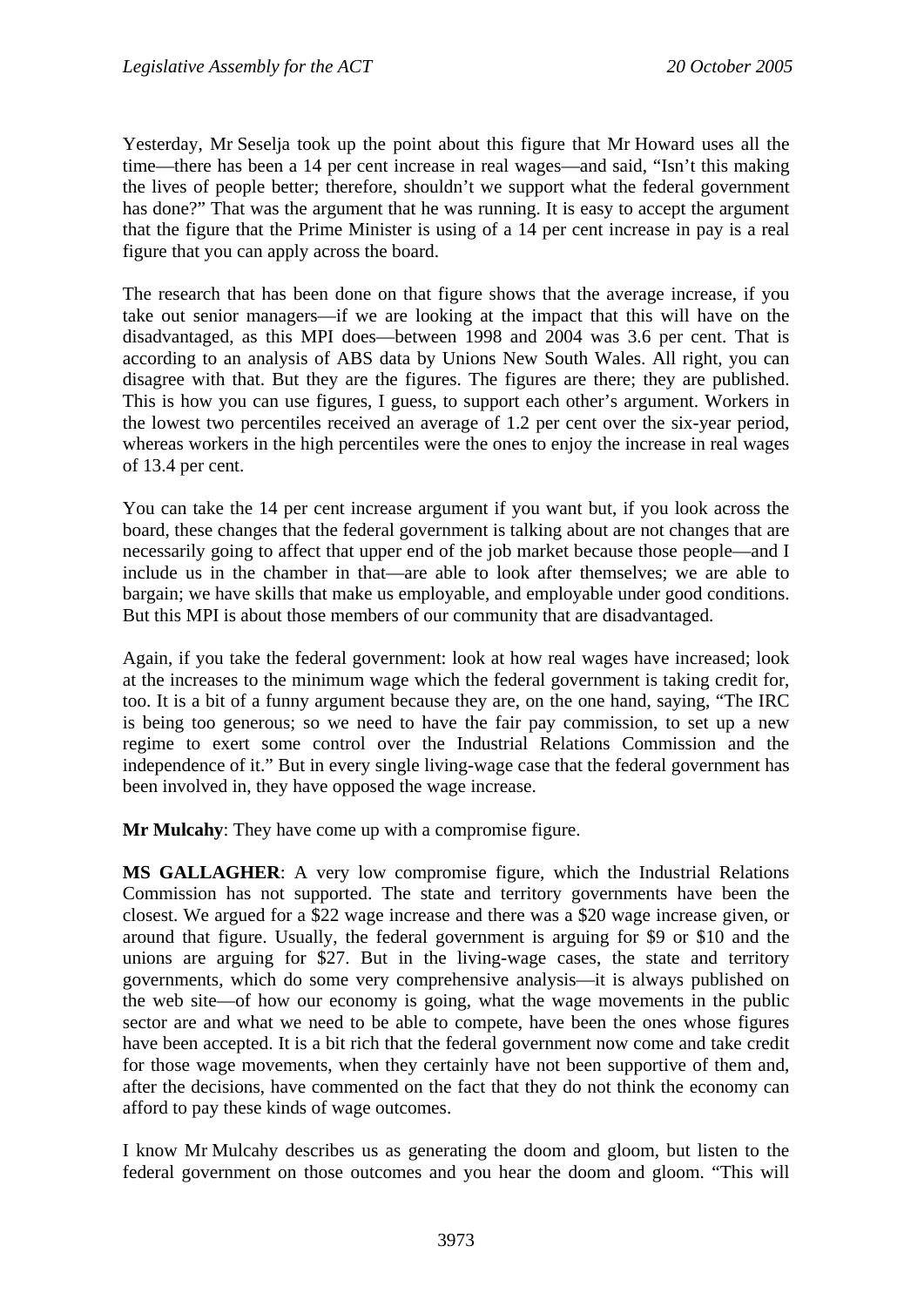mean lost jobs; it will be bad for the economy." You see that year after year. There has been no evidence to show that those very small wage increases to the very lowest paid have had that impact on the economy at all.

In fact, the workplace relations minister has gone further than that and said that he believes that minimum wage earners are \$70 a week overpaid; they get more than they should be entitled to and they should take a 15 per cent cut. This is essentially what he is arguing. I do not think he is arguing it for himself or for the Prime Minister. We are talking here about the impact on the disadvantaged. We believe these laws will have an unfair impact on them and we will do what we can to protect the working poor in the ACT.

**DR FOSKEY** (Molonglo) (4.45): I want to say briefly that for my and the Greens' opinion on this particular topic please refer to my speech yesterday in response to Ms MacDonald's motion and on other related topics in earlier sittings. The Greens' view on industrial relations is well known, on the record, available on the web. I commend it to you.

**MS MacDONALD** (Brindabella) (4.46): Thank you, Dr Foskey. We are aware that you have spoken in support of these issues and recognise that the issue is of importance.

One might well ask why we have raised these matters so continuously this week. The fact is that it is imminent that the legislation is about to be changed federally, and we on this side of the house consider it to be a matter of such importance that we have decided to concentrate very much on it this week.

Yesterday, in my motion, I made reference to some of the comments that have been made by the Australian Catholic Commission for Employment Relations specifically. I also made reference to comments which have been made by George Pell; the Brotherhood of St Laurence; the Uniting Church; and Peter Jensen, the Anglican Archbishop of Sydney. I also specifically referred to *Rerum novarum*, which was a papal encyclical, that is, a letter addressed by the Pope to his bishops in 1891 by Pope Leo XIII. The reason that I raised that was that *Rerum novarum* was an encyclical written on the condition of workers.

It is quite interesting for me, I have to say, as the only person in this place who is Jewish and one of the few people in this place who are not necessarily of any particular Christian denomination, to be in the situation of quoting a Catholic bishop from over 100 years ago. I am quite certain that *Rerum novarum* holds today as much as it did in 1891. I would like to make a few quotes from *Rerum novarum* which are pertinent to this matter of public importance.

It is a pity that Mr Mulcahy has left the chamber. He did make the comment yesterday when I mentioned *Rerum novarum* that he carries a copy with him at all times in his briefcase. Maybe he knows it word and letter. But these are the quotes that I would like to put on the record. Pope Leo XIII said:

In protecting the rights of private individuals, however, special consideration must be given to the weak and the poor. For the nation, as it were, of the rich, is guarded by its own defenses and is in less need of governmental protection, whereas the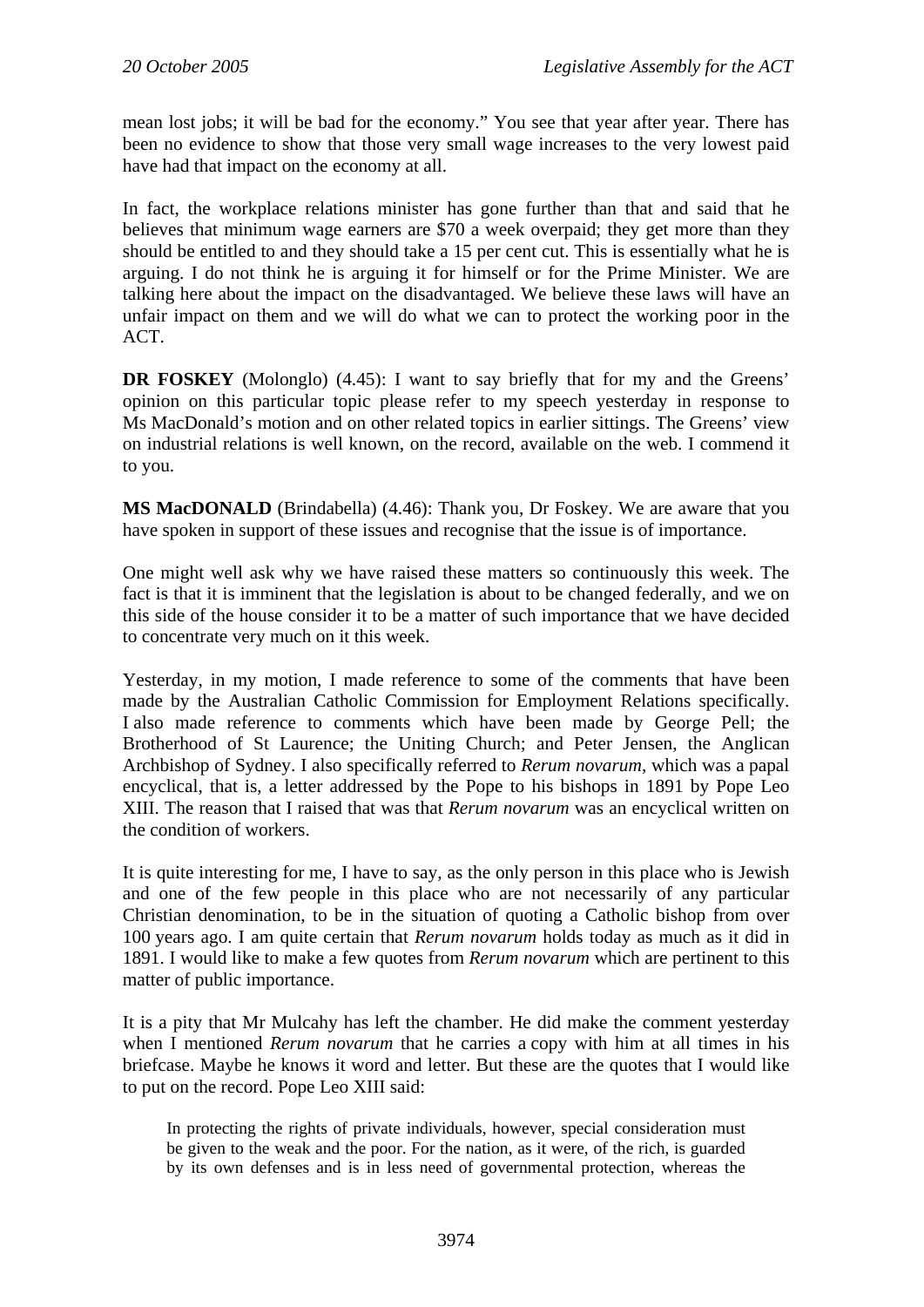suffering multitude, without the means to protect itself, relies especially on the protection of the State. Wherefore, since wage workers are numbered among the great mass of the needy, the State must include them under its special care and foresight.

#### *Rerum novarum* also says:

Labor which is too long and too hard and the belief that pay is inadequate not infrequently give workers cause to strike and become voluntarily idle. This evil, which is frequent and serious, ought to be remedied by public authority, because such interruption of work inflicts damage not only upon employers and upon the workers themselves, but also injures trade and commerce and the general interest of the State.

I thought that one was particularly interesting, because Mr Mulcahy was going on quite considerably yesterday about how the economy is not just related to wages, et cetera, and I had meant to say in closing—I am not sure if I did; I cannot remember, because I had a lot to say and I ran out of time, unfortunately—that I am quite well aware that the economy relies on much more than just wages. Fair wages certainly are important to those people who are the engines of the economy, that is, the work force.

#### *Rerum novarum* also says:

The following duties … concern rich men and employers: Workers are not to be treated as slaves; justice demands that the dignity of human personality be respected in them … gainful occupations are not a mark of shame to man, but rather of respect, as they provide him with an honourable means of supporting life.

It is shameful and inhuman, however, to use men as things for gain and to put no more value on them than what they are worth in muscle and energy.

The final quote that I would make, which is probably the most pertinent, is this one—

#### **Mr Seselja**: Is this still *Rerum novarum*?

**MS MacDONALD**: It is *Rerum novarum*. I am just reminding you of that great encyclical. The final one that I quote for those opposite and for federal minister Kevin Andrews, who is a noted Catholic, to keep in mind is that you cannot pick and choose which popes you want to take information from and which particular things they say. This was a very important work at the time and did a lot to change things. You could not say that it was specifically socialist in ideology because it was not. The pope at the time made many comments about the rights of people to earn wages and to spend that money as they chose; that was their ownership. We are certainly not advocating that all money be centralised by the state.

As I was saying, the final quote from *Rerum novarum* is:

Equity therefore commands that public authority show proper concern for the worker so that from what he contributes to the common good he may receive what will enable him, housed, clothed, and secure, to live his life without hardship. Whence, it follows that all those measures ought to be favoured which seem in any way capable of benefiting the condition of workers. Such solicitude is so far from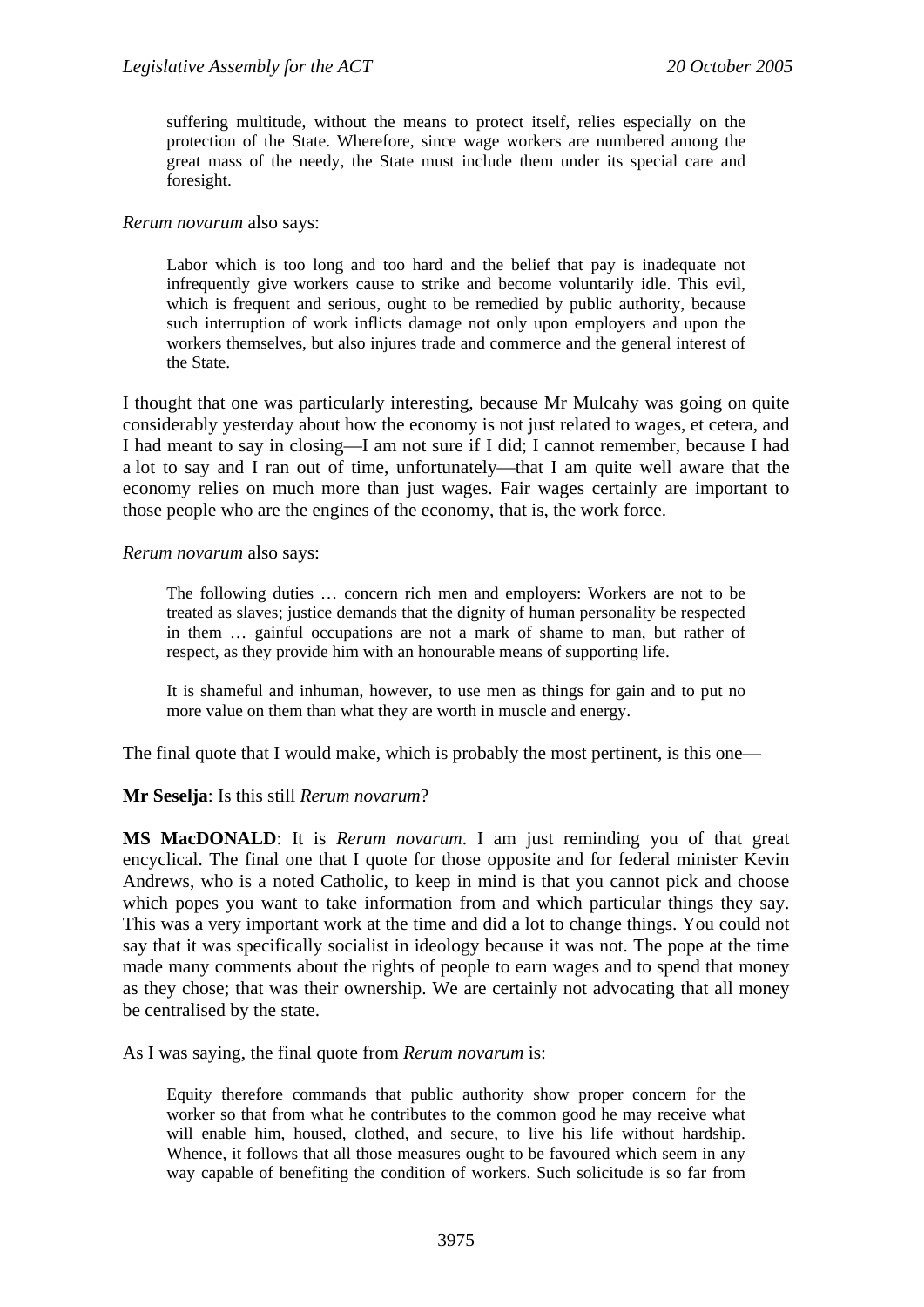injuring anyone, that it is destined rather to benefit all, because it is of absolute interest to the State that those citizens should not be miserable in every respect from whom such necessary goods proceed.

Such was the comment of Pope Leo XIII in 1891. As I said earlier, it still holds today. It pertains particularly to this matter of public importance because, as I would remind the house, the matter of public importance that we are discussing today is the impact on young people, women and the disadvantaged in the ACT of the federal government's proposed industrial relations changes.

So I would remind those opposite, and I would remind Minister Andrews, that it is not just those of us today but it is those of us over time as well who would like to see fairness and social justice being delivered to all who have concerns about the way people are treated in the work force. That is why Labor, both in the ACT and federally, is very concerned with the proposed changes. When I say "Labor", I refer to both the political and the industrial arms of the movement. This is not just rhetoric; this is genuine concern for what will come about as a result of these proposed changes, which are still secret, which are still not being shown.

We have, obviously, the WorkChoices rhetoric booklet which has been put out. But that does not put forward, in black and white, what the legislation is. Here we have our Minister for Industrial Relations, every other state minister for industrial relations and every worker in this country being expected to believe the advertising campaign that is out and about by the federal tory government. Quite frankly, I do not trust them. I want to see it in black and white. Until such time as I see it in black in white, I am sorry but I cannot believe that they are not going to try to do the workers over.

**MR SESELJA** (Molonglo) (4.56): I had not planned to speak on this, but Ms MacDonald has a way of bringing me to my feet. I felt I just had to respond to some of her comments. I am amazed at the extensive quoting of Catholic documents. I wonder what will become the status in the ACT government now of *Rerum novarum*. I look forward to its being incorporated into ACT law. Of course, there is that whole thing about separation of church and state that we are constantly reminded about; so perhaps that will not happen. The obsession with this 115-year-old, turn of the 20th century, document from 1890-something is fascinating to me. It is a bit like the industrial relations system that the Labor Party would like us to go back to. It is about that old.

Ms MacDonald seems obsessed with whether people in this chamber are Catholic or otherwise. I see that as a sort of sectarian attack: if you are Catholic and church leaders say something, you have to do what they say. I do not take orders from anyone as to how I vote in this place. I make decisions based on the merits of a particular policy, proposal or legislation. To suggest that, because a particular church leader—who has been completely misquoted by Karin MacDonald—said something, I should turn around and say, "Oh my goodness! Of course, I'm Catholic; I have to do that" is absolute rubbish. It is a sectarian attack. You certainly would not say that an atheist leader said something and therefore Mr Stanhope, or whoever else, needs to follow it. It is absolute rubbish, it is sectarianism at its worst and it has no place in the debate. Let us debate it on the merits.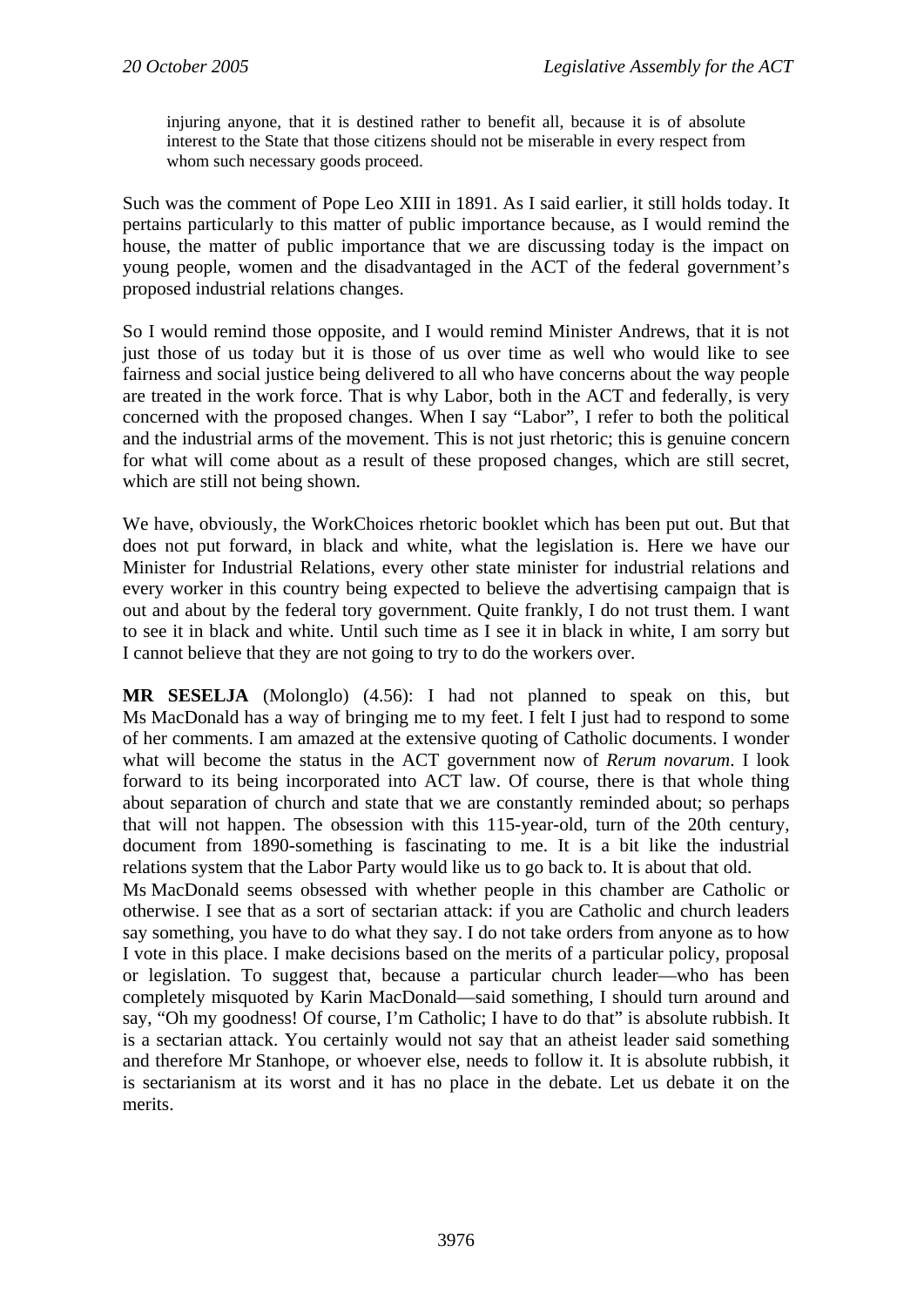You talked about wanting to see things in black and white. There are a few figures that I think are very good in black and white. At the moment the unemployment rate in Canberra is three per cent, and it is 5.1 per cent or 5.2 per cent nationally. They are good figures. In respect of this matter of public importance about how youth will be affected, if you were a young person coming into the job market, when would you rather have been coming in—under the Howard government, when unemployment is around five per cent, or back in about 1991 when the unemployment rate was up around 11 per cent and the youth unemployment rate was hovering around 30 or 40 per cent? I know young people have done much better under this government, and I am sure they will continue to do much better as these changes take place. Once again, we have heard the line, "We will all be rooned. Mark our words; everything will be bad afterwards." We heard that in 1996 and it was not true then. We heard it, I think, for the GST. Do you remember the roll back? That was going to be terrible. Had we brought in a broad-based consumption tax, that would have been the end of life as we know it. Life has gone on pretty well. The windfall money for the states and territories has of course been good. It was suggested that it was going to be terrible. That was not true either. You have to take with a grain of salt the Labor Party's scaremongering on this issue.

We have seen three motions on this issue this week, plus a Greens motion, and they are all the same. They are all saying it is going to be terrible, yet look at the figures. We have five per cent unemployment, interest rates of six or seven per cent and record rates of economic growth. Mr Hargreaves says that we do not have to fix it, we should just stop; the job is done. The governments can all go home; we will leave it all exactly as it is now and never change anything again.

That is what Mr Hargreaves is saying, and that is what the federal Labor Party is saying to us: you made changes in 1995 and we did not like them. We said they were going to be terrible. Now we think they are really good. They are so good that you should not change anything. Don't go and change anything; we're done." That is Mr Hargreaves's view of government: you have achieved things, you have made changes that the Labor Party opposed which have worked, so we should rest on our laurels and never do anything again. That is not what I expect from government, whether it be the federal government, the ACT government or any other government. Reforms always need to happen. The reform process is never finished. So Mr Hargreaves's view of the world of just stopping things in 2005 is not going to work and should be dismissed for the silly idea that it is.

Returning to the misquote I mentioned, Ms MacDonald was talking about Cardinal Pell. Mr Mulcahy may have covered some of this but I want to re-emphasise the point. Cardinal Pell was quoted as being against this legislation and saying how terrible it is. I watched him on television recently when he was at the press club. When asked a question about the changes he said that he did have concerns about some things but that these were matters of prudential judgment for governments. He said that he was sceptical in 1995 when there were workplace changes. He thought they would be bad but he had been quite surprised by how successful they had been—and how the market has responded and actually raised living standards for people.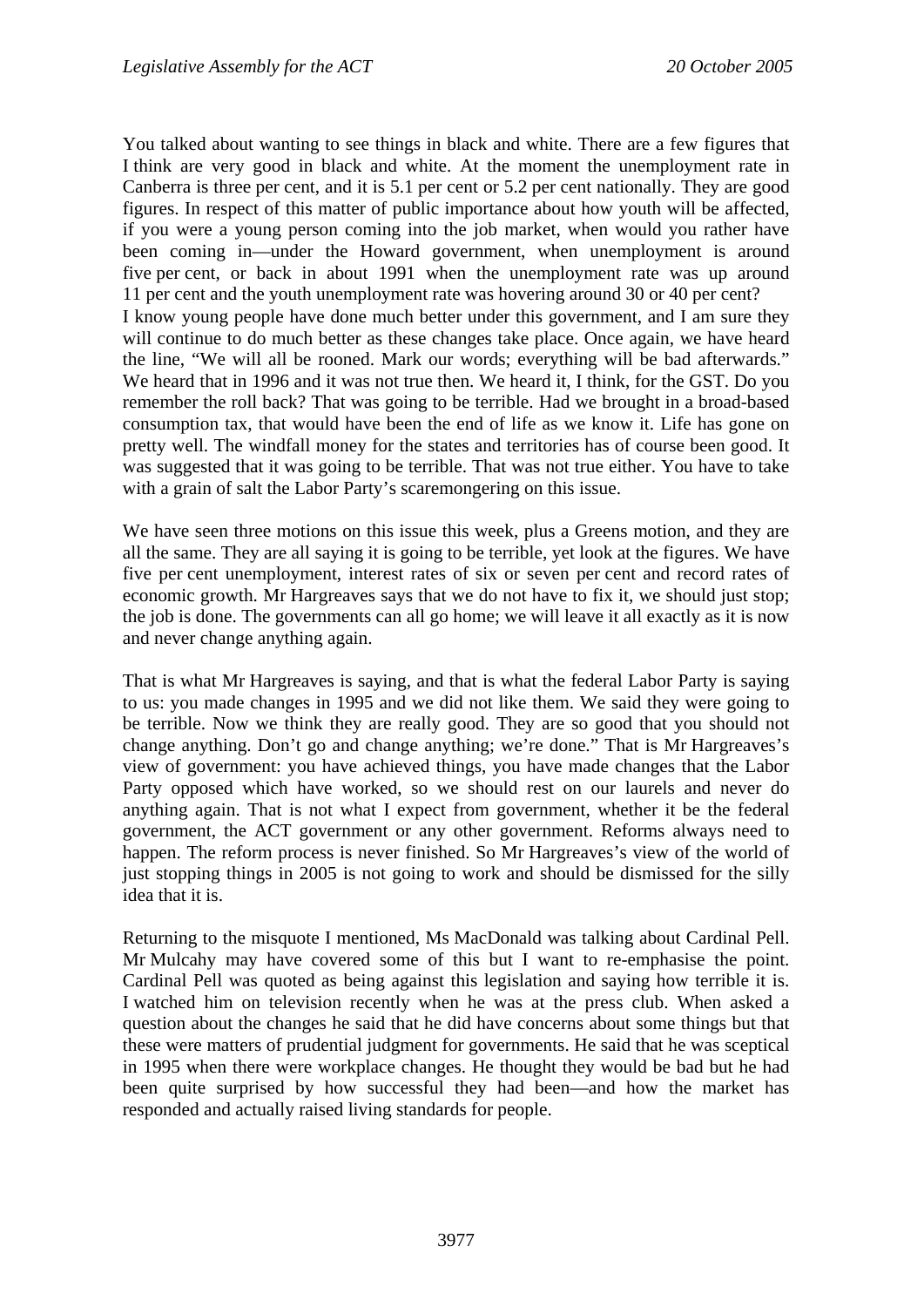He was not as critical as Ms MacDonald would have us believe. He was of course raising some concerns but he was saying that to some extent he would give them the benefit of the doubt. Last time he had concerns but actually it was not bad; it was actually good, and things worked out better. So maybe, instead of misquoting church leaders or telling us that because it is in *Rerum novarum* or because there are a couple of church leaders who are against it, we have to somehow take orders from them or do exactly as they say. Church leaders have a legitimate place in all aspects of public debate. I do not begrudge them being able to say that and add to this debate. But to suggest that, because church leaders are against something, it is therefore bad policy is flat out wrong.

I think. It has been suggested that because some church leaders have raised concerns, you should not be able to do it and that, if you happen to be Catholic and a Catholic leader has said something about it, you cannot do anything. That is absolute rubbish; it is sectarianism at its worst. I would ask that Ms MacDonald and the other people in the Labor Party stop scaremongering and debate it on the issues. Do not sit there misquoting people and throwing out things about Catholicism and saying that we will all be ruined. Maybe have a legitimate debate and have a look at the numbers.

You have talked about things being in black and white. Have a look at five per cent unemployment, seven per cent interest rates and record levels of economic growth—they are all in black and white—over the past nine years. I would counsel Ms MacDonald and her colleagues to look rationally at those matters, rather than having the hysteria we have seen from the ACTU, from the federal Labor Party and from the ACT government.

**MR SPEAKER**: The time for discussion has now expired.

## **Dangerous Substances (Asbestos) Amendment Bill 2005 (No 2)**

Debate resumed from 22 September 2005, on motion by **Ms Gallagher**:

That this bill be agreed to in principle.

**MR MULCAHY** (Molonglo) (5.04): The bill deletes sections 47K and 47L of the act to prevent them from becoming effective on their scheduled commencement date of 16 January 2006. As it stands, section 47K requires an owner or occupier of a building to find out if there is any asbestos in that building and, if so, where it is and its condition before engaging in any high-risk activities such as renovations or demolition. That section was due to commence on 16 January 2006. Section 47L requires a person selling a property to obtain an asbestos survey report and make that report available to prospective buyers. It was also due to commence on 16 January 2006.

Omitting sections 47K and 47L prevents them from commencing. The amendments to this bill arise from the report of the ACT Asbestos Taskforce. That task force has recommended that the commencement of sections 47K and 47L be deferred to a date later than January 2006 to allow time for adequate review of its whole range of recommendations—of which there are 25—on asbestos.

As we heard in the then acting minister's speech, the government has generally accepted the recommendations of the task force but has gone further, by repealing sections 47K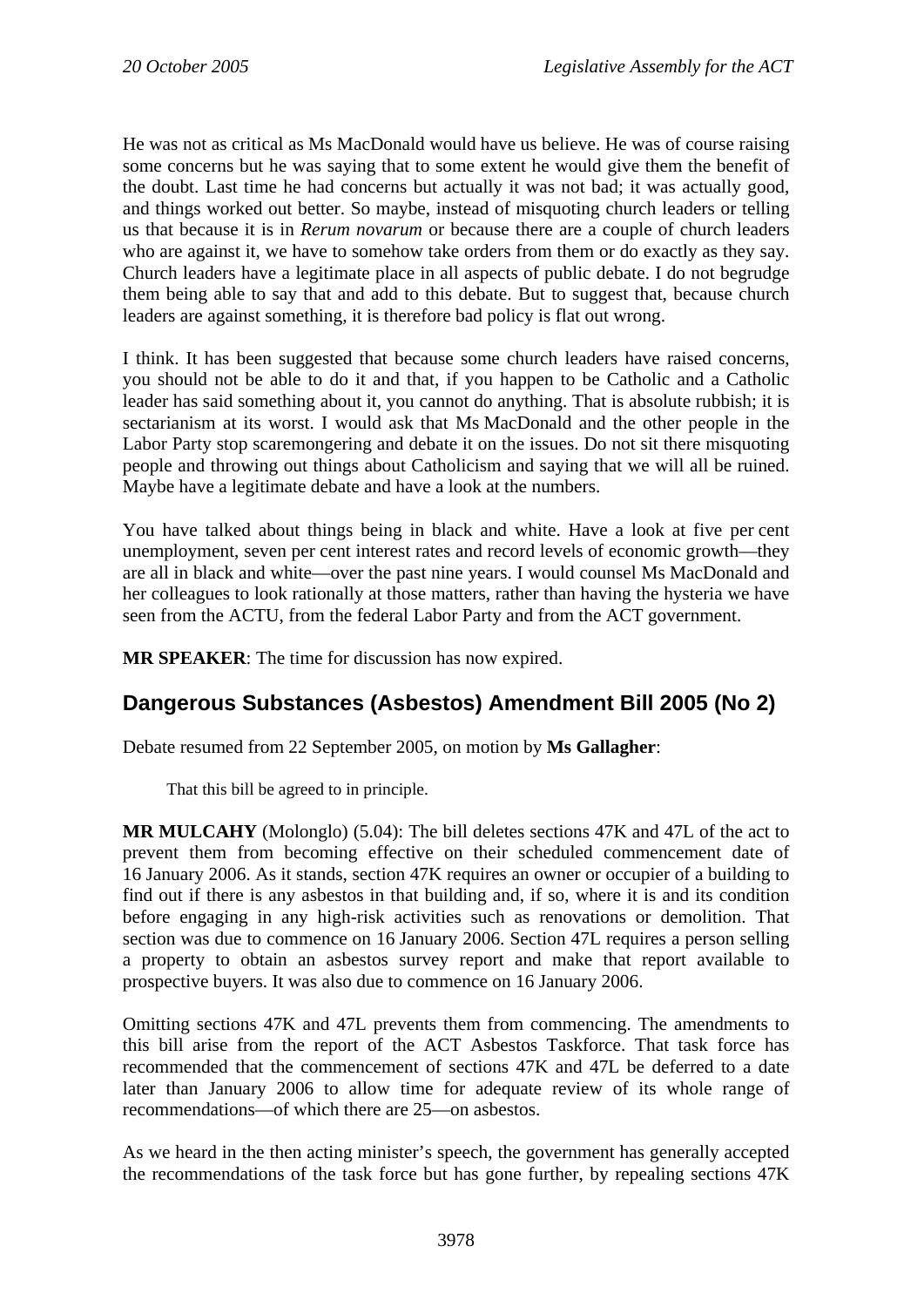and 47L, rather than deferring their implementation. I am pleased to say the opposition supports that move. It shows a sensible solution to the matter before us. The task force found that there are many problems with asbestos management which go far beyond reporting the presence of asbestos and providing reports. Some of the shortcomings the report cited were insurance for asbestos-related work being limited, and being a major constraint for any long-term management system. I am advised that, globally, asbestos is the largest single area of insurance liability.

In relation to section 47J, people surveyed by the task force were concerned with a number of matters, including the fact that it would lead to the provision of inconsistent advice, because some people have quite extensive knowledge about where asbestos can be found within their premises, while others have none. There was also concern that providing signed written advice may attract an inappropriate degree of liability in cases where there is not certainty as to the presence of asbestos within the premises. Finally, because of the limited asbestos insurance cover available, a major constraint is placed on management practices.

The obligations for asbestos management have fallen predominantly on property owners, especially in the residential sector. The government would require significant resources to ensure that sections 47K and 47L were being adhered to at every transaction point as required. There is a high likelihood that the regime would not result in the most effective cost-benefit outcomes. The cost generated by the obtaining of an asbestos report for every premises within the ACT would not be likely to yield a corresponding benefit in the context of improved management practices. Those resources would be better used in a more targeted way.

I am also aware that there is a shortage of competent asbestos assessors to service the new laws. Of course the long latency period of asbestos-related diseases, which is 15 to 40 years, results in potential for complacency. Community awareness dissipates if it is not continually reinforced. General community awareness, though, does not translate into special knowledge of safe management practices. A "she'll be right" attitude exists within some sectors of the building industry trades and among some home renovators, although I think we are making progress as far as greater appreciation of safety practices is concerned.

There are many hundreds of items that contain asbestos in different locations, with a wide variety of uses. They are very difficult to identify visually. Asbestos has even been found within parts of cars and so forth in the past. The new asbestos laws have been only partially effective. Asbestos advice laws, which commenced on 4 April 2005 section 47J—have contributed to high levels of asbestos awareness but have not been consistently effective in providing protection and reliable advice. There is community support for measures to provide advice to purchasers and tenants of properties, but more effective ways must be found for providing general advice to home owners, purchasers and tenants. The task force concluded that the way ahead was in changed behaviour, better management, the setting of standards, much higher levels of awareness and much better training. Accordingly, the task force recommends a revised model for long-term asbestos management. The key elements are as follows:

• targeted education and training for at-risk groups, particularly trade groups and do-it-yourself home renovators;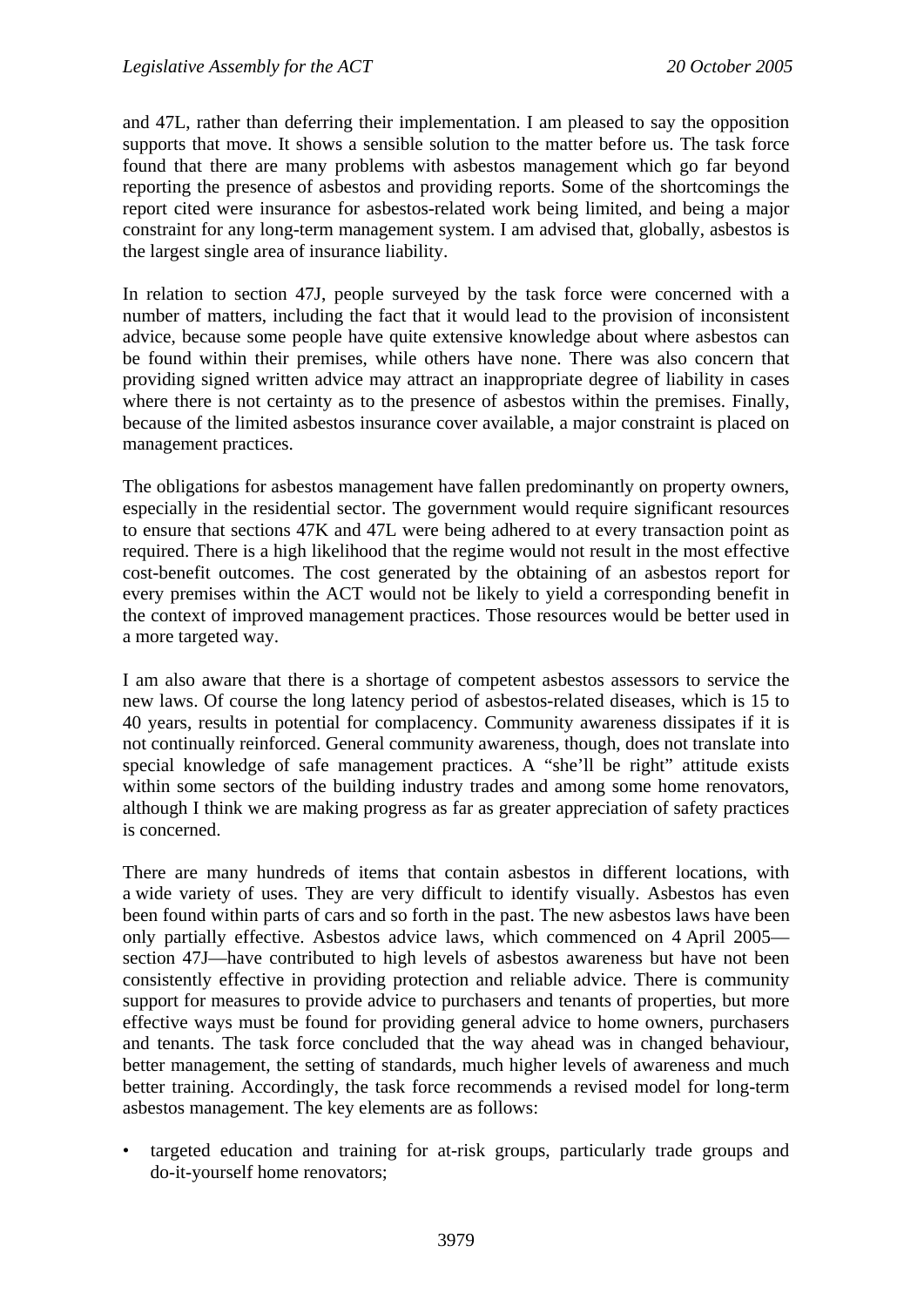- mandatory training for tradespeople who are likely to handle asbestos as part of their everyday work;
- a regime of asbestos survey reports, registers and management plans for all non-residential premises constructed before 2003, to be progressively implemented;
- a licensing and training regime for asbestos surveyors and assessors;
- a requirement for mandatory generic "asbestos advice" forms at key transaction points in the residential sector—building approval, sale and tenancy; and
- a requirement for the preparation of asbestos work plans, via the approval process or in industry standards and codes of practice, prior to renovation activities in residential buildings constructed before 1984.

Finally, it is proposed that there be a five-year implementation plan and a review. I believe it is likely that the approach proposed by the task force will address the practical difficulties that exist in maintaining an available pool of sufficiently qualified asbestos assessors to meet demand for asbestos survey reports. A more targeted, results oriented regime will also ensure that a greater cost-benefit balance is achieved in directing resources towards the most effective points of education and behaviour change.

It is noted by the task force that, if the act were to go ahead without substantial amendment, there would be insufficient competent asbestos assessors in the ACT to supply the required reports in time for the commencement of the act's provisions. There are 2,500 properties for sale in the ACT at any time, so the magnitude of the problem is evident. It is likely that many owners and sellers undertaking high-risk activities would have been unable to obtain the required reports by 16 January 2006. While new service providers are likely to appear in the market, I concur with the task force's concerns about the need to establish minimum standards of competency for asbestos assessors. Devising and applying such standards takes time and would not have been done properly if they had been rushed through to commence on 16 January next year.

In conclusion, I would like to again thank the minister and her office for the manner in which they brief us on matters of this nature. I think that ensures that, on non-contentious issues, we are able to progress legislation in a constructive fashion. The opposition therefore supports this bill.

**DR FOSKEY** (Molonglo) (5.12): I will also be supporting this bill. This bill is a device to remove requirements for the issuing of asbestos reports and imposing a legal liability on owners and residents to identify the location of materials containing asbestos material. The requirements were due to come into force early next year. The asbestos task force report recommended the withdrawal of these provisions and their replacement with something quite different and, the report argued, more achievable.

I think it is worth recapping briefly on the process that led to the creation of the scheme to deal with asbestos in the ACT government's Dangerous Substances Act. In essence, there was a concerted lobbying process led by people who had suffered from asbestos-related diseases and their families, looking for governments to establish a regime that alerted others to the dangers of materials containing asbestos.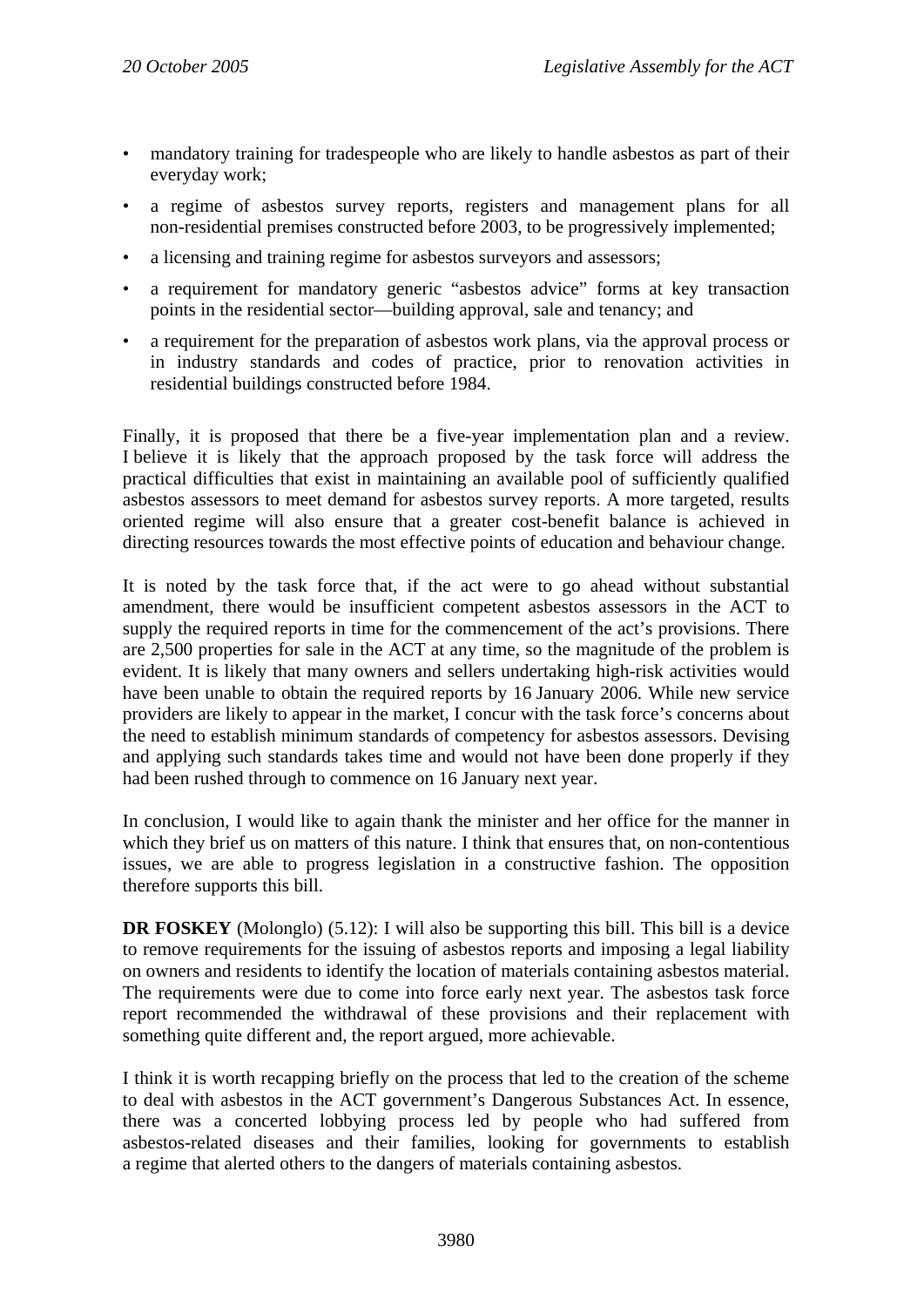A number of approaches were suggested, including point-of sale certification. The final result of the negotiated legislation at the end of the last term of the Assembly was that, until the asbestos task force came up with better options, the onus would fall on property owners and residents to advise builders and prospective buyers of the inherent dangers in their buildings. I still believe there are attractions in such an approach but I acknowledge that there would be a number of legal, financial and logistical difficulties if we were to follow through immediately in that way. So I am prepared to support the government's subsequent strategy of establishing an asbestos task force to analyse both the extent of materials containing asbestos in ACT buildings and the likely most effective and achievable strategies to alert owners, residents and workers to the risks they face.

Having accepted that process and much of the analysis, I accept that existing sections 47K and 47L, which require property owners or residents to arrange formal inspections of their properties and furnish asbestos reports to construction workers when high-risk activity is likely to be pursued—or to prospective purchasers or tenants when properties are put on the market for sale or rent—create as many problems as they address. The key problem is one of ascertaining exactly what can be determined about the level or location of asbestos, or materials containing asbestos, in a property and what it is reasonable to be required to advise others.

The mechanism proposed through the legislation was that buildings likely to contain these materials would need to be tested. It would appear that there are substantial difficulties in getting hold of enough capable people to do the testing, being able to determine clearly exactly what should and should not be tested and ensuring they have insurance cover for that work. Perhaps more importantly, the task force has found that such an approach would necessarily pick up all the people most at risk—chiefly construction workers and do-it-yourself home renovators—at a time when they need the information and awareness. I certainly accept the point that more work needs to be done, and that the existing provisions which this bill repeals would not serve the purpose in the current situation.

In commenting on the issues raised by the scrutiny of bills committee in the first instance, I am pleased that the issue of a person's right to a healthy environment is becoming part of the human rights dialogue of law-making in the ACT Assembly. I understand, from this task force report and from subsequent comments by the minister, that the issue of ensuring, as far as possible, that people can enjoy an environment free of asbestos underpins both the original legislation and the proposed new framework.

If this legislation were not amended as proposed by this bill, I would be concerned that the outcome would be the reverse of what is intended. Until a more resilient framework for identifying and making people aware of MCAs is established it is likely to muddy the waters to simply make owners and occupiers liable for providing or not providing an unknown raft of information. The real test for this legislation will be early next year when the new framework is introduced.

I would like to make it clear that I will be keeping a close eye on this legislation, as I still hold the position that some duty of disclosure needs to be imposed on residents and owners, and some systematised record kept of the location of these products and materials in houses and other buildings. Finally, I trust that the ACT government has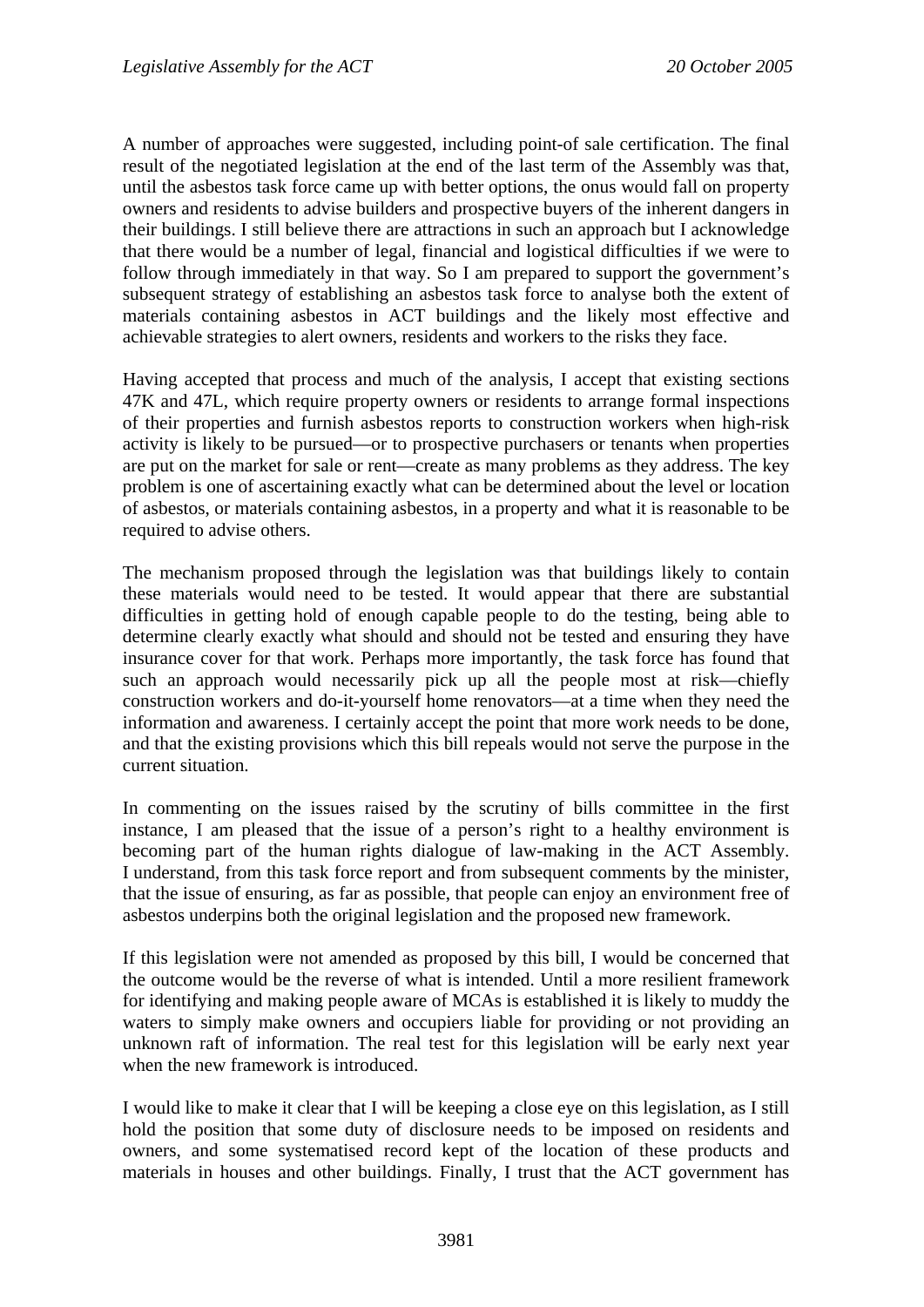kept in touch with the various asbestos disease interest groups. The ACT is quite sophisticated in its response to these problems but it needs to be sure it works along with those who have been adversely affected by this insidious material.

**MS GALLAGHER** (Molonglo—Minister for Education and Training, Minister for Children, Youth and Family Support, Minister for Women and Minister for Industrial Relations) (5.18), in reply: Mr Speaker, this bill will repeal sections 47K and 47L of the Dangerous Substances (Asbestos) Amendment Act 2004 prior to their scheduled commencement on 16 January 2006.

Section 47K of the act requires that an asbestos survey report be obtained when high-risk activities are being undertaken. Section 47L requires that asbestos survey reports be obtained for properties listed for sale. Members may recall that, in light of research undertaken by the ACT Asbestos Taskforce through the extent and impact survey and research of national and international best practice management models, the task force report on asbestos management in the ACT proposed new management regimes for the residential sector, including do-it-yourself renovators, the non-residential sector and trade groups, including the asbestos industry.

This research, in conjunction with extensive community consultation, raised a number of issues that would affect the implementation and effectiveness of sections 47K and 47L. These included, among other things, the limited availability of asbestos assessors and surveyors to prepare asbestos survey reports; the relative high cost to home owners of asbestos reports, and the potential impact on property market valuations for buildings containing asbestos. While the original legislation was well intended, the territory had no real benchmark to measure how the legislation would work in practice. As a result of the wide-ranging consultation and research undertaken by the task force, I believe we have a far more balanced, practical and effective approach to asbestos management and awareness training in the ACT.

In conclusion, the bill will provide time to implement the agreed outcomes of the task force report and ensure there is no confusion in the community about our intentions for the future management of asbestos in the ACT. I look forward to presenting a new legislative package to implement the proposed asbestos management reforms to this Assembly during the Autumn 2006 sitting. I would like to thank members of the asbestos task force for their work, the officers that support the task force, as it remains, and the officers of the CMD for putting together advice and the amendment bill we are debating today.

Question resolved in the affirmative.

Bill agreed to in principle.

Leave granted to dispense with the detail stage.

Bill agreed to.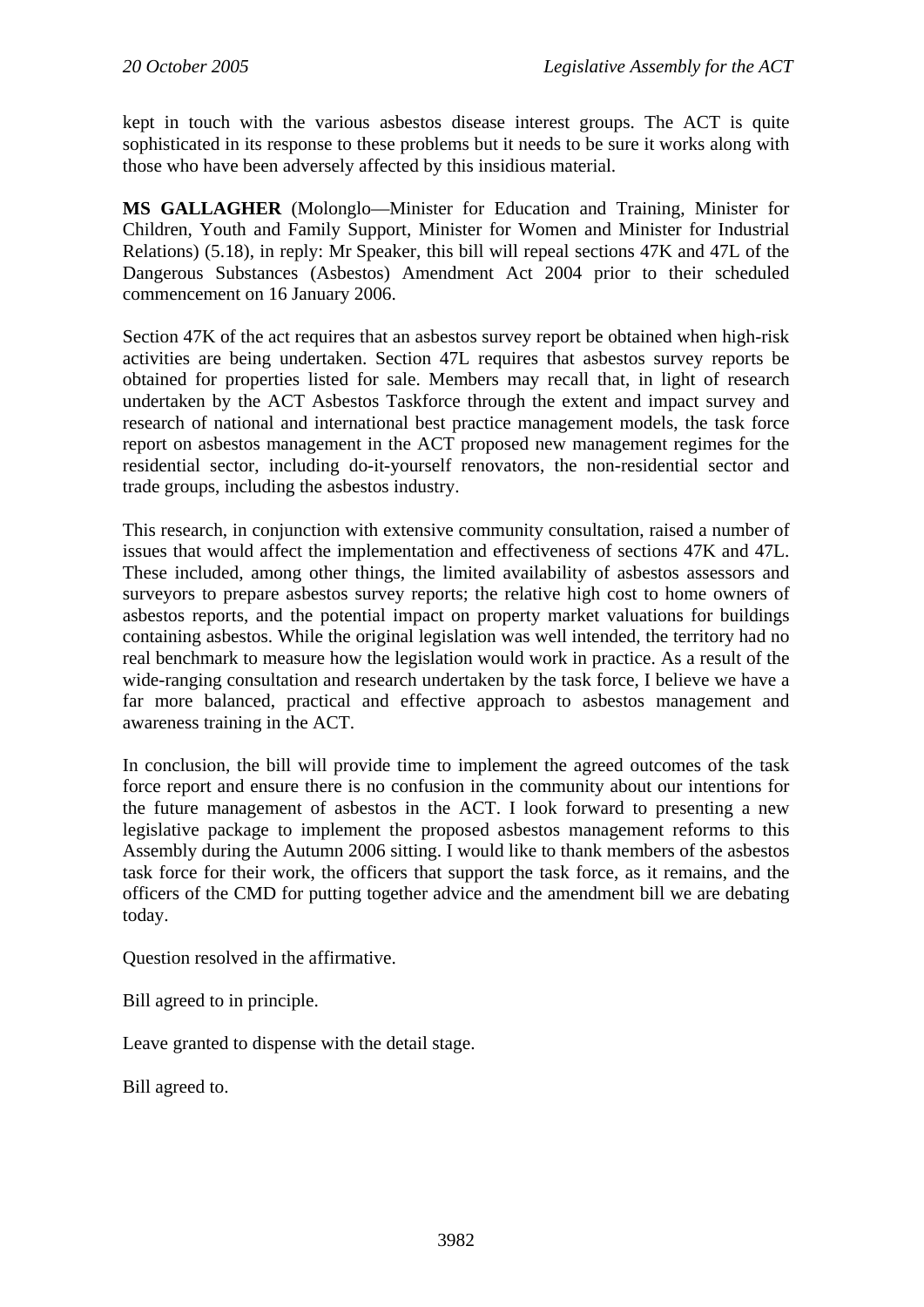## **Affordable housing Report**

Debate resumed from 30 June 2005, on motion by **Mr Hargreaves**:

That the Assembly takes note of the paper.

**MRS BURKE** (Molonglo) (5.21): The minister will no doubt be interested in responding today by announcing the amount of money that has been poured into affordable housing since he took over the position of housing minister. However, I suspect that some within the social housing sector will not be entirely convinced by the capital injections into the construction of adaptable and responsive housing options that will, for some time into the future, meet the perceived needs of the core clientele of social housing and emergency accommodation.

There are some innovative and responsive programs outlined in the report we are debating today. The government is trying to come to terms with some very needy sectors such as housing for the aged, student accommodation, Aboriginal and Torres Strait Islander housing, and assisting with housing options for people with disabilities. I hope to hear from the minister today about the rebuilding of public housing properties at Pierces Creek, Stromlo and Uriarra. Pierces Creek of course is of most interest to me and the families waiting to return to the settlement.

We may well be convinced that social growth is entirely reliant on economic growth. It is not. Real growth in a society is also dependent on how we protect and nurture our most disadvantaged, socially isolated or marginalized people. There is an army of community and social service organisations in the ACT to assist and guide people in times of greatest need. It is this sector that is deserving of the most government assistance and financial support. It is a sector that forms the backbone of any society and provides us all with a very positive—or negative—insight into how we value a solid welfare safety net. A large proportion of their workload is centred on housing issues. One would say a fair proportion of that workload could be eased with effective and coordinated government support that follows through on political commitments.

I was pleased to hear the minister giving the Assembly an update on the Currong apartments, Fraser Court and former Burnie Court sites. However, disappointingly to me, it seems that these projects are being timed as election sweeteners with no great urgency to expedite construction and put roofs over people's heads. It is here that one surely must ask, therefore, about the spending priorities of the current ACT government and whether they should expend disproportionate amounts of public money subsidising some unique and often obscure cultural activities or other events that might seek further support from, say, the private sector. We must question some of the pet ministerial projects, purely designed for ministers to leave their own legacies—such as an arboretum—which has cost the ACT taxpayers some \$12 million so far. Just think what the community services and housing sectors could do with that money.

Although much of the government's plans point to an apparent commitment to social inclusion, fiscal priorities are still not being directly targeted towards realistically eradicating social disadvantage and other problems associated with allocating the right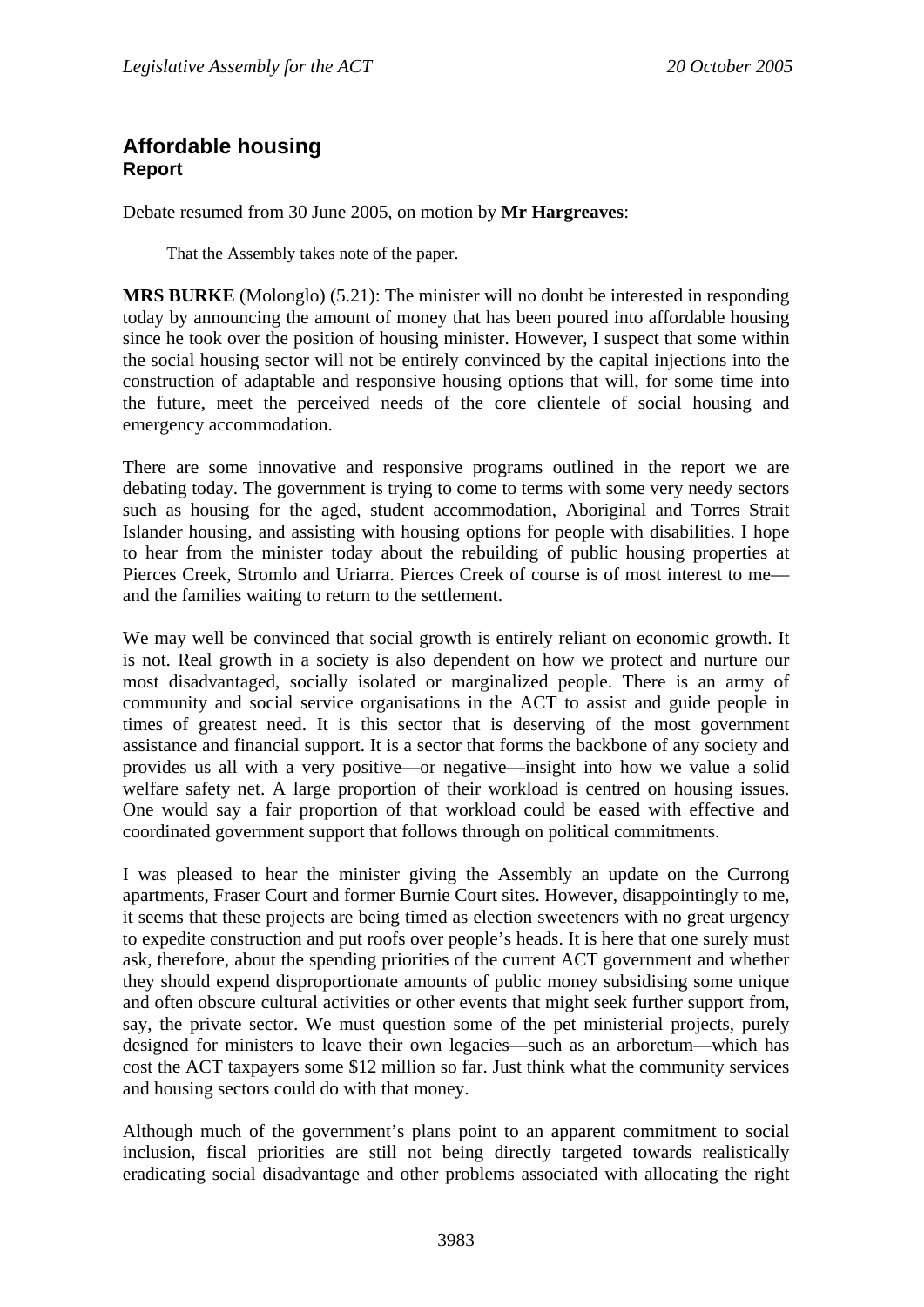balance of affordable housing options for Canberra's most needy. No doubt there needs to be a balance of maintaining what is good for the majority, but it should not be forgotten that some programs should be funded ahead of the grandiose ones in order to realise the long-term social and community benefits for all in the ACT. This can only be supported further when the ACT government, which has led all Canberrans to believe in an election commitment in 2004 of \$30 million over three years for capital injection into social housing, can no longer fulfil its primary role of serving the community by making inroads into the eradication of social disadvantage in Canberra.

At this point in the fiscal cycle, when the ACT government is not faced with positive economic times, it elects to shift focus away from the duty to maintain sound social services and, as I have said, commits funds to a project such as an arboretum. What lies ahead? I support the minister's intentions to do what is fiscally possible in addressing the balance between funding social housing options and, at the same time, facing the quandary of attempting to cool off the problem of higher rents and house prices in the private market.

I again urge the minister to continue to lobby the Treasurer and the planning minister to work with him on this critical matter. Planning mechanisms, land supply strategies and shared equity schemes may well be the crucial components that will assist the ACT government in meeting obligations with the federal government. Naturally, these should be well under way to attract more first home buyers who are capable of independently entering the housing market. I support the minister's calls for further federal government input into this area, as it seems that, as a small jurisdiction, the ACT is faced with extra fiscal challenges that simply cannot be met by our limited revenue base.

I have personally had many discussions over the past year with Senator Kay Patterson and her staff on a whole range of housing issues, not the least of which was a suggestion to move towards a more nationally consistent policy approach to housing. I believe this is a logical and practical step to take. To bolster this point, it is a quite sensible request by the ACT government—I note that at page 48 of the report—to see placed back on the national agenda the development of a national housing policy, envisaging a united and bipartisan effort by all levels of government to improve housing affordability right across Australia.

There is no doubt that the minister and I will have ideological differences on issues of tenure, debt management, eligibility requirements for social housing and the distinct need for a more rapid response to crisis and emergency accommodation, to meet the needs of the homeless and those escaping domestic violence and other social problems. However, I signify quite clearly that we share common ground in the aim of combating homelessness and the debilitating effect of poverty associated with it.

In a city-state such as ours there is a real opportunity to see effective breakthroughs occurring as we see government, community organisations and the business sector become far more comfortable with sharing the load and resources to promote shared responsibility as the key to providing solutions to, and tackling the issue of, housing affordability and the social problems associated with that. It is pleasing to see that under the commonwealth-state housing agreement. I encourage and applaud the efforts of the government to date, although I would say get a wriggle on, to make sure we get these things nailed a bit quicker, in relation to working with the private sector.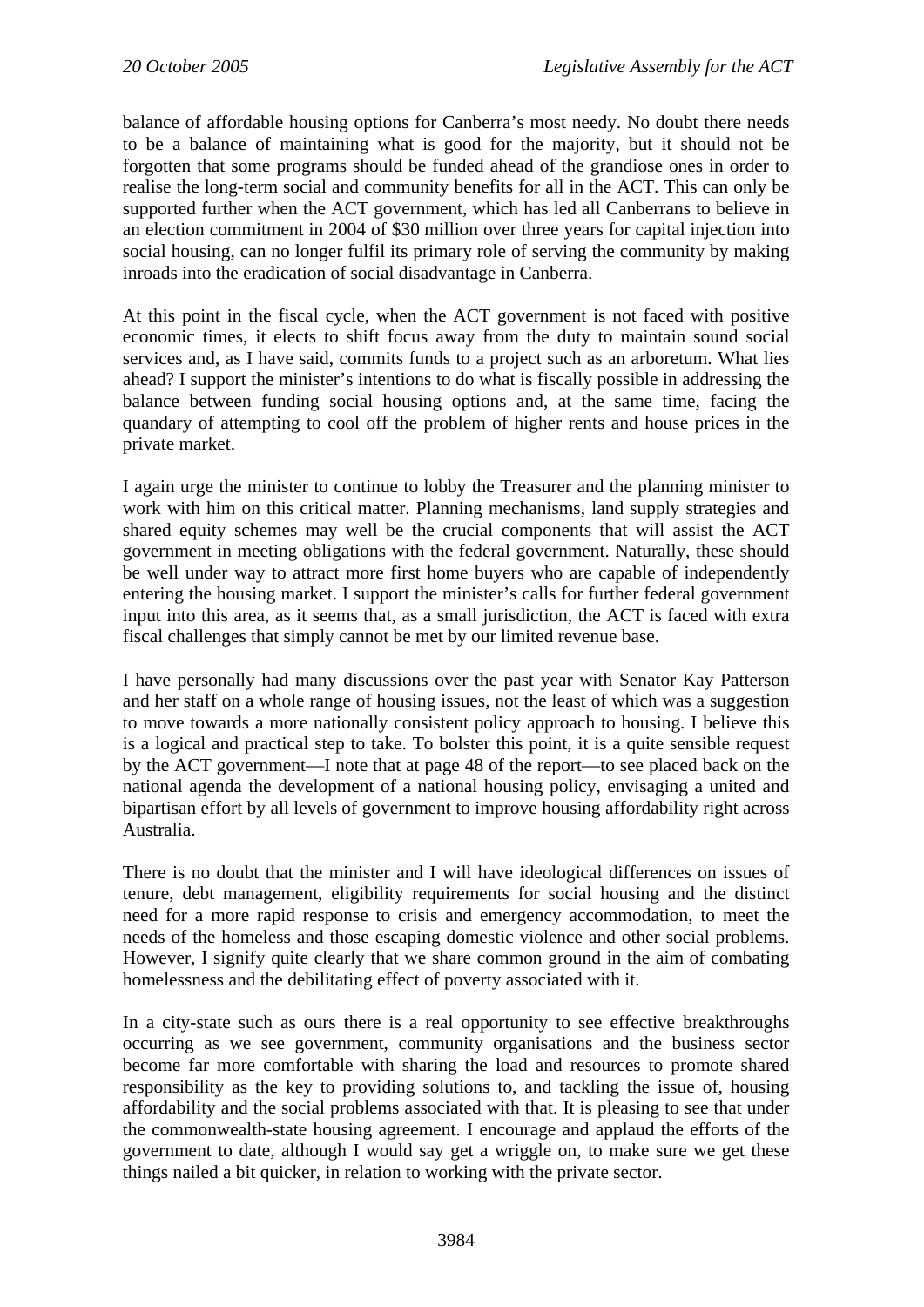We have recently heard that the ACT is one of the most affluent societies in Australia. Add to this the fact that we have the highest proportion of public housing of any state or territory in Australia of some 8.6 per cent—in fact twice the national average of 4.5 per cent. I hope the minister continues to ask himself what is going wrong and why we have a housing system in crisis. I appreciate the minister's announcement today about the summit. I look forward to that and hope I will be invited along to it, to enable me to take a very bipartisan approach and work with the community to effect some positive outcomes.

Rather than playing ping-pong across this chamber and with people's lives, we need to make some hard decisions about where money is spent in the future. And we need to make sure we have strong access criteria for people going into public housing. I have no qualms about that and I stand on that: we need to make sure that people who have to access public housing have that access. We need to make sure that we look at all options to make sure people move through, and that they have entry and exit points to the public housing sector. This will ensure that those most in need—those most vulnerable—can access housing in times of need.

I thank the minister for this comprehensive report, and thank her staff for putting the report together. I look forward to further reports. As I have always said, I again extend an offer across the chamber to work with the minister on some good outcomes for the future.

**DR FOSKEY** (Molonglo) (5.30): I wish I had Mrs Burke's 15 minutes, because I have truncated my speech hugely. I will have to gallop through it, but bear with me as you can read it later.

First of all, it is important that I put on the record yet again that I am a public housing tenant, though I know I do not have to ask for permission to speak in this instance.

In Anti-Poverty Week, it is timely to be looking at housing, since the cost of housing is one of the biggest factors, along with lack of access to reasonably well paid work, exacerbating poverty in the ACT. Consequently, my thanks go to the government for bringing on this item for debate in this sitting week.

The ACT Greens' analysis of the report on progress with affordable housing in the ACT shows that, sadly, there is little evidence of an improvement in housing affordability over the past four years. We believe that this results from the government's failure to take action in response to key recommendations made by the affordable housing task force in its 2000 report on strategies for action.

I would like now to summarise the lack of ACT government progress against the seven key strategies identified by the task force. The first strategy was the development of social housing. The growth in public housing appears to have been small, as the number of dwellings increased by just 1.6 per cent from 2002-03 to 2004-05. In real terms, there has been a decline in the number of new tenants housed in public housing each year since 2002. Of course, the government has failed to deliver on an election promise to increase funding to public housing by \$10 million per year and has not taken action to provide subsidised land for social housing providers.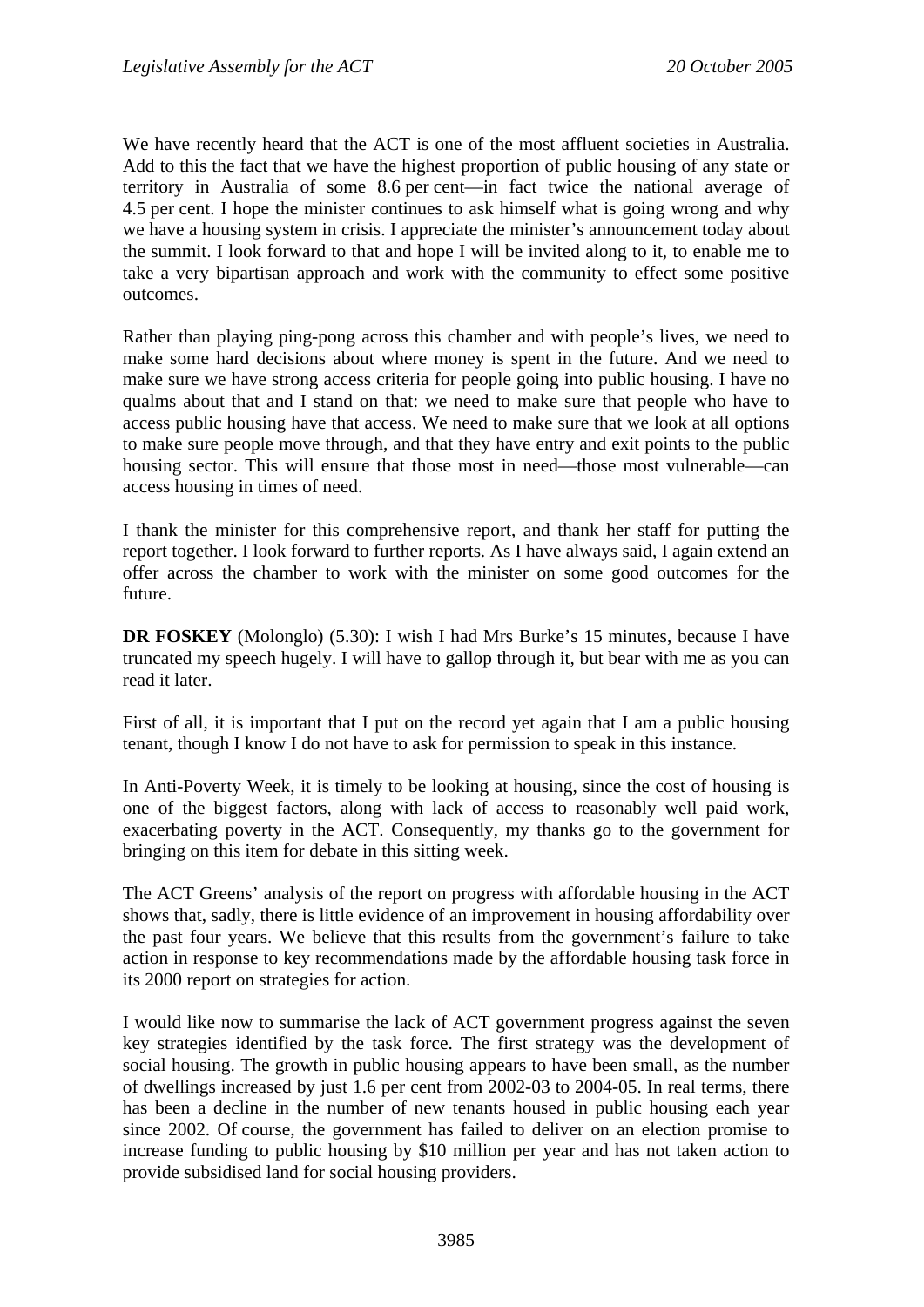The secondly strategy was about encouraging partnerships. The use of public-private partnerships has been limited. There is also a lack of clarity about how these partnerships are negotiated to ensure that the benefit to the community warrants public investment. The third was about improving access to private rental housing. The only ACT government initiative in this area is the rental bonds housing assistance program that has assisted 111 people since it was introduced in July 2003.

The fourth strategy was about support for home ownership. The primary mechanism for supporting home ownership in the ACT has been the home buyer concession scheme, which has not been subject to any cost-benefit analysis. The only other initiative has been the moderate income land ballot, which has had a poor uptake and provides limited benefits to purchasers.

The fifth strategy was about use of the planning system. There has been little progress against planning system recommendations since 2002. In particular, the commitment in the social plan to introduce inclusionary zoning has not been implemented, despite considerable effort by the Greens to bring it about. The sixth was about raising awareness. The report contains no evidence of enhanced community or industry awareness in relation to affordable housing. The final strategy concerned aspects of implementation. The ACT government has failed to deliver commitments made in its response to the strategies in action report, including a commitment to consider making a housing statement part of the 2004-05 budget.

Apart from these specific strategies, the progress report makes a number of assertions that are without basis and may be deliberately misleading. For example, the report suggests that there has been a decrease in housing stress since 2002. However, this contradicts the views that community groups have provided to government in submissions and public forums, which indicate that housing stress is increasing rather than decreasing.

A national survey of community service organisations conducted by ACOSS in late 2003 found that housing service providers reported an increase in the number of people seeking assistance, being assisted, and receiving assistance due to lack of service capacity. Furthermore, the Australian Bureau of Statistics recently released the results of the 2003-04 household expenditure study, suggesting that housing costs have increased more than household income. This data could be used to estimate levels of housing stress in the ACT if the ACT government chose to commission such an analysis.

The progress report also fails to mention that the government made a clear commitment to release an implementation plan to accompany its final response to the recommendations of the affordable housing task force, following the negotiation on the commonwealth-state housing agreement in 2003. Two years after that agreement was signed, no implementation plan has been developed and the government has resisted calls from community groups and the ACT Greens to produce one.

This report, along with other progress reports produced by this government, is no substitute for a properly constructed implementation plan to guide and coordinate activity across multiple government and non-government agencies. Progress reports continually refer to the future strategies in affordable housing but provide no clear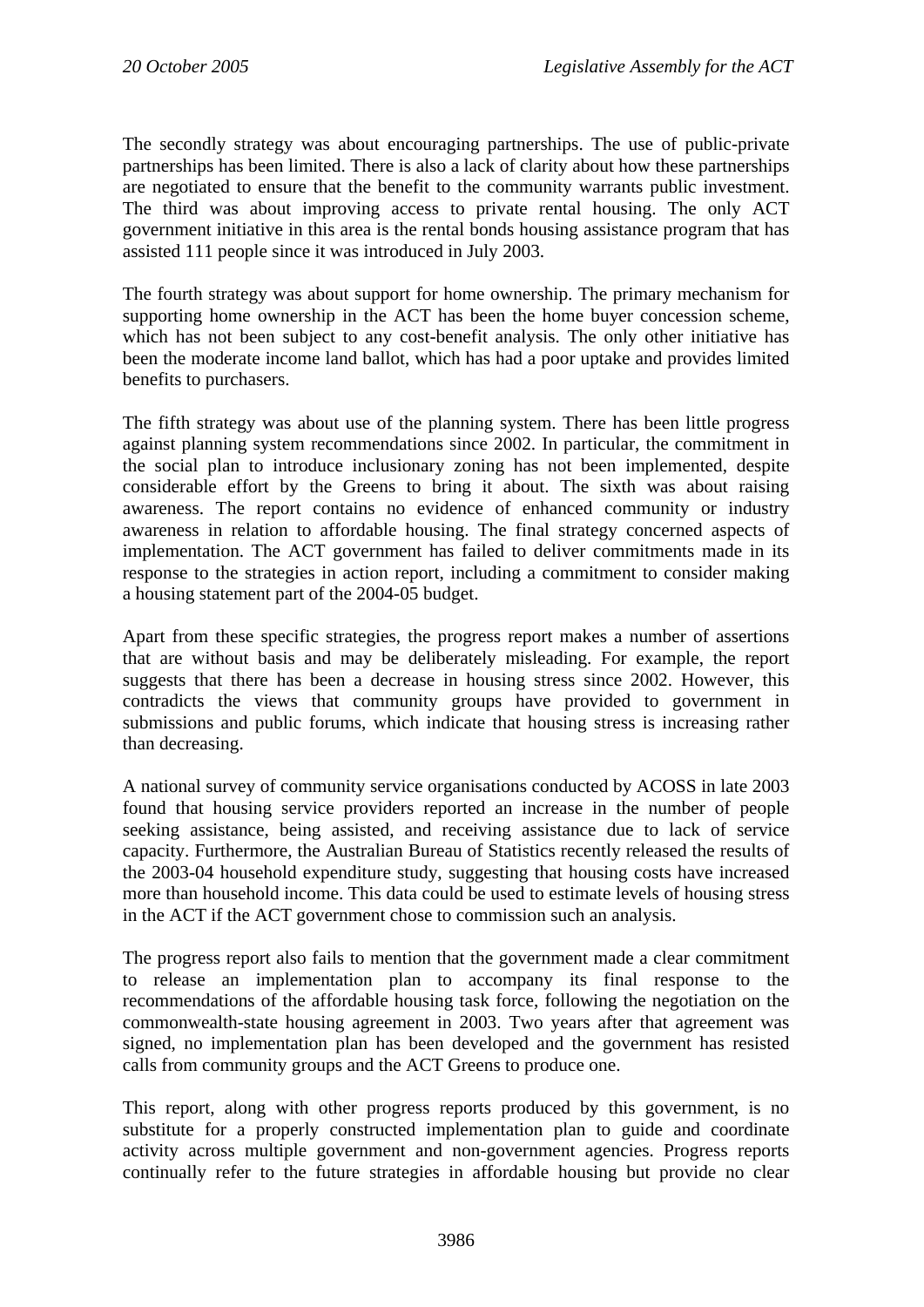commitments, no evidence of how the government intends to bring together stakeholders to progress key initiatives, no time frames and no mechanism for review. By contrast, the appendix to this report identifies that many other Australian jurisdictions have developed strategic plans or frameworks to provide a coherent approach to promoting and supporting affordable housing.

The progress report touches on affordable housing initiatives for specific target groups, but largely repeats initiatives already mentioned in previous sections. It fails to recognise housing difficulties experienced by families with people with a disability. Access to supported accommodation for people with a disability has been identified as a national priority area of unmet need and there are difficulties for people who live in privately owned or rented housing who need home modifications and cannot afford them.

There is mention of an ACT Aboriginal and Torres Strait Islander housing plan 2004-05, which has five goals, but there is no description of progress or achievements from this plan. There is also mention of a joint initiative with ATSIS, but no details as to how the funding was distributed and whether it was used to fund initiatives listed as ACT government initiatives.

The need for more affordable housing for people with mental health issues also gets scant treatment in the progress report. This has been raised as a priority need in evidence provided to the 2005-06 budget estimates committee. This is a disappointing report that contains out-of-date data and excludes relevant data contradicting some of the government's assertions. There is little evidence of any real improvement in affordable housing in the ACT since 2002.

As a result of the poor status of housing affordability in the ACT, the ACT Greens have developed their own recommendations. Firstly, the ACT needs an affordable housing plan or strategy to clearly establish targets and time frames for action to be taken across government agencies in partnership with the community and private sectors. We urge the government to develop transparent indicators for measuring affordable housing in the ACT. We call on the government to develop a long-term financing strategy for social housing and substantially increase funding for public and community housing in the 2005-06 budget.

Fourthly, we question the assertion that there is an adequate supply of public housing in the ACT and we call on the ACT government to increase supply through additional investment. Fifthly, the ACT Greens support more investment in energy and water efficiency in public and community housing. Sixthly, we call on the government to address delays in the release of land for community housing initiatives and ensure that in future there is a coordinated process for allocating both land and funding for such projects.

Seventhly, the Greens contend that increasing the supply of affordable housing will both reduce the incidence of housing crisis and provide more exit options from SAAP, thus reducing homelessness. We urge the government to take action to facilitate progress on shared equity schemes to support home ownership amongst low to moderate income earners. We believe that all investment in affordable housing strategies should be subject to a cost-benefit analysis.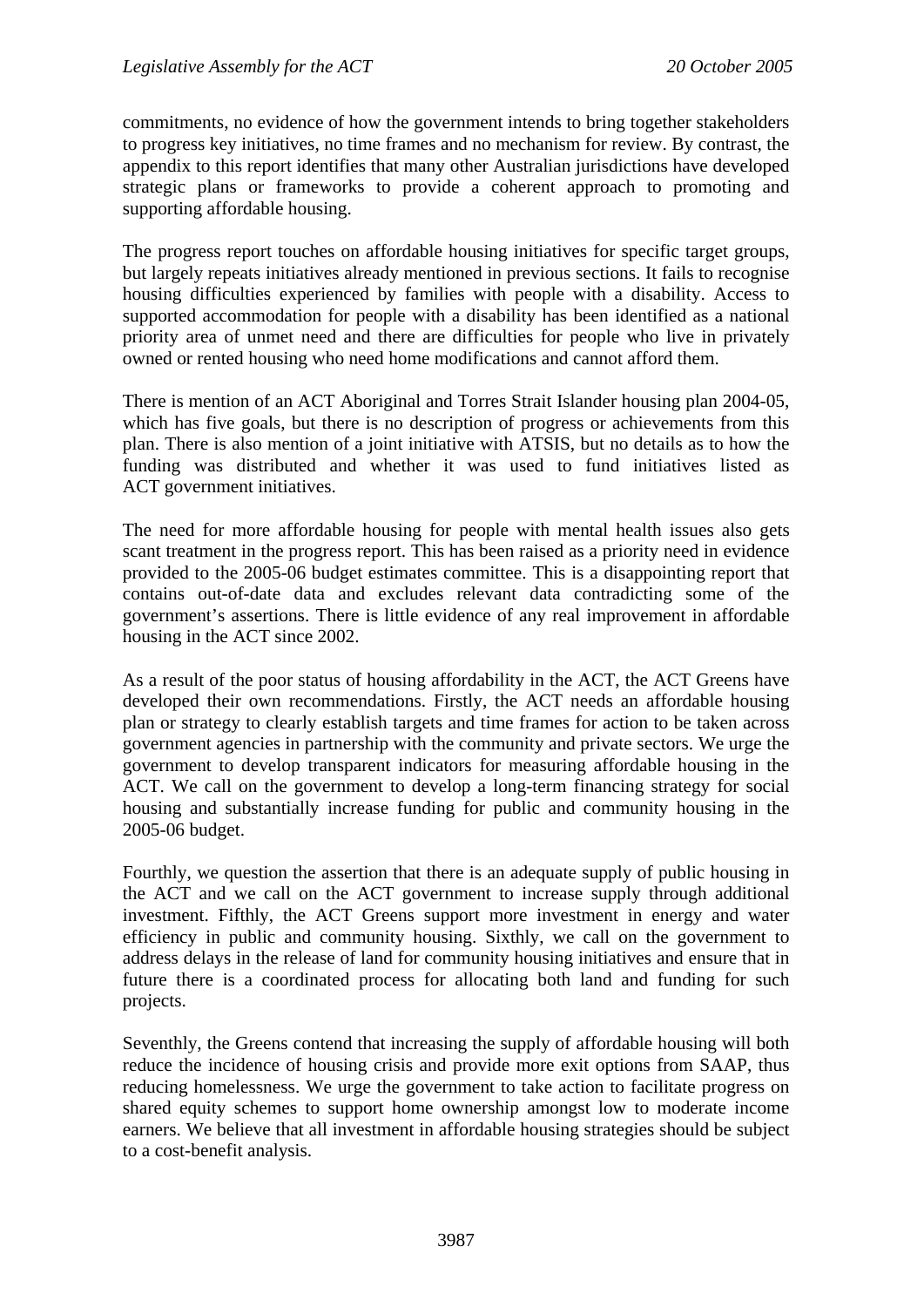I think that the ACT government would agree in principle with many of our recommendations, but the government's unwillingness to implement or at least seriously investigate these recommendations prevents it from truly engaging in a strategy that could help in the elimination of the current housing crisis.

We now need to develop an affordable housing plan or strategy and I would like a response from the government as to when one will be released. I am happy to offer the minister a copy of our analysis of the progress report, which is much more detailed than this speech can be. It provides references and case histories.

**MR SPEAKER**: Order! The member's time has expired.

**MR HARGREAVES** (Brindabella—Minister for Disability, Housing and Community Services, Minister for Urban Services and Minister for Police and Emergency Services) (5.40), in reply: Mr Speaker, I would be delighted to receive a copy of that analysis from the good Dr Foskey, and here she is trotting across the chamber to present it to me with some fanfare. However, I do hope that this report has contained within it some academic rigor. I would hope that it does, because I am aware of the reputation of the good Dr Foskey. However, her analysis in her speech of the government's progress report on affordable housing was, in general, simplistic, disingenuous, factually incorrect and lacking evidence to support her claims. I do not have much else to say about that.

Declining housing affordability is a national issue. Responsibility for affordable housing is held jointly with the Australian government. Work is under way on this important issue at a national level. The ACT government achieved growth in public housing from 2002-03 to 2004-05 despite a continuing decline, in real terms, in funding received from the Australian government under the commonwealth-state housing agreement.

Dr Foskey states that there has been a decline each year since 2002 in the number of new tenants housed in public housing. However, she fails to acknowledge that the total number of people housed in public housing has increased since 2002. Furthermore, Dr Foskey fails to acknowledge that the ACT has one of the highest levels of public housing in Australia.

The decline in the number of new tenants housed reflects the success of the ACT government's measures to sustain tenancies and break the cycle of homelessness. If Dr Foskey would like to see more new tenants housed each year, the government would be required to resort to evicting more tenants, including those who pay full market rent for their property. That is contrary to Dr Foskey's policy, and indeed the government's policy, of security of tenure and sustainable tenancies in public housing.

Dr Foskey argues that the ACT government's progress report on affordable housing makes a number of assertions that are without basis and are deliberately misleading. The report did not, as Dr Foskey claims, suggest that there has been a decrease in housing stress in the ACT since 2002. The report explicitly states that it will not be possible to quantify the number of ACT households in housing stress until the next census is undertaken in 2006.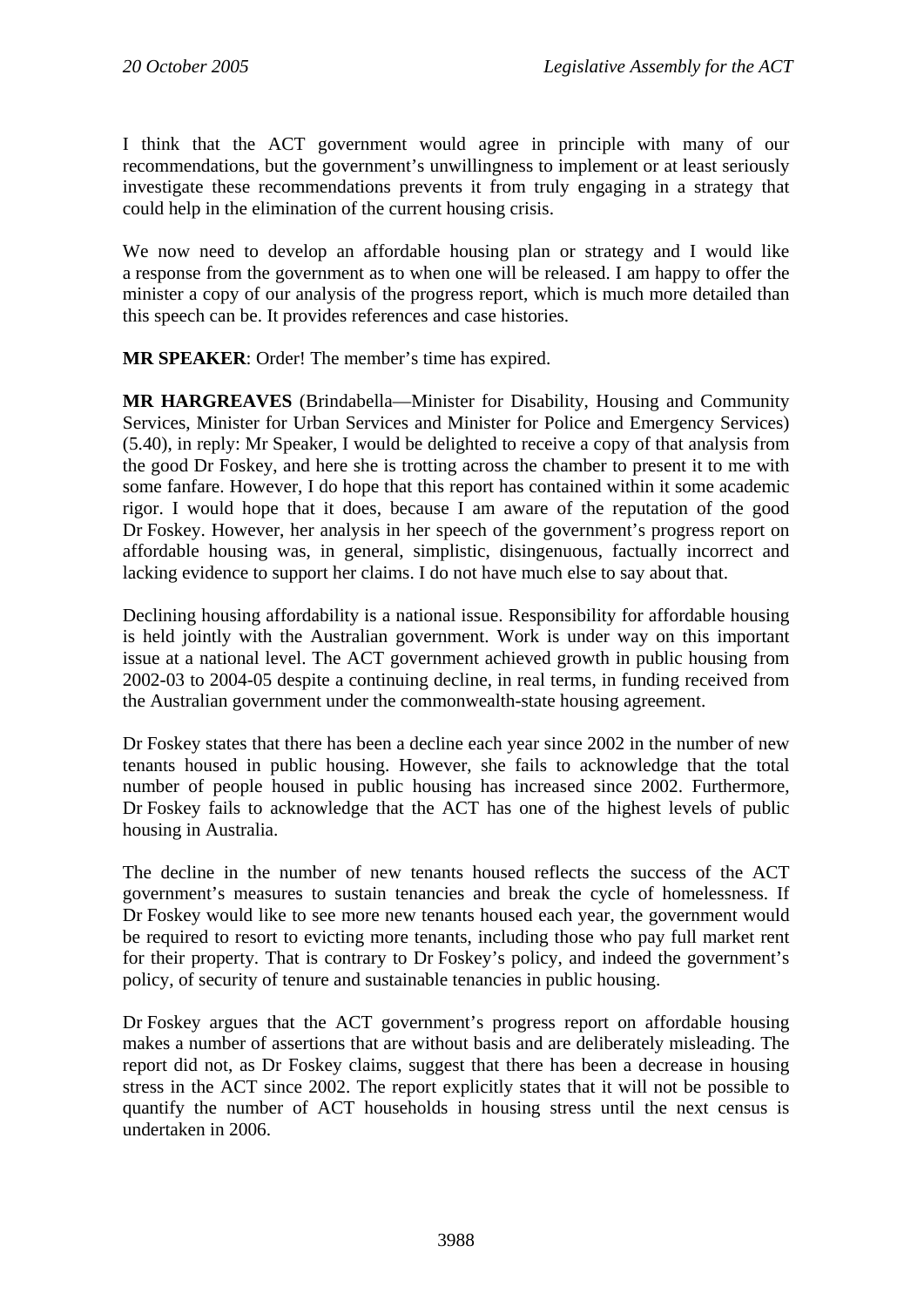Dr Foskey also claims that the report contains data that is out of date. At the time of writing, the report contained the latest data available. The Real Estate Institute of Australia figures for the March quarter 2005 were not released until late June, just days before the completed report was due to be tabled in the Assembly. This government and, I am sure, the opposition are not skilled in gazing into the bottom of teacups. It would appear, though, we are talking about Green tea.

Dr Foskey suggests that the report fails to recognise the housing difficulties experienced by people with a disability and people with mental health issues. That is simply incorrect. These groups are routinely assisted through the ACT government's focus on allocating public housing to those most in need. A large number of people on the highest priority list for public housing, early allocations category 1, have mental health issues and a range of other complex needs. It is misleading to suggest that only issues of affordability place such people in housing needs.

Mr Speaker, just as an aside on the notion that we have abandoned people with a disability, in the past two years \$3 million was expended and we modified 910 homes; that is, one in 12 of the properties in the stock was modified for people with a disability. I do not call that abandoning people with a disability.

**Mrs Burke**: What about private sector people giving a hand.

**MR HARGREAVES**: The accusation levelled at the government is that it is letting people down in public housing, a notion I reject. Also, there is the accusation that we are not doing anything about mental health issues. We have specialist housing managers who have pathways and gateways for people so that we actually look at people's tenancies as being sustainable in a holistic approach to their lives. We bring to bear the fruits of the partnerships between Mental Health ACT and some of the non-government sector experts in mental health issues, along with things such as debt management and a whole range of personal education activities, including immunisation for babies and nutrition, to assist the tenants within the public housing stock.

Do I see any of that in the private sector? The short answer is no, Mr Speaker. Do I see the private rental sector modifying eight per cent of its stock to suit disabled people? No, I do not. Recently, we opened at Freycinet on the Burnie Court site 24 units of adaptable housing to allow people to age in place. They will be available for adapting when people become frailer. We have those programs and I have to say that I reject the notion that we are abandoning those people.

We have also to understand that roughly \$2 million was made available in the last two years to some non-government organisations to provide disability-specific accommodation. Some people disagree with the Abbeyfield disability system and some people do not. Claims that we are not providing resources to that sector are to be rejected. The fact that we have allocated almost \$1 million to Centacare to provide five properties for that sector is also some measure of the discharge of our responsibilities.

I do not say that we are doing everything spot on, as we are not, but we are doing a heck of a lot more these days than has ever been done before. We have the runs on the board. This affordable housing report is about a point in time—it is work in progress, if you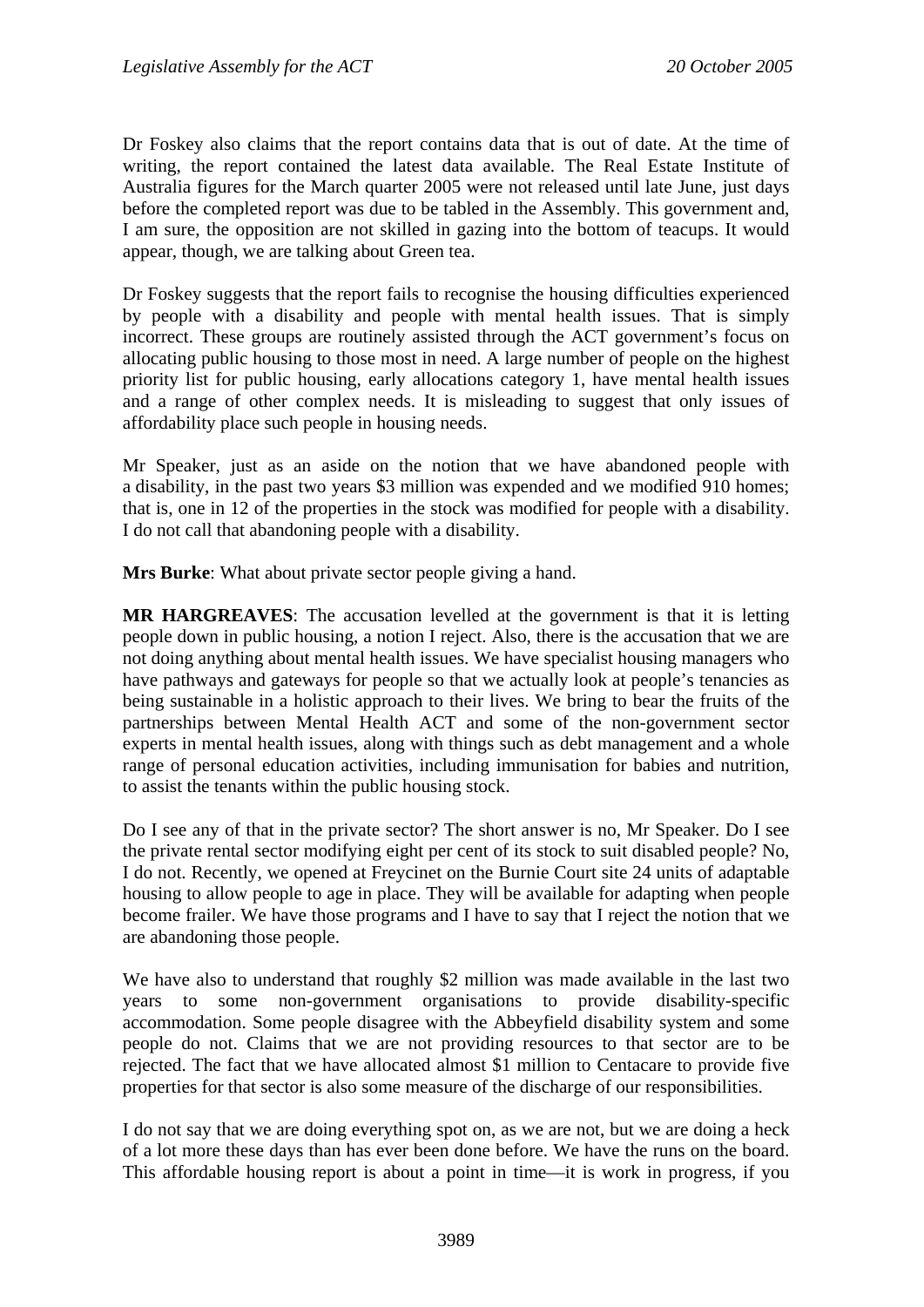like—and it will lead us on. I officially opened the poverty-proofing forum the other day. It is, if you like, another audit mark midway to show whether we are going the right way and what are the causes of poverty. I would suggest to you that homelessness is a result of it, not a cause of it, but we need to consider all of these things in the context of what we are doing as a socially responsible government and, indeed, a socially responsible parliament.

Mr Speaker, I announced earlier that we will be having a housing summit. We will be inviting stacks of people, as best we can, and we will be putting advertisements in the paper. We want anybody who has a contribution to make to this summit to come and say to us where we should be going from here. We will give credit where it is due and we will do the fessing up where it is due, but I want a positive outcome from that and I want the community and the experts to tell us together where we should be going, where we should be directing our energies.

I would have thought that, instead of bagging this report on the progress of affordable housing, Dr Foskey may very well have taken the lead from Mrs Burke, who has said, "Good on you. It is a good thing. At the moment there are some warts around that need to be addressed, but essentially the direction is right and we can argue over the detail." I have no problems at all with that, but all I have seen from the Greens is what I perceive to be, given some of the language that was used here, a beautiful piece of work which is not particularly well constructed academically and which seems to have been plagiarised from a cup of tea session involving ACT Shelter and ACOSS. I will bet my money, any amount of it, that this stuff is, in fact, straight out of ACT Shelter's manifesto. I congratulate them for their contribution to the sector, but sometimes former Green members in this town ought to realise they are former Green members.

Question resolved in the affirmative.

## **Distinguished visitor**

**MR SPEAKER**: I acknowledge the presence in the gallery of Ms Roslyn Dundas, a former member of this place.

## **Personal explanation**

**DR FOSKEY** (Molonglo): Mr Speaker, I wish to make a personal explanation under the appropriate standing order.

**MR SPEAKER**: Do you claim to have been misrepresented, Dr Foskey?

**DR FOSKEY**: Yes.

**MR SPEAKER**: Please proceed.

**DR FOSKEY**: I am not sure whether ACT Shelter handed Mr Hargreaves their analysis of the report, but I can assure you that—

**MR SPEAKER**: Dr Foskey, you have to stick to the personal side of it. It is not an issue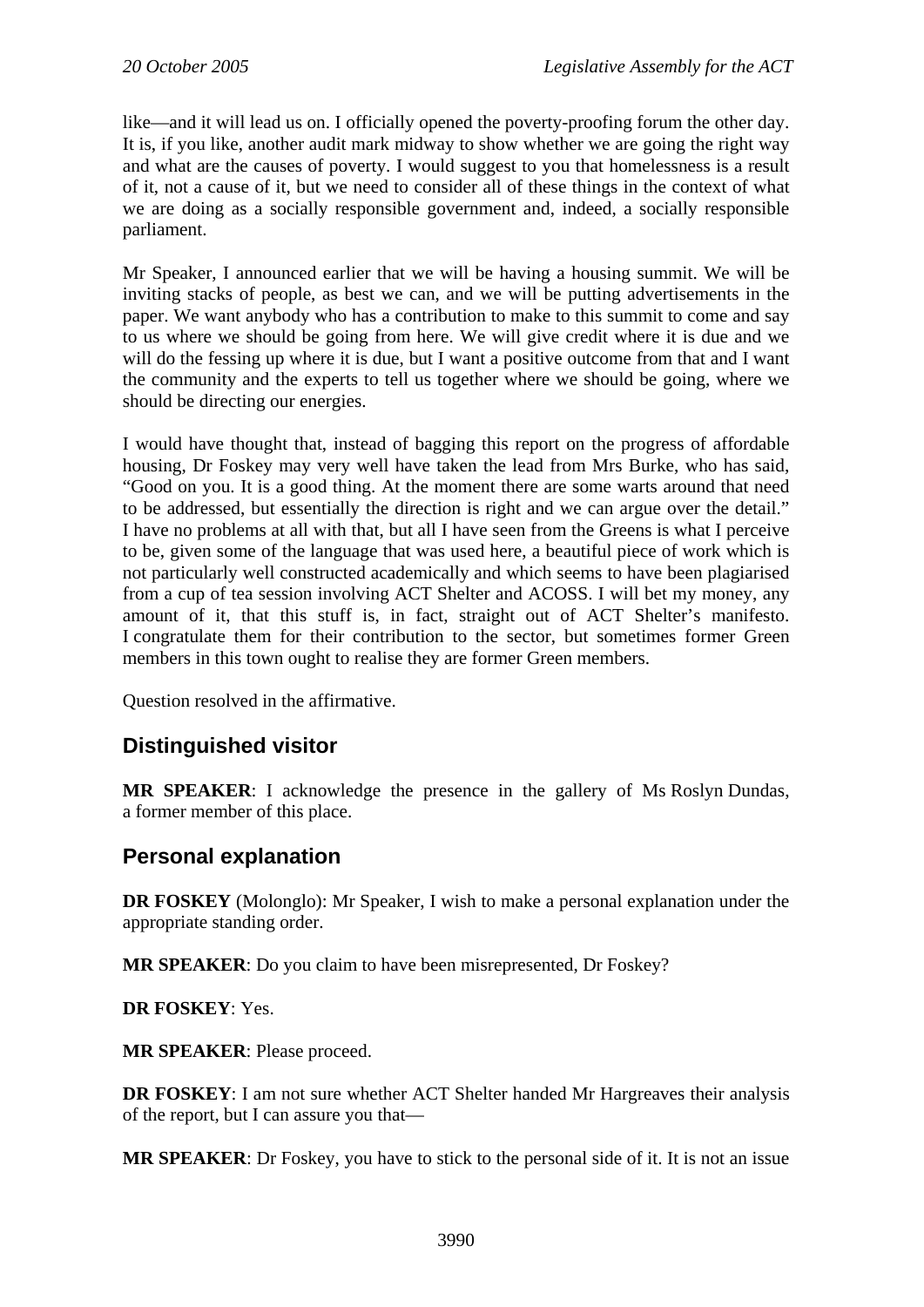about ACT Shelter. You have been granted permission to make a personal explanation, not an explanation on behalf of another organisation.

**DR FOSKEY:** My personal explanation is that my speech was derived from a statement written by a member of my staff and there was no input from any other source, though it was, of course, given to ACT Shelter as they gave us a copy of their analysis.

## **Adjournment**

#### Motion (by **Mr Hargreaves**) proposed:

That the Assembly do now adjourn.

## **Bushfire memorial**

**MR GENTLEMAN** (Brindabella) (5.52): I rise tonight to talk about the weekend of 9 October 2005. Although that weekend for me will still have some terrible memories due to issues we have discussed in the Assembly over the last few days, there was a happier occasion, and I would like to talk about that tonight.

I was invited to the unveiling of the Mount Taylor story tree on Sunday, 9 October. We all remember the devastation of the 2003 bushfires; it will remain in our minds for many years to come. But the residents of the Mount Taylor Estate decided to construct a memorial to the bushfires. The residents of the Mount Taylor Estate were the worst affected in the suburb of Kambah: 12 houses were completely destroyed by the fires. In the wake of such blistering crisis, the residents formed the Mount Taylor Estate Residents Association. They, in particular Mr Mark O'Neil, decided to build a memorial to commemorate the event and assist with the healing process.

The lone tree standing in the middle of the devastation was chosen as the focal point for the memorial. Over a year after the decision to build a memorial, and after some seven months of carving the memorial, a smoking ceremony saw the unveiling of the story tree. The story tree is a remarkable memorial and is testimony to the courage and bonding of the residents of the Mount Taylor Estate. Arising from a mere suggestion, the story tree has become a major focal point for the community in its recovery from the firestorm that rocked the ACT.

The carving was created by well-known woodcarver Bryan Carrick and his pride of volunteers and is on target to be one of the biggest works of its kind in the Southern Hemisphere. The masterpiece was also well supported by the ACT government, with a grant from artsACT of \$14,000, as well as by many supporters who, as Bryan acknowledged, brought him many cups of hot coffee during those cold days. It was wonderful to see their lives depicted so realistically on the story tree.

This evocative carving is breathtaking, and during the unveiling I had a great chance to view it in all its glory. The bright colours, intricate carvings and detailed three-dimensional scenery are reminders of just how devastating the fires were. The carvings depict the various evolutionary stages that the tree has stood by, from the early indigenous inhabitants through to farming and suburban development and, of course, the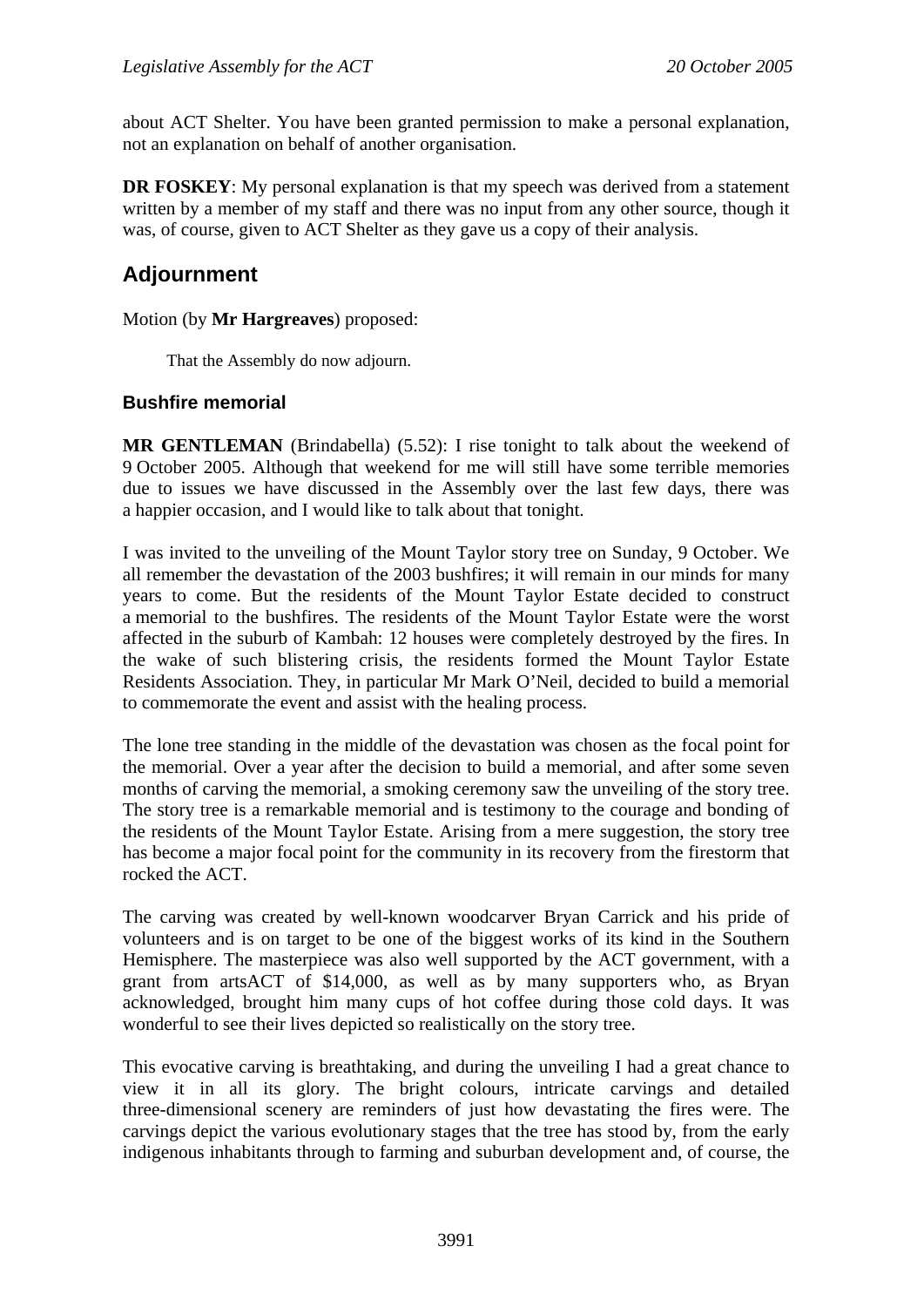firestorm. From scenes of Aborigines lighting controlled burns through to a bullock dray, farmhouses and a burnt-out car, you are released from now and lost in time.

Some people, like Bevan and Enid Turnbull, who were the first to rebuild, lost everything, and Jo and Greg Matthews lost all but their clothesline full of clothes. The story tree vividly reflects these and many other anecdotes of the scars that were left by the fires, and yet it has brought the community closer together. This is in no small part due to the efforts of one of the more vocal members of the Mount Taylor Estate, Mr Mark O'Neil, whom I have mentioned already tonight. Mark has been an amazing support for the members of this small community and has been the first to offer support to others affected by the fires.

At the unveiling of the story tree on that Sunday, my colleague Minister Hargreaves also gave a moving and true tribute to Mr O'Neil. I was honoured, as I am sure were the others in the crowd, including Chief Police Officer Audrey Fagan, the head of our Emergency Services Authority, Peter Dunn, as well as firefighters and our SES volunteers, to have been invited to be part of this event, and I look forward to being kept abreast of the continuing efforts and to even more significant carvings of the tree.

## **SIEV X anniversary Mental health**

**DR FOSKEY** (Molonglo) (5.56): I want to acknowledge that yesterday was the anniversary of the sinking of an unidentified vessel known as SIEV X and to alert members to an exhibition on at the moment at the Uniting Church's Pilgrim House that was launched by Mr Stanhope last night. Mrs Burke and I attended, and there may have been other members that I did not see.

I just want to report that it was a most moving experience to hear one of the survivors of the SIEV X give a most amazingly graphic description of what happened as she struggled to survive for some hours, worried that her son had already drowned. As we know, most of the people on that leaky boat—mostly women and children—did drown. Last night's launch was of the preferred design, which comes from schoolchildren, for a memorial to the survivors of and the people who were lost from the SIEV X. It is hoped that the memorial will be placed on Lake Burley Griffin. The issue at the moment is whether we can get a permanent status for that memorial, which is a work of art as well as a graphic reminder of what happened. So that is something to keep your eye on.

I also want to speak about two places I went to last week. Last week was Mental Health Week and I visited two places that I think are worth a mention here. Often we in the house do not know what goes on in the community sector, particularly amongst people with a mental illness. The two places I am referring to are Warren I'Anson House and the Grow House in Narrabundah. I acknowledge that those are places that provide some brief accommodation for people with a mental illness. They are very important and each has very different groups around it.

Probably many people here will remember the circumstances under which Warren I'Anson House was established following the very sad death of Warren I'Anson. At the moment, the house serves to provide respite in a group setting for people with a mental illness. All of us probably need that social input, but perhaps people with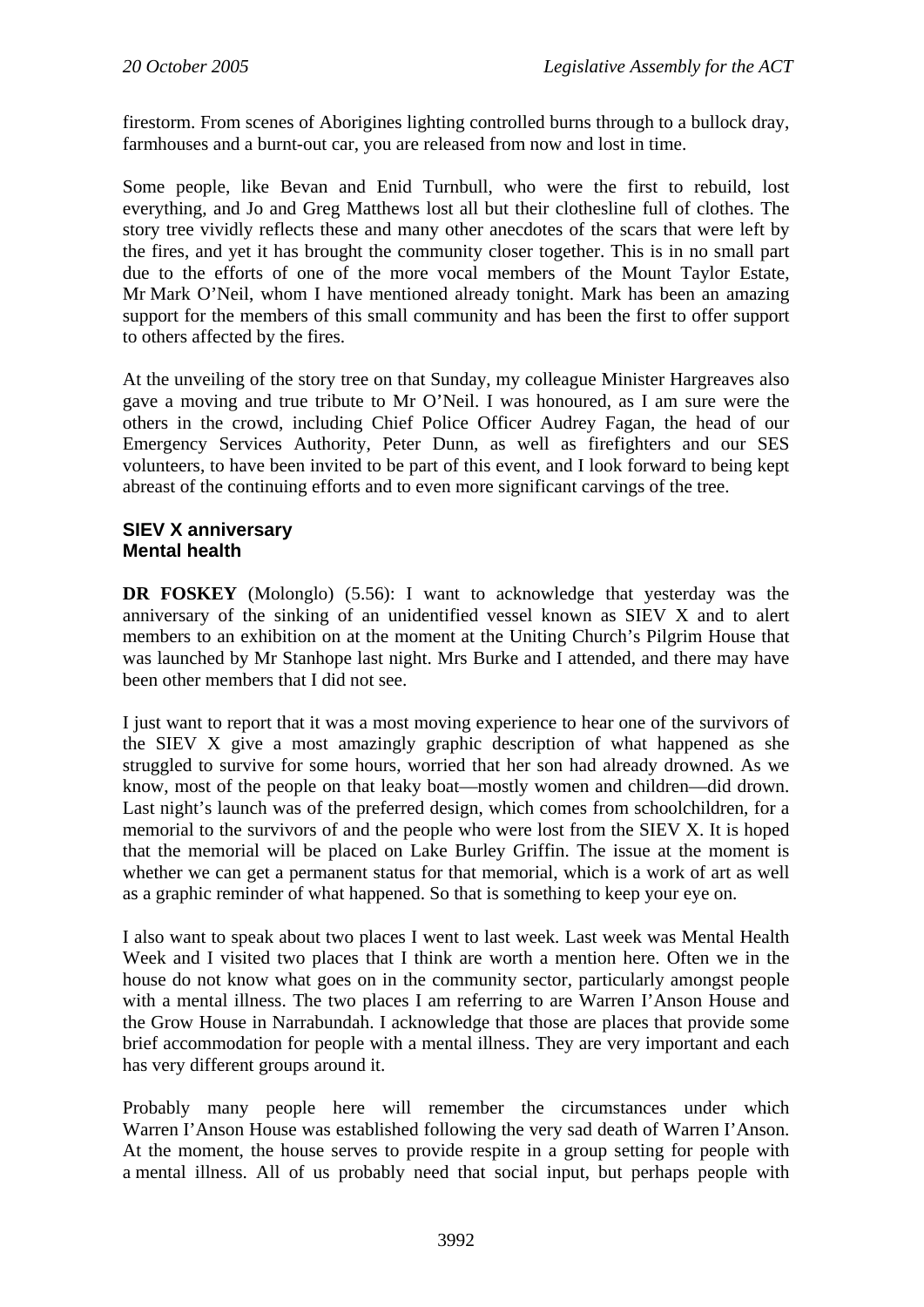a mental illness need it more than others. I met and talked to people there and I want to pay my respects to the people who keep that project going.

The Grow House is in Narrabundah. Grow is a 12-step program of mutual help, recovery and personal growth, and a number of people use that house. It provides residence for people over a longer term. Mr Berry was there at the time that I was there and I believe Ms MacDonald had been there the previous day, so this is a place known to people. I want to mention the sense of ownership that that community has around that house and to point out again that people seem to need places where they can meet other people with similar problems so that they can talk and do activities together. It has been identified by the mental health community, carers, consumers and their advocates that we need places where people can spend periods of time and which may keep them out of the more acute end of the psychiatric care and mental health care. These places have a very important function.

## **Poland**

**MR STEFANIAK** (Ginninderra) (6.01): I rise to mention an event that is going to occur on 11 November. That date is also Armistice Day, of course, but 11 November 1918 marked the beginning of modern Poland, which had been partitioned between Germany, Russia, Austria and Hungary in 1795 and came back on 11 November 1918. It survived between the wars. It was led by a very impressive man called Jozef Pilsudski, who was the father of modern Poland. He was instrumental in its founding on 11 November 1918 and managed to beat a Bolshevik invasion of western Europe in August 1920 led by two very experienced Russian generals, General Tukhachevsky and General Budenny.

Poland was, unfortunately, the first casualty of World War II. I was reading an interesting book the other day that made some mention of the defamation of the Poles. I know a lot of Poles are concerned to see reference made to Polish concentration camps. In fact, of course, they were Nazi concentration camps, where some three million Poles of Jewish extraction, and indeed about another 2½ million Poles of Roman Catholic extraction, were exterminated by the Nazis. Of course, the Soviet Union under Stalin had a bit of a go, too, and exterminated a further 1½ million Poles, most of whom were from eastern Poland and probably would have been of Roman Catholic extraction, although no doubt there were some Poles of Jewish extraction there too.

There were two historic events in World War II. Poland made a magnificent contribution, even though it was squashed flat in about a month. One was the ghetto uprising from March to May of 1943, when the remaining about 50,000 mainly Polish Jews in the ghetto rose up against their Nazi oppressors and held them at bay for some two months. That was an absolutely inspiring and epic struggle. It was closely followed only a year later, on 1 August, by another two-month heroic struggle when the Polish home army rose up and threw the Germans out. The Russians were on the banks of the Vistula and were going to encourage the Poles to rise up—to get rid of anti-Soviet elements as much as anything. The Russian troops sat back under Stalin's orders; some of them bravely tried to cross to help the Poles but were either shot by the Germans or by the NKVD for their actions there. After two months of an incredibly brave but ultimately futile effort by the Poles, a number of German divisions and squadrons of Stukas managed to smash most of Warsaw flat and finally stopped that revolt.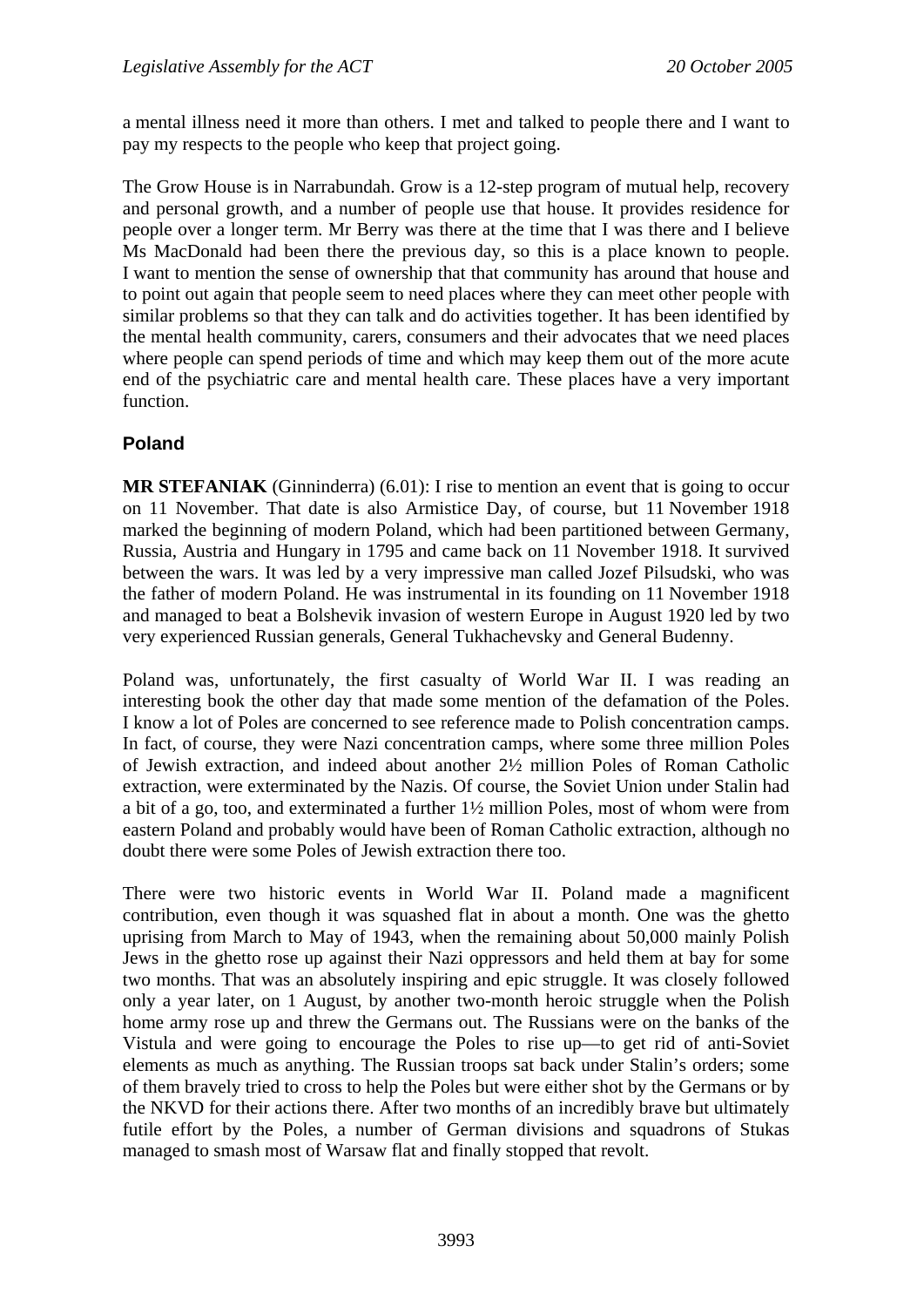A number of RAAF pilots took part in that revolt, flying in supplies from Italy, and a number of them lost their lives. A memorial was opened only last year along the Federal Highway, out near the border, commemorating those very brave Australian airmen, some of whom are still alive and living in Canberra.

Of course, after the war, Poland became part of the Eastern bloc and until 1978, apart from a few struggles against the oppressive regime and the Russians, it remained part of it. In 1978, Pope John Paul became pope. Solidarity was inspired by that and other things and was founded by Lech Walesa in 1980. Finally, in 1989, probably as a result of those efforts, the Eastern bloc crumbled. Eastern Europe—though perhaps not so much the old Soviet Union—is certainly much better off today, and hopefully in the not too distant future the people of Russia, too, will be better off.

Poland has always been a fairly heroic country and often has been conquered by its larger neighbours. This little book makes note of the fact that, unlike every other country occupied by the Germans with the possible exception of, I think, Denmark, there were no Poles who formed units to assist the Germans. There were no quislings, and even though the Germans tried to involve the Poles in their war against the Russians they were unsuccessful. I remember Marian Domagala, who as a 14-year-old fought in the Polish army. He and his mates used to blow up German trains going to Russia. He said that if he had known what would happen later maybe he would have had second thoughts. But then he said, "No, we were fighting the Germans and that was what we needed to do." So I send congratulations to everyone of Polish extraction and the people of Poland on 11 November.

## **Chief Minister**

**MR PRATT** (Brindabella) (6.06): I want to speak about the Chief Minister's position on the anti-terrorism laws and his breaching of the confidentiality of the legislation. Mr Stanhope loves to detail the journalists, academics and other commentators who have spoken out in support of him. He has run through a list of those, and he is quite entitled to do that. I heard one of Jon's favourites, Hilary Charlesworth, speaking this morning on ABC radio. She said some things that were quite dangerous in terms of the debate about the need to introduce anti-terrorism laws. She said basically that these laws were simply based on scaremongering. She criticised the federal government's comments, saying that the federal government's comment that these are extraordinary times that call for extraordinary measures was "simply a furphy", and went on to talk about a number of things.

She also criticised the Malaysia-Singapore experience. Of course, they have had anti-terrorism laws in place for a very, very long time. She criticised the approaches of those two states because their laws, which are called emergency acts, had not stopped terrorism. Nobody ever said that such laws, including those laws that we are seeking to bring in here, would ever stop terrorism. The aim is to minimise the threat. Of course, Malaysia and Singapore have had those laws in place since their rather extraordinary circumstances dating back to the last days of the Malayan emergency, which affected the entire South East Asian archipelago, and those laws have indeed worked. So Hilary is quite wrong.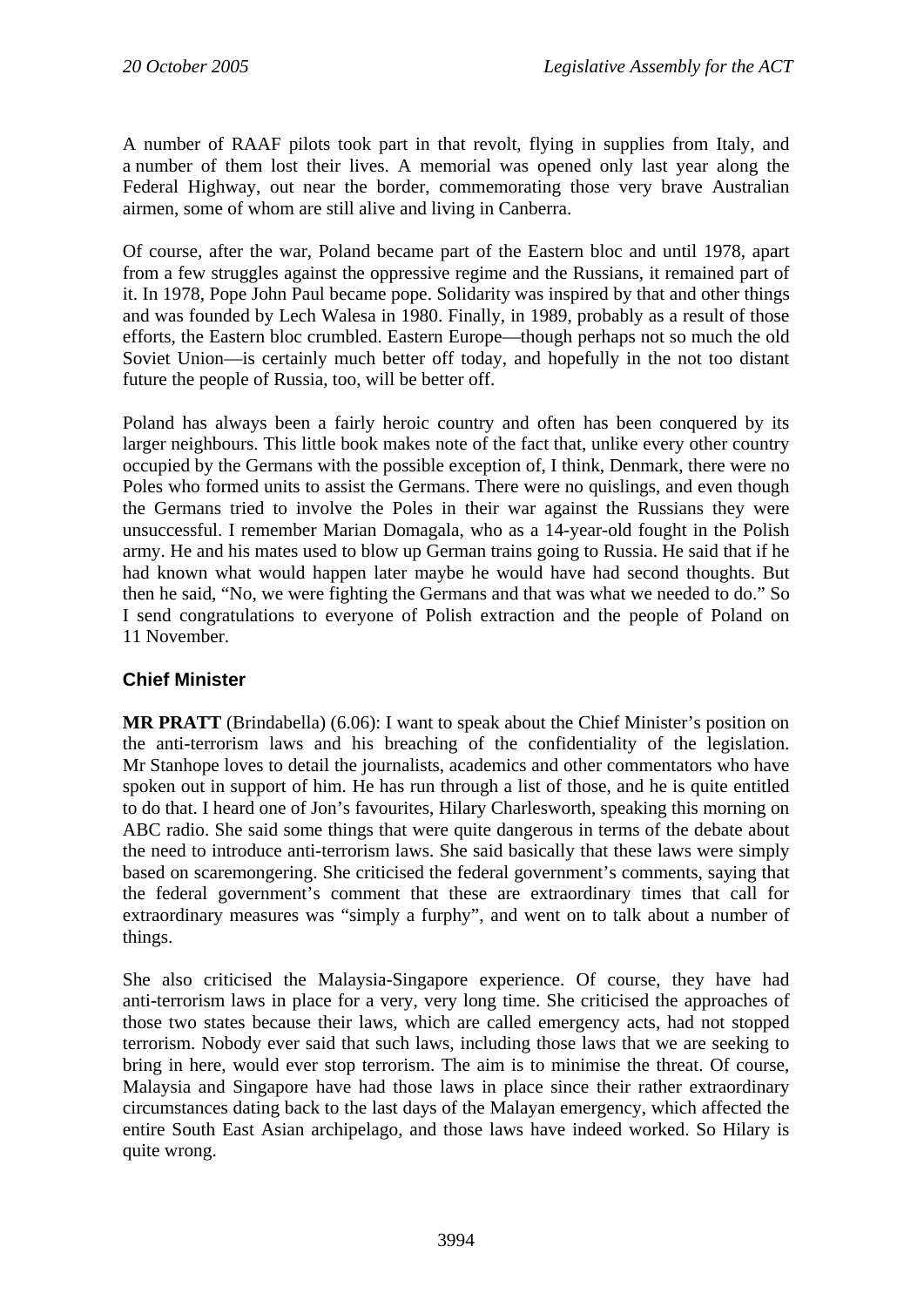Hilary is clearly a good woman and she is committed to her causes. But I have to say that she is breathtakingly naive. I think she is a classic example of a number of people that we have in that category. Like so many of the civil liberty activists and the academics who have come out and made these sorts of comments, they are all good people; they are all committed to their causes. They do a good thing in terms of talking up civil liberties, but they comment about things they know nothing about.

#### **Mr Hargreaves**: What—a professor is?

**MR PRATT**: The problem is that they do not know much at all about international terrorism and they do not know very much at all about the harsh realities of some of the communities overseas which would seek to bring those sorts of concerns to our shores. The problem with them is that they have very good vocal networks, and because they have those vocal networks their misleading views are, unfortunately, given too much prominence.

Let us look at the other side of the balance sheet, at another writer who, like so many in recent days, has come out and criticised Mr Stanhope particularly. Piers Akerman is a man I do not often agree with—I think some of his views are perhaps a little too simplistic—but, by God, his article in the *Daily Telegraph* of 18 October was a cracker. I will just pull out a couple of interesting comments he made. He said:

Showing once again he is not the best man to have on your side in a firestorm, ACT Chief Minister Jon Stanhope, on whose watch Canberra burnt two summers ago, has abandoned all ethical and security considerations in an attempt to undermine the Federal Government's proposed anti-terrorism legislation.

Having agreed with all other state and territory leaders to respect the confidentiality of the draft anti-terrorism bill while it was under discussion, Mr Stanhope, displaying all the maturity of a wet-behind-the-ears student activist, promptly published the content on his Toy Town government's website, and, in so doing made himself out to be some sort of hero with the immature Left.

Responsible government requires responsible leadership—even more so with the world locked in combat against the most lethal forms of terrorism.

But not from the knee-jerk populist Mr Stanhope. The lessons taught by New York, Bali, Jakarta, Madrid and London have escaped the notice of this former Beazley political staffer.

If security matters cannot be discussed in confidentiality, there is little chance of ever meeting the terrorist threat.

That article says it all about the immaturity of our Chief Minister.

**MR SPEAKER**: Mr Pratt, I think you made some fairly strong comments about a member of the community. I just draw your attention to the resolution agreed by the Assembly of 4 May 1995 and suggest that you have a read of that.

**MR PRATT**: Am I to respond, Mr Speaker?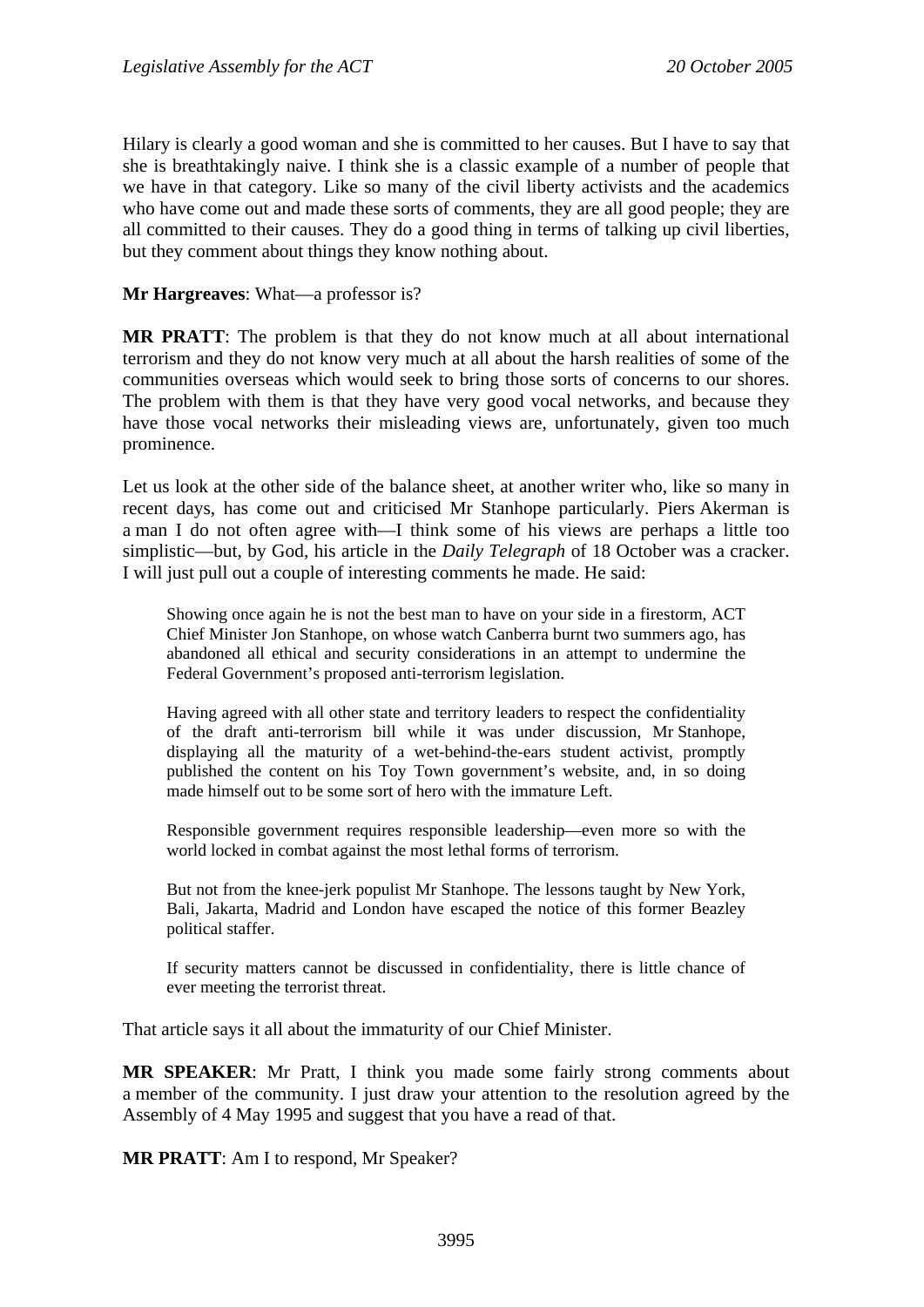**MR SPEAKER**: No, I do not want you to respond. This is a resolution of continuing effect that draws attention to the issues surrounding the naming of members of the community who ordinarily are not able to express their views in this place. I just ask you to read the resolution.

**MR PRATT**: I take note of your observation, Mr Speaker, and I will do that.

### **Mr Allan MacDonald Mr Joseph Kuba**

**MS MacDONALD** (Brindabella) (6.12): I had not intended to speak this evening, but I think it would be remiss of me not to and, for my own sake, note that 4 October 2005 had special significance to me and to my family, being the 20th anniversary of the death of my father and also the first anniversary of the death of my sister-in-law's father.

Allan Hutchison MacDonald and Joseph Kuba were both wonderful men in their own communities and I just want to pay tribute to their memory and to the wonderful contributions that they made both to their families and to their society.

I have spoken in this place before about my father. In fact, in my first speech in this place I spoke about my dad, and even after 20 years I still find it difficult to believe that he has gone and not to get emotional about the fact that I cannot have a conversation with him. But it was a very big shock and, I suppose, very strange for me, my brother and my mother that my sister-in-law's father also died on 4 October, 19 years after my father.

My nephew Jacob MacDonald observed, on the first anniversary of Joe's death, that he believes that Joe and Allan have sought each other out and, having both been smokers in their lifetime, which of course was not good for their health, and both having enjoyed a beer, are probably having a smoke and a beer together. I would add to that that, as they both enjoyed fishing, they are probably sitting on the bank of a river having a smoke, a beer and a conversation about politics in former Eastern bloc Europe, Joe being of Czech descent and having escaped the communist then-Czechoslovakia, or in Australia, which was a topic of interest to my father. I just wanted to pay tribute to their memory.

## **Australian Railway Historical Society Family relationship centres**

**MRS BURKE** (Molonglo) (6.15): I have two positive things that I hope to end the day on. I will start with the Australian Railway Historical Society, which I believe have written to all members who wrote and lobbied for the society's tenure in Kingston. In the September issue of their magazine they said they were "delighted to advise a positive development in relation to the society's tenure of our Canberra Railway Museum site". They said they were a little nervous and concerned at that time although they expressed gratitude and thanks to the planning minister, Mr Corbell, that "the government now realised the lack of tenure was a serious problem with our Kingston Museum site". They said that there was talk at that stage of their being given "a conditional lease on the site (not a licence) for at least 10 years, and probably 20 years".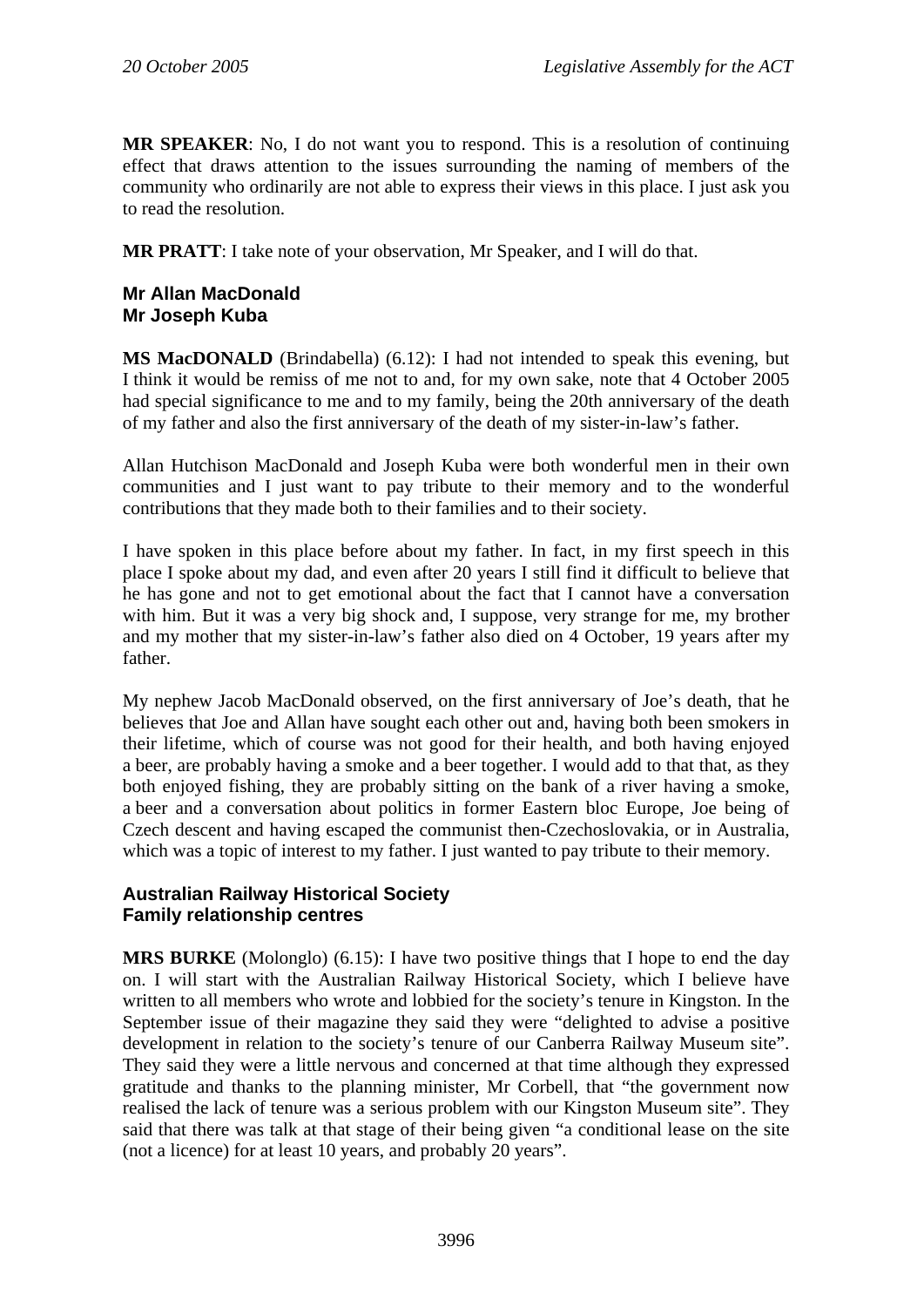Their letter was sent to me and, I understand, to other members. As members will know, I have lobbied quite hard for the ARHS, and I know that you, Mr Speaker, are an avid and keen train buff, as, I think, are Mr Gentleman, Mr Hargreaves and a few others on the other side and this side of the house. The society wrote to members to thank them and said:

I would like to thank the Members of the Legislative Assembly for their assistance in resolving the Canberra Railway Society's tenure at Kingston. Mr Simon Corbell, Minister for Planning, recently confirmed that the Government had decided to grant the Railway Society a conditional lease over the 2½ hectare site for a minimum of 10 years, but probably 20 years.

The letter went on to thank the government and all sides of the house for the bipartisan approach. As I have said many times before, the museum site is a valuable place, and we do not need to lose that as a community. Given the developments of the Kingston foreshore, I still believe there are excellent opportunities to develop it and make it a real community site for a transport museum with other types of transport. I really appreciate what the government have done; it means a great deal to the Australian Railway Historical Society and they are absolutely over the moon. Again, my thanks to the government and for the bipartisan approach.

The second thing I would like to talk about relates to the fact that the federal government have been under the hammer. But, surprise, surprise, they do do some good things, despite what we might hear from government ranks in the states and territories around the country. Canberra will be among the first places to benefit from the government's new family relationship centres, with Attorney-General Philip Ruddock setting aside almost \$1 million over three years for a centre to be established in the capital in the next financial year.

Canberra was one of the first 15 sites selected for the new centres, all of which have gone to areas—and this is where it is a little bit challenging for us as a community—with high numbers of families with young children, divorced or separated families and blended families. I guess this is a community responsibility. We cannot legislate in this place about people's attitudes. We cannot legislate against couples divorcing or splitting up or against the dreadful things that happen in families from time to time. But the centres will be the front door to the new family law system, as an article from the *Canberra Times* dated 14 October states:

As well as the Canberra relationship centre, Mr Ruddock and Family and Community Services Minister Kay Patterson announced that another \$390,000 would be used to set up a new children's contact service in the ACT, providing a safe, neutral venue for the hand-over of children from one parent to another.

It is absolutely critical that parents can feel safe when access to children is given; that partners can feel safe when that handover is happening. It is pretty sad that we have to talk about those sorts of things and pump money into that, but that debate is for another day. The article went on to state:

Requests for applications to run the new ACT centres are to be advertised soon.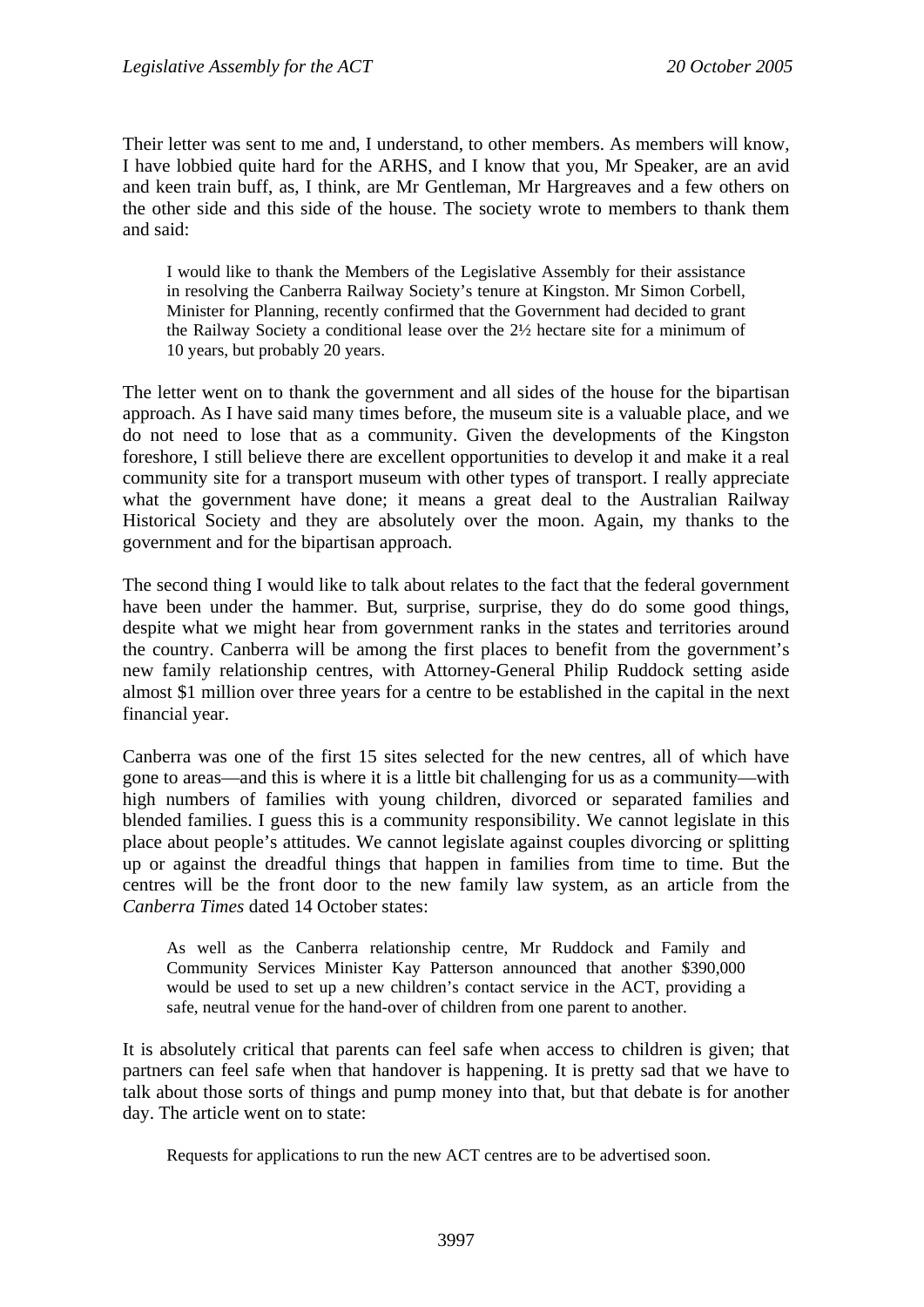Another 28 relationship centres were announced yesterday for regional areas, with a further 22 to be established in major cities. They are to be set up in 2007 and 2008.

Congratulations to the federal government on that and congratulations to the local government on looking after the Australian Railway Historical Society.

## **'Round town program**

**MS PORTER** (Ginninderra) (6.19): I rise this evening to speak about the highly successful 'round town program that Canberra Urban Parks and Places have been conducting in the community this year. The program commenced in December 2002 with the aim of providing entertainment for the community while promoting the use of our many beautiful parks and public places.

Last year, an estimated 50,000 Canberrans took the opportunity to enjoy 48 free events that were staged over spring, summer and autumn and provided something for all ages. Time does not allow me this evening to list all of those events, but the program is being conducted again this year and was kicked off with a Father's Day party at Weston Park that saw thousands attend and participate in activities such as fishing and games of tug of war, and children making the most of the entertainment for the kids. In addition, the highly regarded local band Annie and the Armadillos played their unique mix of rock, blues and jazz, and, of course, there was a magician.

The Father's Day event was followed by other park parties at Point Hut pond district park in Gordon, Kambah district park, Red Hill park and the Black Mountain peninsula, and last Sunday it was the turn of all of those who live on the north side, at the park in Murranji Street, Hawker. As luck would have it, that is just across the road from me, and I took the opportunity to attend, of course, with my two grandchildren, the eldest of whom was certainly making the most of the face painting and the jumping castle while her parents were able to sit with their friends and be entertained by the local band Blue Skies.

While I moved around the venue, many neighbours approached me enthusiastically and commented about the wonderful opportunity to meet with their fellow residents. Indeed, I was also approached by other families who had come from the surrounding suburbs of Latham, Holt, Scullin, Page and Higgins, and even from Gungahlin, all of whom were anxious to tell me what a wonderful initiative the 'round town program was and how the government should be congratulated for creating this community-building opportunity.

Events such as this create an opportunity that is all too infrequent these days. Many of us are time poor, yet last Sunday I, along with hundreds of others, had the opportunity to meet in a relaxed, family-friendly environment. But, of course, one does really worry about how many of our Sundays will remain a day of rest after the IR legislation is introduced.

One of those I met last Sunday was Peter Harris, a man I have known for many years through his work with Scouts ACT. He was telling me how these events are a way for him to reconnect with his community after the devastation of the 2003 fires and how valuable he finds these opportunities, reaffirming a real sense of community.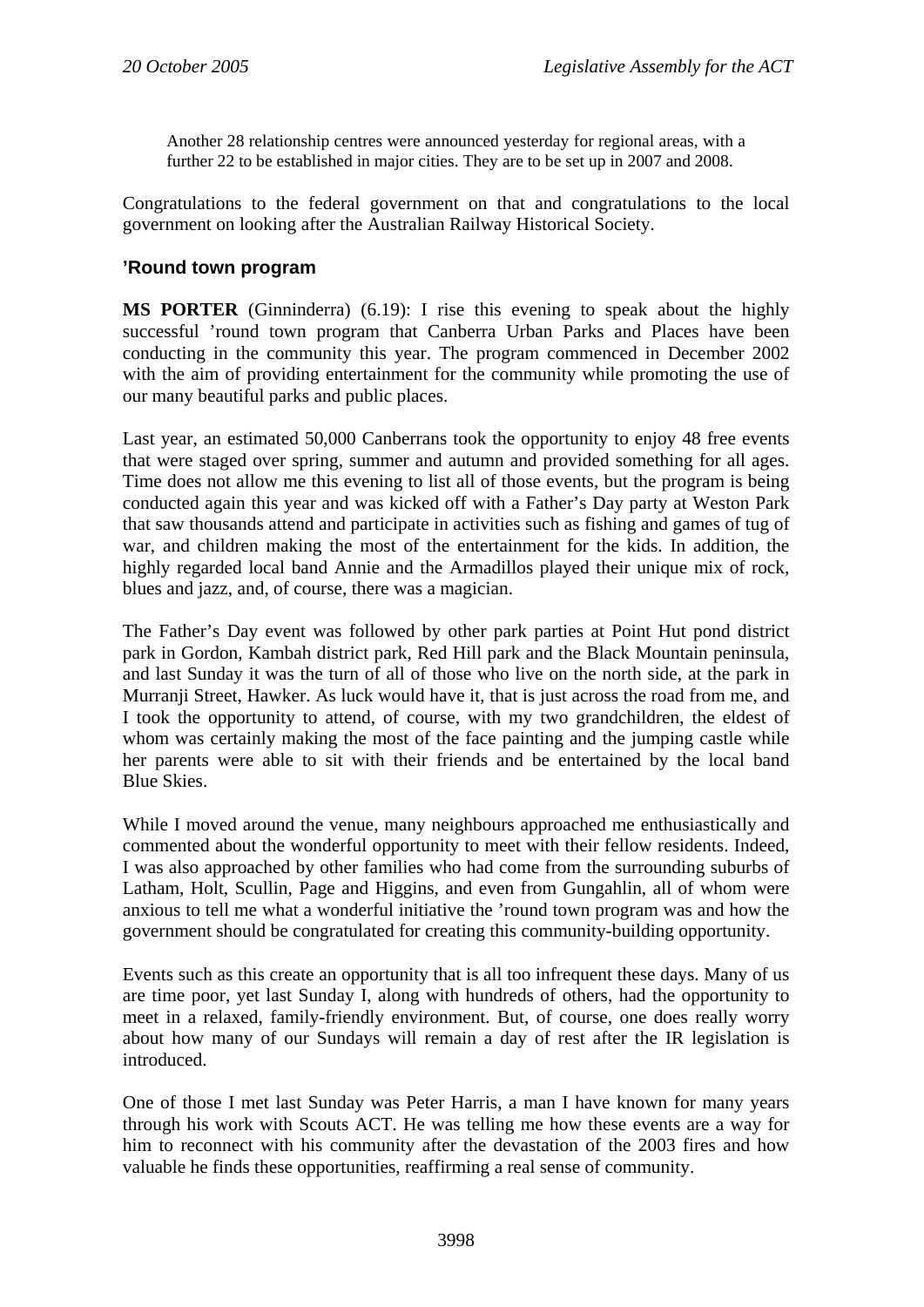I am pleased to advise the Assembly that yet another of these events will take place next Sunday. This event is the ever popular teddy bears picnic and it will be held at Yarrabi Pond in Gungahlin from 11.00 am to 3.00 pm. As usual, there will be outstanding entertainment for the whole family, which will include one of Canberra's most loved performers, Diane Mason, and, of course, the magician Tricky Nick.

Question resolved in the affirmative

## **The Assembly adjourned at 6.23 pm until Tuesday, 15 November 2005 at 10.30 am.**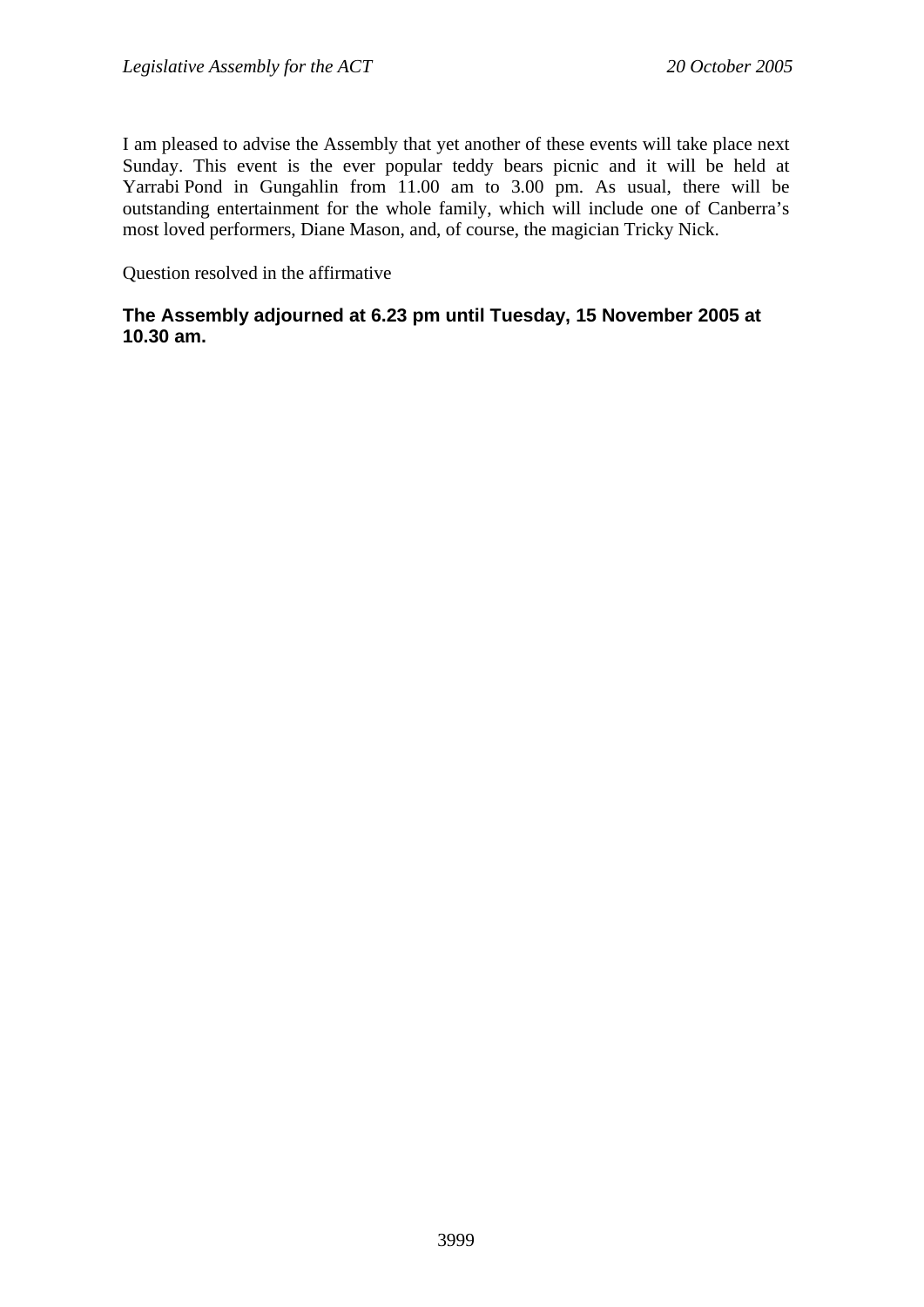# **Schedules of Amendments**

## **Schedule 1**

## **Criminal Code Harmonisation Bill 2005**

Amendments moved by the Attorney-General

**1 Schedule 1 Amendment 1.3 Proposed new section 2A Page 4, line 5** 

*omit* 

this Act

*substitute* 

this regulation

#### **2**

**Schedule 1 Amendment 1.115 Proposed new section 14 (6A) Page 84, line 19** 

*omit* 

#### **3**

**Schedule 1 Amendment 1.116 Page 84, line 20** 

*omit* 

## **4**

**Schedule 1 Amendment 1.214 Proposed new section 7 (1), proposed new penalty Page 144, line 23** 

*insert* 

Maximum penalty: 50 penalty units, imprisonment for 6 months or both.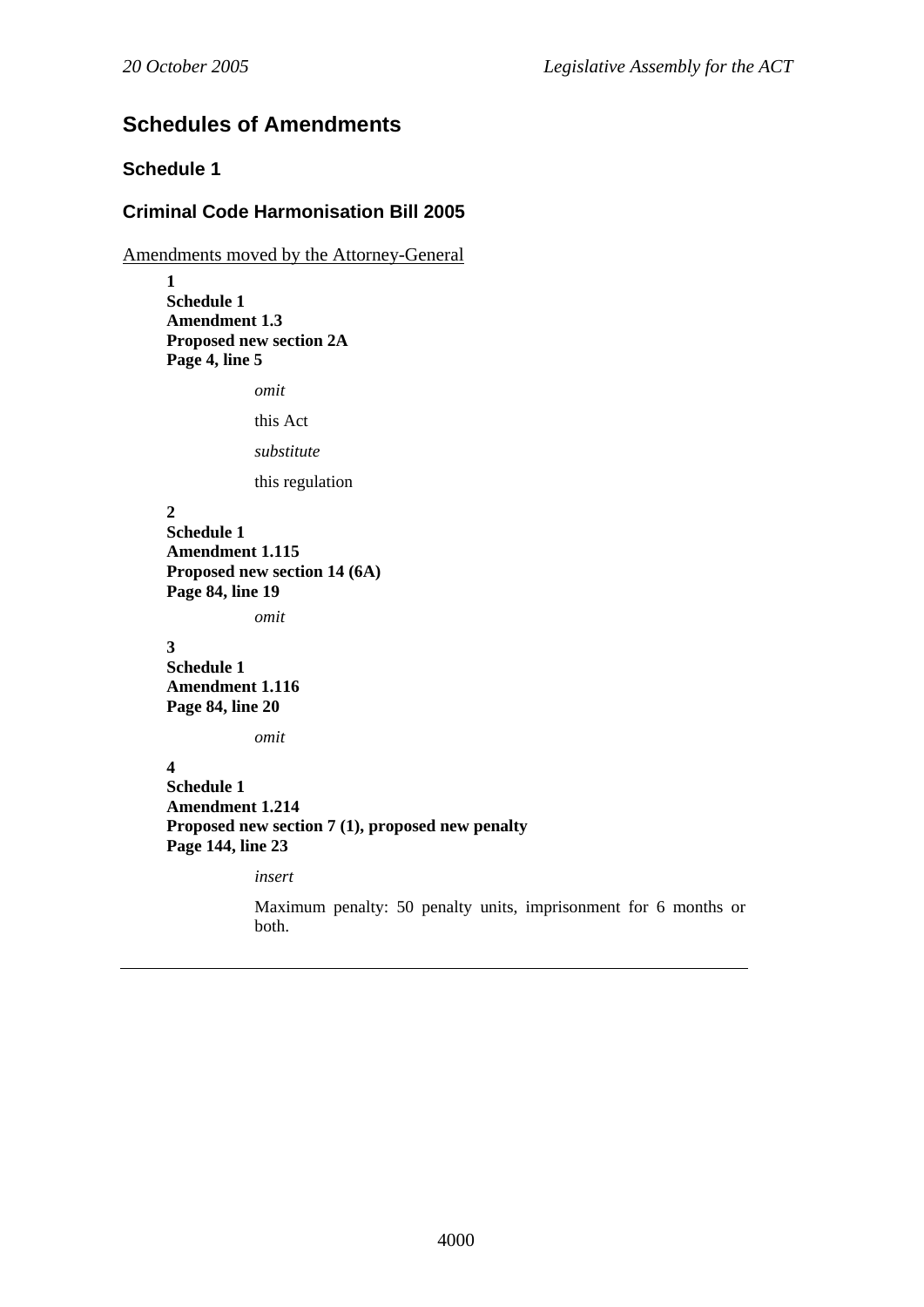## **Answers to questions**

## **Hospitals—funding (Question No 467)**

**Mr Smyth** asked the Minister for Health, upon notice, on 17 August 2005:

- (1) What was the level of funding for the paediatric ward at (a) The Canberra Hospital and (b) Calvary Hospital in (i) 2001-02, (ii) 2002-03, (iii) 2003-04 and (iv) 2004-05;
- (2) What are the forecast levels of funding for the paediatric ward at (a) The Canberra Hospital and (b) Calvary Hospital in 2005-06;
- (3) How many beds have been available in the paediatric ward at (a) The Canberra Hospital and (b) Calvary Hospital in (i) 2001-02, (ii) 2002-03, (iii) 2003-04 and (iv) 2004-05;
- (4) How many beds are currently available at the paediatric ward at (a) The Canberra Hospital and (b) Calvary Hospital in 2005-06;
- (5) Does the ACT health system have enough adequately trained staff who are specifically trained in the needs of children and young people;
- (6) On how many occasions in the last 12 month have children been accommodated with adults at (a) The Canberra Hospital and (b) Calvary Hospital.

**Mr Corbell**: The answer to the member's question is as follows:

For this reply "paediatric" is defined as a child aged 12 years or less.

| What was the level of funding for the paediatric ward at<br>(1) |  |
|-----------------------------------------------------------------|--|
|-----------------------------------------------------------------|--|

|     |     | $\cdots$ and $\cdots$ and $\cdots$ are $\cdots$ are $\cdots$ are $\cdots$ and $\cdots$ |        |  |
|-----|-----|----------------------------------------------------------------------------------------|--------|--|
| (a) |     | The Canberra Hospital for                                                              |        |  |
|     | (i) | 2001-02                                                                                | \$4.4M |  |

| <b>A</b> | 2001 OZ | <b>PILITI</b> |
|----------|---------|---------------|
| (i)      | 2002-03 | \$4.5M        |
| (iii)    | 2003-04 | \$4.2M        |
| (iv)     | 2004-05 | \$4.7M        |
|          |         |               |

These figures represent funding for the inpatient and outpatient areas, as they were not split for budget purposes until 2003-04.

(b) Calvary Hospital for

| (i)   | 2001-02 | nil |
|-------|---------|-----|
| (ii)  | 2002-03 | nil |
| (iii) | 2003-04 | nil |
| (iv)  | 2004-05 | nil |

Calvary Health Care does not have a dedicated paediatric ward. Calvary has an "Age of Admission Policy" which reflects the case mix and specific criteria on services the hospital can provide. At Calvary patients are required to be 13yrs for admission to the general wards. These are considered to be adolescents.

- (2) What are the forecast levels of funding for the paediatric ward at
	- (a) The Canberra Hospital in 2005-06 \$4.9M (for inpatient and outpatient areas)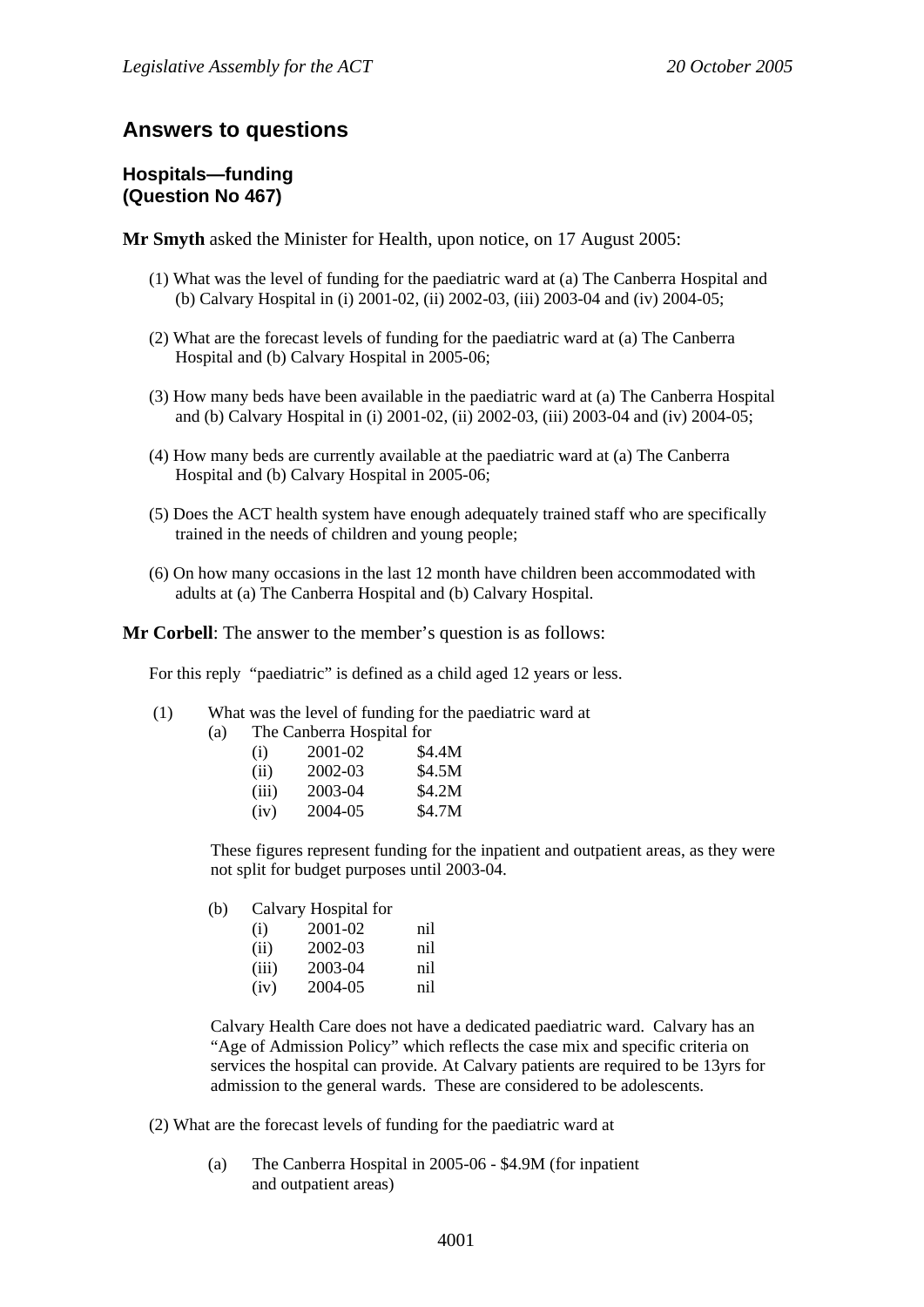(b) Calvary Hospital in 2005-06; - Nil

(3) How many beds have been available in the paediatric ward at

- (a) The Canberra Hospital
	- Average number of beds available in each year was:

| (i)   | 2001-02 | 64 beds |
|-------|---------|---------|
| (ii)  | 2002-03 | 64 beds |
| (iii) | 2003-04 | 64 beds |

- (iv) 2004-05; 64 beds
- (b) Calvary Hospital
	- Calvary does not a dedicated paediatric ward.
	- Calvary's emergency department has identified 3 beds in the Clinical Decision Unit (CDU) for use of paediatric patients however these are not used exclusively for paediatric patients.
	- Day surgery beds only are used for paediatric ENT / ophthalmology patients, who meet strict admission criteria.

(4) How many beds are currently available at the paediatric ward at

(a) The Canberra Hospital in 2005-06;

TCH has 48 paediatric beds available.

With the refurbishment of the Paediatric Area at TCH the previous physical space that would have allowed for there to be 64 beds (spaces) available, has been reduced to 48.

This latter number is still above the number of beds used at any one time.

Whilst capacity prior to the developments was 64 beds there was only an average of 32 in-patients, with a bed occupancy of 49.6%.

The projected bed occupancy for 48 beds is an average of 71% over the year with an average of 87.5% over the winter months.

The staff including paediatricians agreed to a bed number of 48 post refurbishment.

(b) Calvary Hospital in 2005-06

Calvary Hospital does not have a children's ward. Children are being seen in the Emergency Department and if there is a need for admission, they are transferred to The Canberra Hospital.

(5) Does the ACT health system have enough adequately trained staff who are specifically trained in the needs of children and young people?

The ACT health system has enough trained staff for the numbers of children and young people requiring health care in the ACT.

The ACT Health system has a well-qualified work force with a high degree of expertise. At TCH, there are nine paediatricians (four staff specialists and 5 VMOs), three paediatric surgeons (one staff specialist and 2 VMOs) and one paediatric emergency physician.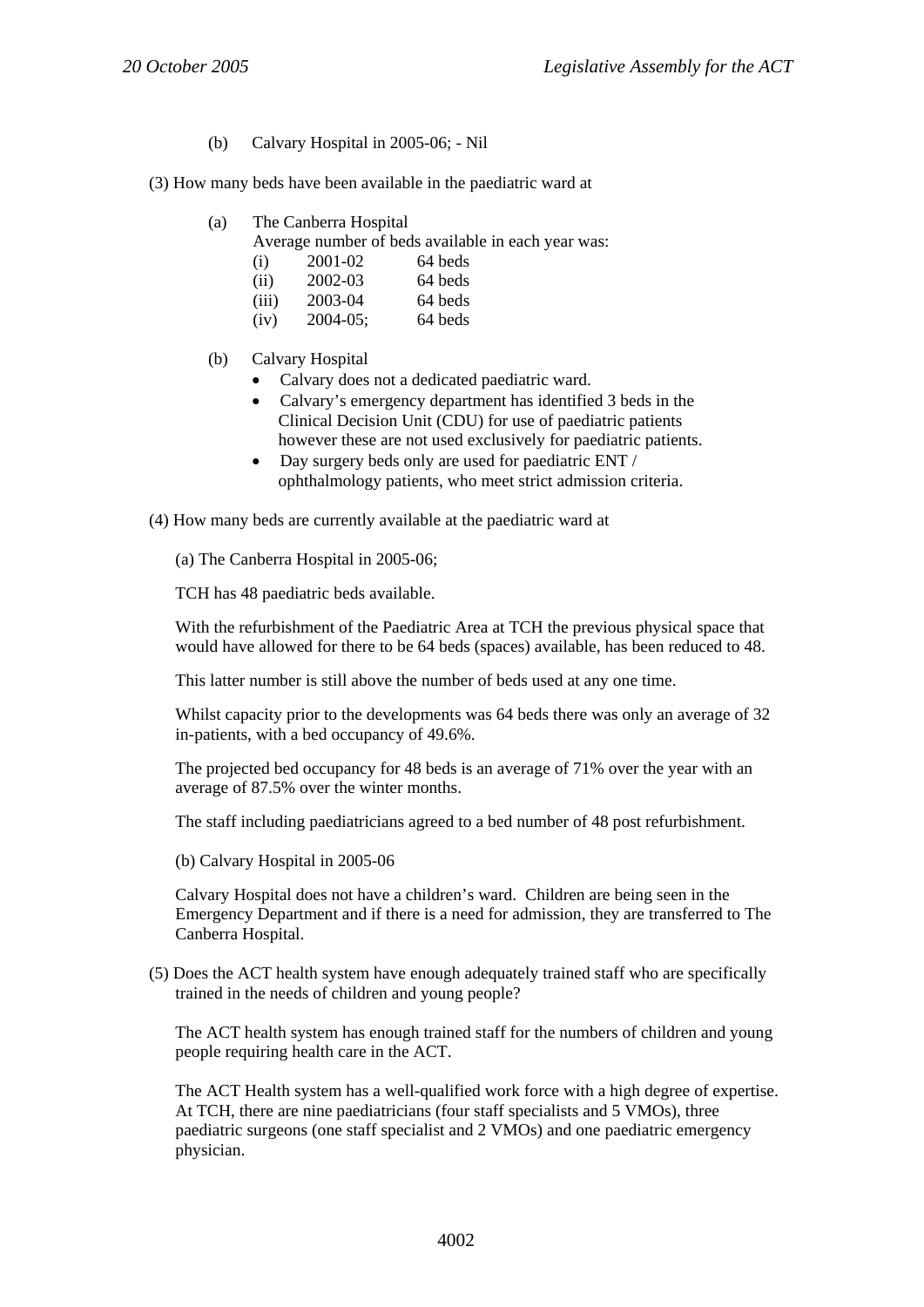Services in the subspecialty areas of children with haematological and neurological problems are currently provided by Sydney-based doctors as the critical mass of patients for full-time specialists of this nature is not met in Canberra and it is unlikely that highly trained doctors in these disciplines will find enough work to justify a move to the ACT. Existing Paediatricians at TCH have been encouraged to maintain a special interest in key clinical areas so that there is easy dialogue with the Sydney-based sub-specialists.

The Department of Paediatrics and Child Health is a training hub for doctors entering General Practice and formal training in Paediatric medicine with Royal Australian College of Physicians. The recent retirement of key paediatricians in the private sector in Canberra has put some pressure on the private system and at present there are significant difficulties recruiting to the private practice arena in the ACT.

The recruitment and education of nursing staff with paediatric and adolescent health expertise is ongoing.

- (6) On how many occasions in the last 12 months have children been accommodated with adults at (a) The Canberra Hospital and (b) Calvary Hospital.
	- (a) The Canberra Hospital

There have been no children placed in adult wards at TCH within the last 12 months.

The Emergency Department is the only area at TCH where children have been accommodated with adult patients.

(b) Calvary Hospital

The Emergency Department and Day Surgery Unit are the only area at Calvary Hospital where children have been accommodated with adult patients.

#### **Health—neonatal death rates (Question No 482)**

**Mr Smyth** asked the Minister for Health, upon notice, on 18 August 2005:

- (1) What is the current rate of neonatal death in the ACT and how does that figure compare to (a) the rest of the nation and (b) previous results for the last five years;
- (2) What has the Government done and what is the Government still doing to reduce neonatal death in the ACT.

**Mr Corbell**: The answer to the member's question is as follows:

(1) The current published rate (2003) of neonatal death in the ACT is 3.9 deaths per 1,000 registered live births (95% Confidence Interval:  $2.0 - 5.8$ ), where the death occurred within 28 days of birth and the birth weight of the infant was at least 400 grams, or if the birth weight was unknown the infant was (born at) at least 20 weeks gestation.

The table below provides a comparison in neonatal death rates between the ACT and Australia, for the years 1997 – 2003: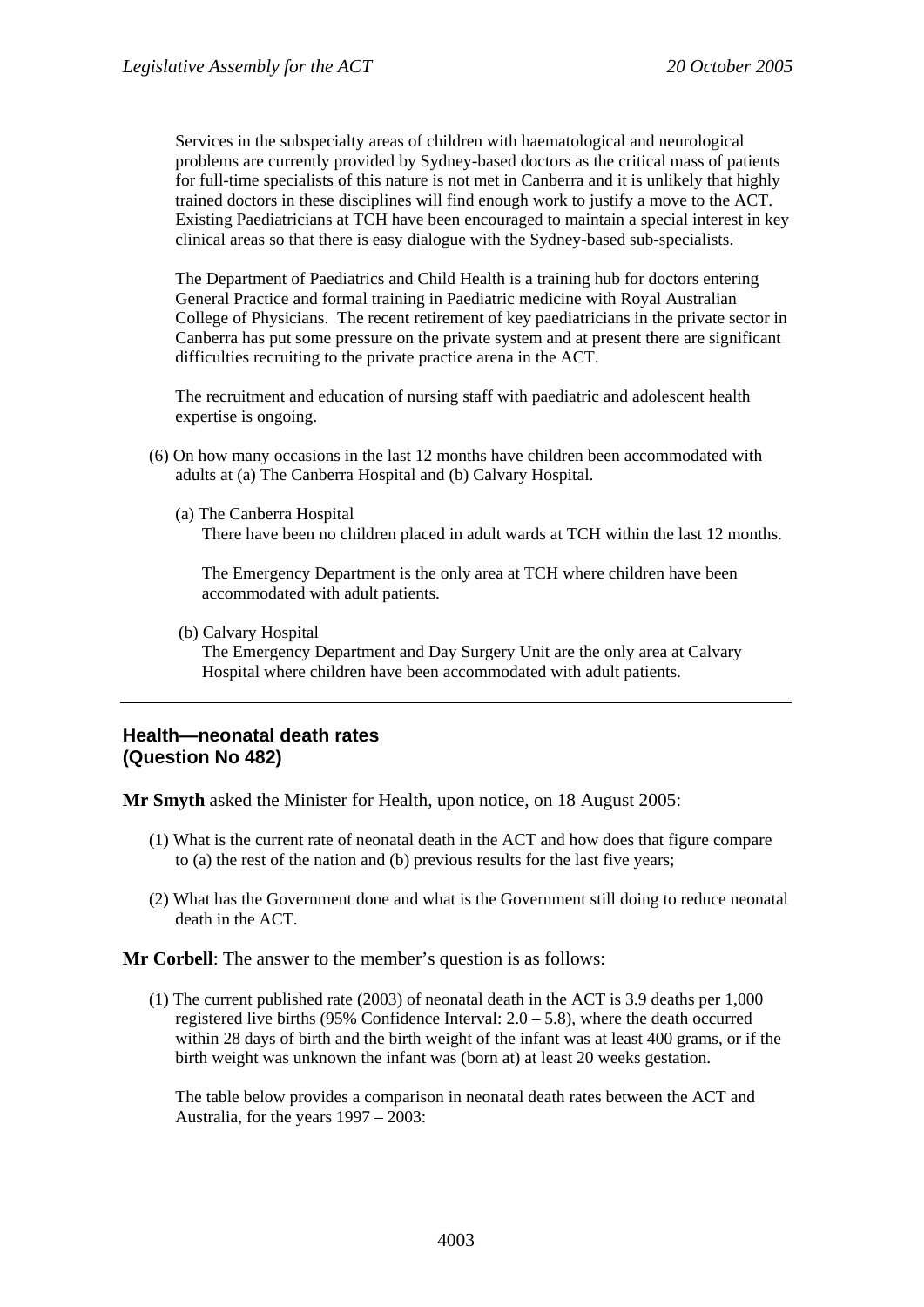| ACT  |        |          |        |        |            | Australia |          |        |         |            |
|------|--------|----------|--------|--------|------------|-----------|----------|--------|---------|------------|
| Year | Live   | Neonatal | High   | Low    | <b>ACT</b> | Live      | Neonatal | High   | Low 95% | Australian |
|      | births | Deaths   | 95% CI | 95% CI | Rate       | births    | Deaths   | 95% CI | CI      | Rate       |
| 1997 | 4208   | 13       | 4.8    | 1.4    | 3.1        | 251745    | 805      | 3.4    | 3.0     | 3.2        |
| 1998 | 3982   | 21       | 7.5    | 3.0    | 5.3        | 249555    | 754      | 3.2    | 2.8     | 3.0        |
| 1999 | 4252   | 13       | 4.7    | 1.4    | 3.1        | 248839    | 849      | 3.6    | 3.2     | 3.4        |
| 2000 | 4064   | 14       | 5.2    | 1.6    | 3.4        | 249595    | 773      | 3.3    | 2.9     | 3.1        |
| 2001 | 3938   | 8        | 3.4    | 0.6    | 2.0        | 246332    | 802      | 3.5    | 3.0     | 3.3        |
| 2002 | 4112   |          | 4.3    | 1.1    | 2.7        | 250963    | 779      | 3.3    | 2.9     | 3.1        |
| 2003 | 4128   | 16       | 5.8    | 2.0    | 3.9        | 251126    | 732      | 3.1    | 2.7     | 2.9        |

#### **Neonatal death, ACT & Australia. 1997 - 2003**

Note: Rate per 1,000 livebirths.

Source: ABS ACT Deaths Data & ABS Causes of Death (3303.0)

There was no statistically significant difference between the ACT neonatal death rate and the Australian rate of 2.9 per 1,000 registered live births (95% Confidence Intervals: 2.7 – 3.1) in 2003.

In 2003, there were a number of neonatal deaths in the ACT resulting from extremely premature multiple births. These deaths alone account for the difference in rates between the ACT and Australia in 2003, and the difference in rates in the ACT over the last five years.

It should be noted that relatively small fluctuations in the number of deaths each year in the ACT impact markedly on annual rates. Thus, neonatal death rates for the ACT should not be reviewed on an annual basis, but examined over a minimum of five years (the ACT rate for the period 1997-2003 is 3.3/1000 and the rate for Australia for the same period is 3.2/1000). This issue also highlights the necessity to examine 95% confidence intervals when comparing ACT rates to national rates or rates for other states and territories.

(2) In response to the question about Government actions to reduce the neonatal death rate, the ACT has a Fetal Medicine Unit that cares for high-risk pregnancies of women in the ACT and surrounding NSW and a tertiary level Centre for Newborn Care staffed by a dedicated group of Neonatologists and Neonatal Intensive Care Nurses. This combination provides a range of excellent services to the ACT and surrounding region.

The ACT Chief Health Officer closely monitors the infant, perinatal and neonatal death rates. The ACT Perinatal Death Database Committee provides an on-going collection of information about perinatal deaths within the ACT and information on perinatal deaths is reported bi-annually to the Clinical Audit Committee (an approved committee under the ACT Health Act 1993).

While neonatal death rates are a useful performance indicator for neonatal services in developing countries, in developed countries, the neonatal death rates have fallen to the point that their usefulness as an indicator of service performance has diminished. This is because a large proportion of the neonatal deaths that do occur are the result of serious birth defects or extreme prematurity, and as such may be unavoidable.

It is for these reasons that it is unlikely that we will see a considerable reduction in the ACT or Australian neonatal death rate and will continue to see fluctuations in rates in the ACT on an annual basis.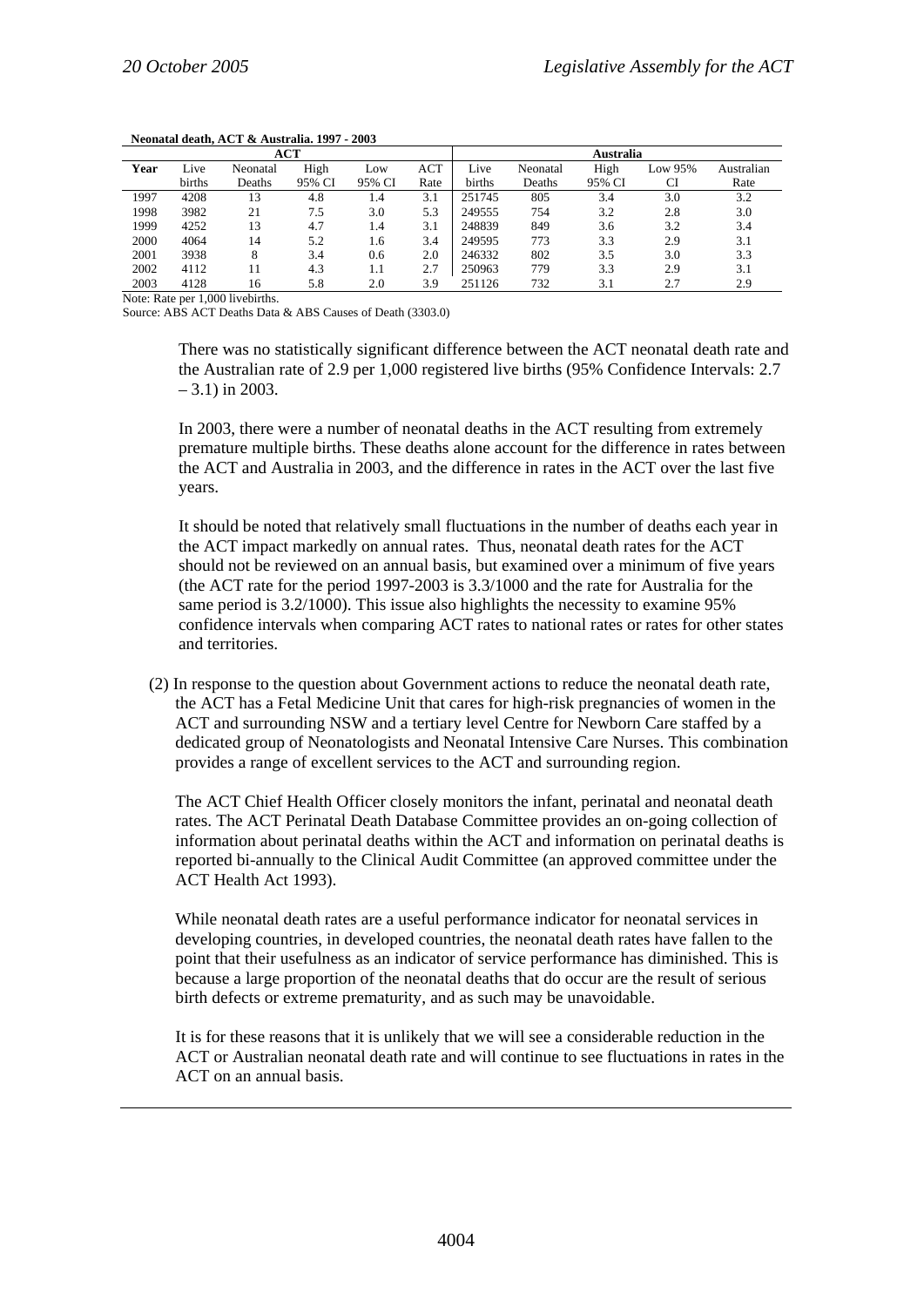## **Education—focus group meetings (Question No 486)**

**Mrs Dunne** asked the Minister for Education and Training, upon notice, on 18 August 2005:

- (1) What exactly were the terms of the 2005 contract between the ACT Government and Colmar Brunton Social Research with regard to focus group meetings on ACT schools policy;
- (2) Is it the case that participants in the focus groups were requested to sign a confidentiality agreement; if so, what were the terms of that agreement and why was it deemed necessary;
- (3) Were participants in the focus group meetings paid for their participation; if so, how much were they paid.

**Ms Gallagher**: The answer to the member's question is as follows:

I am advised that:

- (1) Colmar Brunton Social Research were contracted to conduct a number of focus group meetings and report on community concerns of a proposal to build a P-10 school in an area of declining enrolments; how any concerns might be overcome; how to effectively communicate the benefits of such a proposal; and maintaining confidence in public education.
- (2) Yes, Colmar Brunton Social Research used their standard agreement with participants, in accordance with the Market Research Society of Australia's Code of Professional Behaviour.
- (3) Yes, participants received \$50.

#### **Roads—development advice (Question No 489)**

**Mr Pratt** asked the Minister for Planning, upon notice, on 18 August 2005:

- (1) On how many occasions in the last 12 months has the advice of ACT Roads been ignored or rejected by ACTPLA when approving developments;
- (2) Where are the sites where such advice has been ignored and rejected and on what grounds was it ignored or rejected.

**Mr Corbell**: The answer to the member's question is as follows:

(1) None. The ACT Planning and Land Authority is required to consider all advice received from Government agencies. It does so having regard to a range of planning issues, which might make incorporating that advice into a development approval either impractical or undesirable.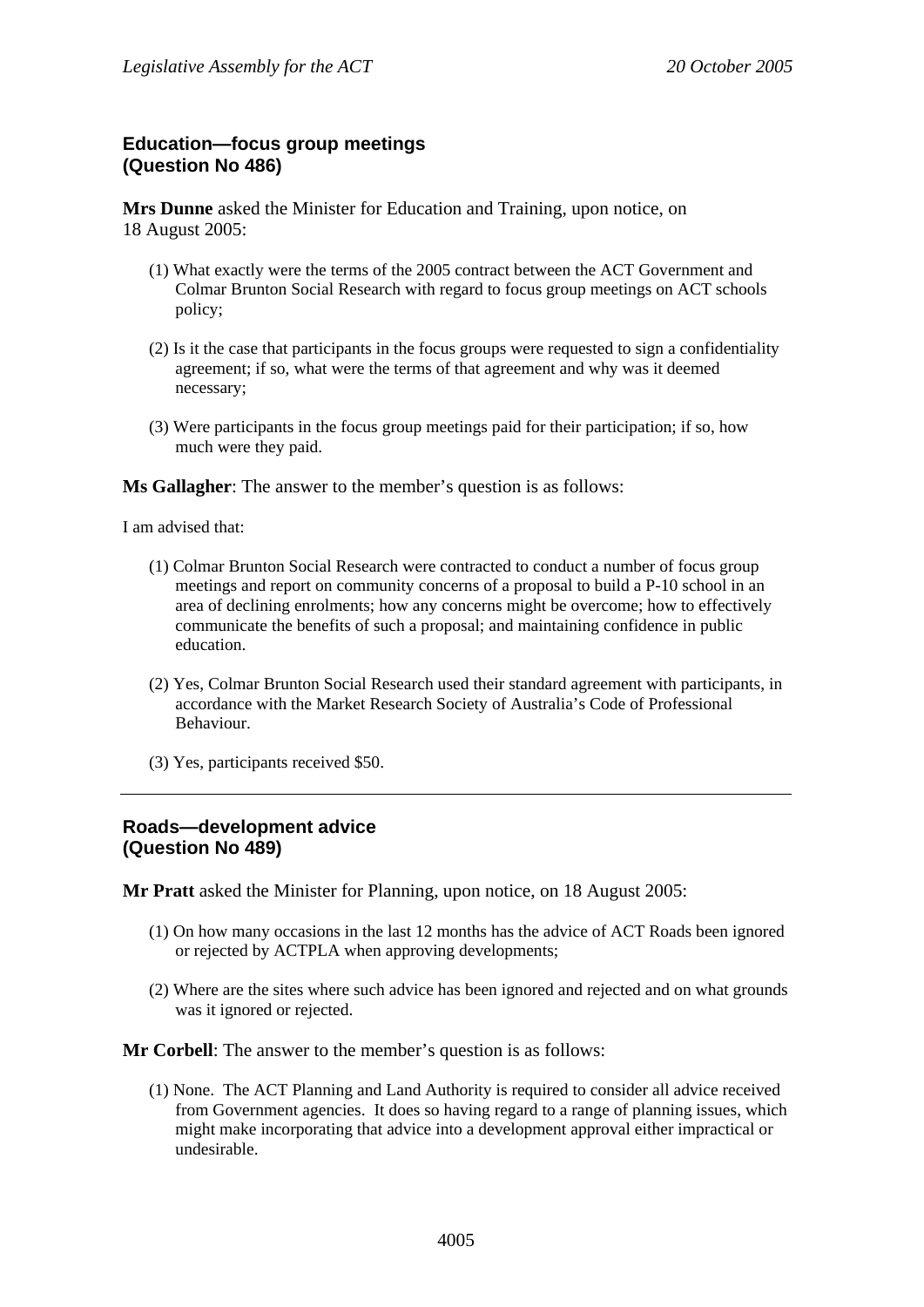(2) As the Authority has not ignored or rejected the advice of ACT Roads there are no sites in respect to this question.

### **Roads—development advice (Question No 490)**

**Mr Pratt** asked the Minister for Urban Services, upon notice, on 18 August 2005:

- (1) On how many occasions in the last 12 months has the advice of ACT Roads been ignored or rejected by ACTPLA when approving developments;
- (2) Where are the sites where such advice has been ignored and rejected and on what grounds was it ignored or rejected.

**Mr Corbell**: The answer to the member's question is as follows:

- (1) None. The ACT Planning and Land Authority is required to consider all advice received from Government agencies. It does so having regard to a range of planning issues, which might make incorporating that advice into a development approval either impractical or undesirable.
- (2) As the Authority has not ignored or rejected the advice of ACT Roads there are no sites in respect to this question.

## **Capital works (Question No 507)**

**Mr Smyth** asked the Treasurer, upon notice, on 23 August 2005:

- (1) Why are there no completion dates listed for projects in the 2004-05 March Quarter Capital Works progress report;
- (2) Is this a permanent exclusion or will completion dates be included in progress reports in the future;
- (3) If it is a permanent exclusion, why have you chosen to deliberately delete completion dates from these reports.

**Mr Quinlan**: The answer to the member's question is as follows:

- (1) Proposed completion dates were not provided in Attachment A to the 2004-05 March Capital Works Program Progress Report, as the information provided by several agencies was incomplete or inaccurate. Had this information been included it may have been misleading.
- (2) Estimated completion dates will be included in the 2004-05 June Capital Works Progress Report.
- (3) Refer to the responses to Questions 1 and 2.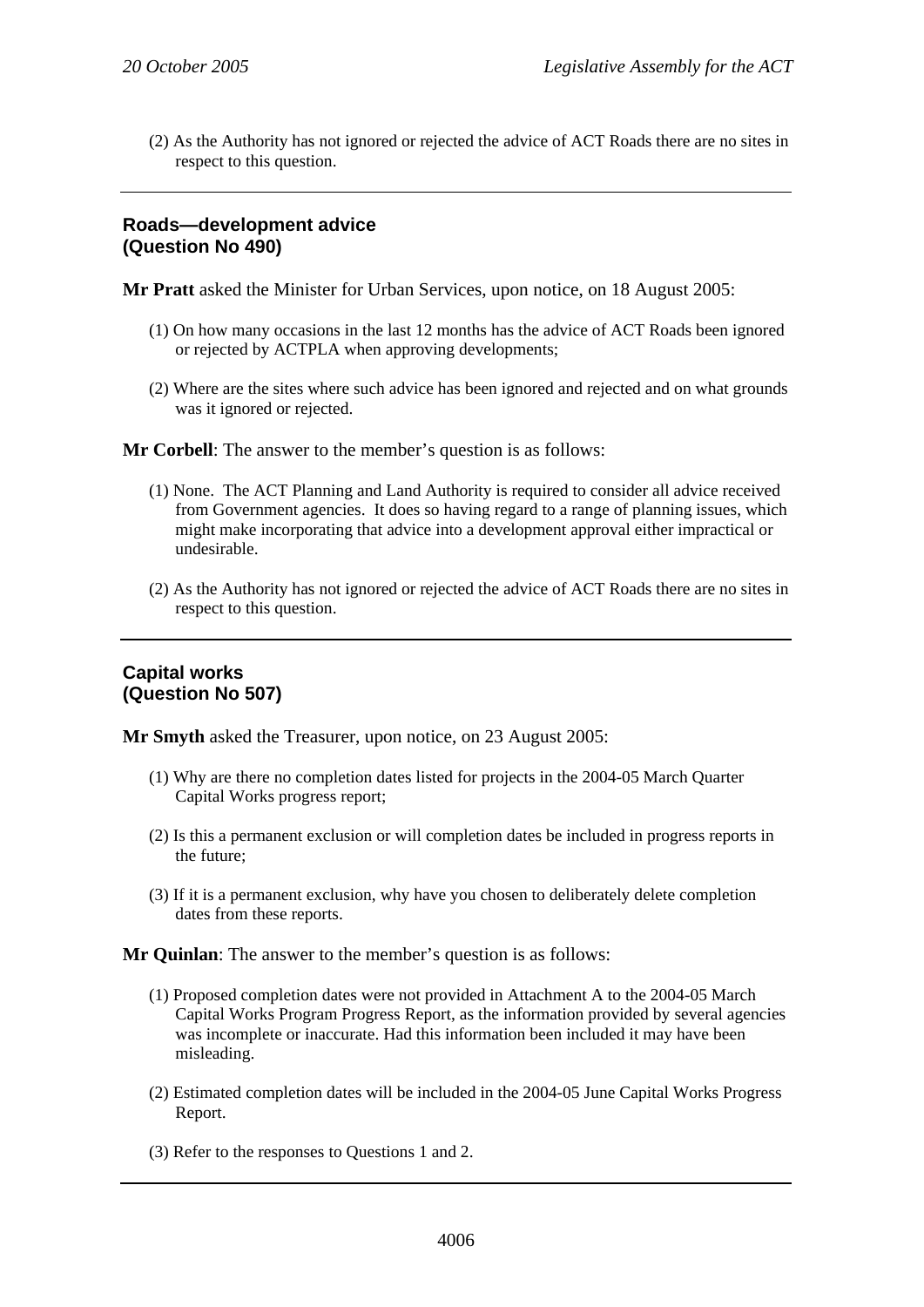## **Housing ACT—joint ventures (Question No 516)**

**Mrs Burke** asked the Minister for Disability, Housing and Community Services, upon notice, on 23 August 2005:

- (1) Further to the response to question on notice No. 430, what were the recommendations that were due in July 2005, if tenders were being assessed by a tender evaluation panel in relation to potential Joint Venture Partners;
- (2) When will Housing ACT, based on the recommendations, engage in a joint venture with the approved tenders to commence work on (a) former Burnie Court site, Lyons, (b) Fraser Court, Kingston and (c) Currong Apartments, Braddon.

**Mr Hargreaves**: The answer to the member's question is as follows:

- (1) The recommendations of the tender evaluation panel were to identify which joint venture proposals are acceptable to the Territory and Joint Venture Partners.
- (2) The recommendations of the Tender Evaluation panel have been agreed by the delegate and negotiations with the preferred tenderers have commenced.

### **Housing—crisis accommodation (Question No 518)**

**Mrs Burke** asked the Minister for Disability, Housing and Community Services, upon notice, on 23 August 2005:

Further to the response to question on notice No 451, does this response indicate that the Government does not see a need to increase overnight accommodation for those needing crisis accommodation beyond the five organisations listed in the previous response.

**Mr Hargreaves**: The answer to the member's question is as follows:

I refer to the response to question on notice 451 which identified supported accommodation provided in the ACT's five purpose-built crisis accommodation facilities.

In addition to these services, the ACT Government allocated \$13.37 million in 2003-04 to enhance the ACT's response to homelessness. Additional crisis accommodation services were established through these initiatives:

- Men's Accommodation Support Service (MASS) which provides accommodation for 20 single men (provided by Canberra Mens Centre);
- Canberra Emergency Accommodations Service (CEAS) to provide crisis accommodation for couples;
- Raja which provides crisis accommodation for 12 families in the Gungahlin and Belconnen regions; and
- The YWCA's Families Experiencing Accommodation Transition in Tuggeranong (FEATT) which provides crisis accommodation for six families in Tuggeranong.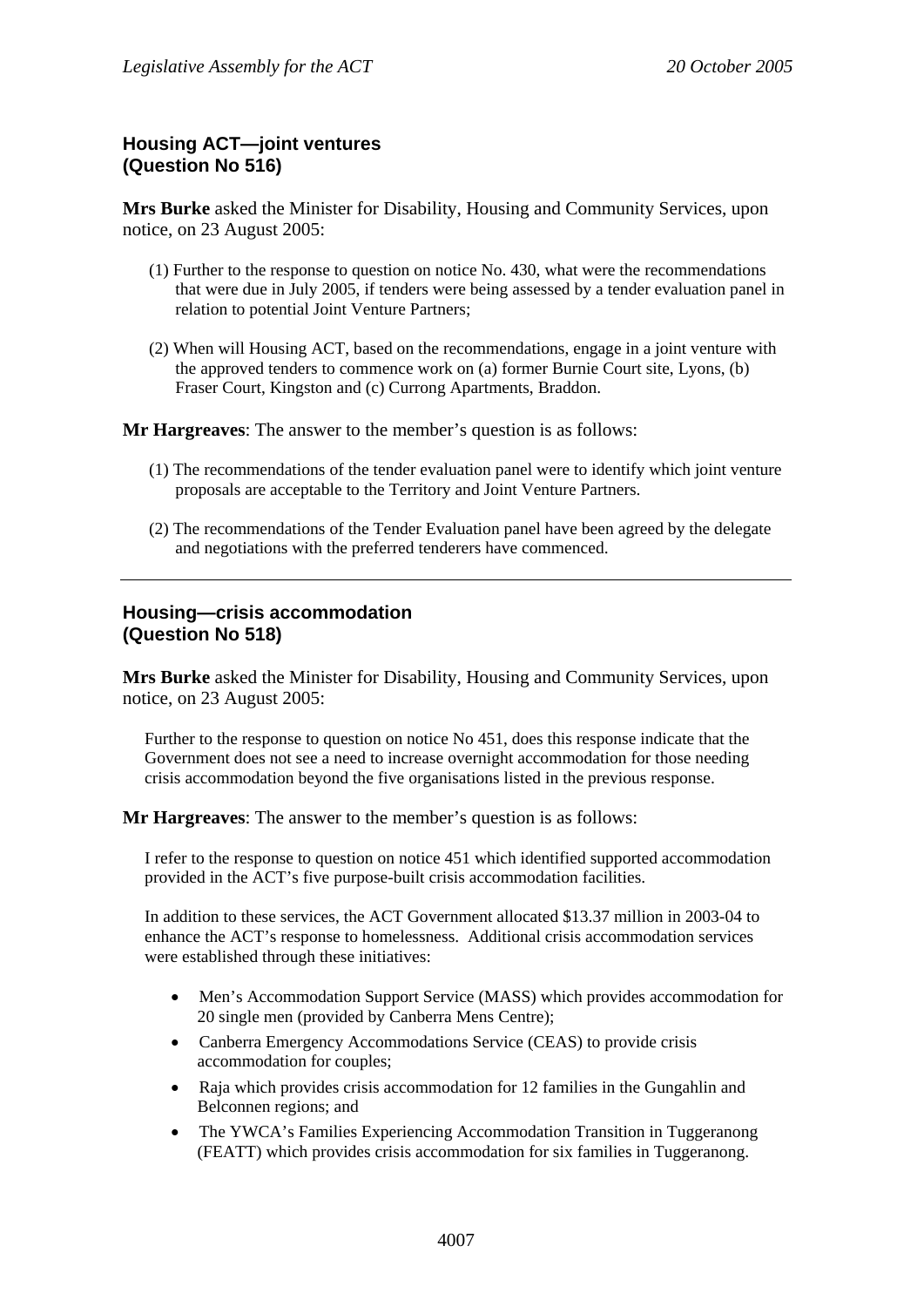Recurrent funding of \$380,758 (GST exc) was provided to the Lifeline and Anglicare partnership, Canberra Emergency Accommodations Service (CEAS) in 2004-05 for brokerage of overnight accommodation from hotels, motels, hostels, caravan parks and privately leased properties and a telephone crisis accommodation information service.

Additional non recurrent allocations have been provided to CEAS (\$90,000 GST exc) and Canberra Mens Centre (\$5000 GST exc) in 2005-06 to increase the supply of overnight and crisis accommodation options.

## **Children—playground safety (Question No 519)**

**Mrs Burke** asked the Minister for Urban Services, upon notice, on 23 August 2005:

- (1) What funding, if any, was allocated in the past, through the Playground Safety Improvement Program, to the four Canberra playgrounds that will be closed after examinations by Urban Services found them to be dangerous;
- (2) If no money had been allocated to any of the four playgrounds being taken offline, why did the Government fail to allocate money from the Playground Safety Improvement Program for these four playgrounds;
- (3) What are the specific reasons for closing each of the four playgrounds;
- (4) Will the four playgrounds be closed "permanently"; if not, which playgrounds will be repaired and re-opened to the public;
- (5) If any of the four are to be fixed, where will the funding be sourced from to fix them so that they meet safety standards;
- (6) What work would be required to fix the four playgrounds in order to comply with safety standards;
- (7) If the playgrounds are to be closed permanently, what will happen to the land that they are located on.

**Mr Hargreaves**: The answer to the member's question is as follows:

- (1) No funding was allocated in the past through the Playground Safety Improvement Program for these four playgrounds.
- (2) Careful examination and individual assessment identified that these playgrounds had elements with unacceptable risks. This examination occurred after the 2005/06 Playground Safety Program funding had been allocated.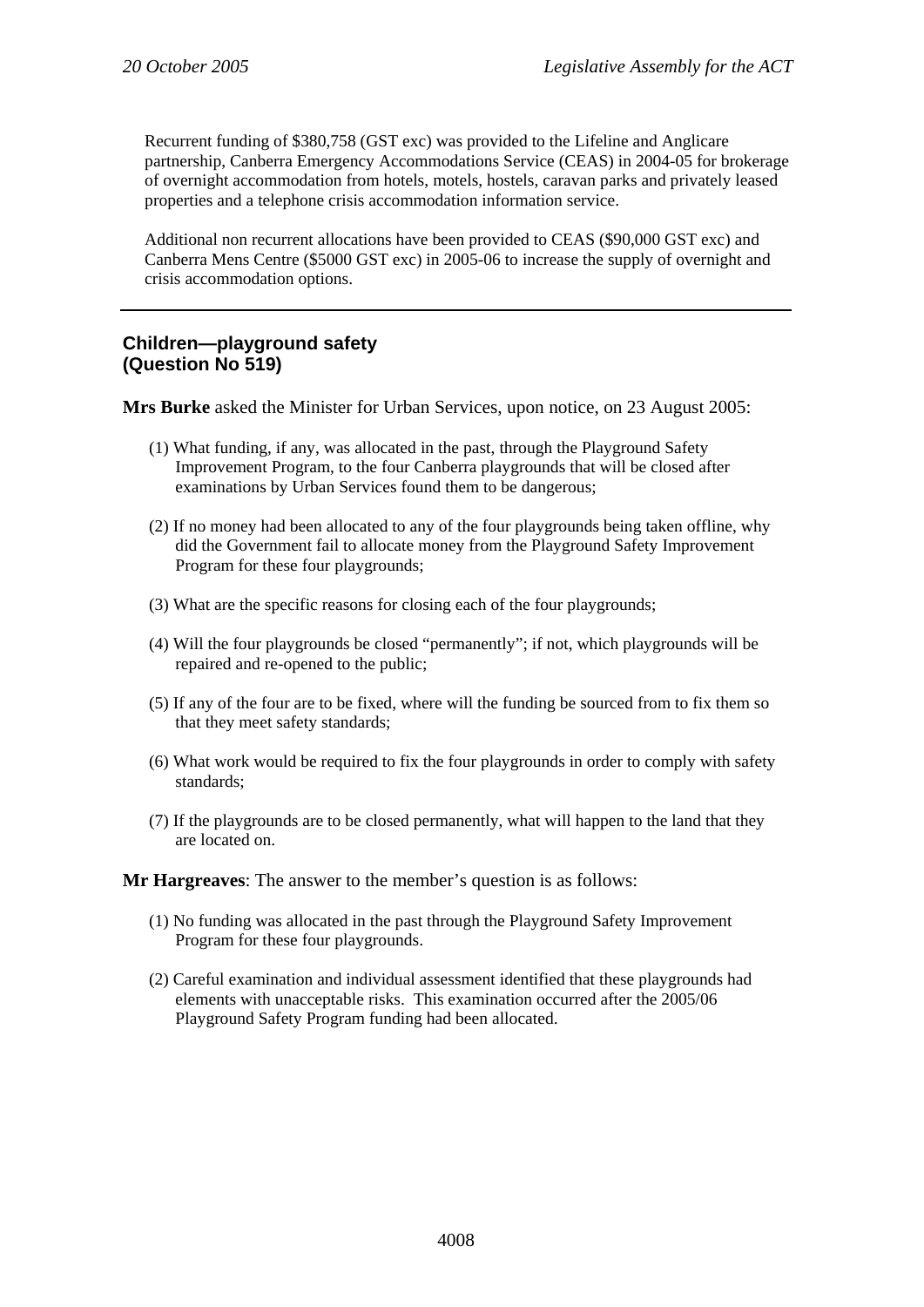| ۹ |  |
|---|--|

| Playground                     | <b>Reason</b>                                                        |
|--------------------------------|----------------------------------------------------------------------|
| Weston Park –                  | Structural deterioration of timber.                                  |
| <b>Prescott Lane</b>           | High risk fall height from top rail of bridge structure<br>$\bullet$ |
| $\int$ (bridge $\&$ tree house | of 4.8 metres.                                                       |
| structure)                     | Horizontal railings.<br>$\bullet$                                    |
|                                | No soft-fall beneath structure.                                      |
| Gowrie - Kibby                 | High risk fall height from main structure.<br>$\bullet$              |
| Place                          | No soft-fall under and surrounding the tyre climb and<br>$\bullet$   |
|                                | some of the vertical logs.                                           |
| Florey - Lumholtz              | High risk fall height from main structure.                           |
| Place                          | High risk head entrapment points present.<br>٠                       |
| Emu Ridge - Flood              | High risk fall height from main structure.<br>$\bullet$              |
| Place                          | High risk head entrapment points present.                            |

- (4) Decisions on the replacement of any or all of these playgrounds will be determined with reference to the Playground Strategy currently being developed by Urban Services.
- (5) If any or all of the playgrounds are to be replaced the funding will be sourced from future Playground Safety Program budgets.
- (6) Any play equipment to be replaced will need to comply with the current Australian and ACT standards.
- (7) If a playground is not to be replaced the land will be returned to neighbourhood parkland.

## **Prisons and prisoners—capital expenditure (Question No 528)**

**Mr Stefaniak** asked the Attorney-General, upon notice, on 24 August 2005:

- (1) What has been delivered for the \$1.027 million capital expenditure on the 'Correctional Facility' as funded in the 2004-05 capital works budget;
- (2) What was the total amount of expenditure on this project as at the end of the 2004-05 financial year;
- (3) What is the anticipated expenditure on this project in the current financial year;
- (4) Have any funds been spent on this project to date this financial year; if so, how much; if not, why not.

**Mr Stanhope**: The answer to the member's question is as follows:

(1) It is unclear how the Member arrived at a figure of \$1.027 million capital expenditure on the Correctional Facility in the 2004-05 financial year. Funding provided in the 2004-05 capital budget for the Correctional Facility was \$110.2 million as published in the 2004- 05 Budget Paper. The actual expenditure was \$2.792 million for which the following deliverables were obtained: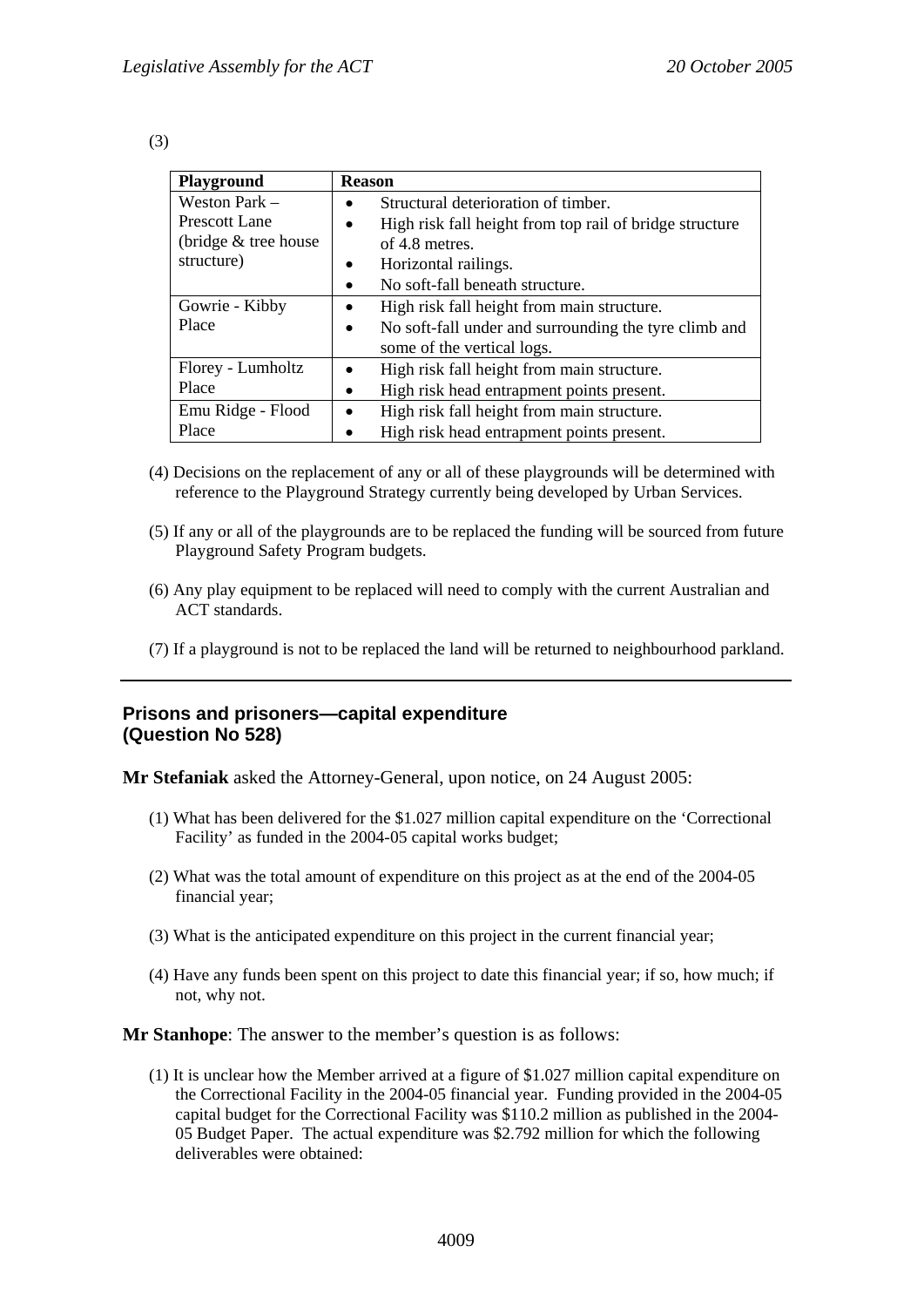- i) site investigation and Preliminary Assessment;
- ii) detailed site and heritage survey;
- iii) engagement and operation of the Program Manager;
- iv) engagement and operation of the Design Consultants;
- v) industry consultation activities;
- vi) probity audits;
- vii) financial assessments;
- viii) procurement activities; and
- ix) operation of the Alexander Maconochie Centre (AMC) Project office.
- (2) See response to question 1.
- (3) The projected expenditure for the 2005-06 financial year is \$13.422 million.
- (4) The 2005-06 project expenditure to 30 August 2005 is \$1.1 million. All figures provided are GST exclusive.

## **Housing ACT—maintenance (Question No 538)**

**Mrs Burke** asked the Minister for Disability, Housing and Community Services, upon notice, on 24 August 2005:

- (1) Is the Minister aware of any difficulties existing between the Head Contractor, Spotless, and sub-contractors in relation to compliance and attendance to maintenance issues for Housing ACT;
- (2) What will the Minister do to ensure that Spotless adheres to the fee schedule outlined in contractual arrangements between Spotless and sub-contractors, therefore seeing subcontractors paid correctly in accordance with the Maintenance Agreement they signed up to.

**Mr Hargreaves**: The answer to the member's question is as follows:

- (1) No.
- (2) Quality assurance processes are built into Spotless' management systems. Works management system rules and desktop audits are carried out on sub contractor claims to ensure compliance with the fee schedule.

## **Keep Australia Beautiful (Question No 542)**

**Mr Seselja** asked the Minister for Planning, upon notice, on 25 August 2005:

- (1) What was the cost incurred by the ACT Planning and Land Authority (ACTPLA) for merchandise provided as part of bags given to guests at the "Keep Australia Beautiful Sustainable Cities" launch last month;
- (2) How much has been spent on gifts by the ACTPLA, or its predecessors, during the (a) 2001-02, (b) 2002-03, (c) 2003-04 and (d) 2004-05 financial years;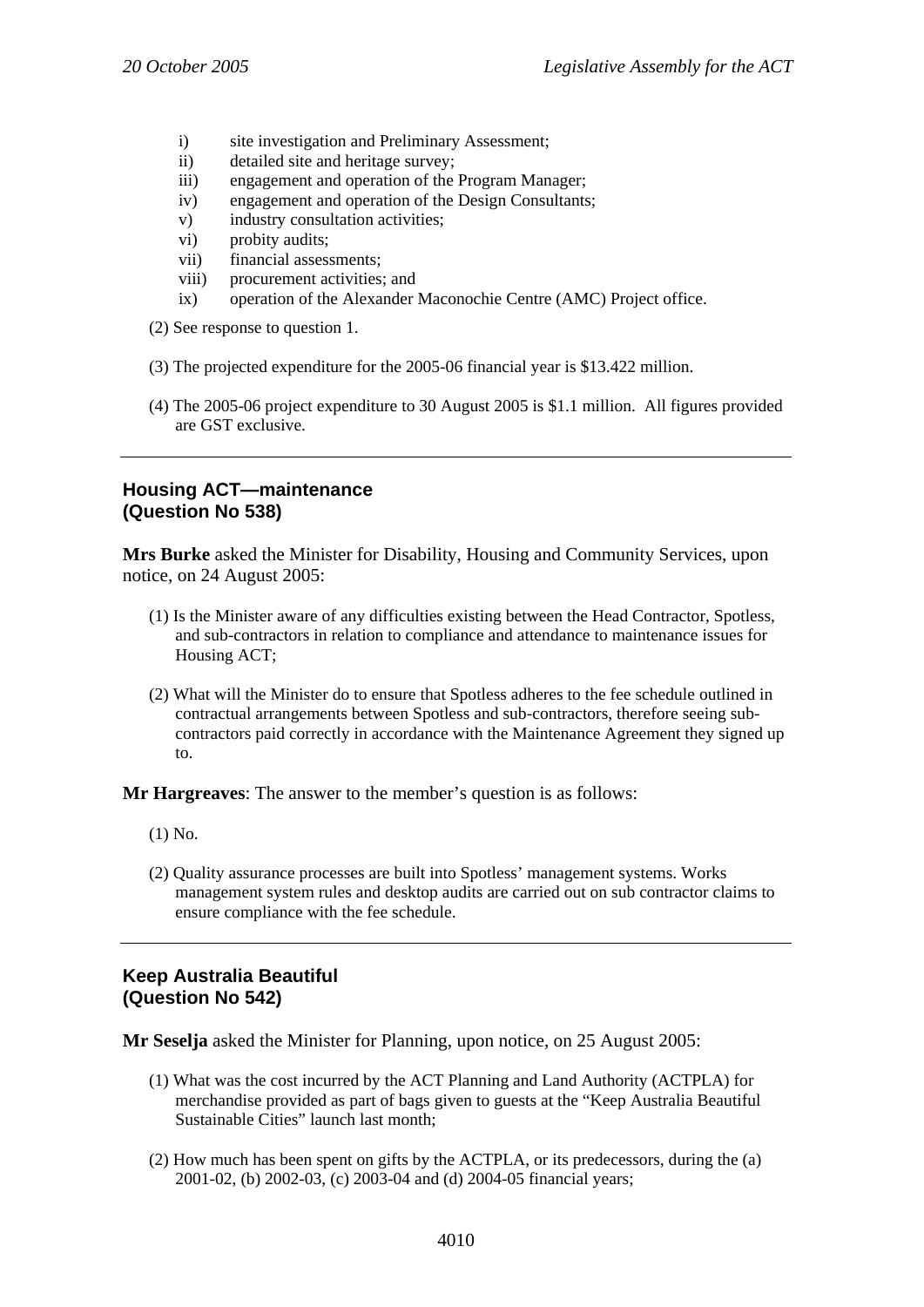(3) What is the total expenditure on sponsorship by the ACTPLA, or its predecessors, during the (a) 2001-02, (b) 2002-03, (c) 2003-04 and (d) 2004-05 financial years.

**Mr Corbell**: The answer to the member's question is as follows:

| (1) | \$181.00 |
|-----|----------|
|     |          |

|--|

| 2001-02          | 2002-03 | 2003-04                | 2004-05 |
|------------------|---------|------------------------|---------|
| $\cdot$ .<br>nıl | \$1,403 | $\cdot$ $\cdot$<br>nıl | \$588   |

(3)

| ້ |          |          |          |                |
|---|----------|----------|----------|----------------|
|   | 2001-02  | 2002-03  | 2003-04  | 2004-05        |
|   | \$15,450 | \$14,000 | \$13,000 | .454<br>\$12.4 |
|   |          |          |          |                |

## **Civic Youth Centre (Question No 546)**

**Mr Seselja** asked the Minister for Planning, upon notice, on 25 August 2005:

- (1) What was delivered for the \$246 000 of capital expenditure, as at the end of the 2004-05 March Quarter, on the Civic Youth Centre;
- (2) Was there any further expenditure on this project in the last quarter of 2004-05; if so, how much and what was delivered for that expenditure; if not, why not;
- (3) What is the (a) current total expenditure on this project and (b) completion date for this project;
- (4) Is the project running according to schedule to meet that completion date;
- (5) Will this project be delivered within its \$645 000 budget.

**Ms Gallagher**: The answer to the member's question is as follows:

- (1) Capital expenditure of \$246,000 for the end of the 2004-05 March Quarter was for preliminary work including design fees. This included work for "The Junction" (Youth Health Centre), which is managed by ACT Health and was incorporated into the project.
- (2) The expenditure for the last quarter of 2004-05 was \$827,000.
- (3) (a) The total expenditure to the end of June was \$1,073,000. (b) The construction of the project was completed on the 8 August 2005.
- (4) The project was completed on schedule.
- (5) Yes.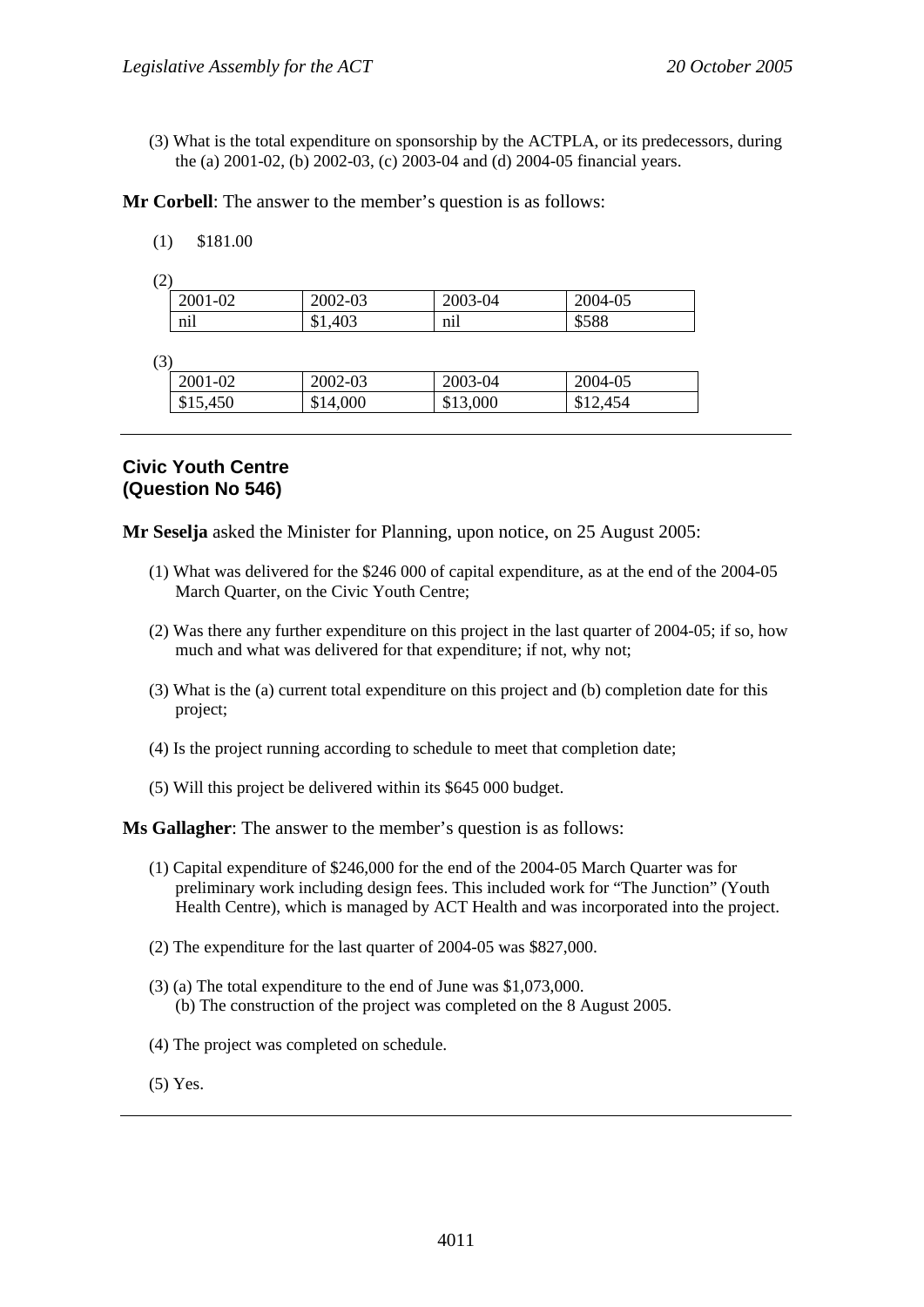# **Aboriginals and Torres Strait Islanders—disadvantage (Question No 560)**

**Mrs Burke** asked the Minister for Disability, Housing and Community Services, upon notice, on 25 August 2005:

- (1) What has the ACT Government achieved in reducing indigenous disadvantage in the portfolio area of Disability, Housing and Community Services;
- (2) What (a) levels of funding and (b) programs have been implemented in relation to part (1) during (a) 2001-02, (b) 2002-03, (c) 2003-04 and (d) 2004-05.

**Mr Hargreaves**: The answer to the member's question is as follows:

In responding to the questions, I am providing information in relation to those areas of the Department of Disability Housing and Community Services for which I am responsible. Information is not provided for the year 2001-02 as the Department did not exist at that time.

The ACT Government has provided a number of services within the portfolio area of Disability, Housing and Community Services to reduce indigenous disadvantage.

However, most service provision to Aboriginal and Torres Strait Islander people and families occurs as part of general service delivery in all portfolio areas. For example, in 2003-04, of the 1638 people in the ACT who used disability services funded under the Commonwealth State Territory Disability Agreement, 22 identified as Aboriginal, Torres Strait Islander or both<sup>1</sup>. As at 6 September 2005, in public housing, (excluding community housing and Disability ACT housing), 193 out of 10 667 households contain indigenous persons (1.81%). Some caution must be applied to both the disability sector and public housing sector data, however, as ethnicity remains self-identified, and for a range of reasons, the figures above may represent an undercount of Aboriginal and Torres Strait Islander people.

The quality of Indigenous data and Indigenous reporting in community services, housing and health has been a matter of national concern for some years. The Department of Disability, Housing and Community Services shares a national commitment to improving the quality of data on Indigenous people in housing and community services data collections. As part of the work plan for the National Housing Data Agreement Management Group, Housing ACT is currently putting together its action plan for improving the identification of Indigenous households in mainstream housing programs and has already introduced measures to collect information consistent with national data standards for Indigenous identification. Under the National Community Services Information Management Group work plan, the Department will continue to participate in initiatives to improve the quality of Indigenous identification in community services data collections and to improve the quality and consistency of performance indicators for Indigenous people in this sector.

In addition to provision of generalist services, the Government has funded initiatives targeted specifically at Aboriginal and Torres Strait Islander people and families, in the areas of social housing, carers and community engagement, in recognition of their disadvantage.

• \$0.350m has been provided in each of 2002-03, 2003-04 and 2004-05, for development of the indigenous housing sector to provide better access and wider choice for indigenous people. This funding is used to fund specialised indigenous housing providers such as Billabong Aboriginal Corporation and Ghibba Gunya Housing Corporation.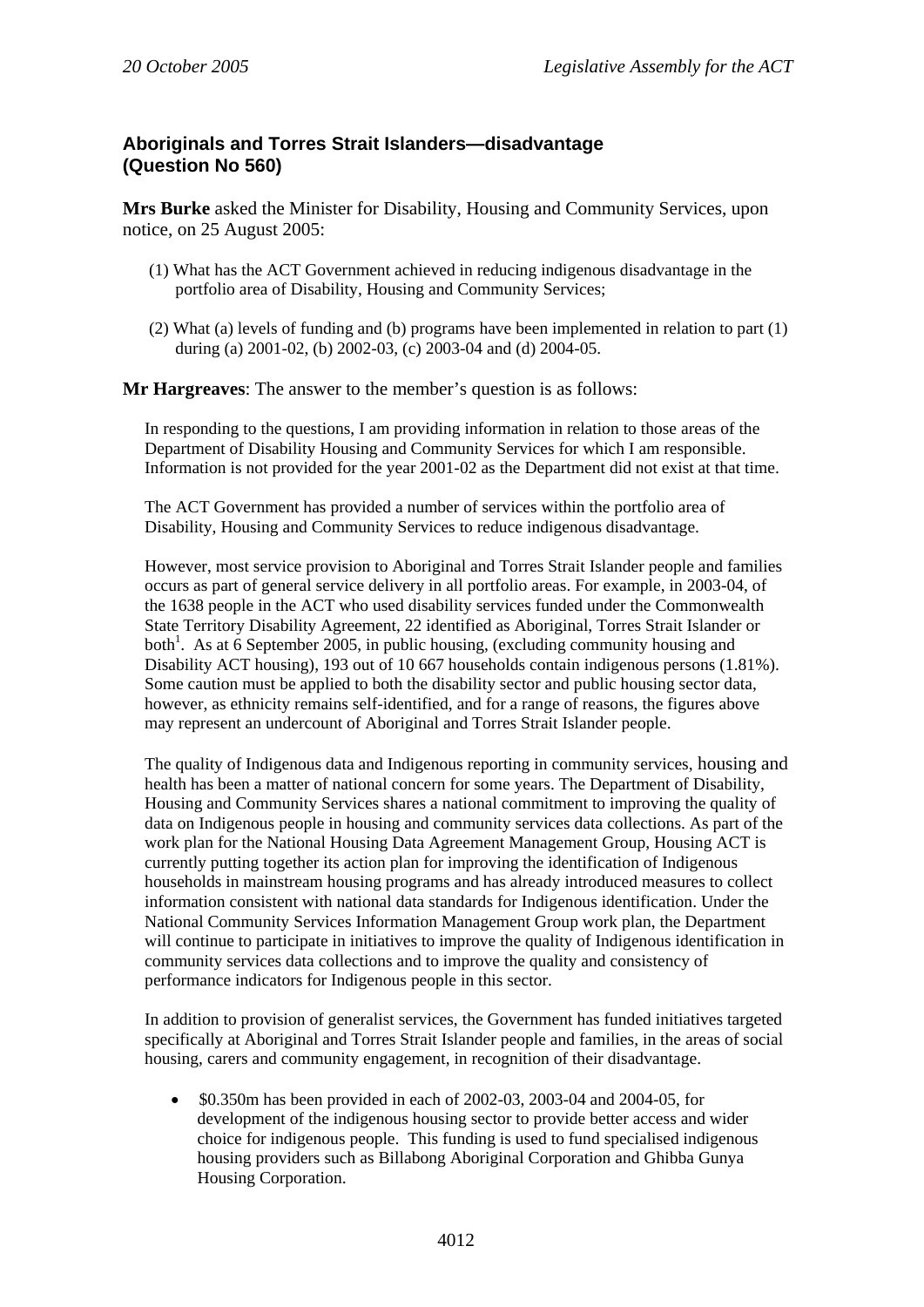- Funding of \$830 000 was provided to Billabong Aboriginal Corporation under the Community housing program (2002 – 03 and 2003- 04) to purchase three properties for Aboriginal and Torres Strait Islander families.
- In addition to the above,  $$3.2m$  of the  $$33.2m$  3<sup>rd</sup> Appropriation for 2003-04 was identified for the provision of a hostel/boarding house style of accommodation for Aboriginal and Torres Strait Islanders.
- The Department over the last few years has also provided an Aboriginal and Torres Strait Islander Youth Accommodation Service, Dyiramal Migay, managed by Winnungah Nimmityah jointly funded from Supported Accommodation Assistance Program and the Commonwealth-State Housing Agreement. Funding for this service is:

| $\bullet$ | $2002 - 03:$  | \$12 851  |
|-----------|---------------|-----------|
| $\bullet$ | $2003 - 04:$  | \$240 229 |
| $\bullet$ | $2004 - 05$ : | \$209.500 |

• The Aboriginal and Torres Strait Islander Housing Liaison Service managed by Winnunga Nimmityjah Aboriginal Health Service, which supports indigenous people find culturally appropriate housing options, has been funded as follows:

| $\bullet$ | $2002 - 03:$  | \$51 125 |
|-----------|---------------|----------|
| $\bullet$ | $2003 - 04$ : | \$51403  |
| $\bullet$ | $2004 - 05$ : | \$52.687 |

- Winnunga Nimmityjah Aboriginal Health Service also received a grant of \$26 265 under the 2004-05 Carer Recognition Grants Program for provision of culturally appropriate support and counselling for Aboriginal carers. The 2005-06 Carer Recognition Grants Program has recently been announced, and Aboriginal and Torres Strait Islander carers are included as a priority group for projects to be funded.
- The Community Services Program funded public radio, 2XXfm, the amount of \$57 096 during 2003-04 to broadcast information about Aboriginal and Torres Strait Islander People to reduce a sense of isolation by improved access to information about the Canberra community. Funding of \$21 660 was provided again in 2004-05 for the same purpose.

In the areas of the portfolio where services to indigenous people and families are provided as part of general service delivery, it is not possible to provide information about expenditure for Aboriginal and Torres Strait Islander people.

<sup>1</sup> Table A1.1, page 83, Australian Institute of Health and Welfare, Disability Support Services 2003-04, Canberra: AIHW 2005

# **Ginninderra high school (Question No 562)**

**Mrs Dunne** asked the Minister for Education and Training, upon notice, on 26 August 2005: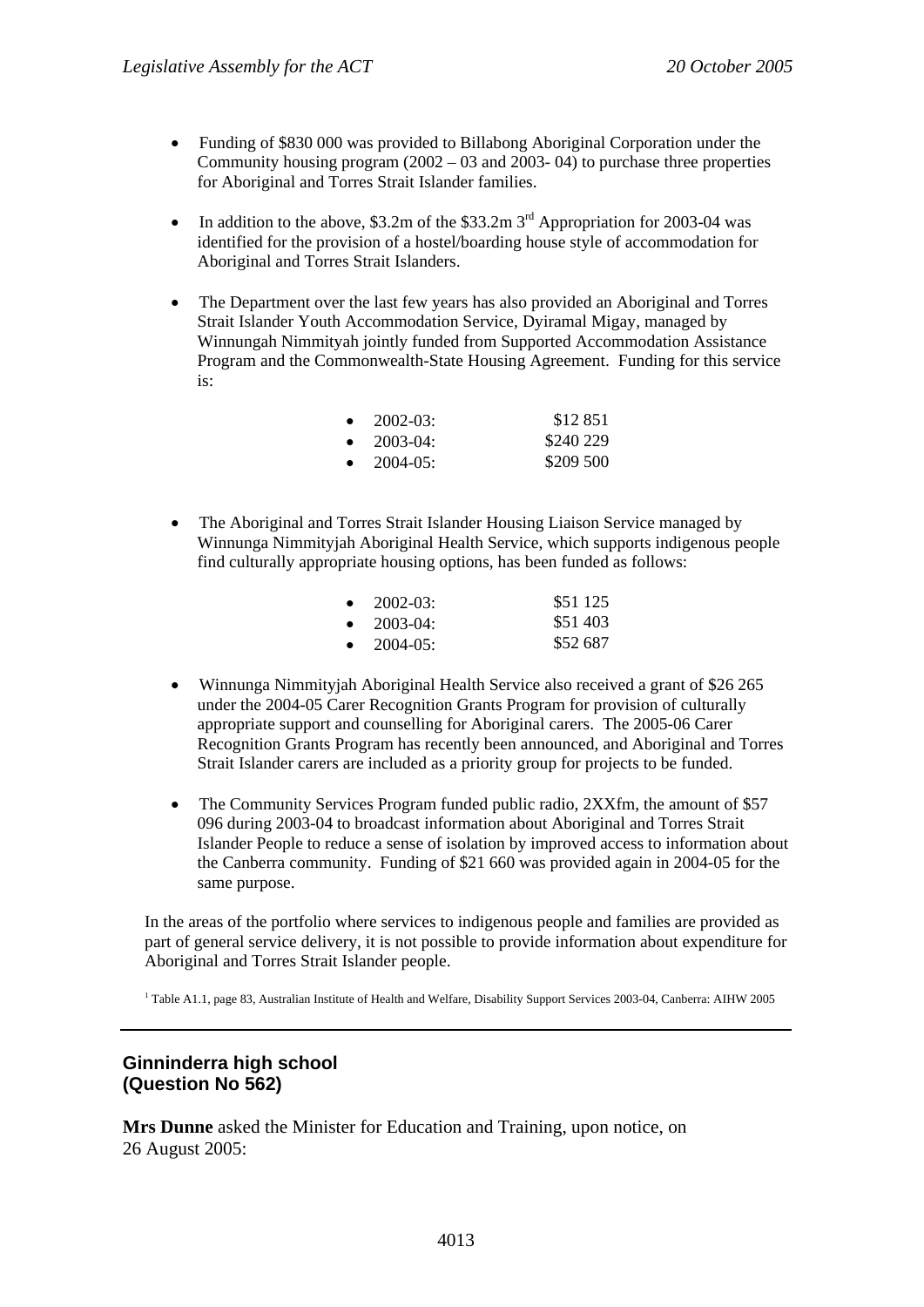What guarantees will the Minister give to the community that after Ginninderra District High School is vacated and demolished, the Government will actually build the proposed replacement school.

**Ms Gallagher**: The answer to the member's question is as follows:

The government has proposed to close Ginninderra District High School and rebuild a new P-10 school on the site, and has committed \$43 million to the project. The government is currently consulting with the community to ascertain their views on the proposal.

# **Ginninderra high school (Question No 563)**

**Mrs Dunne** asked the Minister for Education and Training, upon notice, on 26 August 2005:

Did the Department of Education and Training prepare a feasibility study for the proposed P-10 school to be built on the site of Ginninderra District High School before the plan was announced in July this year; if so, did this study include a consideration of alternative sites.

**Ms Gallagher**: The answer to the member's question is as follows:

The Government considered advice on the most appropriate site for the proposed P-10 school. The current site is large enough to allow for the construction of the kind of school envisioned by the government. Other potential sites would involve using land currently used for community sporting and recreation activities. The government is currently consulting with the community on the proposal.

# **Ginninderra high school (Question No 564)**

**Mrs Dunne** asked the Minister for Education and Training, upon notice, on 26 August 2005:

- (1) Prior to July 2005 what assessments were undertaken of the (a) educational, (b) economic and (c) social impacts on students, families and the general community of the closure of Ginninderra District High School;
- (2) Will the Minister make these assessments publicly available; if so, when; if not, why not.

**Ms Gallagher**: The answer to the member's question is as follows:

- (1) The government is currently consulting with the community on the proposed closure of Ginninderra District High School. This consultation will include the educational, economic and social impacts of the proposal.
- (2) The government is still consulting with the community on the proposal. The outcome of the consultation process, including feedback from the affected community will be made available at the completion of the consultation process.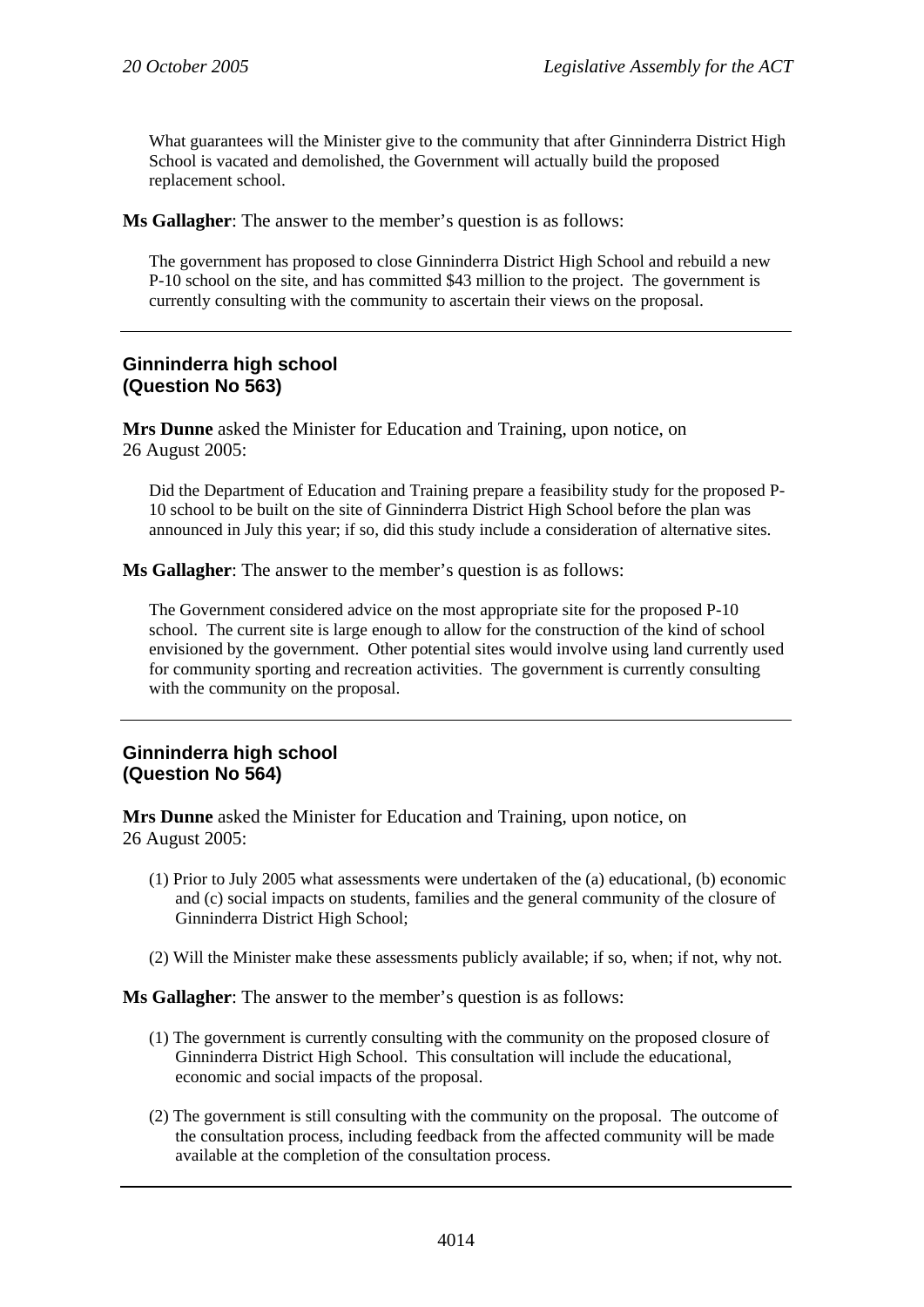# **Children—early intervention programs (Question No 565)**

**Mrs Dunne** asked the Minister for Children, Youth and Family Support, upon notice, on 26 August 2005:

- (1) How much money was allocated as a result of the Vardon Report for the implementation of early intervention programs;
- (2) What process did the Government follow to choose early intervention programs to be funded;
- (3) Did the Government choose the Positive Parenting Program over other programs, such as Parent Effectiveness Training; if so, why;
- (4) Did the Government consider funding a suite of different types of programs; if not, why not.

**Ms Gallagher**: The answer to the member's question is as follows:

- (1) In response to the Vardon report, the Government allocated an additional \$730,000 for the implementation of early intervention programs as part of *The Territory as Parent* Implementation Strategy (August 2004).
- (2) The Office for Children, Youth and Family Support was informed by the Early Intervention, Prevention and Communication Reference Group. Membership of the Reference Group is drawn from Government and community sector organisations.
- (3) Yes The Office for Children, Youth and Family Support decision, supported the Reference Group recommendation to provide training for practitioners (government and non-government) in the Positive Parenting Program.
- (4) The 2005/06 Budget Papers identify a range of early intervention programs.

# **Land—direct sales (Question No 566)**

**Mrs Burke** asked the Minister for Planning, upon notice, on 26 August 2005:

- (1) Has the ACT Government commenced its direct sales program, run by the Land Development Authority, to support the Government's specified social and community objectives;
- (2) Which specified Government social and community objectives are being met via the implementation of the direct sales program;
- (3) Which portions of land are being identified and prepared for use as facilities for community based organisations.

**Mr Corbell**: The answer to the member's question is as follows: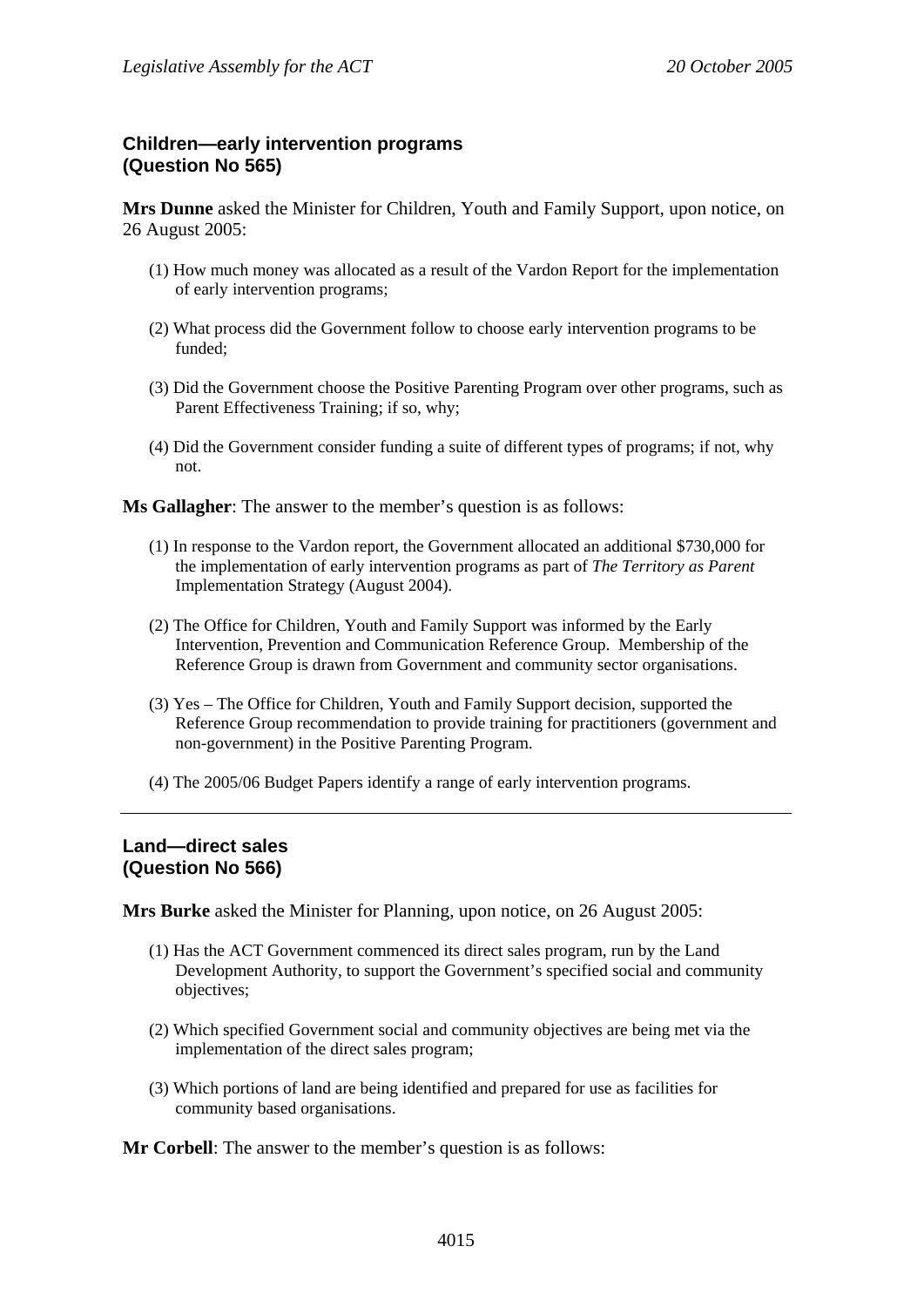- (1) The Land Development Agency has administered this program on behalf of the Government since its establishment on 1 July 2003.
- (2) As stated in (1), LDA administers the Direct Sales program on behalf of the Government to ensure that Canberrans continue to enjoy good access to services and facilities, such as sport and recreation facilities, community facilities and religious and cultural facilities as outlined in the Government's Canberra Spatial Plan.
- (3) The ACT Planning and Land Authority identifies land for community use, in accord with the requirements of the Territory Plan. The Authority confirms the availability of land for community purposes.

## **Currong Apartments (Question No 567)**

**Mrs Burke** asked the Minister for Disability, Housing and Community Services, upon notice, on 26 August 2005:

- (1) Do students residing at Currong Apartments have Housing ACT tenancy agreements, coordinated by Havelock Housing Association and the Association for Post Secondary Student Accommodation, until some point in December 2005; if so, what decisions have you made about extending leases for the students at Currong beyond December 2005;
- (2) If the leases cannot be extended due to any plans for redevelopment of the Currong site, what consideration is to be given to relocating or assisting the tenants to find an alternative form of accommodation.

**Mr Hargreaves**: The answer to the member's question is as follows:

- (1) No, eligible students, residing at Currong Apartments do not have residential tenancy agreements with Housing ACT. They have tenancy agreements with Havelock Housing Association (HHA) and the Association for Post Secondary Student Accommodation (APSSA) strictly for the 2005 academic year. Students have been advised of this in writing, both at the time of signing of their lease and also on 10 June 2005, in accordance with the requirements of the Residential Tenancies Act.
- (2) The intention is to make Currong Apartments available for student accommodation in 2006. If the existing students do not choose to remain there in 2006, they will need to make their own arrangements for alternative accommodation. There are services available at each of the local universities to assist students in their accommodation needs.

# **ACTION—bicycle racks (Question No 571)**

**Mr Pratt** asked the Minister for Urban Services, upon notice, on 26 August 2005, (redirected to the Minister for Planning):

(1) Why was there nil capital expenditure recorded for (a) "Real time information system at bus interchanges" and (b) "Bicycle racks on ACTION buses" as at the end of the 2004-05 March quarter;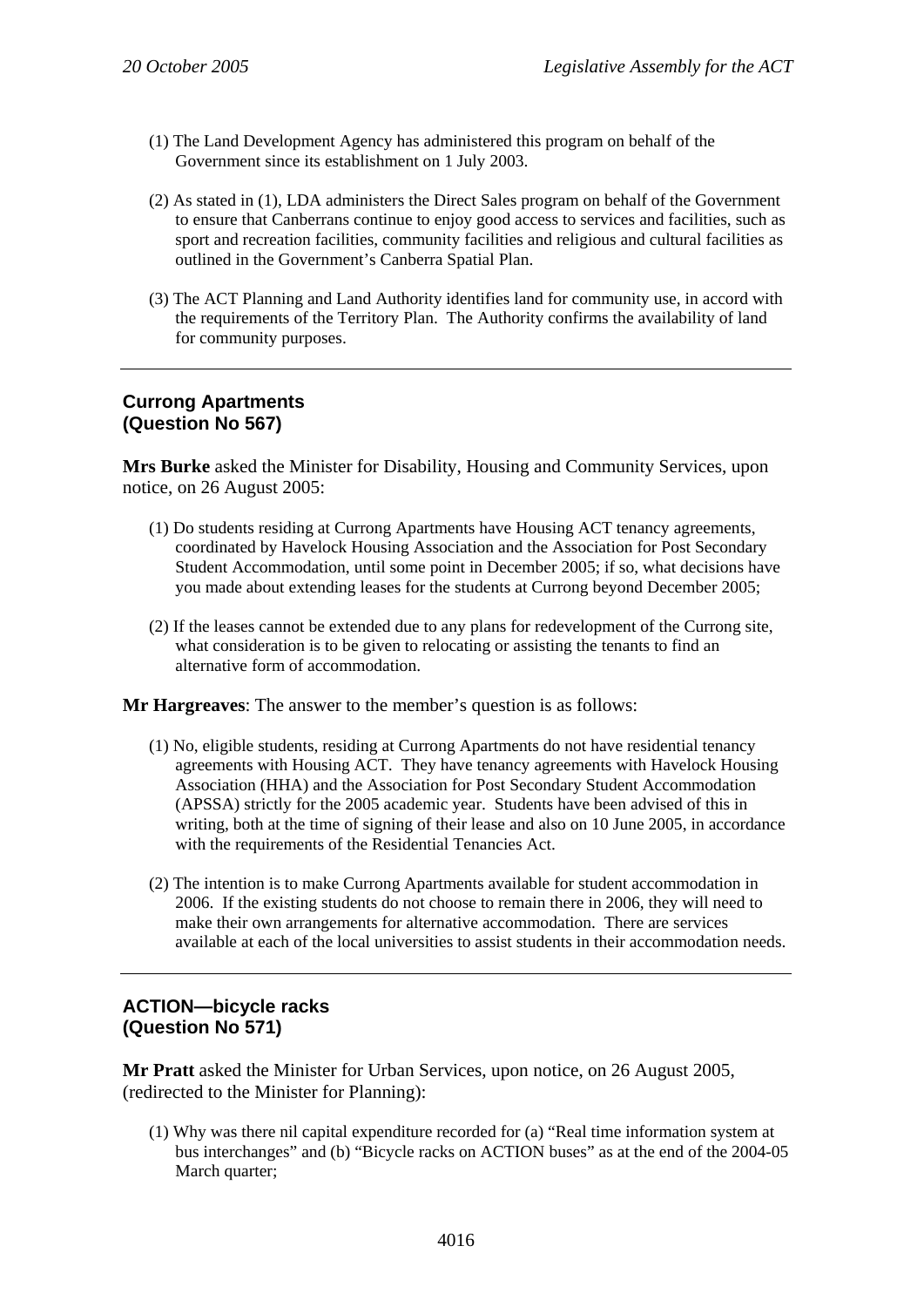- (2) Was there any further expenditure on these projects in the final quarter of 2004-05; if so, what was delivered for that expenditure and what was the total amount of expenditure as at the end of 2004-05; if not, why not;
- (3) Has there been any expenditure on these projects in the 2005-06 financial year; if so, how much and what was delivered for that expenditure; if not, why not;
- (4) Were these programs classified as important transport programs by the Stanhope Government; if so, why did the Government fail to spend the capital funding allocated to them in the 2004-05 financial year.

**Mr Corbell**: The Minister for Urban Services has redirected this question to me as the Minister responsible for sustainable transport. The answer to the member's question is as follows:

- (1) a) Work on a feasibility study for the Real Time Information System was incomplete at the end of the 2004-05 March quarter and so no payments had been made to the contractor undertaking this work at that time.
	- b) Contract for the bicycle racks on ACTION buses was still under negotiation at the time of the 2004-05 March quarterly report.
- (2) Yes. \$40,000 was spent on receipt of the feasibility study for the Real Time Information System in the June quarter of 2004-05, while no expenditure was incurred in 2004-05 for the bicycle racks on ACTION buses initiative.
- (3) No expenditure has been recorded against the Real Time Information project, however it has now been completed and payment is being finalised. \$69,000 has been expended on the bicycle racks for ACTION buses in the 2005-06 financial year and will be reported by the ACTION Authority.
- (4) The 2004-05 capital expenditure for these projects will be spent in accordance with the contractual arrangements.

# **Schools—traffic management (Question No 572)**

**Mr Pratt** asked the Minister for Urban Services, upon notice, on 26 August 2005:

- (1) Where and what was delivered for the \$50 000 of capital expenditure on "Traffic management at schools" as at the end of the March 2004-05 quarter;
- (2) Was there any further expenditure on this project in the final quarter of 2004-05; if so, where and what was delivered for that expenditure and what was the total amount of expenditure as at the end of 2004-05;
- (3) What was the total amount rolled over for this project into the 2005-06 financial year;
- (4) If there is no rolled over amount, why not;
- (5) Where and what projects are planned as part of this rolled-over amount in 2005-06;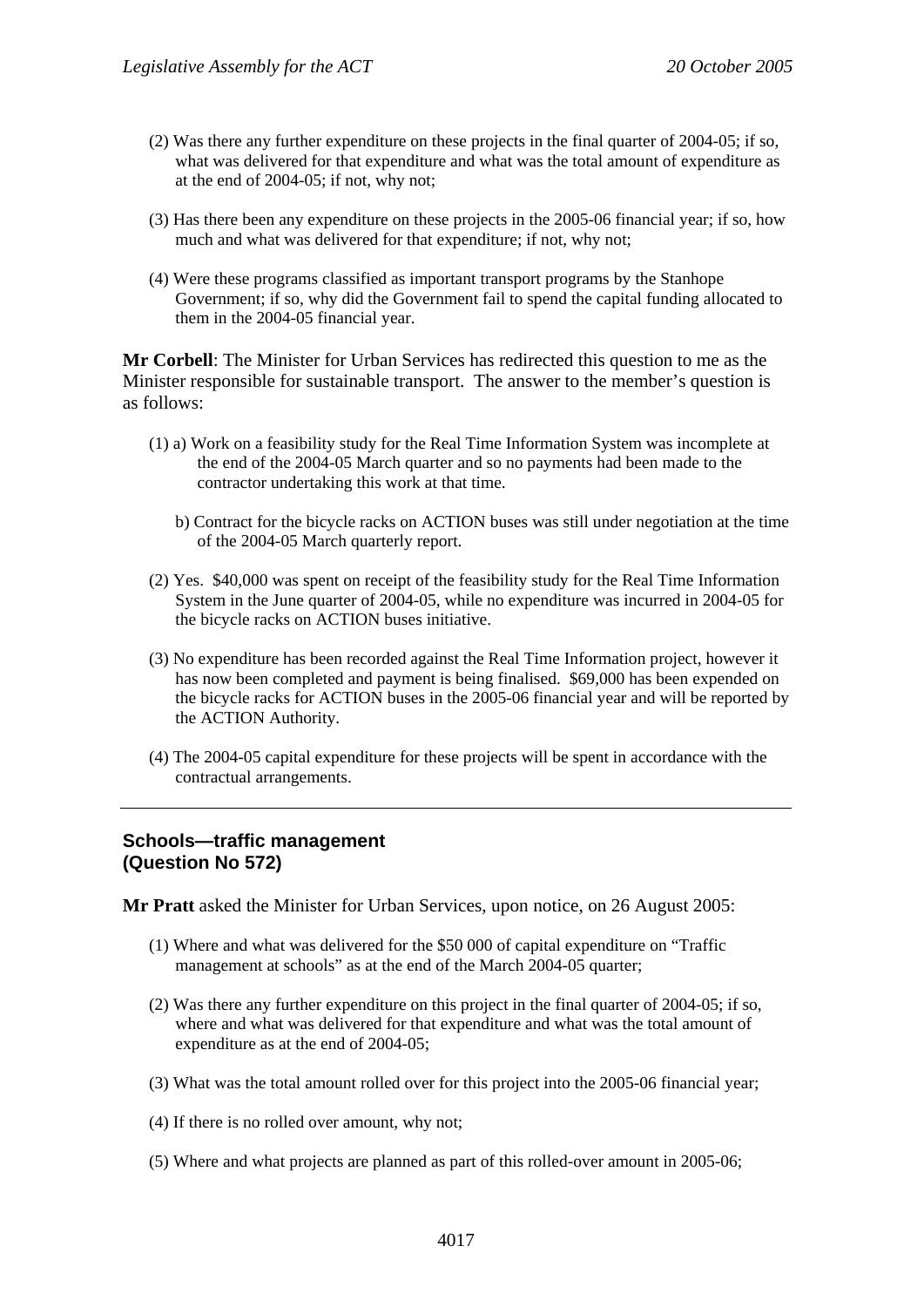- (6) Was there new funding allocated to "Traffic management at schools" in the 2005-06 budget; if so, how much and what, if any, of that budget has been expended;
- (7) Is there a list or schedule of improvements for the current financial year; if so, where are the sites that improvements will be made.

**Mr Hargreaves**: The answer to the member's question is as follows:

- (1) Traffic management devices such as line marking and signs were installed around various schools, including Taylor Primary, St Clare of Assisi Primary, Sacred Heart Primary, Gordon Primary, St Thomas Aquinas Primary, the Church of England Girls Grammar, Hawker College, Belconnen High, Holy Trinity Primary and Calwell Primary;
- (2) \$3,000 was expended in the April-June quarter for the design and documentation of Torrens Primary parking improvements. The 2004-05 expenditure was \$53,000;
- (3) \$97,000 was rolled into 2005-06;
- (4) Refer to (3);
- (5) \$94,000 was expended in July 2005 for the review and installation of traffic management devices at various schools including Torrens Primary, Telopea Park, Miles Franklin Primary, St Francis Xavier College, Higgins Primary, Marist College and Hughes Primary;
- (6) \$200,000 has been allocated in 2005-06 with \$68,000 expenditure achieved to-date; and
- (7) The list includes Melrose High, Marist College, Tharwa Primary, Hall Primary, Monash Primary and Chapman Primary. Only the first three of these schools are likely to be improved in 2005-06 based on preliminary design and construction cost estimates.

### **Roads—safety improvements (Question No 574)**

**Mr Pratt** asked the Minister for Urban Services, upon notice, on 26 August 2005:

- (1) Where and what was delivered for the \$123 000 of capital expenditure on "Road safety improvements" as at the end of the March 2004-05 quarter;
- (2) Was there any further expenditure on this project in the final quarter of 2004-05; if so, where and what was delivered for that expenditure and what was the total amount of expenditure as at the end of 2004-05;
- (3) What was the total amount rolled over for this project into the 2005-06 financial year;
- (4) If there is no rolled over amount, why not;
- (5) Where and what projects are planned as part of this rolled-over amount in 2005-06;
- (6) Was there new funding allocated to "Road safety improvements" in the 2005-06 budget; if so, how much and what, if any, of that budget, has been expended;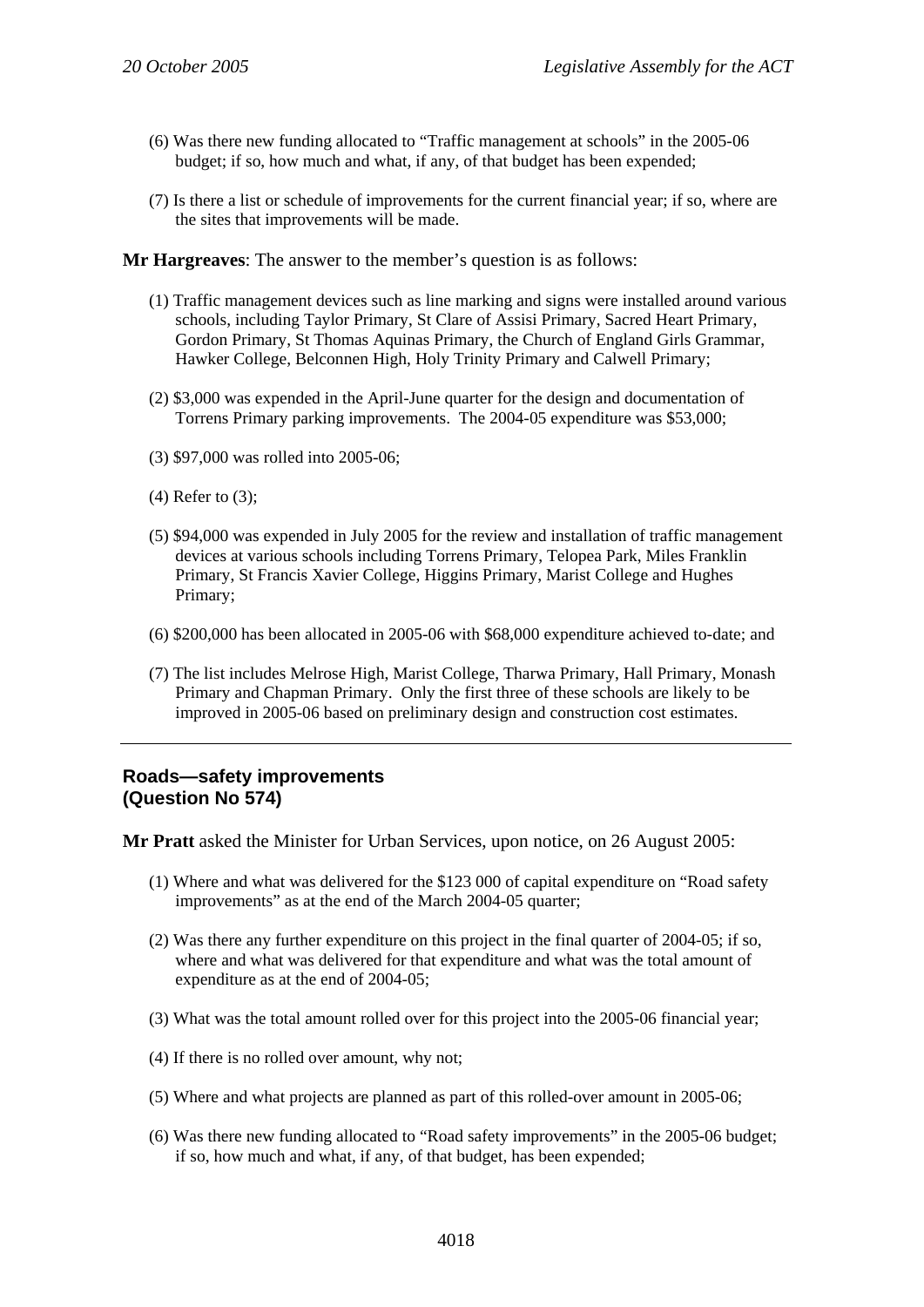(7) Is there a list or schedule of improvements for the current financial year; if so, where are the sites that improvements will be made.

**Mr Hargreaves**: The answer to the member's question is as follows:

- (1) The \$123,000 capital expenditure delivered the design of Mawson Drive/Yamba Drive intersection signalisation, erection of new bus lane signs, traffic management improvements at Erindale and the study for Barton Highway/Gundaroo Drive and Kings Avenue/Parks Way;
- (2) \$105,000 was expended on Belconnen Pool entry works, management, design and construction of Mary Potter/Haydon Drive traffic lights, design and tendering of Hindmarsh Drive/Melrose Drive traffic signal upgrade, and signs and lines at Cowlished Street. The 2004-05 expenditure was \$228,000;
- (3) \$72,000 was rolled into the 2005-06 financial year;
- (4) Refer to (3);
- (5) Belconnen Pool entry works, design of Mawson Drive/Yamba Drive intersection signalisation, design of Hindmarsh Drive/Melrose Drive traffic signal upgrade and the Monaro Highway crash cushion investigation;
- (6) \$250,000 has been allocated in 2005-06 with \$4,000 expenditure to-date; and
- (7) The proposed work is the continued construction of the Mary Potter/Haydon Drive traffic lights.

# **Roads—traffic light upgrades (Question No 577)**

**Mr Pratt** asked the Minister for Urban Services, upon notice, on 26 August 2005:

- (1) Why was there nil capital expenditure recorded, as at the end of the March quarter 2004- 05, on "Traffic light upgrades";
- (2) What was the total amount of expenditure on this project as at the end of the 2004-05 financial year;
- (3) If there was expenditure recorded on this project in 2004-05, where did the upgrades take place;
- (4) If there was no urgency for this funding to be spent, why was it allocated as part of the 2004-05 budget;
- (5) What was the total amount of funds rolled-over from 2004-05 to 2005-06 to be spent on "Traffic light upgrades";
- (6) Was there new funding allocated to "Traffic light upgrades" in the 2005-06 budget; if so, how much and what, if any, of that budget, has been expended;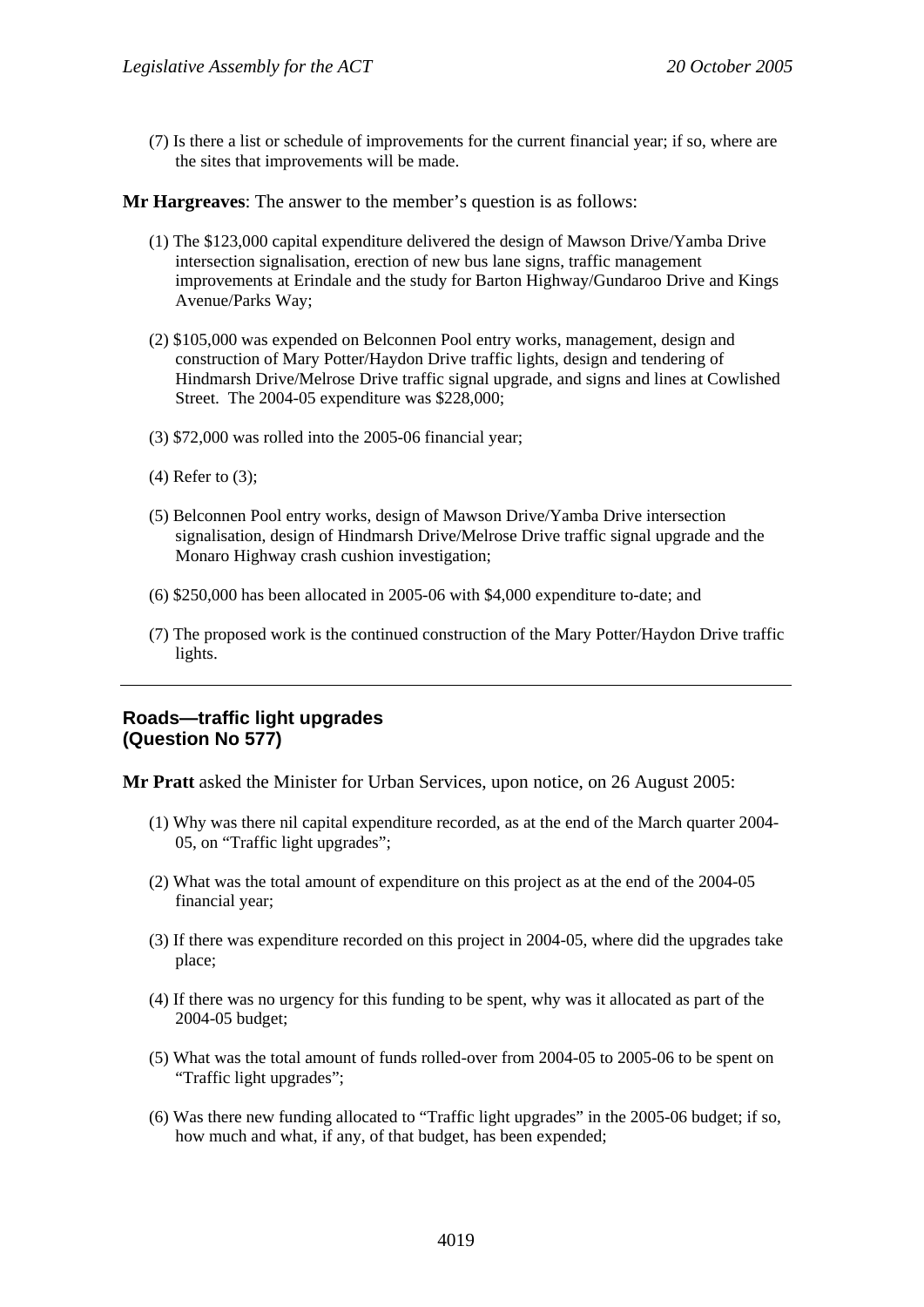- (7) Has any of that funding been expended to date this financial year; if so, where did the upgrades take place;
- (8) Is there a list of upgrades or a schedule of upgrades for the current financial year; if so, where are the sites of the planned upgrades.

**Mr Hargreaves**: The answer to the member's question is as follows:

- (1) The majority of the work was carried out in the final quarter of 2004-05;
- (2) \$179,000 was expended in the 2004-05 financial year;
- (3) The upgrades took place at Mary Potter Circuit/Haydon Drive Traffic Signals and the City Walk West Traffic Signal Upgrade;
- (4) Refer to (2);
- (5) \$71,000 was rolled into 2005-06;
- (6) \$100,000 has been allocated in 2005-06 and \$100,000 expenditure incurred to-date;
- (7) Yes, Mary Potter Circuit/Haydon Drive Traffic Signals; and
- (8) No, refer to (6) and (7).

# **Roads—capital expenditure (Question No 580)**

**Mr Pratt** asked the Minister for Urban Services, upon notice, on 26 August 2005:

- (1) In the March 2005 quarterly report on the capital works program for 2004-05, what is the reason for the project savings of \$2 350 000 and \$200 000 agreed to by Roads ACT for Neighbourhood improvements;
- (2) What neighbourhoods and/or suburbs will be affected by the decisions not to undertake this spending on capital works;
- (3) What are the details of the projects that will not be undertaken because of the decision not to undertake these capital works;
- (4) Will these projects be included in a subsequent capital works program; if so, in which year; if not, why not.

**Mr Hargreaves**: The answer to the member's question is as follows:

- (1) The funds were withdrawn from the Department of Urban Services capital works program, returned to consolidated revenues and were available for whole of government priorities;
- (2) The identified Neighbourhood Improvement works for Deakin, Turner, O'Connor, Lyneham, Braddon, Dickson, Downer, Watson and Hackett, will now be addressed through the Capital Upgrade program;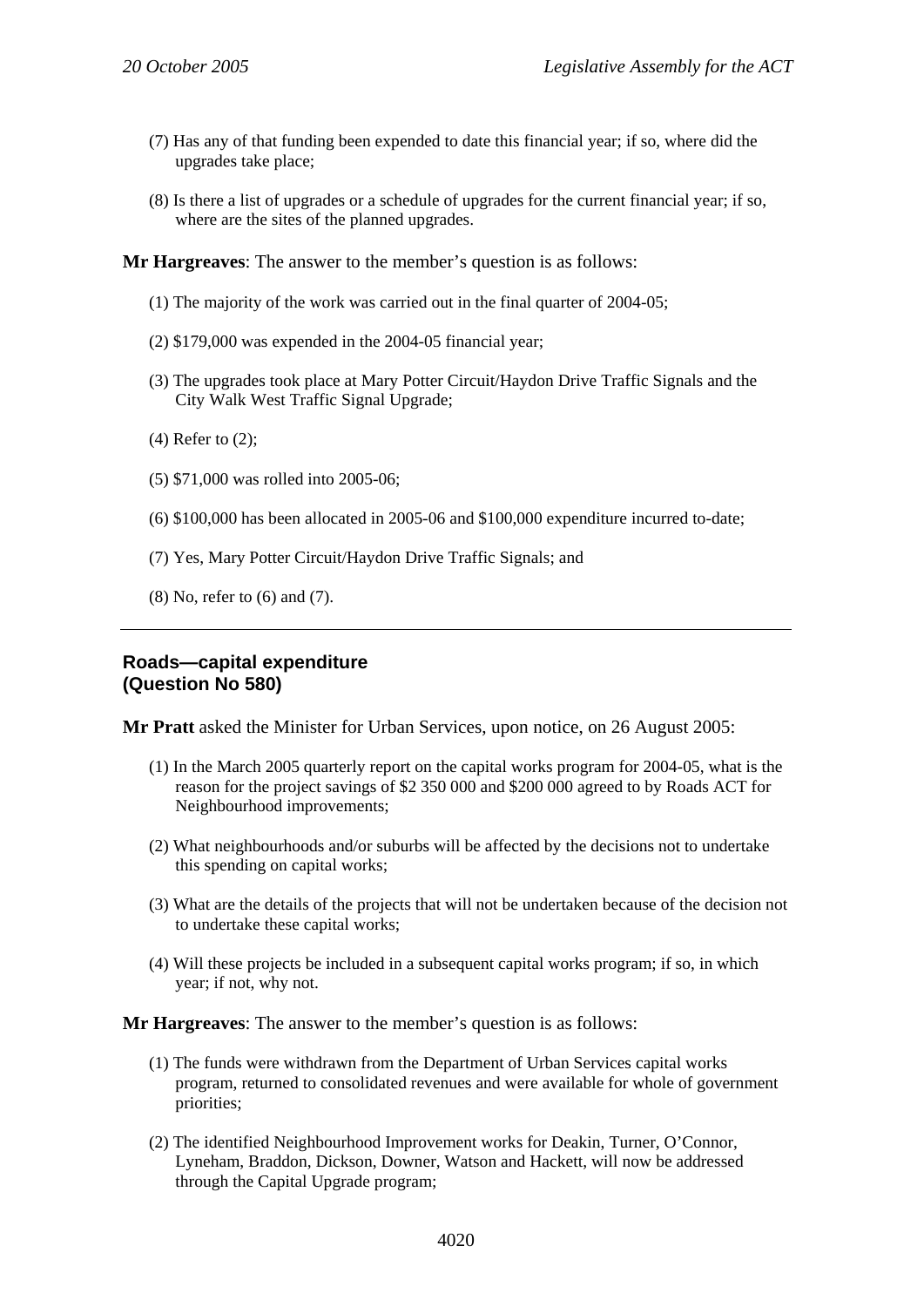- (3) Project elements include local area traffic management, streetlighting and community paths. However, a number of improvements have already either been commenced or completed, including footpath improvements in Deakin, installation of street lights in Turner, construction of a pedestrian refuge in Dickson, upgrades of signalised pedestrian crossings at Dickson, and road linemarking improvements across a number of suburbs; and
- (4) The Capital Upgrade program has funding allocated for neighbourhood improvements in 2005-06. The identified projects recorded for the suburbs at (2) will be considered for inclusion in the capital upgrade program, along with other competing items on an ACT wide basis and for the funding available. The capital upgrade program is an ongoing program over the next five years.

# **Policing—attendance (Question No 583)**

**Mr Pratt** asked the Minister for Police and Emergency Services, upon notice, on 26 August 2005:

- (1) At what point do police decide to attend, or not attend, an incident or call for assistance;
- (2) What is the policy and what criteria will guarantee police attendance and what will not;
- (3) What will guarantee the collection of evidence, such as fingerprints, from a crime scene;
- (4) Does this policy indicate that police are not confident that offenders will be prosecuted under this Government; if not, why not.

**Mr Hargreaves**: The answer to the member's question is as follows:

(1) Police respond to incidents following the receipt of a request for assistance to either police communications or directly to a police station. Police attendance at incidents is based on a prioritised response model used by the Computer Aided Dispatch (CAD) System that prioritises all incidents for dispatch of patrols.

| Priority 1 | Life threatening or time critical situations.              |  |
|------------|------------------------------------------------------------|--|
| Priority 2 | Situations where the information provided indicates that   |  |
|            | time is important, but not critical.                       |  |
| Priority 3 | Situations where there is no immediate danger to safety or |  |
|            | property, but where police attendance is needed without    |  |
|            | undue delay.                                               |  |
| Priority 4 | Situations requiring police attendance where time is not   |  |
|            | critical and includes circumstances where a time is agreed |  |
|            | with the complainant.                                      |  |

(2) The priority response model provides a guide against which the specific circumstances of an incident can be assessed. Police attendance or non-attendance is dependant upon the individual circumstances of the incident reported and communication's staff are trained to maximise the efficient and effective deployment of resources.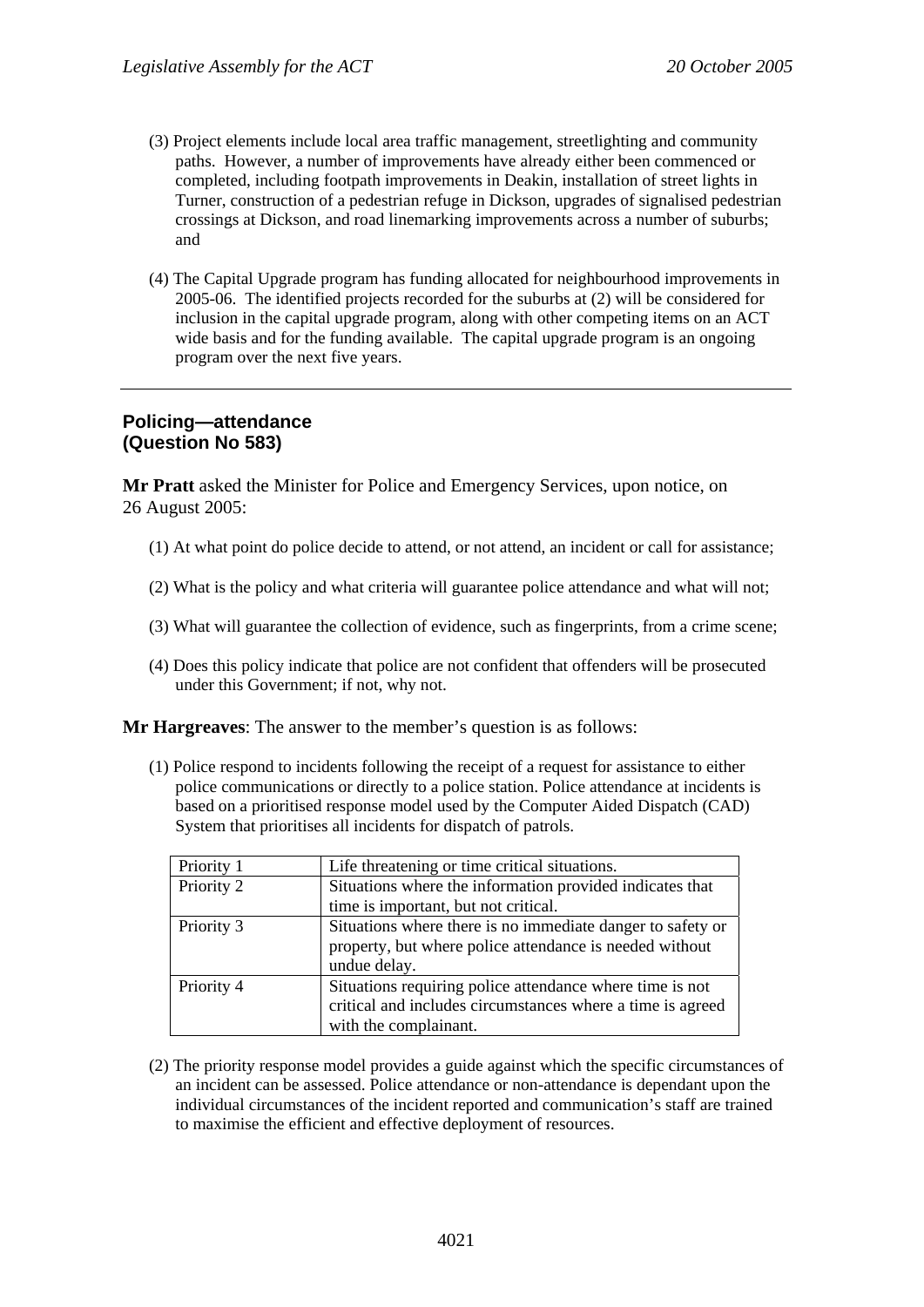- (3) This cannot be guaranteed and will vary according to the circumstances of each incident. ACT Policing members are trained to assess a crime scene for potential evidence. Following their assessment they can request for forensic services attendance or collect potential evidence which is forwarded onto Forensic Services for examination/analysis.
- (4) No. ACT Policing works collaboratively with the Director of Public Prosecutions to ensure that all matters supported by sufficient evidence proceed to prosecution or an appropriate diversionary program.

# **Bushfires—management plan (Question No 584)**

**Mr Pratt** asked the Minister for Police and Emergency Services, upon notice, on 26 August 2005:

- (1) Why has part 2 of the Strategic Bushfire Management Plan been further delayed when it was promised for completion in July this year;
- (2) Given that it is now two and a half years since the January 2003 bushfires, can it be said that the Government has become blasé about community safety in the belief that another bushfire disaster is unlikely to occur; if not, why not;
- (3) What is the expected release date for the Strategic Bushfire Management Plan now that it has been delayed.

**Mr Hargreaves**: The answer to the member's question is as follows:

(1) The Strategic Bushfire Management Plan (SBMP) is a 10-year plan to be completed in two parts. Version One was completed in January 2005 to meet immediate Government and public expectations for bushfire management prior to the 2004/05 bushfire season.

Version One of the SBMP has been well received, provides strategic direction for bushfire management in the ACT and identifies actions that are to be undertaken over the full period of the 10 year plan.

The original expected timeframe for the release of Version Two has been revised to allow for more detailed analysis to ensure Version Two is scientifically rigorous, developed in an open and transparent manner and provide a comprehensive and long term set of strategies for bushfire management in the ACT.

(2) The Government has definitely not become blasé about community safety. The strategies and directions that are detailed in Version One of the SBMP clearly show the Government is well aware of the potential for large bushfires to impact on the Territory. This is no more clearly shown than on maps 4 and 5 of the SBMP, which show the pathways very large fires may take in the ACT, and the potential consequences. The identification of these risks provides the foundation by which the Government is delivering the strategies to prevent large fires occurring, being prepared for the inevitable occasions when fires do occur and ensuring the Territory is able to respond efficiently and effectively. A component of these strategies are community preparedness and education, which has seen the creation of community fire units, delivery of the Bush FireWise program and the development of warning systems for the community. ACT land managers, through the implementation of Bushfire Operations Plans, have also completed extensive prevention activities.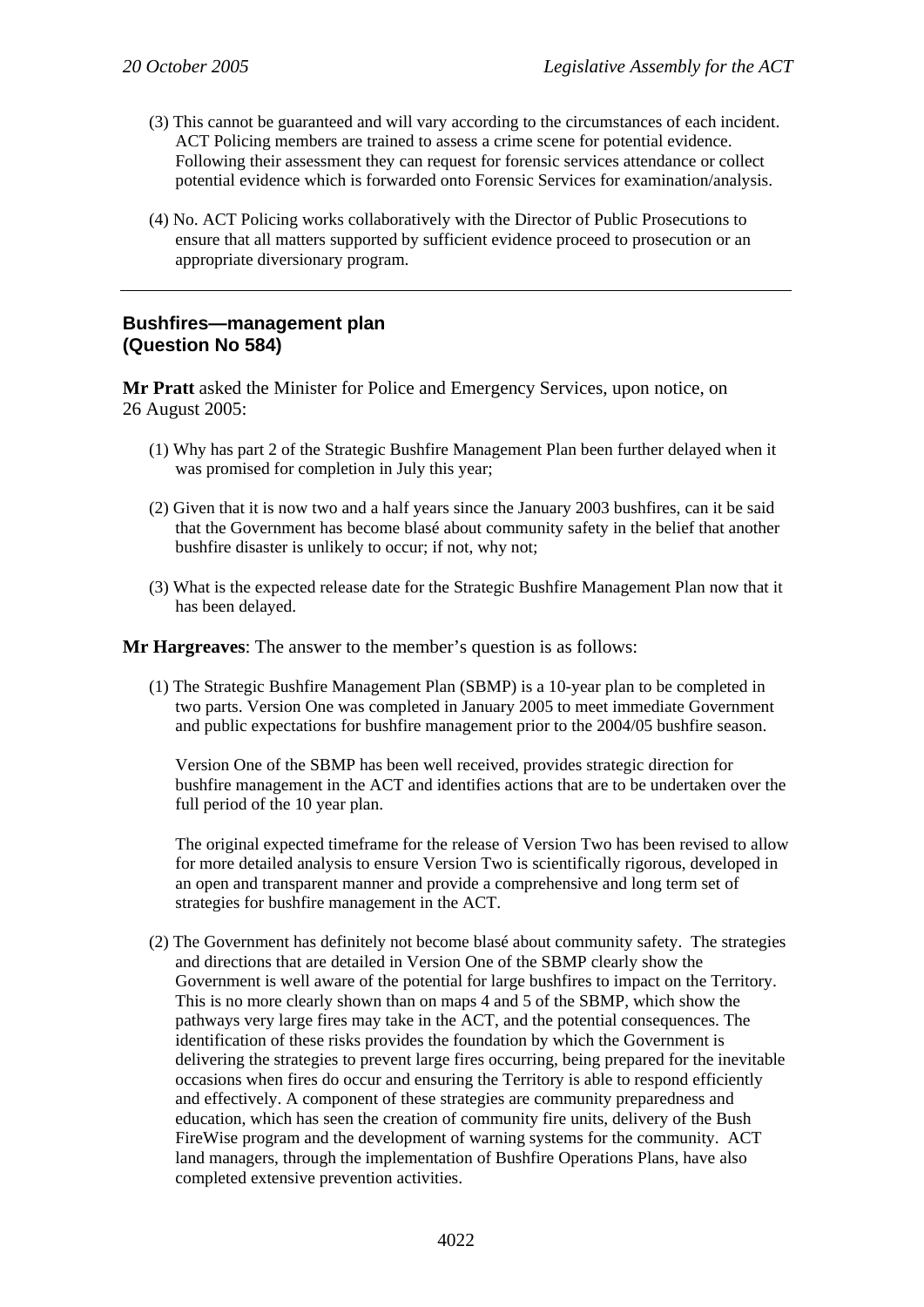(3) The expected completion of Version Two of the SBMP will be in 2006/07

# **Red Hill—heritage walk (Question No 585)**

**Mrs Burke** asked the Minister for Arts, Heritage and Indigenous Affairs, upon notice, on 20 September 2005:

- (1) Why have the works on the Heritage Walk on Red Hill Drive (Red Hill 'look out') appear to have stopped half way through and can the Minister advise when this Heritage Walk will be fully completed;
- (2) Is the Government proposing to launch this walk to the general public; if so, when and what type of launch is being proposed;
- (3) Why have some dead trees been removed in the Red Hill 'look out' area yet others still remain and will the Minister ensure that these trees are felled as a matter of public safety but that they be allowed to remain at the site for the preservation of the habitat of wild life in the area;
- (4) When will works to the Reservoir on Red Hill Drive begin to prevent water seepage that in turn causes gravel and soil to wash down the road every time there is excessive rainfall;

**Mr Stanhope**: The answer to the member's question is as follows:

- (1) My Department is unaware of any work being undertaken on Red Hill Drive that fits the description of a "Heritage Walk". The only track work that has been completed on Red Hill Nature Reserve in the last 18 months relates to ongoing minor maintenance of unsealed, earth walking tracks. The Department of Urban Services and the Red Hill Regenerators Park Care Group likewise are unable to clarify the existence of work on a Heritage Walk as described by Mrs Burke.
- (2) See response to question (1).
- (3) Some removal of dead and dying shrubs was undertaken around the lookout area of the Red Hill summit last year. These works were undertaken to improve visual amenity and improve line of sight along the margins of the sealed roads (some of the vegetation was beginning to encroach onto the roads).

As part of its responsibilities under the ACT's Strategic Bushfire Management Plan, Environment ACT has undertaken targeted vegetation removal, particularly in areas of the Bushfire Abatement Zone (BAZ). Such work has included the removal of shrubs, saplings and some trees. Unless associated with such works, or in the interests of public safety, the removal of dead trees from nature reserves is not a common practice. Dead standing vegetation is a critical component of the woodland environment as it provides habitat, food and shelter for a host of other organisms. The Red Hill woodland is predominantly a Yellow Box – Blakely's Red Gum association, recognised in the ACT as endangered. The removal of dead and dying timber is considered to be one of the reasons this community is in decline throughout its range.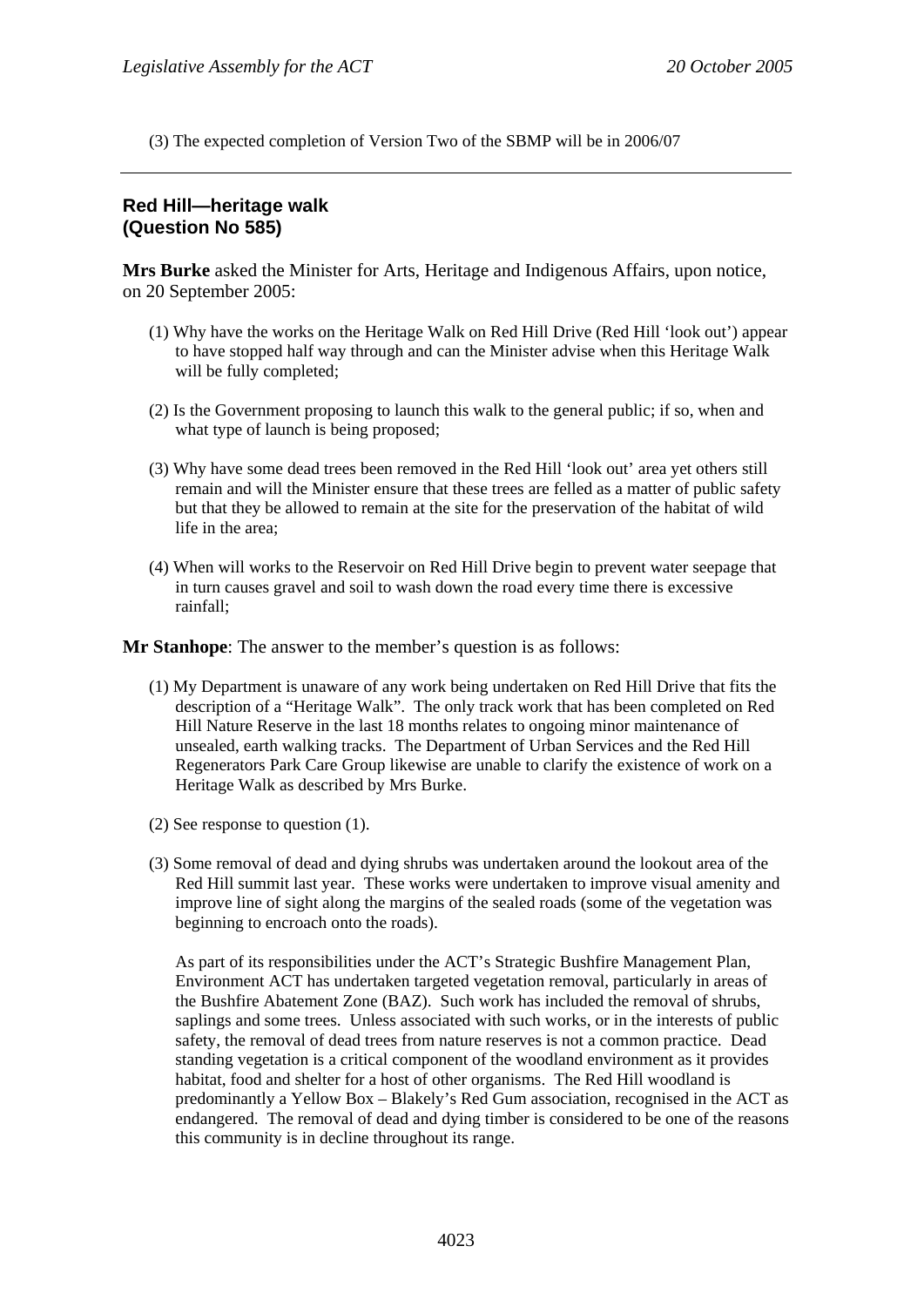(4) Environment ACT has raised with ActewAGL the need to address water seepage from the water reservoir off Red Hill Drive. I have asked the Department to follow this through and to ensure rehabilitation works are undertaken to stabilise the disturbed land around the reservoir.

# **Ngun(n)awal—identity and funding (Question No 586)**

**Mrs Burke** asked the Minister for Arts, Heritage and Indigenous Affairs, upon notice, on 20 September 2005:

- (1) How much public funding has been provided to people and/or organisations who have not had their Ngunawal identity validated by the customs and traditions of the Ngunawal people during (a) 2001-02, (b) 2002-03, (c) 2003-04, (d) 2004-05 and (e) 2005-06 to date.
- (2) What was this funding provided and used for.

### **Mr Stanhope**: The answer to the member's question is as follows:

- (1) There is no such validation required.
- (2) Not applicable

# **Alcohol—serving intoxicated persons (Question No 591)**

**Mr Stefaniak** asked the Attorney-General, upon notice, on 20 September 2005:

- (1) Given recent criticism regarding serving of alcohol to intoxicated persons in Civic, what is the Government and Office of Fair Trading doing to enforce laws within clubs and pubs not to serve alcohol to those who are intoxicated;
- (2) Will the Government look at tightening liquor licensing laws to ensure more checks are done before liquor licenses are awarded; if so, when will this process begin; if not, why not;
- (3) Does the Office of Fair Trading or Liquor Licensing do regular checks in establishments to monitor alcohol cut offs to those who are intoxicated; if so, how often; if not, why not;
- (4) How many establishments with liquor licenses have been fined or warned in the past 12 months for serving alcohol to intoxicated persons;
- (5) How many of those establishments fined were in the Civic area.

**Mr Stanhope**: The answer to the member's question is as follows:

(1) Liquor Inspectors from the Office of Fair Trading conduct regular inspections of licensed premises. Priority is given to those establishments by assessing intelligence gathered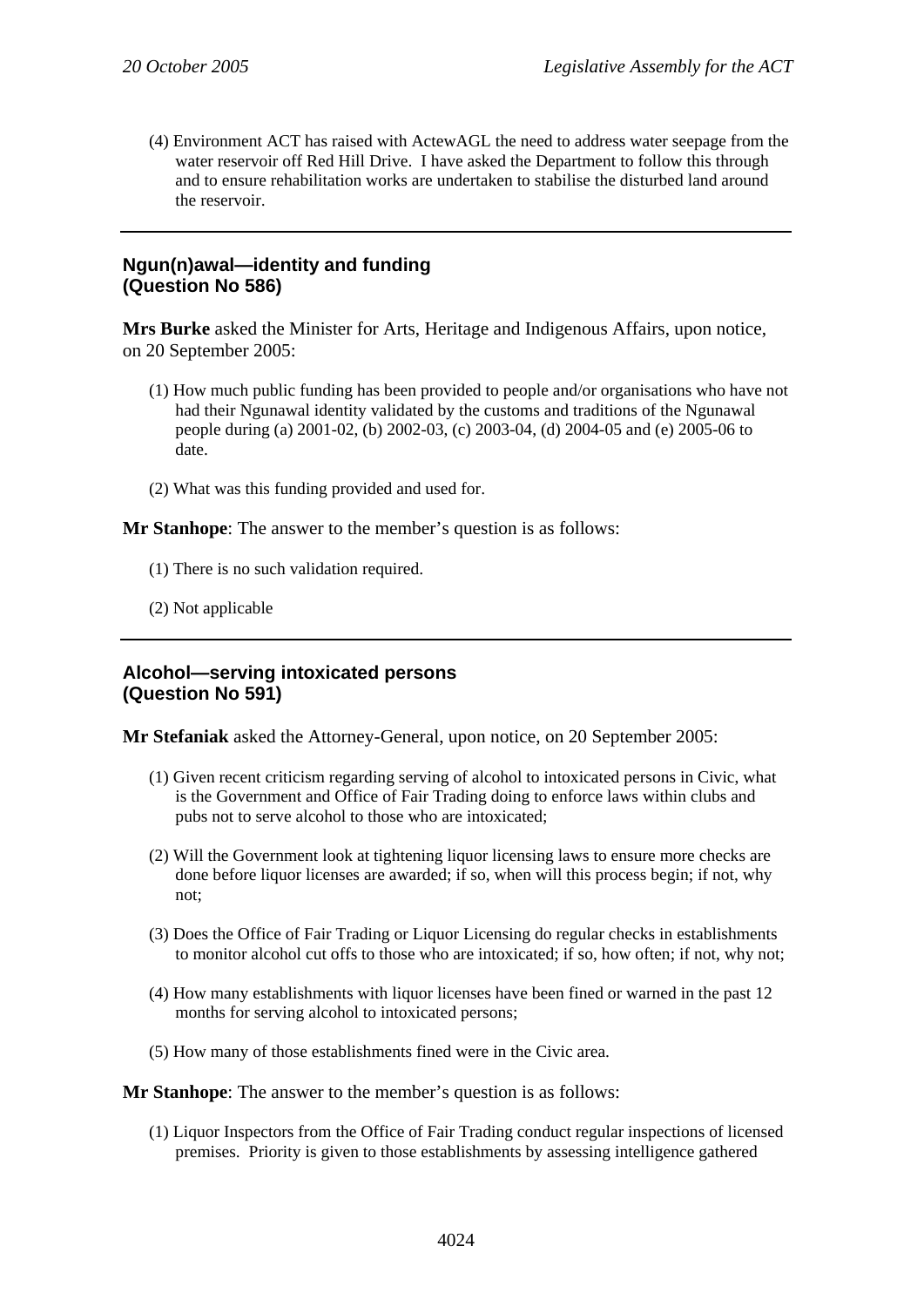from the public, other licensees and the AFP. For the 2004/05 financial year 406 inspections of licensed premises were made. The target for 2005/06 is 500 inspections.

- (2) I met with the Australian Hotels Association on 11 August 2005. As a result of that meeting I have asked Department of Justice and Community Safety officials for advice on the constitution of a review committee. I understand stakeholders are presently being consulted regarding constitution of the committee. The issue of a restricted scheme will be considered by that committee. I am advised the first meeting is likely to take place in December this year.
- (3) During each inspection, Liquor Licensing Inspectors ensure compliance with the *Liquor Act 1975* regarding serving intoxicated persons, minors in bar-rooms and many other requirements.
- (4) There is no infringement notice offence for supplying alcohol to an intoxicated person. The last formal action taken against a liquor licensee for serving an intoxicated person occurred in March 2004. That resulted in a suspension of the liquor licence for 14 days.
- (5) See the answer to question 4.

### **Sport and recreation—strategy (Question No 593)**

**Mr Stefaniak** asked the Minister for Sport and Recreation, upon notice, on 20 September 2005:

- (1) When was the ACT Recreation Strategy finalised;
- (2) Does this strategy set goals and targets for recreational activity and facilities in Canberra; if so, what are they and in what timeframe will they be met; if not, why not;
- (3) Where may copies of the Recreation Strategy be obtained.

**Mr Hargreaves**: The answer to the member's question is as follows:

- (1) The ACT Recreation Strategy is due to be finalised by 30 June 2006.
- (2) The terms of reference for the Strategy are at Attachment one. The outcomes of the Strategy cannot be pre-empted.
- (3) Distribution arrangements for the Strategy will be determined when it is finalised.

[*A copy of the attachment has been lodged with the Chamber Support Office.*]

### **Insurance—Canberra Racing Club (Question No 595)**

**Mr Stefaniak** asked the Minister for Racing and Gaming, upon notice, on 20 September 2005, (redirected to the Acting Treasurer):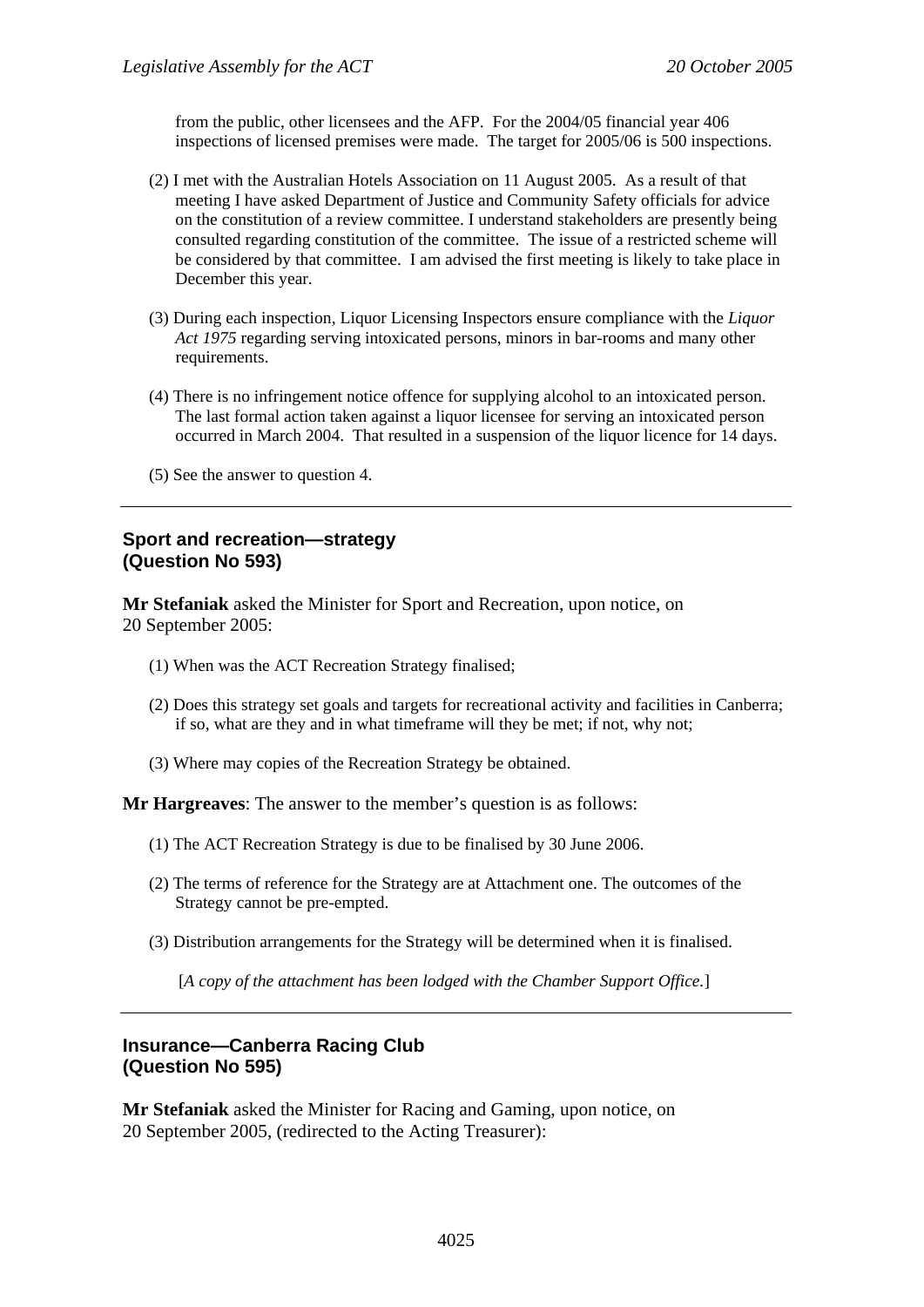Noting that the ACT Government has assisted the Canberra Racing Club in the interim with insurance arrangements to allow the Canberra Cup to go ahead, what will the Government now do to ensure an agreement is reached regarding insurance for the Canberra Racing Club in the next six months to allow race meetings to continue well into the future.

**Mr Stanhope**: The answer to the member's question is as follows:

The ACT Government has already begun work, together with the Canberra Racing Club to secure a long term outcome within which racing will continue in the ACT over the long term. The first such meeting has already been held with the Club and relevant Departments are reviewing options for securing a long-term solution.

# **Government shopfront—waiting times (Question No 596)**

**Mr Pratt** asked the Minister for Urban Services, upon notice, on 20 September 2005:

- (1) What is the average waiting time for clients who use ACT Government Shop fronts;
- (2) Why would a customer have to wait 40 minutes to be served at the Civic Shop front on Friday, 16 September, from approximately 1:35 pm;
- (3) Were computer systems responsible for delays on 16 September; if so, what was the cause of the problems, has the problem occurred before and what has been done to ensure that it does not happen again;
- (4) What amount of time is considered acceptable to wait at ACT Shop fronts;
- (5) Is there a complaint mechanism for residents who feel they had to wait an extraordinary amount of time at an ACT Government Shop front; if so, who should a resident contact; if not, why not.

**Mr Hargreaves**: The answer to the member's question is as follows:

- (1) The average waiting time across all shopfronts for the period July and August 2005 is 6 minutes 34 seconds. For the previous financial year the result was an average wait time of 6 minutes 40 seconds.
- (2) Problems with the whole of government receipting system resulted in staff processing payments as manual backup and customers having to wait longer than usual.
- (3) Yes, a computer system problem was responsible for service delays in shopfronts on 16 September.

Cause of the problem was a hardware malfunction involving a card in the application server connecting it to the storage area network (SAN) which hosts the relevant application database.

No, this particular problem has not occurred before, and loss of connection between an application system server, and storage devices, is extremely rare.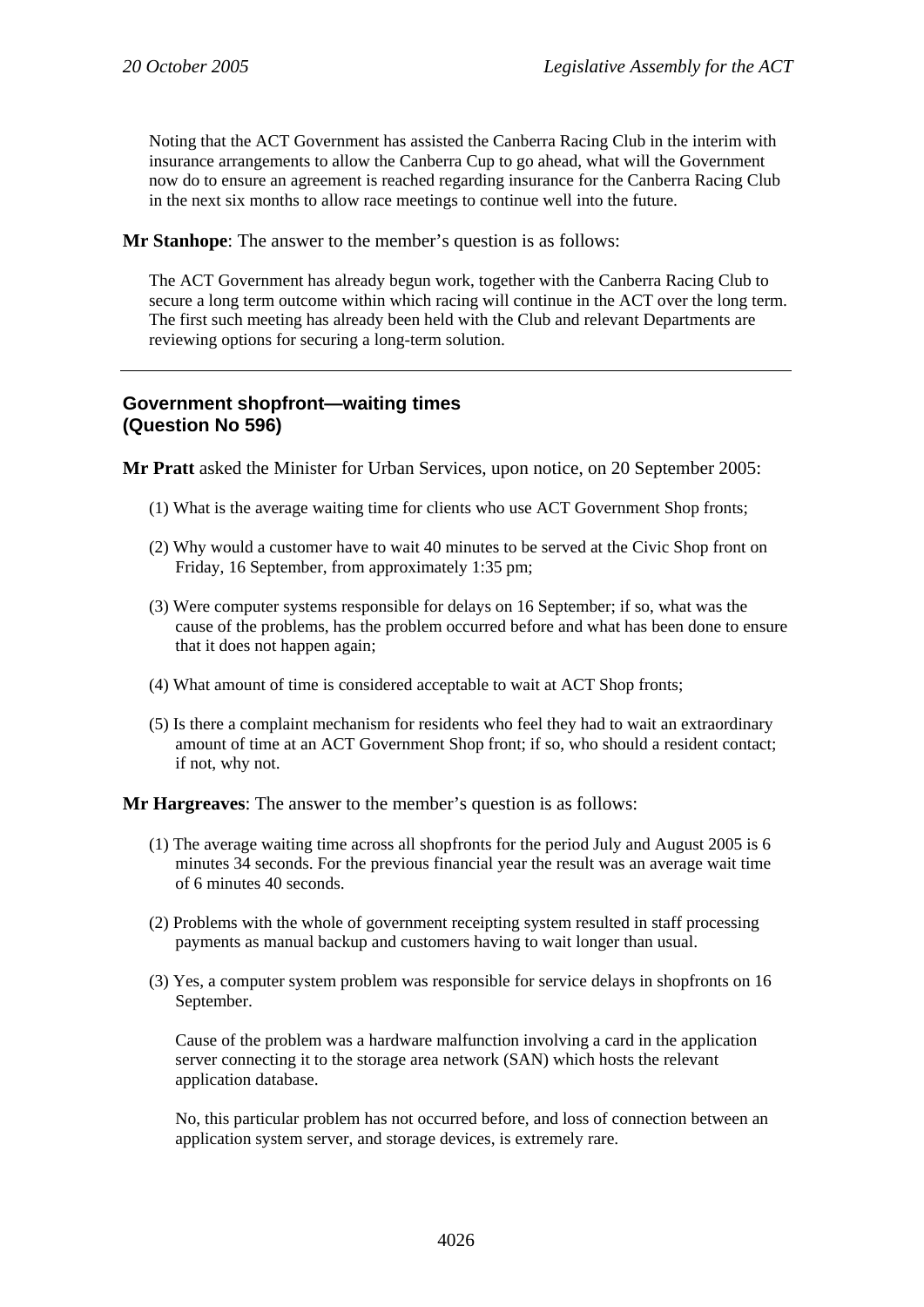The shopfront receipting system has been configured with failover server capability, to enhance business continuity capabilities in shopfronts. As a result of this particular malfunction, the procedures to initiate the failover process are being re-examined to determine need for improvements, aimed to minimise downtime should there be hardware or software failures in future.

- (4) The target measure for waiting at a shopfront is an average of 12 minutes. This accountability indicator is published on page 232 of the 2005-06 Budget Paper Number 4 for the Department of Urban Services.
- (5) Yes, there is a complaint mechanism. Customer feedback forms are available in the shopfronts, through the ACT Government website, and by phoning Canberra Connect Call Centre on 132281.

# **Waste disposal—bin collections (Question No 597)**

**Mr Pratt** asked the Minister for Urban Services, upon notice, on 20 September 2005:

- (1) On how many occasions has (a) rubbish and (b) recycle bin collections not occurred on the day it was scheduled across Canberra and can the figures be provided on a suburb by suburb basis for (i) 2003-04, (ii) 2004-05 and (iii) 2005-06 to date;
- (2) How many times has (a) garbage and (b) recycle bin collections not taken place on a Friday and the collection taken place on a Saturday, where staffing penalty rates are incurred, for (i) 2003-04, (ii) 2004-05 and (iii) 2005-06 to date;
- (3) Has Saturday collection cost the Government any additional funds due to additional staffing costs.

**Mr Hargreaves**: The answer to the member's question is as follows:

(1) The number of properties where (a) rubbish and (b) recycle bin collections did not occur on the day it was scheduled for are: 2003-04. Rubbish 1280. Recycling 401. 2004-05. Rubbish 833. Recycling 220. 2005-06. Rubbish 230. Recycling 66.

Figures are not available on a suburb-by-suburb basis.

(2) 2003-04. Garbage 1. Recycling 1. 2004-05. Garbage 1. Recycling 1. 2005-06. Garbage none. Recycling none.

(3) No.

# **Lake Tuggeranong foreshore—lighting (Question No 598)**

**Mr Pratt** asked the Minister for Urban Services, upon notice, on 20 September 2005: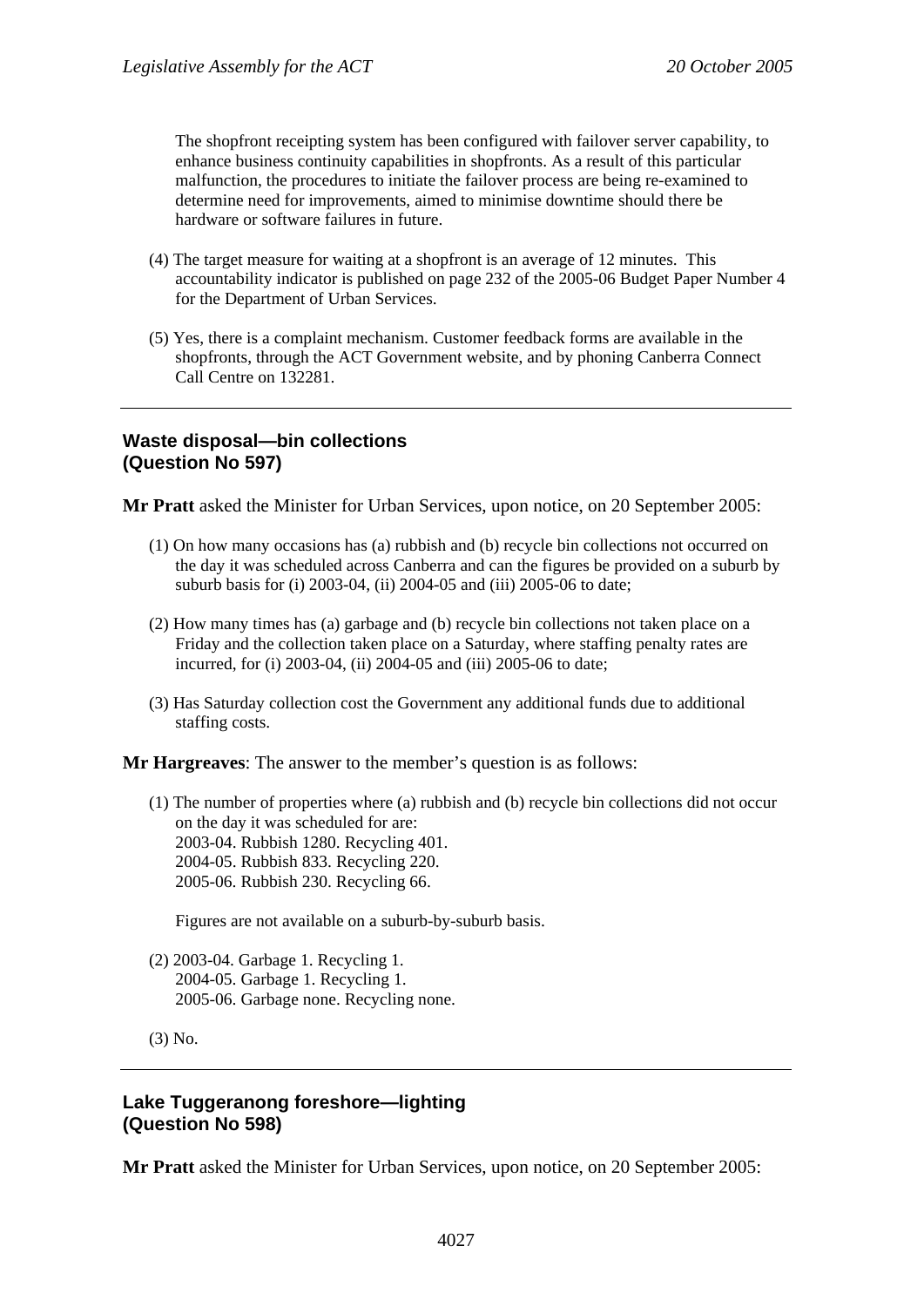- (1) What is the total cost for the new environmentally-friendly lighting at Lake Tuggeranong foreshore, as reported in the Southside *Chronicle* on 9 August 2005;
- (2) Will this style of lighting be installed in other locations around Canberra in the future; if so, where are these locations; if not, why not;
- (3) Will the lights require more maintenance expenditure than the previously installed lights; if so, why;
- (4) Is it stated that use of the new lights reduces light wasted in the night sky by over 50 percent; if so, how is less light wasted to the night sky, and why was this not implemented earlier;
- (5) Is it stated that use of the new lights reduces energy consumption; if so, how is this achieved and why was it not implemented earlier;
- (6) Are the columns the lights are constructed out of made from recycled aluminium and has this type of material been used before; if so, on how many occasions and where; if not, why not.

**Mr Hargreaves**: The answer to the member's question is as follows:

- (1) The total cost for stage one of the Tuggeranong foreshore lighting upgrade was \$105,000.00.
- (2) Yes. Roads ACT are considering installing this type of lighting at further locations at the Tuggeranong foreshore and also in the Woden town park, Belconnen foreshore and areas in Civic.
- (3) No.
- (4) Yes. Modern luminaries are designed to cut off upward light and redirect it towards the ground. The new luminaries at the Tuggeranong foreshore limit upward wasted light to less than 3% of the luminaries output.
- (5) Yes. The more efficient luminaries and lamps used at the Tuggeranong foreshore will eventually save over \$3,700/year in energy costs and reduce greenhouse gas emissions by 36 tonnes/year.
- (6) No. The new columns are made from new aluminium that may be recycled. This type of column has been used before in the ACT at the Section 84 development in Civic.

# **Policing—costs (Question No 599)**

**Mr Pratt** asked the Minister for Police and Emergency Services, upon notice, on 20 September 2005:

(1) In relation to a media release by the Minister on 28 August 2005 regarding police issues, if the average expenditure on police services per person for the ACT is \$270, well above the national average of \$259, why is the level of full-time equivalents that are provided to the ACT well below the national average;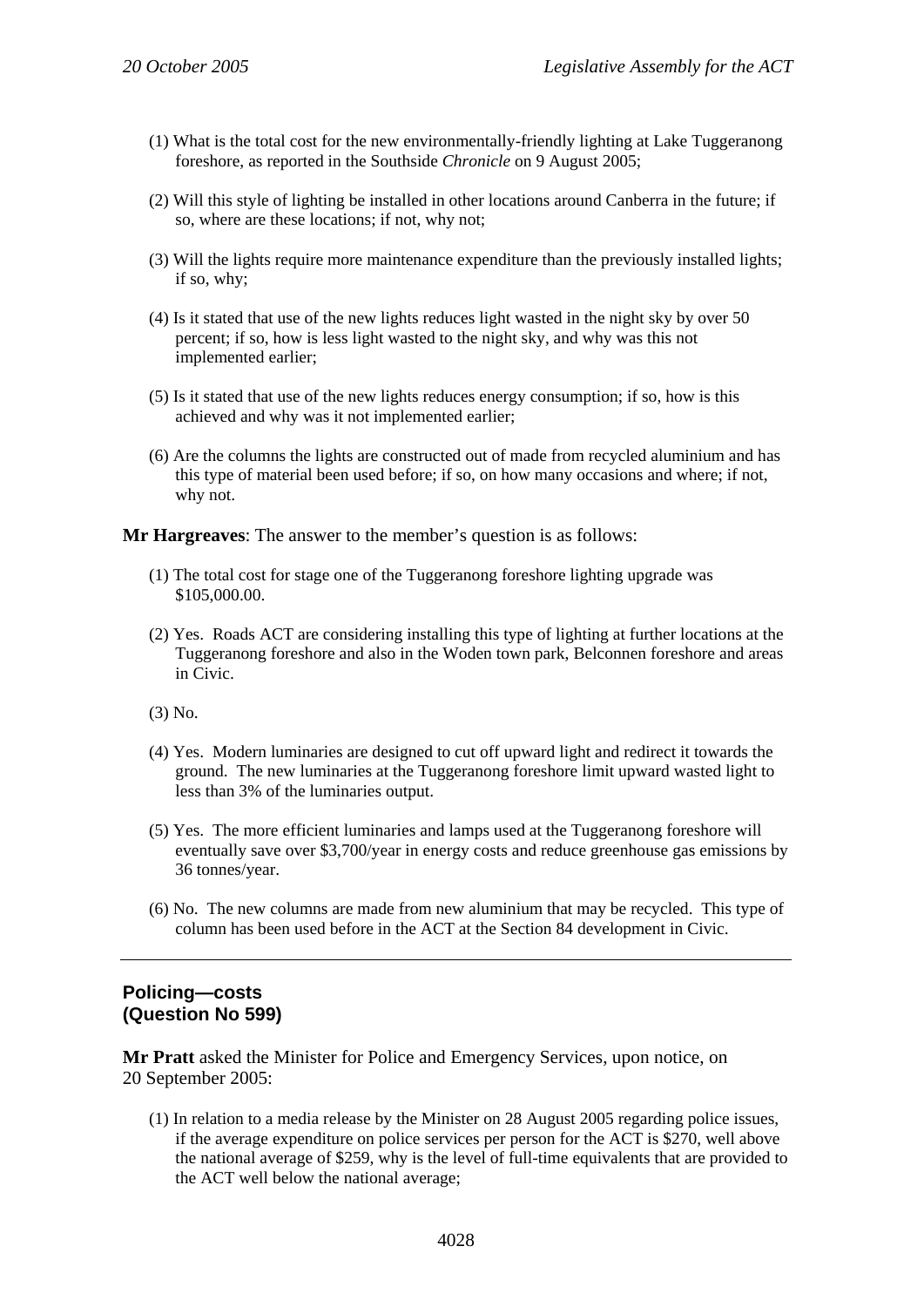- (2) Is the ACT Government overpaying for its community policing services; if not, why not; if so, why does it cost more than other States and Territories per head of population;
- (3) Given that the media release also stated that there has been "an increase of \$26.4 million since the Stanhope Government was elected" regarding the expenditure on police for the ACT, why has there been such an increase in cost given there are fewer full-time equivalent sworn police officers than anytime in the last four or five years;
- (4) What is the current strength of the ACT police force in terms of (a) sworn and (b) unsworn officers.

**Mr Hargreaves**: The answer to the member's question is as follows:

(1) The real recurrent expenditure rate of \$270 per head of population reflects the costs associated with the provision of quality community policing in the ACT. In recognition of the ACT having very limited influence on AFP employment terms and conditions, the ACT received a  $$6.3m$  increase in GST funding in  $2005/06<sup>1</sup>$  to compensate for additional costs associated with using the AFP to provide community policing in the ACT.

In terms of the level of police Full Time Equivalents (FTE), the most recent Productivity Commission Report on Government Services 2005 recorded that the number of police staff exceeded the nominal ACT Government funded figure of 769 for financial year 2003/04. This level of efficiency is highlighted by the substantially higher proportion of operational staff compared to most other jurisdictions.

- (2) The ACT Government has very limited influence on AFP employment terms and conditions. The Australian Government has traditionally recognized this fact and provided additional funding to the ACT to meet the additional policing costs in the Territory. However, the Australian Government's 2004-05 Budget decision to cease paying Special Revenue Assistance (SRA) to the ACT and instead fund the Territory's fiscal needs from the GST revenue pool has seen the additional payment for police paid to the ACT drop from \$10.9m in 2003/04 to \$6.3m in 2005/06.
- (3) The Productivity Commission Report on Government Services 2005 (Table 5A.16) demonstrates that the ACT Policing sworn component for financial year 2003/04 was higher than any other comparable period<sup>2</sup>. During the period July 2000 to June 2004 annual real recurrent expenditure also increased by 10.13%. This increase was attributable to recorded increases in police staff numbers of 4.25% and movements in underlying prices as measured by the Consumer Price Index (CPI) of over  $8\%$ <sup>3</sup>.
- (4) The AFP is currently funded to provide 796 Full Time Equivalents (FTE) employees in support of community policing services to the ACT. On a budgeted basis this equates to a split of 581 sworn FTE and 215 unsworn FTE.

#### Notes

<sup>&</sup>lt;sup>1</sup> As stated in 2005-06 Budget Paper No. 3 pg 91

 $2^2$  As stated in note C of Table 5A.16 data for financial years 2000-01 onwards is not comparable with 1999-00 data.

<sup>&</sup>lt;sup>3</sup> ABS selected tables from CPI (CAT. NO.6401.0).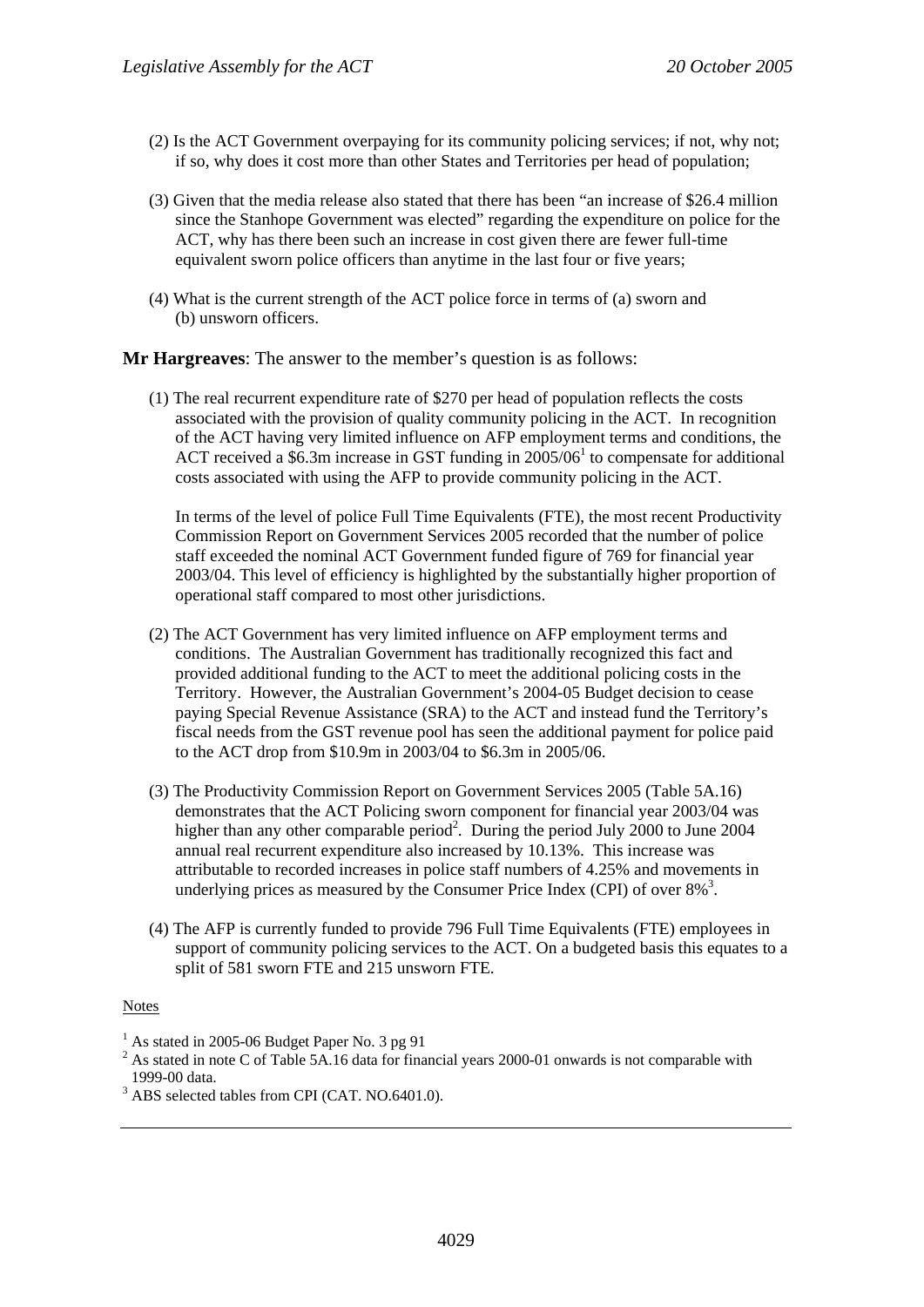# **Bushfires—mitigation program (Question No 600)**

**Mr Pratt** asked the Minister for Police and Emergency Services, upon notice, on 20 September 2005:

- (1) In relation to the Australian Government's Bushfire Mitigation Program released on 17 June 2005, has the ACT Rural Fire Service or any other ACT Emergency Service departments applied for federal funding to conduct bushfire mitigation works, such as the maintenance of fire trails or other fire prevention strategies; if not, why not;
- (2) If funding has been applied for through the Bushfire Mitigation Program, (a) what are the projects that have been planned, (b) where are they located and (c) what is the estimated total cost;
- (3) Are there any bushfire mitigation projects planned by the ACT Government during this budget year that are not applying for federal bushfire mitigation funding; if so, what are these projects and why is funding not being applied for.

**Mr Hargreaves**: The answer to the member's question is as follows:

- (1) Yes.
- (2) 2004/05 funding allocations under the Commonwealth Bushfire Mitigation Program (BMP) are available on the website of the Commonwealth Department of Transport and Regional Services (www.dotars.gov.au), and include a full list of individual works with their location, type and cost. In summary, there were 15 activities on land managed by ACT Forests of which \$163, 427 federal funding was provided; 4 activities on land managed by Environment ACT of which \$76,161 federal funding was provided and one activity on rural lease of which federal funding of \$412 was provided.
- (3) Bushfire mitigation projects are currently being assembled to fully utilise the ACT apportionment of the funds available under the BMP for 2005/06. Applications for this funding close on 30 September 2005.

# **Water—gauging stations (Question No 601)**

**Mrs Dunne** asked the Minister for the Environment, upon notice, on 20 September 2005:

- (1) What are the locations of gauging stations identified in *Think Water Act Water* water resources management plan;
- (2) Have any gauging stations been (a) been moved, re-identified or in any way changed and (b) added since the publication of the 1999 water resources management plan; if so, what are the details;
- (3) Are there gauging stations for the Corin, Bendora and Lower Cotter sub-catchments;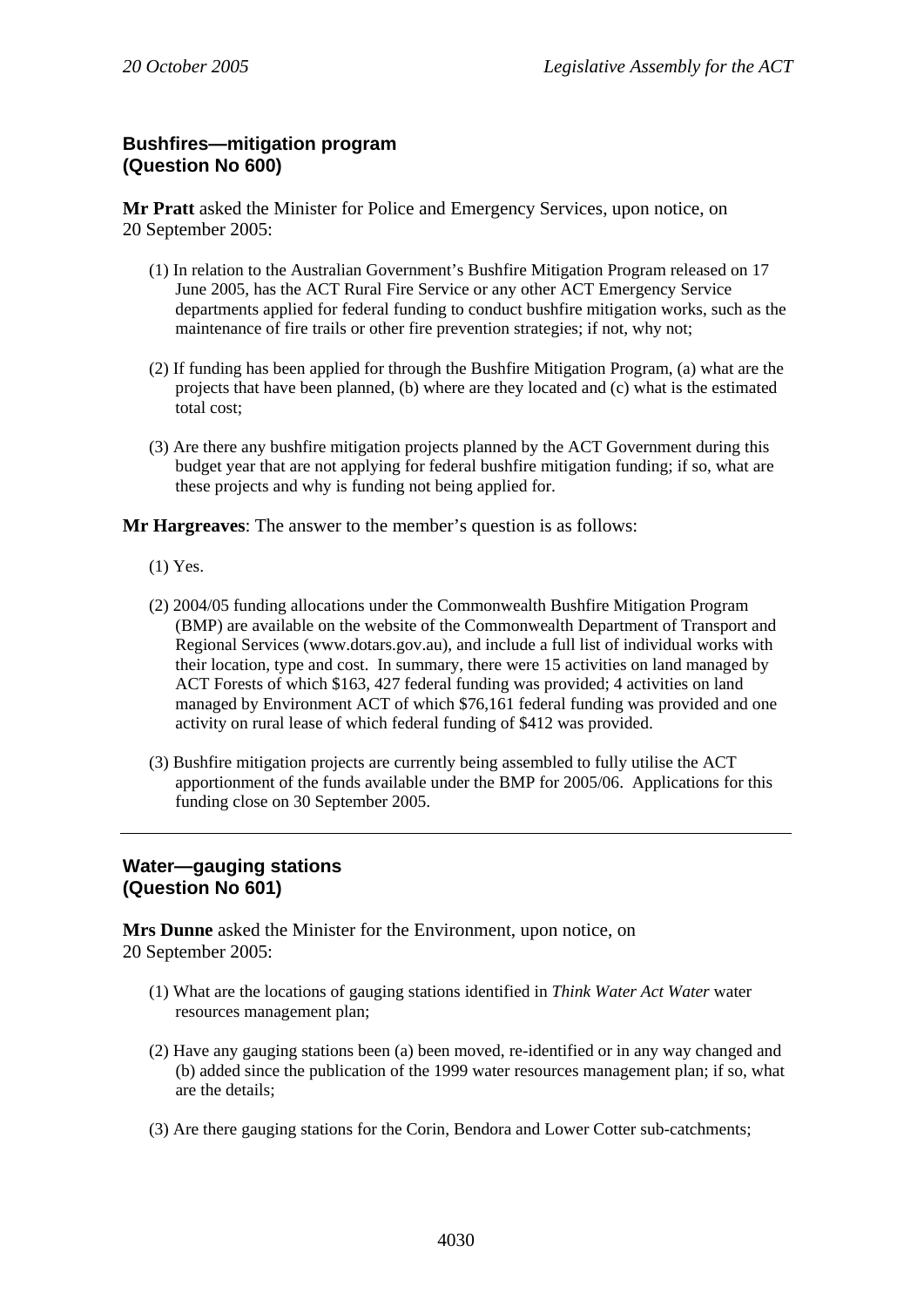- (4) What is the "water balance method", see Volume 3, pages 30, 32 and 34, of *Think Water Act Water*;
- (5) What is the "mass balance method", see Volume 3, page 74, of *Think Water Act Water*.

**Mr Stanhope**: The answer to the member's question is as follows:

(1) The gauging stations identified in *Think Water Act Water* and their locations are detailed in the table below.

| <b>Gauging station</b> | <b>Location</b>                                       |
|------------------------|-------------------------------------------------------|
| 410731                 | Gudgenby River downstream of Naas confluence          |
| 410772                 | <b>Sullivans Creek at Southwell Park</b>              |
| 410713                 | Paddys River at Riverlea property                     |
| 410743                 | Jerrabomberra Creek at the Four Mile Creek confluence |
| 410711                 | Gudgenby River just upstream of the Naas confluence   |
| 410736                 | Orroral River at the Orroral road crossing            |
| 410745                 | Yarralumla Creek at Curtin                            |
| 410705                 | Molonglo River at Burbong Bridge                      |
| 410751                 | Ginninderra Creek at the Barton Highway               |
| 410775                 | Sullivans Creek at Barry Drive                        |
| 410781                 | Queanbeyan River just upstream of Googong Reservoir   |
| 410750                 | Ginninderra Creek at Charnwood                        |
| 410765                 | Lake Ginninderra at Dam                               |

- (2) One gauging station used in the 1999 Water Resources Management Plan (410774 Burra Creek at Burra Road) was not used in the current Management Plan. At this site the gauging station has silted up making the more recent data unreliable. In addition to the above list, a set of gauging stations in the Cotter catchments and at Googong Reservoir not specifically identified in *Think water act water* were used to provide data for the water balance model. These stations are detailed in response to the question below.
- (3) Yes. Gauging stations in the Corin, Bendora and Lower Cotter subcatchments used in the water balance method are detailed below

| 410730 | Cotter River at Gingera upstream of Corin Reservoir |
|--------|-----------------------------------------------------|
| 410742 | Corin Reservoir at Dam                              |
| 410717 | Bendora Reservoir at Dam                            |
| 410704 | Cotter Reservoir at Dam                             |
| 410700 | <b>Cotter River below Cotter Dam</b>                |
| 410748 | Googong Reservoir at Dam                            |

- (4) The water balance method is a way of estimating the flow that would have occurred in a river if the dam upstream had not been constructed. With this method all inflows, diversions and losses from a reservoir are taken account of. By mathematically removing diversions and losses, the "pre-dam" flow at a site downstream of an existing reservoir can be calculated.
- (5) The mass balance method was used in *Think Water Act Water* to calculate, in part, the flows for the Parkwood subcatchment. Flows derived from the Parkwood section of the entire Ginninderra Creek catchment were identified by subtracting flows for the part of Ginninderra catchment upstream of Parkwood from the flows at the gauging station in Parkwood itself.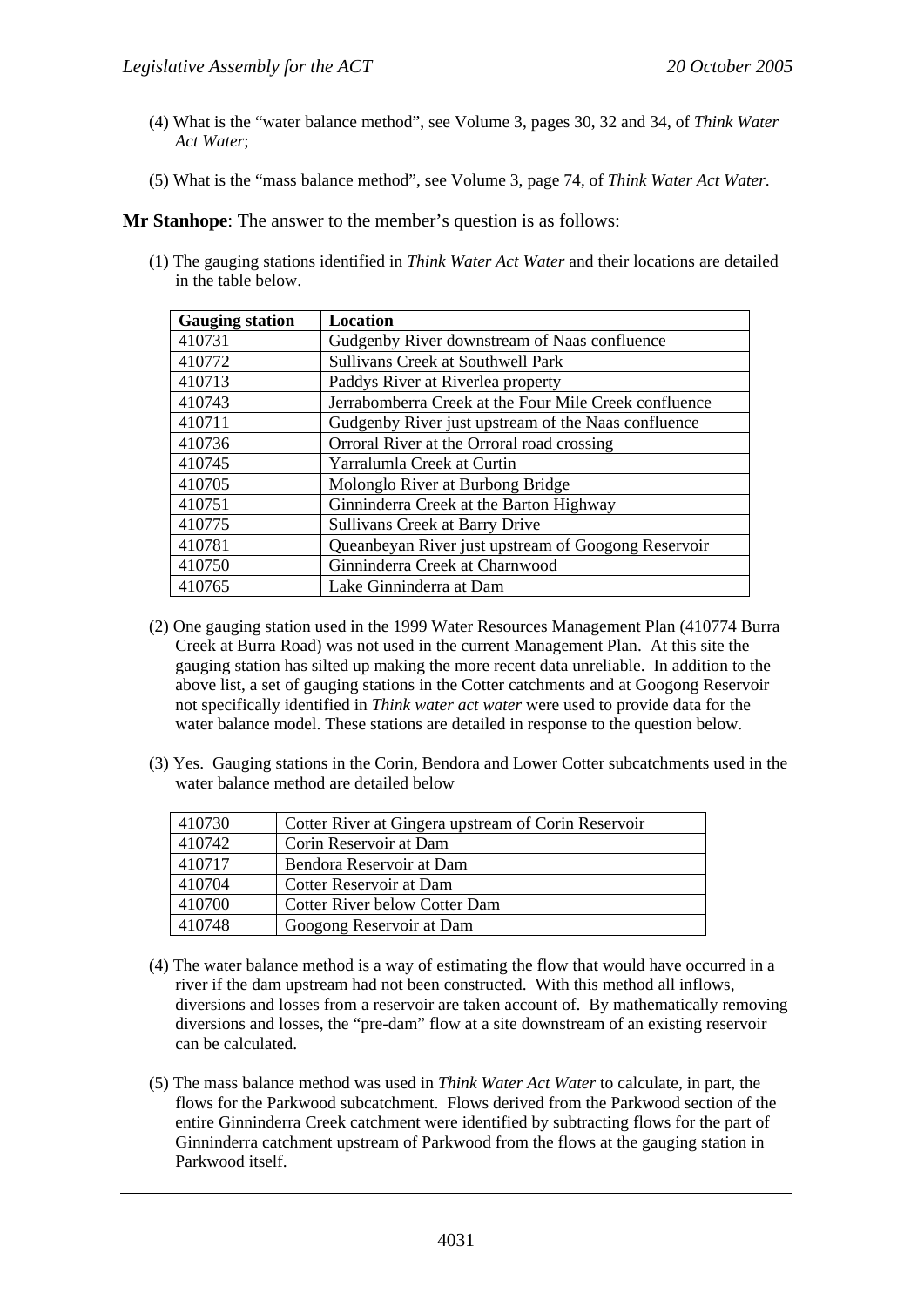# **Education—Gungahlin senior college (Question No 603)**

**Mrs Dunne** asked the Minister for Education and Training, upon notice, on 20 September 2005:

- (1) Has the Government commenced its feasibility study into a new Gungahlin senior college; if so, when did this study commence and when will it be completed; if not, why not, and when will it commence and be completed;
- (2) Is it correct that the Minister's office told the Gungahlin Community Council that 300 students would be needed before the college would be built;
- (3) Has the Government done any preliminary work to see how many parents would currently prefer to send their child to a Gungahlin senior school, if available, rather than have them transported to other colleges across Canberra; if so, what are the details; if not, why not, and when will such work be undertaken;
- (4) How many students from Gungahlin suburbs are currently attending colleges elsewhere in Canberra and what is the breakdown per college.

**Ms Gallagher**: The answer to the member's question is as follows:

- (1) The government has not commenced the feasibility study. A feasibility study will be undertaken prior to the establishment of a Gungahlin College.
- (2) The Gungahlin Community Council was advised by my office that the establishment of a new ACT Government secondary college requires a minimum enrolment threshold of approximately 300 year 11 students.
- (3) The government has not undertaken any surveys to see how many parents would currently prefer to send their child to a Gungahlin secondary college. The government has no plans to do so. Planning for a new college will be undertaken on the basis that the college will open with a level of year 11 enrolments to sustain a broad and vibrant range of courses.
- (4) In February 2005 there were a total of 401 government secondary college students resident in Gungahlin. Six students were enrolled at Canberra College; 66 students were enrolled in Copland College; 66 students were enrolled at Dickson College; 53 students were enrolled at Hawker College; 179 students were enrolled at Lake Ginninderra College and 31 students were enrolled at Narrabundah College.

# **Children—additional preschool hours (Question No 605)**

**Mrs Dunne** asked the Minister for Children, Youth and Family Support, upon notice, on 20 September 2005:

(1) Since the Government increased preschool hours for four year olds from 10.5 to 12 hours a week, how many children have utilised the additional hours on offer;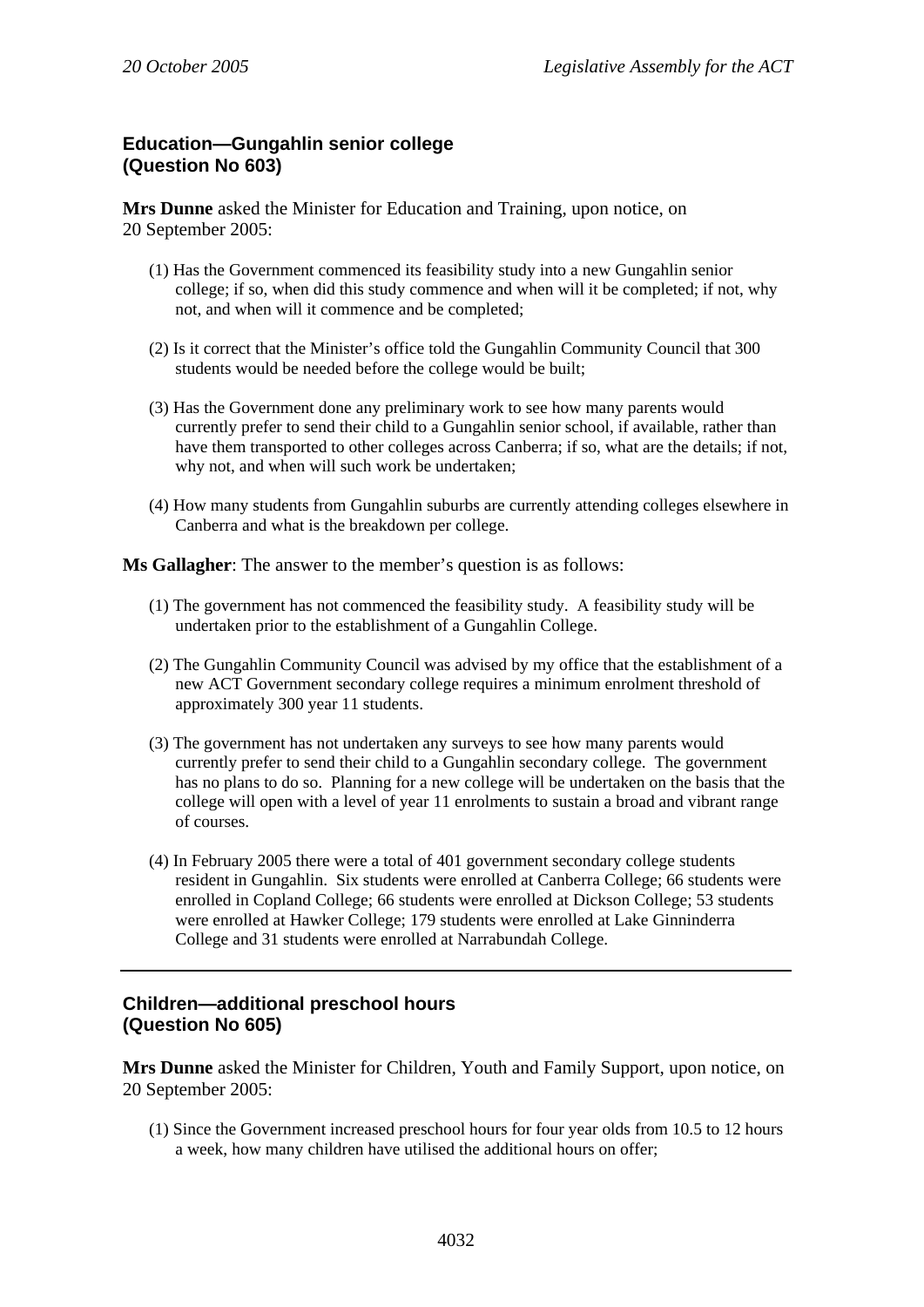- (2) What has been the total cost of these additional hours to Government to date;
- (3) Has the expense to date been within budget; if not, why not, and where is any additional funding coming from;
- (4) Will the increased preschool hours be an ongoing scheme; if not, why not;
- (5) Does the Government have any plans to increase preschool hours for (a) four years olds any further and (b) other aged preschoolers; if so, what plans are in place; if not, why not.

**Ms Gallagher**: The answer to the member's question is as follows:

- (1) 983.
- (2) \$87 500.
- (3) Yes.
- (4) Yes.
- (5) As yet there are no plans to further increase the hours for four year olds or for other aged preschoolers. As this is a recent initiative, it will be monitored to see if it is meeting the needs of the ACT Community.

# **Ngun(n)awal ceremonies (Question No 606)**

**Mrs Burke** asked the Minister for Arts, Heritage and Indigenous Affairs, upon notice, on 21 September 2005:

- (1) What are the processes and procedures for the selection of Ngunnawal people to conduct 'Welcome to Country' ceremonies in the ACT;
- (2) On the matter of equity, how is remuneration calculated in payment of duties performed for Aboriginal speakers and performers at events as opposed to non-Aboriginal people and from which Departments are these payments made;
- (3) Is the payment automatically made once a booking is confirmed even if the nominated person fails to present him or herself for duty at the event;
- (4) Is payment still made if that person, who may be unable to attend for whatever reason, sends a relative in their place;
- (5) Is there a recommended scale of fees for Aboriginal people performing 'Welcoming Ceremonies'; if so, will the Minister provided this information; if not, why not.

**Mr Stanhope**: The answer to the member's question is as follows:

(1) Individuals and organisations negotiate their own arrangements in relation to "Welcome to Country" ceremonies.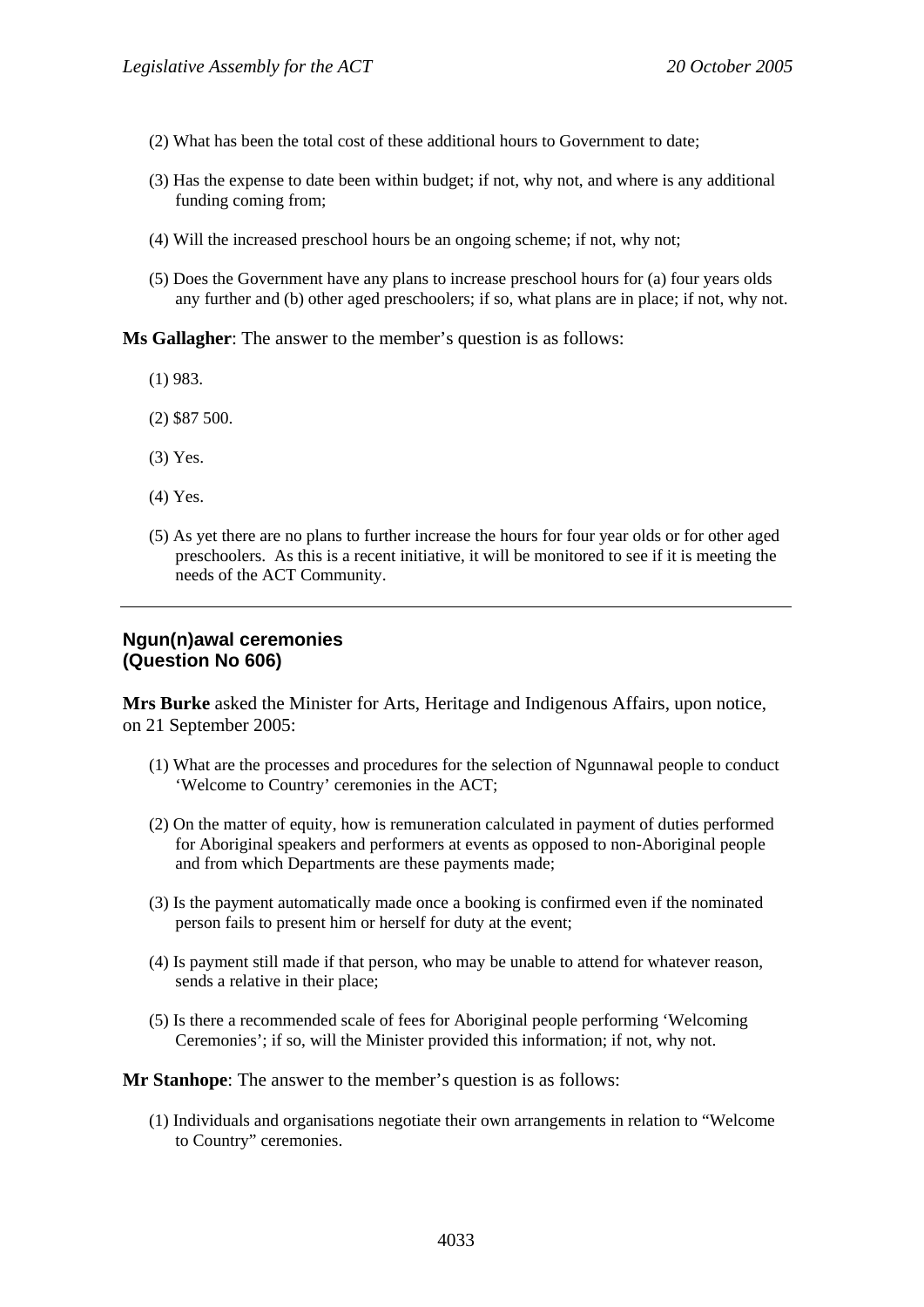(2-5) Remuneration and/or payment processes for speakers and performers are worked out with organisers and are not matters for the ACT Government.

# **Arts and letters—festival funding (Question No 609)**

**Mr Smyth** asked the Minister for Arts, Heritage and Indigenous Affairs, upon notice, on 21 September 2005:

- (1) Have applications for Festivals Fund grants been decided or allocated for the 2005-06 financial year; if so, which organisations received Festivals Fund grants; if not, when do submissions open and close and when will recipients be announced;
- (2) What is the total pool of funding available in 2005-06 for Festivals Fund grants and how does this figure compare to the amount available in (a) 2004-05 and (b) 2003-04;
- (3) Which organisations received Festivals Fund grants in 2004-05.

**Mr Stanhope**: The answer to the member's question is as follows:

- (1) The 2006 round of the ACT Festival Fund closed on 11 July 2005 and successful and unsuccessful applicants were notified of the outcome on 19 September 2005. A list of successful applicants is attached.
- (2) The Government has allocated \$250,000 in the 2005-06 Budget for the Festival Fund. Of this budget a total of \$220,000 was allocated for the 2006 funding round. The remaining funds represent:
	- \$10,000 allocated for **Quick Response Funding** offered throughout the year for significant opportunities that arise unexpectedly outside the Funding round; and
	- \$20,000 allocated for **Specific Strategic Initiatives** developed by the Department for activities including education and skills development for the festival sector.

The Festival Fund budget allocation for the 2003-04 and the 2004-05 financial years was equivalent to that for the 2005-06 budget above.

(3) A list of Festival Fund grant recipients for the 2005 round is attached.

### ATTACHMENT 1

#### **2006 ACT FESTIVAL FUND RECIPIENTS 2005-06 FINANCIAL YEAR (Alphabetical Order)**

| <b>Applicant</b>           | <b>Purpose</b>                                  | Amount          |
|----------------------------|-------------------------------------------------|-----------------|
|                            |                                                 | <b>Approved</b> |
| Academy of Interactive     | To assist with costs associated with presenting | \$12,764        |
| Entertainment              | the Canberra Games Festival in 2006.            |                 |
| <b>ACT Writers Centre</b>  | To assist with costs associated with presenting | \$14,727        |
|                            | a Readers and Writers Festival in 2006.         |                 |
| <b>Belconnen Community</b> | To assist with costs associated with presenting | \$17,000        |
| Service                    | the Belconnen Festival in 2006                  |                 |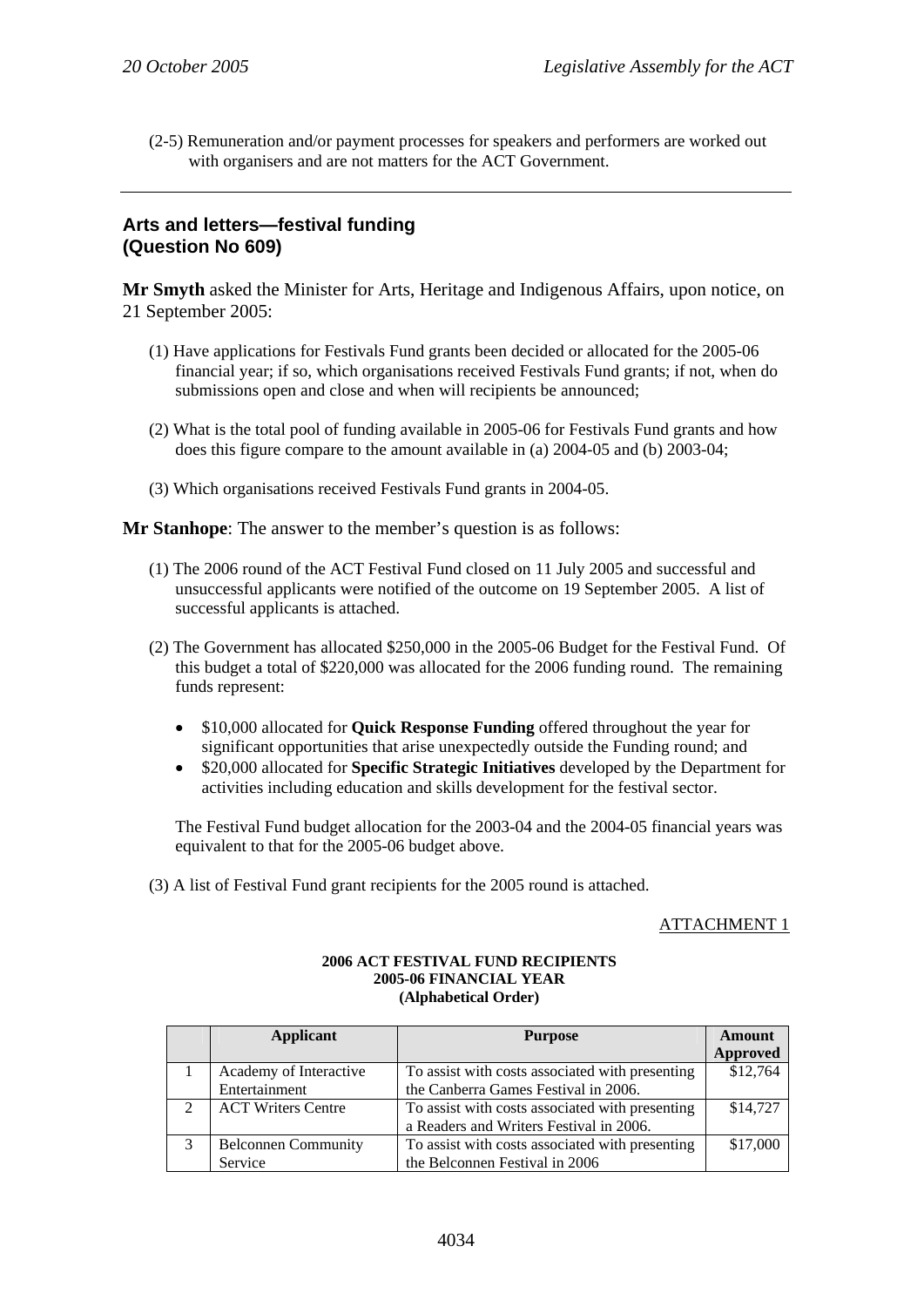| $\overline{4}$ | <b>Bucket Juice</b>                            | To assist with costs associated with presenting<br>Bucket Juice – a concert and exhibition of                                           | \$6,328  |
|----------------|------------------------------------------------|-----------------------------------------------------------------------------------------------------------------------------------------|----------|
| 5              | Canberra International<br>Film Festival Inc    | Canberra music memorabilia in 2006.<br>To assist with costs associated with presenting<br>the 2006 Canberra International Film Festival | \$20,000 |
| 6              | Communities @ Work Inc                         | To assist with costs associated with presenting<br>the 2006 Up The Creek Arts Festival - a free<br>community event in Weston Creek.     | \$4,800  |
| $\tau$         | Conflux                                        | To assist with costs associated with presenting<br>Conflux $-$ a science fiction conference in<br>2006.                                 | \$5,100  |
| 8              | <b>EOR</b> Media                               | To assist with costs associated with presenting<br>the Short::Seasons film festival & the<br>Canberra Short Film Festival in 2006.      | \$19,835 |
| 9              | Manning Clarke House Inc                       | To assist with costs associated with presenting<br>the 2006 Canberra Weekend of Ideas.                                                  | \$10,500 |
| 10             | Mortimer, Mr Ian                               | To assist with costs associated with<br>developing the National Heritage Sideshow<br>Carnival.                                          | \$14,700 |
| 11             | Northside Community<br>Service                 | To assist with costs associated with presenting<br>the 2006 Majura Festival.                                                            | \$10,510 |
| 12             | Pro Musica Inc                                 | To assist with costs associated with presenting<br>the 12th Canberra International Chamber<br>Music Festival in 2006.                   | \$20,000 |
| 13             | Stevenson, Ms Nina                             | To assist with costs associated with presenting<br>the Canberra Festival of One Act Plays in<br>2006                                    | \$9,300  |
| 14             | <b>Tuggeranong Community</b><br>Arts Assoc Inc | To assist with costs associated with presenting<br>the Lake Tuggeranong Lunar Festival in 2006                                          | \$15,100 |
| 15             | <b>Tuggeranong Community</b><br>Festival       | To assist with costs associated with presenting<br>the 2006 Tuggeranong Community Festival.                                             | \$15,420 |
| 16             | Warehouse Circus Inc                           | To assist with costs associated with presenting<br>World Juggling Day in 2006.                                                          | \$13,000 |

### ATTACHMENT 2

#### **2005 ACT FESTIVAL FUND RECIPIENTS 2004-05 FINANCIAL YEAR (Alphabetical Order)**

| Applicant                  | <b>Purpose</b>                                  | Amount<br><b>Approved</b> |
|----------------------------|-------------------------------------------------|---------------------------|
| Arts & Recreation          | To assist with costs associated with presenting | \$9,705                   |
| Training                   | a Pacific Islands Festival in 2005.             |                           |
| <b>Belconnen Community</b> | To assist with costs associated with presenting | \$17,000                  |
| Service                    | the Belconnen Festival in 2005.                 |                           |
| Canberra Balloon Fiesta    | To assist with costs associated with presenting | \$20,000                  |
|                            | the 2005 Canberra Balloon Fiesta.               |                           |
| Canberra International     | To assist with costs associated with presenting | \$25,000                  |
| Film Festival              | the 2005 Canberra International Film Festival   |                           |
| Craft ACT                  | To assist with costs associated with presenting | \$20,000                  |
|                            | Dimensions Variable $-$ a sculpture festival in |                           |
|                            | 2005.                                           |                           |
| Direkt Marketing           | To assist with costs of undertaking a           | \$4,350                   |
|                            | feasibility study for Direkt Media - a new      |                           |
|                            | media festival in 2005.                         |                           |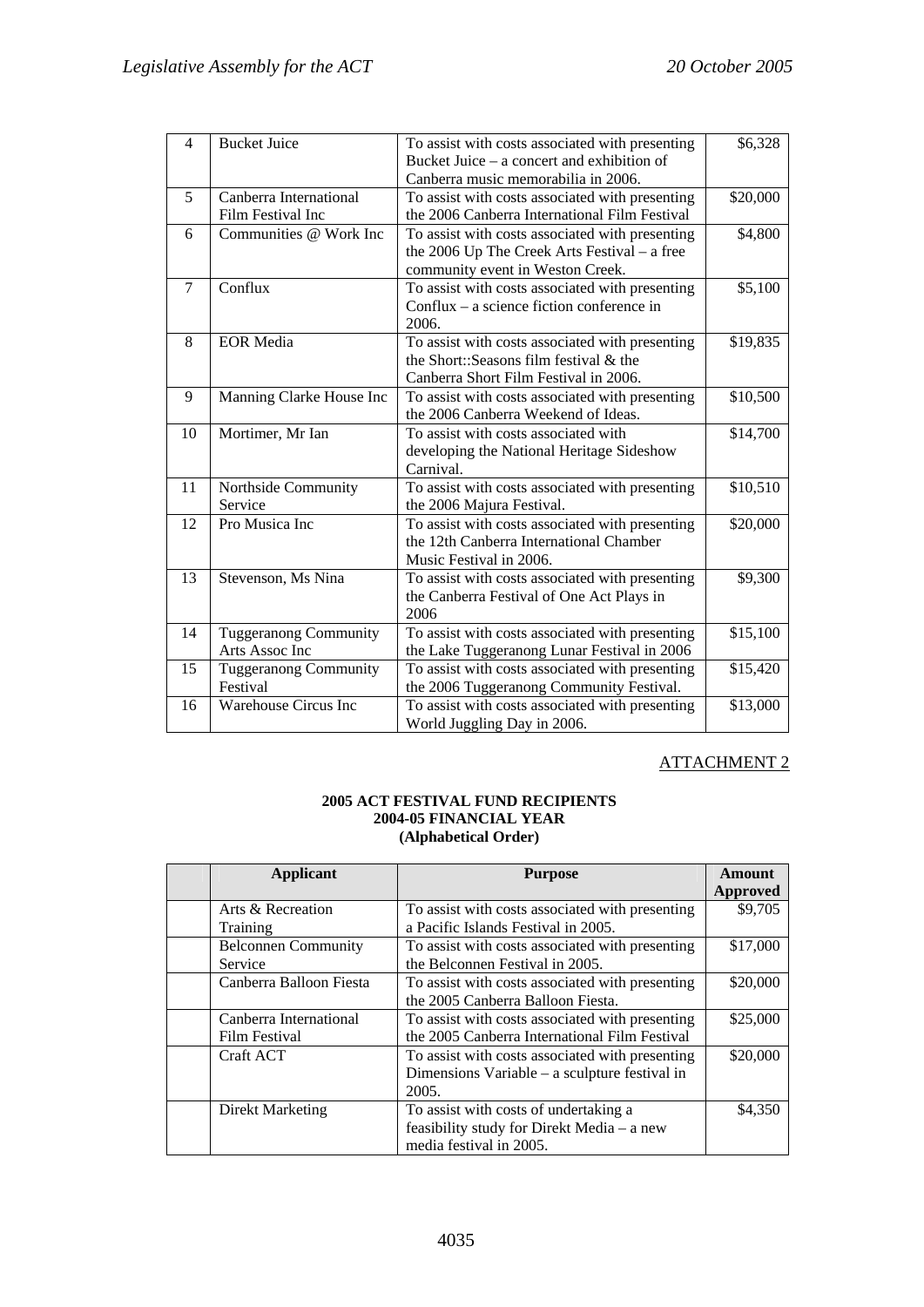| <b>EOR</b> Media             |                                                 |          |
|------------------------------|-------------------------------------------------|----------|
|                              | To assist with costs associated with presenting | \$23,180 |
|                              | the short::seasons film festival & the Canberra |          |
|                              | Short Film Festival in 2005.                    |          |
| Manning Clark House Inc      | To assist with costs associated in presenting   | \$7,500  |
|                              | the 2005 Canberra Weekend of Ideas.             |          |
| Northside Community          | To assist with costs associated in presenting   | \$18,937 |
| Service                      | the 2005 Majura Festival.                       |          |
| Pro Musica inc               | To assist with costs associated in presenting   | \$20,000 |
|                              | the 11th Canberra International Chamber         |          |
|                              | Music Festival in 2005.                         |          |
| Stevenson, Nina              | To assist with costs associated in presenting   | \$9,300  |
|                              | the Canberra Festival of One Act Plays in       |          |
|                              | 2005.                                           |          |
| <b>Tuggeranong Community</b> | To assist with costs associated in presenting   | \$15,000 |
| Arts Assoc Inc               | the Lake Tuggeranong Lunar Festival in 2005.    |          |
| <b>Tuggeranong Community</b> | To assist with costs associated in presenting   | \$17,000 |
| Festival                     | the 2005 Tuggeranong Community Festival.        |          |
| Warehouse Circus Inc         | To assist with costs associated in presenting   | \$13,000 |
|                              | World Juggling Day in 2005.                     |          |

# **Finance—residential rates revenue (Question No 610)**

**Mr Smyth** asked the Treasurer, upon notice, on 21 September 2005, (redirected to the Acting Treasurer):

- (1) What was the estimate for revenue to be derived from residential rates imposed on single standard residential properties and on other categories of residential properties for the (a) 2002-03, (b) 2003-04, (c) 2004-05 and (d) 2005-06 financial years;
- (2) What was the quantum of revenue derived from residential rates imposed on single standard residential properties and on other categories of residential properties for the (a) 2002-03, (b) 2003-04 and (c) 2004-05 financial years;
- (3) Where there are significant differences in a particular year between an estimate of revenue to be generated and the actual revenue collected, what are the reasons for these differences.

**Mr Stanhope**: The answer to the member's question is as follows:

(1) Revenue estimates are not segregated into a breakdown of single standard residential properties and other categories. The rates from the whole residential sector in each budget are estimated as follows:

|                                           | 2002-03    | 2003-04     | 2004-05     | 2005-06     |
|-------------------------------------------|------------|-------------|-------------|-------------|
| Budget estimate of residential rates (\$) | 97,056,517 | 101.977.748 | 106,574,179 | 124,022,602 |

The actual rates revenue for residential and non-residential sector cannot be segregated in the revenue receipting system.

(2) and (3) Variance analysis is not available because actual receipts from residential sector cannot be segregated from non-residential sector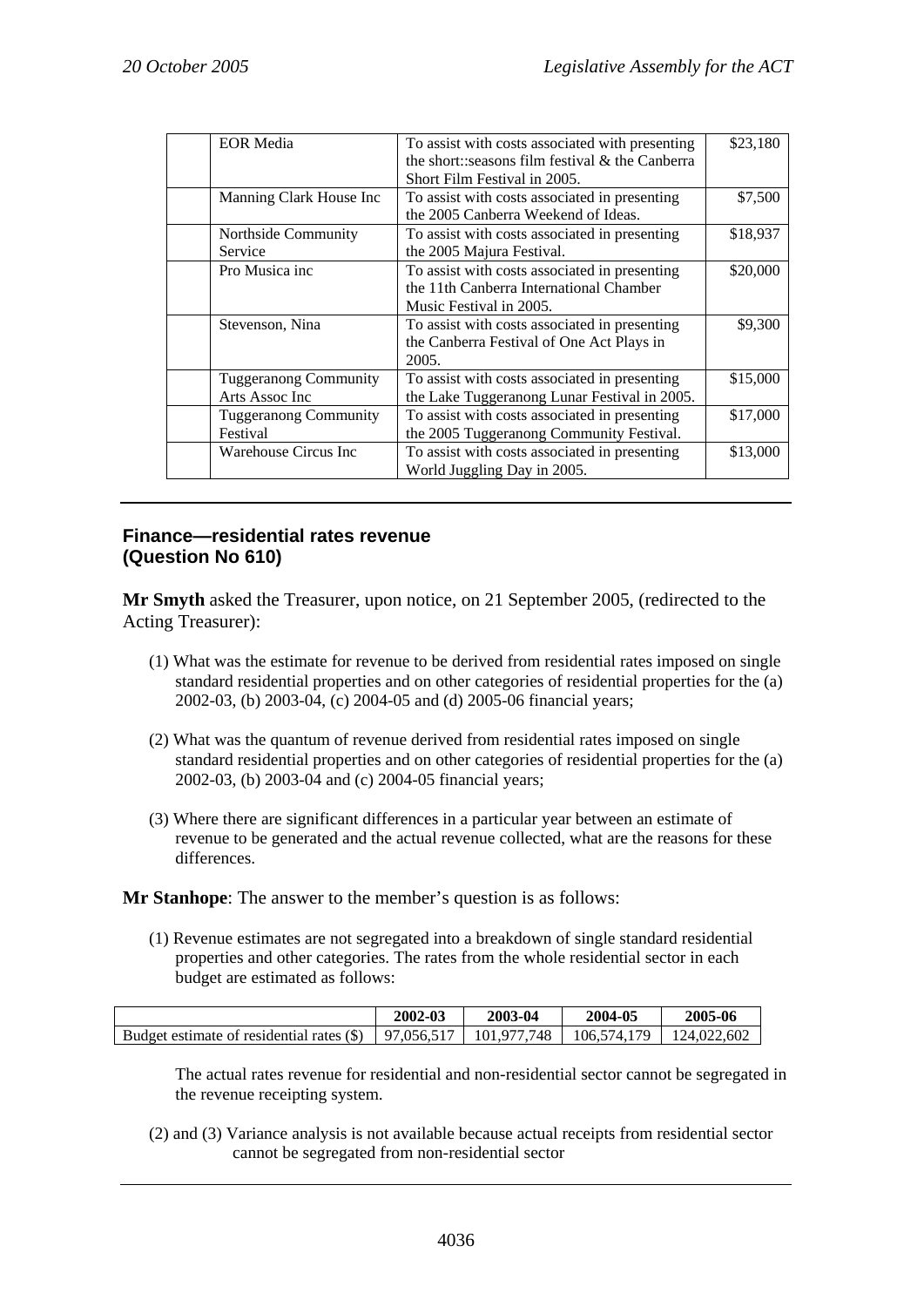# **Tourism—ministerial agreements (Question No 611)**

**Mr Smyth** asked the Minister for Tourism, upon notice, on 21 September 2005, (redirected to the Acting Minister for Tourism):

- (1) How will the Territory benefit from the recent signing of a new Tourism Ministers' "formal partnership and goodwill agreement";
- (2) How is the ACT Government working in cooperation with the Federal Government to better promote Canberra and its tourism assets.

**Mr Hargreaves**: The answer to the member's question is as follows:

(1) The Intergovernmental Arrangement (IGA) recently signed by tourism ministers in all states and territories primarily provide a framework for intergovernmental collaboration in key areas that increase the contribution of tourism to Australia's economy, environment and society, while maintaining respect for the organisational imperatives of the parties to the Arrangement.

Benefits for the ACT are as follows:

- Opportunities for collaboration in international marketing programs;
- − Australian Capital Tourism (ACTC) collaborates with Tourism Australia and Tourism New South Wales to market the Territory in key target markets of South East Asia including Singapore, Malaysia, China and New Zealand. Programs include the *Aussie Specialist Program, Oz Talk,* and *Best of Australia*,
- − ACTC participates in Tourism Australia's Regional Strategy meetings each year which cover Hong Kong, China and North Asia markets to access promotional opportunities and campaigns that originate from these markets,
- − The appointment of an 'in-market' representative based in Singapore in Tourism Australia's offices, to work with Tourism Australia to explore promotional opportunities for ACTC in target markets. Recently the ACT and region was extensively promoted in Singapore through the production of a publication of a Canberra supplement, *8 Days* widely circulated in Singapore through *Media Corp*, one of Singapore's most dynamic publishing companies,
- − Participation in Australian Tourism Exchange (ATE) the Australia's premier tourism trade event and the largest international travel trade show in the southern hemisphere. The event organised by Tourism Australia provides a forum for Australian tourism businesses (sellers) such as hotels, airlines, tour companies and transport providers to meet with top international wholesalers (buyers), and
- − Participation in Destination Australia Marketing Alliance (DAMA), a marketing alliance between Tourism Australia and states and territories to stimulate the domestic tourism sector. Programs include the Visiting Journalists Program (VJP), a valuable marketing tool for ACTC.
- Opportunities for collaboration in domestic marketing programs: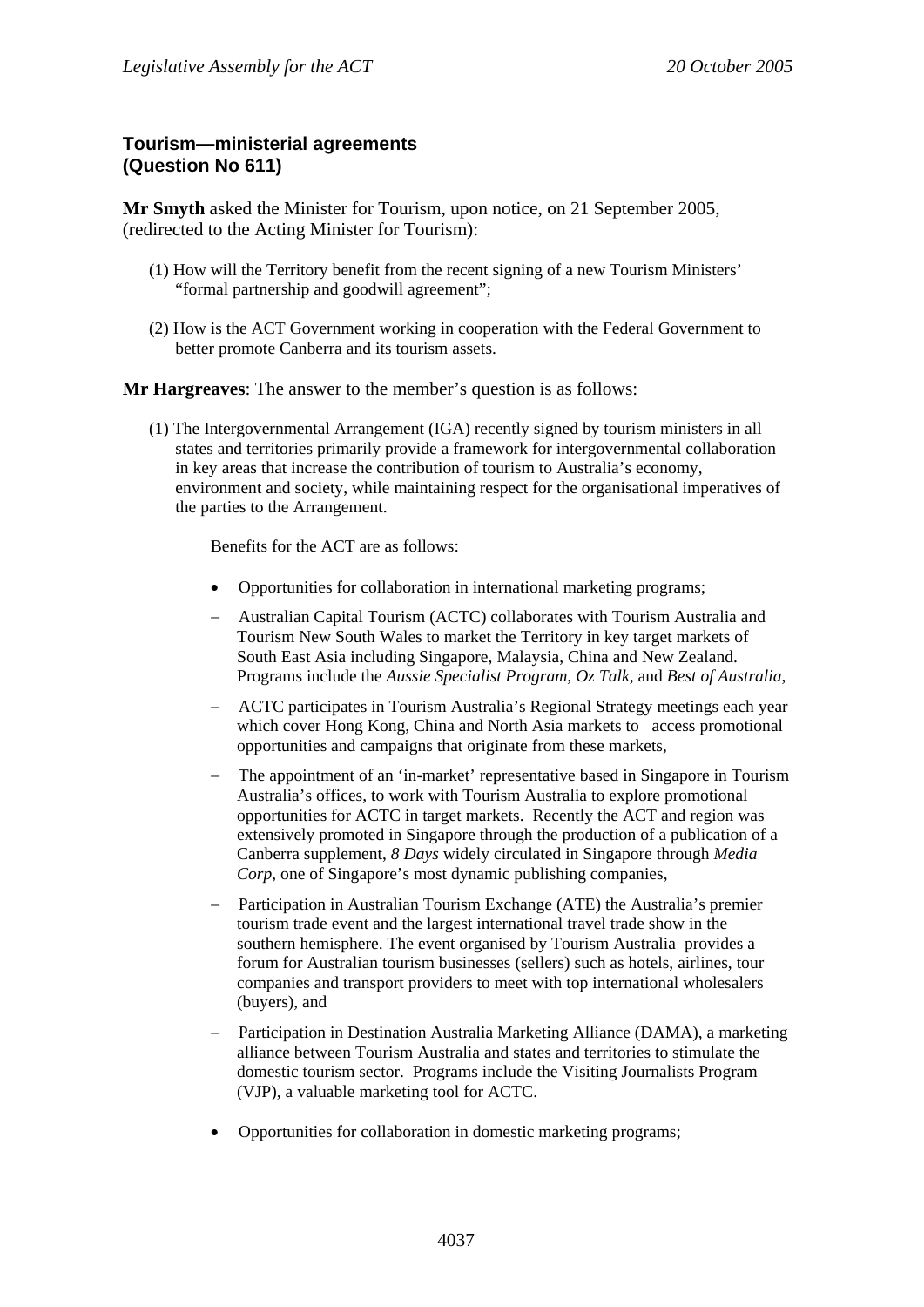- − Regional tourism partnerships ACTC is a participant in Project SCAN, a \$1.5 million project supported by Australian Government's Australian Tourism Development Program to stimulate the growth of tourism in the region.
- Access to research and statistics through Tourism Research Australia.
- Mutual cooperation through high level forums including:
- − Australian Standing Committee on Tourism (ASCOT) The Committee's main objective is to improve co-operation and co-ordination of Government policies and activities as they affect tourism. ASCOT meets twice annually and comprises representatives of the relevant Ministers´ departments and Tourism Australia,
- − Tourism Ministers' Council (TMC)

The main role of the Tourism Ministers´ Council (TMC) is to facilitate consultation and policy co-ordination between members on tourism matters. Council members include Ministers responsible for tourism from the Commonwealth, each State and Territory and New Zealand. Representatives from Norfolk Island and Papua New Guinea hold observer status. The TMC meets annually, and

− Participation in Australian Tourism Data Warehouse, a central database of Australian tourism product information containing details of Australian accommodation, destination information, events, tour and transport products. This national database is utilised by regional, national and global websites.

(2)

- ACTC works cooperatively on collaborative marketing campaigns with the Federal Government to develop special features that reflect the nation's capital. Examples include:
- − the Summer of Silver Marketing Campaign in 2004 in collaboration with participating national institutions including the National Gallery of Australia, the National Archives of Australia, the National Library of Australia and the National Portrait Gallery,
- − The *Rock 'n' Roll Trail* in 2005 to promote the national capital as well as Floriade in which 15 attractions are participating. Major daily newspaper 'liftouts' contributed to by all major institutions and private sector attractions were placed in the *Sydney Morning Herald*,
- − 12 attractions will participate in the *Directors Cut* function to engage Federal politicians in early 2006,
- − Project SCAN (Detailed under (1) above), and
- − ACTC works with the Federal Department of Tourism, through Tourism Australia to promote tourism both nationally and overseas. (Detailed under (1) above).

## **Libraries—missing items (Question No 619)**

**Mrs Dunne** asked the Speaker, upon notice, on 21 September 2005: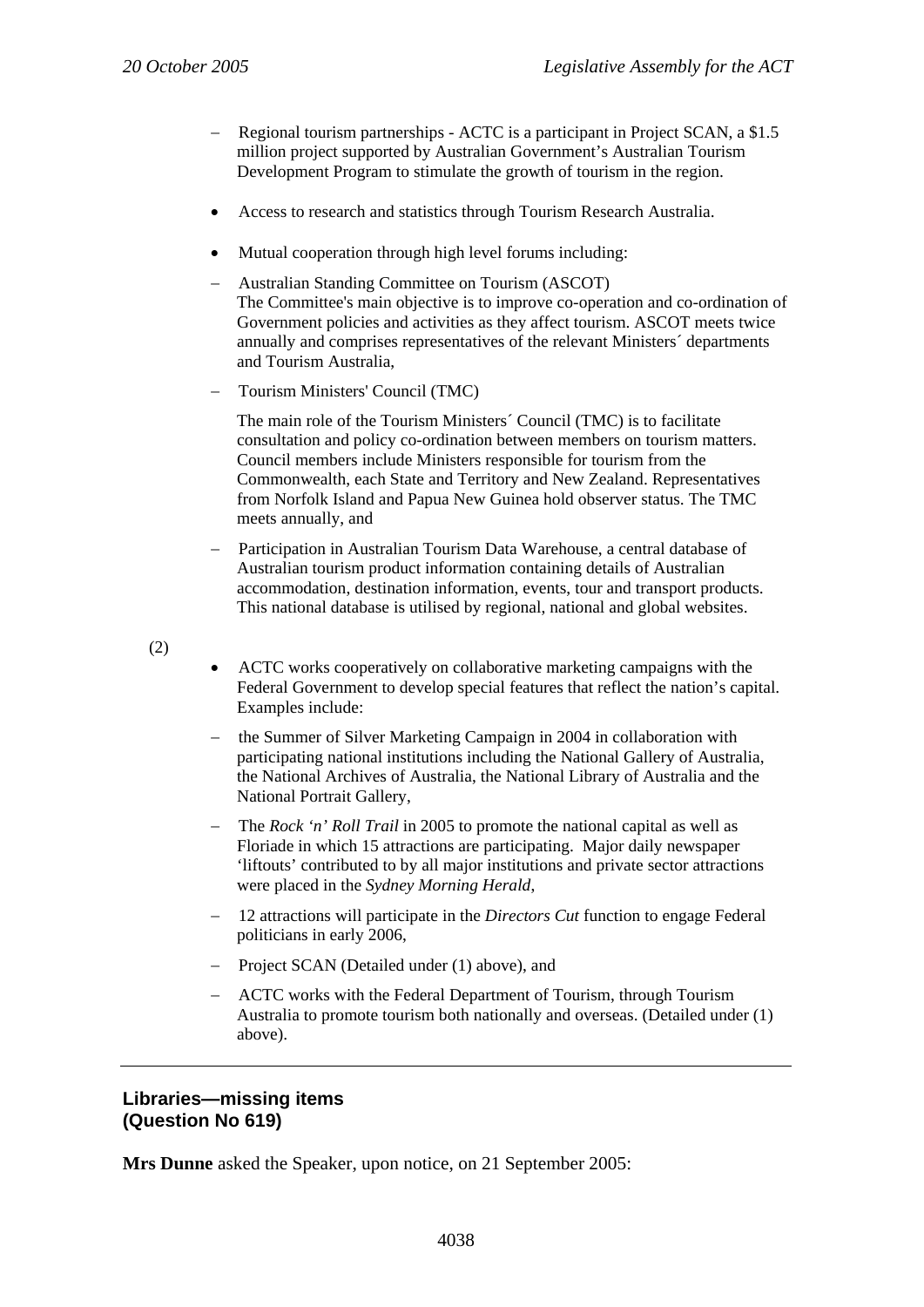- (1) How many items are currently unaccounted for in the ACT Government and Assembly Library;
- (2) What is the estimated or approximate value of these unaccounted for items;
- (3) What is the breakdown between overdue loans and missing items;
- (4) What steps, if any, are being taken to ensure that adequate security is maintained to minimise the loss of the library's resources.

### **Mr Hargreaves**: The answer to the member's question is as follows:

- (1) 19 items are deemed as unrecoverable (lost)
- (2) The total cost of these items is \$181.45
- (3) There are 83 items that are considered overdue at the present time. However, the majority of these items will be returned.

(4)

- The library is secured each weeknight from 5.00pm until 8.30am and for the whole of the weekend.
- Library staff are in attendance during library opening hours.
- Materials are only lent to Members of the Legislative Assembly and their staff and permanent officers of the ACT Government.
- If materials are not returned by the due date then overdue notices are sent out as a reminder. These notices are usually successful in ensuring the return of outstanding material.

# **Motor vehicles—home-garaged (Question No 620)**

**Mrs Dunne** asked the Chief Minister, upon notice, on 21 September 2005:

- (1) How many cars, with ACT Government numberplates, in the Minister's department are home-garaged every day;
- (2) How many are garaged by officers on call;
- (3) Of those which are not garaged by officers on call,
	- (a) how many cars are there,
	- (b) in which suburbs are they garaged and
	- (c) in the week commencing 19 September 2005, for each car, how many
		- (i) kilometres were driven to and from work and
		- (ii) kilometres were driven for work purposes.

**Mr Stanhope:** The answer to the member's question is as follows:

As Minister for the Environment I shall be providing a separate response in relation to Environment ACT.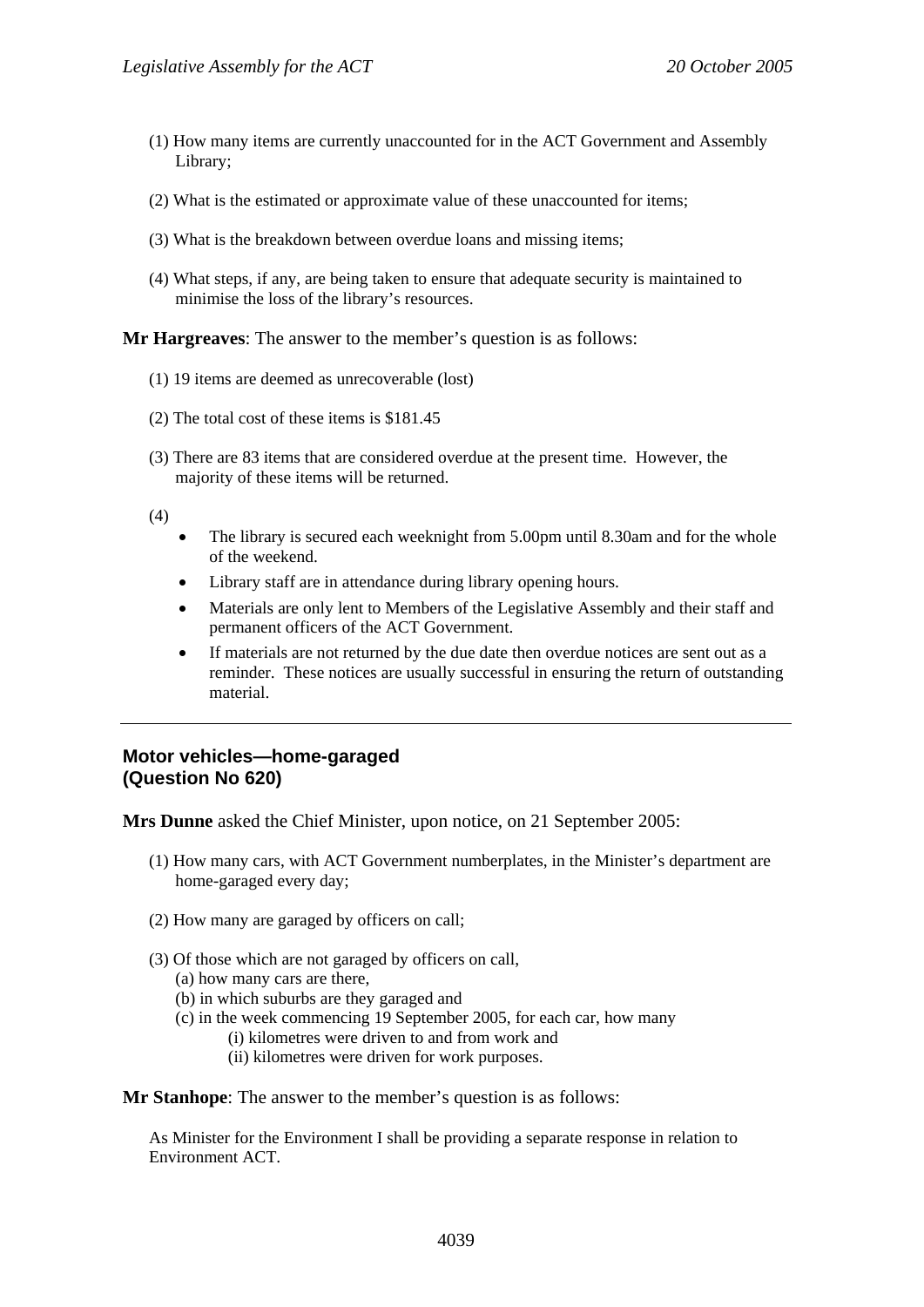The remaining branches of Chief Minister's Department use no ACT Government numberplated cars. In this context the answer to the Member's question is as follows:

(1) Nil

(2) Nil

(3) Nil

# **Motor vehicles—home-garaged (Question No 621)**

**Mrs Dunne** asked the Attorney-General, upon notice, on 21 September 2005:

- (1) How many cars, with ACT Government numberplates, in the Minister's department are home-garaged every day;
- (2) How many are garaged by officers on call;
- (3) Of those which are not garaged by officers on call, (a) how many cars are there, (b) in which suburbs are they garaged and (c) in the week commencing 19 September 2005, for each car, how many (i) kilometres were driven to and from work and (ii) kilometres were driven for work purposes.

**Mr Stanhope**: The answer to the member's question is as follows:

- (1) Two cars.
- (2) One. The second vehicle was previously garaged at the work place, however due to the premises being broken into and the vehicle being vandalised it is now home-garaged.
- (3) (a) One car.
	- (b) Hackett.
	- (c) (i) Registration number: 210-948, 336 kms were driven to and from work.
		- (ii) Registration number 210-948, 263 kms were driven for work purposes.

# **Motor vehicles—home-garaged (Question No 622)**

**Mrs Dunne** asked the Minister for the Environment, upon notice, on 21 September 2005:

- (1) How many cars, with ACT Government numberplates, in the Minister's department are home-garaged every day;
- (2) How many are garaged by officers on call;
- (3) Of those which are not garaged by officers on call, (a) how many cars are there, (b) in which suburbs are they garaged and (c) in the week commencing 19 September 2005, for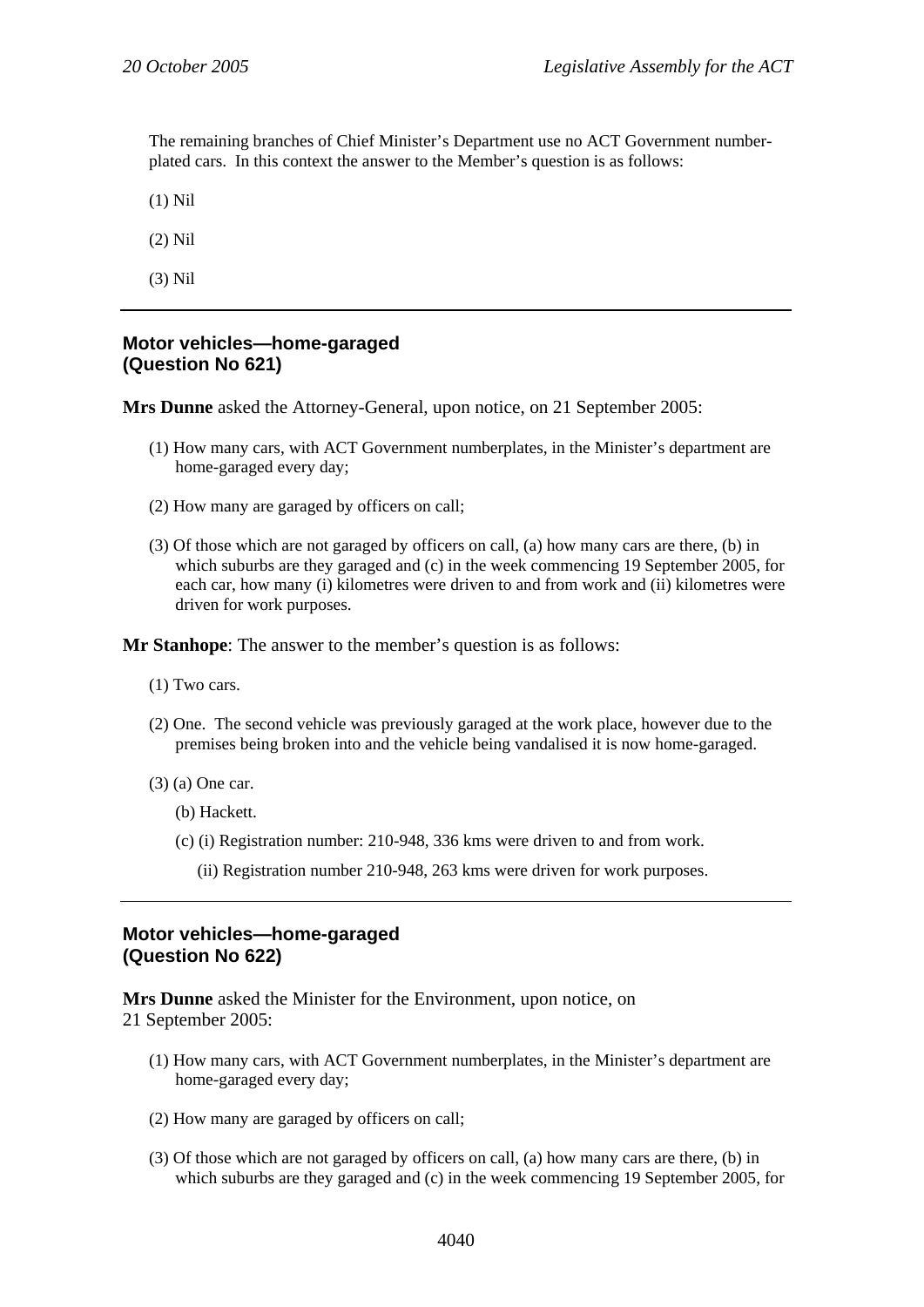each car, how many (i) kilometres were driven to and from work and (ii) kilometres were driven for work purposes.

**Mr Stanhope**: The answer to the member's question is as follows:

(1) How many cars, with ACT Government number plates, in the Minister's department are home-garaged every day;

|                                 | Number of cars home garaged |
|---------------------------------|-----------------------------|
| Parks and Conservation Vehicles | 29 cars                     |
| <b>Environment Protection</b>   | 4 cars                      |
| Public Affairs & Information    | 1 car                       |
| Forest                          | 3 cars                      |
| <b>Total</b>                    | 37 cars                     |

#### (2) How many are garaged by officers on call;

|                                 | Number of cars on call |
|---------------------------------|------------------------|
| Parks and Conservation Vehicles | 10 cars                |
| <b>Environment Protection</b>   | 1 car                  |
| Forest                          | 3 cars                 |
| Total                           | 14 cars                |

(3) Of those which are not garaged by officers on call;

(a) How many cars are there;

|                                 | <b>Number of cars</b> |
|---------------------------------|-----------------------|
| Parks and Conservation Vehicles | 19 cars               |
| <b>Environment Protection</b>   | 3 cars                |
| Public Affairs & Information    | 1 car                 |
| <b>Total</b>                    | 23 cars               |

(b) in which suburbs are they garaged;

Florey, Monash, Chisholm, Calwell, Fraser, Giralang, Deakin, Higgins, Kaleen, Macarthur, Richardson, Weston, Holt, Duffy, Aranda, Kambah, Queanbeyan, Gordon, Farrer, Gowrie, Jerrabomberra, Rivett, Theodore, Banks, Cook, Burra, Tharwa, Pialligo, Mawson, Michelago, Charnwoord, Gungahlin, O'Connor and Amaroo

(c) (i) Kilometres were driven to and from work; and

| $(v)$ (i) implies were anyon to and from work, and | Car               | Kilometres were driven to & from work |
|----------------------------------------------------|-------------------|---------------------------------------|
| <b>Parks and Conservation</b>                      | Car1              | 126 km                                |
| <b>Vehicles</b>                                    | Car <sub>2</sub>  | 68 km                                 |
|                                                    | Car <sub>3</sub>  | 70 km                                 |
|                                                    | Car <sub>4</sub>  | 53 km                                 |
|                                                    | Car 5             | 332 km                                |
|                                                    | Car 6             | 77 km                                 |
|                                                    | Car7              | 162 km                                |
|                                                    | Car 8             | 52 km                                 |
|                                                    | Car <sub>9</sub>  | 169 km                                |
|                                                    | Car10             | 88 km                                 |
|                                                    | Car 11            | 247 km                                |
|                                                    | Car <sub>12</sub> | 194 km                                |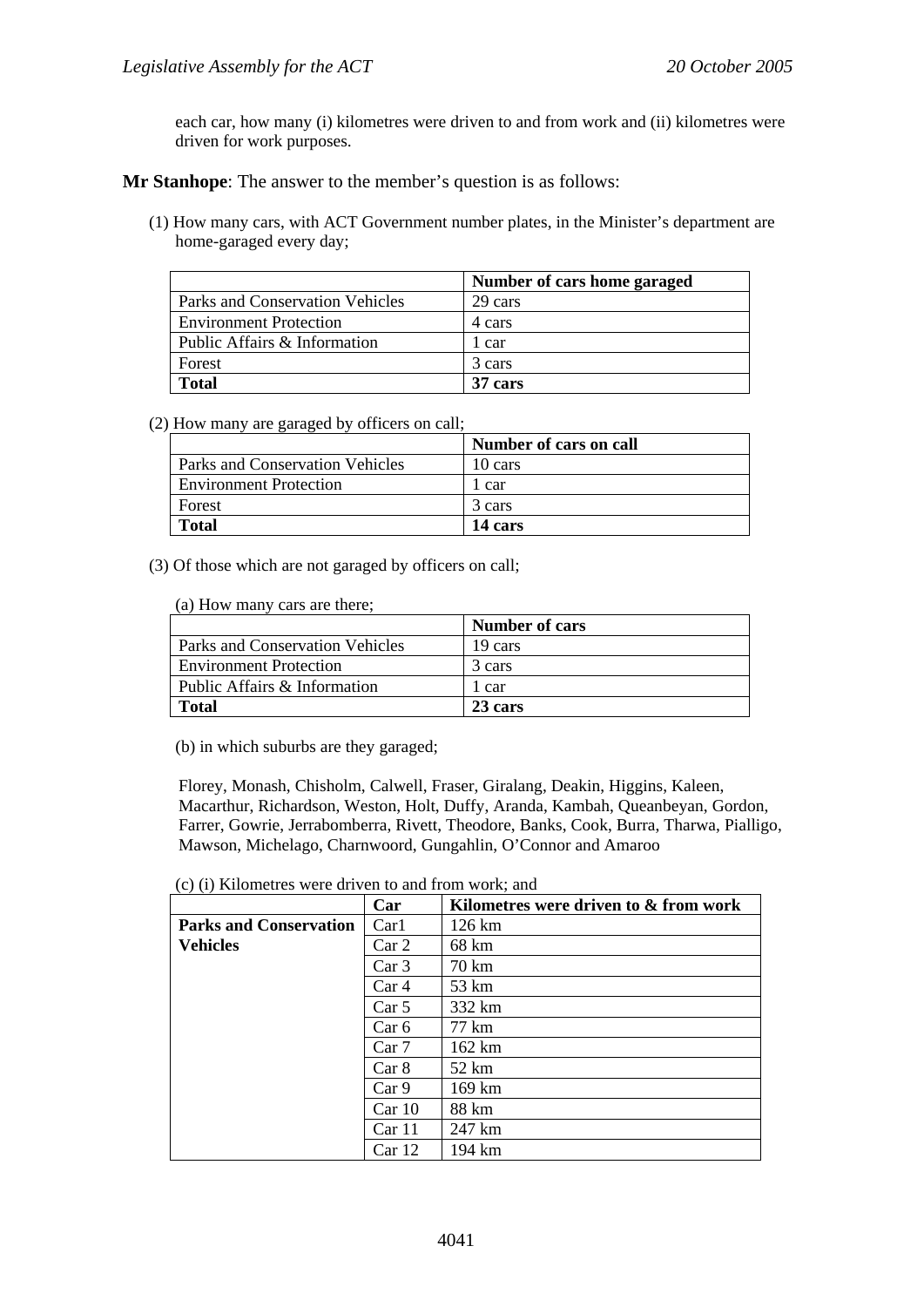|                               | Car <sub>13</sub> | 113 km          |
|-------------------------------|-------------------|-----------------|
|                               | Car <sub>14</sub> | 111 km          |
|                               | Car <sub>15</sub> | 13 km           |
|                               | Car16             | 59 km           |
|                               | Car <sub>17</sub> | 168 km          |
|                               | Car18             | $32 \text{ km}$ |
|                               | Car <sub>19</sub> | 371 km          |
| <b>Environment Protection</b> | Car1              | 56 km           |
|                               | Car <sub>2</sub>  | 74 km           |
| Note Cars 1-4 rostered on     | Car <sub>3</sub>  | 114 km          |
| call on rotation              | Car <sub>4</sub>  | 224 km          |
| <b>Public Affairs &amp;</b>   | Car 1             | 238 km          |
| <b>Information</b>            |                   |                 |

| (c) (ii) Kilometres were driven for work purposes |  |
|---------------------------------------------------|--|
|---------------------------------------------------|--|

|                               | Car               | <b>Kilometres for work purposes</b> |
|-------------------------------|-------------------|-------------------------------------|
| <b>Parks and Conservation</b> | Car1              | 455 km                              |
| <b>Vehicles</b>               | Car <sub>2</sub>  | 555 km                              |
|                               | Car <sub>3</sub>  | 503 km                              |
|                               | Car <sub>4</sub>  | 695 km                              |
|                               | Car <sub>5</sub>  | 382 km                              |
|                               | Car 6             | 391 km                              |
|                               | Car7              | 681 km                              |
|                               | Car 8             | 525 km                              |
|                               | Car <sub>9</sub>  | 488 km                              |
|                               | Car 10            | 511 km                              |
|                               | Car 11            | 448 km                              |
|                               | Car 12            | 443 km                              |
|                               | Car 13            | 270 km                              |
|                               | Car 14            | 751 km                              |
|                               | Car 15            | 351 km                              |
|                               | Car 16            | 308 km                              |
|                               | Car <sub>17</sub> | 510 km                              |
|                               | Car 18            | 394 km                              |
|                               | Car 19            | 913 km                              |
| <b>Environment</b>            | Car 1             | 221 km                              |
| <b>Protection</b>             | Car 2             | 380 km                              |
|                               | Car <sub>3</sub>  | 292 km                              |
|                               | Car 4             | 490 km                              |
| <b>Public Affairs &amp;</b>   | Car 1             | 134 km                              |
| <b>Information</b>            |                   |                                     |

# **Motor vehicles—home-garaged (Question No 623)**

**Mrs Dunne** asked the Treasurer, upon notice, on 21 September 2005, (redirected to the Acting Treasurer):

(1) How many cars, with ACT Government numberplates, in the Minister's department are home-garaged every day;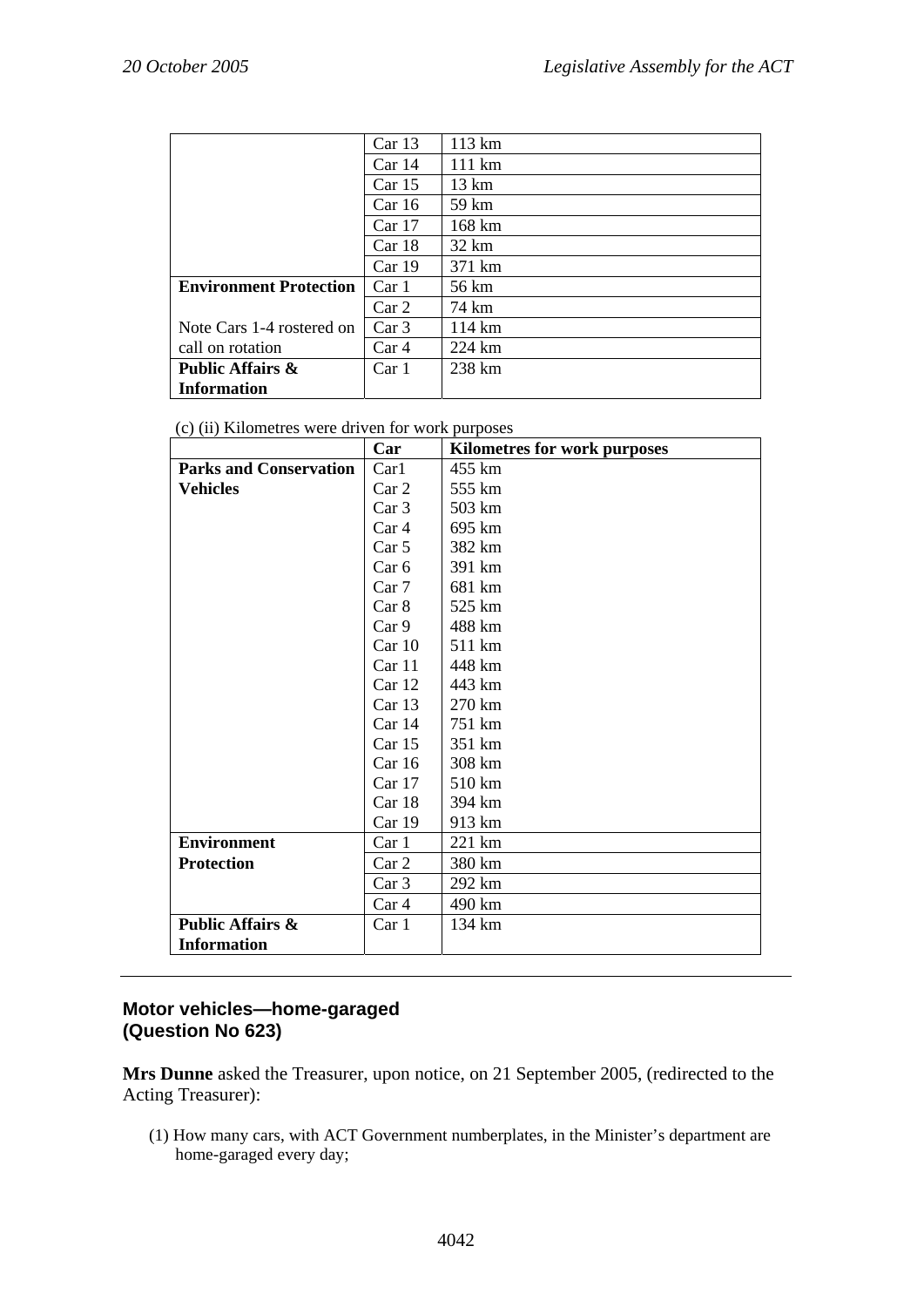- (2) How many are garaged by officers on call;
- (3) Of those which are not garaged by officers on call, (a) how many cars are there, (b) in which suburbs are they garaged and (c) in the week commencing 19 September 2005, for each car, how many (i) kilometres were driven to and from work and (ii) kilometres were driven for work purposes.

**Mr Stanhope**: The answer to the member's question is as follows:

(1) 5;

(2) 3;

- (3) (a) 2;
	- (b) Gungahlin; Fadden; and
	- (c) (i) 440; 213; and
	- (ii) 190;123.

# **Motor vehicles—home-garaged (Question No 628)**

**Mrs Dunne** asked the Minister for Disability, Housing and Community Services, upon notice, on 21 September 2005:

- (1) How many cars, with ACT Government numberplates, in the Minister's department are home-garaged every day;
- (2) How many are garaged by officers on call;
- (3) Of those which are not garaged by officers on call, (a) how many cars are there, (b) in which suburbs are they garaged and (c) in the week commencing 19 September 2005, for each car, how many (i) kilometres were driven to and from work and (ii) kilometres were driven for work purposes.

**Mr Hargreaves**: The answer to the member's question is as follows:

(1) Fourteen.

Twelve vehicles are home garaged as there is no secure parking available on site.

- (2) Two.
- (3) (a) Twelve.

(b) Kaleen

Wanniassa

Scullin

Narrabundah

Nicholls

Holt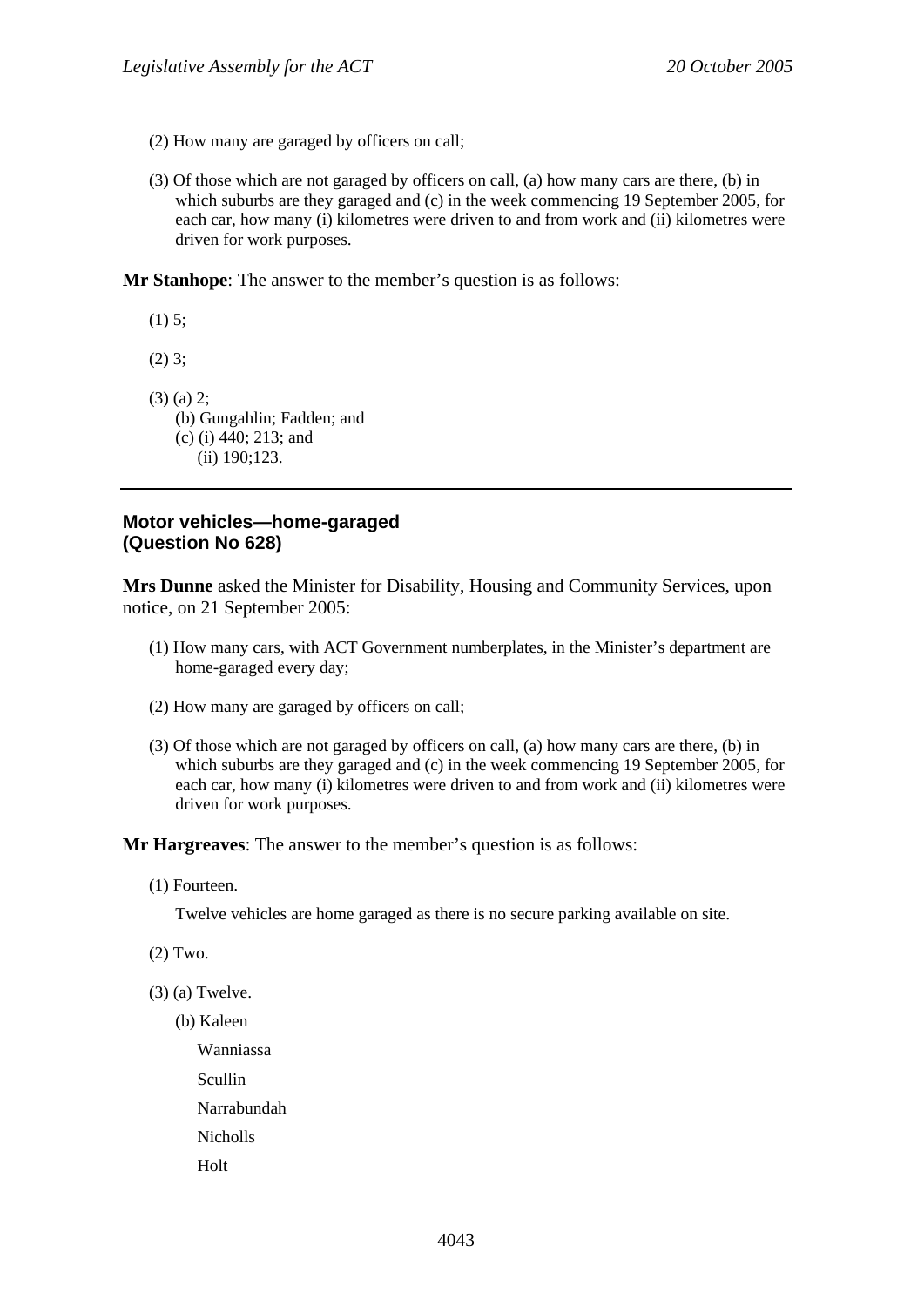|             | Macquarie   |                   |  |  |  |
|-------------|-------------|-------------------|--|--|--|
|             | Lyneham     |                   |  |  |  |
|             | Weetangera  |                   |  |  |  |
| Fraser      |             |                   |  |  |  |
| Duffy       |             |                   |  |  |  |
|             | Palmerston  |                   |  |  |  |
| $(c)$ $(i)$ | Reg 212 203 | 146km             |  |  |  |
|             | Reg 212 204 | 76km              |  |  |  |
|             | Reg 211 682 | 182km             |  |  |  |
|             | Reg 211 190 | 62km              |  |  |  |
|             | Reg 211 572 | 182km             |  |  |  |
|             | Reg 212 212 | 101 <sub>km</sub> |  |  |  |
|             | Reg 212 202 | 62km              |  |  |  |
|             | Reg 211 026 | 168km             |  |  |  |
|             | Reg 212 201 | 171km             |  |  |  |
|             | Reg 211 430 | 100km             |  |  |  |
|             | Reg 211 451 | 150km             |  |  |  |
|             | Reg 211 573 | 257km             |  |  |  |
| $(d)$ (ii)  | Reg 212 203 | 187km             |  |  |  |
|             | Reg 212 204 | 134km             |  |  |  |
|             | Reg 211 682 | 118km             |  |  |  |
|             | Reg 211 190 | 138km             |  |  |  |
|             | Reg 211 572 | 111km             |  |  |  |
|             | Reg 212 212 | 110km             |  |  |  |
|             | Reg 212 202 | 193km             |  |  |  |
|             | Reg 211 026 | 244km             |  |  |  |
|             | Reg 212 201 | 138km             |  |  |  |
|             | Reg 211 430 | 158km             |  |  |  |
|             | Reg 211 451 | 283 <sub>km</sub> |  |  |  |
|             | Reg 211573  | 451km             |  |  |  |
|             |             |                   |  |  |  |

# **Motor vehicles—home-garaged (Question No 630)**

**Mrs Dunne** asked the Minister for Police and Emergency Services, upon notice, on 21 September 2005: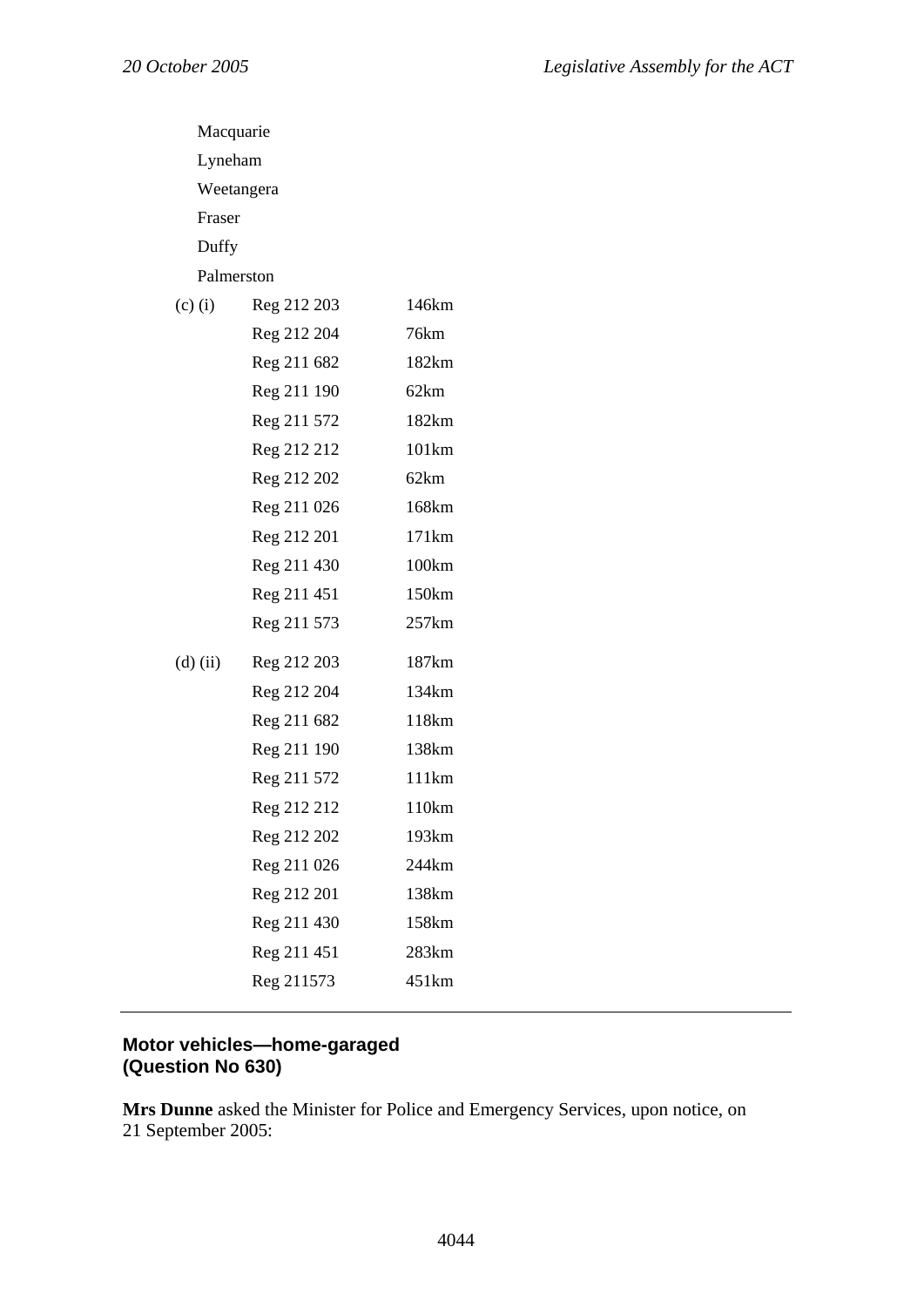- (1) How many cars, with ACT Government numberplates, in the Minister's department are home-garaged every day;
- (2) How many are garaged by officers on call;
- (3) Of those which are not garaged by officers on call, (a) how many cars are there, (b) in which suburbs are they garaged and (c) in the week commencing 19 September 2005, for each car, how many (i) kilometres were driven to and from work and (ii) kilometres were driven for work purposes.

**Mr Hargreaves**: The answer to the member's question is as follows:

- (1) 25 vehicles
- (2) 25 vehicles
- (3) Not applicable

### **Education—bullying (Question No 634)**

**Mrs Dunne** asked the Minister for Industrial Relations, upon notice, on 21 September 2005:

- (1) How many cases of bullying of teachers by teachers were referred to and/or investigated by ACT WorkCover in (a) 2003-2004, (b) 2004-2005 and (c) 2005-to date;
- (2) If ACT WorkCover does not collect such specific data, why not.

**Ms Gallagher**: The answer to the member's question is as follows:

(a), (b) and  $(c)$  – ACT WorkCover does not collect such specific data.

# **Waste disposal—computers (Question No 636)**

**Mrs Dunne** asked the Minister for Urban Services, upon notice, on 21 September 2005:

- (1) What are the current disposal options for Canberra residents wishing to dispose of computers in an environmentally friendly way, given that computer equipment can cause environmental damage through chemical leakage;
- (2) Is the Government aware of the "e-waste recycling scheme" trial currently underway in Victoria;
- (3) Would the Government consider a similar trial in the ACT to assist in the disposal of unwanted computers, given that the ACT has one of the highest rates of home computer use; if not, why not.

**Mr Hargreaves**: The answer to the member's question is as follows: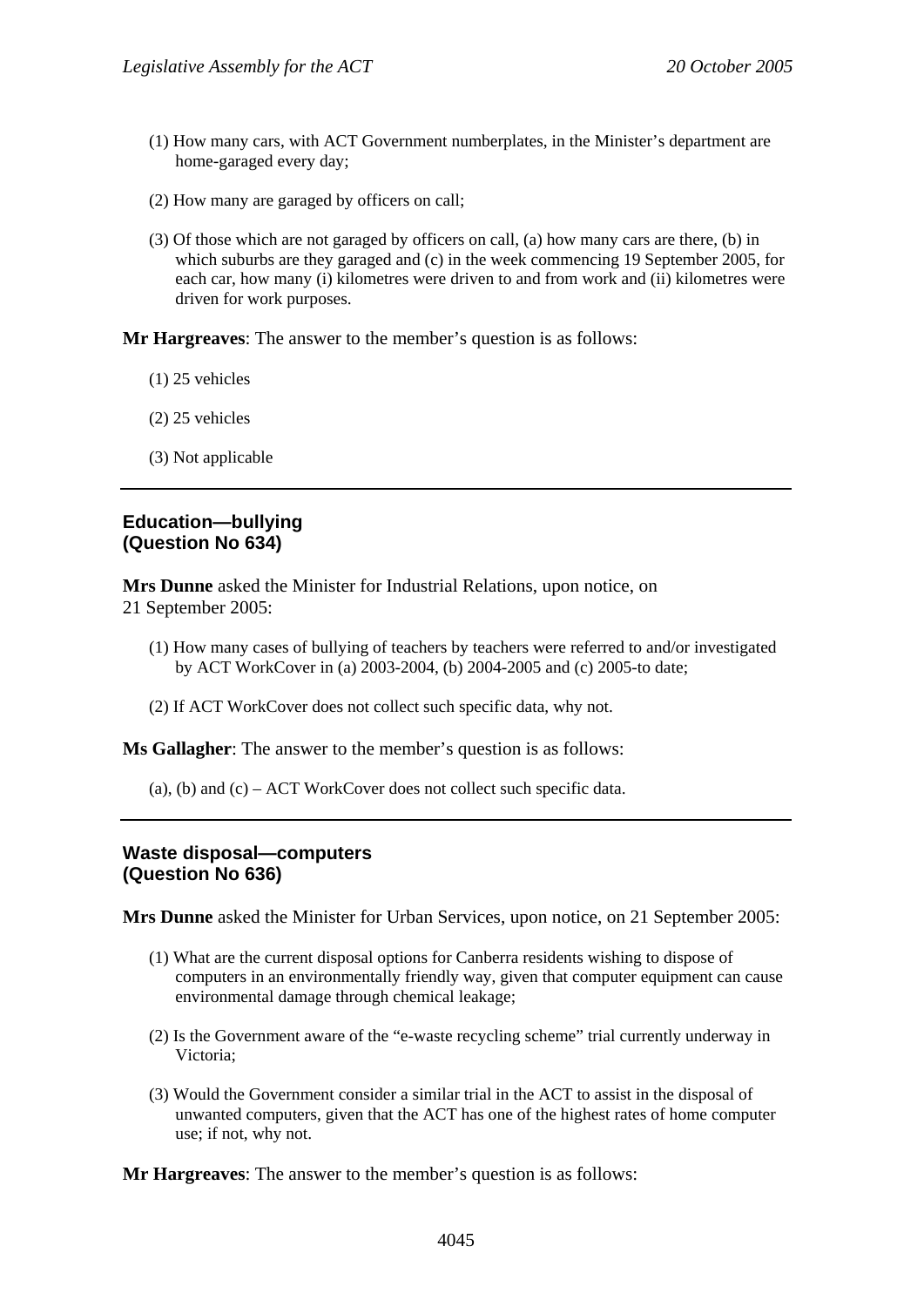- (1) Canberra residents can dispose of computers at:
	- a. Mugga Lane Landfill or the Mitchell Resource Management Centre. The computers are then forwarded to a computer recycling company in Sydney for processing.
	- b. Additionally in the ACT, the computer company DELL, Charity Computers and ReUse accept computers for re-use and recycling.
- (2) Yes. The Victorian Byteback program was launched in June 2005. Byteback is a partnership between EcoRecycle Victoria, Hewlett Packard, Sims E-Recycling and KS Environmental.
- (3) Yes. While my department has put in place suitable arrangements for the reuse and recycling of computers in the ACT, at present the computer/IT industry is not financially contributing towards these reuse and recycling efforts. My department is however working with the National Waste Working Group framework to progress a national approach to product stewardship and extended producer responsibility schemes targeting "e-waste" that would operate within the ACT.

# **Finance—pay parking revenue (Question No 637)**

**Mrs Dunne** asked the Minister for Urban Services, upon notice, on 21 September 2005:

- (1) How much revenue has been raised from pay parking ticket machines in Governmentowned carparks in (a) Belconnen and (b) Tuggeranong each month since January 2004;
- (2) How much revenue has been raised from parking fines issued in Government-owned carparks in (a) Belconnen and (b) Tuggeranong each month since the introduction of pay parking in January 2004;
- (3) How often have pay parking ticket machines in Government-owned carparks been out of use since their installation since the introduction of pay parking in these carparks in (a) Belconnen and (b) Tuggeranong in January 2004;
- (4) How long, on average, are pay parking ticket machines in Government-owned carparks in (a) Belconnen and (b) Tuggeranong out of use before being (i) attended to and (ii) repaired by Urban Services;
- (5) What has been the total cost of repairs made to pay parking ticket machines in Government-owned carparks in (a) Belconnen and (b) Tuggeranong in (i) 2003-2004, (ii) 2004-2005 and (iii) 2005-to date.

**Mr Hargreaves**: The answer to the member's question is as follows:

(1) The revenue raised from pay parking ticket machines by month since January 2004 is:

(a) Belconnen

| Jan 04 | \$29,705.95  | Jul 04   | \$114,984.75 |
|--------|--------------|----------|--------------|
| Feb 04 | \$106,172.30 | Aug $04$ | \$110,523.75 |
| Mar 04 | \$122,442.05 | Sep 04   | \$109,266.95 |
| Apr 04 | \$116,838.35 | Oct 04   | \$102,433.45 |
|        |              |          |              |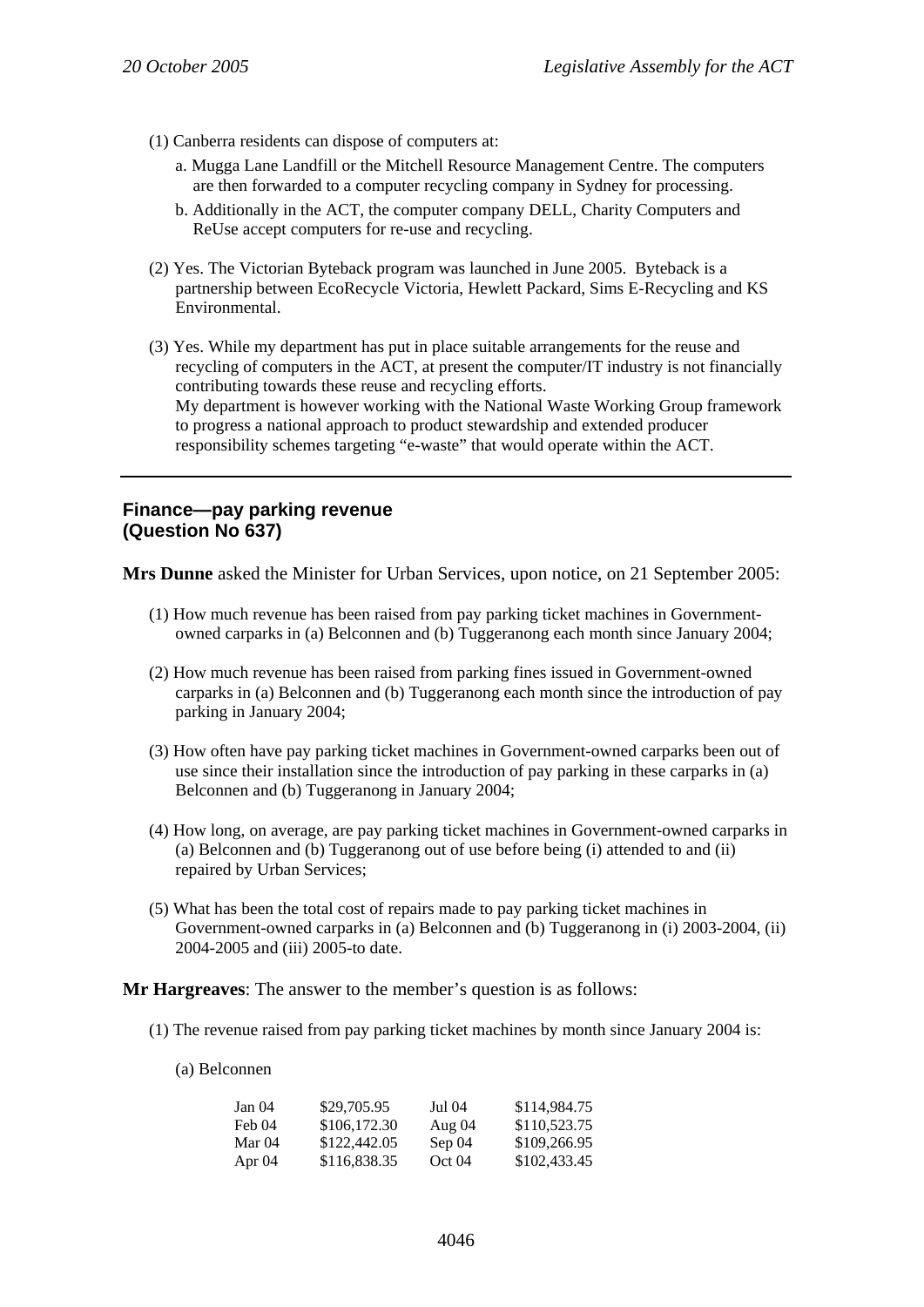| May 04   | \$120,289.65 | Nov $04$ | \$112,428.95 |
|----------|--------------|----------|--------------|
| June 04  | \$119,033.65 | Dec 04   | \$133,227.35 |
| Jan 05   | \$99,547.00  | Jul 05   | \$109,202.15 |
| Feb 05   | \$99,041.80  | Aug $05$ | \$114,567.90 |
| Mar $05$ | \$101,011.10 |          |              |
| Apr $05$ | \$100,359.75 |          |              |
| May 05   | \$104,495.30 |          |              |
| June 05  | \$104,345.20 |          |              |

# (b) Tuggeranong

| Jan 04  | NA          | Jul 04   | \$61,215.00 |
|---------|-------------|----------|-------------|
| Feb 04  | NA.         | Aug 04   | \$59,521.65 |
| Mar 04  | \$67,377.40 | Sep 04   | \$55,908.65 |
| Apr 04  | \$63,402.90 | Oct 04   | \$48,602.60 |
| May 04  | \$62,314.90 | Nov $04$ | \$55,373.40 |
| June 04 | \$63,075.90 | Dec 04   | \$61,154.90 |
| Jan 05  | \$40,656.65 | Jul 05   | \$49,454.70 |
| Feb 05  | \$48,420.20 | Aug $05$ | \$51,423.80 |
| Mar 05  | \$51,292.10 |          |             |
| Apr 05  | \$58,954.95 |          |             |
| May 05  | \$62,578.20 |          |             |
| June 05 | \$59,561.40 |          |             |
|         |             |          |             |

- (2) The revenue raised from parking fines by month since January 2004 is:
	- (a) Belconnen (These figures include the private carparks located behind the Taxation Building and at Lakeview Square)

| Jan 04  | \$132.00    | Jul 04   | \$69,326.00 |
|---------|-------------|----------|-------------|
| Feb 04  | \$52,470.00 | Aug 04   | \$53,176.00 |
| Mar 04  | \$77,946.00 | Sep 04   | \$42,908.00 |
| Apr 04  | \$65,802.00 | Oct 04   | \$84,438.00 |
| May 04  | \$72,996.00 | Nov $04$ | \$88,604.00 |
| June 04 | \$72,946.00 | Dec 04   | \$76,976.00 |
| Jan 05  | \$69,768.00 | Jul 05   | \$78,890.00 |
| Feb 05  | \$63,920.00 | Aug $05$ | \$54,180.00 |
| Mar 05  | \$65,892.00 |          |             |
| Apr 05  | \$94,724.00 |          |             |
| May 05  | \$90,440.00 |          |             |
| June 05 | \$67,252.00 |          |             |
|         |             |          |             |

(b) Tuggeranong

| Jan 04   | NA          | Jul 04            | \$33,924.00 |
|----------|-------------|-------------------|-------------|
| Feb 04   | NА          | Aug $04$          | \$23,596.00 |
| Mar 04   | \$17,424.00 | Sep 04            | \$26,496.00 |
| Apr $04$ | \$38,082.00 | Oct <sub>04</sub> | \$25,772.00 |
| May 04   | \$33,924.00 | Nov $04$          | \$29,172.00 |
| June 04  | \$32,208.00 | Dec 04            | \$32,474.00 |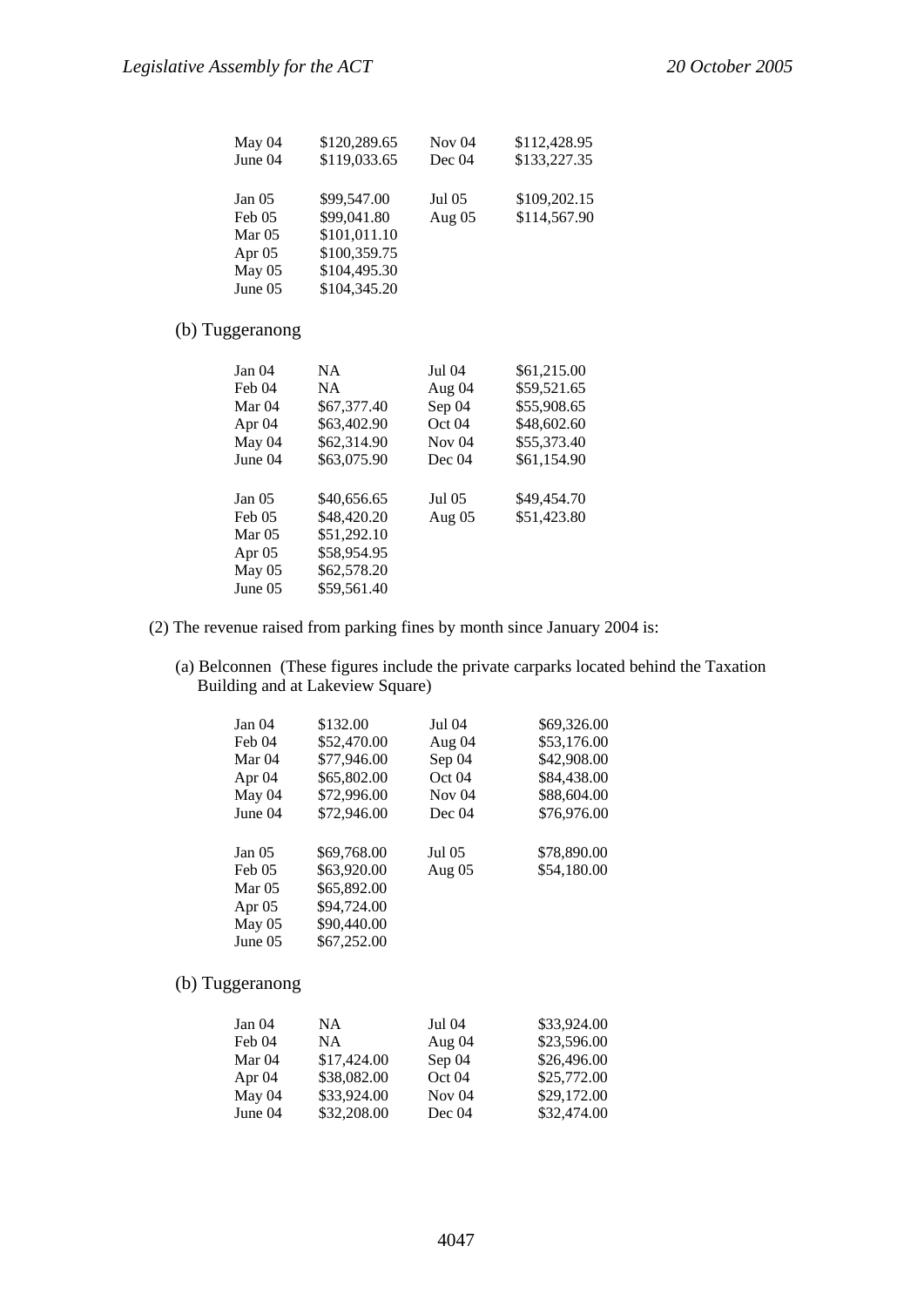| Jan 05  | \$20,060.00 | Jul 05   | \$17,150.00 |
|---------|-------------|----------|-------------|
| Feb 05  | \$17,710.00 | Aug $05$ | \$17,570.00 |
| Mar 05  | \$19,108.00 |          |             |
| Apr 05  | \$25,704.00 |          |             |
| May 05  | \$24,140.00 |          |             |
| June 05 | \$20,264.00 |          |             |

- (3) The total amount of fault calls received for ticket machines since January 2004 is:
	- (a) Belconnen, 1087
	- (b) Tuggeranong, 743
- (4) As ticket machine fault response times are calculated as a total for all areas (i.e. Civic, Belconnen, Tuggeranong, Kingston, Manuka, Woden, Braddon, Turner and Dickson) there are no individual figures available for Belconnen and Tuggeranong.

With the exception of vandalism repairs, all repairs on average are responded to and completed within 13 minutes.

(5) An annual budget of \$150,000 is allocated for repairs and maintenance of all equipment maintained by ACT Parking Operations. No financial cost centres exist for repairs to ticket machines in Belconnen and Tuggeranong.

## **Roads—speed cameras (Question No 638)**

**Mrs Dunne** asked the Minister for Urban Services, upon notice, on 21 September 2005:

- (1) How many mobile speed camera vans are there currently in operation in the ACT;
- (2) How many speeding tickets have been incorrectly or invalidly issued by the mobile speed camera vans in 2005 to date;
- (3) If any speeding tickets have been incorrectly or invalidly issued, why did this occur;
- (4) How many speeding infringements issued by mobile speed camera vans have been referred to the Magistrate's Court in 2005 to date;
- (5) Of those infringements considered by the Magistrate's Court, how many infringements were set aside or determined to be invalid in 2005 to date.

**Mr Hargreaves**: The answer to the member's question is as follows:

- (1) There is a fleet of six speed camera vans within the Traffic Camera Office which are used 'on road' on a rotational basis. Currently there are no more than four vans in operation at any one time, however this will increase to five in 2005/06 financial year.
- (2) Based on available information, from 01/01/05 until 22/9/05 The Traffic Camera Office has issued 24 Traffic Infringement Notices that were either invalid or in error, relating to mobile operations. This equates to 0.3% of the total number of infringements issued as a result of mobile operations.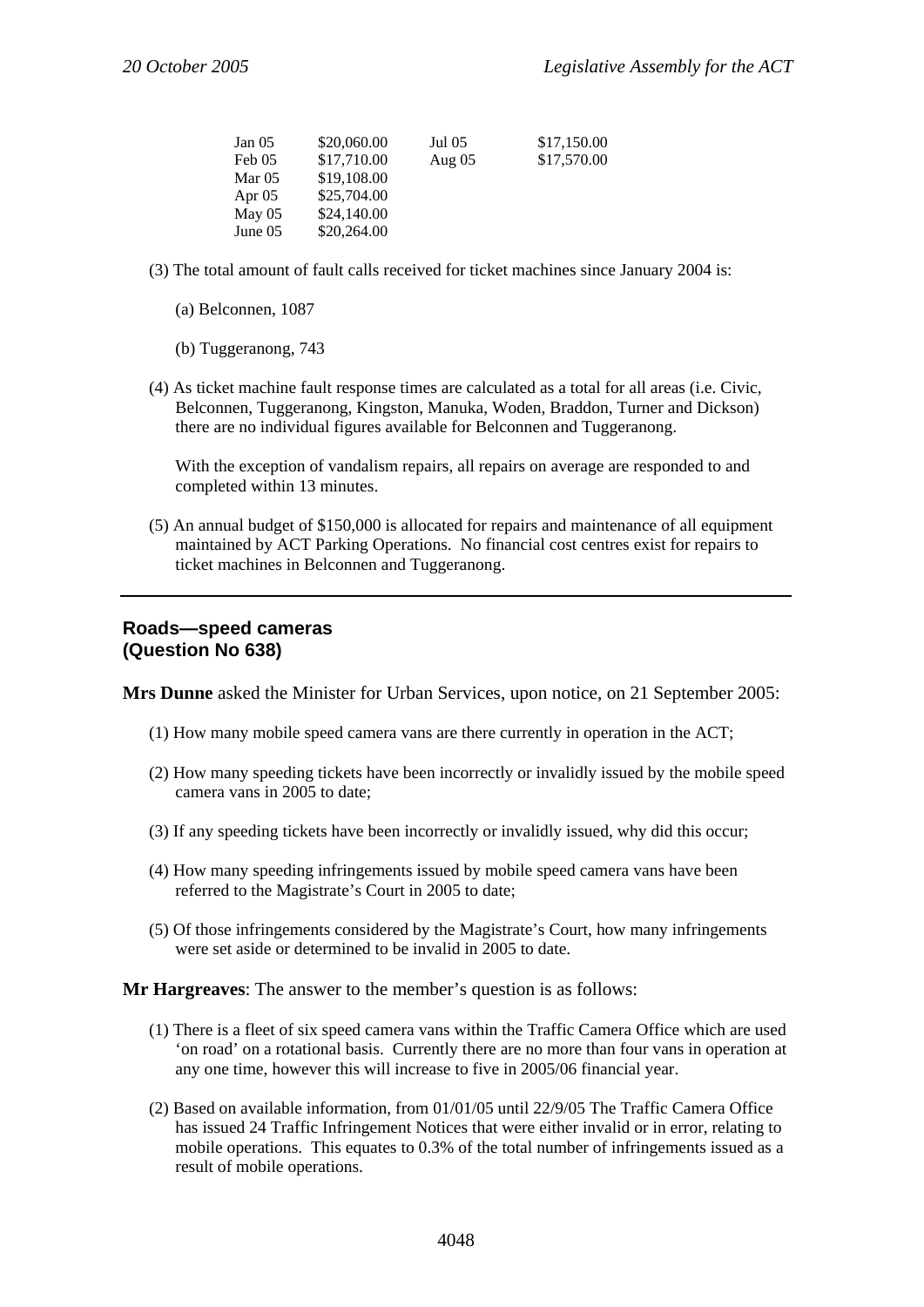- (3) The reasons for invalid or incorrectly issued infringements include incorrect interpretation or recording of registration numbers and incorrect description of vehicles.
- (4) The Magistrate's Court advised that to provide this information it would be very resource intensive.
- (5) ACT Policing and the DPP have advised that they do not have access to this information.

# **Social welfare—poverty (Question No 641)**

**Dr Foskey** asked the Chief Minister, upon notice, on 21 September 2005:

- (1) What work has the ACT Government done on the poverty proofing initiative to date;
- (2) What is the expected work outline on the initiative over the next 12 months;
- (3) Has the Community Inclusion Board had any discussion of the project to date, or finalised or provided its advice yet;
- (4) How often does the Community Inclusion Board meet;
- (5) Is the Government planning to apply a poverty proofing trial of any sort to the 2006-07 ACT Government Budget;
- (6) Has the ACT Government consulted with any other bodies about the initiative to date; if so, with which bodies;
- (7) When does the Government plan to make public any of its work on this initiative.

**Mr Stanhope**: The answer to the member's question is as follows:

- (1) A consultant was engaged to provide a report on existing poverty proofing measures around the world, an overview of the merits of each approach and options for the ACT.
- (2) This is still under consideration.
- (3) The poverty proofing trial was discussed at the August 2005 Community Inclusion Board meeting.
- (4) The Community Inclusion Board meets quarterly.
- (5) This is a matter for consideration in the Budget context.
- (6) Prior to writing the report the consultant spoke to stakeholders within Government and ACTCOSS hosted a community sector meeting for community organisations and interested individuals to meet with the consultant.
- (7) The Government will make public its work on this initiative in the near future.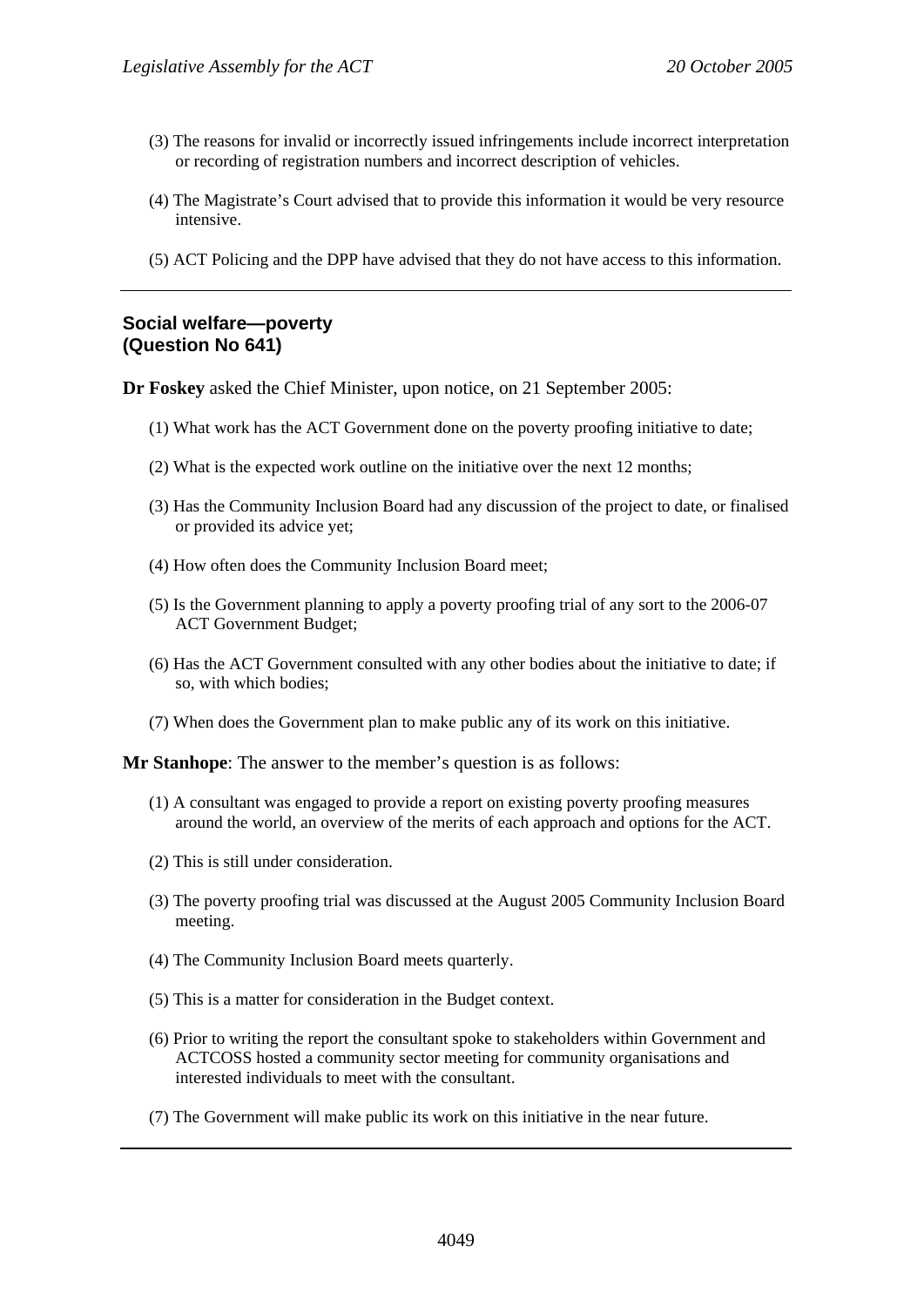# **Immigration—multicultural affairs (Question No 642)**

**Dr Foskey** asked the Minister for the Environment, upon notice, on 21 September 2005:

- (1) What meetings has the Minister held with the different multicultural groups that made up the Ministerial Advisory Council on Multicultural Affairs (MACMA);
- (2) When were these meetings held;
- (3) What formal advice has been provided to the Minister by these groups since the disbandment of MACMA;
- (4) What was the ACT Government's response to the advice given;
- (5) Has the ACT Multicultural Council (ACTMC) picked up any of the work that MACMA had left; if so, what work is this;
- (6) Can a copy of the ACTMC 2005-06 work plan be provided;
- (7) How many members make up the ACTMC;
- (8) What are the responsibilities of the ACTMC members;
- (9) On what dates has the ACTMC met so far in 2005;
- (10) What work has the ACTMC predominately undertaken since January 2005;
- (11) What formal advice has the ACTMC provided to the Minister since January 2005;
- (12) What was the ACT Government's response to the advice given.

## **Mr Hargreaves**: The answer to the member's question is as follows:

- (1) The Chief Minister appointed the members of MACMA on the basis of their ability to represent the concerns and views of the broader multicultural community rather than on the basis of their representation from particular multicultural groups. However, I have met face-to-face with over 200 representatives from 40 local multicultural communities during the past four months. This has provided me with the opportunity to sit down with the leadership of these groups, including with many numerically smaller culturally based groups, and listen to their concerns. I now have a clearer insight of the issues that confront members of these groups. I plan to continue to meet directly with members of Canberra's multicultural groups on a regular basis.
- (2) 15 June 2005; 6 July 2005; 7 July 2005; 31 August 2005; and 13 September 2005.
- (3) N/A
- (4) N/A
- (5) No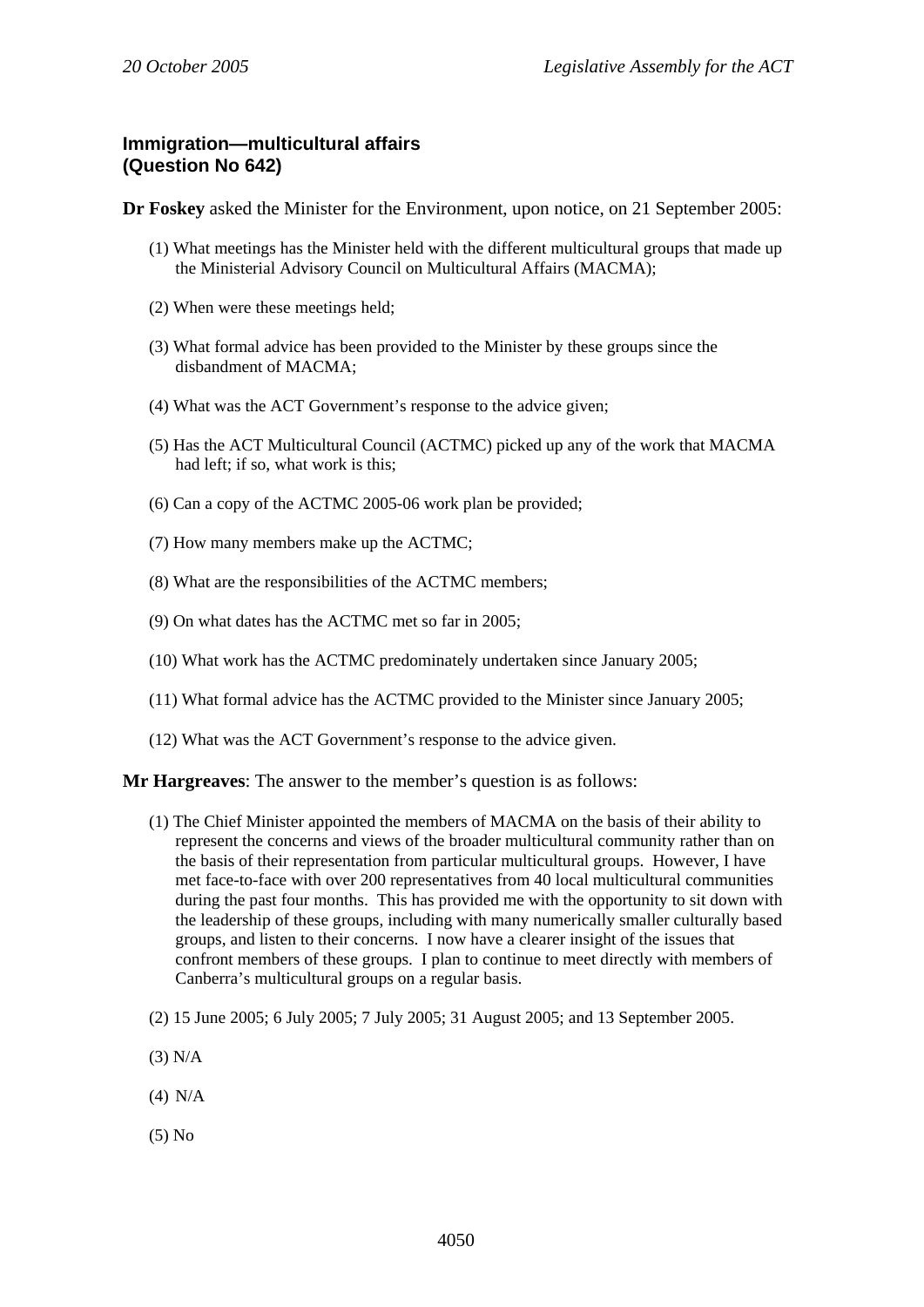(6) - (10) These questions should be directed to the ACT Multicultural Council Inc.

(11) Nil

(12) N/A

### **Animals—welfare (Question No 643)**

**Dr Foskey** asked the Minister for the Environment, upon notice, on 21 September 2005:

- (1) Can a copy of the Animal Welfare Advisory Council (AWAC) 2005-06 work plan be provided;
- (2) How many members make up the AWAC;
- (3) What are the responsibilities of the AWAC members;
- (4) On what dates has the AWAC met so far in 2005;
- (5) What work has the AWAC predominately undertaken since January 2005;
- (6) What formal advice has the AWAC provided to the Minister since January 2005;
- (7) What was the ACT Government's response to the advice given.

**Mr Stanhope**: The answer to the member's question is as follows:

- (1) A 2005-06 work plan for the Animal Welfare Advisory Committee (AWAC) has not been developed.
- (2) Nine members make up the AWAC.
- (3) The Committee is a statutory body established under the *Animal Welfare Act 1992*. The Committee represents community views on animal welfare in the ACT. The Committee facilitates the development of a balanced and coordinated approach to animal welfare matters and provides expert advice to the Minister on animal welfare issues.

The specific functions of the Committee are:

- (a) To advise the Minister on any matters relating to existing or proposed legislation affecting the welfare of animals;
- (b) To investigate and advise the Minister of any matter, policy or practice affecting the welfare of animals;
- (c) To participate, in conjunction with the Animal Welfare Unit, in the development of codes of practice relating to animals and their welfare and to review and endorse existing codes where appropriate;
- (d) To provide advice to government and non-government bodies on programs to improve community awareness about animals and their humane treatment; and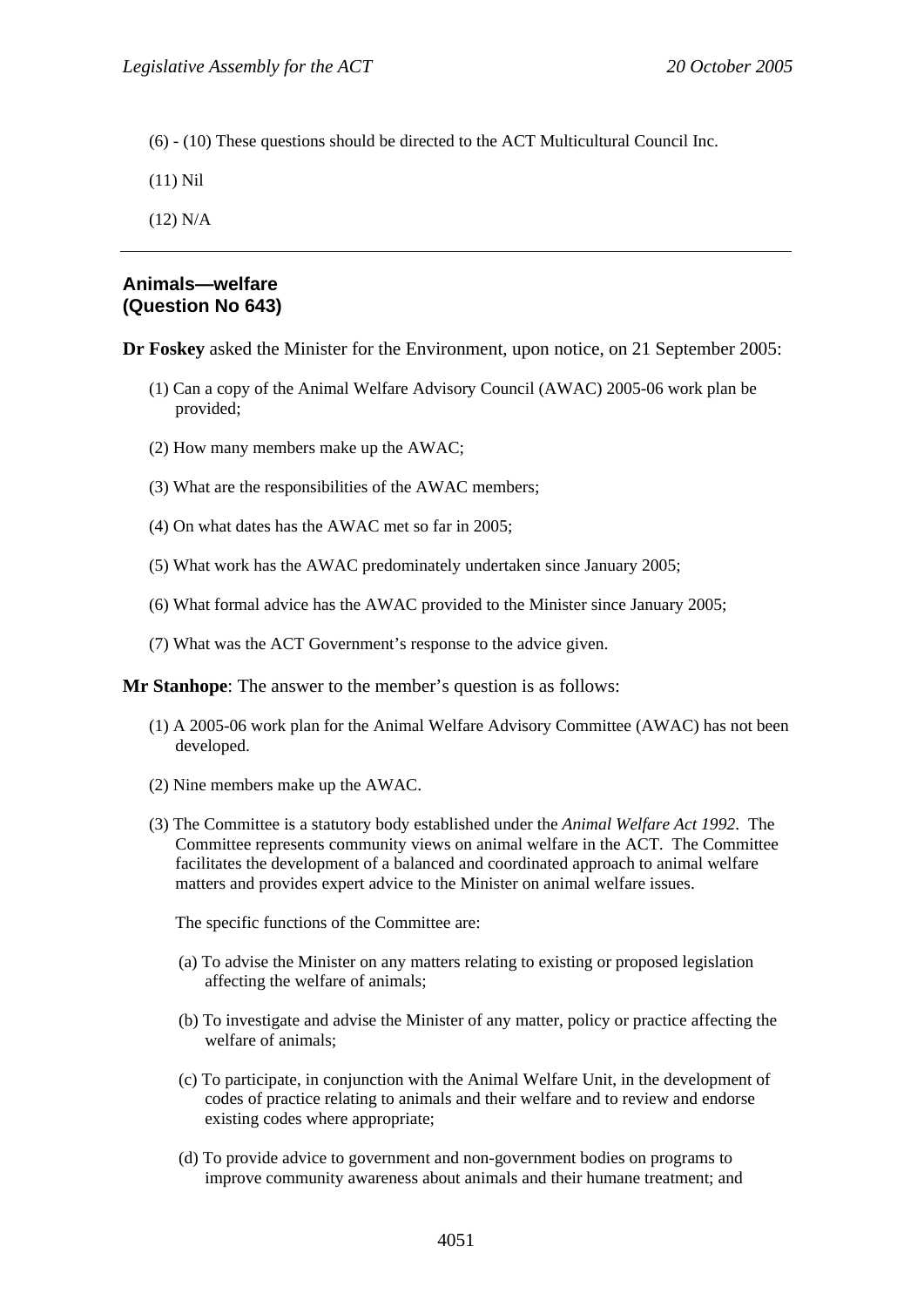- (e) To provide the Minister with a copy of the Minutes of each AWAC meeting and to report annually to the Minister on the activities and achievements of the Committee.
- (4) The most recent Animal Welfare Advisory Committee meeting was on 15 December 2004.
- (5) There has been no formal work undertaken by the Animal Welfare Advisory Committee since the December 2004 meeting, as the Chair of the AWAC resigned his membership in February 2005. Consequently, a process to select and appoint a new Chair is being progressed with a recommendation currently being prepared for Government. It is expected that the appointment process will be finalised and the Committee able to resume meetings before the end of the year.

While there has been no formal work undertaken by the Animal Welfare Advisory Committee, Environment ACT has recently sought out-of-session advice from AWAC members about the membership of various sectoral working groups for the implementation of the Australian Animal Welfare Strategy.

- (6) There has been no formal advice from the Animal Welfare Advisory Committee to the Minister since the December 2004 meeting as the Chair of the AWAC resigned his membership in February 2005.
- (7) There has been no requirement for an ACT Government response.

# **Transport—ACTION services (Question No 649)**

**Mr Pratt** asked the Minister for Planning, upon notice, on 21 September 2005:

- (1) Why did the northbound number 34 bus refuse passenger boardings at approximately 8:40 am on the morning of 9 September 2005 in Hughes;
- (2) Was it a result of the bus reaching its maximum number of allowable passenger boarding's; if not, what was the reason;
- (3) On how many occasions has this happened in the past 12 months on (a) bus 34 and (b) all other buses during (i) the morning commute, (ii) the afternoon commute and (iii) all other times;
- (4) Is it acceptable for patrons to wait for another bus, making them late for work, school or otherwise; if so, why;
- (5) Are additional buses planned for this service; if not, why not;
- (6) Are additional buses planned for other services identified in part (3) (b); if not why not;
- (7) Has a separate bus for school children that use bus 34 been considered; if so, will it be implemented; if not, why not;
- (8) What services that operate using ACTION buses are strictly for school passenger use only.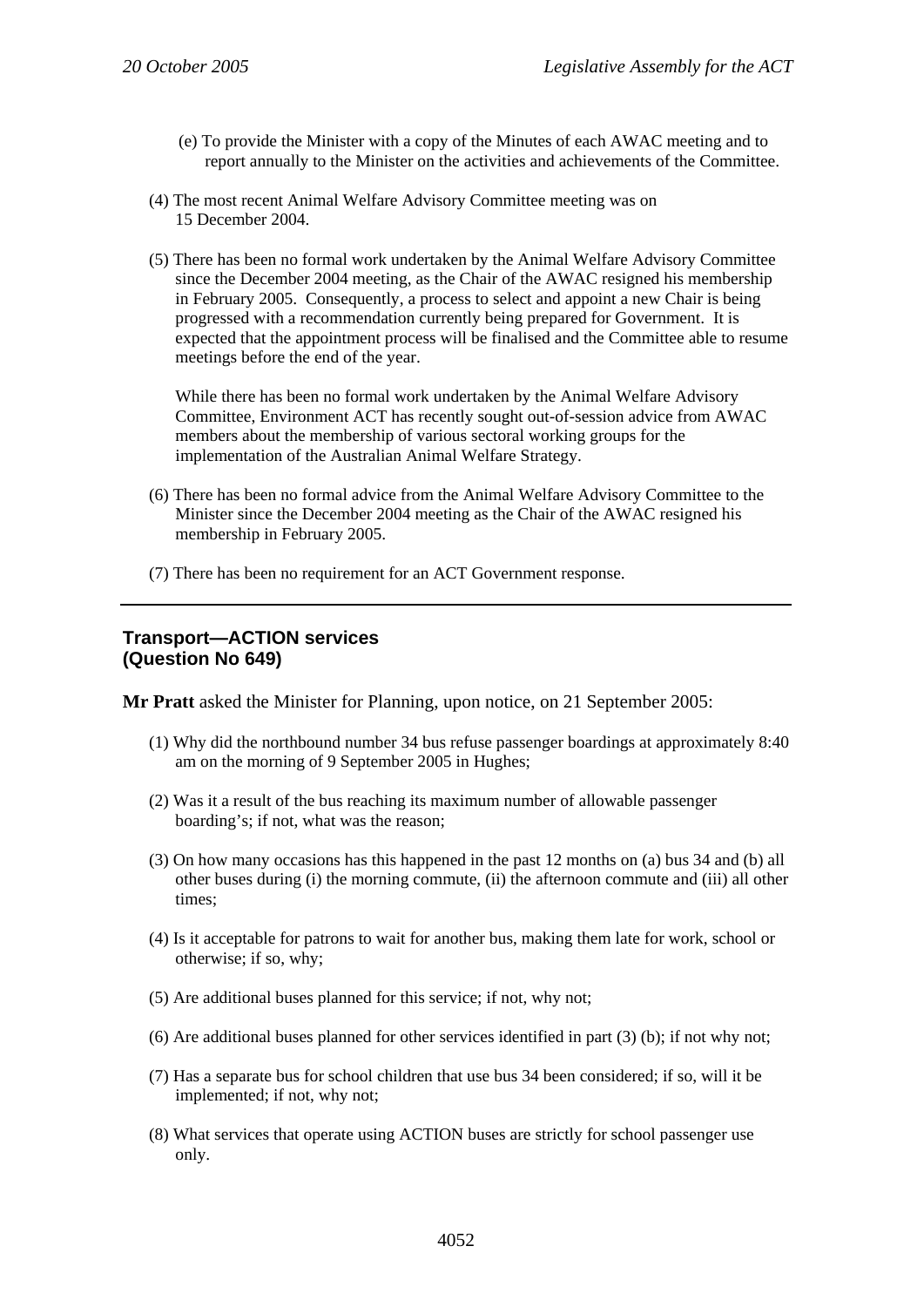**Mr Corbell**: The answer to the member's question is as follows:

- (1) Northbound Route 34 bus, 8:40am on 9 September 2005 had reached its maximum passenger capacity.
- (2) Yes.
- (3) (a)(i) Patronage is monitored weekly and service adjustments are made to ensure sufficient bus capacity meets patronage demand. This is particularly important with the continuing rising trend of adult worker patronage. It is not a usual occurrence for stops to be skipped, as service adjustments are made as demand grows.
	- $(ii)$  Refer Answer  $(3)(a)(i)$
	- (iii) Refer Answer (3)(a)(i)
	- (b)(i) Refer Answer (3)(a)(i)
		- $(ii)$  Refer Answer  $(3)(a)(i)$
		- $(iii)$  Refer Answer  $(3)(a)(i)$
- (4) No.
- (5) An additional service is provided during school term. Patronage is monitored weekly and service adjustments are made to ensure sufficient bus capacity meets patronage demand.
- (6) Refer Answer (5).
- (7) Refer Answer (5). The augment runs as a Route 34 and usually effectively caters for additional school children patronage.
- (8) ACTION operates a total of 315 school services daily and are provided independently from the regular route services. ACTION gives priority for dedicated school services to schools that do not have close access to the standard route services.

## **Transport—ACTION services (Question No 650)**

**Mr Pratt** asked the Minister for Planning, upon notice, on 21 September 2005:

- (1) What bus services provide direct access to the Canberra Eye Hospital that has recently moved its premises to Wormald Street, North Symonston;
- (2) If there are no bus services why not and will a service be implemented;
- (3) Is it acceptable that the bus routes 35, 36, 38, 39 listed for the eye hospital can only drop patients on the other side of the Monaro Highway, making it near impossible for patients to access due to natural and unnatural hazards; if so, why;
- (4) Is it acceptable that the two services that do run closer to the eye hospital (number 83 and the reverse route number 86) only run to and from the Woden interchange, forcing passengers to transfer buses at least once if they are coming from other regions; if so, why;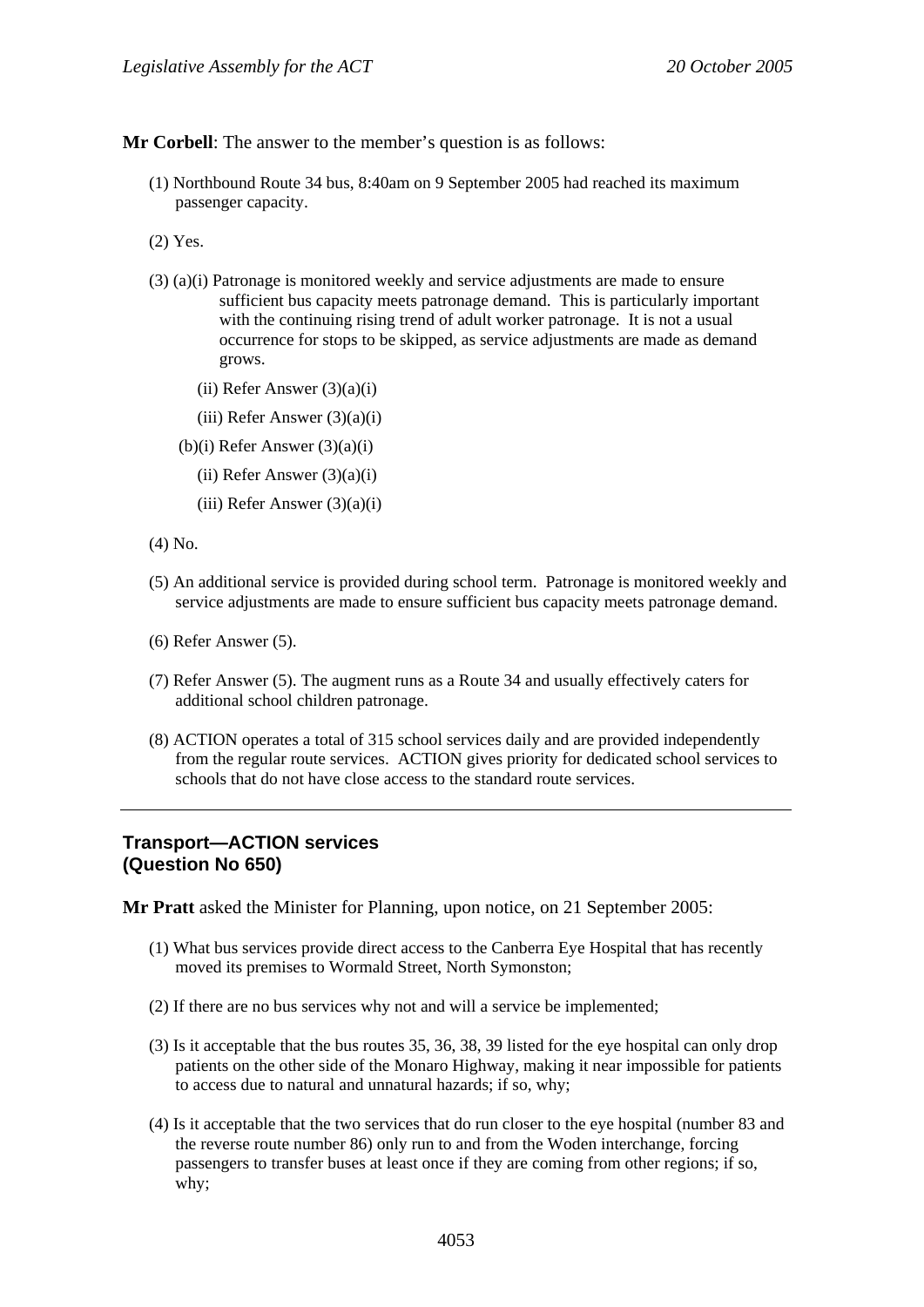- (5) Is it acceptable that service number 83 runs only five times a day to enable a passenger to arrive near the eye hospital within business hours; if so, why;
- (6) If a patient were to have an appointment say at 2 pm, do they have any other options than catching the 11:45 am bus 83 from Woden Interchange and waiting approximately one and a half hours at the hospital before their appointment; if not, why not;
- (7) If the same patient finishes their appointment at 2:30 pm, do they have any other options than catching the 4:43 pm bus from Lithgow St terminus, the closest stop listed on timetable, forcing them to wait close to another two hours at the hospital or another nearby location and not arriving at Woden interchange until 5:21 pm; if not, why not;
- (8) Is it acceptable that the patient listed in parts (5) and (6) takes over five and a half hours for the round trip from the Woden interchange, not including any further travel that may be necessary; if so, why;
- (9) Are there any plans to increase the services to the Canberra Eye Hospital; if not, why not;
- (10) What community transport options are available to patients of the Canberra Eye Hospital, when in some cases they are only given 24 hours notice of an appointment at the hospital.

**Mr Corbell**: The answer to the member's question is as follows:

- (1) Routes 80, 83 and 86 currently provides services near to the Canberra Eye Hospital.
- (2) ACTION is currently reviewing its services in the area.
- (3) These routes have been in place prior to the opening of the Canberra Eye Hospital and are not designed to service the eye hospital. As part of ACTION's network review it will be assessing all routes.
- (4) It is ACTION's policy to ensure bus services are as close to key medical facilities as possible. Currently, there are three services that are available, to the new Canberra Eye Hospital, two originating in Woden and one from Civic.
- (5) Current patronage and running time checks indicate sufficient frequency and bus capacity is available to meet the patronage demand to the Canberra Eye Hospital. However, ACTION will continue to monitor patronage demand.
- (6) Yes. The patient could depart from Woden interchange on Route 83 at 1:15pm and get to the near the Eye hospital at approximately 1:50pm.
- (7) Yes. The patient could depart from the closest bus stop near the Canberra Eye Hospital at approximately 3:10pm on Route 83 and arrive at Woden interchange at 3:46pm.
- (8) The round trip in the described scenarios would be approximately 2 hours and 31 minutes, not over 5 and a half hours .
- (9) Yes.
- (10) Patients that are already part of the Taxi Subsidy Scheme would be able to utilise this service for short notice appointments as well as any eligible *Home and Community Care* clients are able to access community transport. For those in the community not associated with these programs, ACTION regular route services are available.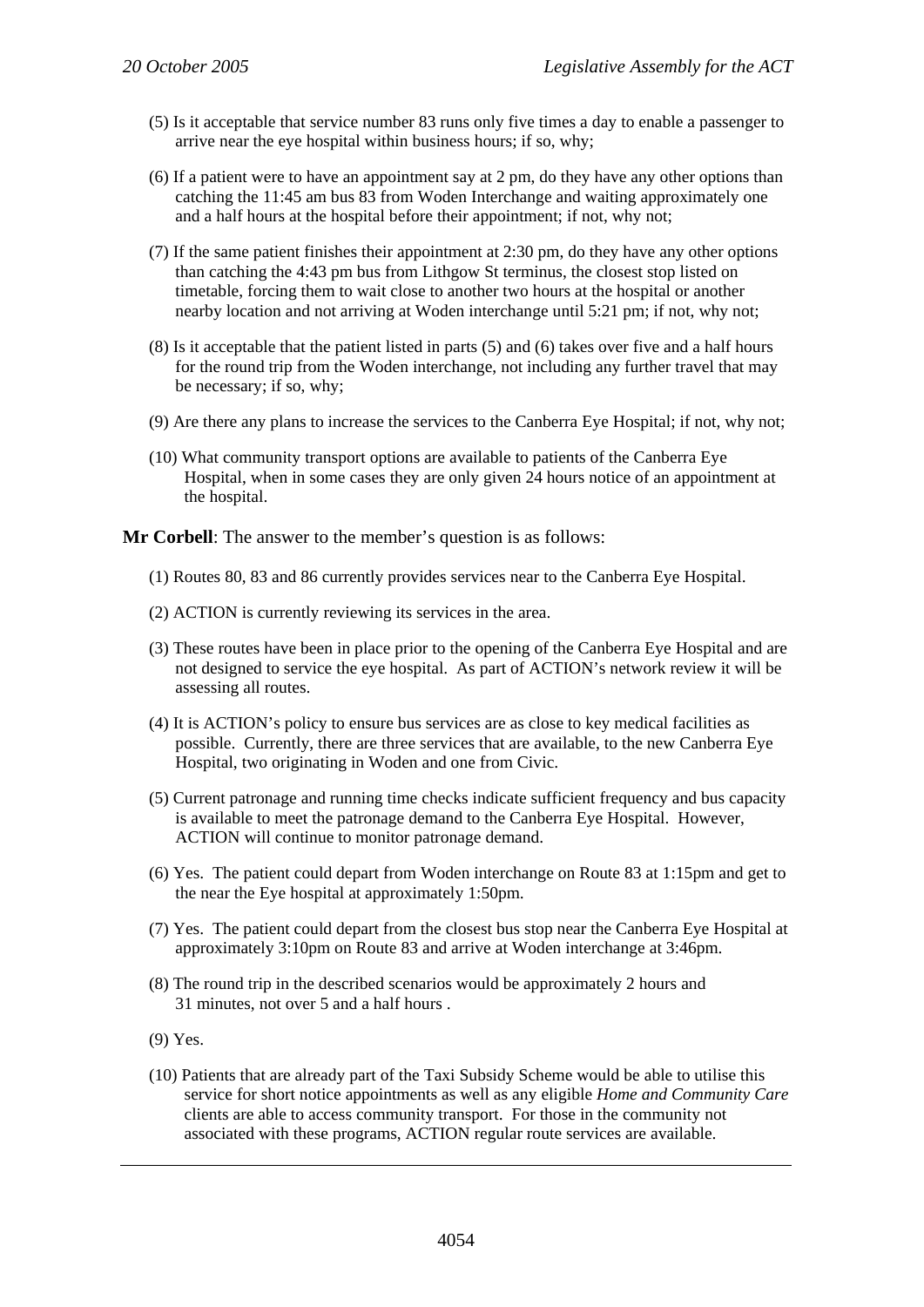# **Cycling—Curtin bike path (Question No 651)**

**Mr Pratt** asked the Minister for Urban Services, upon notice, on 21 September 2005:

- (1) Further to a letter to the editor "Bike path missed" *The Canberra Times*, 29 August, page 10, can the Minister identify where this recreation path is in North Curtin that has been "seeded" rather than upgraded;
- (2) Why has this recreation path been allowed to deteriorate to such a level that it was not considered worth saving;
- (3) How many people currently make use of the path on average each day;
- (4) If the accurate usage level for this section cannot be ascertained how can the Minister be sure it is not an important link in the path network;
- (5) Will this policy lead to the degradation of other similar paths in Canberra that are regularly used by the community; if not, why not;
- (6) How much funding was appropriated for path maintenance in the (a) 2001-02, (b) 2002- 03, (c) 2003-04 and (b) 2004-05 budget years;
- (7) How much funding has been appropriated this budget year for path maintenance and how much of that has been spent to date;
- (8) Is the amount appropriated for this year expected to cover all required maintenance projects and other planned operations; if not, why not.

**Mr Hargreaves**: The answer to the member's question is as follows:

- (1) The path was between Jennings Street and the North Curtin District Playing Fields.
- (2) The path was of substandard construction.
- (3) No records were taken of the use of the path.
- (4) The path does not link high activity centres. An alternative route is available for most of the length using an existing fire trail or the residential street system.
- (5) No, this path is the only path known to be constructed in Canberra in this substandard manner.

(6)

| <b>Funding Year</b> | <b>Path Maintenance</b><br><b>Appropriation \$</b> |
|---------------------|----------------------------------------------------|
| 2001-02             | 1,000,000                                          |
| 2002-03             | 1,953,125                                          |
| 2003-04             | 2,683,638                                          |
| 2004-05             | 3,029,300                                          |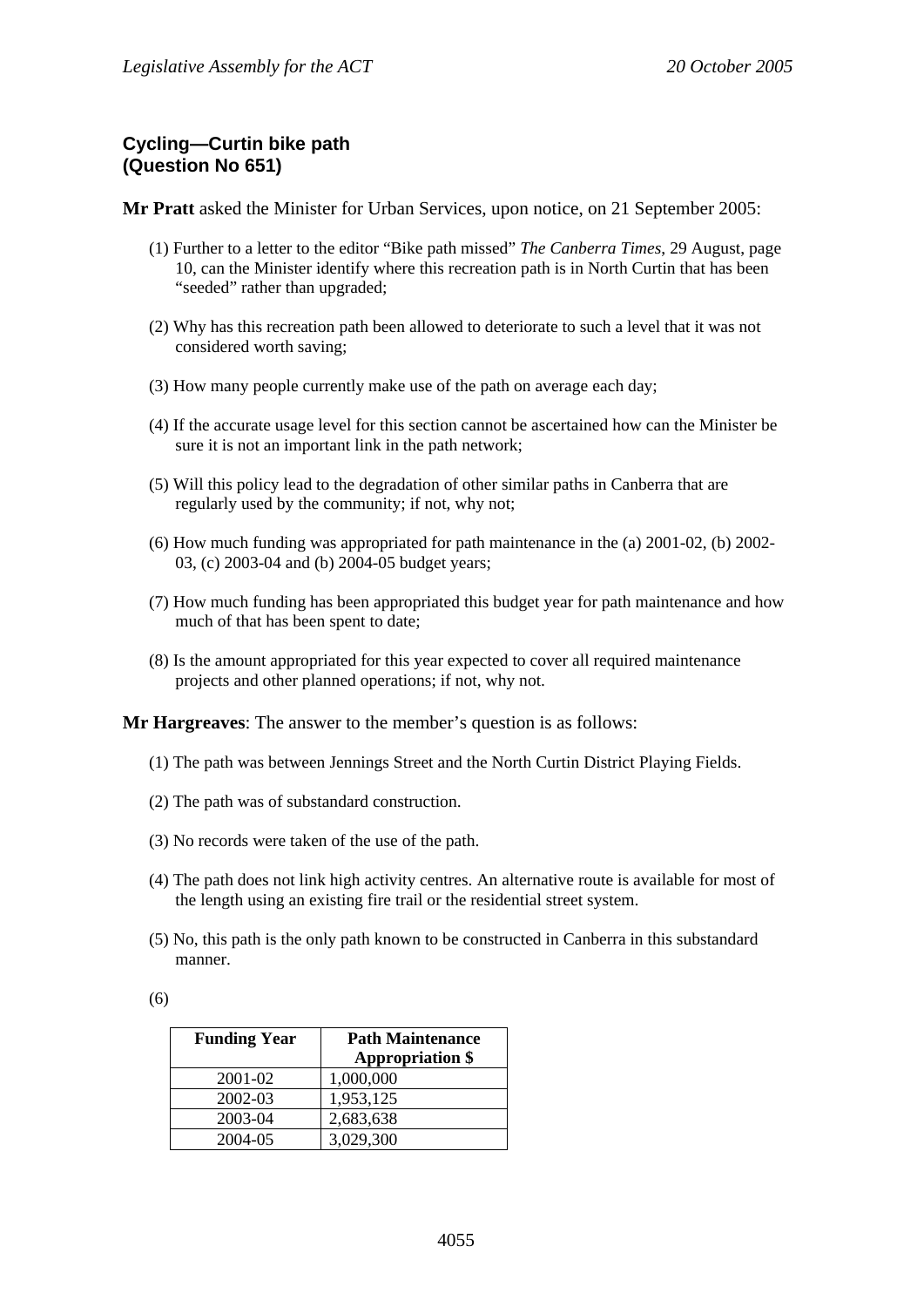- (7) The 2005/06 budget does not detail a separate amount for path maintenance other than the Footpath Maintenance initiative of \$665,000. \$527,916.94 has been spent on path maintenance so far this financial year.
- (8) No there is a backlog of path maintenance projects.

# **Graffiti (Question No 652)**

**Mr Pratt** asked the Minister for Urban Services, upon notice, on 21 September 2005:

- (1) Further to the Minister's media release of 16 August titled "Program to literally colour in Canberra!" where it stated that "The development of artwork on public and private assets that are prone to illegal graffiti is one approach to reducing its incidence", what other approaches is the Government undertaking at present to reduce the incidence of graffiti;
- (2) Could detail be provided regarding the success of these other approaches and the cost of each approach;
- (3) Have the severity of fines or convictions increased since 2001-02; if not, why not;
- (4) Is there any empirical evidence to suggest that the use of artwork on public and private assets reduces the incidence of graffiti in Canberra; if so, can that evidence provided; if not, why not.

**Mr Hargreaves**: The answer to the member's question is as follows:

- (1) The Government is undertaking a comprehensive proactive approach to graffiti management as outlined in the ACT Graffiti Management Strategy, that seeks to strike a balance between prevention, removal, diversion, community awareness and involvement, and legislation. The Strategy is available at http://www.parksandplaces.act.gov.au/policies/graffitistrategy.html
- (2) The ACT Graffiti Management Strategy was released in August 2004 with many actions commenced. Due to the short period for which many of these actions have been implemented, few have yet been subject to comprehensive evaluation.

The Graffiti Art Workshops conducted in 2004-05 through a partnership with Urban Services' and Arts and Recreation Training ACT were evaluated following the completion of the project. Evaluation showed that the project achieved the following outcomes:

- Youth at risk of illegal graffiti were successfully engaged.
- Highly motivated participants benefited and improved their art skills and became more confident in their social interactions. Some students continued on to further art education within their limited budgets.
- The workshops provided an environment conducive to learning about graffiti and the law and also introduced students to safe art practices.
- Work on public murals enabled increased contact between the target group and other members of the community to help break down social stereotypes and improve relationships between the two groups.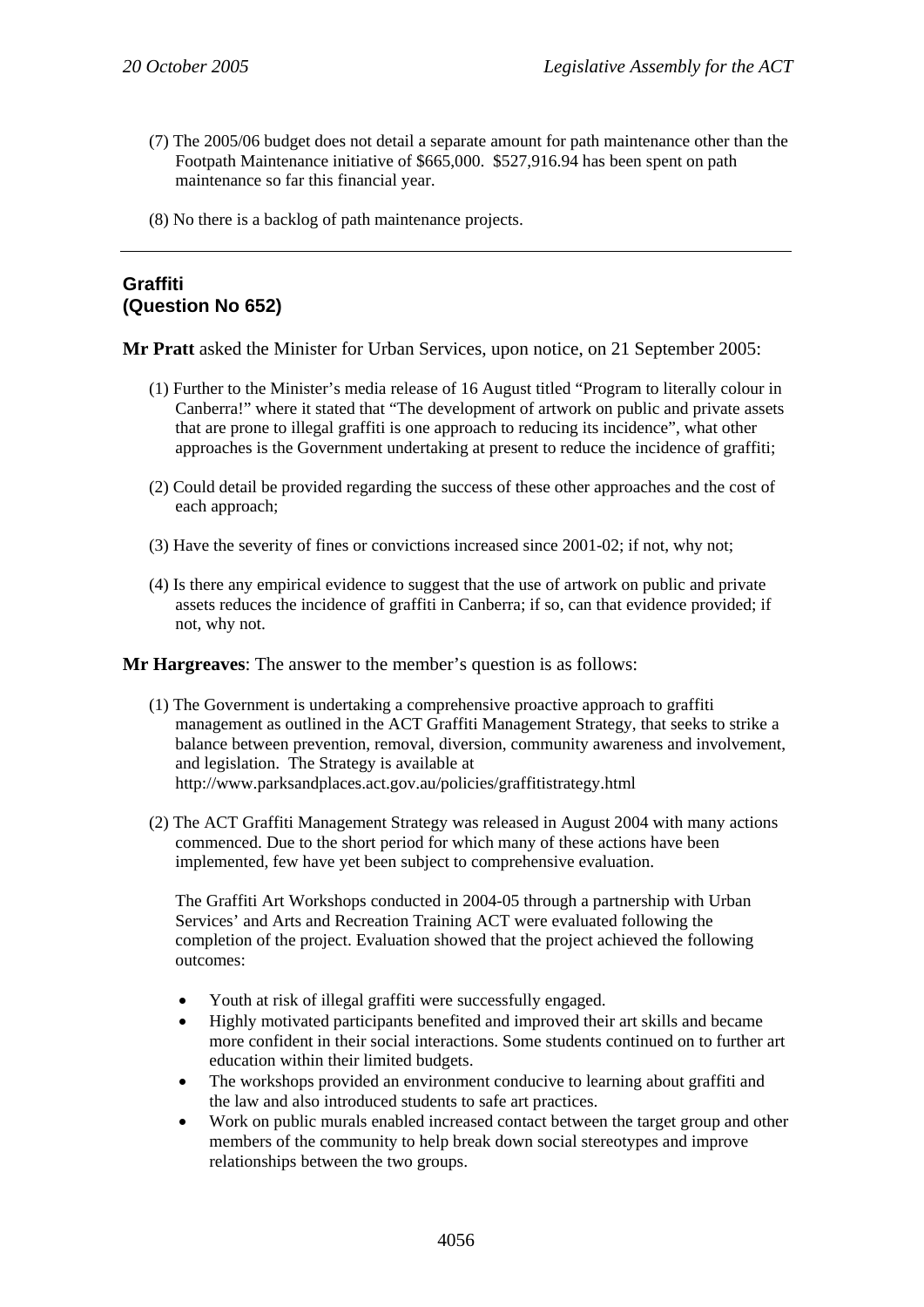The cost of projects implemented during 2004/05 follows:

| Graffiti management forum for key stakeholders                  | \$1,245   |
|-----------------------------------------------------------------|-----------|
| Establishment of graffiti writer's consultation group           | \$4,953   |
| Legal graffiti art site establishment and management            | \$2,960   |
| Murals in bus shelters in graffiti hot spots                    | \$1,760   |
| Community art resources                                         | \$1,868   |
| Update of 'Illegal graffiti: Report, Remove, Prevent' brochure  | \$971     |
| Colour-in Canberra project planning and development             | \$1,155   |
| AUSGR Graffiti removal monitoring system                        | \$19,065  |
| Regular inspection and rapid removal of illegal graffiti from   |           |
| Urban Services assets                                           | \$755,000 |
| Removal of illegal graffiti from selected private property      | \$212,000 |
| Graffiti Removal Youth Training and Employment program          | \$35,000  |
| Graffiti Art Workshop (Funded by Community Partnership Project) | \$37,670  |

- (3) This information is not held by Urban Services.
- (4) Murals completed on both private and public assets in the ACT have proven effective in limiting illegal graffiti vandalism at that site. A recent example is provided by the graffiti art mural completed in June 2005 as part of the refurbishment of Holt Shopping centre. This site was previously a hotspot for illegal graffiti and since the completion of the mural there have been no further occurrences of illegal graffiti.

The effect of murals in reducing the prevalence of illegal graffiti has also been noted over a longer period at numerous other sites. To provide documented evidence of this effect, the incidence rate of illegal graffiti at murals in two bus stops in Ainslie is being monitored. To date, there has been a 100% reduction in illegal graffiti at these sites compared to similar sites nearby.

# **Roads—black spots (Question No 653)**

**Mr Pratt** asked the Minister for Urban Services, upon notice, on 21 September 2005:

- (1) What steps are being taken to address current "black spots" on roads within the ACT;
- (2) What are these current black spots in order of priority (1-10);
- (3) How many roundabouts are known "black spots" within the ACT;
- (4) What is the time frame to address the problem areas.

## **Mr Hargreaves**: The answer to the member's question is as follows:

(1) Every year, Roads ACT analyses the accidents history for the previous seven years for all intersections in the ACT. Scores are allocated in accordance with the severity of crashes at each location. The total score is then used to rank all intersections in the ACT. The top locations are studied in detail in order to identify a cost-effective improvement. These improvements are then implemented in line with available funding for the 'Road Safety Improvements' capital upgrade program.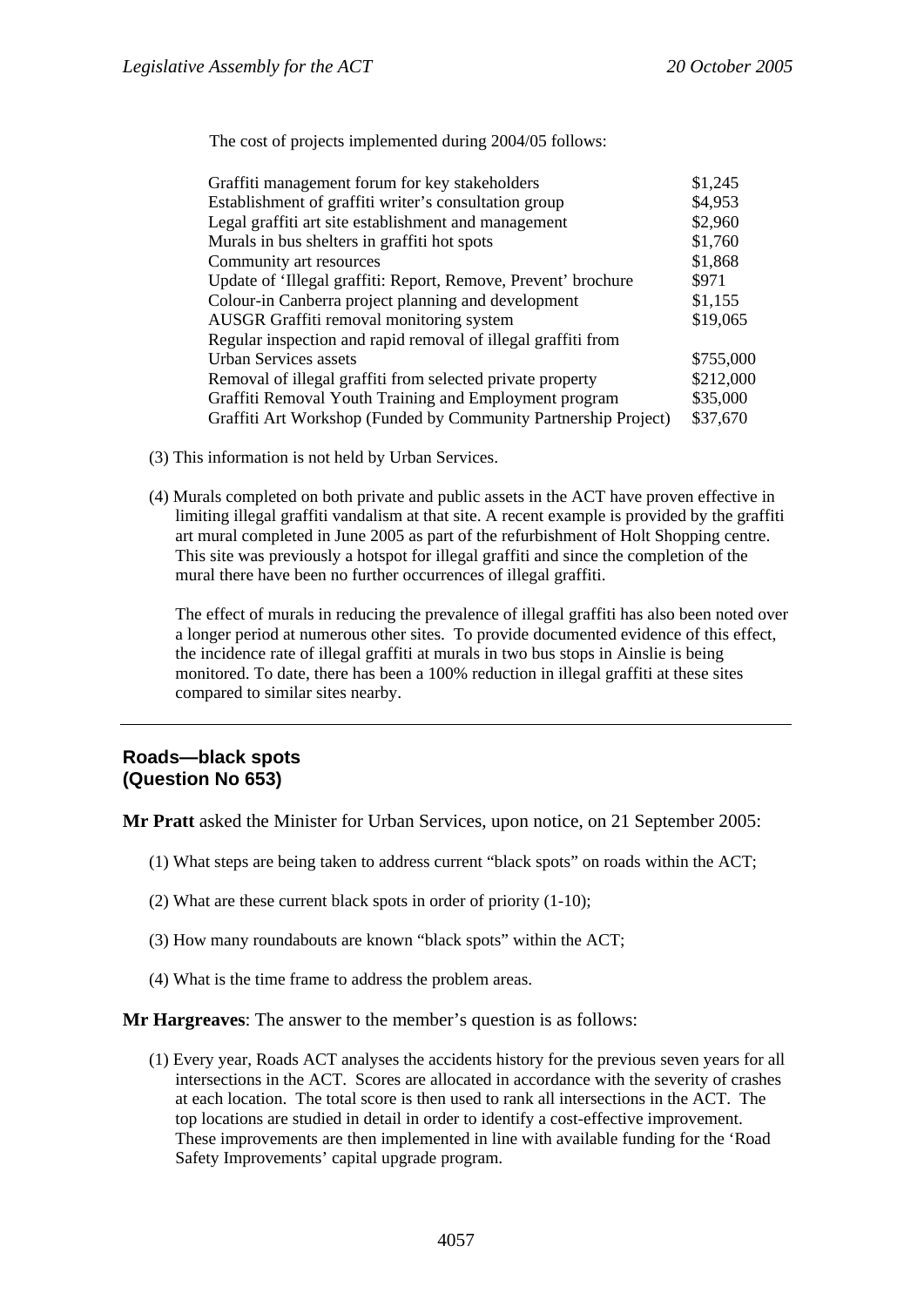|                | <b>BARTON HWY / GUNDAROO DR</b>    |
|----------------|------------------------------------|
| $\overline{2}$ | <b>KINGS AVE / PARKES WAY</b>      |
| 3              | COTTER RD / MCCULLOCH ST           |
| 4              | <b>ANZAC PDE / LIMESTONE AVE</b>   |
| 5              | <b>CALLAM ST / CORINNA ST</b>      |
| 6              | <b>MELROSE DR / YAMBA DR</b>       |
| 7              | LONDON CCT / NORTHBOURNE AVE       |
| 8              | <b>ANZAC PDE / BLAMEY CR</b>       |
| 9              | <b>CANBERRA AVE / HINDMARSH DR</b> |
|                | <b>BARRY DR / NORTHBOURNE AVE</b>  |

(2) Based on the total score during the seven year period, the current top 10 intersections in the ACT are:

- (3) There are four roundabouts within in the top 10 locations.
- (4) Improvements are implemented, at sites which have not been treated before, and if treatments are feasible within available funding allocations. The above sites will be considered for inclusion in future capital works programs.

# **Motor vehicles—obscured number plates (Question No 654)**

**Mr Pratt** asked the Minister for Urban Services, upon notice, on 21 September 2005:

- (1) How many instances of deliberately obscuring motor vehicle number plates to avoid speed or red light camera detection have been recorded in the ACT in (a) 2001-02, (b) 2002-03, (c) 2003-04, (d) 2004-05 and (e) 2005-06 to date;
- (2) What are the penalties for such activity, deliberate or otherwise;
- (3) How many fines/penalties have been issued or charges laid for such offences in each of the years listed in part (1) and what is the total cost of the fines issued for such offences.

**Mr Hargreaves**: The answer to the member's question is as follows:

- (1) It is unknown how many instances there are of motorists deliberately obscuring motor vehicle number plates, specifically for the purpose of avoiding speed or red light camera detection devices. Urban Services do not know if any obscuring was deliberate, or if it occurred for a specific purpose.
- (2) The infringement penalty for such activity, whether deliberate or accidental, is \$78.00.
- (3) The table below indicates the number of infringements that were issued based on vehicle number plates being obscured; it does not differentiate between deliberate or accidental acts: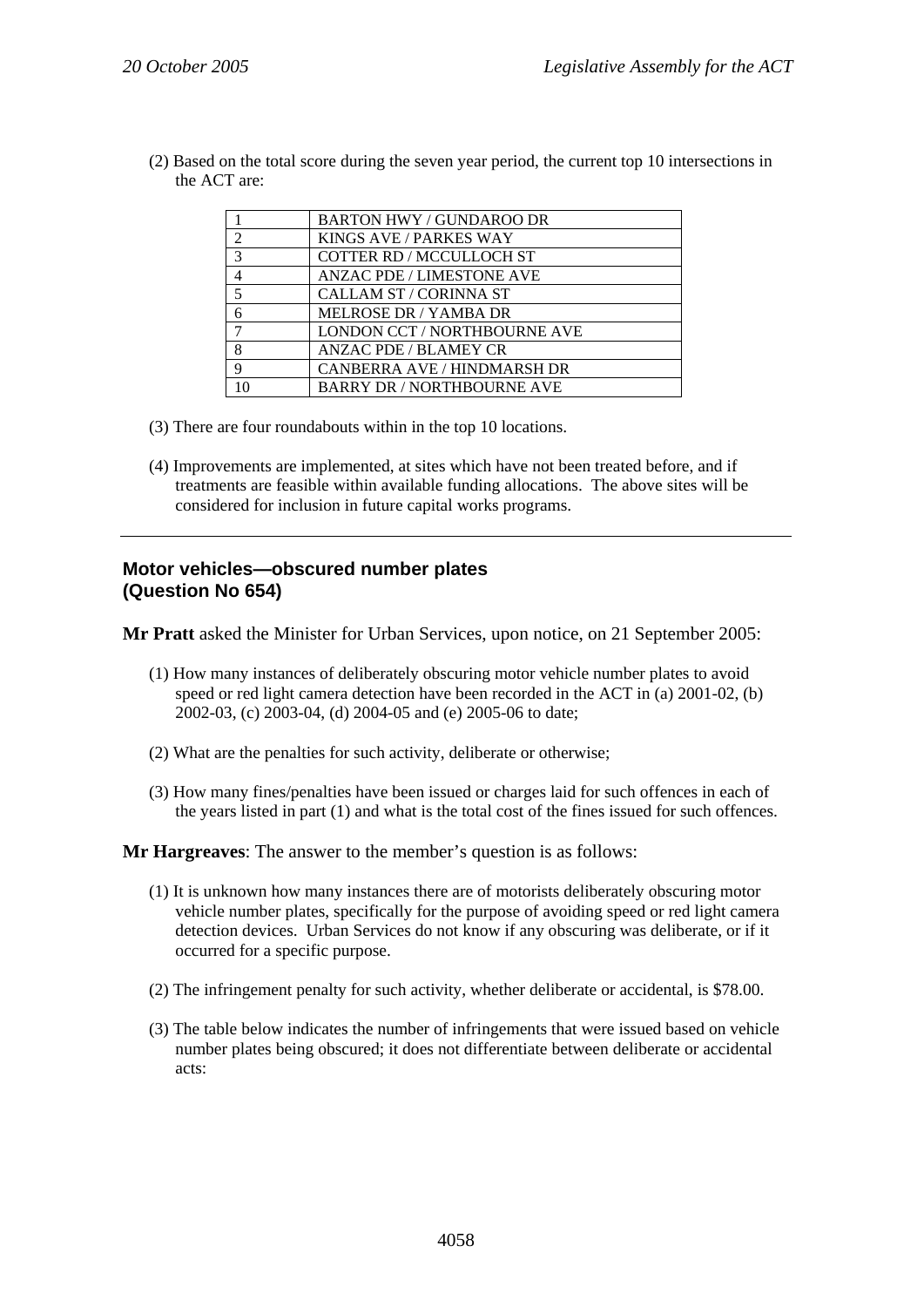|     |                       |      | No of fines |
|-----|-----------------------|------|-------------|
|     | <b>Financial Year</b> | Cost | issued      |
| (a) | 2001-2002             | 4071 | 59          |
| (b) | 2002-2003             | 4129 | 59          |
| (c) | 2003-2004             | 2516 | 34          |
| (d) | 2004-2005             | 1140 |             |
| e)  | 2005-2006 to date     | 78   |             |

# **Animals—impounding (Question No 655)**

**Mr Pratt** asked the Minister for Urban Services, upon notice, on 21 September 2005:

- (1) How many stray or abandoned (a) dogs, (b) cats and (c) other animals were impounded at domestic animal services during (i) 2001-02, (ii) 2002-03, (iii) 2003-04, (iv) 2004-05 and (v) 2005-06 to date;
- (2) How many animals in each of the categories above were (a) returned to owners, (b) rehomed with new owners, (c) destroyed or (d) micro-chipped or had some other form of identification;
- (3) How many animals in the above categories (a) with or (b) without identification were able to be returned to their owners;
- (4) What public education has the Government undertaken recently to inform the public of their animal ownership responsibilities.

**Mr Hargreaves**: The answer to the member's question is as follows:

The Domestic Animals Services Database is limited in its search capacity and cannot drill down to the level required to answer all of the questions asked. The production of a definitive answer to all the Member's questions would necessitate manually examining each dog impoundment record held at Domestic Animal Services. Therefore the following response has been generated from existing information on the database and is offered with the belief that the information will satisfy the intent of the questions.

(1) Domestic Animal Services only cater for dogs. Cats and other animals would, in general, be dealt with by the RSPCA.

| Year         | <b>No. of Dogs Impounded</b> |
|--------------|------------------------------|
| 2001/02      | 1691                         |
| 2002/03      | 2063                         |
| 2003/04      | 1920                         |
| 2004/05      | 1748                         |
| 2005 to date | 483                          |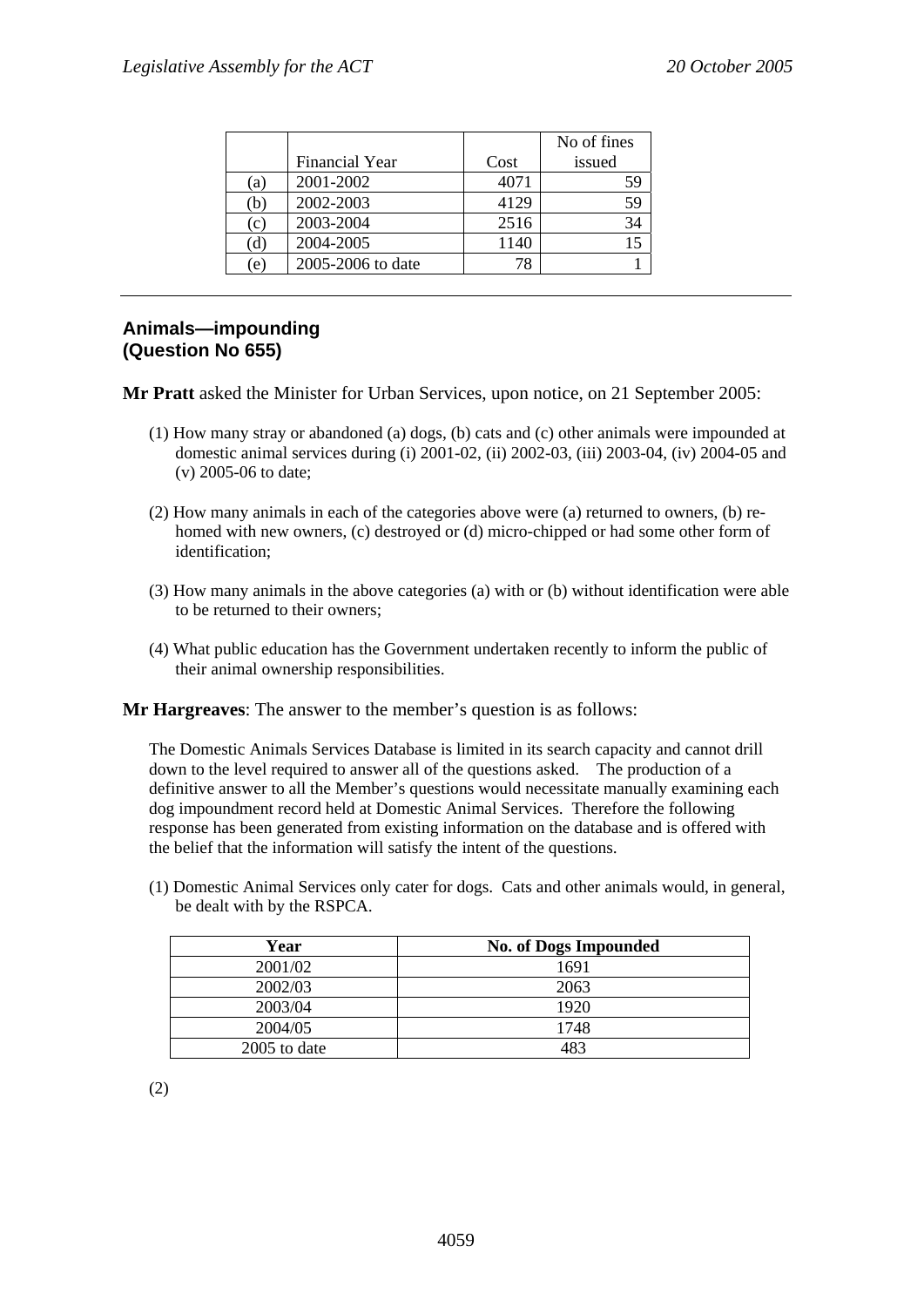| Year         | <b>Returned to</b> | <b>Re-homed</b> | <b>Euthanased</b> | <b>Identification</b> |
|--------------|--------------------|-----------------|-------------------|-----------------------|
|              | Owner              | with new        | (inc seized       | by chip or tag.       |
|              |                    | owner           | dogs)             |                       |
| 2001/02      | 926                | 413             | 313               | Approximately         |
| 2002/03      | 1212               | 476             | 313               | 25% of dogs           |
| 2003/04      | 1137               | 460             | 250               | that enter the        |
| 2004/05      | 1103               | 445             | 191               | DAS Shelter           |
| 2005 to date | 310                | 117             | 46                | carry some form       |
|              |                    |                 |                   | of identification     |
|              |                    |                 |                   | at the time of        |
|              |                    |                 |                   | impoundment.          |

It should be noted that all dogs that leave the shelter to either their original owner or a new home, and are residing within the ACT, are required to be registered before leaving the shelter.

(3) As above

(4) DAS promotes responsible dog ownership through:

- Active enforcement:
- Attending various functions promoting responsible dog ownership;
- Having in place an ad-hoc education programme aimed primarily at school children;
- Promotion of new off-lead/prohibited dog exercise maps; and
- Creating effective partnerships with the RSPCA.

# **Motor vehicles—random inspections (Question No 656)**

**Mr Pratt** asked the Minister for Urban Services, upon notice, on 21 September 2005:

- (1) How many vehicles were randomly inspected in the ACT during (a) 2001-02, (b) 2002- 03, (c) 2003-04, (d) 2004-05 and (e) 2005-06;
- (2) How many vehicles referred to in part (1) failed inspection;
- (3) What penalties were imposed upon vehicles owners whose vehicles failed inspection;
- (4) How often have random inspection stations been set up at various locations throughout the ACT and what are their locations for each of the years in part (1).

## **Mr Hargreaves**: The answer to the member's question is as follows:

(1) The annual target for random vehicle inspections is 50,000. The following numbers were conducted.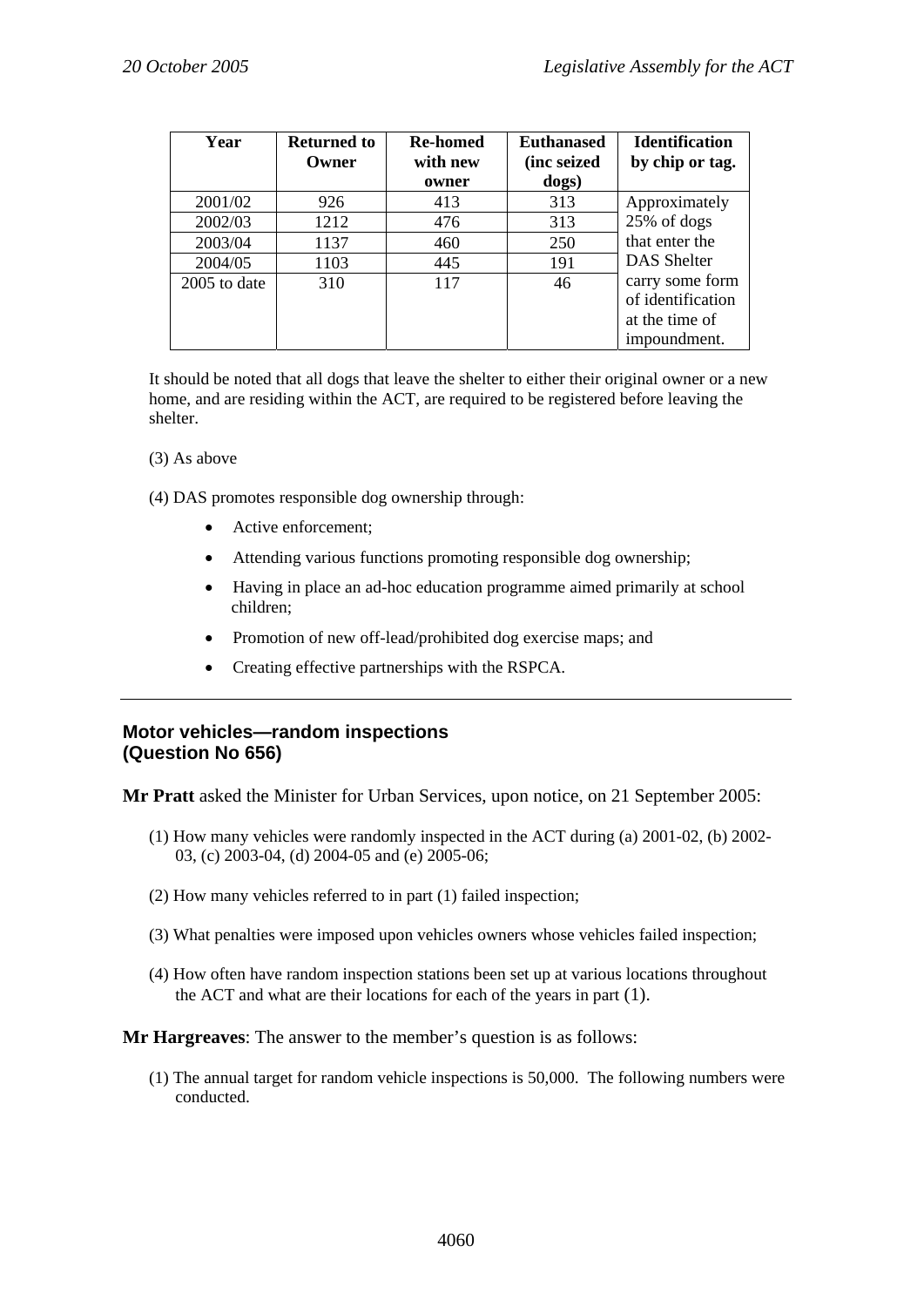| (a) | $2001 - 02$     | $\alpha_{\rm c} \equiv 0.000$ | 52,000 |                               |
|-----|-----------------|-------------------------------|--------|-------------------------------|
| (b) | $2002 - 03$     | $\alpha = 1$                  | 51.896 |                               |
|     | (c) $2003 - 04$ | $\alpha = 1$                  | 59.694 |                               |
| (d) | $2004 - 05$     | $\alpha = 1$                  | 49.289 |                               |
| (e) | $2005 - 06$     | $\mathbf{r} = \mathbf{r}$     |        | 8,053 to the end of August 05 |

(2) The following number of vehicles failed the inspection and were issued with a warning or defect notice.

|                         | <b>Warnings</b> | <b>Defects</b>              |
|-------------------------|-----------------|-----------------------------|
| (a) $2001 - 02 = 4.007$ |                 | 1,930                       |
| (b) $2002 - 03 = 3,408$ |                 | 2,027                       |
| (c) $2003 - 04 = 2,793$ |                 | 1,633                       |
| (d) $2004-05 = 2,180$   |                 | 1.497                       |
| (e) $2005 - 06 = 417$   |                 | 209 to the end of August 05 |

(3) Up until this financial year Urban Services Vehicle Inspectors did not issue traffic infringement notices to operators of defective vehicles. In the past this was the sole function of the AFP. The following number of infringements and total penalty values were issued.

|     |               | <b>Infringements</b> | <b>Total Value</b> |                         |
|-----|---------------|----------------------|--------------------|-------------------------|
| (a) | $2001 - 02 =$ | 69                   | \$10,293           |                         |
| (b) | $2002 - 03 =$ | 186                  | \$26,825           |                         |
| (c) | $2003 - 04 =$ | 227                  | \$40,747           |                         |
| (d) | $2004 - 05 =$ | 157                  | \$32,722           |                         |
| (e) | $2005 - 06 =$ | 19                   | \$4,181            | to the end of August 05 |

(4) Attachment A shows the number and location of random roadside inspection stations conducted by Urban Services Inspectors.

### **LIST OF RANDOM ROADSIDE INSPECTIONS SITES BY YEAR**

**2001** 

| LOCATION                         | <i>FREOUENCY</i> |
|----------------------------------|------------------|
| Springvale Drive Hawker          |                  |
| Hardwick Crescent Holt           |                  |
| Florey Drive Charnwood           |                  |
| <b>Tillyard Drive Fraser</b>     | 3                |
| Aikman Drive Belconnen           | 2                |
| <b>Florey Drive Macgregor</b>    |                  |
| <b>Mountain Road Oaks Estate</b> | 2                |
| Parkwood Road Parkwood           |                  |
| Antill Street Dickson            | 2                |
| Ginninderra Drive Charnwood      | 3                |
| Ainslie Avenue Braddon           |                  |
| Bunda Street Canberra City       | 2                |
| Goyder Street Narrabundah        |                  |
| <b>Henty Street Braddon</b>      |                  |
| Macarthur Avenue O'Connor        |                  |
| <b>Quick Street Ainslie</b>      |                  |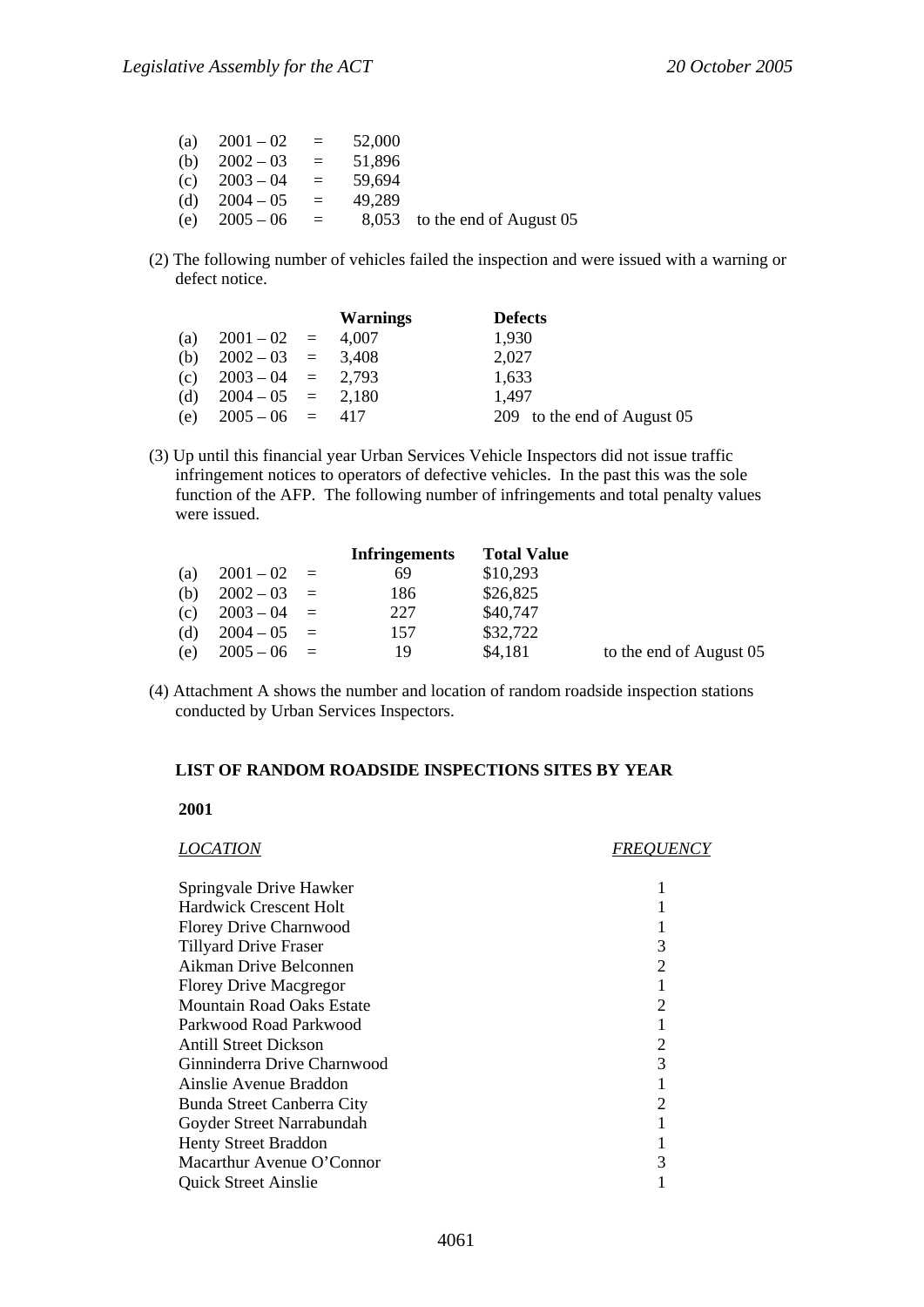| Sturt Avenue Narrabundah            | $\mathbf{1}$                               |
|-------------------------------------|--------------------------------------------|
| Captain Cook Crescent Narrabundah   | $\mathbf{1}$                               |
| Limestone Avenue Ainslie            | 3                                          |
| <b>Knox Street Watson</b>           | $\mathbf{1}$                               |
| <b>Anketell Street Greenway</b>     | $\overline{2}$                             |
| Sulwood Drive Kambah                | $\mathbf{1}$                               |
| <b>Athllon Drive Mawson</b>         | $\overline{c}$                             |
| Belconnen Way Macquarie             | $\mathbf{1}$                               |
| Haydon Drive Bruce                  | $\mathbf{1}$                               |
| <b>Athllon Drive Kambah</b>         | $\mathbf{1}$                               |
| <b>Baldwin Drive Kaleen</b>         |                                            |
| Belconnen Way Hawker                | $\frac{2}{3}$                              |
| Parkes Way Reid                     | $\mathbf{1}$                               |
| Dairy Flat Road Fyshwick            | $\mathbf{1}$                               |
| <b>Lonsdale Street Braddon</b>      | 3                                          |
| Canberra Avenue Manuka              | $\mathbf{1}$                               |
| <b>Launceston Street Phillip</b>    | $\mathbf{1}$                               |
| Southern Cross Drive Page           | $\mathbf{1}$                               |
| <b>Cowper Street Dickson</b>        | 3                                          |
| <b>Cotter Road Weston</b>           | $\mathbf{1}$                               |
| Canberra Avenue Griffith            | $\overline{c}$                             |
| Isabella Drive Gilmore              | $\mathbf{1}$                               |
| Ellenborough Street Kaleen          |                                            |
| Jervis Bay Road Jervis Bay          |                                            |
| Wreck Bay Road Jervis Bay           | $\begin{array}{c} 2 \\ 2 \\ 2 \end{array}$ |
| <b>Beasley Street Mawson</b>        | $\mathbf{1}$                               |
| Wentworth Avenue Kingston           | $\overline{\mathcal{L}}$                   |
| Flinders Way Red Hill               | 3                                          |
| <b>Boddington Crescent Kambah</b>   | $\mathbf{1}$                               |
| Dairy Flat Road Pialligo            | $\mathbf{1}$                               |
| <b>Lhotsky Street Charnwood</b>     | 3                                          |
| <b>Norse Road Oaks Estate</b>       | 5                                          |
| O'Halloran Circuit Kambah           | $\mathbf{1}$                               |
| <b>Woodstock Drive Gordon</b>       | $\mathbf{1}$                               |
| Were Street Calwell                 | $\overline{c}$                             |
| Box Hill Avenue Conder              | $\mathbf{1}$                               |
| Ainslie Avenue Reid                 | $\mathbf{2}$                               |
| <b>Gundaroo Drive Palmerston</b>    | $\overline{4}$                             |
| Jerrabomberra Avenue Narrabundah    | 3                                          |
| Canberra Avenue Oaks Estate         | $\mathbf{1}$                               |
| Telopea Park Barton                 | $\mathbf{1}$                               |
| <b>Chewings Street Page</b>         | 3                                          |
| Monaro Highway Hume                 | $\overline{c}$                             |
| <b>Coulter Drive Florey</b>         | $\overline{c}$                             |
| Yarra Glen Hughes                   | $\mathbf{1}$                               |
| <b>Flemington Road Mitchell</b>     | $\overline{2}$                             |
| <b>Streeton Drive Weston</b>        | $\mathbf{1}$                               |
| <b>Barton Highway Lyneham</b>       | $\overline{c}$                             |
| Northbourne Avenue Dickson          | $\mathbf{1}$                               |
| Hindmarsh Drive Narrabundah         | 1                                          |
| <b>Sternberg Crescent Wanniassa</b> | 1                                          |
| Langdon Avenue Wanniassa            | 4                                          |
| William Slim Drive Giralang         | 1                                          |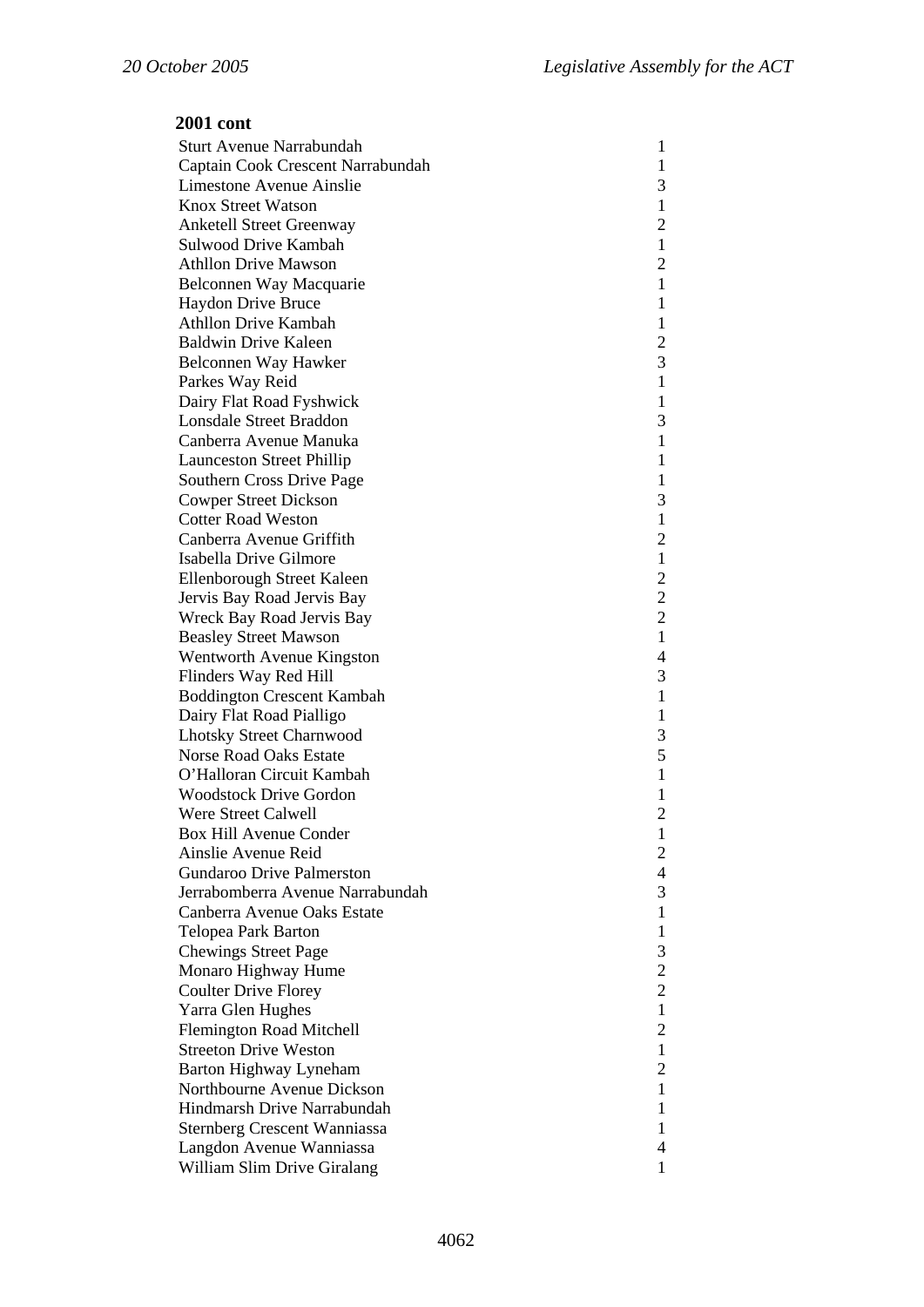| Adelaide Avenue Yarralumla             | 1              |
|----------------------------------------|----------------|
| Erindale Drive Fadden                  | 1              |
| Yamba Drive Phillip                    | 1              |
| <b>Gundaroo Drive Nicholls</b>         | 1              |
| <b>Brigalow Street Lyneham</b>         | 3              |
| Namatjira Drive Fisher                 | $\mathbf{1}$   |
| <b>Gilmore Crescent Garran</b>         | $\mathbf{1}$   |
| Drakeford Drive Kambah                 | $\mathbf{1}$   |
| Majura Road Ainslie                    | $\mathbf{1}$   |
| <b>Treloar Crescent Campbell</b>       | $\mathbf{1}$   |
| <b>Starke Street Holt</b>              | 1              |
| <b>King Edward Terrace Parkes</b>      | $\overline{2}$ |
| <b>Streeton Dive Stirling</b>          | $\mathbf{1}$   |
| Ginninderra Drive Latham               | $\overline{2}$ |
| <b>Denison Street Deakin</b>           | $\overline{2}$ |
| <b>Carruthers Street Curtin</b>        | $\mathbf{1}$   |
| Bugden Avenue Fadden                   | $\mathbf{1}$   |
| <b>Drakeford Drive Isabella Plains</b> | 1              |
| Drumstone Street Isabella Plains       | $\mathbf{1}$   |
| <b>Morphett Street Dickson</b>         | 1              |
| Eastern Valley Way Belconnen           | 1              |
| <b>Isabell Drive Chisholm</b>          | $\overline{2}$ |
| Northbourne Avenue Downer              | $\mathbf{1}$   |
| Ginninderra Drive Bruce                | $\mathbf{1}$   |
| <b>Gungahlin Drive Palmerston</b>      | $\mathbf{1}$   |
| <b>Hindmarsh Drive Duffy</b>           | $\mathbf{1}$   |
| Canberra Avenue Manuka                 | $\mathbf{1}$   |
| <b>Starke Street Higgins</b>           | $\overline{2}$ |
| <b>Chewings Street Scullin</b>         | $\mathbf{1}$   |
| Lady Denman Drive Acton                | 1              |
| Mugga Way Red Hill                     | $\overline{2}$ |
| Fairbairn Avenue Campbell              | $\mathbf{1}$   |
| Mugga Lane Symonston                   | $\mathbf{1}$   |
| <b>McCulloch Street Curtin</b>         | 1              |
| Macquarie Street Braddon               | 1              |
| Parkwood Road Holt                     | $\overline{c}$ |
| <b>Theodore Street Curtin</b>          | 1              |
| <b>Outtrim Avenue Calwell</b>          | 1              |
| <b>Deamer Crescent Richardson</b>      | 1              |
| <b>Florey Drive Latham</b>             | 1              |
| <b>London Circuit Civic</b>            | 1              |
| Gundaroo Drive Gungahlin               | 1              |
|                                        |                |

### **2002**

# *LOCATION FREQUENCY*

| Soward Way Greenway        |   |
|----------------------------|---|
| Ginninderra Drive Melba    |   |
| Ainslie Avenue Braddon     |   |
| Barry Drive Acton          | ∍ |
| <b>Mort Street Braddon</b> |   |
| Sandford Street Mitchell   |   |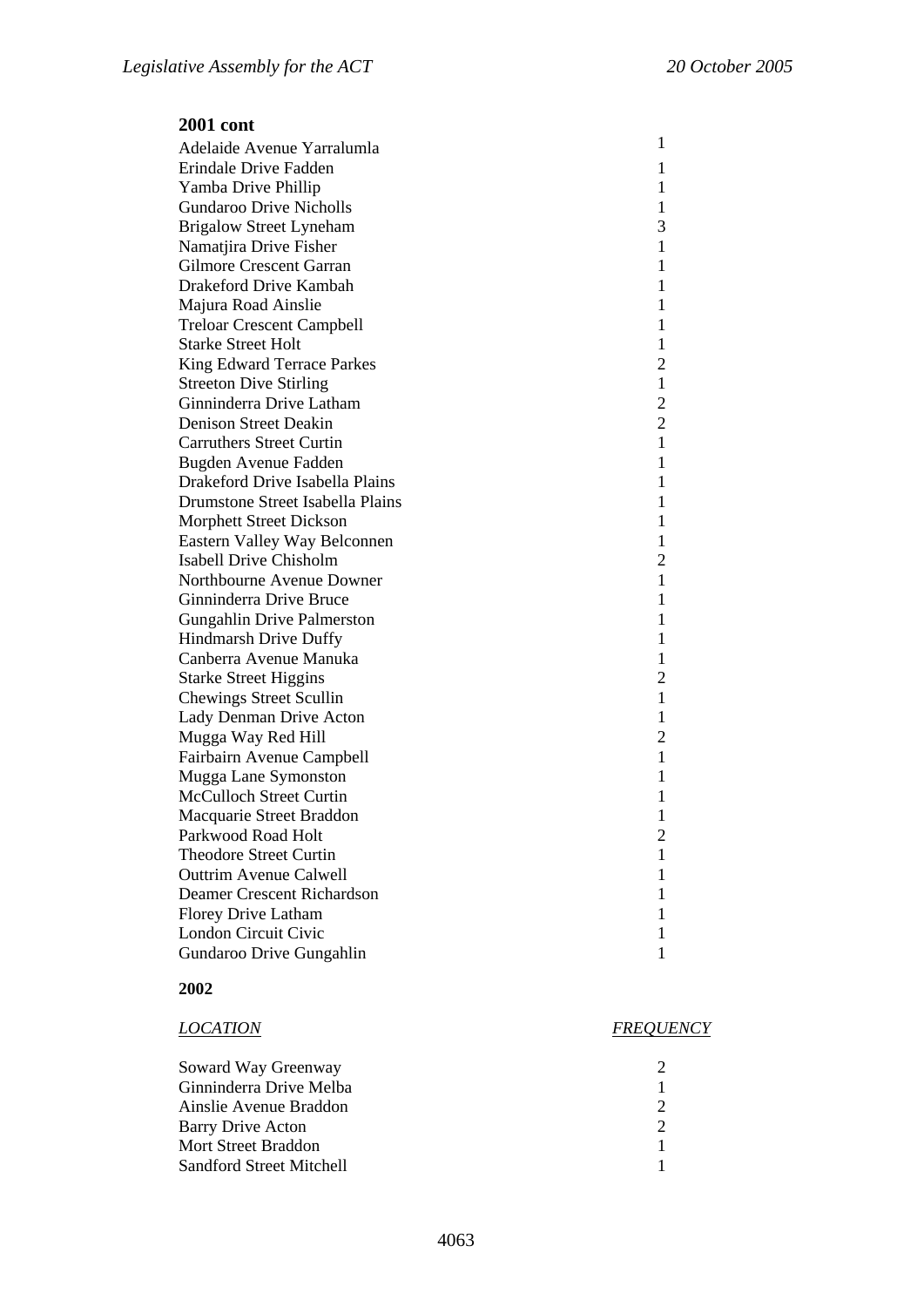| Ellenborough Street Lyneham       | $\mathbf{1}$                     |
|-----------------------------------|----------------------------------|
| Namatjira Drive Stirling          | 3                                |
| <b>Boddington Crescent Kambah</b> | 3                                |
| Marconi Crescent Kambah           | $\mathbf{1}$                     |
| Isabella Drive Monash             | $\overline{c}$                   |
| Parkes Way Reid                   | $\mathbf{1}$                     |
| Adelaide Avenue Deakin            | 3                                |
| Morshead Drive Campbell           | $\mathbf{1}$                     |
| <b>Hindmarsh Drive Weston</b>     | $\mathbf{1}$                     |
| Ginninderra Drive Latham          | 3                                |
| Lady Denman Drive Acton           | 3                                |
| <b>Barton Highway Hall</b>        | $\overline{c}$                   |
|                                   | $\overline{c}$                   |
| Gungahlin Drive Palmerston        | $\mathbf{1}$                     |
| Federal Highway Majura            |                                  |
| Barton Highway Lyneham            | $\overline{c}$<br>$\overline{c}$ |
| <b>Gundaroo Drive Nicholls</b>    |                                  |
| William Slim Drive McKellar       | $\overline{c}$                   |
| Limestone Avenue Braddon          | $rac{2}{5}$                      |
| <b>Flemington Road Mitchell</b>   |                                  |
| <b>Norse Road Oaks Estate</b>     | $\overline{4}$                   |
| Hindmarsh Drive Narrabundah       | 3                                |
| Sulwood Drive Wanniassa           | $\overline{c}$                   |
| Yamba Drive Isaacs                | $\mathbf{1}$                     |
| King Edward Terrace Parkes        | $\mathbf{1}$                     |
| Belconnen Way Page                | $\overline{c}$                   |
| Aikman Drive Belconnen            | $rac{2}{5}$                      |
| Krefft Street Florey              |                                  |
| Federal Highway Watson            | $\overline{c}$                   |
| Pialligo Avenue Pialligo          | $\overline{4}$                   |
| Kitchener Street Hughes           | $\mathbf{1}$                     |
| Erindale Drive Wanniassa          | $\overline{2}$                   |
| Parkinson Street Weston           | $\mathbf{1}$                     |
| <b>Lonsdale Street Braddon</b>    | $\overline{c}$                   |
| <b>Bunda Street Civic</b>         | 5                                |
| <b>Athllon Drive Phillip</b>      | $\overline{2}$                   |
| Canberra Avenue Fyshwick          | $\overline{\mathbf{c}}$          |
| Monaro Highway Hume               | 1                                |
| Wentworth Avenue Kingston         | 1                                |
| Macquarie Street Braddon          | 1                                |
| Kitchener Street Garran           | $\overline{2}$                   |
| Manuka Circle Forrest             | 1                                |
| <b>Wisdom Street Hughes</b>       | 1                                |
| <b>McCulloch Street Curtin</b>    | $\overline{c}$                   |
| <b>Baldwin Drive Kaleen</b>       | 3                                |
| Antill Street Watson              | $\overline{c}$                   |
| Majura Avenue Dickson             | $\mathbf{1}$                     |
| <b>Starke Street Holt</b>         | 1                                |
| <b>Cowper Street Ainslie</b>      | $\overline{2}$                   |
| <b>Wendouree Drive Parkes</b>     | $\mathbf{1}$                     |
| <b>Clift Crescent Richardson</b>  | $\overline{c}$                   |
| <b>Anketell Street Greenway</b>   | $\overline{c}$                   |
| <b>Lhotsky Street Charnwood</b>   | $\mathbf{1}$                     |
| Denison Street Deakin             | $\mathbf{1}$                     |
|                                   |                                  |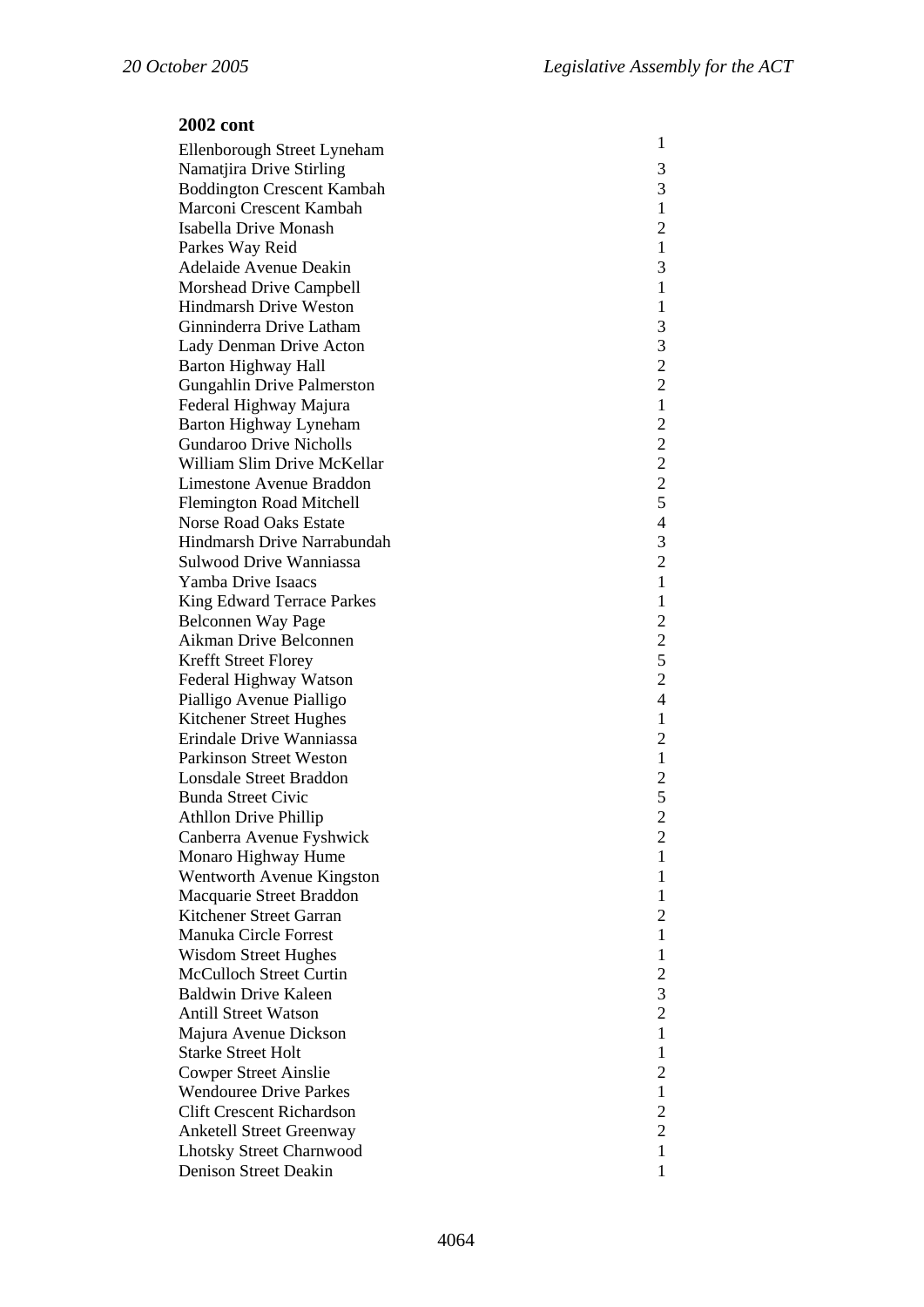| <b>Henty Street Braddon</b>     | 1              |
|---------------------------------|----------------|
| Were Street Calwell             | $\overline{c}$ |
| <b>Woodcock Drive Gordon</b>    | $\overline{c}$ |
| O'Halloran Circuit Kambah       | $\mathbf{1}$   |
| <b>Anzac Parade Campbell</b>    | $\overline{c}$ |
| Kootara Crescent Narrabundah    | $\overline{c}$ |
| Langdon Avenue Wanniassa        | $\overline{2}$ |
| Murranji Street Hawker          | $\mathbf{1}$   |
| Coulter Drive Weetangera        | $\mathbf{1}$   |
| <b>Cowper Street Dickson</b>    | $\overline{c}$ |
| Monaro Highway Fyshwick         | $\mathbf{1}$   |
| Hibberson Street Gungahlin      | 3              |
| <b>Woolley Street Dickson</b>   | $\mathbf{1}$   |
| <b>Antill Street Hackett</b>    | $\overline{c}$ |
|                                 | $\overline{c}$ |
| Gundaroo Drive Gungahlin        | $\mathbf{1}$   |
| Sternberg CrescentWanniassa     |                |
| Flemington Drive Lyneham        | $\frac{2}{2}$  |
| Melrose Drive Phillip           |                |
| Ginninderra Drive Charnwood     | $\overline{3}$ |
| McBride Place Calwell           | $\mathbf{1}$   |
| <b>Drakeford Drive Bonython</b> | $\mathbf{1}$   |
| Macarthur Avenue O'Connor       | $\mathbf{1}$   |
| <b>Hoskins Street Mitchell</b>  | $\mathbf{1}$   |
| Dixon Drive Holder              | $\mathbf{1}$   |
| <b>Gilmore Crescent Garran</b>  | $\overline{c}$ |
| Parkes Way Campbell             | $\overline{c}$ |
| Dairy Flat Road Fyshwick        | $\overline{c}$ |
| <b>Brisbane Avenue Barton</b>   | $\mathbf{1}$   |
| Namatjira Drive Weston          | $\mathbf{1}$   |
| Northbourne Avenue Lyneham      | $\overline{c}$ |
| Adelaide Avenue Yarralumla      | 3              |
| Livingston Avenue Kambah        | $\mathbf{1}$   |
| Canberra Avenue Narrabundah     | $\mathbf{1}$   |
| <b>Lhotsky Street Fraser</b>    | $\overline{c}$ |
| <b>Starke Street Higgins</b>    | $\mathbf{1}$   |
| Drakeford Drive Kambah          | I              |
| Ainslie Avenue Reid             | 1              |
| Ellenborough Street Kaleen      | 3              |
| <b>Antill Street Downer</b>     | 1              |
| McCaughey Street Turner         | 1              |
| Isabella Drive Gowrie           | 1              |
| Ginninderra Drive Melba         | 1              |
| Canberra Avenue Griffith        | 1              |
| Parkes Way Reid                 | $\overline{2}$ |
| Mugga Way Red Hill              | 1              |
| <b>Hardwick Crescent Holt</b>   | 1              |
| Mugga Lane Symonston            | 1              |
| <b>Launceston Street Lyons</b>  | 1              |
|                                 |                |

# **2003**

| <i>LOCATION</i> | <b>FREQUENCY</b> |
|-----------------|------------------|
|                 |                  |

Federal Highway Majura 2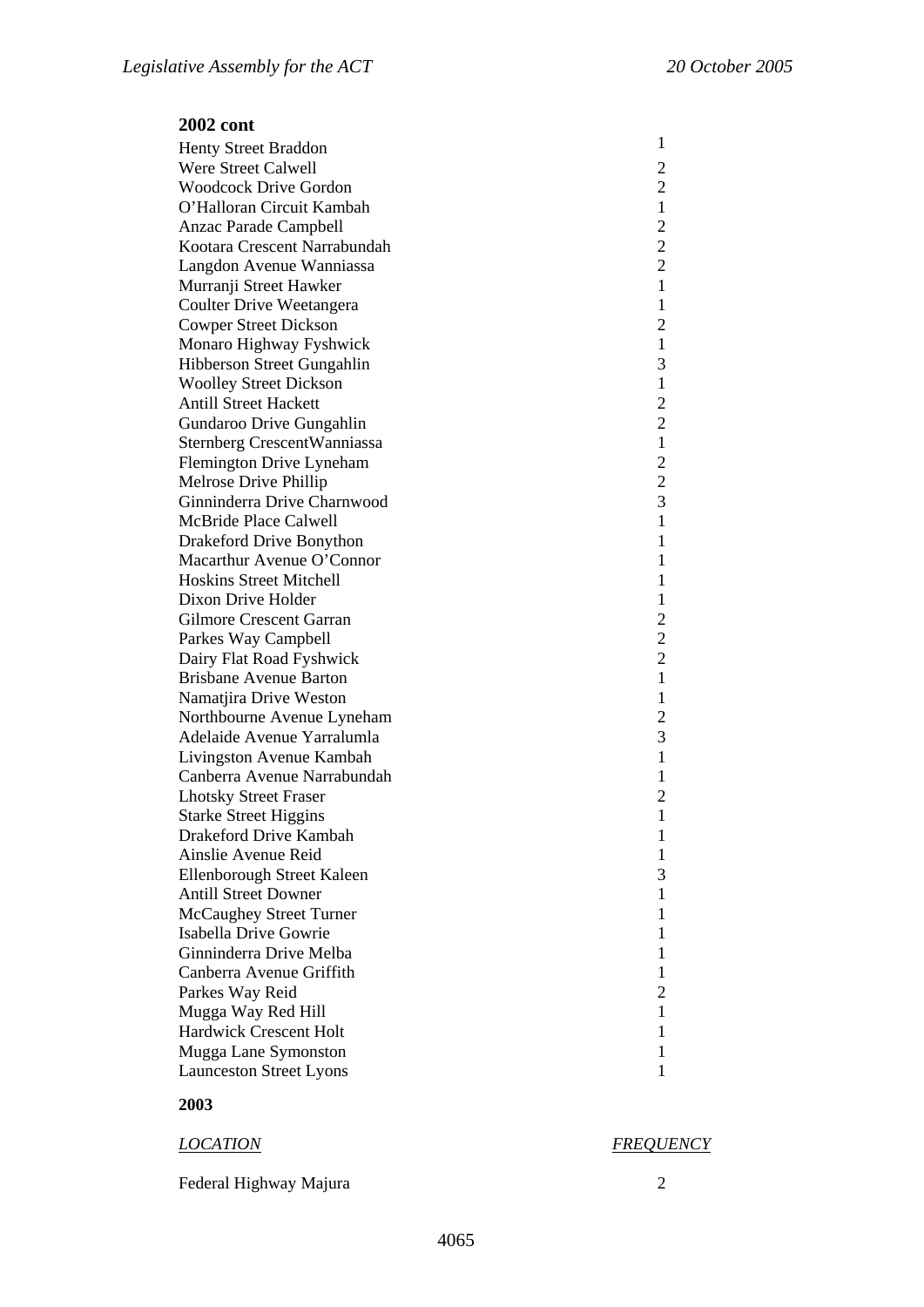| <b>2003 cont</b>                                 |                                            |
|--------------------------------------------------|--------------------------------------------|
| <b>Antill Street Dickson</b>                     | 5                                          |
| Barton Highway Lyneham                           | 4                                          |
| Phillip Avenue Watson                            | 1                                          |
| Mort Street Braddon                              | $\mathbf{1}$                               |
| Federal Highway Watson                           | 3                                          |
| Sulwood Drive Kambah                             |                                            |
| Drakeford Drive Isabella Plains                  | $\begin{array}{c} 3 \\ 2 \\ 1 \end{array}$ |
| Monaro Highway Hume                              |                                            |
| Aikman Drive Belconnen                           | 5                                          |
| <b>Flemington Road Mitchell</b>                  | 5                                          |
| Hibberson Street Gungahlin                       | $\overline{c}$                             |
| Ginninderra Drive Latham                         | $\overline{4}$                             |
| Fairbairn Avenue Campbell                        |                                            |
| Joynton Smith Drive Belconnen                    |                                            |
| <b>Coulter Drive Florey</b>                      | $\frac{5}{2}$                              |
| Lonsdale Street Braddon                          | $\overline{4}$                             |
| Spofforth Street Holt                            | $\mathbf{1}$                               |
| Parkes Way Russell                               | $\mathbf{1}$                               |
| Wentworth Avenue Kingston                        | $\overline{c}$                             |
| <b>Sturt Avenue Narrabundah</b>                  | $\mathbf{1}$                               |
| Langdon Avenue Wanniassa                         | $\overline{c}$                             |
| Eastern Valley Way Belconnen                     | $\mathbf{1}$                               |
| Benjamin Way Belconnen                           | $\mathbf{1}$                               |
| <b>Gundaroo Drive Palmerston</b>                 | $\overline{c}$                             |
| Denison Street Deakin                            | $\overline{c}$                             |
| <b>Ainsworth Street Mawson</b>                   | $\mathbf{1}$                               |
| <b>McCulloch Street Curtin</b>                   | $\mathbf{1}$                               |
| <b>Antill Street Hackett</b>                     | $\mathbf{1}$                               |
| <b>Bowen Drive Barton</b>                        | $\mathbf{1}$                               |
| The Valley Avenue Gungahlin                      | $\overline{c}$                             |
| Yarra Glen Curtin                                | 5                                          |
| Airport Taxi Rank Pialligo                       | $\mathbf{1}$                               |
| <b>Sternberg Crescent Wanniassa</b>              | $\overline{2}$                             |
| Marconi Crescent Kambah                          | $\mathbf 1$                                |
| <b>Boddington Crescent Kambah</b>                | 3                                          |
| <b>State Circle Braddon</b>                      | 1                                          |
| Hindmarsh Drive Nararrabundah                    | 6                                          |
| Yarra Glen Deakin                                | 3                                          |
| Monaro Highway Fyshwick                          | $\overline{2}$                             |
| Parkes Way Parkes                                | 1                                          |
| <b>Gundaroo Drive Nicholls</b>                   | $\mathbf{1}$                               |
| Lady Denman Drive Acton                          | $\overline{c}$                             |
| <b>Cowper Street Dickson</b>                     | $\overline{c}$                             |
| Tuggeranong Parkway Chifley                      | $\mathbf{1}$                               |
| Erindale Drive Wanniassa                         | $\mathbf{1}$                               |
| <b>Florey Drive Macgregor</b>                    | $\mathbf{1}$                               |
| Railway Street Oaks Estate                       | 3                                          |
| <b>Oaks Estate Road Oaks Estate</b>              | $\mathbf{1}$                               |
| Hardwick Crescent Holt                           | $\mathbf{2}$<br>$\mathbf{1}$               |
| Parkes Way Acton                                 | $\overline{c}$                             |
| Canberra Avenue Fyshwick<br>Krefft Street Florey | 6                                          |
| William Slim Drive Giralang                      | 1                                          |
|                                                  |                                            |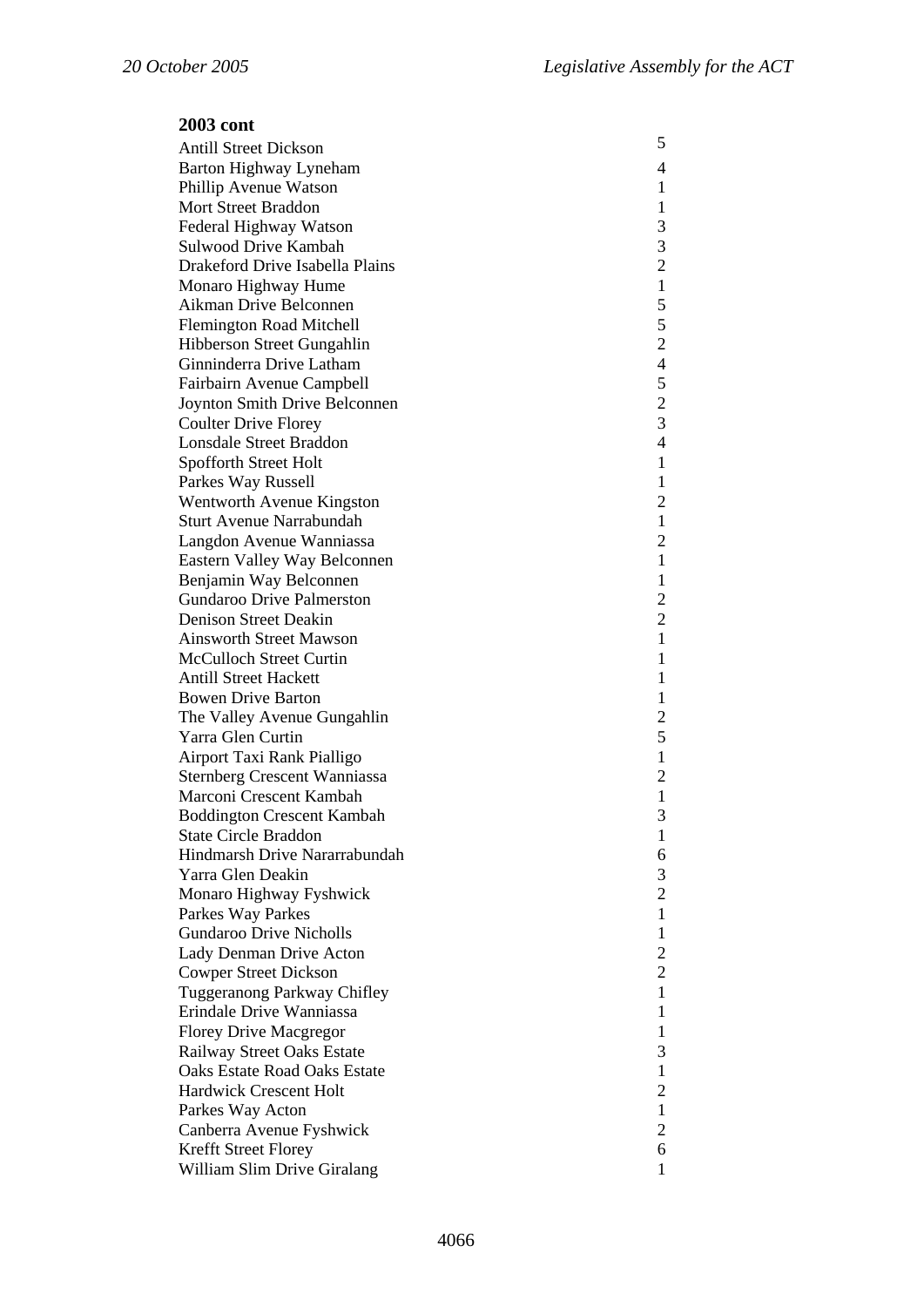Chewings Street Page 1 Flemington Road Mitchell 2<br>
Lhotsky Street Charnwood 2 Lhotsky Street Charnwood 2 Flemington Road Gungahlin 2 Newcastle Street Fyshwick 4 Athllon Drive Mawson 4 Gladstone Street Fyshwick 1 Telopea Park Barton 2 Bunda Street Civic 2 Dookie Street Farrer 1<br>Wisdom Street Hughes 2 Wisdom Street Hughes 2<br>
Flinders Way Red Hill 2 Flinders Way Red Hill 2 Limestone Avenue Ainslie 1 Melrose Drive Chifley 2 Belconnen Way Hawker 2 Baldwin Drive Kaleen 6 Ashley Drive Richardson 1 Erindale Drive Fadden 1<br>Ellenborough Street Kaleen 5 Ellenborough Street Kaleen Brigalow Street Lyneham 1 Namatjira Drive Fisher 2 Canberra Avenue Griffith 2 Morshead Drive Pialligo 1 Captain Cook Crescent Griffith 1 Norse Road Oaks Estate 3 State Circle Parkes 1 Mawson Drive Mawson 1 Athllon Drive Kambah 1 Athllon Drive Greenway 1 Launceston Street Lyons 1 Kent Street Deakin 2 Were Street Calwell 1 Various Taxi Ranks 1 Jerrabomberra Avenue Narrabundah 1 Gundaroo Drive Gungahlin 1 Majura Avenue Dickson 1 McBride Crescent Kambah 1 Gungahlin Drive Palmerston 1 Randwick Road Lyneham 1 Emu Bank Belconnen 1 Ginninderra Drive Lyneham 1 Belconnen Way Belconnen 1 Kuringa Drive Spence 1 **Cotter Road Weston** 1 Jim Pike Avenue Gordon 1 Carruthers Street Curtin 1 Taverner Street Oxley 1 Tharwa Drive Calwell 1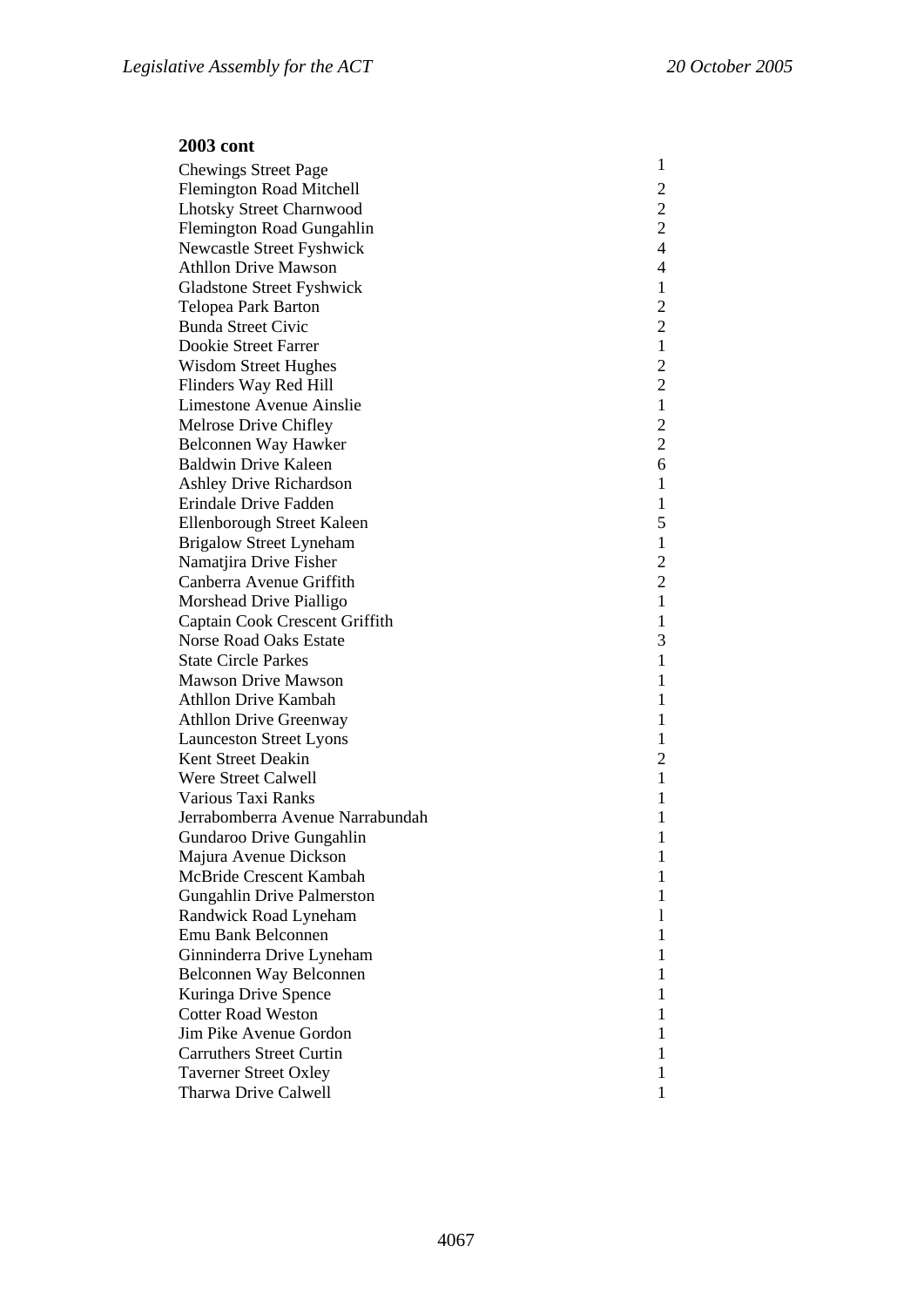### **2004**

## *LOCATION FREQUENCY*

| Monaro Highway Fyshwick           | $\overline{\mathbf{c}}$ |
|-----------------------------------|-------------------------|
| Ellenborough Street Kaleen        | 3                       |
| Kate Crace Street Gungahlin       | $\mathbf{1}$            |
| Newcastle Street Fyshwick         | 1                       |
| Federal Highway Majura            | $\mathbf{1}$            |
| <b>Lonsdale Street Braddon</b>    | 3                       |
| Federal Highway Watson            | $\overline{2}$          |
| Barton Highway Lyneham            | $\overline{2}$          |
| Federal Highway Mitchell          | $\mathbf{1}$            |
| <b>Chewings Street Page</b>       | $\overline{2}$          |
| Fairbairn Avenue Campbell         | $\mathbf{1}$            |
| Morshead Drive Pialligo           | $\mathbf{1}$            |
| Telopea Park Barton               | $\overline{c}$          |
| Marconi Crescent Kambah           | 3                       |
| Kitchener Street Garran           | $\overline{2}$          |
| <b>Cowper Street Dickson</b>      | $\overline{2}$          |
| <b>Streeton Drive Stirling</b>    | 1                       |
| <b>Morphett Street Dickson</b>    | 1                       |
| <b>Bindle Street Aranda</b>       | $\mathbf{1}$            |
| Aikman Drive Bruce                | $\overline{c}$          |
| Lady Denman Drive Acton           | $\mathbf{1}$            |
| Krefft Street Florey              | 3                       |
| <b>Haegney Crescent Chisholm</b>  | 1                       |
| Summerland Circuit Kambah         | 1                       |
| <b>Ainsworth Street Mawson</b>    | 3                       |
| Namatjira Drive Fisher            | $\overline{c}$          |
| Drakeford Drive Greenway          | $\mathbf{1}$            |
| Canberra Avenue Kingston          | 1                       |
| Yarra Glen Deakin                 | 1                       |
| <b>Boddington Crescent Kambah</b> | 1                       |
| Langdon Avenue Wanniassa          | 1                       |
| <b>Bindubi Street Aranda</b>      | 1                       |
| <b>Ashburton Circuit Kaleen</b>   | 1                       |
| Taxi Rank Braddon                 | 1                       |
| Murranji Street Hawker            | $\overline{2}$          |
| <b>Flemington Road Mitchell</b>   | 3                       |
| The Valley Avenue Gungahlin       | 1                       |
| <b>Brigalow Street Lyneham</b>    | 1                       |
| <b>Knox Street Watson</b>         | 1                       |
| <b>Theodore Street Curtin</b>     | $\overline{2}$          |
| Various Taxi Ranks                | $\mathbf{1}$            |
| Springvale Drive Hawker           | 1                       |
| <b>Bandjalong Street Aranda</b>   | $\overline{c}$          |
| Horse Park Drive Gungahlin        | 1                       |
| <b>Athllon Drive Phillip</b>      | $\overline{2}$          |
| Drakeford Drive Isabella Plains   | $\mathbf{1}$            |
| Monaro Highway Theodore           | 2                       |
| Norse Road Oaks Estate            | 3                       |
| <b>Lhotsky Street Charnwood</b>   | $\mathbf{1}$            |
| <b>Gundaroo Drive Nicholls</b>    | 1                       |
| Kootara Crescent Narrabundah      | 1                       |
|                                   |                         |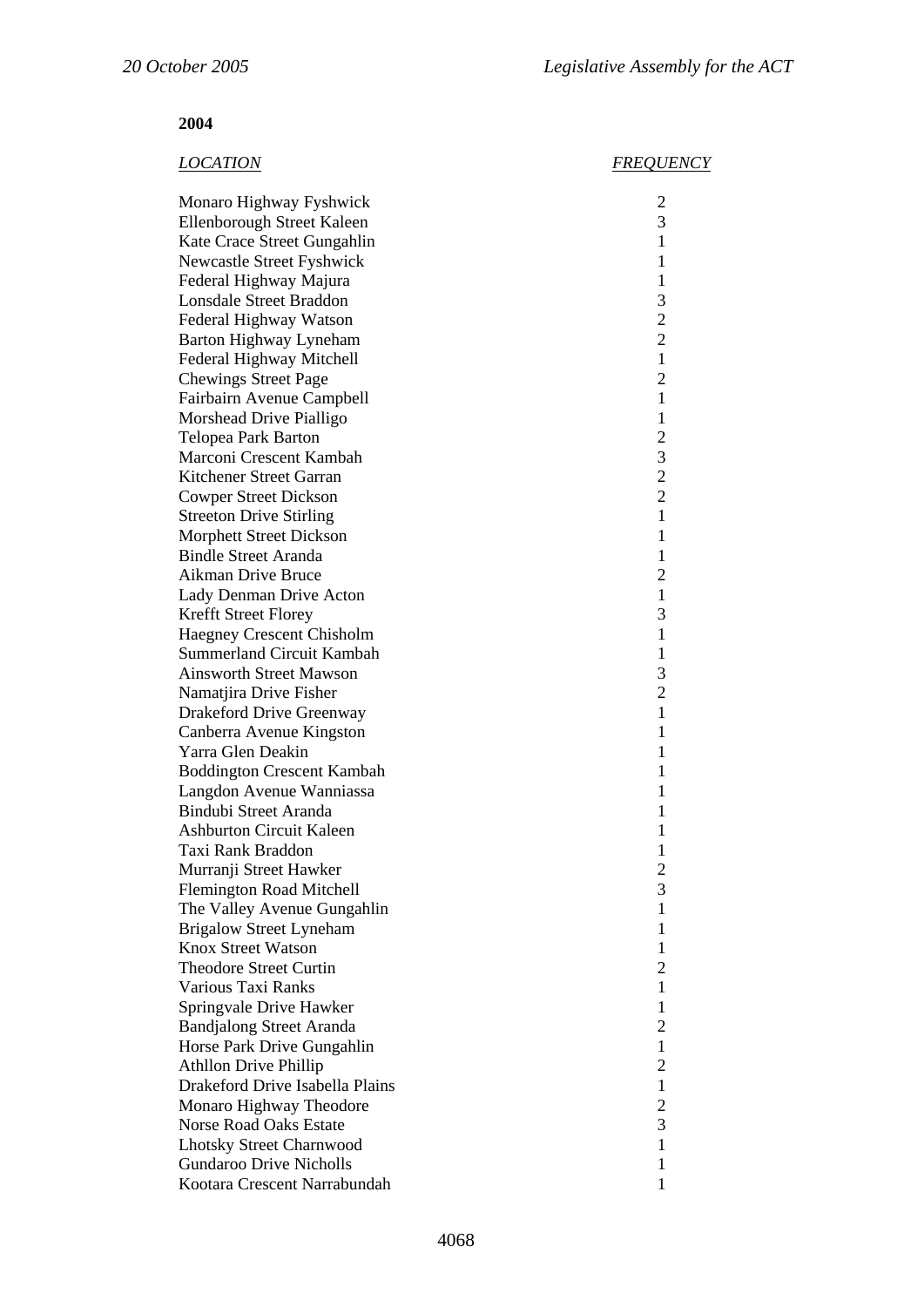| Belconnen Way Hawker                 |  |
|--------------------------------------|--|
| Belconnen Way Scullin                |  |
| <b>Emu Bank Belconnen</b>            |  |
| Gundaroo Drive Gungahlin             |  |
| Isabell Drive Chisholm               |  |
| <b>Wells Station Drive Gungahlin</b> |  |
| Horse Park Drive Harrison            |  |
| William Slim Drive Giralang          |  |
| Phiilip Avenue Watson                |  |
| <b>King Edward Terrace Parkes</b>    |  |
| Hardwick Crescent Holt               |  |
| Majura Avenue Ainslie                |  |
| Hindmarsh Drive Narrabundah          |  |
| Namatjira Drive Warramanga           |  |
| Evans Crescent Griffith              |  |
| Baldwin Drive Kaleen                 |  |
| Isabella Drive Fadden                |  |
| Langdon Avenue Fadden                |  |
| Airport taxi rank                    |  |

### **2005**

# *LOCATION FREQUENCY*

| Federal Highway Watson            | $\overline{c}$                             |
|-----------------------------------|--------------------------------------------|
| Federal Highway Downer            | $\overline{2}$                             |
| Hindmarsh Drive Narrabundah       | 4                                          |
| Baldwin Drive Kaleen              | 1                                          |
| Aikman Drive Belconnen            | 1                                          |
| Namatjira Drive Stirling          | 3                                          |
| Kootara Crescent Narrabundah      | 1                                          |
| Karuah Street Dickson             | 1                                          |
| Owen Crescent Lyneham             | 1                                          |
| Gungahlin Drive Palmerston        | 1                                          |
| <b>Flemington Road Mitchell</b>   | 5                                          |
| Majura Road Majura                | $\mathbf{1}$                               |
| <b>Norse Road Oaks Estate</b>     | 3                                          |
| <b>Theodore Street Curtin</b>     |                                            |
| Langdon Avenue Wanniassa          | $\begin{array}{c} 2 \\ 2 \\ 3 \end{array}$ |
| Newcastle Street Fyshwick         |                                            |
| Various Taxi ranks                | $\frac{5}{2}$                              |
| Belconnen Way Aranda              |                                            |
| Telopea Park Barton               | $\mathbf{1}$                               |
| <b>Ainsworth Street Mawson</b>    | $\mathbf{1}$                               |
| Kitchener Street Garran           | $\overline{2}$                             |
| <b>Tuggeranong Parkway Weston</b> | $\mathbf{1}$                               |
| Canberra Avenue Fyshwick          | 1                                          |
| Monaro Highway Hume               | $\overline{c}$                             |
| Ginninderra Drive Charnwood       | $\overline{2}$                             |
| Monaro Highway Williamsdale       | $\mathbf{1}$                               |
| Adelaide Avenue Yarralumla        | $\mathbf{1}$                               |
| Pialligo Avenue Pialligo          | 1                                          |
|                                   |                                            |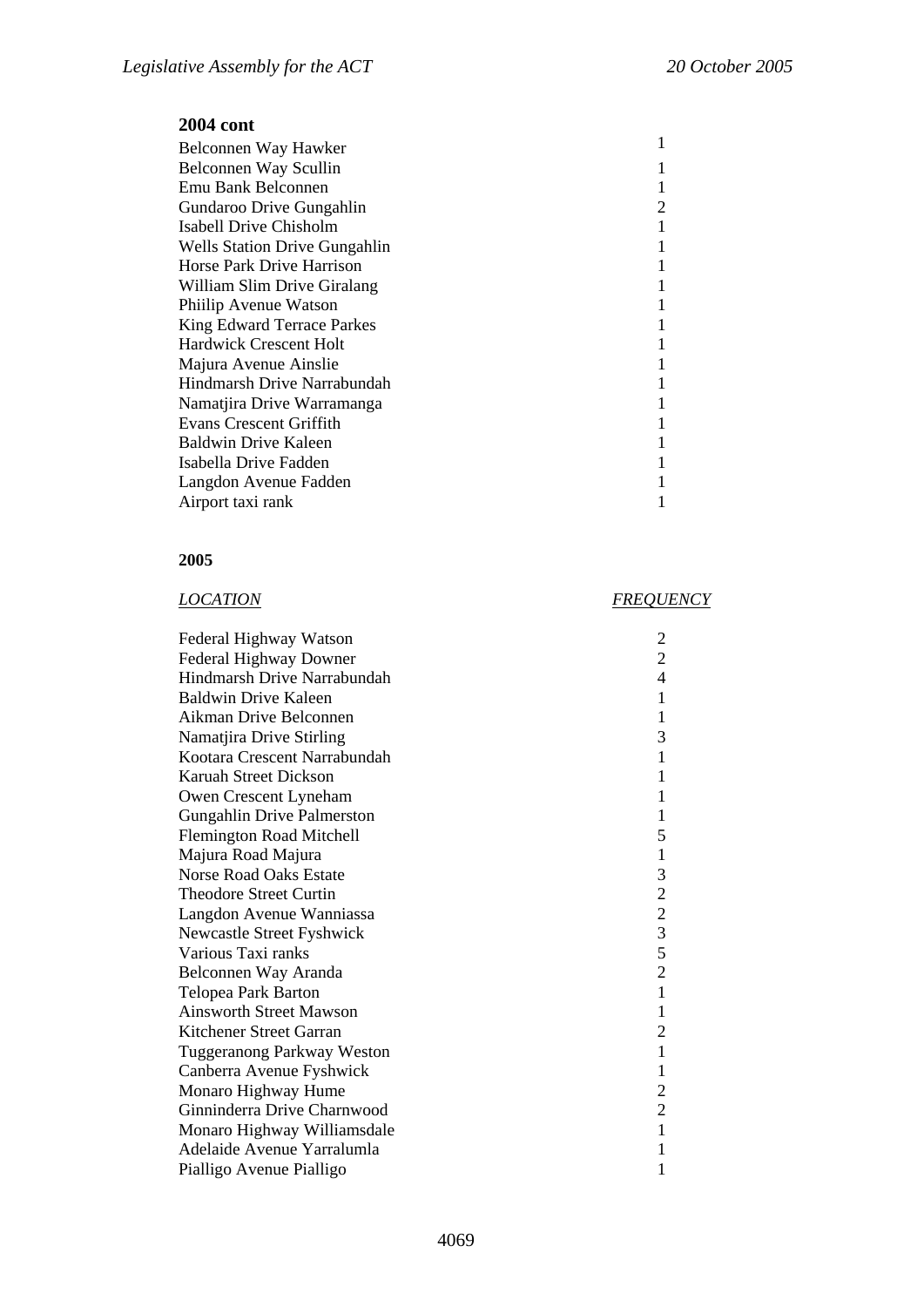| 2005 cont                         |                |
|-----------------------------------|----------------|
| <b>Barton Highway Nicholls</b>    | 1              |
| <b>Boddington Crescent Kambah</b> | 1              |
| <b>Castleton Crescent Gowrie</b>  | 1              |
| Ginninderra Drive Flynn           | 3              |
| Drakeford Drive Isabella Plains   | 1              |
| <b>Lhotsky Street Charnwood</b>   | 1              |
| Flinders Way Red Hill             | $\overline{2}$ |
| <b>Sturt Avenue Narrabundah</b>   | $\mathbf{1}$   |
| <b>Krefft Street Florey</b>       | 2              |
| Limestone Avenue Ainslie          | $\mathbf{1}$   |
| Jerrabomberra Avenue Narrabundah  | 1              |
| Hibberson Street Gungahlin        | 1              |
| Barton Highway Lyneham            | 1              |
| Namatjira Drive Fisher            | 1              |
| <b>Athllon Drive Wanniassa</b>    | 1              |
| Ellenborough Street Kaleen        | 1              |
| Kuringa Drive Spence              | 1              |
| <b>Coulter Drive Florey</b>       | 1              |
| Drakeford Drive Bonython          | 1              |
| <b>Melbourne Avenue Forrest</b>   | 1              |
| <b>Starke Street Holt</b>         | 1              |
| Ginninderra Drive Bruce           | 1              |
| Flemington Road Gungahlin         | 1              |
| Hindmarsh Drive O'Malley          | 1              |
| <b>Athllon Drive Farrer</b>       | 1              |
| <b>Florey Drive Macgregor</b>     | 1              |
| Parkes Way Russell                | $\overline{2}$ |
| <b>Brigalow Street Lyneham</b>    | 1              |
| Marconi Crescent Kambah           | 1              |
| Long Gully Road Isaacs            | 1              |
| <b>Gundaroo Drive Nicholls</b>    | 1              |
| Canberra Avenue Griffith          | 1              |
| <b>Barry Drive Turner</b>         | 1              |
| Oaks Estate Road Oaks Estate      | 1              |

# **Roads—speed cameras (Question No 657)**

**Mr Pratt** asked the Minister for Police and Emergency Services, upon notice, on 21 September 2005:

- (1) How many incidents have been reported involving threats, assaults or other inappropriate behaviour on mobile speed camera operators in (a) 2001-02, (b) 2002-03, (c) 2003-04, (d) 2004-05 and (e) 2005-06 to date;
- (2) How many charges or convictions have been recorded for the years in part (1);
- (3) Are security guards currently employed to protect mobile speed camera van operations; if so, (i) how many, (ii) when and (iii) at what cost;
- (4) What action is the ACT Government taking to educate motorists against this kind of unacceptable, illegal and dangerous behaviour.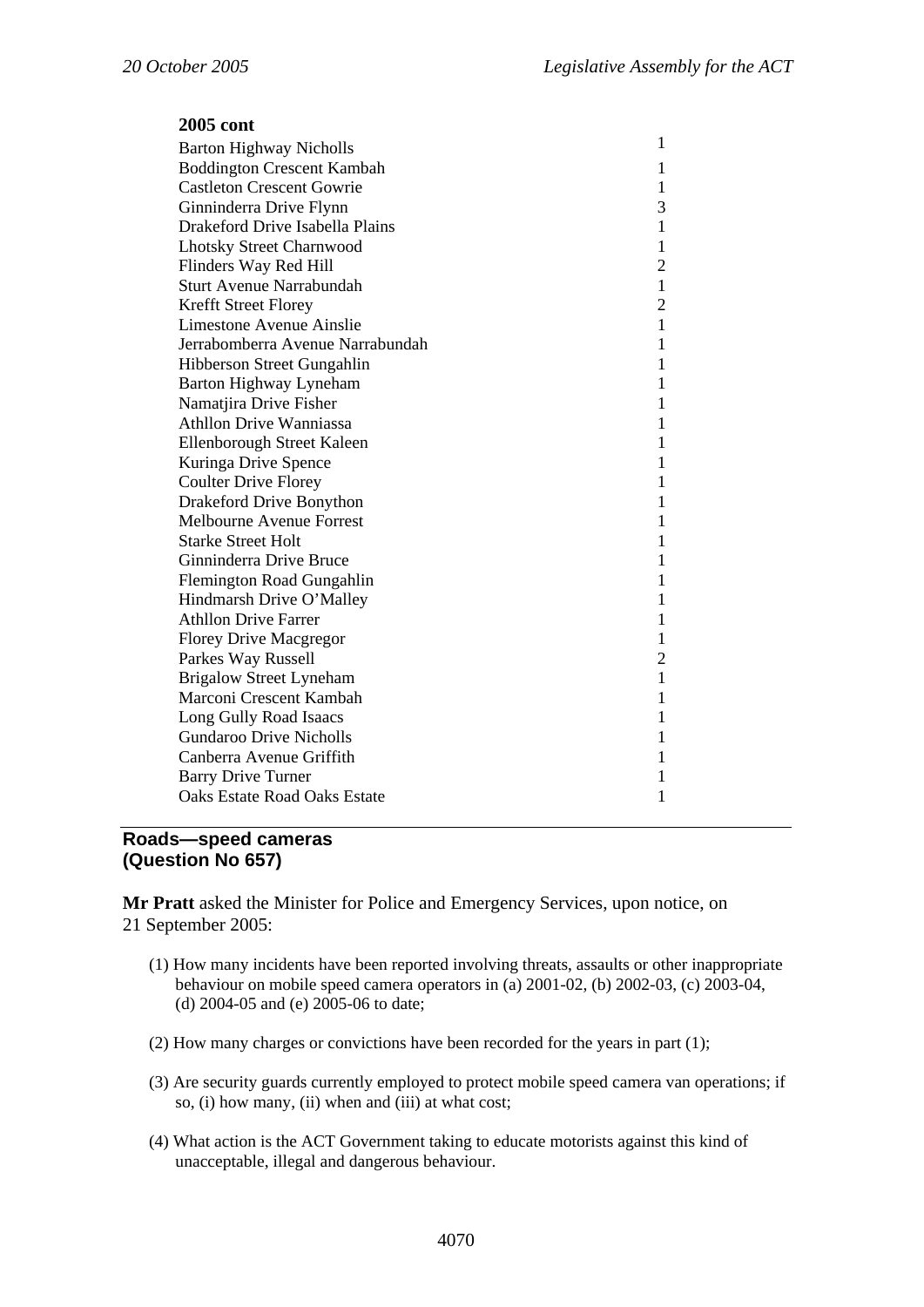**Mr Hargreaves**: The answer to the member's question is as follows:

(1) The number of incidents related to threats, assaults or other inappropriate behaviour on mobile speed camera operators are as follows,

| <b>Serial</b> | Year                                         | <b>Number</b> |
|---------------|----------------------------------------------|---------------|
| a             | $2001 - 2002$ (27 Feb $2002 - 30$ June 2002) |               |
| b             | $2002 - 2003$                                | 64            |
| $\mathbf{c}$  | $2003 - 2004$                                |               |
| d             | $2004 - 2005$                                |               |
| e             | 2005–2006 (up to 30 September 2005)          |               |

- (2) The Australian Federal Police have advised that whilst it would be possible to obtain an answer to the question in theory, in practice it would be far too labour intensive (months of work manually searching through computer records) as they are unable to readily access such specific information. As such I am not prepared to authorise the resources required to obtain this information.
- (3) Security guards are not currently deployed in the ACT to specifically protect mobile speed-camera operations. Since March 2004 the evening mobile camera service has been contracted to Chubb Security. Chubb has established its own arrangements for the security and protection of its employees and Territory assets. These arrangements include support from roving security patrols.
- (4) The TCO have attended a number of community-based events such as the National Science Festival, various car shows and engaged in radio interviews in an attempt to promote the road safety component of their work.

# **Crime—motor vehicle theft (Question No 658)**

**Mr Pratt** asked the Minister for Police and Emergency Services, upon notice, on 21 September 2005:

- (1) How many motor vehicles were (a) stolen and (b) recovered in the ACT during (i) 2002, (ii) 2003, (iii) 2004 and (iv) 2005 to date;
- (2) How many (a) charges were placed and (b) convictions were made for motor vehicle theft in the years in part (1);
- (3) What is the cost to the Government of recovering stolen motor vehicles in each of the years in part (1).

**Mr Hargreaves**: The answer to the member's question is as follows:

(1) Number of motor vehicles stolen and recovered in the ACT since 2002 to date is:

|                       | Year            |        |          |                                                         |
|-----------------------|-----------------|--------|----------|---------------------------------------------------------|
|                       | 2002            | 2003   | 2004     | 1 Jan to 31 Aug 2005                                    |
| <b>Stolen</b>         | 2189            | 2512   | 1669     | 342                                                     |
| <b>Recovered</b>      | 1976            | 2206   | 1435     | 154                                                     |
| 0.101111111<br>$\sim$ | $0.02 \times 1$ | 0.005h | $\cdots$ | $\cdots$<br>$\sqrt{ }$<br>$T^{\dagger}$<br>$\mathbf{r}$ |

*Source: SMV Module as at 03 October 2005\* Includes Articulated vehicles, Cars, Buses, FWDs, Motorcycles, Other,Trucks, Unknown, Utilities and Vans* 

This table summarises the number of Motor Vehicles stolen and recovered, by calendar year from 2002 to 31 August 2005, according to the SMV Module on PROMIS. Please note that the vehicles stolen in a given year may not necessarily be recovered in that same year.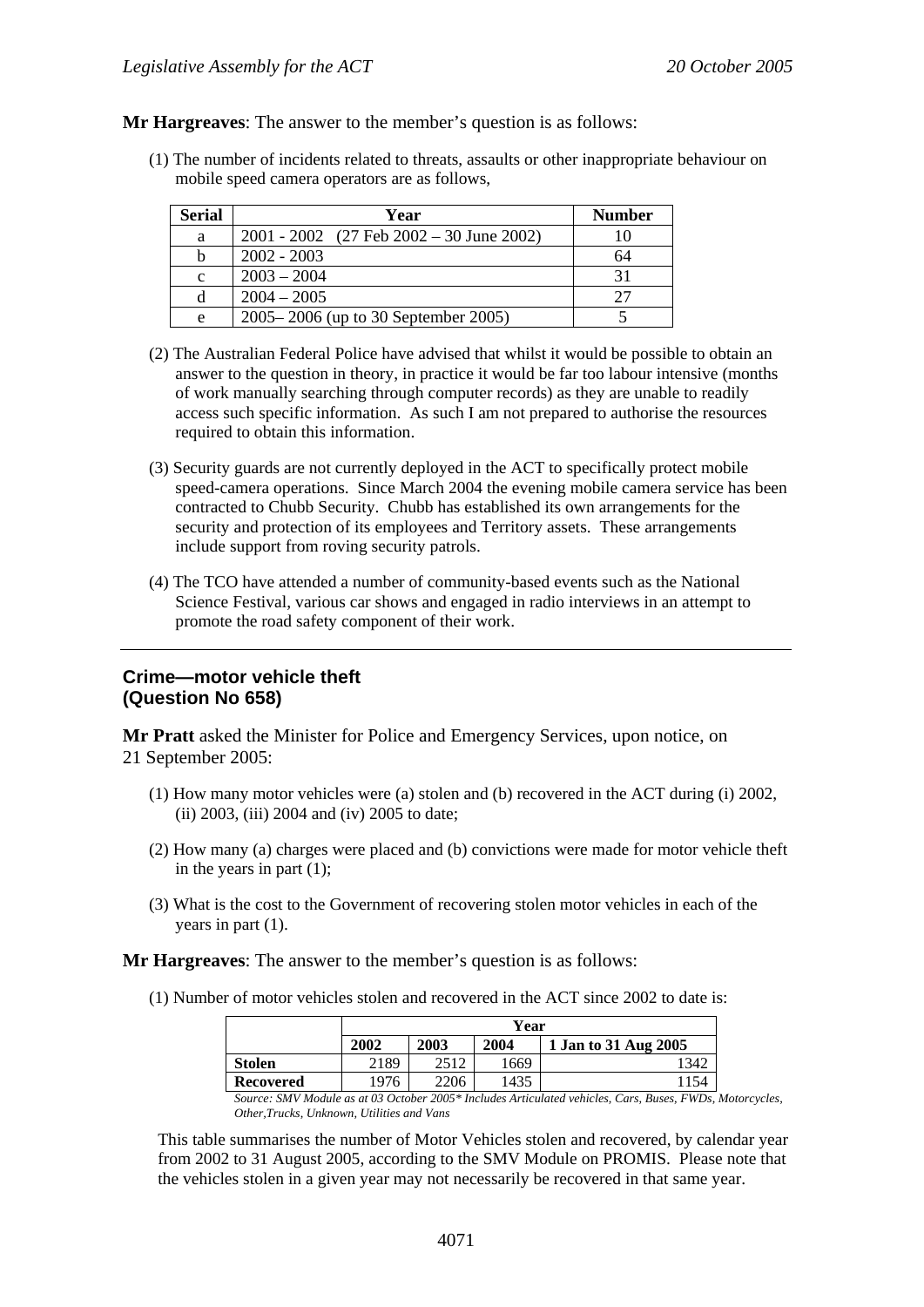| How            |      | Year |      |                      |  |  |  |
|----------------|------|------|------|----------------------|--|--|--|
| <b>Cleared</b> | 2002 | 2003 | 2004 | 1 Jan to 31 Aug 2005 |  |  |  |
| <b>Arrest</b>  | 152  | 196  |      |                      |  |  |  |
| <b>Other</b>   | 25   | 23   | 24   |                      |  |  |  |
| <b>Charge</b>  | 100  | 119  | 68   |                      |  |  |  |
| <b>Total</b>   | 277  | 338  | 199  |                      |  |  |  |

(2) a) The number of charges for motor vehicle theft since 2002 to date is:

*Source: PROMIS apprehensions module as at 26 September 2005* 

This table summarises the number of unique apprehensions, by calendar year from 2002 to 31 August 2005, involving a SMV offence.

b) ACT Policing is unable to provide the number of persons convicted as this information is held by the ACT Courts.

(3) ACT Policing does not record the costs associated with the recovery of stolen motor vehicles and as such is unable to respond.

## **Transport—ACTION services (Question No 660)**

**Mr Pratt** asked the Minister for Planning, upon notice, on 22 September 2005:

- (1) Further to a Letter to the Editor in The Canberra Times on Friday, 9 September entitled "Bus Patrons Left High And Dry", how many Easy Access buses does ACTION have in its fleet;
- (2) How many of those buses are in operation;
- (3) If all of the available buses are not in operation, why not;
- (4) Does ACTION collect data on the number and location of elderly or disabled passengers that have a need for the Easy Access buses; if not, why not; if so, can the Minister identify (a) routes and (b) suburbs that have a high proportion of elderly or disabled passengers that would require a greater number of services using the Easy Access buses;
- (5) Are the Easy Access buses used on specific routes where there is a higher proportion of elderly or disabled passengers; if not, why not;
- (6) What are the routes that currently have Easy Access buses scheduled;
- (7) Do each of these routes have every bus on the timetable as an Easy Access ACTION bus; if not, why not.

**Mr Corbell**: The answer to the member's question is as follows:

- (1) 82.
- (2) 82.
- (3) N/A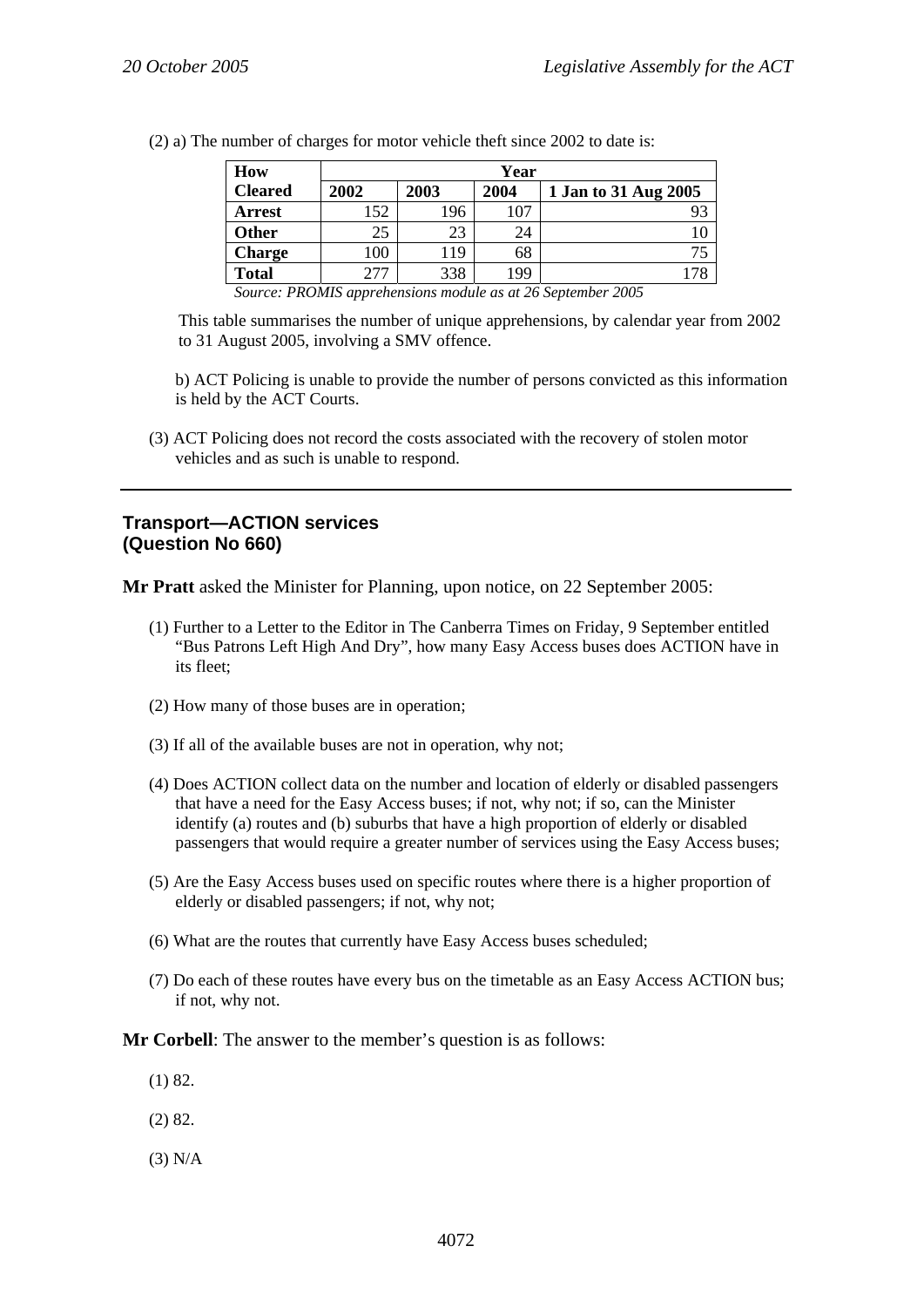- (4) No. At present ACTION's policy is to run easy access buses on all Intertown 300 series routes, Route 84 and Route 34 which covers the hospitals. This equates to 41.66% of the total in-service hours of ACTION's route services, Monday to Friday.
- (5) Yes. Route 34 includes Calvary Hospital stop and Route 84 includes John James Hospital and Canberra Hospital.
- (6) Intertown 300 series (300, 312, 313, 314, 315), Route 84 and Route 34.
- (7) Yes, unless there is an operational issue and no easy access bus replacement available.

## **Cycling—community path use (Question No 662)**

**Mr Pratt** asked the Minister for Urban Services, upon notice, on 22 September 2005:

- (1) What education campaigns have been conducted in the last 12 months by the Department of Urban Services regarding "community paths";
- (2) If education campaigns have been conducted, have they made the public aware of the rights and responsibilities of all users of these paths; if not, why not; if so, how;
- (3) What are the rights and responsibilities of cyclists and walkers on these paths;
- (4) Have there been any reported incidents in recent years involving collisions, or otherwise, between cyclists and other path users; if so, who was found to be at fault and what, if any, injuries resulted.

**Mr Hargreaves**: The answer to the member's question is as follows:

- (1) The Department of Urban Services has not conducted any direct education campaign in the last 12 months on " community paths", however there is ongoing information provided on the Transport Policy web site www.transport.act.gov.au , under the drop down heading of '*Road Safety – Bicycle Safety*' which provides a copy of the "*Enjoy Safe Cycling in the ACT*" brochure.
- (2) See response for Point 3.
- (3) The "Enjoy Safe Cycling in the ACT" brochure, which was available at the Government Shop Fronts and ACT Planning and Land Authority counter, has information within the brochure on rights and responsibilities. Cyclists on community (footpath and cycle) paths must show courtesy to other users, especially pedestrians. Cyclists must give right of way to pedestrians, wheel chairs and motorised scooters used by people with disabilities. Cyclists should keep left where possible on these paths.

(4) No.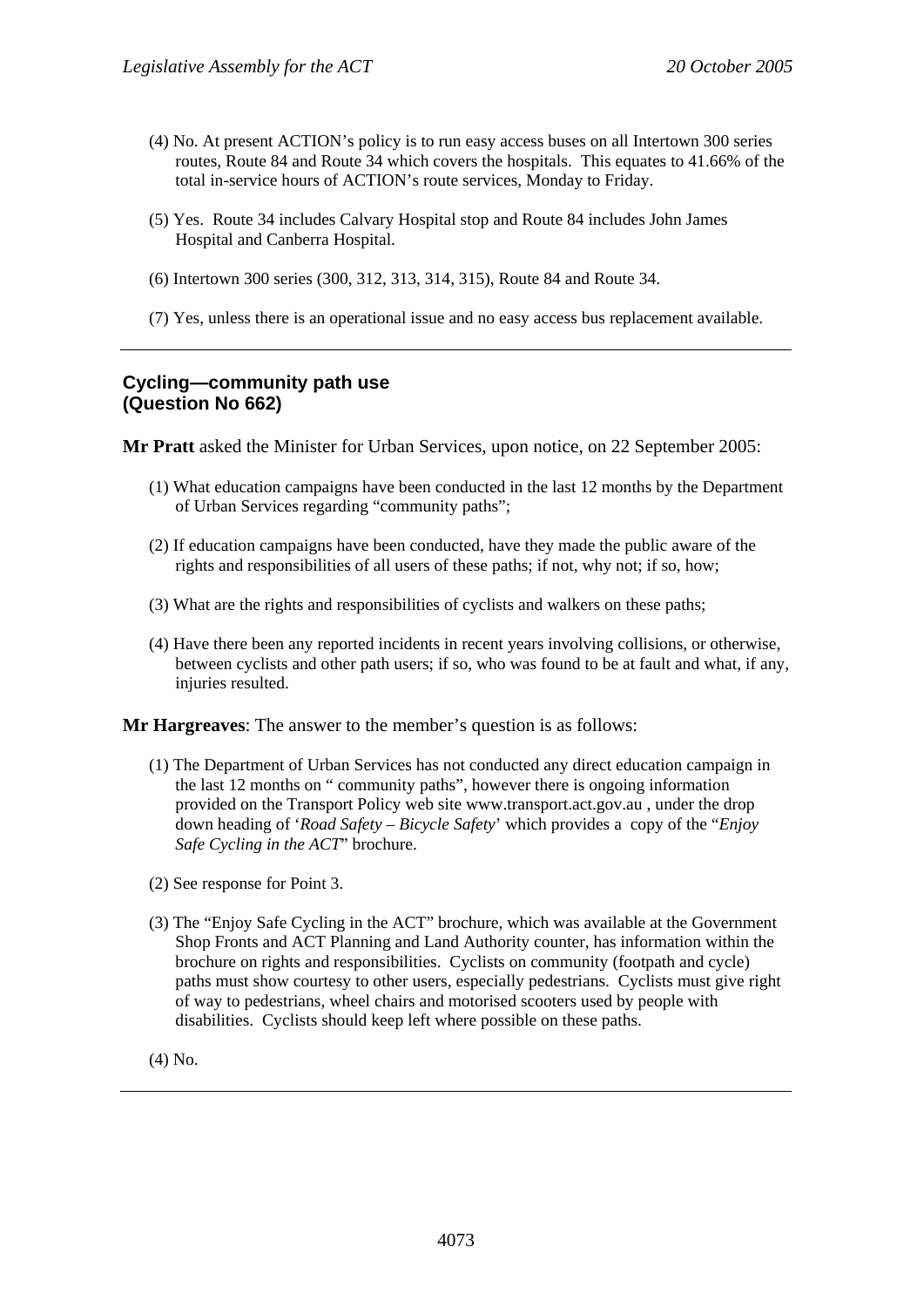# **Cycling—on-road cycle lanes (Question No 663)**

**Mr Pratt** asked the Minister for Urban Services, upon notice, on 22 September 2005:

- (1) What green cycle lanes painted across entry ramps within the ACT road network have been constructed to date and where are they located;
- (2) Why have green lanes across entry ramps been installed when the Woden to Dickson on road cycle lane project states that "the provision of green pavement treatment at entry ramps was considered to present an unacceptable risk to cyclists";
- (3) How many green cycle lanes are yet to be installed on roads in the ACT;
- (4) How many accidents have been reported involving cyclists in green cycle lanes in (a) 2003-04, (b) 2004-05 and (c) 2005-06 to date;
- (5) For the accidents reported, who was at fault and what, if any, injuries resulted;
- (6) How much funding has been expended by the ACT Government on community education campaigns to inform cyclists and drivers of their rights and responsibilities when using green cycle lanes.

**Mr Hargreaves**: The answer to the member's question is as follows:

- (1) Green pavement for cycle lanes are only provided at exit ramps and left turn lanes. These are provided at 9 locations on Commonwealth and Adelaide Avenues, at 11 locations on Hindmarsh Drive and Melrose Drive and one location on Belconnen Way.
- (2) Green lanes have not been installed at entry ramps.
- (3) The provision of green lanes will be considered on a case by case basis, as such there is no definitive number on the number of lanes yet to be installed in the ACT.
- (4) The database maintained by Roads ACT does not keep such records.
- (5) The database maintained by Roads ACT does not keep such records.
- (6) The ACT Government will have spent in excess of \$50,000 on community education and awareness campaigns by the end of June 2006. This amount has been supplemented by a similar contribution from the NRMA Road Safety Trust.

## **Roads—safety strategy (Question No 664)**

**Mr Pratt** asked the Minister for Urban Services, upon notice, on 22 September 2005:

(1) Regarding the Road Safety Action Plan released on 29 August 2005, what will be done to raise consumer awareness about the relative safety of various vehicle types through the promotion of the Australian New Car Assessment Program ratings;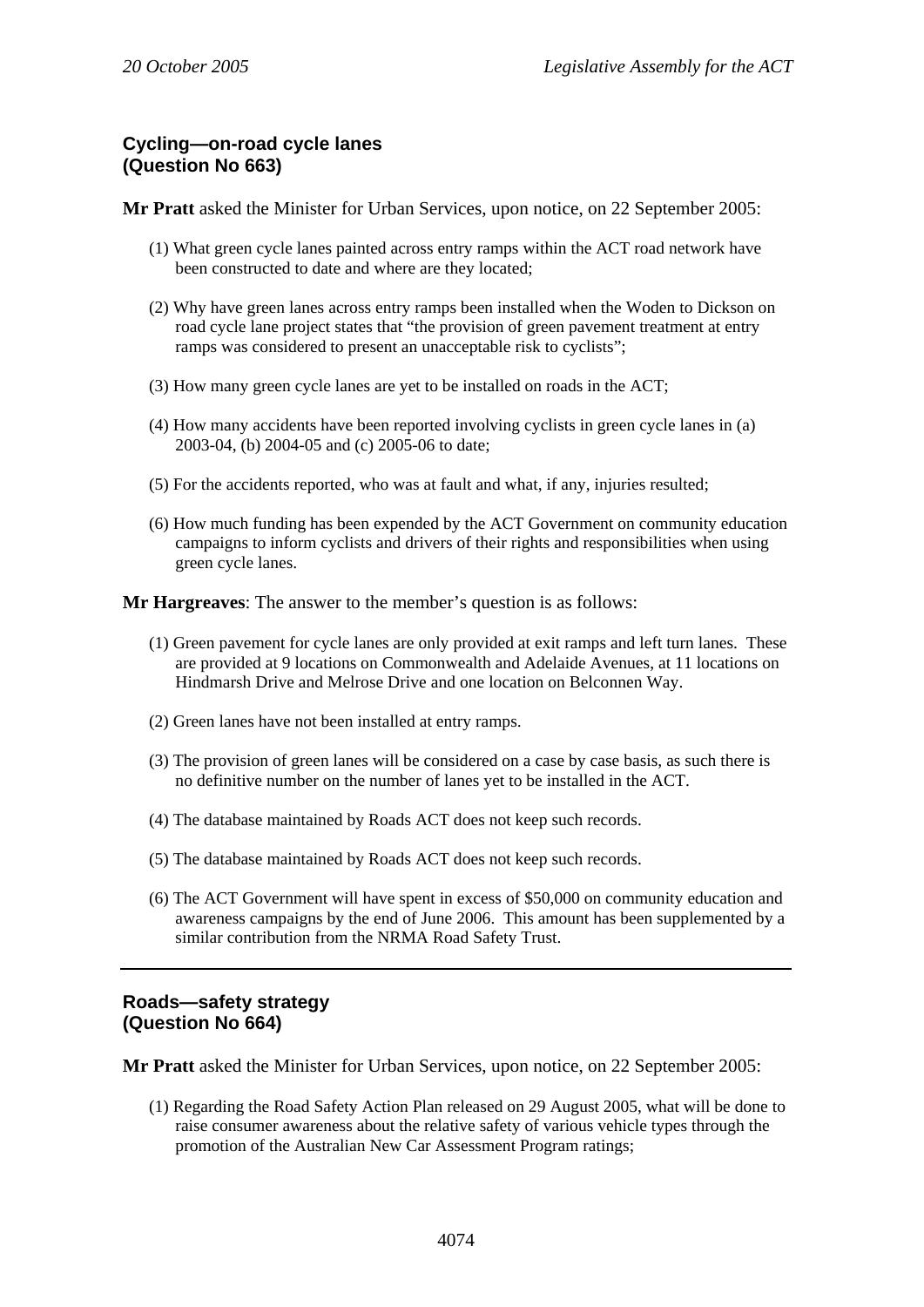- (2) When will the review into ACT high crash locations for black spot treatments be conducted;
- (3) Why is this review not an ongoing project;
- (4) Of the traffic warrant system, what locations have been identified to receive an allocation of funding due to the high nature of accidents, speed, volume, through traffic or land use;
- (5) What road markings, road furniture and road maintenance are to be provided that will have motorcyclist and bicyclist safety in mind;
- (6) Have any intervention strategies that target inattention whilst driving been developed or introduced; if not, why not; if so, what are they;
- (7) When will the review into current speed camera policy to provide a more flexible and responsive method to determine appropriate sites based on known crash and speeding data be completed;
- (8) If this review has already been completed what were the findings; if not, when will it be completed;
- (9) Does the review identified in part (7) mean that the current speed camera policy is inflexible and not based on available information such as known crash and speeding data;
- (10) Of the review into current intersection crash data to ensure most efficient allocation of red light cameras, why is this not currently being conducted and what new information will the review consider;
- (11) What are the recommendations of the road ready evaluation and which of the recommendations are to be implemented.

**Mr Hargreaves**: The answer to the member's question is as follows:

- (1) The ACT will participate in Australian New Car Assessment Program (ANCAP) promotions as they are conducted. A link to the ANCAP vehicle reports is available through the Government web site www.transport.act.gov.au/roadtransportroadsafety/roadsafety.html
- (2) The initial meeting for development of the 2005-06 Black Spot Program, chaired by Senator Gary Humphries, was held in July 2005.
- (3) The Black Spot Program is ongoing. In 2004 \$638,000 was allocated to nine projects.
- (4) Funding for 2005-06 has already been committed to install a roundabout at the intersection of Cowper Street and Wakefield Avenue. The Warrants system will be updated with the most recent traffic surveys before the next financial year. Funding in future capital upgrade programs will be allocated to deal with the top locations in the updated warrants system.
- (5) All new projects are developed bearing in mind the needs and driving characteristics of cyclists and motorcyclists. In addition, other activities include sweeping of on road cycle lanes, on road cycle lane markings, cycle logos in cycle lanes, green pavement markings, traffic signage, cycle rest rails and cycle storage bays. For motorcyclists, specific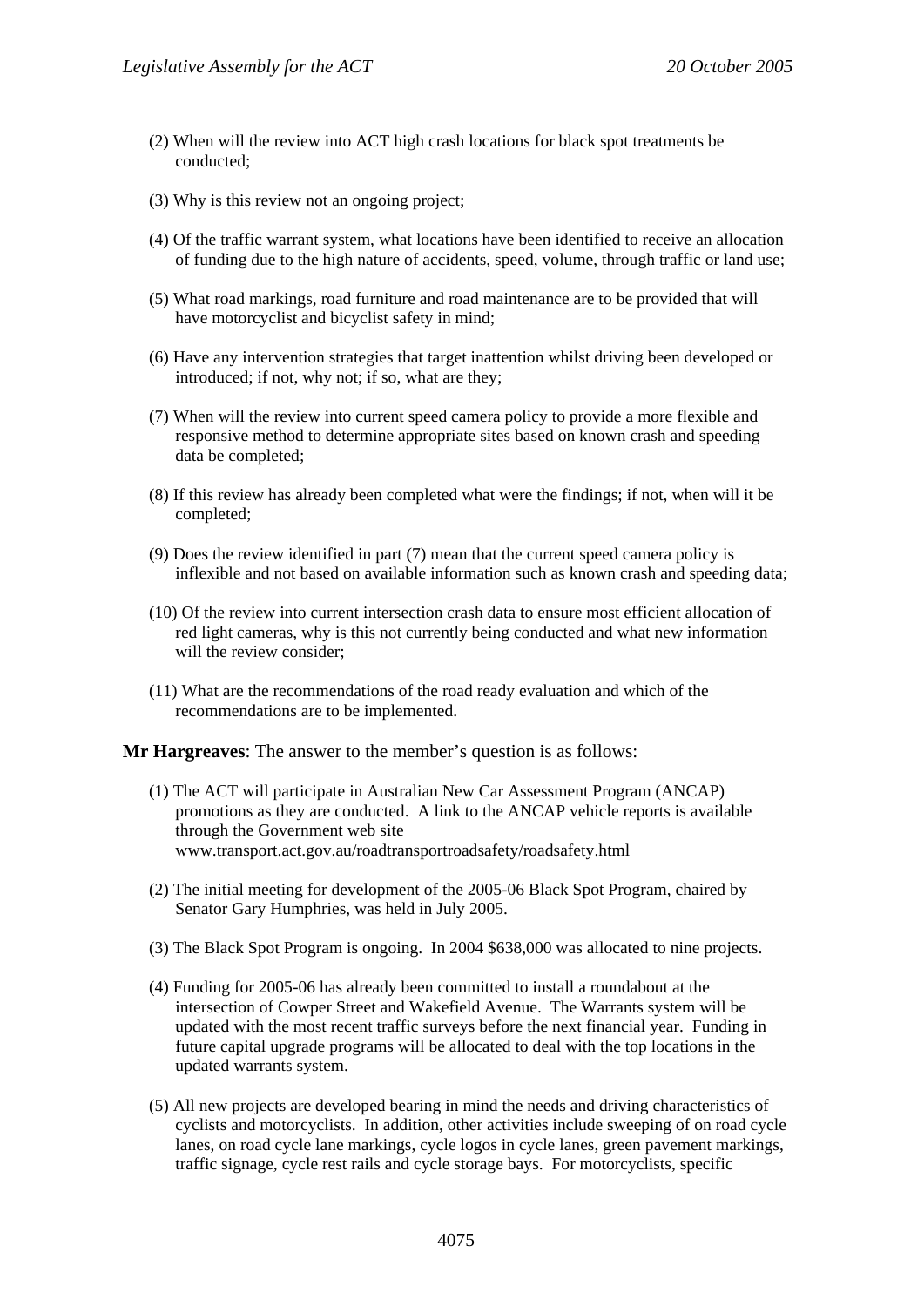activities include modifications to transverse linemarking at intersection approaches, motor bike exclusive parking spaces and parking signage.

- (6) During 2005 the AFP has conducted a road safety campaign "not paying attention is killing us" using television advertisements and radio announcements. Advertising focussed on driver inattention was placed in the Canberra Times in July 2005. Further campaigns will be developed over the coming year.
- (7) The Government will soon consider the recommendations of the Traffic Liaison Committee on possible amendments to the Speed Camera Program. The Committee consists of representatives from the Department of Urban Services, AFP and NRMA Motoring Services.
- (8) The outcome of the Government's considerations will be announced when completed.
- (9) The red light/speed camera and mobile speed camera program commenced in 1999. All sites were identified using known crash and speeding data.
- (10) The ACT Government Budget for 2005-06 allocated funds for the provision of two additional fixed red light/speed cameras and an additional mobile unit. The Traffic Liaison Committee is currently undertaking the assessment of the sites for the two fixed cameras. Once procurement procedures are completed for the purchase of the equipment, a publicity campaign will be conducted prior to the cameras commencing operation at the new sites.
- (11) The evaluation report and recommendations are available at http://www.transport.act.gov.au/roadtransportroadsafety/youngnovicedriversafety.html Work has commenced implementing the recommendations following liaison between the Department and service provider including modification of the pre-course activities, tightening of the assessment procedure and increasing the class size to provide maximum benefit to participants.

## **Roads—street signs (Question No 665)**

**Mr Pratt** asked the Minister for Urban Services, upon notice, on 22 September 2005:

- (1) Why is/was one of two signs indicating Olympus Way in Lyons marked as "Olyumpus Way" when the other is correctly marked as "Olympus Way";
- (2) Will Urban Services be instructed to remedy this mistake if it has not done so already;
- (3) How many other incidents of incorrectly marked street signs have been recorded for (a) 2001-02, (b) 2002-03, (c) 2003-04, (d) 2004-05 and (e) 2005-06 to date;
- (4) Where are these signs located and have they all been rectified;
- (5) What has been the cost to the ACT Government to rectify such signage for each of the years listed in part (3).

**Mr Hargreaves**: The answer to the member's question is as follows: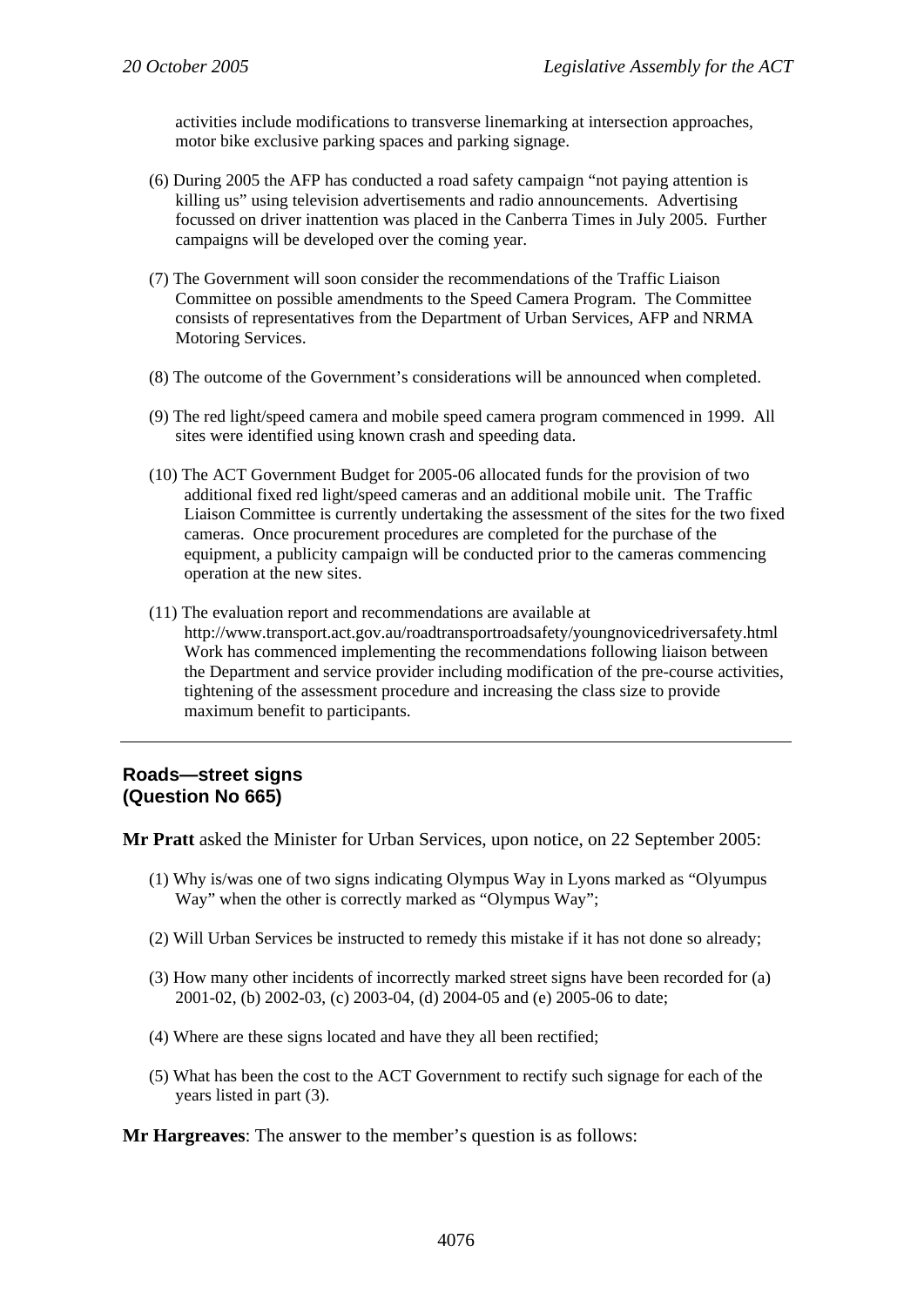- (1) It is an inadvertent mistake on the part of the contractors who carried out the maintenance work.
- (2) The error has already been rectified.
- (3) These are very rare and isolated incidences. Roads ACT has no specific records for these incidences. However it could be estimated that there may have been no more than 5 instances over the last five-years period.
- (4) Once such an incidence is identified, it is rectified immediately.
- (5) Most of these signs are fingerboards and the replacement requires only the blades. The total cost of replacing one blade is about \$100.

## **Libraries—outstanding fines (Question No 666)**

**Mr Pratt** asked the Minister for Urban Services, upon notice, on 22 September 2005:

- (1) What is the value of outstanding public library fines that are overdue by 90 days or more as at 30 June (a) 2005, (b) 2004, (c) 2003, (d) 2002 and (e) 2001;
- (2) What is the value of library fines for each of the years listed in part (1) that is deemed to be unrecoverable and/or will be written off:
- (3) How many non-returned books were listed as outstanding or unrecoverable for each of the years listed at part (1).

**Mr Hargreaves**: The answer to the member's question is as follows:

| (a) | 2005 | ۰                        | \$200 387.96 |
|-----|------|--------------------------|--------------|
| (b) | 2004 | $\overline{\phantom{0}}$ | \$154 186.40 |
| (c) | 2003 | $\overline{\phantom{0}}$ | \$13 992.20  |
| (d) | 2002 | ۰                        | \$5 292.40   |
| (e) | 2001 | $\overline{\phantom{0}}$ | \$1 943.60   |

(2) All of the library fines for each of the years listed in part (1) are still deemed to be recoverable and at this stage have not been written off.

|         | ×      |                   |
|---------|--------|-------------------|
| ×<br>M. | I<br>٠ | ٦<br>۰,<br>I<br>٣ |

| (a) | 2005 | $\overline{\phantom{0}}$ | 3514 |
|-----|------|--------------------------|------|
| (b) | 2004 | -                        | 3902 |
| (c) | 2003 | -                        | 2541 |
| (d) | 2002 | -                        | 2290 |
| (e) | 2001 | -                        | 2409 |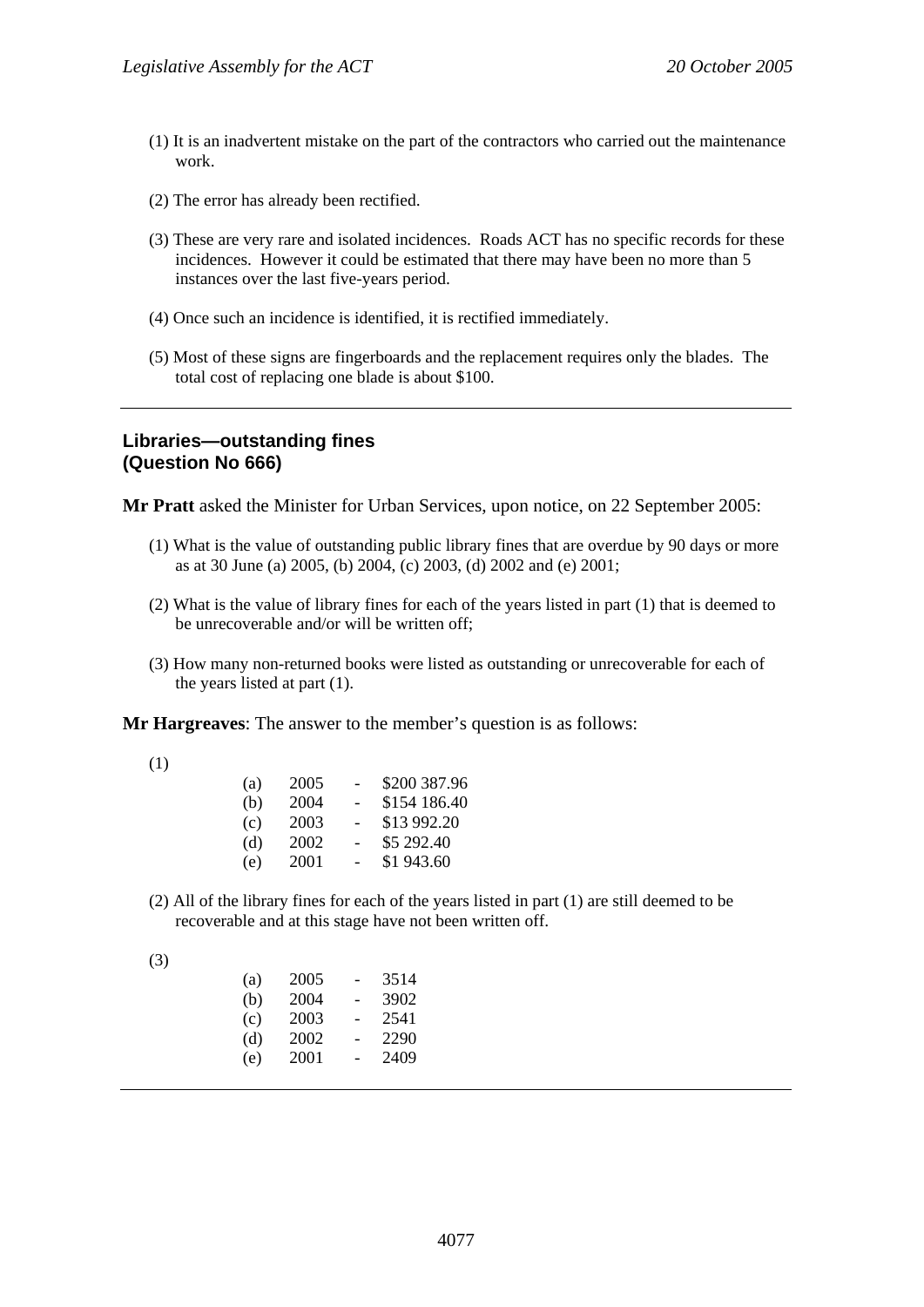# **Waste disposal—illegal dumping (Question No 667)**

**Mr Pratt** asked the Minister for Urban Services, upon notice, on 22 September 2005:

- (1) How many fines have been issued for littering, rubbish dumping, and all other applicable categories since the introduction of the *Litter Act 2004* during (a) 2003-04, (b) 2004-05 and (c) 2005-06 to date;
- (2) What is the total value of those fines applicable to the financial years listed in part (1);
- (3) Can the Government provide evidence that all of the fines issued under the *Litter Act 2004* were not issued illegally and that authorised officers under the Act did receive all the details, for example names and addresses, required to issue fines to offenders voluntarily, without the offender being prompted or asked to do so by authorised officers; if so, how was this accomplished; if not, why not.

**Mr Hargreaves**: The answer to the member's question is as follows:

- (1) The number of fines issued for littering, rubbish dumping, and all other applicable categories since the introduction of the *Litter Act 2004* during (a) 2003-04 is 0. The Litter Act 2004 came into effect in September 2004 after the end of the 2003-2004 financial year. (b) 2004-05 is 28 (c) 2005-06 to date is 15
- (2) (a) 2003-04- \$0 (b) 2004-05 - \$7100 (c) 2005-06 to date - \$3920
- (3) All infringements have been legally issued. Authorised officers obtain the required information for an infringement by asking the perpetrator for their details. In the case of all infringements issued to date, the perpetrators have provided this information willingly. Until the recent amendments to the *Litter Act 2004* there was no legal requirement for the perpetrator to divulge this information unless they were deemed the 'occupier of premises' as prescribed under the Act.

# **Cycling—fines (Question No 669)**

**Mr Pratt** asked the Minister for Police and Emergency Services, upon notice, on 22 September 2005:

- (1) How many fines have been issued to bicycle riders for (a) failure to wear a helmet and (b) other offences in (i) 2001-02, (ii) 2002-03, (iii) 2003-04, (iv) 2004-05 and (v) 2005-06 to date;
- (2) How many of these fines were (a) contested and (b) dismissed for the years listed in part  $(1);$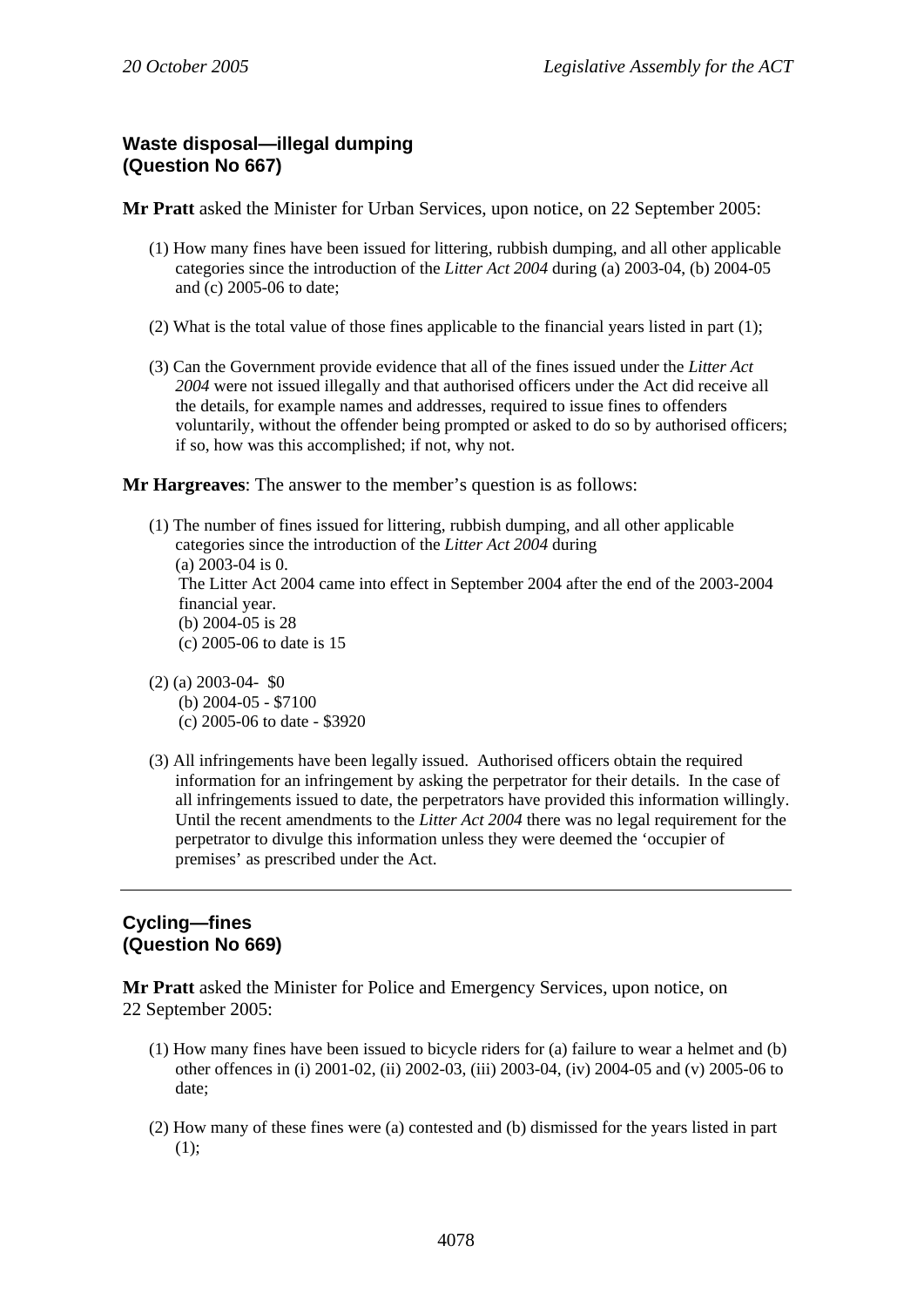(3) What is the total Government revenue from these fines for each of the years listed in part (1).

**Mr Hargreaves**: The answer to the member's question is as follows:

(1) The number of fines issued to bicycle riders for (a) failure to wear a helmet and (b) other offences from 2001-02 to 2005-06 to date is:

| <b>Offence</b>     | 2001-02 | 2002-03 | 2003-04 | 2004-05 | 2005-06 | Grand        |
|--------------------|---------|---------|---------|---------|---------|--------------|
|                    |         |         |         |         | to date | <b>Total</b> |
| Failure to wear a  | 22      | 65      | 43      | 24      | 8       | 162          |
| helmet             |         |         |         |         |         |              |
| Other offences     |         | 14      |         |         |         | 48           |
| <b>Grand Total</b> | 30      | 79      | 60      | 32      |         | 210          |

*Source: Autocite as at 05 October 2005* 

- (2) In relation to the number of fines (a) contested and (b) dismissed for the years listed in part (1): it is too resource intensive to provide this data within the timeframe provided.
- (3) ACT Policing does not record costs associated with the revenue raised by the government in relation to the payment of these fines and as such is unable to respond.

## **Motor vehicles—stolen number plates (Question No 670)**

**Mr Pratt** asked the Minister for Police and Emergency Services, upon notice, on 22 September 2005:

- (1) How many number plates have been stolen from registered vehicles during (a) 2001-02, (b) 2002-03, (c) 2003-04, (d) 2004-05 and (d) 2005-06 to date;
- (2) How many stolen number plates were recovered in the years listed in part (1);
- (3) What are the penalties in the ACT for stealing number plates from motor vehicles;
- (4) How many fines, prosecutions or otherwise were laid as a result of stolen number plates in the years listed in part (1);
- (5) Does ACT Policing keep a register of stolen number plates; if so, for what period number plates which have been stolen are kept on the list;
- (6) Are ACT vehicle owners who have reported their number plates stolen immune from fine or prosecution for any traffic offences committed under the stolen number plates once the number plates have been reported stolen to police.

**Mr Hargreaves**: The answer to the member's question is as follows:

(1) Number of registration plates stolen and recovered by financial year- 2001-02 to 2005-06 (YTD).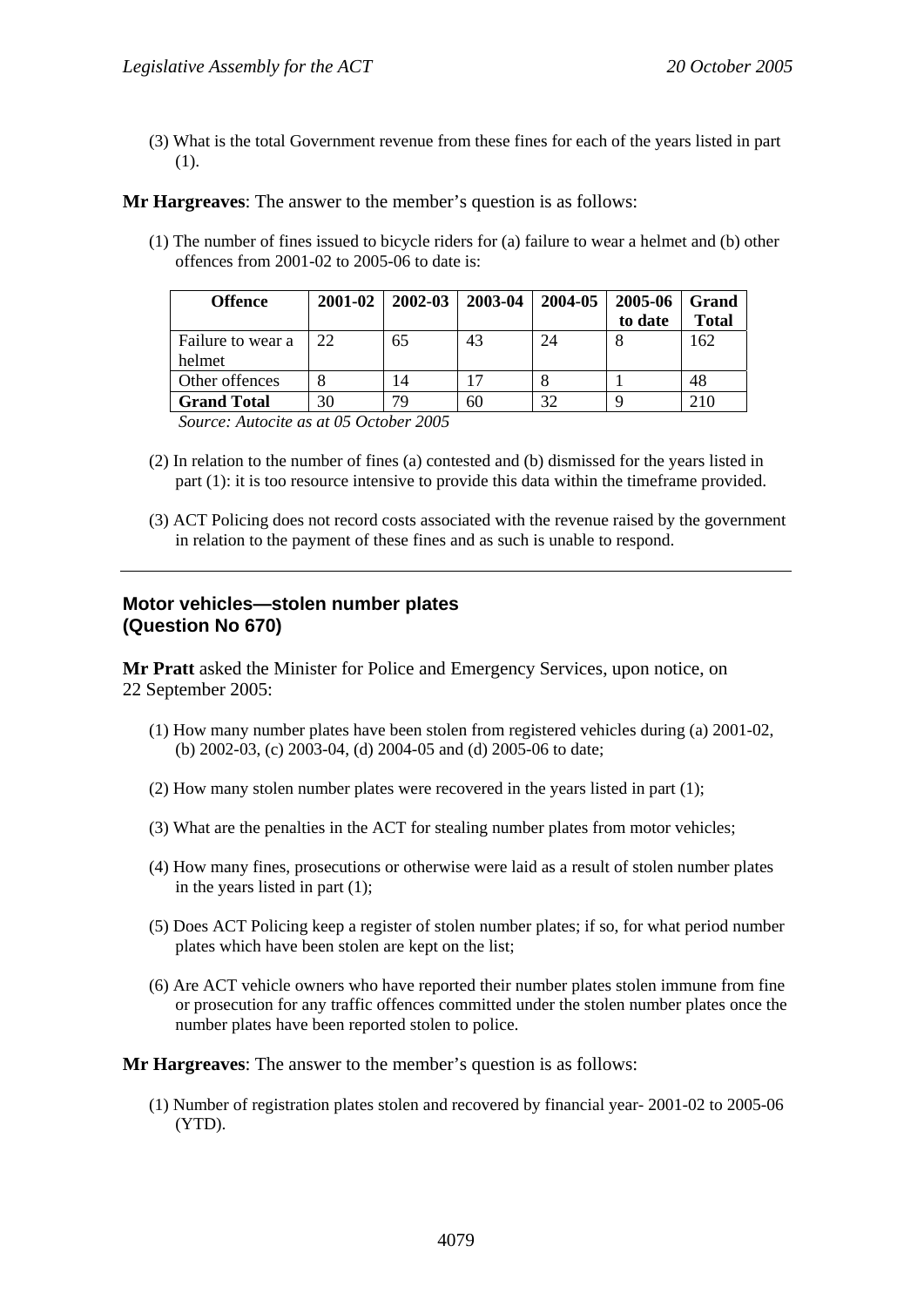| 2004/05<br>2001/02<br>2002/03<br>2003/04<br>377<br>529<br><b>Stolen</b><br>877<br>614 |  | Year |  |  |                        |  |  |
|---------------------------------------------------------------------------------------|--|------|--|--|------------------------|--|--|
|                                                                                       |  |      |  |  | 2005/06 (to 30 Sep 05) |  |  |
|                                                                                       |  |      |  |  | 74                     |  |  |
| $\overline{\phantom{a}}$<br>105<br>13<br>104<br>Recovered                             |  |      |  |  | 34                     |  |  |

*The source of these figures is the AFP PROMIS database as at 3 October 2005.* 

- (2) As outlined above in Question 1.
- (3) The offences and penalties for stealing number plates from motor vehicles in the ACT is legislated under the ACT *Criminal Code 2002* and the *Road Transport (Vehicle Registration) Act 1999*.
- (4) It is too resource intensive to obtain this information from the current ACT Policing indices as these specific entries would have to be individually hand sorted due to them not being a searchable entity on the PROMIS database.
- (5) ACT Policing keeps a record of every number plate stolen and this is recorded within the PROMIS database. These records are kept as an active alert until the plates are recovered but still remain on the database as a record for future reference. If the plates are not recovered then the alert remains in place until such time as they are recovered.
- (6) If a person has reported the number plates stolen to ACT Policing they would not be prosecuted for criminal acts or fined for traffic offences committed under the stolen number plates. This does not apply if they are implicated in an offence related to the stolen plates.

## **Public service—executive contracts (Question No 671)**

**Mr Smyth** asked the Chief Minister, upon notice, on 22 September 2005:

- (1) Further to your response to a question without notice, taken on notice, in the Legislative Assembly on the 17 August 2005 in regards to the employment of Executives under the Public Sector Management Act, what is the number of cases where Executives have exceeded the nine-month period by one day;
- (2) Who were the Executives whose contracts exceeded the nine-month period by one day;
- (3) When and for what positions did the merit selection processes for short-term Executive contracts, alluded to in the response, take place.

**Mr Stanhope**: The answer to the member's question is as follows:

- (1) There were three cases where the short-term contracts for Executives exceeded the ninemonth period by one day.
- (2) Ademola Bojuwoye (tabled 22 June 2004); Loretta Zamprogno (tabled 3 May 2005); and Andrew Taylor (tabled 21 June 2005).
- (3) There is no comprehensive information available from agencies on the number of times a merit process has been undertaken for short-term Executive contracts.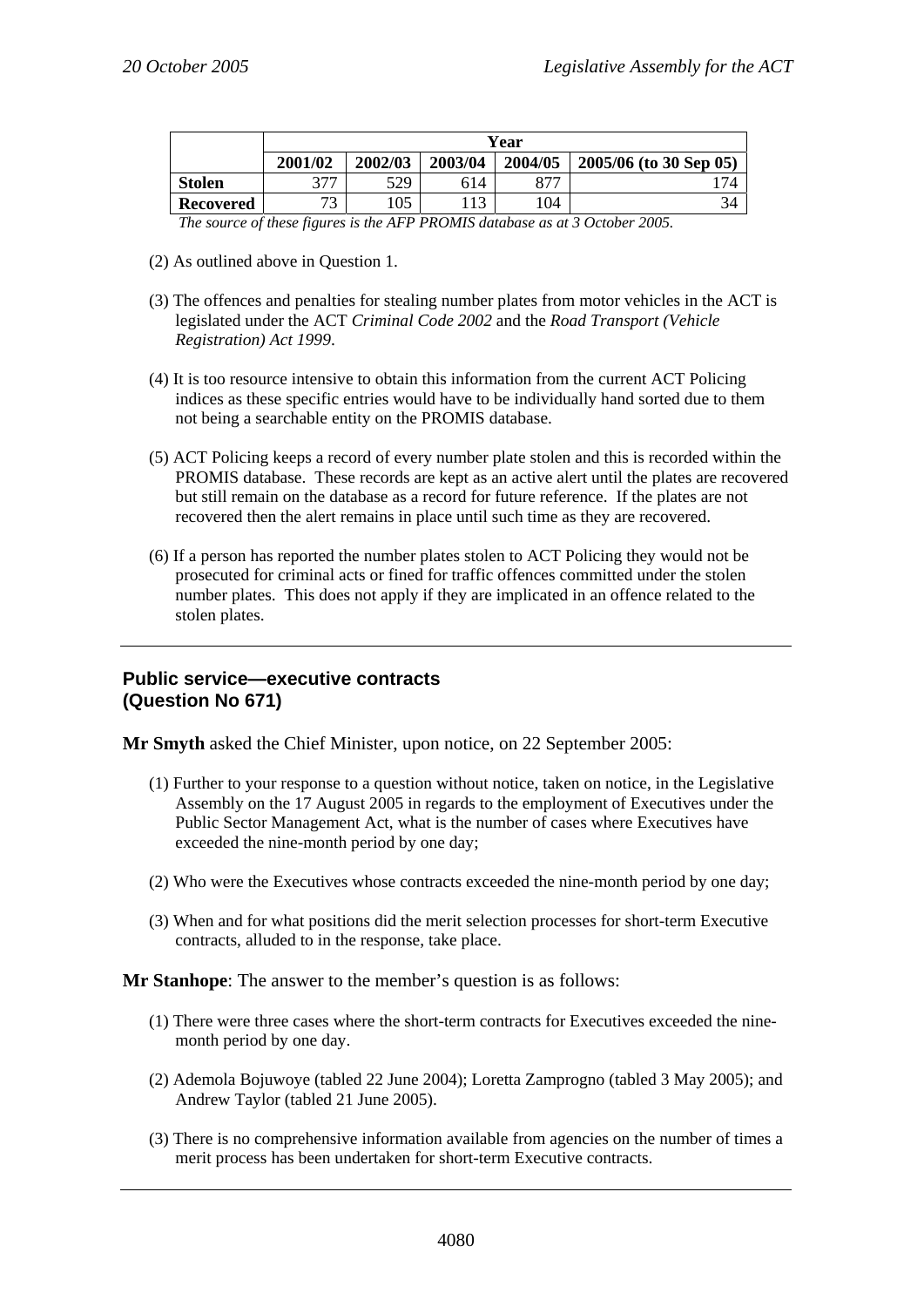# **Housing—indigenous boarding house (Question No 674)**

**Mrs Burke** asked the Minister for Disability, Housing and Community Services, upon notice, on 22 September 2005:

- (1) Given that the total amount of \$3.2 million has been earmarked by the ACT Government for the provision of the Indigenous Boarding House, has a site been allocated for the facility;
- (2) What plans have been drawn up for the facility and what organisations or groups have been consulted in relation to design, usability and Indigenous cultural issues;
- (3) When will construction of the Indigenous Boarding House commence.

**Mr Hargreaves**: The answer to the member's question is as follows:

- (1) As yet, a site has not been identified for the Boarding House.
- (2) The Department of Disability, Housing and Community Services engaged Jalinari Associates to consult with the Aboriginal and Torres Strait Islander community to determine the service model for the hostel and other issues which will inform design specifications for the facility. The following groups participated in this consultation:
	- Billabong Aboriginal Corporation
	- Winnunga Nimmityjah Aboriginal Health Service
	- Ghibba Gunya
	- Boomanulla Sport and Recreation Association
	- Dyirimal Migay (Supported Accommodation Service for Young Women)
	- Gerib Sik Torres Strait Islander Dance Group
	- Gugan Gulwan Youth Aboriginal Corporation
	- Ngunnawal Community Development Employment Program
	- Chief Minister's Indigenous Consultative Council
	- Aboriginal Hostels Ltd
	- Youth Coalition of the ACT
	- Coalition of Community Housing Organisations of the ACT (CCHOACT)
	- Beryl Women's Refuge
	- Department of Disability, Housing and Community Services
- Aboriginal and Torres Strait Islander Services Regional Office (Queanbeyan)
- Yinar Winangali (the Koori Women's Network)
- Canberra Institute of Technology – Yuruana Centre
- Australian National University – Jabal Centre
- The Canberra Hospital
- Department of Justice and Community Safety
- Department of Family and Community Services
- Canberra Men's Centre
- YWCA
- Inanna Inc
- United Ngunnawal Elders Council
- ACTCOSS
- Indigenous Working Group ACT COAG Trial
- Aboriginal and Torres Strait Islander Homelessness working group